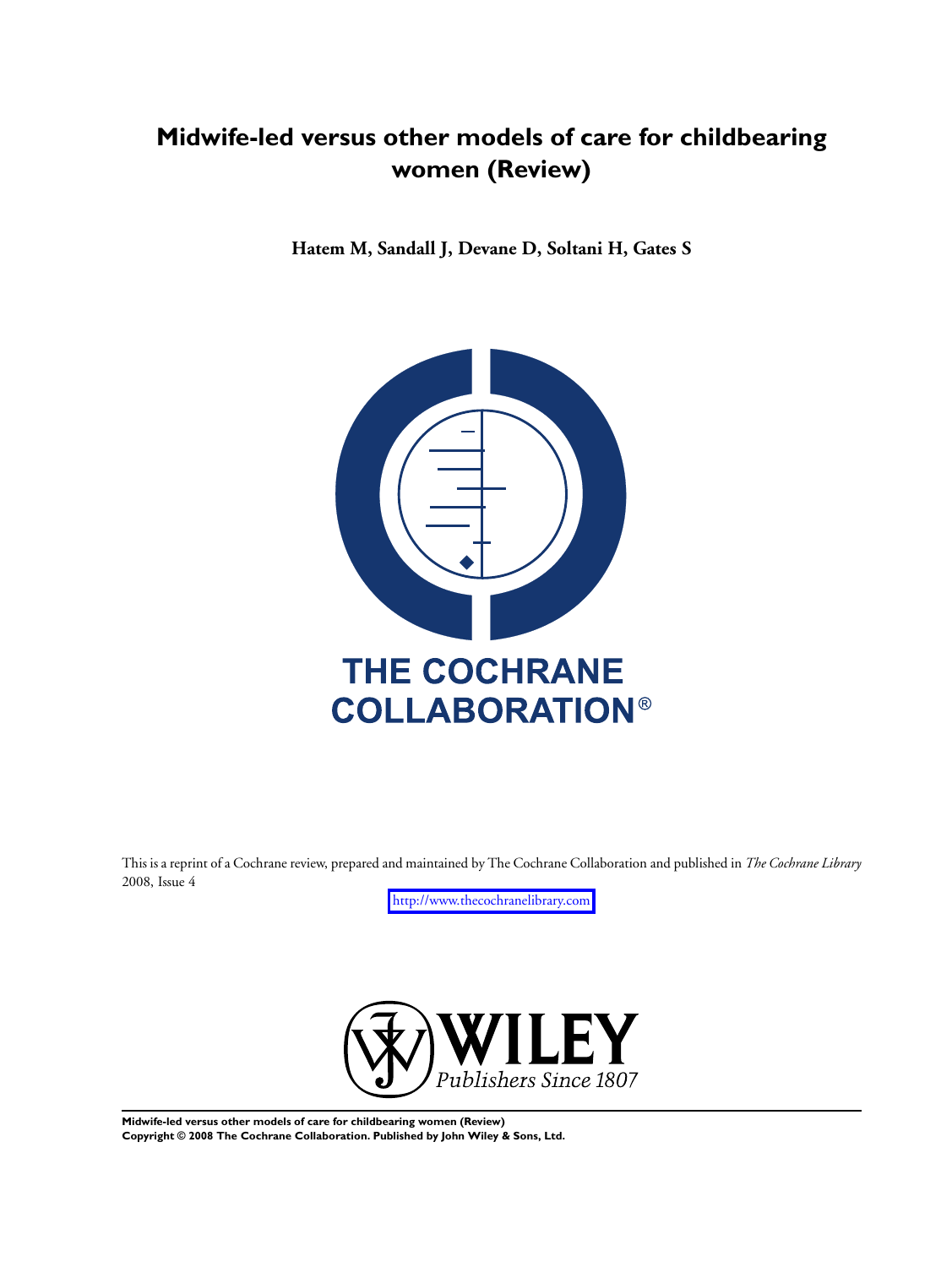## **TABLE OF CONTENTS**

|                                                                                                                                                | 1              |
|------------------------------------------------------------------------------------------------------------------------------------------------|----------------|
|                                                                                                                                                | $\mathbf{1}$   |
|                                                                                                                                                | 3              |
|                                                                                                                                                | 3              |
|                                                                                                                                                | 4              |
|                                                                                                                                                | 5              |
|                                                                                                                                                | $\overline{7}$ |
|                                                                                                                                                | 16             |
|                                                                                                                                                | 17             |
|                                                                                                                                                | 17             |
|                                                                                                                                                | 18             |
|                                                                                                                                                | 21             |
|                                                                                                                                                | 34             |
| Analysis 1.1. Comparison 1 Midwife-led versus other models of care for childbearing women and their infants,                                   | 38             |
|                                                                                                                                                |                |
| Analysis 1.2. Comparison 1 Midwife-led versus other models of care for childbearing women and their infants,                                   | 39             |
|                                                                                                                                                |                |
| Analysis 1.3. Comparison 1 Midwife-led versus other models of care for childbearing women and their infants,                                   | 39             |
|                                                                                                                                                |                |
| Analysis 1.4. Comparison 1 Midwife-led versus other models of care for childbearing women and their infants,                                   | 40             |
| Outcome 4 Fetal loss/neonatal death before 24 weeks                                                                                            |                |
| Analysis 1.5. Comparison 1 Midwife-led versus other models of care for childbearing women and their infants,                                   | 41             |
|                                                                                                                                                |                |
| Analysis 1.6. Comparison 1 Midwife-led versus other models of care for childbearing women and their infants,                                   | 42             |
|                                                                                                                                                |                |
| Analysis 1.7. Comparison 1 Midwife-led versus other models of care for childbearing women and their infants,                                   | 43             |
|                                                                                                                                                |                |
| Analysis 1.8. Comparison 1 Midwife-led versus other models of care for childbearing women and their infants,                                   | 43             |
|                                                                                                                                                |                |
| Analysis 1.9. Comparison 1 Midwife-led versus other models of care for childbearing women and their infants,                                   | 44             |
|                                                                                                                                                |                |
| Analysis 1.10. Comparison 1 Midwife-led versus other models of care for childbearing women and their infants,                                  | 45             |
|                                                                                                                                                |                |
| Analysis 1.11. Comparison 1 Midwife-led versus other models of care for childbearing women and their infants,                                  | 46             |
|                                                                                                                                                |                |
| Analysis 1.12. Comparison 1 Midwife-led versus other models of care for childbearing women and their infants,                                  | 46             |
|                                                                                                                                                |                |
| Analysis 1.13. Comparison 1 Midwife-led versus other models of care for childbearing women and their infants,                                  | 47             |
|                                                                                                                                                |                |
| Analysis 1.14. Comparison 1 Midwife-led versus other models of care for childbearing women and their infants,                                  | 48             |
| Outcome 14 Caesarean birth.<br>and a series of the contract of the contract of the contract of the contract of the contract of the contract of |                |
| Analysis 1.15. Comparison 1 Midwife-led versus other models of care for childbearing women and their infants,                                  | 49             |
|                                                                                                                                                |                |
| Analysis 1.16. Comparison 1 Midwife-led versus other models of care for childbearing women and their infants,                                  | 50             |
|                                                                                                                                                |                |
| Analysis 1.17. Comparison 1 Midwife-led versus other models of care for childbearing women and their infants,                                  | 51             |
| Outcome 17 Spontaneous vaginal birth (as defined by trial authors).                                                                            |                |
| Analysis 1.18. Comparison 1 Midwife-led versus other models of care for childbearing women and their infants,                                  | 52             |
|                                                                                                                                                |                |
| Analysis 1.19. Comparison 1 Midwife-led versus other models of care for childbearing women and their infants,                                  | 53             |
|                                                                                                                                                |                |
|                                                                                                                                                |                |

**Midwife-led versus other models of care for childbearing women (Review) i**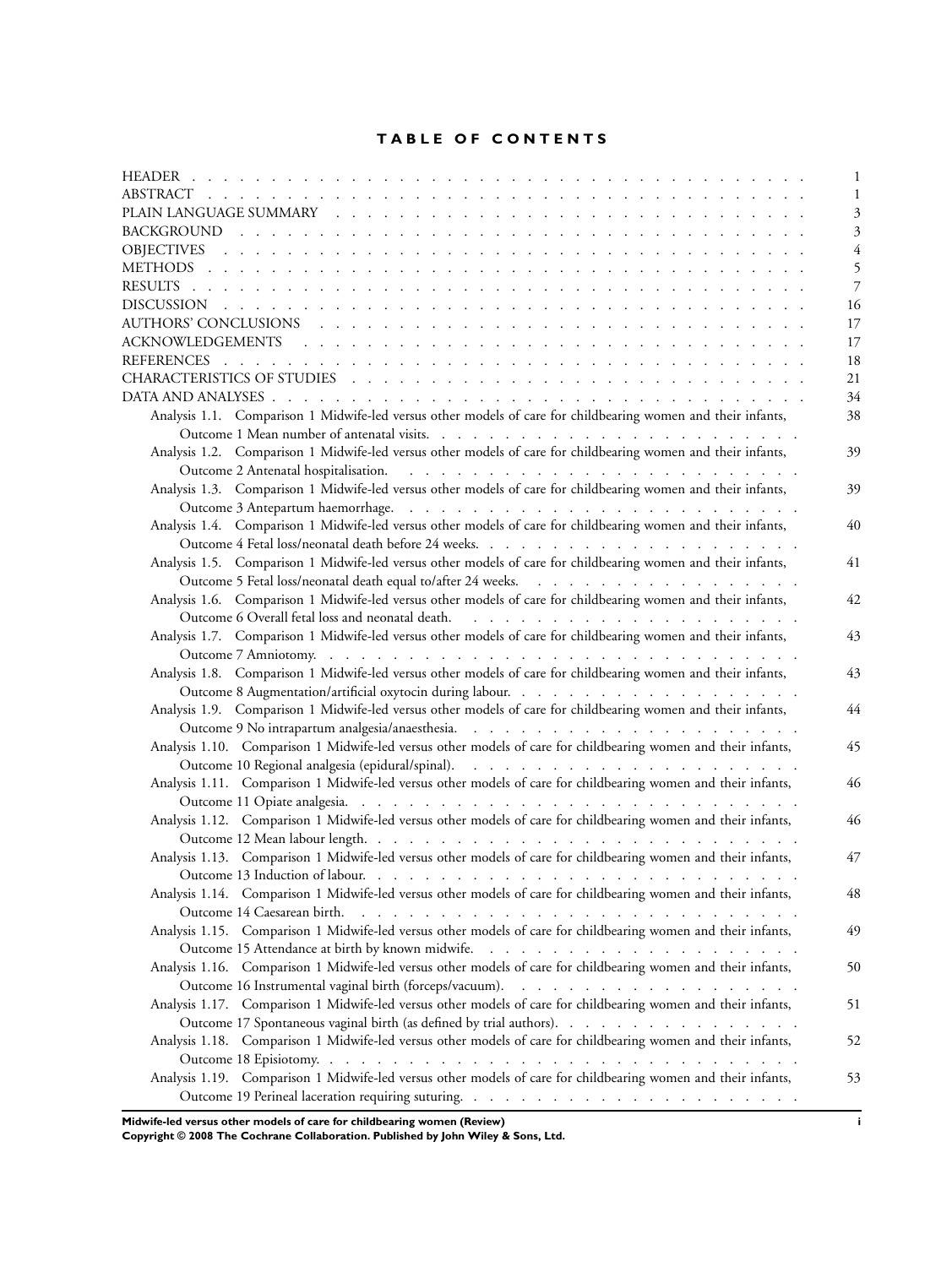| Analysis 1.20. Comparison 1 Midwife-led versus other models of care for childbearing women and their infants,                             | 54 |
|-------------------------------------------------------------------------------------------------------------------------------------------|----|
|                                                                                                                                           |    |
| Analysis 1.21. Comparison 1 Midwife-led versus other models of care for childbearing women and their infants,                             | 55 |
| Outcome 21 Postpartum haemorrhage (as defined by trial authors).                                                                          |    |
| Analysis 1.23. Comparison 1 Midwife-led versus other models of care for childbearing women and their infants,                             | 55 |
|                                                                                                                                           |    |
| Analysis 1.24. Comparison 1 Midwife-led versus other models of care for childbearing women and their infants,                             | 56 |
|                                                                                                                                           |    |
| Analysis 1.25. Comparison 1 Midwife-led versus other models of care for childbearing women and their infants,                             | 56 |
|                                                                                                                                           |    |
| Analysis 1.26. Comparison 1 Midwife-led versus other models of care for childbearing women and their infants,                             | 57 |
|                                                                                                                                           |    |
| Analysis 1.27. Comparison 1 Midwife-led versus other models of care for childbearing women and their infants,                             | 58 |
| Outcome 27 Admission to special care nursery/neonatal intensive care unit.                                                                |    |
| Analysis 1.28. Comparison 1 Midwife-led versus other models of care for childbearing women and their infants,                             | 58 |
|                                                                                                                                           |    |
| Analysis 1.29. Comparison 1 Midwife-led versus other models of care for childbearing women and their infants,                             | 59 |
|                                                                                                                                           |    |
| Analysis 1.30. Comparison 1 Midwife-led versus other models of care for childbearing women and their infants,                             | 59 |
|                                                                                                                                           |    |
| Analysis 1.31. Comparison 1 Midwife-led versus other models of care for childbearing women and their infants,                             | 60 |
|                                                                                                                                           |    |
| Analysis 1.32. Comparison 1 Midwife-led versus other models of care for childbearing women and their infants,                             | 60 |
| Outcome 32 High perceptions of control during labour and childbirth.                                                                      |    |
| Analysis 2.1. Comparison 2 Midwife-led versus other models of care: variation in midwifery models of care                                 | 61 |
| (caseload/one-to-one or team), Outcome 1 Fetal loss/neonatal death before 24 weeks.                                                       |    |
| Analysis 2.2. Comparison 2 Midwife-led versus other models of care: variation in midwifery models of care                                 | 63 |
| (caseload/one-to-one or team), Outcome 2 Fetal loss/neonatal death equal to/after 24 weeks.                                               |    |
| Analysis 2.3. Comparison 2 Midwife-led versus other models of care: variation in midwifery models of care                                 | 65 |
| (caseload/one-to-one or team), Outcome 3 Overall fetal loss and neonatal death.                                                           |    |
| Analysis 2.4. Comparison 2 Midwife-led versus other models of care: variation in midwifery models of care                                 | 67 |
| (caseload/one-to-one or team), Outcome 4 No intrapartum analgesia/anaesthesia.                                                            |    |
| Analysis 2.5. Comparison 2 Midwife-led versus other models of care: variation in midwifery models of care                                 | 68 |
| (caseload/one-to-one or team), Outcome 5 Regional analgesia (epidural/spinal).                                                            |    |
| Analysis 2.6. Comparison 2 Midwife-led versus other models of care: variation in midwifery models of care                                 | 71 |
| (caseload/one-to-one or team), Outcome 6 Opiate analgesia.                                                                                |    |
| Analysis 2.7. Comparison 2 Midwife-led versus other models of care: variation in midwifery models of care                                 | 73 |
|                                                                                                                                           |    |
| Analysis 2.8. Comparison 2 Midwife-led versus other models of care: variation in midwifery models of care                                 | 75 |
| (caseload/one-to-one or team), Outcome 8 Instrumental vaginal birth (forceps/vacuum).                                                     |    |
| Analysis 2.9. Comparison 2 Midwife-led versus other models of care: variation in midwifery models of care                                 | 77 |
| (caseload/one-to-one or team), Outcome 9 Spontaneous vaginal birth (as defined by trial authors).<br>$\sim$ 10 $\sim$ 10 $\sim$ 10 $\sim$ |    |
| Analysis 2.10. Comparison 2 Midwife-led versus other models of care: variation in midwifery models of care                                | 79 |
| (caseload/one-to-one or team), Outcome 10 5-minute Apgar score below or equal to 7.                                                       |    |
| Analysis 2.11. Comparison 2 Midwife-led versus other models of care: variation in midwifery models of care                                | 81 |
| (caseload/one-to-one or team), Outcome 11 Postpartum depression.                                                                          |    |
| Analysis 3.1. Comparison 3 Midwife-led versus other models of care: variation in risk status (low versus mixed),                          | 82 |
|                                                                                                                                           |    |
| Analysis 3.2. Comparison 3 Midwife-led versus other models of care: variation in risk status (low versus mixed),                          | 84 |
|                                                                                                                                           |    |
|                                                                                                                                           | 86 |
| Analysis 3.3. Comparison 3 Midwife-led versus other models of care: variation in risk status (low versus mixed),                          |    |
|                                                                                                                                           |    |

**Midwife-led versus other models of care for childbearing women (Review) ii**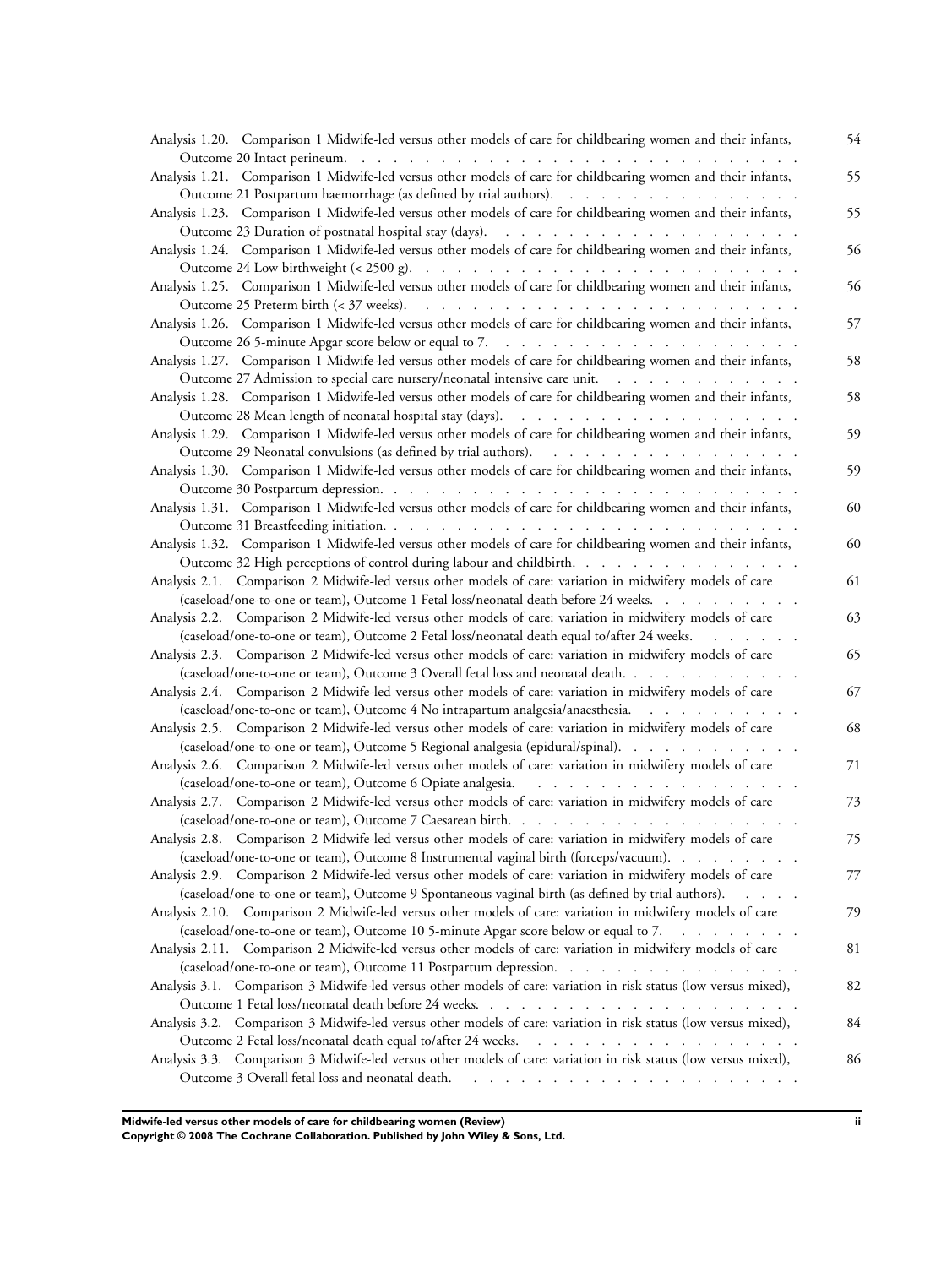| Analysis 3.4. Comparison 3 Midwife-led versus other models of care: variation in risk status (low versus mixed),     | 88  |
|----------------------------------------------------------------------------------------------------------------------|-----|
|                                                                                                                      |     |
| Analysis 3.5. Comparison 3 Midwife-led versus other models of care: variation in risk status (low versus mixed),     | 90  |
|                                                                                                                      |     |
| Analysis 3.6. Comparison 3 Midwife-led versus other models of care: variation in risk status (low versus mixed),     | 92  |
|                                                                                                                      |     |
| Analysis 3.7. Comparison 3 Midwife-led versus other models of care: variation in risk status (low versus mixed),     | 94  |
| Analysis 3.8. Comparison 3 Midwife-led versus other models of care: variation in risk status (low versus mixed),     | 96  |
|                                                                                                                      |     |
| Analysis 3.9. Comparison 3 Midwife-led versus other models of care: variation in risk status (low versus mixed),     | 98  |
| Outcome 9 Spontaneous vaginal birth (as defined by trial authors).                                                   |     |
| Analysis 3.10. Comparison 3 Midwife-led versus other models of care: variation in risk status (low versus mixed),    | 100 |
|                                                                                                                      |     |
| Analysis 3.11. Comparison 3 Midwife-led versus other models of care: variation in risk status (low versus mixed),    | 102 |
|                                                                                                                      |     |
| Analysis 4.1. Comparison 4 Midwife-led versus other models of care: variation in practice setting (antenatal care),  | 103 |
|                                                                                                                      |     |
| Analysis 4.2. Comparison 4 Midwife-led versus other models of care: variation in practice setting (antenatal care),  | 105 |
|                                                                                                                      |     |
| Analysis 4.3. Comparison 4 Midwife-led versus other models of care: variation in practice setting (antenatal care),  | 107 |
|                                                                                                                      |     |
| Analysis 4.4. Comparison 4 Midwife-led versus other models of care: variation in practice setting (antenatal care),  | 109 |
|                                                                                                                      |     |
| Analysis 4.5. Comparison 4 Midwife-led versus other models of care: variation in practice setting (antenatal care),  | 110 |
|                                                                                                                      |     |
| Analysis 4.6. Comparison 4 Midwife-led versus other models of care: variation in practice setting (antenatal care),  | 112 |
|                                                                                                                      |     |
| Analysis 4.7. Comparison 4 Midwife-led versus other models of care: variation in practice setting (antenatal care),  | 115 |
|                                                                                                                      |     |
| Analysis 4.8. Comparison 4 Midwife-led versus other models of care: variation in practice setting (antenatal care),  | 117 |
|                                                                                                                      |     |
| Analysis 4.9. Comparison 4 Midwife-led versus other models of care: variation in practice setting (antenatal care),  | 119 |
| Outcome 9 Spontaneous vaginal birth (as defined by trial authors).                                                   |     |
| Analysis 4.10. Comparison 4 Midwife-led versus other models of care: variation in practice setting (antenatal care), | 121 |
|                                                                                                                      |     |
| Analysis 4.11. Comparison 4 Midwife-led versus other models of care: variation in practice setting (antenatal care), | 123 |
|                                                                                                                      |     |
|                                                                                                                      | 123 |
|                                                                                                                      | 124 |
|                                                                                                                      | 124 |
|                                                                                                                      | 125 |
|                                                                                                                      | 125 |
|                                                                                                                      | 126 |
|                                                                                                                      | 126 |
|                                                                                                                      |     |

**Midwife-led versus other models of care for childbearing women (Review) iii Copyright © 2008 The Cochrane Collaboration. Published by John Wiley & Sons, Ltd.**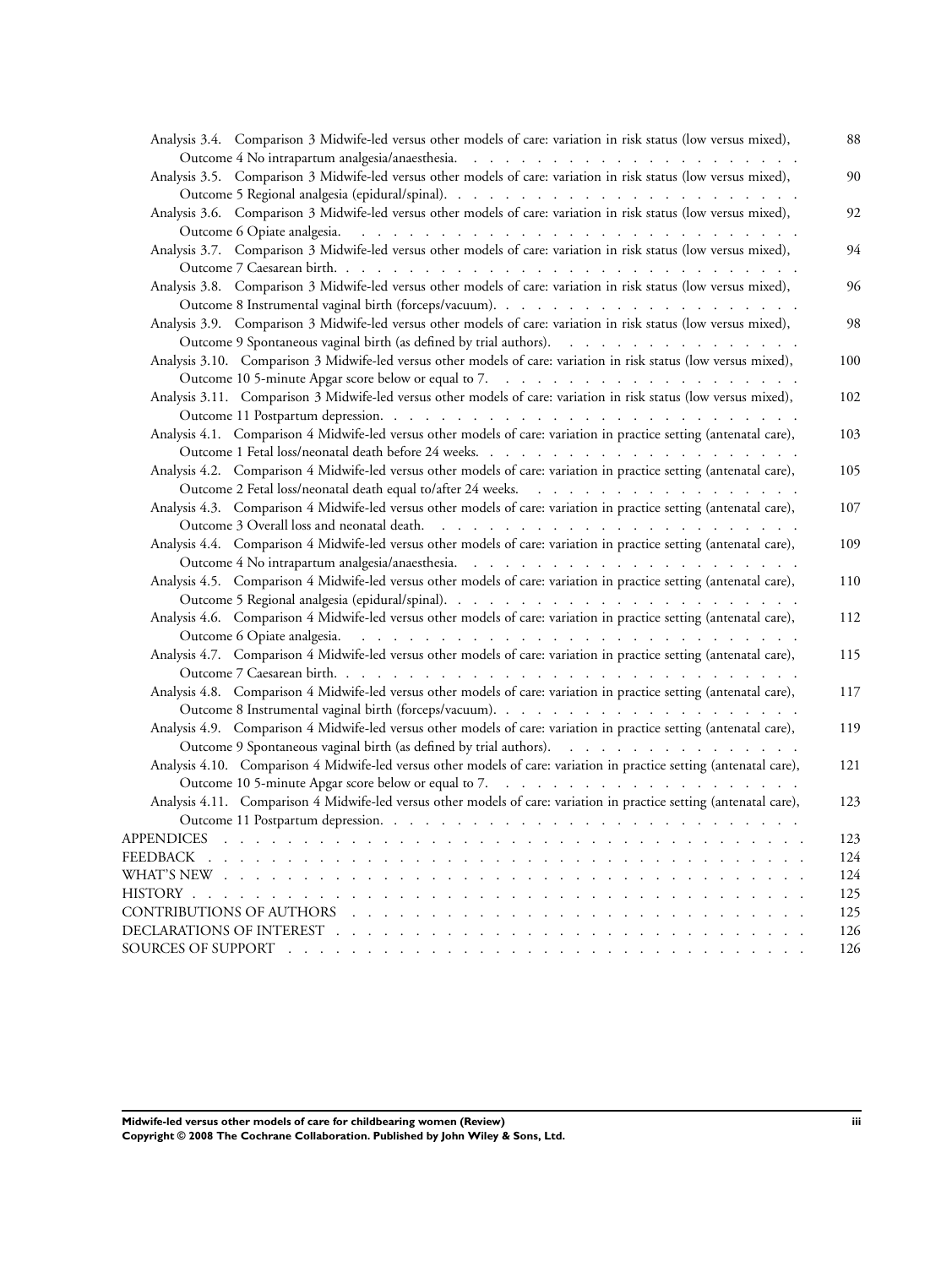**[Intervention review]**

# **Midwife-led versus other models of care for childbearing women**

Marie Hatem<sup>2</sup>, Jane Sandall<sup>1</sup>, Declan Devane<sup>3</sup>, Hora Soltani<sup>4</sup>, Simon Gates<sup>5</sup>

<sup>1</sup>Health and Social Care Research Division, King's College, London, UK. <sup>2</sup>Département de médecine sociale et préventive, Université de Montréal, Montréal, Canada. <sup>3</sup>School of Nursing and Midwifery, Áras Moyola, National University of Ireland, Galway, Galway, Ireland. <sup>4</sup>Faculty of Health and Wellbeing, Sheffield Hallam University, Sheffield, UK. <sup>5</sup>Warwick Clinical Trials Unit, University of Warwick, Coventry, UK

Contact address: Jane Sandall, Health and Social Care Research Division, King's College, Waterloo Bridge Wing, 150 Stamford Street, London, SE1 9NH, UK. [jane.sandall@kcl.ac.uk.](mailto:jane.sandall@kcl.ac.uk) (Editorial group: Cochrane Pregnancy and Childbirth Group.)

*Cochrane Database of Systematic Reviews*, Issue 4, 2008 (Status in this issue: *New, commented*) Copyright © 2008 The Cochrane Collaboration. Published by John Wiley & Sons, Ltd. DOI: 10.1002/14651858.CD004667.pub2 **This version first published online:** 8 October 2008 in Issue 4, 2008. **Last assessed as up-to-date:** 2 May 2008. ([Dates and statuses?](http://www3.interscience.wiley.com/cgi-bin/mrwhome/106568753/DatesStatuses.pdf))

**This record should be cited as:** Hatem M, Sandall J, Devane D, Soltani H, Gates S. Midwife-led versus other models of care for childbearing women. *Cochrane Database of Systematic Reviews* 2008, Issue 4. Art. No.: CD004667. DOI: 10.1002/14651858.CD004667.pub2.

## **A B S T R A C T**

#### **Background**

Midwives are primary providers of care for childbearing women around the world. However, there is a lack of synthesised information to establish whether there are differences in morbidity and mortality, effectiveness and psychosocial outcomes between midwife-led and other models of care.

## **Objectives**

To compare midwife-led models of care with other models of care for childbearing women and their infants.

#### **Search strategy**

We searched the Cochrane Pregnancy and Childbirth Group's Trials Register (January 2008), Cochrane Effective Practice and Organisation of Care Group's Trials Register (January 2008), Current Contents (1994 to January 2008), CINAHL (1982 to August 2006), Web of Science, BIOSIS Previews, ISI Proceedings, (1990 to 2008), and the WHO Reproductive Health Library, No. 9.

#### **Selection criteria**

All published and unpublished trials in which pregnant women are randomly allocated to midwife-led or other models of care during pregnancy, and where care is provided during the ante- and intrapartum period in the midwife-led model.

#### **Data collection and analysis**

All authors evaluated methodological quality. Two authors independently checked the data extraction.

#### **Main results**

We included 11trials (12,276 women). Women who had midwife-led models of care were less likely to experience antenatal hospitalisation, risk ratio (RR) 0.90, 95% confidence interval (CI) 0.81 to 0.99), the use of regional analgesia (RR 0.81, 95% CI 0.73 to 0.91), episiotomy (RR 0.82, 95% CI 0.77 to 0.88), and instrumental delivery (RR 0.86, 95% CI 0.78 to 0.96) and were more likely to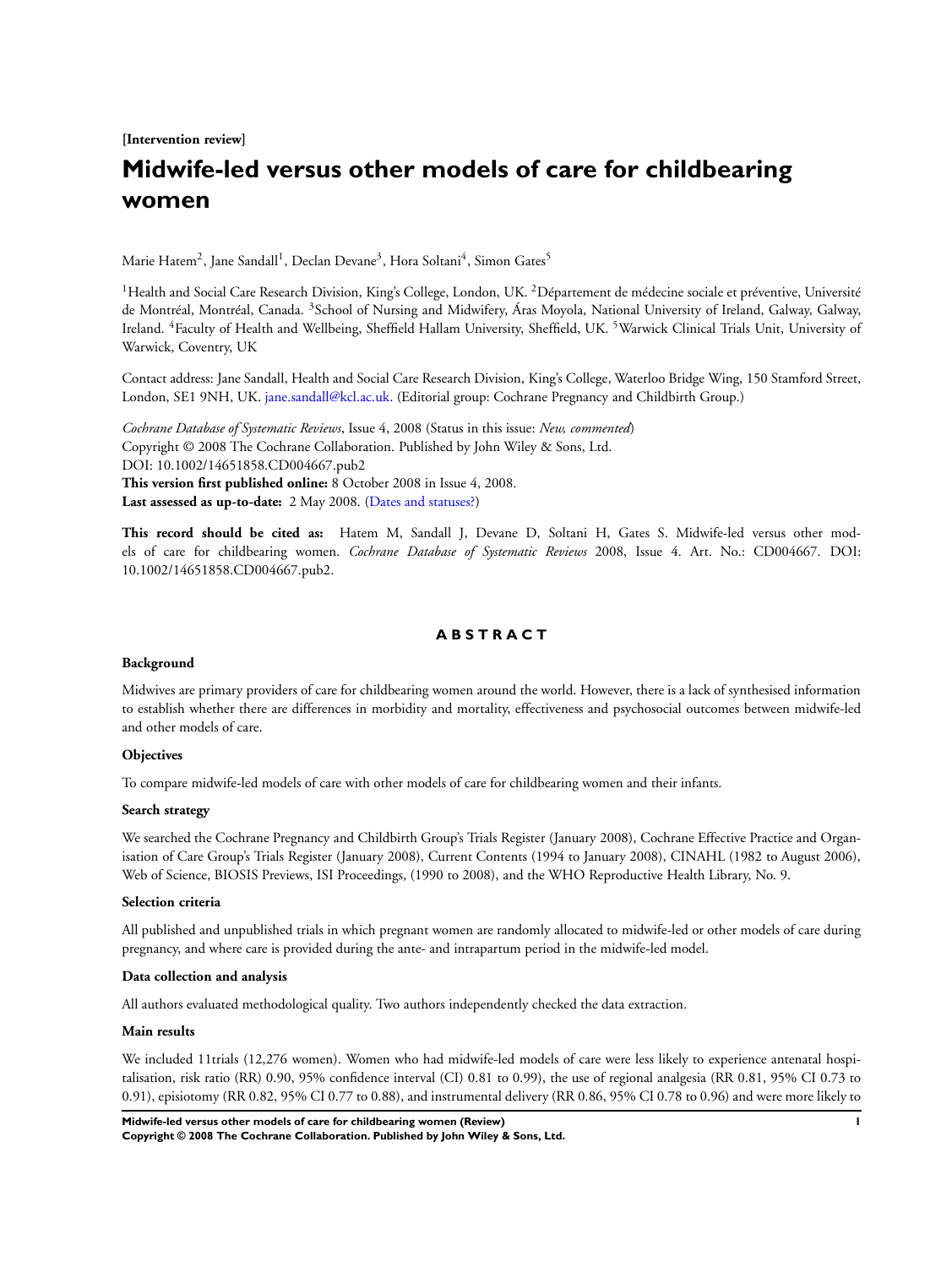experience no intrapartum analgesia/anaesthesia (RR 1.16, 95% CI 1.05 to 1.29), spontaneous vaginal birth (RR 1.04, 95% CI 1.02 to 1.06), to feel in control during labour and childbirth (RR 1.74, 95% CI 1.32 to 2.30), attendance at birth by a known midwife (RR 7.84, 95% CI 4.15 to 14.81) and initiate breastfeeding (RR 1.35, 95% CI 1.03 to 1.76). In addition, women who were randomised to receive midwife-led care were less likely to experience fetal loss before 24 weeks' gestation (RR 0.79, 95% CI 0.65 to 0.97), and their babies were more likely to have a shorter length of hospital stay (mean difference -2.00, 95% CI -2.15 to -1.85). There were no statistically significant differences between groups for overall fetal loss/neonatal death (RR 0.83, 95% CI 0.70 to 1.00), or fetal loss/neonatal death of at least 24 weeks (RR 1.01, 95% CI 0.67 to 1.53).

#### **Authors' conclusions**

All women should be offered midwife-led models of care and women should be encouraged to ask for this option.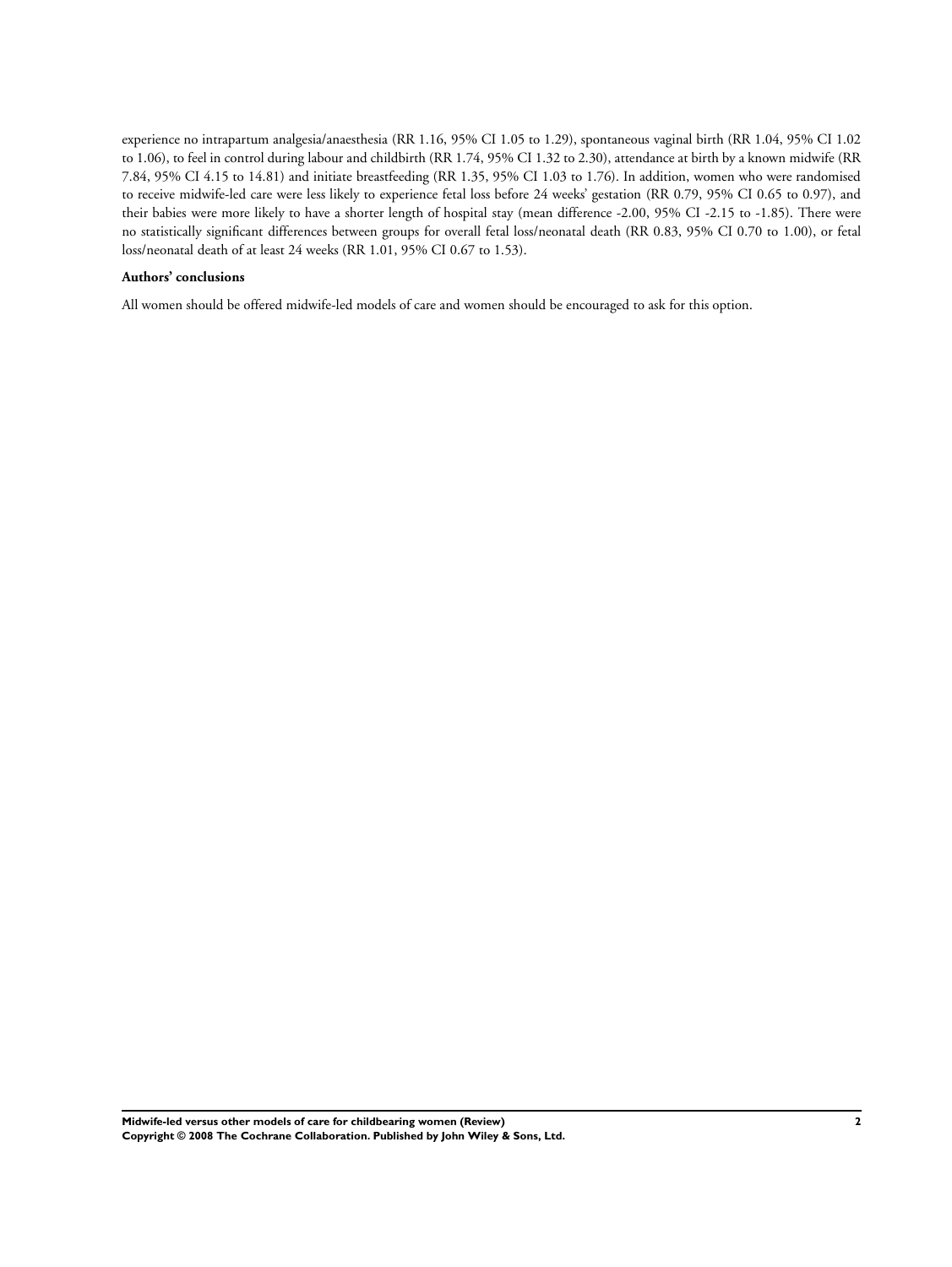#### **P L A I N L A N G U A G E S U M M A R Y**

#### **Midwife-led versus other models of care for childbearing women**

Midwife-led care confers benefits for pregnant women and their babies and is recommended.

In many parts of the world, midwives are the primary providers of care for childbearing women. Elsewhere it may be medical doctors or family physicians who have the main responsibility for care, or the responsibility may be shared. The underpinning philosophy of midwife-led care is normality and being cared for by a known and trusted midwife during labour. There is an emphasis on the natural ability of women to experience birth with minimum intervention. Some models of midwife-led care provide a service through a team of midwives sharing a caseload, often called 'team' midwifery. Another model is 'caseload midwifery', where the aim is to offer greater continuity of caregiver throughout the episode of care. Caseload midwifery aims to ensure that the woman receives all her care from one midwife or her/his practice partner. By contrast, medical-led models of care are where an obstetrician or family physician is primarily responsible for care. In shared-care models, responsibility is shared between different healthcare professionals.

The review of midwife-led care covered midwives providing care antenatally, during labour and postnatally. This was compared with models of medical-led care and shared care, and identified 11 trials, involving 12,276 women. Midwife-led care was associated with several benefits for mothers and babies, and had no identified adverse effects. The main benefits were a reduced risk of losing a baby before 24 weeks. Also during labour, there was a reduced use of regional analgesia, with fewer episiotomies or instrumental births. Midwife-led care also increased the woman's chance of being cared for in labour by a midwife she had got to know. It also increased the chance of a spontaneous vaginal birth and initiation of breastfeeding. In addition, midwife-led care led to more women feeling they were in control during labour. There was no difference in risk of a mother losing her baby after 24 weeks. The review concluded that all women should be offered midwife-led models of care.

#### **B A C K G R O U N D**

In many parts of the world, midwives are the primary providers of care for childbearing women ([Koblinsky 2006](#page-21-0)). There are, however, considerable variations in the organisation of midwifery services and in the education and role of midwives [\(WHO 2006](#page-21-0)). Furthermore, in some countries, e.g. in North America, medical doctors are the primary care providers for the vast majority of childbearing women, while in other countries, e.g. Australia, New Zealand, the Netherlands, the United Kingdom and Ireland, various combinations of midwife-led, medical-led, and shared care models are available, and childbearing women are often faced with different opinions as to which option might be best for them ([De](#page-21-0) [Vries 2001\)](#page-21-0). The midwife-led model of care is based on the premise that pregnancy and birth are normal life events and is woman-centred. The midwife-led model of care includes: continuity of care; monitoring the physical, psychological, spiritual and social wellbeing of the woman and family throughout the childbearing cycle; providing the woman with individualised education, counselling and antenatal care; continuous attendance during labour, birth and the immediate postpartum period; ongoing support during the postnatal period; minimising technological interventions; and identifying and referring women who require obstetric or other specialist attention. Differences between midwife-led and other models of care often include variations in philosophy, focus, relationship between the care provider and the pregnant woman, use of interventions during labour, care setting (home, home-fromhome or acute hospital setting, and in the goals and objectives of care ([Rooks 1999](#page-21-0)). In addition, there is much debate about the

clinical and cost effectiveness of the different models of maternity care ([Henderson 2001](#page-21-0)) and hence continuing debate on the optimal model of care for routine antenatal, intrapartum and postnatal care for healthy pregnant women ([Sibbald 2004](#page-21-0)). There is a lack of synthesised information to establish whether there are differences in morbidity and mortality, effectiveness and psychosocial outcomes between midwife-led and other models of care. This review attempts to provide this evidence.

Midwife-led models of care have generally aimed to improve continuity of care over a period of time. However, the general literature on continuity notes that a lack of clarity in definition and measurement of different types of continuity has been one of the limitations in research in this field [\(Haggerty 2003](#page-21-0) ). Continuity has been defined by [Freeman 2007](#page-21-0) as three major types management, informational and relationship. Management continuity involves the communication of both facts and judgements across team, institutional and professional boundaries, and between professionals and patients. Informational continuity concerns the timely availability of relevant information. Relationship continuity means a therapeutic relationship of the service user with one or more health professionals over time. Relationship/personal continuity over time has been found to have a greater effect on user experience and outcome ([Saultz 2004](#page-21-0); [Saultz 2005](#page-21-0)). Some models of midwife-led care offer continuity with a group of midwives, and others offer personal or relationship continuity, and thus the models of care that are the foci of this review are defined as follows.

**Midwife-led versus other models of care for childbearing women (Review) 3 Copyright © 2008 The Cochrane Collaboration. Published by John Wiley & Sons, Ltd.**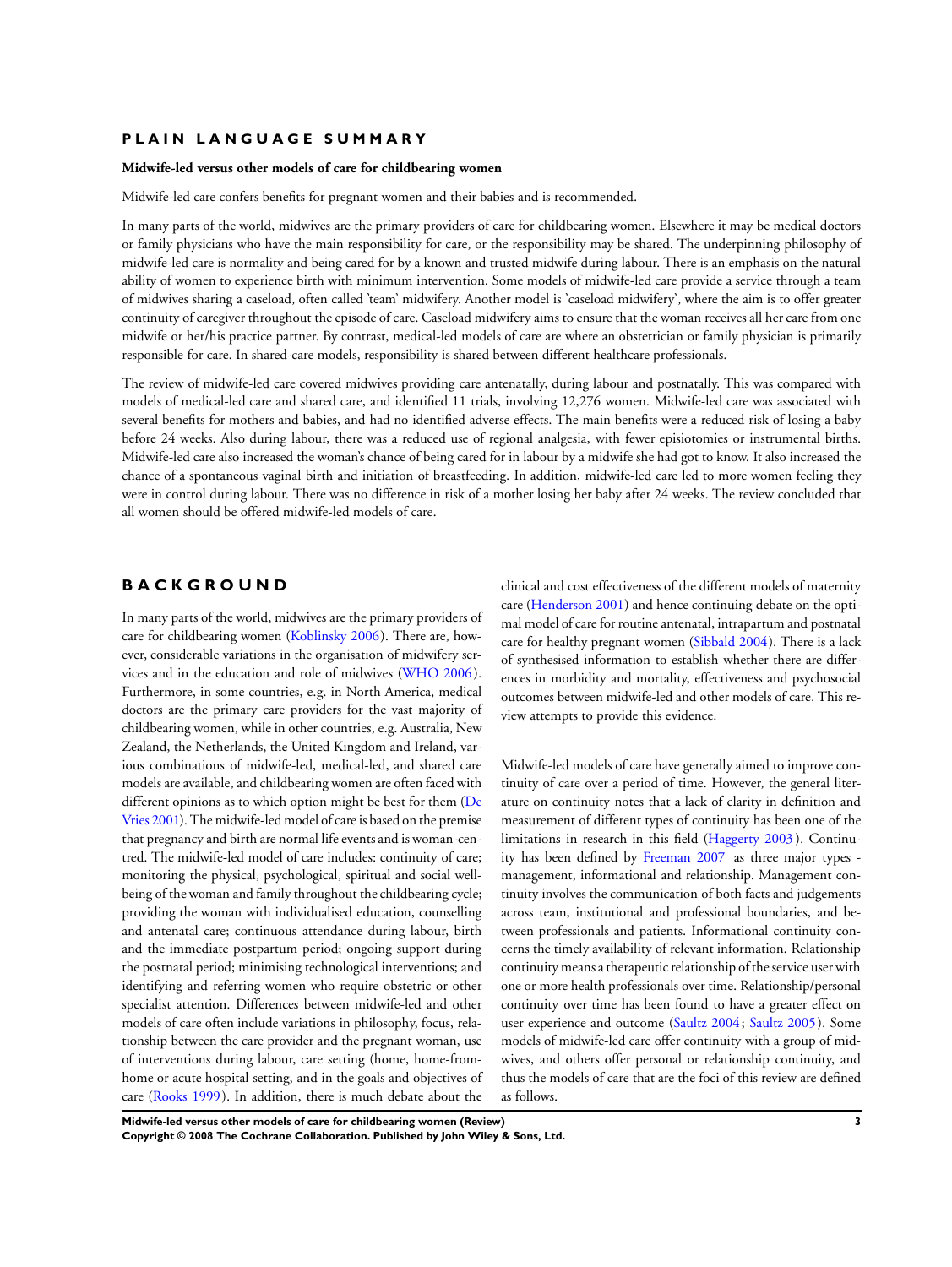## **(1) Midwife-led models of care**

Whilst it is difficult to exclusively categorise maternity models of care due to the influence of generic policies and guidelines, it is assumed that the underpinning philosophy of a midwifery model of care is on normality and the natural ability of women to experience birth with minimum or without routine intervention. Midwife-led care has been defined as care where "the midwife is the lead professional in the planning, organisation and delivery of care given to a woman from initial booking to the postnatal period" [\(RCOG 2001](#page-21-0)). Some antenatal and/or intrapartum and/or postpartum care may be provided in consultation with medical staff as appropriate. Within these models, midwives are, however, in partnership with the woman, the lead professional with responsibility for assessment of her needs, planning her care, referral to other professionals as appropriate, and for ensuring provision of maternity services. Thus, midwife-led models of care aim to provide care in either community or hospital settings, normally to healthy women with uncomplicated or 'low-risk' pregnancies. In some models midwives provide continuity of midwifery care to all women from a defined geographical location, acting as lead professional for women whose pregnancy and birth is uncomplicated, and continuing to provide midwifery care to women who experience medical and obstetric complications in partnership with other professionals.

Some models of midwife-led care aim to provide continuity of care to a defined group of women through a team of midwives sharing a caseload, often called 'team' midwifery. Thus, a woman will receive her care from a number of midwives in the team, the size of which can vary. Other models, often termed 'caseload midwifery', aim to offer greater relationship continuity, by ensuring that childbearing women receive their ante, intra and postnatal care from one midwife or her/his practice partner [\(McCourt 2006\)](#page-21-0). There is continuing debate about the risks, benefits, and costs of team and caseload models of midwife-led care [\(Ashcroft 2003](#page-21-0) ; [Benjamin](#page-21-0) [2001](#page-21-0); [Green 2000;](#page-21-0) [Johnson 2005](#page-21-0); [Waldenstrom 1998\)](#page-21-0).

#### **(2) Other models of care**

#### Other models of care include:

(a) Obstetrician-provided care. This is common in North America, where obstetricians are the primary providers of antenatal care for most childbearing women. An obstetrician (not necessarily the one who provides antenatal care) is present for the birth, and nurses provide intrapartum and postnatal care.

(b) Family doctor-provided care, with referral to specialist obstetric care as needed. Obstetric nurses or midwives provide intrapartum and immediate postnatal care but not at a decision making level, and a medical doctor is present for the birth.

(c) Shared models of care, where responsibility for the organisation and delivery of care, throughout initial booking to the postnatal period, is shared between different health professionals.

At various points during pregnancy, childbirth, and the postnatal period, responsibility for care can shift to a different provider or group of providers. Care is often shared by family doctors and midwives, by obstetricians and midwives, or by providers from all three groups. In some countries (e.g. Canada and the Netherlands) the midwifery scope of practice is limited to the care of women experiencing uncomplicated pregnancies, while in other countries (e.g. United Kingdom, France, Australia and New Zealand) midwives provide care to women who experience medical and obstetric complications in collaboration with medical colleagues. In addition, maternity care in some countries (e.g. Republic of Ireland, Iran and Lebanon) is predominantly provided by a midwife but is obstetrician-led, in that the midwife might provide the actual care, but the obstetrician assumes responsibility for the care provided to the woman throughout her pregnancy, intrapartum and postpartum periods.

Available randomised studies suggest some benefit for women intending to give birth within midwife-led models of care compared with similar risk women who intend giving birth within traditional or other models of care. Lower rates of intrapartum analgesia and augmentation of labour and increased mobility during labour experience been reported [\(Hodnett 2000](#page-21-0)). In addition, other study designs suggest that rates of spontaneous vaginal birth are higher, and rates of caesarean section, episiotomy, severe perineal injury and neonatal admission to special care units are lower in midwifeled models of maternity care ([Fraser 2000](#page-21-0); [Saunders 2000](#page-21-0)). The evidence also suggests increased satisfaction for women who are cared for within midwife-led models of care. However, previous reviews have found a trend toward higher rates of perinatal mortality and neonatal morbidity and mortality within midwife-led home-from-home units in hospital settings. It has been suggested that this could result from either a failure to detect complications and/or initiate appropriate action and/or a failure of appropriate tertiary response [\(Hodnett 2005](#page-21-0); [Waldenstrom 1998](#page-21-0)). A systematic review of trials that compare midwife-led and other models of care for childbearing women would provide valuable information concerning the efficacy of such models of care. This review complements other work on models of maternity care and attributes thereof, specifically, the work of Hodnett ([Hodnett 2005](#page-21-0) ) and Olsen [\(Olsen 1998\)](#page-21-0) in which the relationships between the various birth settings and pregnancy outcomes were systematically evaluated. This review also subsumes the Cochrane review, 'Continuity of caregivers during pregnancy, childbirth, and the postpartum period' ([Hodnett 2000](#page-21-0)).

## **O B J E C T I V E S**

The primary objective of this review is to compare midwife-led models of care with other models of care for childbearing women and their infants.

**Midwife-led versus other models of care for childbearing women (Review) 4 Copyright © 2008 The Cochrane Collaboration. Published by John Wiley & Sons, Ltd.**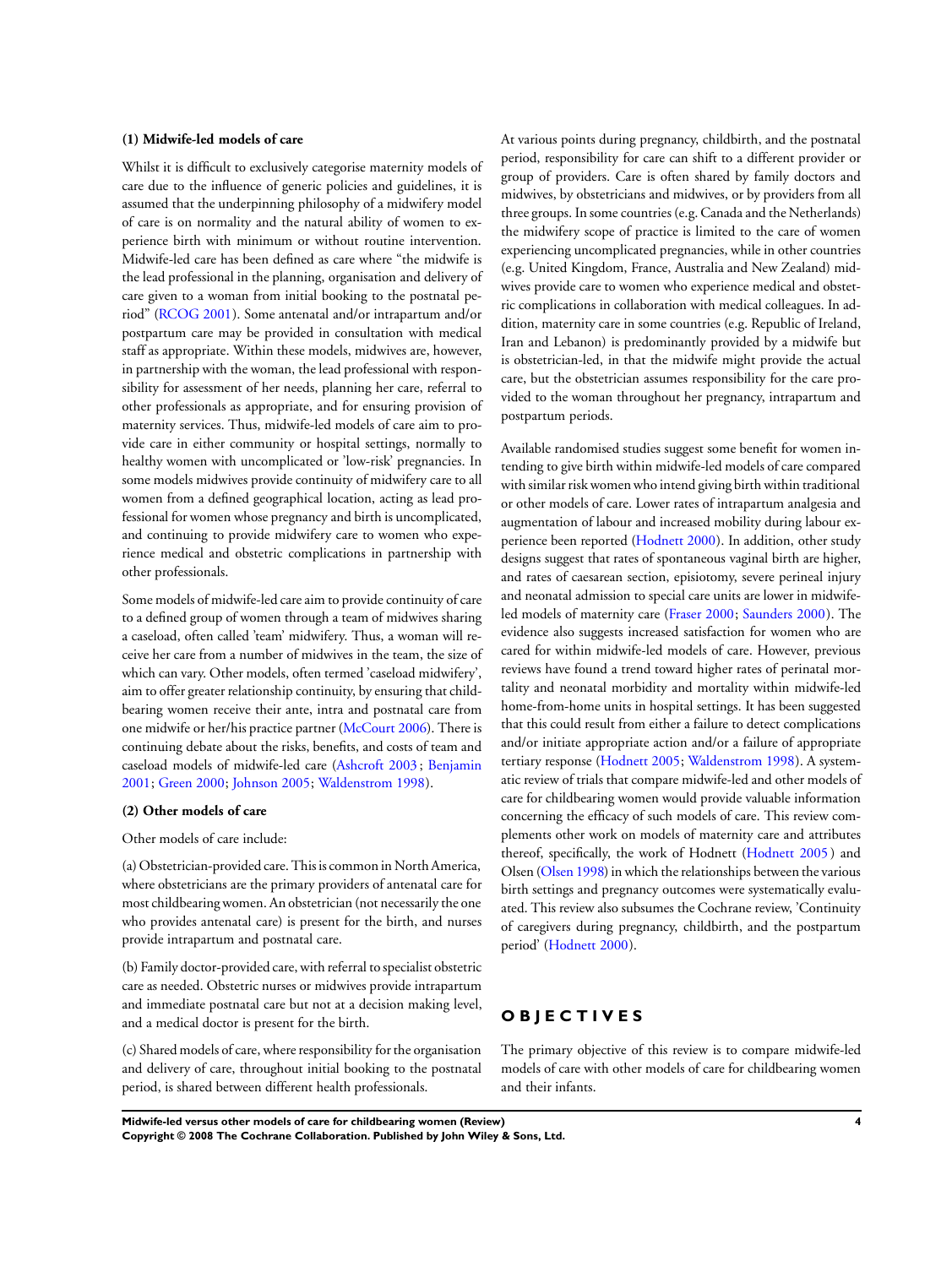Secondary: to determine whether the effects of midwife-led care are influenced by: 1) models of midwifery care that provide differing levels of continuity; 2) varying levels of obstetrical risk and 3) practice setting (community or hospital based).

## **M E T H O D S**

#### **Criteria for considering studies for this review**

### **Types of studies**

All studies in which pregnant women are randomly allocated to midwife-led models of care and other models of care during pregnancy.

#### **Types of participants**

Pregnant women classified as low and mixed risk of complications.

#### **Types of interventions**

Models of care are classified as midwife-led, other or shared care on the basis of the lead professional in the ante and intrapartum periods, as decisions and actions taken in pregnancy affect intrapartum events. In midwife-led care, the midwife is the woman's lead professional, but one or more consultations with medical staff are often part of routine practice. Other models of care include a) where the physician/obstetrician is the lead professional, and midwives and/or nurses provide intrapartum care and in-hospital postpartum care under medical supervision; b) shared care, where the lead professional changes depending on whether the woman is pregnant, in labour or has given birth, and on whether the care is given in the hospital, birth centre (free standing or integrated) or in the community setting(s); and c) where the majority of care is provided by physicians or obstetricians.

#### **Types of outcome measures**

Outcomes considered are presented within the following headings: antenatal, labour, delivery and immediate postpartum, neonatal, maternal postpartum. Fetal loss was assessed by gestation using 24 weeks as a common cut off for viability in many countries.

- 1. Antenatal
- 1.1. Mean number of antenatal visits
- 1.2. Antenatal hospitalisation
- 1.3. Antepartum haemorrhage
- 1.4. Fetal loss and neonatal death less than 24 weeks
- 1.5. Fetal loss or neonatal death more than or equal to 24 weeks
- 1.6 Total fetal loss and neonatal death
- 2. Labour
- 2.1. Amniotomy
- 2.2. Augmentation/artificial oxytocin during labour
- 2.3. No intrapartum analgesia/anaesthesia
- 2.4. Regional analgesia (epidural/spinal)
- 2.5. Opiate analgesia
- 2.6. Mean labour length
- 2.7. Induction of labour
- 3. Delivery and immediate postpartum
- 3.1. Caesarean birth
- 3.2. Attendance at birth by known carer
- 3.3. Instrumental vaginal birth (forceps/vacuum)
- 3.4. Spontaneous vaginal birth
- 3.5. Episiotomy
- 3.6. Perineal laceration requiring suturing
- 3.7. Intact perineum
- 3.8. Postpartum haemorrhage (as defined by trial authors)
- 3.9. Maternal death
- 3.10. Duration of postnatal hospital stay (days)
- 4. Neonatal
- 4.1. Low birthweight (less than 2500 gm)
- 4.2. Preterm birth (less than 37 weeks)
- 4.3. Five-minute Apgar score less than seven
- 4.4. Admission to special care nursery/neonatal intensive care unit
- 4.5. Mean length of neonatal hospital stay
- 4.6. Neonatal convulsions (as defined by trial authors)
- 4.7. Cord blood acidosis (as defined by trial authors)
- 5. Maternal postpartum
- 5.1. Postpartum depression
- 5.2. Breastfeeding initiation
- 5.3. Any breastfeeding at three months
- 5.4. Prolonged perineal pain (as defined by trial authors)
- 5.5. Pain during sexual intercourse (as defined by trial authors)
- 5.6. Urinary incontinence (as defined by trial authors)
- 5.7. Faecal incontinence (as defined by trial authors)
- 5.8. Prolonged backache (as defined by trial authors)
- 5.9 High perceptions of control during labour and childbirth
- Outcomes for subgroup analyses are:
- 1. Fetal loss and neonatal death less than 24 weeks
- 2. Fetal loss or neonatal death more than or equal to 24 weeks
- 3. No intrapartum analgesia/anaesthesia
- 4. Regional analgesia (epidural/spinal)
- 5. Opiate analgesia
- 6. Caesarean birth
- 7. Instrumental vaginal birth (forceps/vacuum)
- 8. Spontaneous vaginal birth
- 9. Five-minute Apgar score less than seven
- 10. Postpartum depression

## **Search methods for identification of studies**

#### **Electronic searches**

We searched the Cochrane Pregnancy and Childbirth Groups Trials Register by contacting the Trials Search Co-ordinator (January 2008).

**Midwife-led versus other models of care for childbearing women (Review) 5 Copyright © 2008 The Cochrane Collaboration. Published by John Wiley & Sons, Ltd.**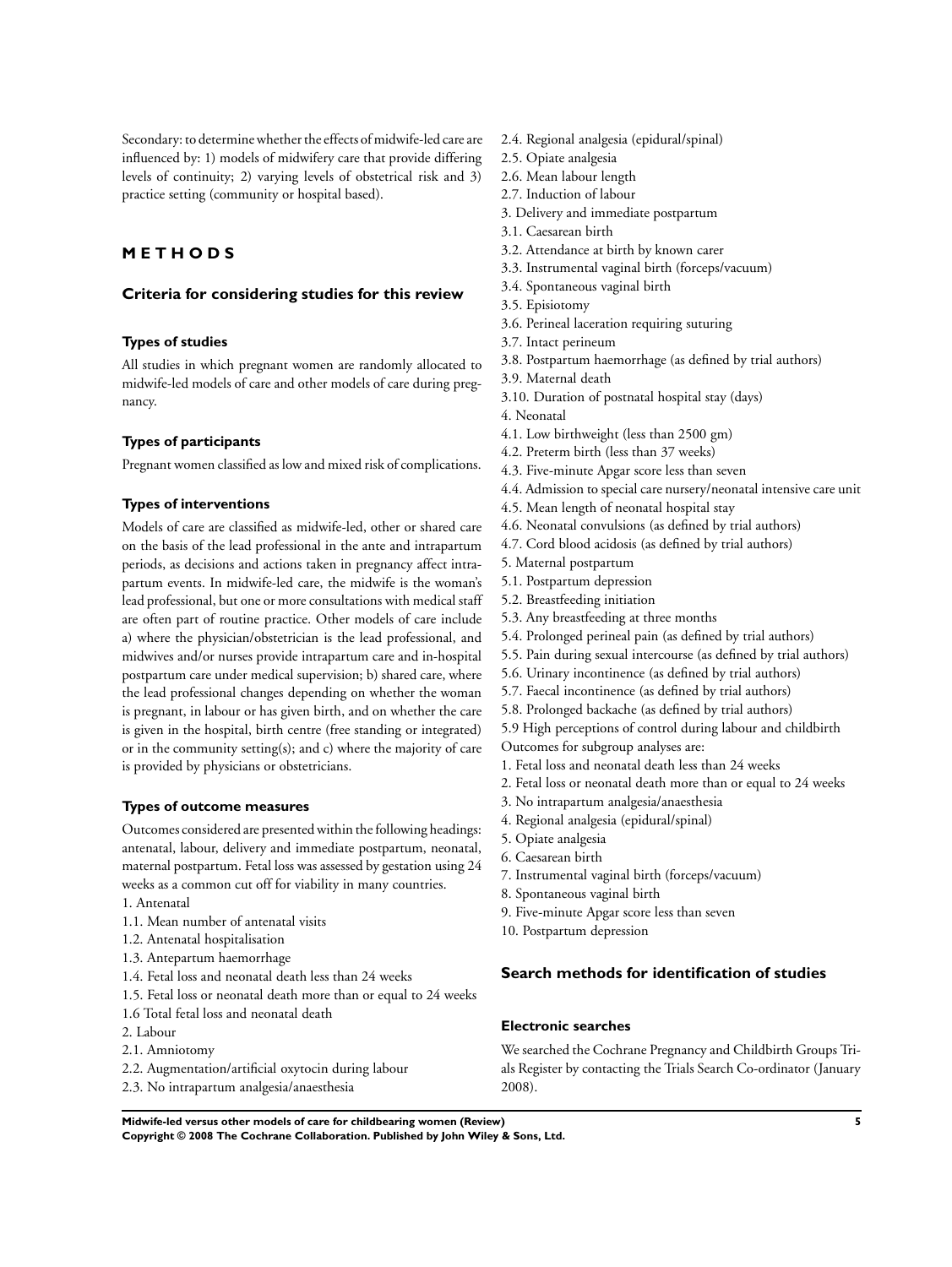The Cochrane Pregnancy and Childbirth Groups Trials Register is maintained by the Trials Search Co-ordinator and contains trials identified from:

- 1. quarterly searches of the Cochrane Central Register of Controlled Trials (CENTRAL);
- 2. weekly searches of MEDLINE;
- 3. handsearches of 30 journals and the proceedings of major conferences;
- 4. weekly current awareness alerts for a further 44 journals plus monthly BioMed Central email alerts.

Details of the search strategies for CENTRAL and MEDLINE, the list of handsearched journals and conference proceedings, and the list of journals reviewed via the current awareness service can be found in the 'Specialized Register section within the editorial information about the[Cochrane Pregnancy and Childbirth Group](http://www.mrw.interscience.wiley.com/cochrane/clabout/articles/PREG/frame.html). Trials identified through the searching activities described above are each assigned to a review topic (or topics). The Trials Search Co-ordinator searches the register for each review using the topic list rather than keywords.

In addition, we searched the Cochrane Effective Practice and Organisation of Care Group's Trials Register (January 2008), Current Contents (1994 to January 2008), CINAHL (1982 to August 2006), Web of Science, BIOSIS Previews, ISI Proceedings, (1990 to 2008), and the WHO Reproductive Health Library (WHO-RHL), No. 9. Through WHO-RHL we obtained unpublished studies from the System for Information on Grey Literature In Europe (SIGLE). We used the search strategy detailed in [Appendix](#page-127-0) [1,](#page-127-0) modifying it for each database as appropriate by checking each thesaurus for relevant subject headings and replacing them with text-word search terms when a subject heading was not available. We did not apply any language restrictions.

## **Data collection and analysis**

We developed the methods of the review in consideration of the Cochrane Handbook for Systematic Reviews of Interventions [\(Higgins 2005\)](#page-21-0).

#### **Selection of studies**

We considered all trials that compared midwife-led models of care with other models of care for childbearing women and their infants for inclusion. We assessed for inclusion all potential studies identified as a result of the search strategy. We resolved any disagreement through discussion. We obtained potentially eligible trials identified by the search strategy as full-text papers and two authors independently assessed each for inclusion. There were no studies where eligibility was hampered by requirement for translation or missing information.

#### **Data extraction and management**

We designed a form to extract data. At least two review authors extracted the data using the agreed form. We resolved discrepancies through discussion. We used the Review Manager software [\(RevMan 2003](#page-21-0)) to double enter all the data or a subsample. When information regarding any of the above was unclear, we attempted to contact authors of the original reports to provide further details.

## **Assessment of methodological quality of included studies**

We assessed the validity of each study using the criteria outlined in the Cochrane Handbook for Systematic Reviews of Interventions [\(Higgins 2005](#page-21-0)). Methods used for generation of the randomisation sequence were described for each trial. Two review authors independently assessed the quality of each included trial using the criteria outlined in [Higgins 2005](#page-21-0). Quality assessment was based on the criteria of selection (allocation concealment).

#### **(1) Selection bias (allocation concealment)**

We assigned a quality score for each trial, using the following criteria:

(A) adequate concealment of allocation: such as telephone randomisation, consecutively-numbered, sealed opaque envelopes;

(B) unclear whether adequate concealment of allocation: such as list or table used, sealed envelopes, or study does not report any concealment approach;

(C) inadequate concealment of allocation: such as open list of random-number tables, use of case record numbers, dates of birth or days of the week.

## **(2) Attrition bias (loss of participants, eg withdrawals, dropouts, protocol deviations)**

We assessed completeness to follow up using the following criteria:

- (A) less than 5% loss of participants;
- (B) 5% to 9.9% loss of participants;
- (C) 10% to 19.9% loss of participants;
- (D) more than 20% loss of participants.

Any outcome for a given study was excluded from analyses where loss to follow up was greater than 20%.

## **(3) Performance bias (blinding of participants, researchers and outcome assessment)**

It was not possible to blind participants to the model of care they receive. Therefore lack of blinding was not considered as part of the quality assessment of included trials.

## **Measures of treatment effect**

We carried out statistical analysis using the Review Manager software [\(RevMan 2003](#page-21-0)).

#### **Dichotomous data**

For dichotomous data, we presented results as summary risk ratio with 95% confidence intervals.

**Midwife-led versus other models of care for childbearing women (Review) 6 Copyright © 2008 The Cochrane Collaboration. Published by John Wiley & Sons, Ltd.**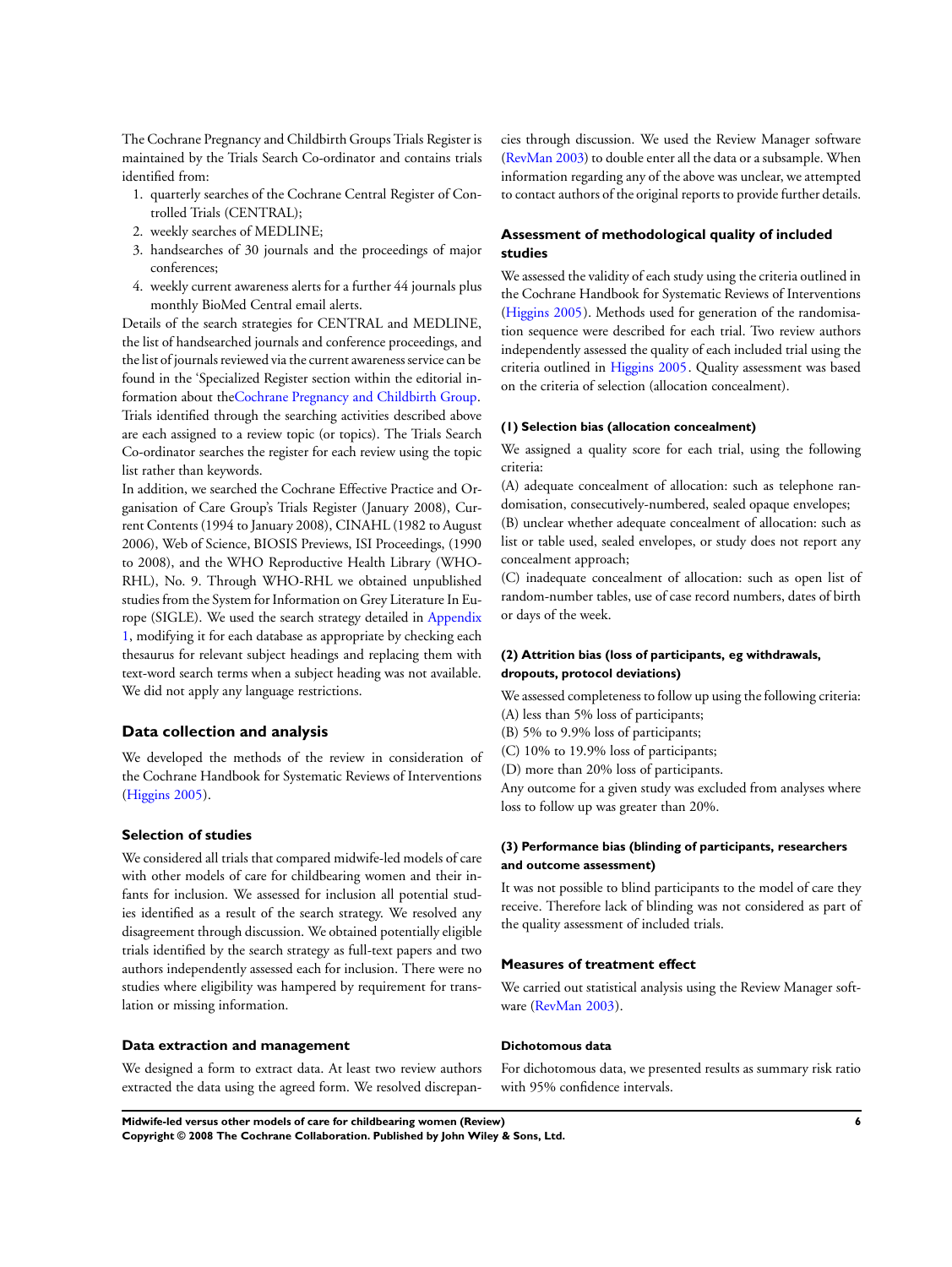#### **Continuous data**

For continuous data, we used the mean difference if outcomes were measured in the same way between trials. We used the standardised mean difference to combine trials that measured the same outcome, but used different methods. If there was evidence of skewness according to the test suggested by [Altman 1996](#page-21-0), we have reported this.

#### **Unit of analysis issues**

#### **Cluster-randomised trials**

We included the one cluster-randomised trial in the analyses along with the other individually randomised trials. We adjusted the sample size using the methods described by [Gates 2005](#page-21-0) using an estimate of the intracluster correlation coefficient (ICC) derived from the trial. This trial estimated the ICC to be zero, so for the main analysis we used this estimate and did not adjust the sample sizes. We also conducted a sensitivity analysis, to investigate the effects of variation in the ICC. The analysis was repeated using values of 0.001 and 0.01 for the ICC.

#### **Dealing with missing data**

We analysed data on all participants with available data in the group to which they were allocated, regardless of whether or not they received the allocated intervention. If in the original reports participants were not analysed in the group to which they were randomised, and there was sufficient information in the trial report, we restored them to the correct group. Denominators were the number of women randomised minus the number of participants known to have missing data. Women with miscarriages and termination of pregnancy were included in the denominators for maternal and neonatal outcomes. This denominator was also used for perineal outcomes. Where data was available on twin births, these were added to the neonatal denominator. Where detailed denominator outcome data were available, these were used in the analysis. Any outcome for a given study was excluded from analyses where loss to follow up was greater than 20%.

#### **Assessment of heterogeneity**

We used the I<sup>2</sup> statistic to assess heterogeneity between the trials in each analysis. An I² value of 30% suggests mild heterogeneity and a value of more than 50% indicates substantial heterogeneity. High levels of heterogeneity (exceeding 50%) were explored by prespecified subgroup analysis, and a random-effects meta-analysis was used for an overall summary.

#### **Data synthesis (meta-analysis)**

We used fixed-effect meta-analysis for combining data in the absence of significant heterogeneity if trials were sufficiently similar.

#### **Subgroup analyses**

We conducted the planned subgroup analyses to investigate the effects of greater continuity in caseload models, variations in maternal risk status and of less medicalised environments provided by community settings.

(1) Variations in the model of midwife-led care (caseload versus team)

(2) Variations in maternal risk status (low-risk versus mixed-risk status)

(3) Variations in practice setting: community based (antenatal and/or intrapartum and/or postnatal care provided in the community) or hospital based (all care provided in a hospital setting). All of these subgroup analyses investigate potential sources of heterogeneity, as differences in the type of intervention, risk profile of the population or setting may affect the treatment effects. Subgroup analyses were conducted by interaction tests as described by [Deeks 2001](#page-21-0).

#### **Sensitivity analyses**

We performed sensitivity analysis based on quality comparing high-quality trials with trials of lower quality. Given that study reports on attrition after allocation have not been found to be consistently related to bias, 'high quality' was, for the purposes of this sensitivity analysis, defined as a trial having allocation concealment classified as 'A' (adequate). We excluded studies that did not achieve an 'A' rating in the sensitivity analysis in order to assess for any substantive difference to the overall result.

## **R E S U L T S**

#### **Description of studies**

See:[Characteristics of included studies;](#page-25-0)[Characteristics of excluded](#page-34-0) [studies](#page-34-0); [Characteristics of ongoing studies](#page-36-0).

*See* 'Characteristics of included studies' table.

Our search strategy identified 54 citations relating to 31 studies for potential inclusion. Of those, we included 11 trials involving 12,276 randomised women in total [\(Biro 2000](#page-21-0) ; [Flint](#page-21-0) [1989](#page-21-0) ; [Harvey 1996](#page-21-0) ; [Hicks 2003](#page-21-0) ; [Homer 2001](#page-21-0) ; [Kenny 1994](#page-21-0) ; [MacVicar 1993](#page-21-0) ; [North Stafford 2000](#page-21-0) ; [Rowley 1995](#page-21-0) ; [Turnbull](#page-21-0) [1996](#page-21-0) ; [Waldenstrom 2001](#page-21-0) ) and excluded 18 studies [\(Berglund](#page-21-0) [1998](#page-21-0); [Berglund 2007](#page-21-0); [Chambliss 1991](#page-21-0), [Chapman 1986](#page-21-0); [Giles](#page-21-0) [1992;](#page-21-0) [Heins 1990;](#page-21-0) [Hildingsson 2003;](#page-21-0) [Hundley 1994;](#page-21-0) [James 1988;](#page-21-0) [Kelly 1986](#page-21-0); [Klein 1984](#page-21-0); [Law 1999](#page-21-0); [Marks 2003](#page-21-0); [Runnerstrom](#page-21-0) [1969](#page-21-0) ; [Slome 1976](#page-21-0) ; [Stevens 1988](#page-21-0) ; [Tucker 1996](#page-21-0) ; [Waldenstrom](#page-21-0) [1997](#page-21-0)) (*see* 'Characteristics of excluded studies').

Included studies were conducted in the public health systems in Australia, Canada, New Zealand and the United Kingdom with variations in model of care, risk status of participating women and practice settings. The Zelen method was used in three trials ([Flint](#page-21-0)

**Midwife-led versus other models of care for childbearing women (Review) 7 Copyright © 2008 The Cochrane Collaboration. Published by John Wiley & Sons, Ltd.**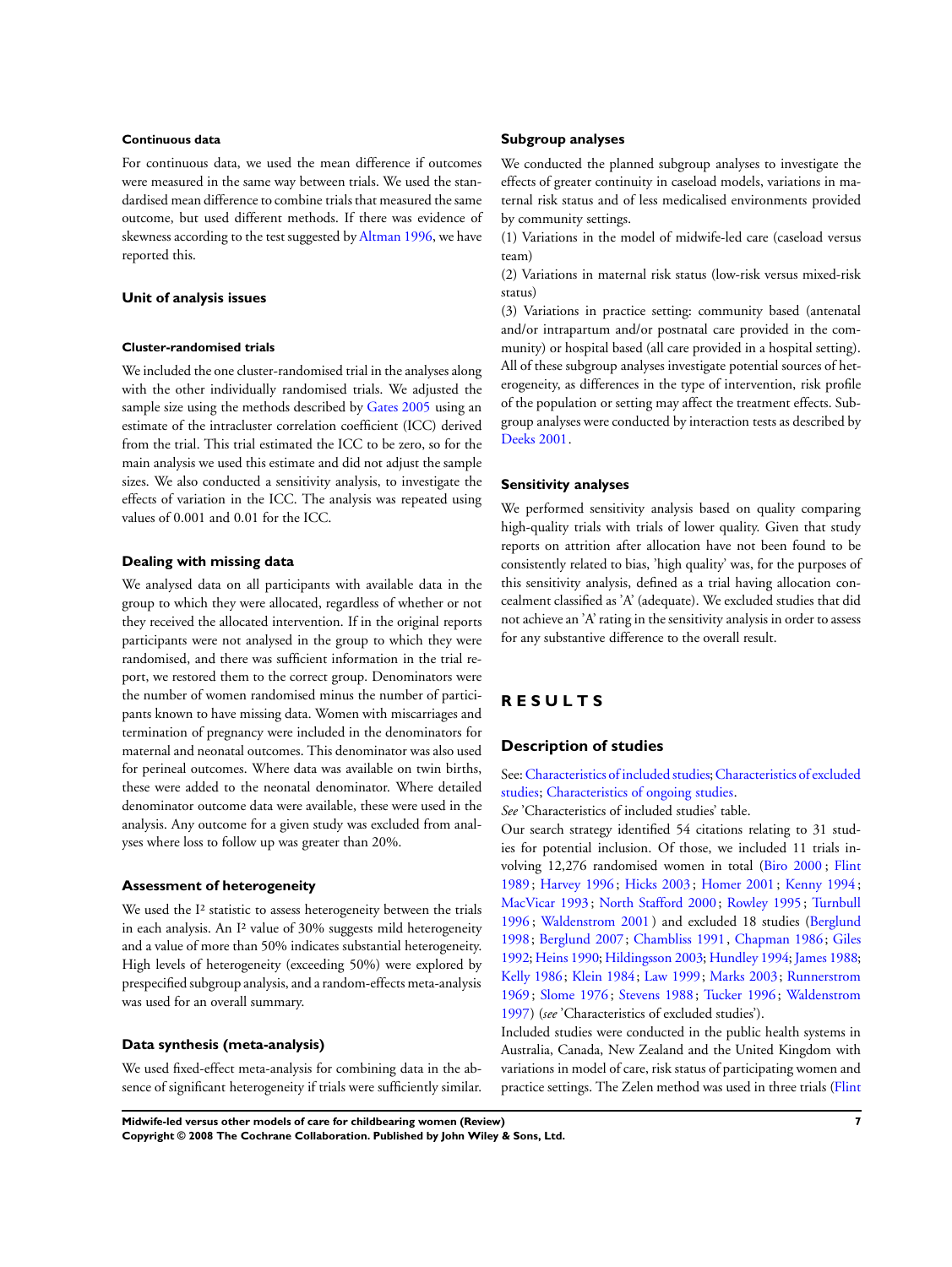[1989](#page-21-0); [Homer 2001](#page-21-0); [MacVicar 1993](#page-21-0)) and one trial used cluster randomisation ([North Stafford 2000\)](#page-21-0).

Two studies offered a caseload team model of care [\(North Stafford](#page-21-0) [2000](#page-21-0); [Turnbull 1996](#page-21-0)) and nine studies provided a team model of care: [\(Biro 2000](#page-21-0); [Flint 1989](#page-21-0); [Harvey 1996](#page-21-0); [Hicks 2003](#page-21-0); [Homer](#page-21-0) [2001](#page-21-0); [Kenny 1994;](#page-21-0) [MacVicar 1993](#page-21-0); [Rowley 1995](#page-21-0); [Waldenstrom](#page-21-0) [2001](#page-21-0)). The composition and modus operandi of the teams varied among trials. Levels of continuity (measured by the percentage of women who were attended during birth by a known carer varied between 63% to 98% for midwife-led models of care to 0.3% to 21% in other models of care).

Seven studies compared a midwife-led model of care to a shared model of care ([Biro 2000](#page-21-0); [Flint 1989](#page-21-0); [Hicks 2003](#page-21-0); [Homer 2001;](#page-21-0) [Kenny 1994](#page-21-0); [North Stafford 2000](#page-21-0); [Rowley 1995](#page-21-0)), three studies compared a midwife-led model of care to medical-led models of care [\(Harvey 1996;](#page-21-0) [MacVicar 1993;](#page-21-0) [Turnbull 1996\)](#page-21-0) and one study compared midwife-led care with various options of standard care including medical-led care and shared care [\(Waldenstrom 2001](#page-21-0)). Participating women received ante-, intra- and postpartum care in 10 studies ([Biro 2000](#page-21-0); [Flint 1989](#page-21-0); [Harvey 1996](#page-21-0); [Hicks 2003](#page-21-0); [Homer 2001](#page-21-0); [Kenny 1994](#page-21-0); [North Stafford 2000](#page-21-0); [Rowley 1995](#page-21-0); [Turnbull 1996](#page-21-0) ; [Waldenstrom 2001](#page-21-0) ) and antenatal and intrapartum care in one study [\(MacVicar 1993](#page-21-0)).

Some midwife-led models included routine visits to the obstetrician or family physicians (GPs), or both. The frequency of such visits varied. Such visits were dependent on women's risk status during pregnancy [\(Biro 2000\)](#page-21-0); routine for all women (one to three visits) ([Flint 1989](#page-21-0); [Harvey 1996](#page-21-0); [Kenny 1994](#page-21-0); [MacVicar 1993](#page-21-0); [Rowley 1995](#page-21-0) ; [Waldenstrom 2001](#page-21-0) ) or determined based on the development of complications [\(Hicks 2003;](#page-21-0) [Turnbull 1996](#page-21-0)).

Women were classified as being at low risk of complications in six studies [\(Flint 1989](#page-21-0); [Harvey 1996](#page-21-0); [Hicks 2003](#page-21-0); [MacVicar 1993](#page-21-0); [Turnbull 1996](#page-21-0); [Waldenstrom 2001](#page-21-0)) and as 'low and high' and 'high' in five studies [\(Biro 2000;](#page-21-0) Homer 2001; Kenny 1994; [North](#page-21-0) [Stafford 2000](#page-21-0); [Rowley 1995\)](#page-21-0).

The midwifery models of care were hospital-based in four studies [\(Biro 2000](#page-21-0); [MacVicar 1993](#page-21-0); [Rowley 1995](#page-21-0); [Waldenstrom 2001](#page-21-0)) or offered (i) antenatal services in an outreach community-based clinic and intra- and postpartum care in hospital [\(Homer 2001](#page-21-0)); (ii) ante- and postpartum community-based care with intrapartum hospital-based care [\(Hicks 2003](#page-21-0); [North Stafford 2000](#page-21-0); [Turnbull](#page-21-0) [1996\)](#page-21-0) or (iii) postnatal care in the community with hospital-based ante- and intrapartum care [\(Flint 1989](#page-21-0) ; [Harvey 1996](#page-21-0) ; [Kenny](#page-21-0) [1994\)](#page-21-0). Three studies offered intrapartum care in homelike settings, either to all women in the trial [\(Waldenstrom 2001\)](#page-21-0), or to women receiving midwife-led only ([MacVicar 1993](#page-21-0); [Turnbull 1996](#page-21-0)).

#### **Risk of bias in included studies**

#### **Allocation concealment**

Six studies reported genuine random methods of generation of the randomisation sequence ([Biro 2000](#page-21-0) ; [Homer 2001](#page-21-0) ; [Harvey](#page-21-0) [1996](#page-21-0); [Kenny 1994](#page-21-0); [Rowley 1995](#page-21-0); [Turnbull 1996](#page-21-0)). Four gave no information ([Flint 1989](#page-21-0); [MacVicar 1993](#page-21-0); [North Stafford 2000](#page-21-0); [Waldenstrom 2001](#page-21-0)) and one used a questionable method (shuf-fling; [Hicks 2003\)](#page-21-0). Allocation concealment was graded A for eight studies [\(Biro 2000](#page-21-0) ; [Harvey 1996](#page-21-0) , [Hicks 2003](#page-21-0) ; [Homer 2001](#page-21-0) ; Kenny 1994; MacVicar 1993; Turnbull 1996; Waldenstrom 2001). Two studies were graded B; [Rowley 1995](#page-21-0) gave no information about the process of random allocation, and [Flint 1989](#page-21-0) used sealed opaque envelopes but did not specify any numbering. The [North](#page-21-0) [Stafford 2000](#page-21-0) trial was a cluster randomised trial, whereby allocation concealment was not possible and graded C.

#### **Losses and exclusions**

For some studies it was possible to include more women in the review's analyses than were included by the published papers, as there was sufficient information to allow inclusion of some women inappropriately excluded. For example, four studies excluded women who had miscarriages or terminations from their published analysis [\(Biro 2000,](#page-21-0) [Harvey 1996,](#page-21-0) [Homer 2001;](#page-21-0) [Waldenstrom 2001](#page-21-0)), and these have been included in the review. Generally, losses and exclusions were small to moderate, and eight studies were graded A [\(Biro 2000](#page-21-0); [Flint 1989](#page-21-0); [Kenny 1994](#page-21-0); [MacVicar 1993](#page-21-0); [North](#page-21-0) [Stafford 2000](#page-21-0); [Rowley 1995](#page-21-0); [Turnbull 1996](#page-21-0); [Waldenstrom 2001](#page-21-0)), one B ([Homer 2001\)](#page-21-0) and two C [\(Harvey 1996](#page-21-0); [Hicks 2003](#page-21-0)). The maximum rate of losses and exclusions was 13.5% [\(Hicks 2003](#page-21-0)). For one study [\(Flint 1989](#page-21-0)) there was some uncertainty about the exact numbers that could be included in analyses because of discrepancies between two reports of the study. This was resolved by discussion among the review's authors. However, the discrepancies were very small and would not have affected the analyses appreciably. Two studies [\(MacVicar 1993](#page-21-0); [North Stafford 2000](#page-21-0)) gave no information on losses or exclusions, and presented results for the same number of participants as were randomised; it is therefore possible either that they included all women randomised in their analysis, or that only women for whom data were available were included in the report. One study ([Rowley 1995](#page-21-0)) included all randomised women in the published analyses by assuming that women with missing data did not have outcomes. We have omitted the women with missing data from this trial in the review's analyses.

#### **Analysis in randomised groups**

Several trials claimed to have used intention-to-treat analyses but as all had some missing data, a strict intention-to-treat analysis was not in fact possible, and "available case" analysis was actually performed. No studies restricted the analysis to participants compliant with their allocation, or analysed by treatment received. One study ([Harvey 1996](#page-21-0)) excluded some participants post-randomisation because they were found to be ineligible or withdrew from

**Midwife-led versus other models of care for childbearing women (Review) 8 Copyright © 2008 The Cochrane Collaboration. Published by John Wiley & Sons, Ltd.**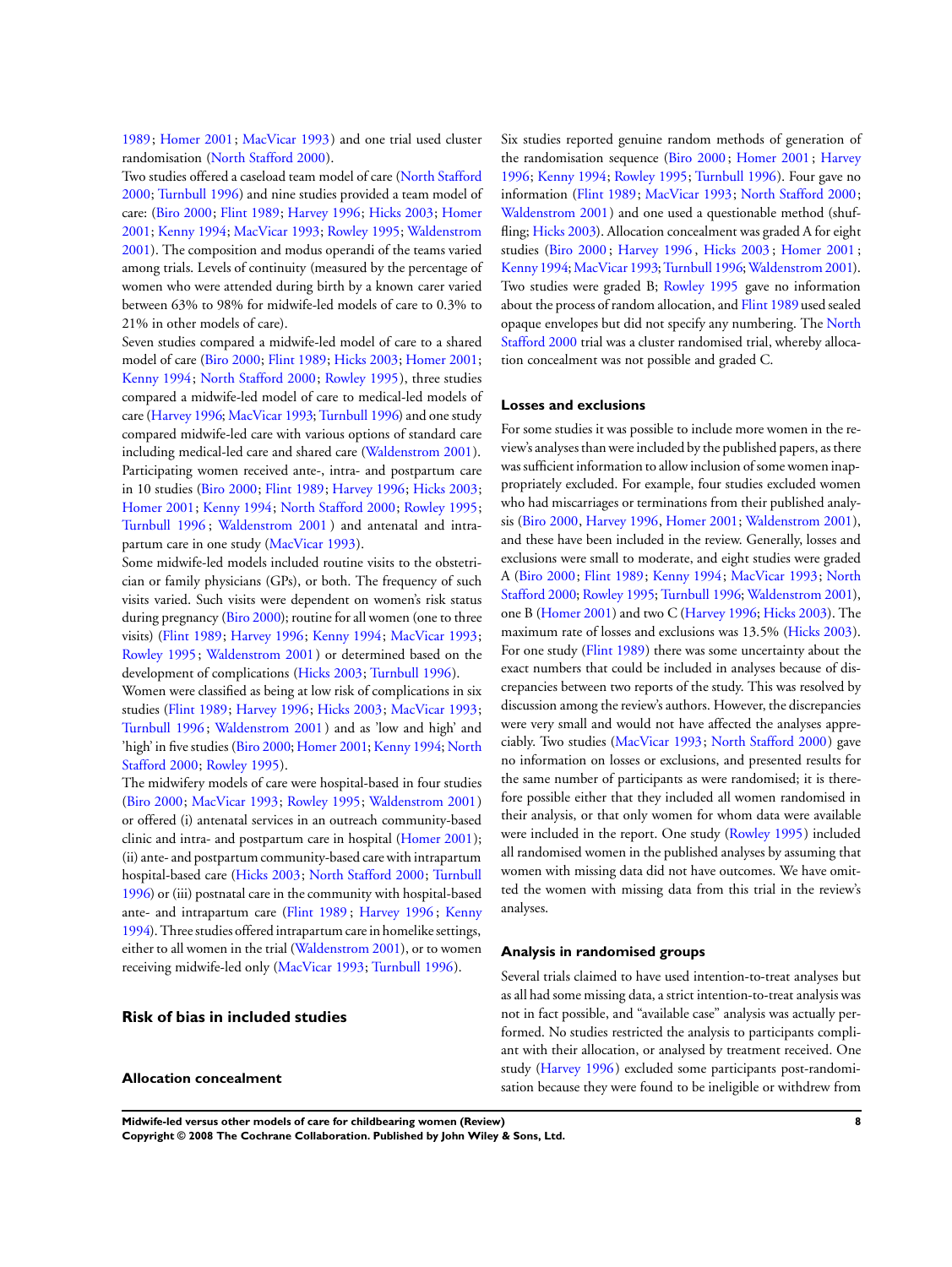their allocated treatment. Two studies [\(MacVicar 1993](#page-21-0) ; [North](#page-21-0) [Stafford 2000\)](#page-21-0) did not report any missing data, and may therefore have presented true intention-to-treat analyses.

#### **Compliance with allocated interventions**

Compliance with the experimental interventions was generally good. Two studies did not report any data on non-compliance [\(Harvey 1996](#page-21-0); [North Stafford 2000](#page-21-0)), but among the remaining studies it varied from 0% ([Hicks 2003](#page-21-0)) to 20% [\(Rowley 1995](#page-21-0)). The three studies that used the Zelen randomisation design all had low rates of non-compliance; 9% [\(Flint 1989](#page-21-0)), 12% [\(Homer](#page-21-0) [2001\)](#page-21-0) and 8% [\(MacVicar 1993\)](#page-21-0). Compliance with the comparison groups, standard care, was either not reported or was 100%. It can be reasonably assumed that it would be very rare for any woman in the standard care arm to receive the experimental intervention.

#### **Effects of interventions**

## **Comparison 1 (main comparison): midwife-led models of care versus other models of care for childbearing women and their infants - all trials**

Women randomised to midwife-led models of care were less likely to experience:

- $\bullet$  antenatal hospitalisation (five trials, n = 4337, risk ratio (RR) 0.90, 95% confidence interval (CI) 0.81 to 0.99), fixed effects analysis;
- fetal loss or neonatal death less than 24 weeks (eight trials, n = 9890, risk ratio (RR) 0.79, 95% confidence interval (CI) 0.65 to 0.97), fixed effects analysis;
- $\bullet$  regional analgesia/anaesthesia (11 trials, n = 11,892, RR 0.81, 95% CI 0.73 to 0.91), random effects analysis;
- an instrumental (forceps/vacuum) birth (10 trials, n = 11,724, RR 0.86, 95% CI 0.78 to 0.96), fixed effects analysis;
- an episiotomy (11 trials,  $n = 11,872, RR$  0.82, 95% CI 0.77 to 0.88), fixed effects analysis;

In addition, infants of women randomised to midwife-led models of care had a shorter mean length of stay in hospital (two trials, n = 259, mean difference (WMD) -2.00 days, 95% CI -2.15 to -1.85, random effects analysis) than infants of women randomised to other models of care. However, for one of the trials in this analysis [\(Waldenstrom 2001\)](#page-21-0), there was strong evidence of skewness in this outcome and for the other ([Biro 2000](#page-21-0)), the standard deviations appear implausibly small.

Women randomised to midwife-led models of care were more likely to experience:

- $\bullet$  no intrapartum analgesia/anaesthesia (five trials, n = 7039, RR 1.16, 95% CI 1.05 to 1.29), fixed-effect analysis;
- attendance at birth by a known midwife (six trials,  $n = 5525$ , RR 7.84, 95% CI 4.15 to 14.81), random-effects analysis;
- a spontaneous vaginal birth (nine trials,  $n = 10,926, RR 1.04$ , 95% CI 1.02 to 1.06), fixed-effect analysis;
- breastfeeding initiation (one trial, n = 405, RR 1.35, 95% CI 1.03 to 1.76), random-effects analysis;
- $\bullet$  high perceptions of control during labour (one trial,  $n = 471$ , RR 1.74, 95% CI 1.32 to 2.30), fixed effects analysis.

There were no statistically significant differences between groups for:

- antepartum haemorrhage (four trials, n = 3655, RR 0.86, 95% CI 0.63 to 1.17, fixed-effect);
- $\bullet$  mean number antenatal visits (one trial,  $n = 405$ , WMD 1.50, 95% CI 0.96 to 2.04, fixed-effect);
- $\bullet$  overall fetal loss and neonatal death (10 trials, n = 11,806, RR 0.83, 95% CI 0.70 to 1.00, fixed-effect);
- fetal loss or neonatal death more than or equal to 24 weeks (nine trials,  $n = 11,604$ , RR 1.01, 95% CI 0.67 to 1.53, fixedeffect);
- amniotomy (three trials,  $n = 1543$ , RR 0.88, 95% CI 0.75 to 1.04, random-effects);
- augmentation during labour (10 trials, n = 11,709, RR 0.92, 95% CI 0.81 to 1.05, random-effects);
- mean length of labour (two trials, n = 1614, WMD 0.27, 95% CI -0.18 to 0.72, random-effects);
- $\bullet$  induction of labour (10 trials, n = 11,711, RR 0.94, 95% CI 0.83 to 1.06, random-effects);
- the use of opiate analgesia (nine trials, n=10,197, RR 0.88, 95% CI 0.78 to 1.00, random-effects);
- caesarean section rate  $(11 \text{ trials}, n = 11897, RR 0.96, 95\%)$ CI 0.87 to 1.06, fixed-effect);
- perineal laceration requiring suturing (seven trials,  $n = 9349$ , RR 0.99, 95% CI 0.94 to 1.03, fixed-effect);
- intact perineum (eight trials, n = 9706, RR 1.05, 95% CI 0.95 to 1.16, random-effects);
- postpartum haemorrhage (seven trials,  $n = 8454$ , RR 1.02, 95% CI 0.84 to 1.23, fixed-effect);
- $\bullet$  duration of postnatal hospital stay (days) (two trials, n = 1944, WMD -0.14, 95% CI -0.33 to 0.04, fixed-effect);
- low birthweight infant (five trials,  $n = 8009$ , RR 0.99, 95% CI 0.83 to 1.17, fixed-effect);
- preterm birth (five trials,  $n = 7516$ , RR 0.87, 95% CI 0.73 to 1.04, fixed-effect);
- five-minute Apgar score less than or equal to seven (eight trials, n = 6780, RR 1.06, 95% CI 0.79 to 1.41, fixed-effect);
- admission of infant to special care or neonatal intensive care unit(s) (10 trials, n = 11,782, RR 0.92, 95% CI 0.81 to 1.05, fixed-effect);
- $\bullet$  neonatal convulsions (one trial, n = 1216, RR 0.33, 95% CI 0.01 to 8.03, fixed-effect);
- postpartum depression (one trial,  $n = 1213$ , RR 1.94, 95% CI 0.18 to 21.32, fixed-effect).

There was evidence of skewness in the data from one of the trials

**Midwife-led versus other models of care for childbearing women (Review) 9 Copyright © 2008 The Cochrane Collaboration. Published by John Wiley & Sons, Ltd.**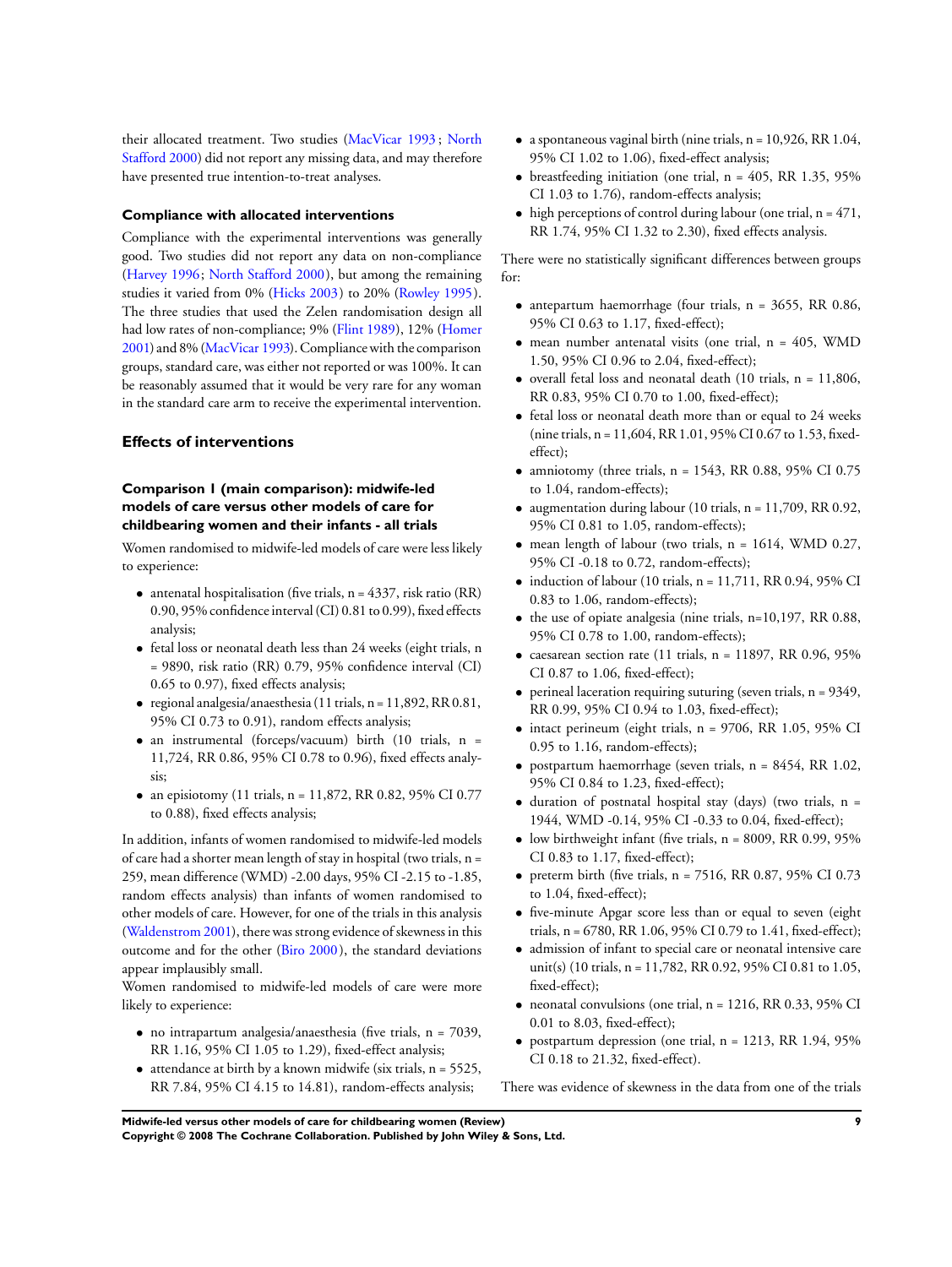in the analyses of length of labour ([Turnbull 1996\)](#page-21-0) and duration of postnatal hospital stay ([Waldenstrom 1997](#page-21-0)). There was substantial statistical heterogeneity in many of the analyses. The I<sup>2</sup> value was greater than 50% for eight outcomes (amniotomy, augmentation, regional analgesia, opiate analgesia, induction of labour, attendance at birth by known carer, intact perineum, duration of postnatal hospital stay) and greater than 30% for a further five (antenatal hospitalisation, antepartum haemorrhage, episiotomy, perineal laceration, 5-minute Apgar score less than 7).

It was not possible to analyse the following outcomes, either because data were not reported by any studies, they were reported in a way that did not allow extraction of the necessary statistics for meta-analysis, or losses and exclusions were more than 20% of the randomised participants: maternal death, cord blood acidosis, breastfeeding at three months, prolonged perineal pain, urinary incontinence, faecal incontinence, prolonged backache, pain during sexual intercourse.

The North Staffordshire trial was a cluster randomised trial and allocation concealment was not possible. North Stafford was excluded from all outcomes in the primary comparison (comparison 1) for which it had contributed data. This did not alter the findings for any outcome, which remained consistent with overall findings with all trials included.

#### **Subgroup analyses**

The following outcomes were considered in the following subgroup analyses. It is hypothesised that differential effects and outcomes are due to the levels of continuity with care provider (caseload models of care offer higher levels of personal relationship continuity), whether women are low- or mixed-risk, and provision of care in a community-based practice setting.

#### **Comparison 2: variation in midwifery models of care (caseload or one to one versus team)**

Two trials randomised 2804 women to compare a caseload model of care (defined as one midwife carrying responsibility for a defined caseload of women in partnership with a midwife partner) with other models of care [\(North Stafford 2000;](#page-21-0) [Turnbull 1996](#page-21-0)). Caseload size was reported to be 35 to 40 women ([North Stafford](#page-21-0) [2000](#page-21-0)) and 32.4 women per midwife [\(Turnbull 1996](#page-21-0)). Nine trials randomised 9472 women to compare team models of midwifery (defined as a group of midwives sharing responsibility for a caseload of women) with other models of care [\(Biro 2000](#page-21-0); [Flint](#page-21-0) [1989](#page-21-0) ; [Harvey 1996](#page-21-0) ; [Hicks 2003](#page-21-0) ; [Homer 2001](#page-21-0) ; [Kenny 1994](#page-21-0) ; [MacVicar 1993](#page-21-0); [Rowley 1995](#page-21-0); [Waldenstrom 2001\)](#page-21-0).

There was a statistically significant difference in the treatment effects between subgroups for 5-minute Apgar score less than 7 (interaction chi squared = 5.62,  $P = 0.02$ ), and fetal loss and neonatal death at greater than or equal to 24 weeks (interaction chi squared 5.25,  $P = 0.02$ ). There were no statistically significant differences between midwife-led and other models of care in any individual subgroup. The risk ratio for fetal loss or neonatal death greater than or equal to 24 weeks was 0.48 (95% CI 0.23, 1.03) in the two caseload trials and 1.44 (95% CI 0.86, 2.42) in the seven team trials. In the analysis of the proportion of neonates with 5 minute Apgar score less than 7 the risk ratio was 0.62 (95% CI 0.38, 1.02) in one caseload trial and 1.40 (95% CI 0.97, 2.01) in seven team trials. However, the significance of the analyses of individual subgroups is not a reliable guide to whether the treatment effects differ between subgroups, because non-significance may be due to a small sample size (and hence wide confidence intervals). Interaction tests provide an appropriate test of differences between the subgroups, but need to be interpreted with caution because the number of outcome events in these analyses was low, subgroup analyses are by their nature observational (not randomised), and the increase in the number of analyses performed caused by subgroup analyses may have led to some statistically significant results arising by chance. There was no evidence of any difference in treatment effects between the subgroups for any other outcome.

#### **Comparison 3: variation in risk status (low risk versus mixed)**

Six trials randomised 7228 women to compare midwife-led models of care versus other models of care in women defined to be at low risk by trial authors ([Flint 1989](#page-21-0); [Harvey 1996](#page-21-0); [Hicks 2003](#page-21-0); [MacVicar 1993](#page-21-0); [Turnbull 1996](#page-21-0); [Waldenstrom 2001](#page-21-0)). Five trials randomised 5048 women to compare midwife-led models of care versus other models of care in women defined to be at mixed risk of complications by trial authors [\(Biro 2000;](#page-21-0) [Homer 2001;](#page-21-0) [Kenny](#page-21-0) [1994](#page-21-0); [North Stafford 2000](#page-21-0); [Rowley 1995](#page-21-0)). Although there was a statistically significant reduction in overall fetal loss and neonatal death in the "mixed risk status" subgroup, the interaction test result did not indicate any evidence of a difference in treatment effect between this and the low-risk subgroup (interaction chi squared = 1.14,  $P = 0.29$ ). There was no strong evidence of any difference in treatment effects between the subgroups for any other outcomes that could be analysed.

#### **Comparison 4: variation in practice setting (community versus hospital)**

Three trials randomised 2988 women to midwife-led care that provided antenatal care in community and hospital settings compared to other models of care [\(Hicks 2003](#page-21-0); [Homer 2001;](#page-21-0) [North](#page-21-0) [Stafford 2000](#page-21-0) ). No study offered home birth. Eight trials randomised 8278 women to midwife-led care that only provided antenatal and intrapartum care in a hospital setting compared to other models of care [\(Biro 2000;](#page-21-0) [Flint 1989](#page-21-0); [Harvey 1996](#page-21-0); [Kenny](#page-21-0) [1994;](#page-21-0) [MacVicar 1993;](#page-21-0) [Rowley 1995;Turnbull 1996;](#page-21-0) [Waldenstrom](#page-21-0) [2001](#page-21-0)). There was evidence of a difference between the subgroups for opiate analgesia (interaction chi squared 5.51,  $P = 0.02$ ) and for 5-minute Apgar score less than 7 (interaction chi squared = 5.81,  $P = 0.02$ ). There was a reduction in opiate analgesia in seven hospital-based trials (RR 0.83, 95% CI 0.71, 0.96) but not in two

**Midwife-led versus other models of care for childbearing women (Review) 10 Copyright © 2008 The Cochrane Collaboration. Published by John Wiley & Sons, Ltd.**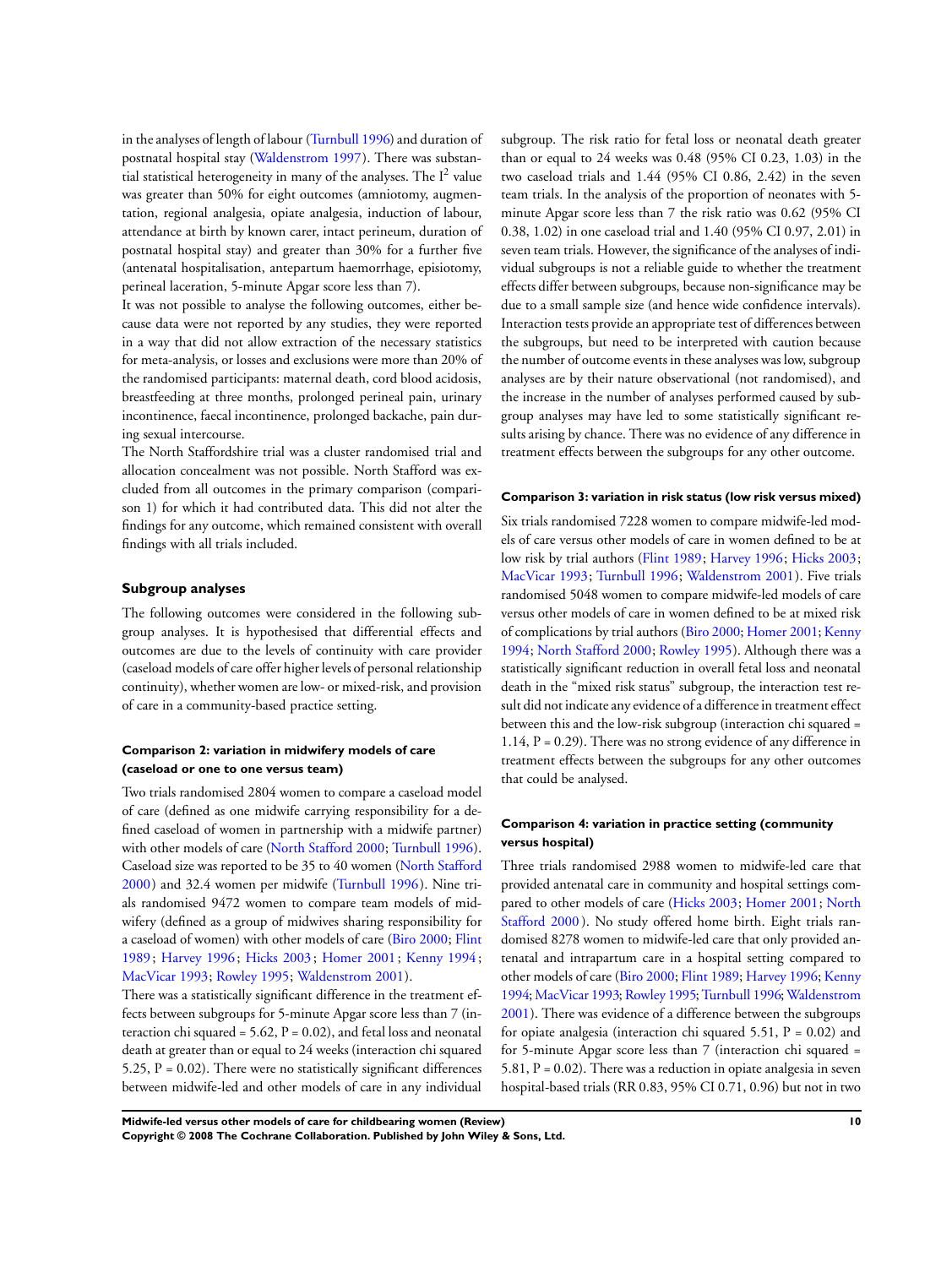community/hospital-based trials (RR 1.04, 95% CI 0. 83, 1.31). For 5-minute Apgar score less than 7 there appeared to be an increase in six hospital-based trials (RR 1.56, 95% CI 1.03, 2.36) but a reduction in two community-based trials (RR 0.70, 95% CI 0.46, 1.07). There was no evidence of any difference in treatment effect for any other outcomes.

The three subgroup analyses did not explain the high heterogeneity  $(I<sup>2</sup>$  greater than 50%) that was found for eight outcomes; of these, a subgroup difference was found only for opiate analgesia, and considerable heterogeneity remained within each subgroup in this analysis.

#### **Maternal satisfaction**

Due to the lack of consistency in conceptualisation and measurement of women's experiences and satisfaction of care, a narrative synthesis of such data is presented. Nine studies reported maternal satisfaction with various components of the childbirth experiences ([Biro 2000](#page-21-0); [Flint 1989](#page-21-0); [Harvey 1996](#page-21-0); [Hicks 2003](#page-21-0); [Kenny](#page-21-0) [1994;](#page-21-0) [MacVicar 1993;](#page-21-0) Rowley 1995; Turnbull 1996; [Waldenstrom](#page-21-0) [2001](#page-21-0)). Given the ambiguity surrounding the concept of satisfaction, it was not surprising to find inconsistency in the instruments, scales, timing of administration and outcomes used to 'measure' satisfaction across studies. Because of such heterogeneity and as might be expected, response rates of lower than 80% for most of these studies, meta-analysis for the outcome of satisfaction was considered inappropriate and was not conducted.

Satisfaction outcomes reported in the included studies included maternal satisfaction with information, advice, explanation, venue of delivery, preparation for labour and birth, as well as giving choice for pain relief and behaviour of the carer. One study assessed perceptions of control in labour ([Flint 1989\)](#page-21-0) using a threepoint scale. In the majority of the included studies, satisfaction in various aspects of care appeared to be higher in the midwifeled compared to the other model of care. For convenience and ease of understanding, tabulated results of the overall satisfaction or indicators which directly relate to staff attitude, or both, are presented in Table 1.

| <b>Satisfaction</b>                           | Intervention (n/N) | Control $(n/N)$   | <b>Relative rate</b> | 95% CI      | Statistical test P value |  |
|-----------------------------------------------|--------------------|-------------------|----------------------|-------------|--------------------------|--|
| Flint $1989*$                                 |                    |                   |                      |             |                          |  |
| Staff in labour (very<br>caring)              | 252/275 (92%)      | 208/256 (81%) 1.1 |                      | $1.0 - 1.2$ |                          |  |
| Experience of labour<br>(wonderful/enjoyable) | 104/246 (42%)      | 72/223 (32%)      | 1.3                  | $1.0 - 1.8$ |                          |  |

#### **Table 1. Women's experiences of care**

**Midwife-led versus other models of care for childbearing women (Review) 11 Copyright © 2008 The Cochrane Collaboration. Published by John Wiley & Sons, Ltd.**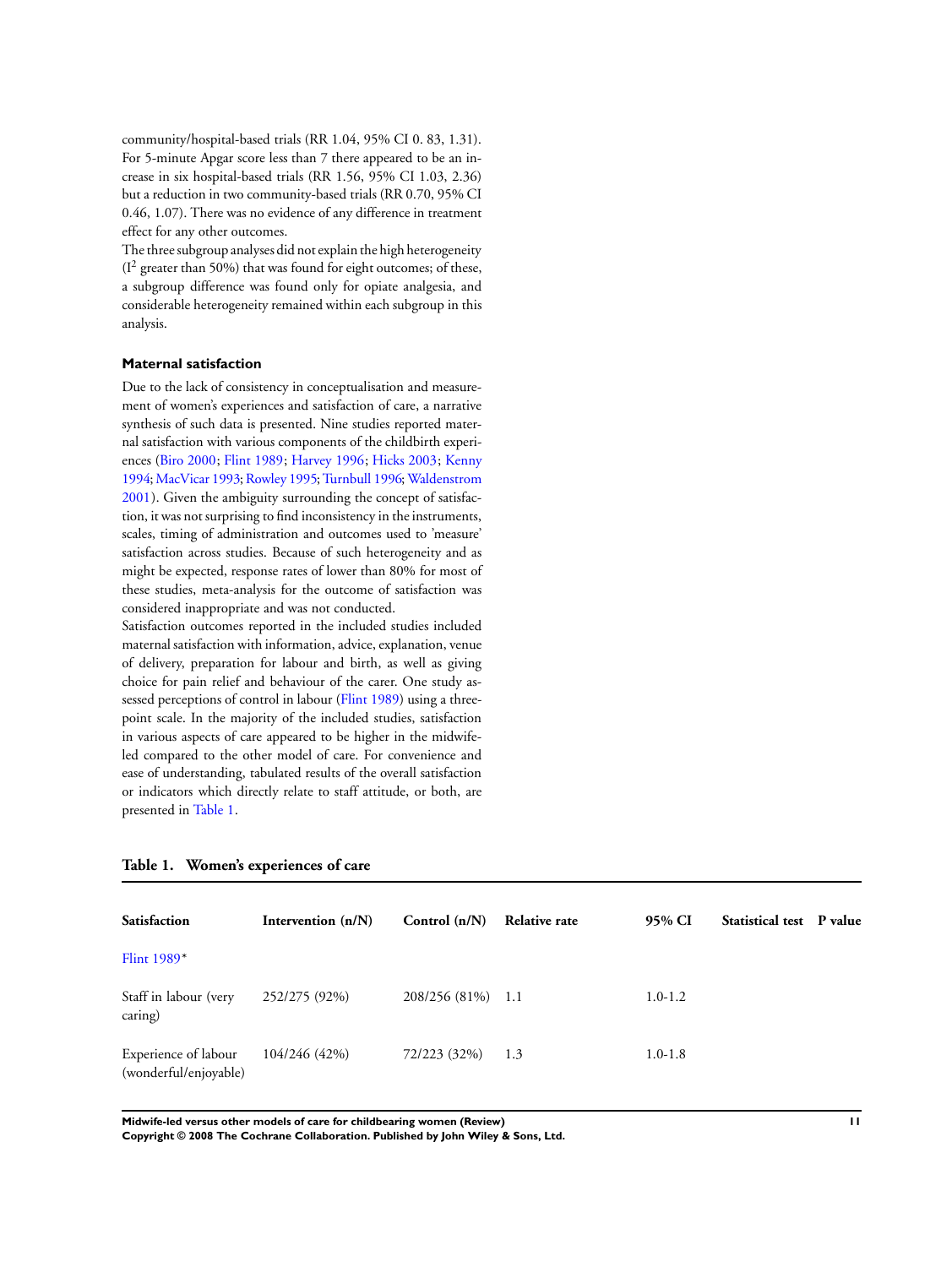|  |  |  |  | Table 1. Women's experiences of care |  |  |
|--|--|--|--|--------------------------------------|--|--|
|--|--|--|--|--------------------------------------|--|--|

| (Continued)                                                    |               |               |            |              |            |          |
|----------------------------------------------------------------|---------------|---------------|------------|--------------|------------|----------|
| Satisfaction with pain                                         | 121/209 (58%) | 104/205 (51%) | 1.1        | $0.9 - 1.4$  |            |          |
| Very well prepared for<br>labour                               | 144/275 (52%) | 102/254 (40%) | 1.3        | $1.0 - 1.7$  |            |          |
|                                                                |               |               |            |              |            |          |
| MacVicar 1993                                                  | $N = 1663$    | $N = 826$     | Difference |              |            |          |
| Very satisfied with<br>antenatal care                          | 52%           | 44%           | 8.3%       | $4.1 - 12.5$ |            |          |
| Very satisfied with care 73%<br>during labour                  |               | 60%           | 12.9%      | $9.1 - 16.8$ |            |          |
|                                                                |               |               |            |              |            |          |
| Kenny 1994                                                     | $N = 213$     | $N = 233$     |            |              |            |          |
| Carer skill, attitude<br>and communication<br>(antenatal care) | 57.1/60       | 47.7/60       |            |              | $t = 12.4$ | 0.0001   |
| Convenience and<br>waiting (antenatal<br>care)                 | 14.8/20       | 10.9/20       |            |              | $t = 10.1$ | 0.0001   |
| Expectation of<br>labour/birth (antenatal<br>care)             | 9.8/18        | 9.3/18        |            |              | $t = 1.4$  | 0.16     |
| Asking questions<br>(antenatal care)                           | 8.5/12        | 6.9/12        |            |              | $t = 6.6$  | 0.0001   |
| Informa-<br>tion/communication<br>(labour and birth)           | 28.3/30       | 24.8/30       |            |              | $t = 7.48$ | 0.0001   |
| Coping with labour<br>(labour and birth)                       | 20.9/30       | 19.3/30       |            |              | $t = 2.83$ | 0.005    |
| Midwife skill/caring<br>(labour and birth)                     | 22.7/24       | 21.3/24       |            |              | $t = 3.44$ | 0.0007   |
| Help and advice<br>(postnatal care)                            | 21.0/24       | 19.7/24       |            |              | $t = 1.88$ | $0.06\,$ |
| Midwife skill and<br>communication                             | 16.6/18       | 15.4/18       |            |              | $t = 4.48$ | 0.0001   |

**Midwife-led versus other models of care for childbearing women (Review) 12**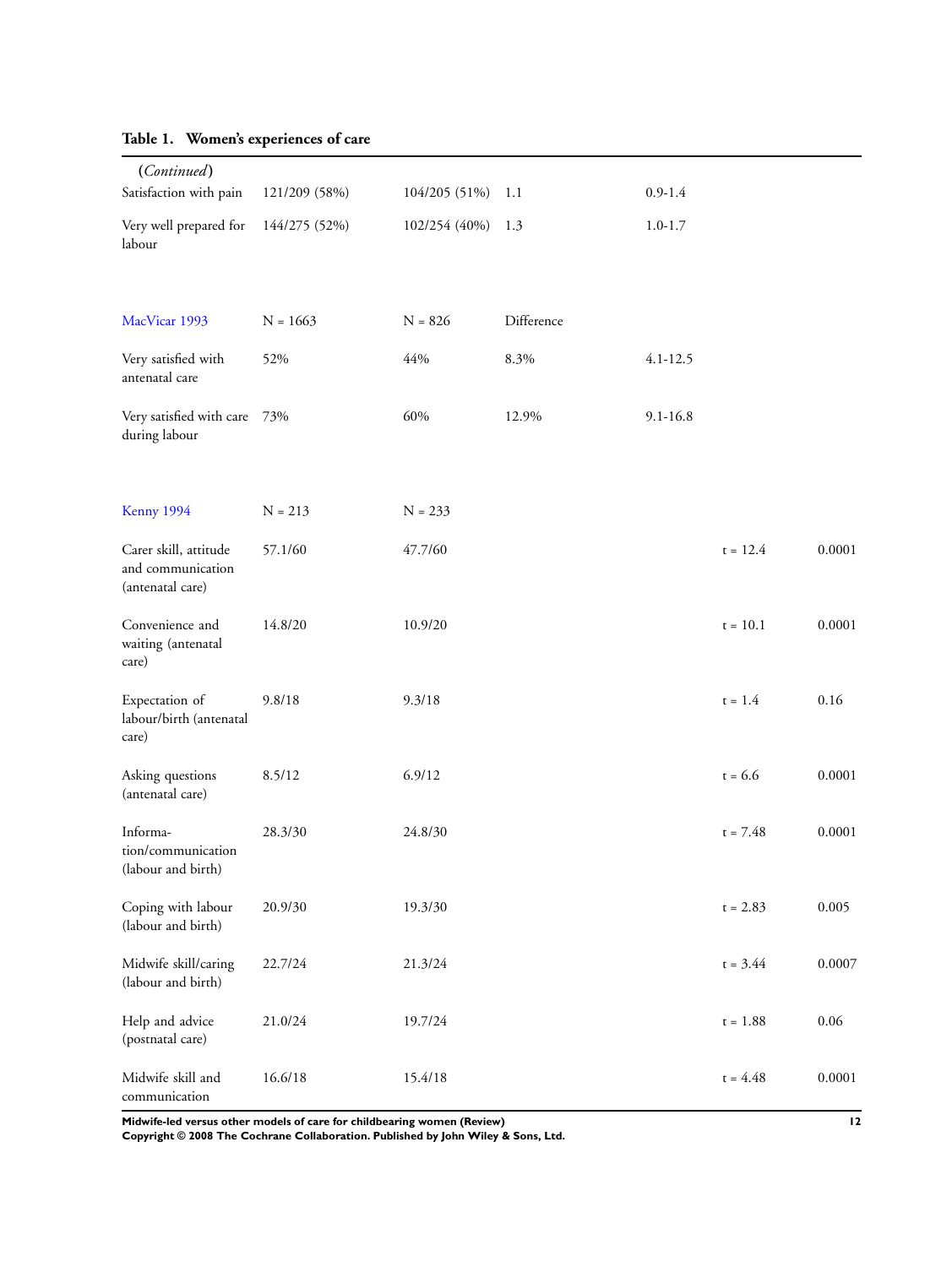| 8.7/12    | 8.5/12    |                                         |               | $t = 0.77$ | 0.77 |
|-----------|-----------|-----------------------------------------|---------------|------------|------|
| 7.5/12    | 7.1/12    |                                         |               | $t = 1.67$ | 0.10 |
|           |           | <b>OR</b>                               |               |            |      |
| $\rm N/A$ |           | 4.22                                    | 2.72-6.55     |            |      |
| $\rm N/A$ |           | 3.03                                    | 1.33-7.04     |            |      |
| $\rm N/A$ |           | 3.60                                    | 2.28-5.69     |            |      |
| $\rm N/A$ |           | 4.17                                    | 1.93-9.18     |            |      |
| $\rm N/A$ |           | 2.95                                    | 1.22-7.27     |            |      |
| N/A       |           | 7.50                                    | 4.42-12.80    |            |      |
| $\rm N/A$ |           | 3.48                                    | $1.92 - 6.35$ |            |      |
|           |           |                                         |               |            |      |
| n/N       | $\rm n/N$ | Mean difference -<br>satisfaction score |               |            |      |
| 534/648   | 487/651   | $0.48\,$                                | $0.55 - 0.41$ |            |      |
| 445/648   | 380/651   | 0.28                                    | $0.37 - 0.18$ |            |      |
| 445/648   | 380/651   | 0.57                                    | $0.70 - 0.45$ |            |      |
| 445/648   | 380/651   | 0.33                                    | $0.42 - 0.25$ |            |      |
|           |           |                                         |               |            |      |

## **Table 1. Women's experiences of care**

**Midwife-led versus other models of care for childbearing women (Review) 13**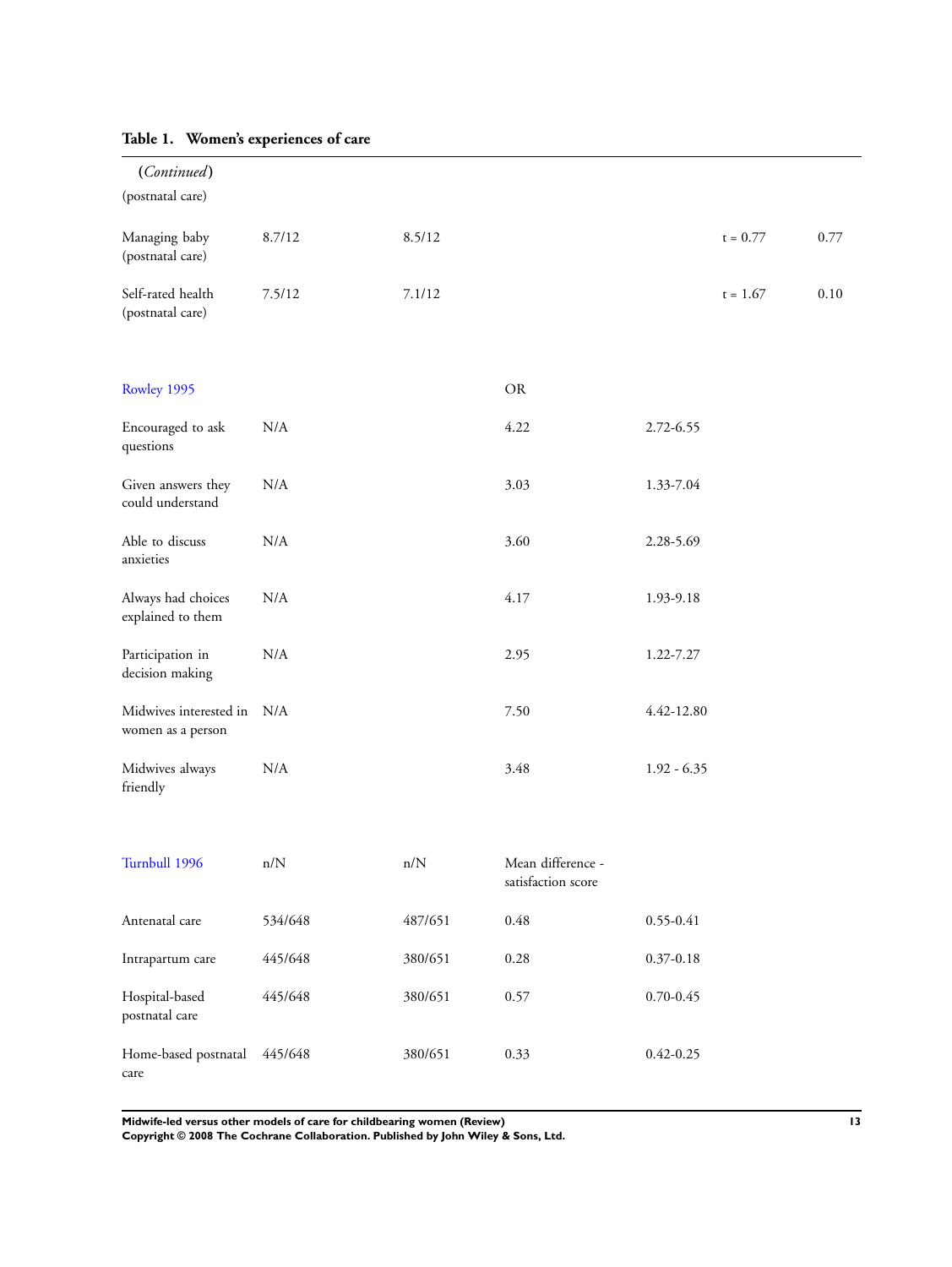|  |  | Table 1. Women's experiences of care |  |
|--|--|--------------------------------------|--|
|--|--|--------------------------------------|--|

| (Continued)                                                                   |       |       |                  |               |         |
|-------------------------------------------------------------------------------|-------|-------|------------------|---------------|---------|
|                                                                               |       |       |                  |               |         |
| Waldenstrom 2001                                                              | $\%$  | $\%$  | <b>OR</b>        |               |         |
| Overall antenatal<br>care was very good<br>(strongly agree)                   | 58.2% | 39.7% | 2.22             | 1.66-2.95     | < 0.001 |
| Happy with the<br>physical aspect of<br>intrapartum care<br>(strongly agree)  | 58.6% | 42.5% | 1.94             | 1.46-2.59     | < 0.001 |
| Happy with the<br>emotional aspect of<br>intrapartum care<br>(strongly agree) | 58.8% | 44.0% | 1.78             | 1.34-2.38     | < 0.001 |
| Overall postnatal<br>care was very good<br>(strongly agree)                   | 37.6% | 33.2% | 1.27             | $0.97 - 1.67$ | 0.08    |
| Hicks 2003**                                                                  |       |       |                  |               |         |
| Care and sensitivity of<br>staff (antenatal)                                  | 1.32  | 1.77  | Mean difference? |               | 0.0000  |
| Care and sensitivity<br>of staff (labour and<br>delivery)                     | 1.26  | 1.58  | Mean difference? |               | 0.008   |
| Care and sensitivity of<br>staff (postpartum at<br>home)                      | 1.24  | 1.57  | Mean difference? |               | 0.0000  |
| Harvey 1996                                                                   |       |       |                  |               |         |
| Labour and Delivery<br>Satisfaction Index +                                   | 211   | 185   | 26               | 18.8-33.1     | 0.001   |

## [Biro 2000](#page-21-0)

**Midwife-led versus other models of care for childbearing women (Review) 14**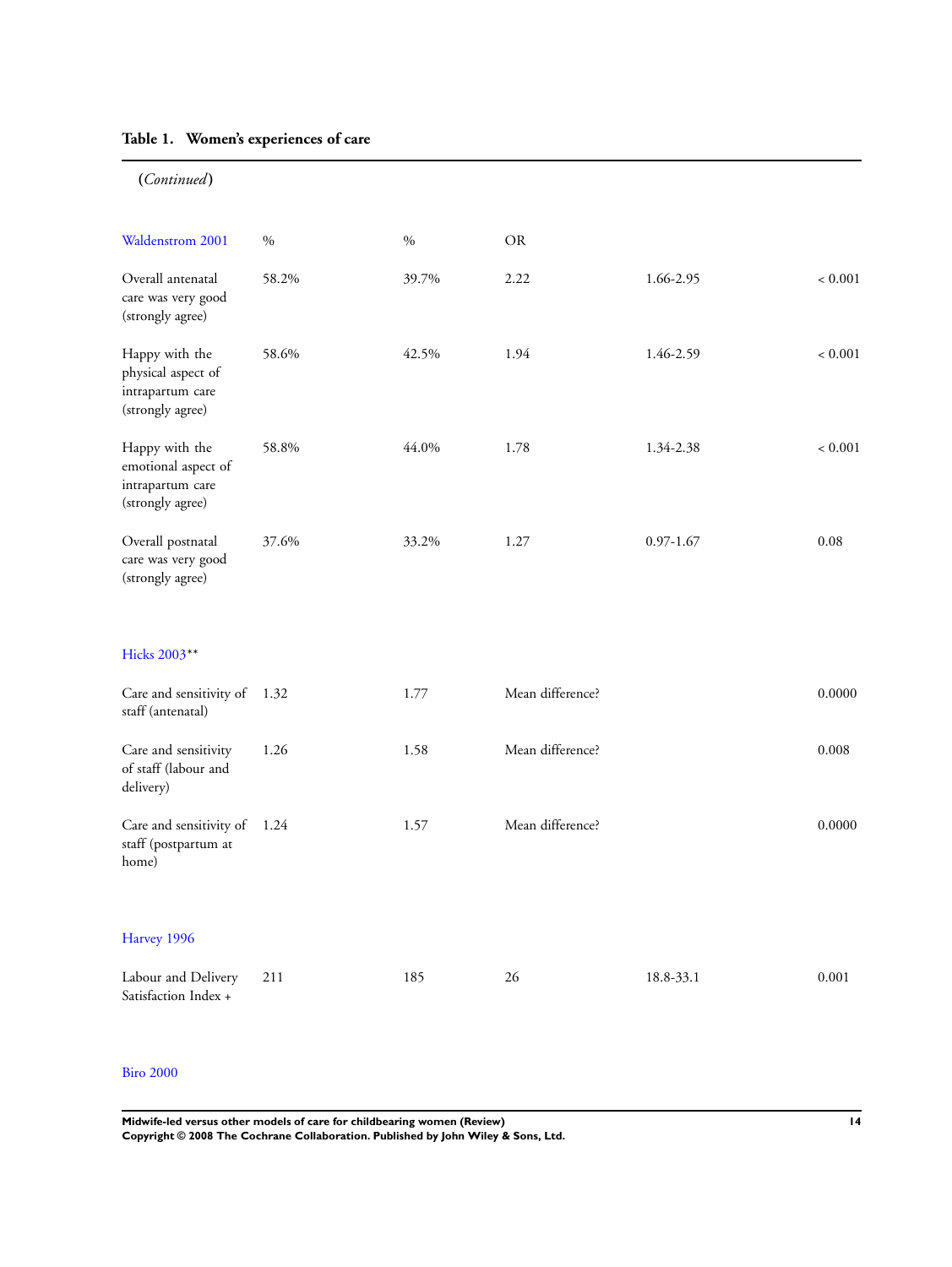| (Continued)<br>Satisfaction with                                | 195/344 (57%) | 100/287 (35%) | 1.24  | $1.13 - 1.36$ | 0.001 |
|-----------------------------------------------------------------|---------------|---------------|-------|---------------|-------|
| Satisfaction with<br>intrapartum care (very<br>good)            | 215/241 (63%) | 134/282 (47%) | -1.11 | $1.03 - 1.20$ | 0.01  |
| Satisfaction with<br>postpartum care in<br>hospital (very good) | 141/344 (41%) | 102/284 (31%) | 0.92  | $0.82 - 1.04$ | 0.22  |

**Table 1. Women's experiences of care**

#### **Notes:**

<sup>a</sup> \*: 99% Confidence interval (CI) for Flint study was reported

N/A: not available

\*\*:Mean satisfaction scores are reported: lower scale indicates higher satisfaction. Satisfaction scores were calculated on a 5-point ordinal scale in which  $1 = \text{very satisfied}$  and  $5 = \text{very dissatisfied}$ .

### **Sensitivity analyses**

Assuming values for the ICC of 0.01 or 0.001 for the one clusterrandomised trial [\(North Stafford 2000\)](#page-21-0) made very little difference to the overall effect estimates, and for no outcome were the conclusions changed. Similarly, a sensitivity analysis including only the studies rated A for allocation concealment found that there were only minor differences from the overall analyses; two outcomes (no intrapartum analgesia and antenatal hospitalisation) that had statistically significant results in the overall analysis were non-significant in the sensitivity analysis because of the wider confidence intervals when some trials were omitted. However, the point estimates were similar to those of the overall analysis: for no intrapartum analgesia RR 1.07 (0.93, 1.22) compared with 1.16 (1.05, 1.29), and for antenatal hospitalisation RR 0.95 (0.83, 1.09) compared with 0.90 (0.81, 0.99).

#### **Economic analysis**

Findings from economic analyses will vary depending on the structure of health care in a given country, and what factors are included in the modelling. Due to the lack of consistency in measurement of economic evaluations, a narrative synthesis of such data is presented. Five studies presented economic analysis in which various measures and items were included in the final cost estimation [\(Flint 1987](#page-21-0); [Homer 2001](#page-21-0); [Kenny 1994](#page-21-0); [Rowley 1995](#page-21-0); [Young](#page-21-0) [1997](#page-21-0)).

[Flint 1989](#page-21-0) examined the costs for a subgroup of women  $(n = 49)$ and estimated costsfor antenatal admission and antenatal care, and found antenatal care was 20% to 25% cheaper for women in the midwife-led care group due to differences in staff costs. Women in the midwife-led care group had fewer epidurals (£19,360 versus £31,460).

[Kenny 1994](#page-21-0) examined the costs of care in detail. The average cost/client in the antenatal period was \$158 midwife-led and \$167 control. For high-risk women the average cost /client was \$390 midwife-led and \$437 control, and for low-risk women \$119 midwife-led and \$123 control. The average cost per woman for intrapartum care was \$219 midwife-led and \$220 control and for postnatal care was \$745 midwife-led and \$833 control. The total cost/woman was \$1122 midwife-led and \$1220 control.

[Rowley 1995](#page-21-0) used the Australian national cost weights for diagnostic related groups (AN-DRGs) to estimate maternity care in each study group. The average cost per delivery was higher in the standard care group (\$3475) compared to the team-midwifery group (\$3324). This method was limited to the acute inpatient and did not include antenatal or postnatal care cost estimations. An assessment of midwife salaries from the first antenatal visit up to and including labour and delivery care resulted in a cost of \$653 for each team care woman and \$688 for each routine care woman. The amount of sick leave taken by team care midwives was half that taken by standard care midwives.

[Young 1997](#page-21-0) used the "individual patient-based costing" approach, in which an assumption was made about the number of caseloads per midwife. When the assumption was based on a median caseload of 29 women per midwife, the cost of midwife managed care was not significantly different from the shared-care group in the antenatal and intrapartum periods, but it was higher in the postpartum period. The authors also used an alternative assumption including a caseload of 39 women per midwife. A lower cost in the antenatal period for the midwife-managed care was shown in comparison with the shared-care group (mean: £346 versus £384,  $P = 0.05$ ), but the postnatal care cost remained higher in the former group (£444 versus £397, respectively,  $P < 0.01$ ). The authors did not recalculate the cost of intrapartum care for the second assumption, and used the same estimation as for the 29 caseload per midwife (since they indicated that the main effects were in the unit costs of clinic and home visits). They reported no significant differences between the midwifery and shared-care

**Midwife-led versus other models of care for childbearing women (Review) 15 Copyright © 2008 The Cochrane Collaboration. Published by John Wiley & Sons, Ltd.**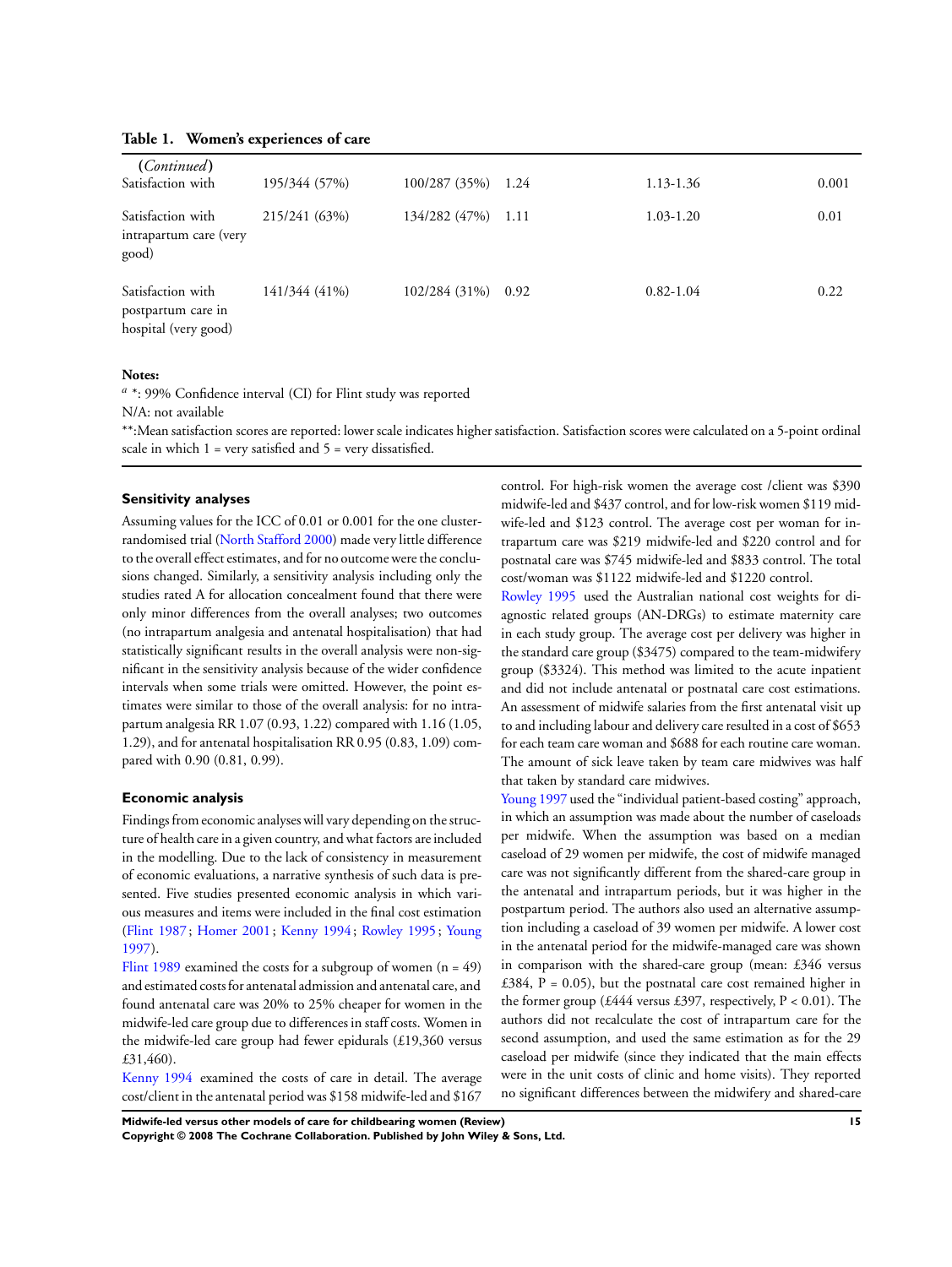group, in the cost of intrapartum care (£280 versus £276,  $P = 0.4$ ). [Homer 2001](#page-21-0) calculated the costs of all aspects of care from the healthcare provider's perspective, including salaries and wages; goods and services; and repair, maintenance and renewal (RMR). The associated costs for all stages of antenatal, intrapartum and postnatal care were calculated and presented as the mean cost per woman per group. The results showed a cost-saving effect in the team midwifery group compared with the standard care arm of the study (mean cost per woman: \$2579 versus \$3483, respectively). In summary, five studies presented cost data using different economic evaluation methods. All studies suggest a cost-saving effect in intrapartum care. One study suggests a higher cost, and one study no differences in cost of postnatal care when midwife-led care is compared with medical-led maternity care. There is a lack of consistency in estimating maternity care cost among the available studies; however there seems to be a trend towards the costsaving effect of midwife-led care in comparison with medical-led care.

## **D I S C U S S I O N**

This review summarises 11 trials involving 12,276 women that took place in four countries in a wide variety of settings and health systems. The methodological quality of the included trials based on allocation concealment was 'high quality' for nine trials and 'unclear' for two trials. Sensitivity analysis to assess for any substantive difference in the overall result made very little difference to the overall estimates and the conclusions were not changed for any outcome. All trials involved midwife-led models of care that included either team or caseload midwifery, women classified as low or mixed risk, and care provided in both community and hospital settings. All trials included licensed midwives, and none included lay or traditional midwives. The review includes trials that compared midwife-led care given both during the ante- and the intrapartum period with other models of care which included obstetricians or family physicians, or both, collaborating with nurses and midwives in a variety of organisational settings.

In the primary comparison, the results consistently show less use of some interventions for women who were randomised to receive midwife-led care compared to women randomised to receive other models of care. Specifically, women were less likely to experience antenatal hospitalisation, the use of regional analgesia, episiotomy and instrumental delivery, and more likely to experience spontaneous vaginal birth, no intrapartum analgesia/anaesthesia, feeling in control during labour and childbirth and to be attended at birth by a known midwife. We did not examine intrapartum fetal death rates, but women who were randomised to receive midwife-led care compared to women randomised to receive other models of care were less likely to experience fetal loss before 24 weeks' gestation, and their babies were more likely to have a mean shorter length of neonatal stay. There were no statistically significant differences between groups for total fetal loss/neonatal death more than or equal to 24 weeks. Overall, we did not find any increased likelihood for any adverse outcome for women or their infants associated with having been randomised to a midwife-led model of care. These results were moderate in magnitude and generally consistent across all the trials.

The subgroup analyses should be interpreted with caution, but showed a statistically significant difference in effect between caseload and team models of care, where there was a reduction in 5-minute Apgar score and fetal loss and neonatal death at greater than or equal to 24 weeks in caseload models of care. There was also a statistically significant difference in effect between hospitaland community-based models of care, where there was a reduction in use of opiate analgesia in hospital-based models of care and a decrease for 5-minute Apgar score < 7 in community-based models. Other effects are consistent by level of risk, practice setting, and organisation of care. Other findings were generally consistent in direction across subgroup analyses by level of risk, practice setting, and organisation of care, suggesting that the effectiveness of midwife-led models of care is maintained for women classified both as low and high risk, and in hospital-based settings.

It is possible that practice settings such as midwife-led units can be a confounding influence on outcomes of midwife-led care, and home birth was not offered in any of the trials. Three trials offered care alongside midwife-led units [\(MacVicar 1993;](#page-21-0) [Turnbull 1996;](#page-21-0) [Waldenstrom 2001](#page-21-0)), which was available to women in both arms of one trial ([Waldenstrom 2001\)](#page-21-0) and only women in the midwife led group in two trials [\(MacVicar 1993](#page-21-0); [Turnbull 1996\)](#page-21-0). It would appear likely that the observed effects are due to the model of midwife-led care rather than the practice setting. The increased likelihood of spontaneous vaginal birth in women randomised to midwife-led models of care may be afunction of increased mobility due to less use of a range of analgesics, a much greater likelihood of attendance at birth by a known midwife, and the philosophy of care on offer. Midwife-led care is a complex intervention, and it is impossible to unpick the relative importance of philosophy and continuity of care.

Government and hospital policies affect how midwives are 'allowed' to practice, and/or the institutional structure within which midwives practice, and would thus affect practices and outcomes by limiting the potential of midwife-led care in some settings. However, outcomes are generally consistent across different ways of organising midwife-led care. In the subgroup analysis, examining caseload and team care, there was evidence of differences of some treatment effects favouring caseload midwifery. However, the number of events in these analyses was low and caution is needed in their interpretation. This review cannot answer questions about the reasons why, but team midwifery models have been found to increase fragmentation of care and may have an influence on this trend ([Ashcroft 2003](#page-21-0) ). This is in contrast to models of health care which offer relationship continuity over time, which

**Midwife-led versus other models of care for childbearing women (Review) 16 Copyright © 2008 The Cochrane Collaboration. Published by John Wiley & Sons, Ltd.**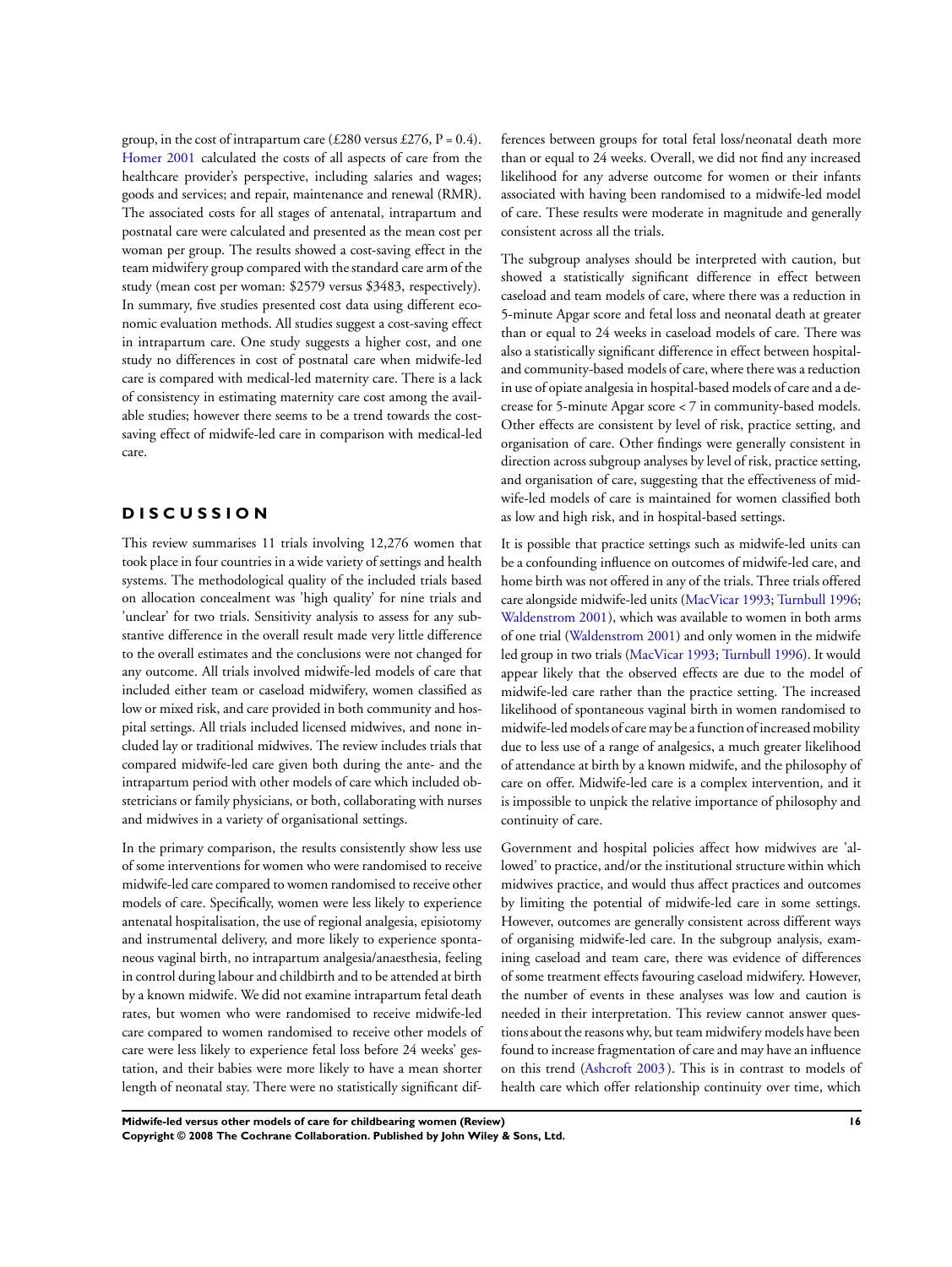have been found to prevent clients falling through 'gaps in care' [\(Cook 2000\)](#page-21-0). Women's experiences of care reported in the original studies include maternal satisfaction with information, advice, explanation, venue of delivery and preparation for labour and birth, as well as perceptions of choice for pain relief and evaluations of carer's behaviour. In the majority of the included studies, satisfaction with various aspects of care appears to be higher in the midwife-led compared to the other models of care.

Estimates of cost and resource use employed different economic evaluation methods. Results generally suggest a cost-saving effect in intrapartum care; one study suggests a higher cost of postnatal care when midwife-led care is compared with medical-led care. However, there is a lack of consistency in estimating maternity care cost among the available studies, and there seems to be a trend towards a cost-saving effect of midwife-led care in comparison with medical-led care.

## **A U T H O R S ' C O N C L U S I O N S**

#### **Implications for practice**

Midwife-led care confers benefits and shows no adverse outcomes. It should be the norm for women classified at low and high risk of complications. Policy makers and healthcare providers should be aware that such benefits are conferred whether midwives provide antenatal care in hospital or community settings. Not all areas of the world have health systems where midwives are able to provide midwife-led models of care ([De Vries 2001](#page-21-0) ) and health system financing is a potential barrier to implementation. Policy makers who wish to achieve clinically important improvements in maternity care, particularly around normalising and humanising birth, should consider midwife-led models of care and consider how financing of midwife-led services can be reviewed to support this.

#### **Implications for research**

Questions remain about the best way to organise midwife-led care under varying conditions, and further comparisons of different models of midwife-led care would be helpful. Further research is needed on more recently developed midwife-led models of care that include home birth and greater levels of relationship continuity in community settings to women classified at low and high risk of complications ([Haggerty 2003;](#page-21-0) [Saultz 2003;](#page-21-0) [Saultz 2004;](#page-21-0) [Saultz](#page-21-0) [2005](#page-21-0)). One such model that should be evaluated is the community-based caseload model of midwife-led care. These models offer continuity of carer, with a named midwife working in partnership with associate midwives (usually two). They provide communitybased outreach and locally accessible services, in association with other care providers as necessary, with the option of intrapartum care provided at home, in a midwife-led unit or in a hospital setting as appropriate.

All trials should provide greater description of intervention and standard models of care being assessed and how they are being

delivered. Although continuity of care has been identified as a core component of a model of midwife-led care, there is wide variation in the definition and measurement of continuity of care which will require greater sophisication in future studies. Future research should also assess acceptability to midwives of different models of midwife-led care that offer relational continuity. Future trials in this area would benefit from drawing on a framework for trials of complex interventions which explicitly requires theoretical modelling between processes and outcomes in the pre-trial stage [\(Campbell 2000](#page-21-0)).

Questions remain about why fetal loss is reduced for babies under 24 weeks' gestation in midwife-led models of care, and the impact of midwife-led models of care that improve access and continuity in relation to early antenatal care and maternal and fetal wellbeing and parenting should be explored in future research.

There remains relatively little information about the effects of midwife-led models of care on mothers' and babies' health and wellbeing in the longer postpartum period. Future research should pay particular attention to outcomes that have been under-researched, but are causes of significant morbidity, including urinary and faecal incontinence, duration of caesarean incision pain, pain during intercourse, prolonged perineal pain and birth injury (to the baby). We will add these to the review outcomes when the review is updated as available, if not already specified in this review.

There were no trials in resource constrained countries and additional trials may be required in such settings.

Little is known about whether women feel they are part of the decision making process; sense of control; maternal self-confidence; post-traumatic stress disorder, coping after the birth. There is wide variation in the instruments used to measure women's views of and experiences of care. There is a need to develop meaningful, robust, valid and reliable methods to assess psychosocial outcomes and wellbeing in pregnant and childbearing women. All trials should include an assessment of maternal and fetal wellbeing. There is a lack of consistency in estimating maternity care cost, and further research using standard approaches of cost estimation is required which also includes cost to women and families. All trials should include economic analyses of the relative costs and benefits.

Given the heterogeneity in the choice of outcome measures routinely collected and reported in randomised evaluations of models of maternity care, a core (minimum) dataset, such as that by [Devane 2007](#page-21-0), would be useful not only within multicentre trials and for comparisons between trials, but might also be a significant step in facilitating useful meta-analyses of similar studies. In addition, future trials should include measures of optimal outcomes for mothers and babies in addition to measures of morbidity.

## **A C K N O W L E D G E M E N T S**

**Midwife-led versus other models of care for childbearing women (Review) 17 Copyright © 2008 The Cochrane Collaboration. Published by John Wiley & Sons, Ltd.**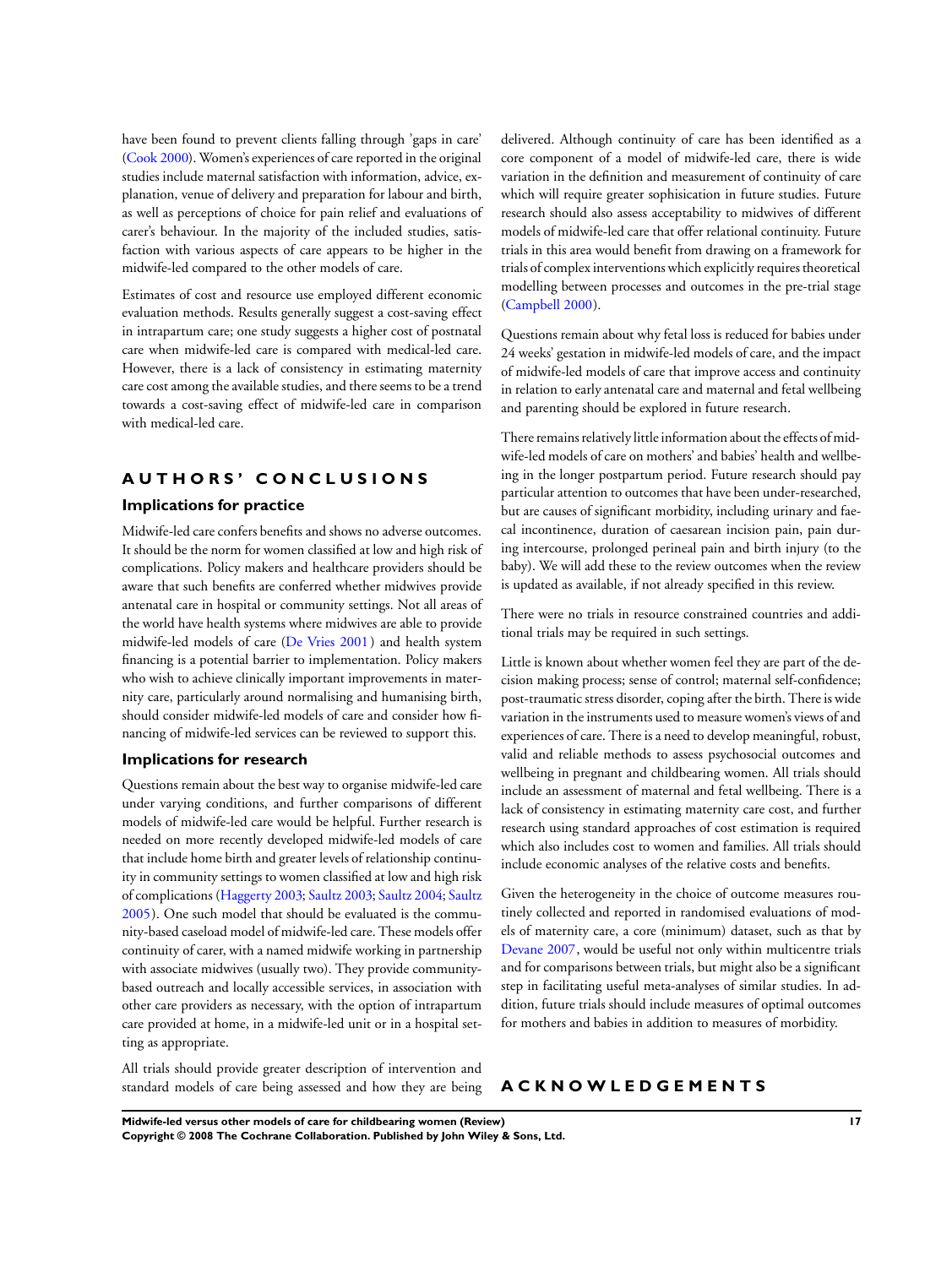<span id="page-21-0"></span>We are very grateful to the investigators who provided additional information: C Homer, H McLachlan and P Brodie. We are also grateful to Ulli Huber for initial data extraction and to Ellen Hodnett, who was involved in the early stages of the review.

#### **R E F E R E N C E S**

### **References to studies included in this review**

**Biro 2000** *{published data only}*

Biro MA, Waldenstrom U, Brown S, Pannifex JH. Satisfaction with team midwifery care for low- and high-risk women: a randomized controlled trial. *Birth* 2003;**30**(1):1–10.

<sup>∗</sup> Biro MA, Waldenstrom U, Pannifex JH. Team midwifery care in a tertiary level obstetric service: a randomized controlled trial. *Birth* 2000;**27**(3):168–73.

#### **Flint 1989** *{published data only}*

Flint C. Know your midwife. *Nursing Times* 1988;**84**:28–32.

Flint C, Poulengeris, P. *The 'Know your midwife' report*. London: Heinemann, 1987.

<sup>∗</sup> Flint C, Poulengeris P, Grant AM. The 'Know your midwife' scheme - a randomised trial of continuity of care by a team of midwives. *Midwifery* 1989;**5**:11–6.

#### **Harvey 1996** *{published data only}*

<sup>∗</sup> Harvey S, Jarrell J, Brant R, Stainton C, Rach D. A randomized, controlled trial of nurse-midwifery care. *Birth* 1996;**23**:128–35.

Harvey S, Rach D, Stainton MC, Jarrell J, Brant R. Evaluation of satisfaction with midwifery care. *Midwifery* 2002;**18**(4):260–7.

#### **Hicks 2003** *{published data only}*

Hicks C, Spurgeon P, Barwell F. Changing childbirth: a pilot project. *Journal of Advanced Nursing* 2003;**42**(6):617–28.

#### **Homer 2001** *{published data only}*

Homer C. Incorporating cultural diversity in randomised controlled trials in midwifery. *Midwifery* 2000;**16**:252–9.

<sup>∗</sup> Homer C, Davis G, Brodie P, Sheehan A, Barclay L, Wills J, et al.Collaboration in maternity care: a randomised controlled trial comparing community-based continuity of care with standard hospital care. *BJOG: an international journal of obstetrics and gynaecology* 2001;**108**:16–22.

Homer CS, Davis GK, Brodie PM. What do women feel about community-based antenatal care?. *Australian & New Zealand Journal of Public Health* 2000;**24**:590–5.

Homer CS, Davis GK, Cooke M, Barclay LM. Women's experiences of continuity of midwifery care in a randomised controlled trial in Australia. *Midwifery* 2002;**18**(2):102–12.

Homer CS, Matha DV, Jordan LG, Wills J, Davis GK. Communitybased continuity of midwifery care versus standard hospital care: a cost analysis. *Australian Health Review* 2001;**24**(1):85–93.

#### **Kenny 1994** *{published data only}*

<sup>∗</sup> Kenny P, Brodie P, Eckerman S, Hall J. *Final Report. Westmead Hospital Team Midwifery Project Evaluation*. Sydney: University of Sydney, 1994.

#### **MacVicar 1993** *{published data only}*

MacVicar J, Dobbie G, Owen-Johnstone L, Jagger C, Hopkins M, Kennedy J. Simulated home delivery in hospital: a randomised controlled trial. *British Journal of Obstetrics and Gynaecology* 1993;**100**: 316–23.

#### **North Stafford 2000** *{published data only}*

North Staffordshire Changing Childbirth Research Team. A randomised study of midwifery caseload care and traditional 'sharedcare'. *Midwifery* 2000;**16**:295–302.

#### **Rowley 1995** *{published data only}*

Rowley MJ, Hensley MJ, Brinsmead MW, Wlodarczyk JH. Continuity of care by a midwife team vs routine care during pregnancy and birth: a randomised trial. *Medical Journal of Australia* 1995;**163**: 289–93.

#### **Turnbull 1996** *{published data only}*

Cheyne H, Mcginley M, Turnbull D, Holmes A, Shields N, Greer I, et al.Midwife managed care: results of a randomised controlled trial of 1299 women. *Prenatal and Neonatal Medicine* 1996;**1**(Suppl 1): 129.

Holmes A, McGinley M, Turnbull D, Shields N, Hillan E. A consumer driven quality assurance model for midwifery. *British Journal of Midwifery* 1996;**4**(10):512–18.

McGinley M, Turnbull D, Fyvie H, Johnstone I, MacLennan B. Midwifery development unit at Glasgow Royal Maternity Hospital. *British Journal of Midwifery* 1995;**3**(7):362–71.

Shields N, Holmes A, Cheyne H. Knowing your midwife in labour. *British Journal of Midwifery* 1995;**7**(8):504–10.

Shields N, Reid M, Cheyne H, Holmes A, McGinley M, Turnbull D, et al.Impact of midwife-managed care in the postnatal period: an exploration of psychosocial outcomes. *Journal of Reproductive and Infant Psychology* 1997;**15**:91–108.

Shields N, Turnbull D, Reid M, Holmes A, Cheyne H, McGinley M, et al.Satisfaction with midwife-managed care in different time periods: a randomised controlled trial of 1299 women. *Midwifery* 1998;**14**:85–93.

Shields N, Turnbull D, Reid M, Holmes A, Cheyne H, McGinley M, et al.Women's satisfaction and continuity of care with midwife managed care. *Prenatal and Neonatal Medicine* 1996;**1**(1):320.

**Midwife-led versus other models of care for childbearing women (Review) 18**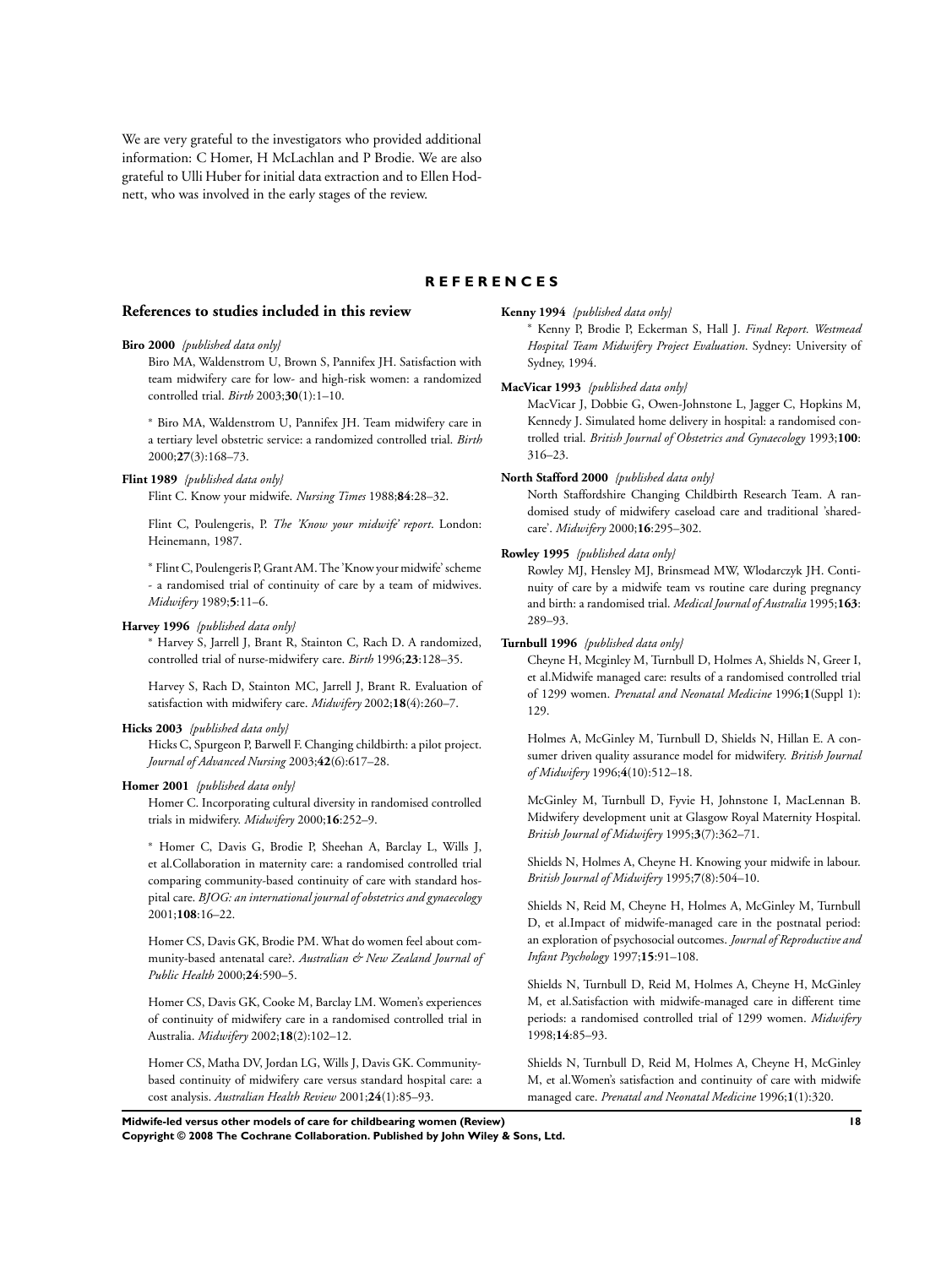Turnbull D, Holmes A, Cheyne H, Shields N, McGinley M, McIlwaine G, et al.Does midwife-led care work? The results of a randomised controlled trial of 1299 women. 27th British Congress of Obstetrics and Gynaecology; 1995 July 4-7; Dublin, Ireland. 1995: 527.

Turnbull D, Holmes A, Shields N, Cheyne H, Twaddle S, Harper Gilmour W, et al.Randomised, controlled trial of efficacy of midwifemanaged care. *Lancet* 1996;**348**:213–8.

Turnbull D, McGinley M, Fyvie M, Johnstone IEA. Implementation and evaluation of a midwifery development unit. *British Journal of Midwifery* 1995;**3**(9):465–8.

Turnbull D, Reid M, McGinley M, Shields N. Changes in midwife attitudes to their professional role following implementation of the midwifery development unit. *Midwifery* 1995;**11**(3):110–9.

Turnbull D, Shields N, McGinley M, Holmes A, Cheyne H, Reid M, et al.Professional issues: can midwife-managed units improve continuity of care?. *British Journal of Midwifery* 1999;**7**(8):499–503.

Young D, Lees A, Twaddle S. The costs to the NHS of maternity care: midwife-managed vs shared. *British Journal of Midwifery* 1997; **5**(8):465–72.

Young D, Shields N, Holmes A, Turnbull D, Twaddle S. Aspects of antenatal care. A new style of midwife-managed antenatal care: costs and satisfaction.. *British Journal of Midwifery* 1997;**5**:540–5.

#### **Waldenstrom 2001** *{published data only}*

Waldenstrom U, Brown S, McLachlan H, Forster D, Brennecke S. Does team midwife care increase satisfaction with antenatal, intrapartum, and postpartum care? A randomized controlled trial. *Birth* 2000;**27**(3):156–67.

Waldenstrom U, McLachlan H, Forster D, Brennecke S, Brown S. Team midwife care: maternal and infant outcomes. *Australian and New Zealand Journal of Obstetrics and Gynaecology* 2001;**41**(3):257– 64.

#### **References to studies excluded from this review**

#### **Berglund 1998** *{published data only}*

Berglund A, Lindmark GC. Health services effects of a reduced routine programme for antenatal care. *European Journal of Obstetrics & Gynecology and Reproductive Biology* 1998;**77**(2):193–9.

#### **Berglund 2007** *{published data only}*

<sup>∗</sup> Berglund A, Lindberg M, Nystrom L, Lindmark G. Combining the perspectives of midwives and doctors improves risk assessment in early pregnancy. *Acta Obstetricia et Gynecologica Scandinavica* 2007; **86**(2):177–84.

Berglund A, Lindmark G. Midwife managed care - impact on use of health sevices: and area-based randomised controlled trial. XVI FIGO World Congress of Obstetrics & Gynecology (Book 4); 2000 Sept 3-8; Washington DC, USA. 2000:116.

#### **Chambliss 1991** *{published data only}*

<sup>∗</sup> Chambliss L, Daly C, Medearis AL, Ames M, Turnquist R, Kayne M, et al.Significant differences in cesarean birth rates for resident physician and nurse midwife services are the result of selection criteria. *American Journal of Obstetrics and Gynecology* 1991;**164**:313.

Chambliss LR, Daly C, Medearis AL, Ames M, Kayne M, Paul R. The role of selection bias in comparing cesarean birth rates between physician and midwifery management. *Obstetrics & Gynecology* 1992; **80**(2):161–5.

#### **Chapman 1986** *{published data only}*

Chapman MG, Jones M, Spring JE, De Swiet M, Chamberlain GVP. The use of a birthroom: a randomized controlled trial comparing delivery with that in the labour ward. *British Journal of Obstetrics and Gynaecology* 1986;**93**:182–7.

#### **Giles 1992** *{published data only}*

Giles W, Collins J, Ong F, MacDonald R. Antenatal care of low risk obstetric patients by midwives. A randomized controlled trial. *Medical Journal of Australia* 1992;**157**:158–61.

#### **Heins 1990** *{published data only}*

Heins HC, Nance NW, McCarthy BJ, Efird CM. A randomized trial of nurse-midwifery prenatal care to reduce low birth weight. *Obstetrics & Gynecology* 1990;**75**:341–5.

#### **Hildingsson 2003** *{published data only}*

Hildingsson I, Waldenstrom U, Radestad I. Swedish women's interest in home birth and in-hospital birth center care. *Birth* 3003;**30**(1): 11–22.

#### **Hundley 1994** *{published data only}*

Hundley VA, Cruickshank FM, Lang GD, Glazener CMA, Milne JM, Turner M, et al.Midwife managed delivery unit: a randomised controlled comparison with consultant led care. *BMJ* 1994;**309**: 1400–4.

Hundley VA, Cruickshank FM, Milne JM, Glazener CMA, Lang GD, Turner M, et al.Satisfaction and continuity of care: staff views of care in a midwife-managed delivery unit. *Midwifery* 1995;**11**:163– 73.

Hundley VA, Donaldson C, Lang GD, Cruickshank FM, Glazener CMA, Milne JM, et al.Costs of intrapartum care in a midwife managed delivery unit and a consultant led labour ward. *Midwifery* 1995; **11**:103–109.

#### **James 1988** *{unpublished data only}*

James DK. A comparison of a schematic approach to antenatal care and conventional shared care. Personal communication 1988.

#### **Kelly 1986** *{unpublished data only}*

Kelly J. Comparison of two different methods of delivering antenatal care, one with components provided by an obstetrician, the other by a midwife. Personal communication 1986.

#### **Klein 1984** *{published data only}*

Klein M, Papageorgiou AN, Westreich R, Spector-Dunsky L, Elkins V, Kramer MS, et al.Care in a birth room vs a conventional setting: a controlled trial. *Canadian Medical Association Journal* 1984;**131**: 1461–6.

#### **Law 1999** *{published data only}*

Law YY, Lam KY. A randomized controlled trial comparing midwifemanaged care and obstetrician-managed care for women assessed to be at low risk in the initial intrapartum period. *Journal of Obstetrics & Gynaecology Research* 1999;**25**:107–12.

#### **Marks 2003** *{published data only}*

Marks MN, Siddle K, Warwick C. Can we prevent postnatal depression? A randomized controlled trial to assess the effect of continuity of midwifery care on rates of postnatal depression in high-risk

**Midwife-led versus other models of care for childbearing women (Review) 19**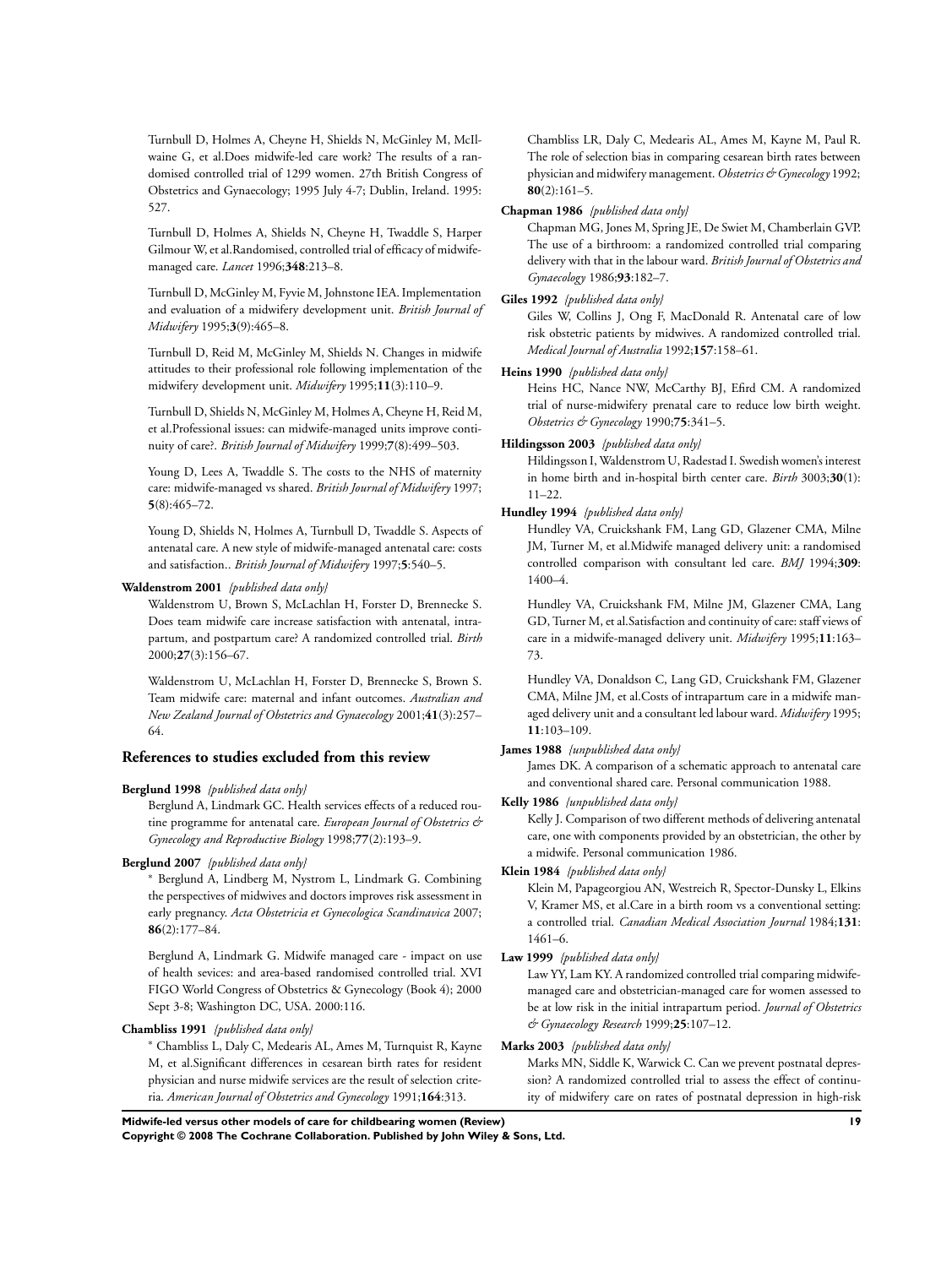women. *Journal of Maternal-Fetal and Neonatal Medicine* 2003;**13**: 119–27.

**Runnerstrom 1969** *{published data only}*

Runnerstrom L. The effectiveness of nurse-midwifery in a supervised hospital environment. *Bulletin of the American College of Midwives* 1969;**14**:40–52.

#### **Slome 1976** *{published data only}*

Slome C, Wetherbee H, Daly M, Christensen K, Meglen M, Thiede H. Effectiveness of certified nurse-midwives. A prospective evaluation study. *American Journal of Obstetrics and Gynecology* 1976;**124**:177– 82.

#### **Stevens 1988** *{unpublished data only}*

Stevens A. A randomised controlled trial of community antenatal care in central Birmingham. Personal communication 1988.

#### **Tucker 1996** *{published data only}*

Ratcliffe J, Ryan M, Tucker J. The costs of alternative types of routine antenatal care for low-risk women: shared care vs care by general practitioners and community midwives. *Journal of Health Services & Research Policy* 1996;**1**:135–40.

Tucker JS, Hall MH, Howie PW, Reid ME, Barbour RS, Florey CD, et al.Should obstetricians see women with normal pregnancies? A multicentre randomised controlled trial of routine antenatal care by general practitioners and midwives compared with shared care led by obstetricians. *BMJ* 1996;**312**:554–9.

#### **Waldenstrom 1997** *{published data only}*

Waldenstrom U, Nilsson CA. A randomized controlled study of birth center care versus standard maternity care: effects on women's health. *Birth* 1997;**24**(1):17–26.

Waldenstrom U, Nilsson CA. Experience of childbirth in birth center care: a randomized controlled trial. *Acta Obstetricia et Gynecologica Scandinavica* 1994;**73**:547–54.

Waldenstrom U, Nilsson CA. No effect of birth centre care on either duration or experience of breast feeding, but more complications: findings from a randomised controlled trial. *Midwifery* 1994;**10**:8– 17.

Waldenstrom U, Nilsson CA. Women's satisfaction with birth center care: a randomized, controlled study. *Birth* 1993;**20**(1):3–13.

Waldenstrom U, Nilsson CA, Winbladh B. The Stockholm birth centre trial: maternal and infant outcome. *British Journal of Obstetrics and Gynaecology* 1997;**104**(4):410–8.

#### **References to ongoing studies**

#### **Begley 2007** *{unpublished data only}*

Begley CM, Devane D. An evaluation of the effectiveness of midwifery-led services in the Health Service Executive-Dublin North East: The MidU study. www.controlled-trials.com (accessed 30 October 2007).

## **Additional references**

#### **Altman 1996**

Altman DG, Bland JM. Detecting skewness from summary information. *BMJ* 1996;**313**:1200.

#### **Ashcroft 2003**

Ashcroft B, Elstein M, Boreham N, Holm S. Prospective semistructured observational study to identify risk attributable to staff deployment, training, and updating opportunities for midwives. *BMJ* 2003; **327**(7415):584.

#### **Benjamin 2001**

Benjamin Y,Walsh D, Taub N. A comparison of partnership caseload midwifery care with conventional team midwifery care: labour and birth outcomes. *Midwifery* 2001;**17**(3):234–40.

## **Campbell 2000**

Campbell M, Fitzpatrick R, Haines A, Kinmonth AL, Sandercock P, Spiegelhalter D, et al.Framework for design and evaluation of complex interventions to improve health. *BMJ* 2000;**321**(7262):694–6.

#### **Cook 2000**

Cook RI, Render M, Woods DD. Gaps in the continuity of care and progress on patient safety. *BMJ* 2000;**320**:791–4.

#### **De Vries 2001**

De Vries R, Benoit C, Van Teijlingen E, Wrede S. *Birth by design: pregnancy, maternity care and midwifery in North America and Northern Europe*. New York: Routledge, 2001.

#### **Deeks 2001**

Deeks JJ, Bradburn MJ, Altman DG. Statistical methods for examining heterogeneity and combining results from several studies in metaanalysis. In: Egger M, Davey Smith G, Altman DG editor(s). *Systematic reviews in health care: meta-analysis in context*. London: BMJ Publication, 2001.

#### **Devane 2007**

Devane D, Begley CM, Clarke M, Horey D, OBoyle C. Evaluating maternity care: a core set of outcome measures. *Birth* 2007;**34**(2): 164–72.

#### **Flint 1987**

Flint C, Poulengeris P. *The 'Know your midwife' report*. London: Heinemann, 1987.

#### **Fraser 2000**

Fraser W, Hatem-Asmar M, Krauss I, Maillard F, Breart G, Blais R. "Comparison of midwifery care to medical care in hospitals in the Quebec Pilot Projects study: clinical indicators". *Canadian Journal of Public Health* 2000;**91**(1):I5–11.

### **Freeman 2007**

Freeman GK, Woloshynowych M. Baker R, Boulton M, Guthrie B, et al.*Continuity of care 2006: what have we learned since 2000 and what are policy imperatives now? Report for the National Co-ordinating Centre for NHS Service Delivery and Organisation R & D (NCCSDO)*. London: NCCSDO, 2007.

#### **Gates 2005**

Gates S. Methodological Guidelines. In: The Editorial Team. Pregnancy and Childbirth Group. About The Cochrane Collaboration (Collaborative Review Groups (CRGs)) 2005, Issue 2.

#### **Green 2000**

Green J, Renfrew M, Curtis PA. Continuity of carer: what matters to women? A review of the evidence. *Midwifery* 2000;**16**:186–96.

#### **Haggerty 2003**

Haggerty JL, Reid RJ. Continuity of care: a multidisciplinary review. *BMJ* 2003;**327**(7425):1219–21.

**Midwife-led versus other models of care for childbearing women (Review) 20 Copyright © 2008 The Cochrane Collaboration. Published by John Wiley & Sons, Ltd.**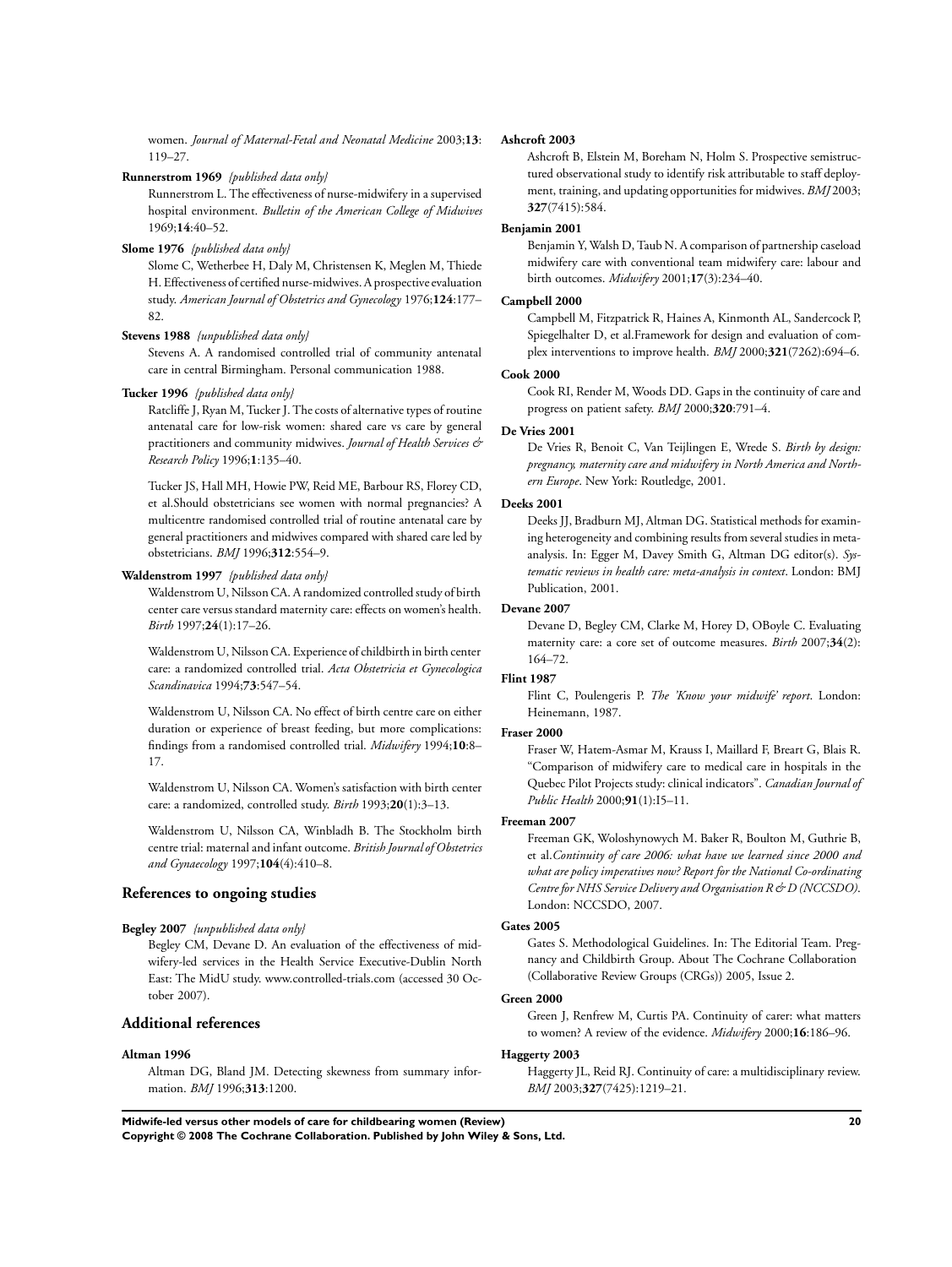#### **Henderson 2001**

Henderson J, McCandlish R, Kumiega L Petrou S. Systematic review of economic aspects of alternative modes of delivery. *BJOG: an international journal of obstetrics and gynaecology* 2001;**108**(2):149–57.

#### **Higgins 2005**

Higgins JPT, Green S, editors. Cochrane Handbook for Systematic Reviews of Interventions 4.2.4 [updated March 2005]. In: The Cochrane Library, Issue 2, 2005. Chichester, UK: John Wiley & Sons, Ltd.

#### **Hodnett 2000**

Hodnett ED. Continuity of caregivers for care during pregnancy and childbirth. *Cochrane Database of Systematic Reviews* 2000, Issue 1. [Art. No.: CD000062. DOI: 10.1002/14651858.CD000062]

#### **Hodnett 2005**

Hodnett ED, Downe S, Edwards N, Walsh D. Home-like versus conventional institutional settings for birth. *Cochrane Database of Systematic Reviews* 2005, Issue 1. [Art. No.: CD000012. DOI: 10.1002/14651858.CD000012.pub2]

#### **Johnson 2005**

Johnson M, Stewart H, Langdon R, Kelly P, Yong L. A comparison of the outcomes of partnership caseload midwifery and standard hospital care in low risk mothers. *Australian Journal of Advanced Nursing* 2005;**22**(3):21–7.

#### **Koblinsky 2006**

Koblinsky M, Matthews Z. "Going to scale with professional skilled care". *Lancet* 2006;**368**(9544):1377–86.

#### **McCourt 2006**

McCourt C, Stevens S, Sandall J, Brodie P. Working with women: developing continuity in practice. In: Page LA, McCandlish R editor (s). *The new midwifery*. 2nd Edition. Churchill Livingstone, 2006: 141–66.

#### **Olsen 1998**

Olsen O, Jewell MD. Home versus hospital birth. *Cochrane Database of Systematic Reviews* 1998, Issue 3. [Art. No.: CD000352. DOI: 10.1002/14651858.CD000352]

#### **RCOG 2001**

Royal College of Obstetricians and Gynaecologists. *The National Sentinel Caesarean Section Audit Report*. London: RCOG Clinical Effectiveness Support Unit, 2001. [: ISBN 1–900364–66–2.]

## **C H A R A C T E R I S T I C S O F S T U D I E S**

#### **RevMan 2003**

The Nordic Cochrane Centre, The Cochrane Collaboration. Review Manager (RevMan). 4.2 for Windows. Copenhagen: The Nordic Cochrane Centre, The Cochrane Collaboration, 2003.

#### **Rooks 1999**

Rooks JP. The midwifery model of care. *Journal of Nurse-Midwifery* 1999;**44**(4):370–4.

#### **Sandall 2001**

Sandall J, Davies J, Warwick C. *Evaluation of the Albany Midwifery Practice: final report*. London: King's College, London, Florence Nightingale School of Nursing and Midwifery, 2001.

#### **Saultz 2003**

Saultz JW. Defining and measuring interpersonal continuity of care. *Annals of Family Medicine* 2003;**1**(3):134–43.

#### **Saultz 2004**

Saultz JW, Albedaiwi W. Interpersonal continuity of care and patient satisfaction: a critical review. *Annals of Family Medicine* 2004;**2**(5): 445–51.

#### **Saultz 2005**

Saultz JW, Lochner J. Interpersonal continuity of care and care outcomes: a critical review. *Annals of Family Medicine* 2005;**3**(2):159– 66.

#### **Saunders 2000**

Saunders D, Boulton M, Chapple J, Ratcliffe J, Levitan J. *Evaluation of the Edgware Birth Centre Middlesex*. London: North Thames Perinatal Public Health, 2000.

#### **Sibbald 2004**

Sibbald B, Shen J, McBride A. Changing the skill-mix of the health care workforce. *Journal of Health Services Research & Policy* 2004;**9**  $(1):28-38.$ 

#### **Waldenstrom 1998**

Waldenstrom U, Turnbull D. A systematic review comparing continuity of midwifery care with standard maternity services. *BJOG: an international journal of obstetrics and gynaecology* 1998;**105**:1160–70.

#### **WHO 2006**

World Health Organization. *The World Health Report: working together for health*. Geneva: WHO, 2006.

#### **Young 1997**

Young D, Lees A, Twaddle S. The costs to the NHS of maternity care: midwife-managed vs shared. *British Journal of Midwifery* 1997; **5**(8):465–72.

∗ *Indicates the major publication for the study*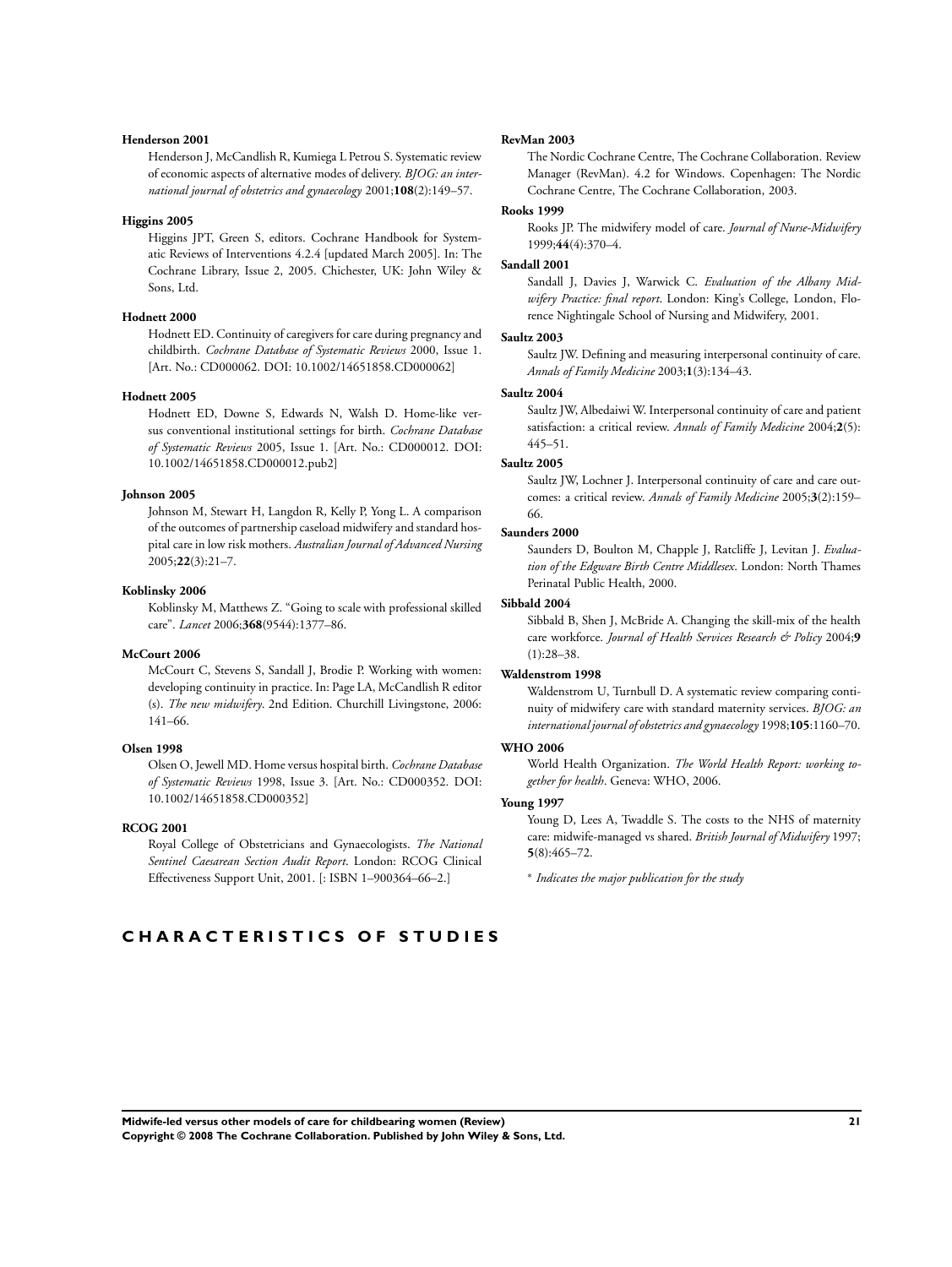## <span id="page-25-0"></span>**Characteristics of included studies** *[ordered by study ID]*

## **Biro 2000**

| Methods                 | RCT conducted 1993-95.<br>Randomisation on presentation at antenatal clinic by midwife who telephoned records staff to select an<br>opaque envelope containing computer allocated paper strips with the text "standard care" or "team midwife<br>led care".<br>Available case analysis.                                                                                                                                                                                                                                                                                                                                                                                                                                                                                                                                                                    |
|-------------------------|------------------------------------------------------------------------------------------------------------------------------------------------------------------------------------------------------------------------------------------------------------------------------------------------------------------------------------------------------------------------------------------------------------------------------------------------------------------------------------------------------------------------------------------------------------------------------------------------------------------------------------------------------------------------------------------------------------------------------------------------------------------------------------------------------------------------------------------------------------|
| Participants            | Setting: public tertiary hospital, Monash Medical Centre, Melbourne, Australia.<br>Participants included women at low and high risk of complications.<br>Exclusion criteria: women who requested shared obstetric care, needed care in the maternal-fetal medicine<br>unit, were > 24 weeks' gestation, did not speak English.<br>A total of 502 were allocated to team midwifery care and 498 to standard care.<br>Loss to follow $up = 14$ team care and 18 standard care.<br>95% women allocated to team care received team care.<br>83% women allocated to standard care received care from doctors only.                                                                                                                                                                                                                                              |
| Interventions           | Experimental: team of 7 full-time midwives who provided antenatal, intrapartum, and some postnatal care<br>in hospital in consultation with medical staff. Doctors and team midwife jointly saw women at 12-16, 28,<br>36, 41 weeks. Women at high risk of complications had individual care plan.<br>Control: various options of care including shared care between GPs in the community and hospital<br>obstetric staff, shared care between midwives in a community health centre and hospital obstetric staff,<br>care by hospital obstetric staff only, and less commonly, care by hospital midwives in collaboration with<br>obstetric staff. Women within these options experienced a variable level of continuity of care during their<br>pregnancy, from seeing the same midwife or doctor at most visits to seeing several doctors and midwives. |
| Outcomes                | Maternal: primary outcome = SVD, pain relief, mode of birth, fetal monitoring, oxytocin use, acceleration,<br>induction, perineal status, length of hospital stay, and maternal satisfaction.<br>Neonatal: admission to special care, birthweight, gestation, Apgar score, length of hospital stay.<br>Maternal and fetal mortality.                                                                                                                                                                                                                                                                                                                                                                                                                                                                                                                       |
| Notes                   | Two groups similar at baseline. 80% of experimental group and 0.3% of standard group had previously<br>met midwife attending labour.                                                                                                                                                                                                                                                                                                                                                                                                                                                                                                                                                                                                                                                                                                                       |
| <b>Risk of bias</b>     |                                                                                                                                                                                                                                                                                                                                                                                                                                                                                                                                                                                                                                                                                                                                                                                                                                                            |
| Item                    | Authors' judgement<br>Description                                                                                                                                                                                                                                                                                                                                                                                                                                                                                                                                                                                                                                                                                                                                                                                                                          |
| Allocation concealment? | A - Adequate<br>Yes                                                                                                                                                                                                                                                                                                                                                                                                                                                                                                                                                                                                                                                                                                                                                                                                                                        |

## **Flint 1989**

| Methods | RCT conducted 1983-1985.                                                                               |  |
|---------|--------------------------------------------------------------------------------------------------------|--|
|         | Zelen design.                                                                                          |  |
|         | After 1st visit to hospital, women who met eligibility criteria were randomised to midwife-led care or |  |
|         | standard care using "sealed opaque envelopes".                                                         |  |
|         |                                                                                                        |  |

**Midwife-led versus other models of care for childbearing women (Review) 22 Copyright © 2008 The Cochrane Collaboration. Published by John Wiley & Sons, Ltd.**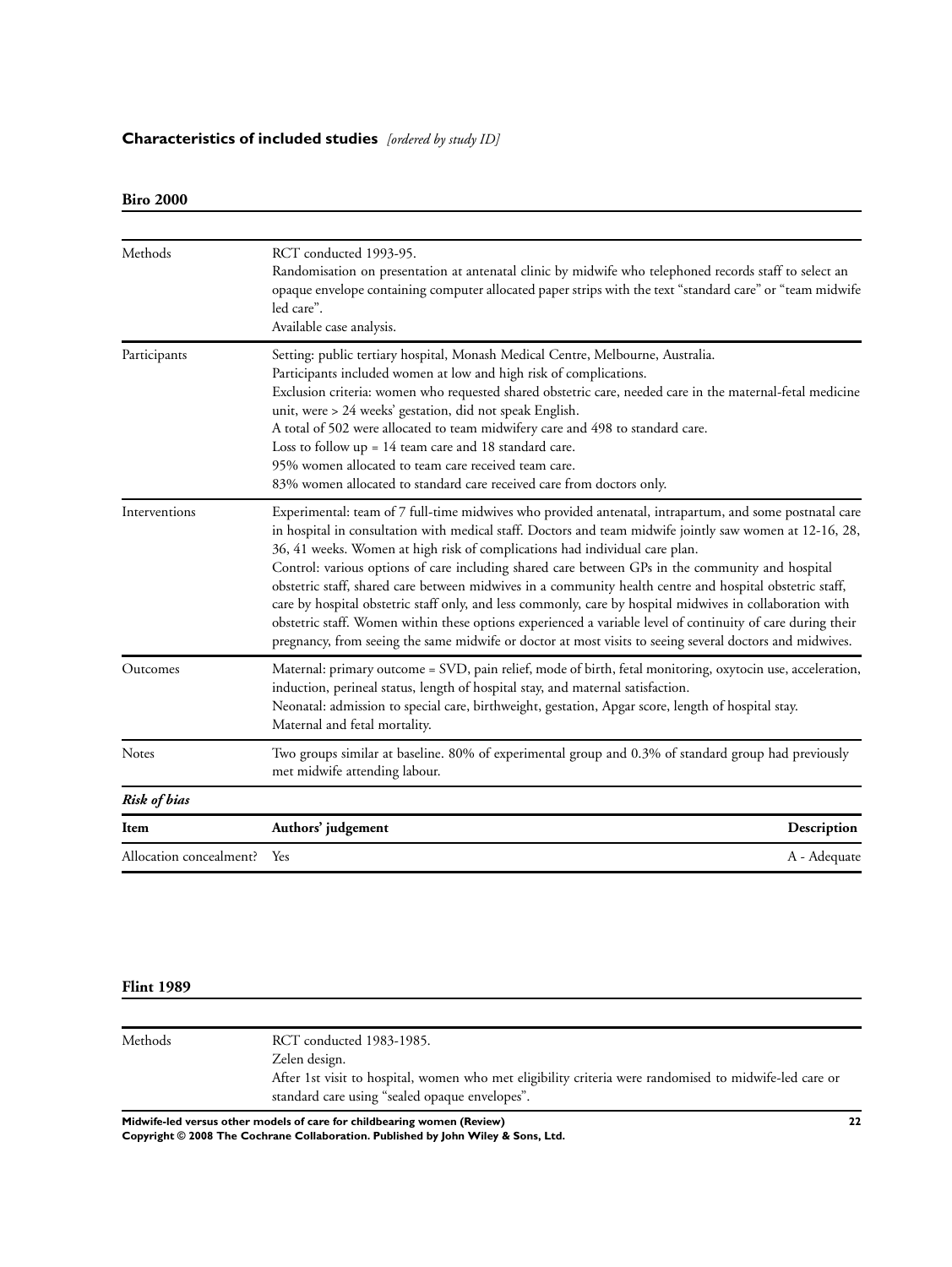| (Continued)             |                                                                                                                                                                                                                                                                                                                                                                                                                                                                                                                                                                                                                                                                                                                                                  |             |
|-------------------------|--------------------------------------------------------------------------------------------------------------------------------------------------------------------------------------------------------------------------------------------------------------------------------------------------------------------------------------------------------------------------------------------------------------------------------------------------------------------------------------------------------------------------------------------------------------------------------------------------------------------------------------------------------------------------------------------------------------------------------------------------|-------------|
|                         | Available case analysis.                                                                                                                                                                                                                                                                                                                                                                                                                                                                                                                                                                                                                                                                                                                         |             |
| Participants            | Setting: tertiary hospital and community settings, St George's Hospital, London, UK.<br>Participants included women at low risk of complications who booked at the study hospital and were likely<br>to receive all their antenatal care at that hospital.<br>Exclusion criteria: under 5 feet tall, serious medical problems, previous uterine surgery, past obstetric<br>history of > 2 miscarriages/TOP/SB/NND, Rh antibodies.<br>A total of 503 women were allocated to team-midwifery care and 498 to standard care.<br>43 women declined team care and received standard care but have been analysed in team-care group.<br>Loss to follow up = 15 team care and 19 standard care.<br>91% women allocated to team care received team care. |             |
| Interventions           | Experimental: team of 4 midwives who provided antenatal, intrapartum and postnatal care in hospital, and<br>postnatal care in the community for women in predefined geographic area. Obstetrician seen at 36 and 41<br>weeks as appropriate.<br>Control: standard antenatal, intrapartum and postpartum care provided by assortment of midwives and<br>obstetricians.                                                                                                                                                                                                                                                                                                                                                                            |             |
| Outcomes                | Maternal: antenatal admission, induction, oxytocin, acceleration, pain relief, mode of birth, perineal status,<br>continuity of care, satisfaction with pain relief and control.<br>Neonatal: admission to special care, birthweight, Apgar score. Maternal and fetal mortality.<br>Economic analysis.                                                                                                                                                                                                                                                                                                                                                                                                                                           |             |
| <b>Notes</b>            | At baseline, more Asian women in control group (18% vs 10%) and more smokers in experimental group<br>$(30\% \text{ vs } 22\%).$<br>Sub-analysis of casenotes found that 98% of experimental group and 20% of standard group had previously<br>met midwife attending labour.<br>Data for instrumental birth discrepancy and drawn from report and not published paper.                                                                                                                                                                                                                                                                                                                                                                           |             |
| <b>Risk of bias</b>     |                                                                                                                                                                                                                                                                                                                                                                                                                                                                                                                                                                                                                                                                                                                                                  |             |
| Item                    | Authors' judgement                                                                                                                                                                                                                                                                                                                                                                                                                                                                                                                                                                                                                                                                                                                               | Description |
| Allocation concealment? | Unclear                                                                                                                                                                                                                                                                                                                                                                                                                                                                                                                                                                                                                                                                                                                                          | B - Unclear |

## **Harvey 1996**

| Methods      | RCT conducted 1992-1994.<br>Eligible women responding to advertisement to join study were randomised by a series of consecutively-<br>numbered sealed opaque envelopes containing a computer-generated random allocation.<br>Analysed in allocated groups except for 6 post-randomisation exclusions.                                                                                                                                                                                                                         |
|--------------|-------------------------------------------------------------------------------------------------------------------------------------------------------------------------------------------------------------------------------------------------------------------------------------------------------------------------------------------------------------------------------------------------------------------------------------------------------------------------------------------------------------------------------|
| Participants | Setting: range of city hospitals and community settings in Alberta, Canada.<br>Participants included women at low risk of complications who requested and qualified for nurse-midwife<br>led care. Women recruited by advertising.<br>Exclusion criteria: past history of caesarean section, primigravidas < 17 or > 37, > 24 weeks' gestation at<br>time of entry to study.<br>A total of 109 women randomised to team-midwife led care and 109 to standard care.<br>Loss to follow $up = 8$ team care and 16 standard care. |

**Midwife-led versus other models of care for childbearing women (Review) 23**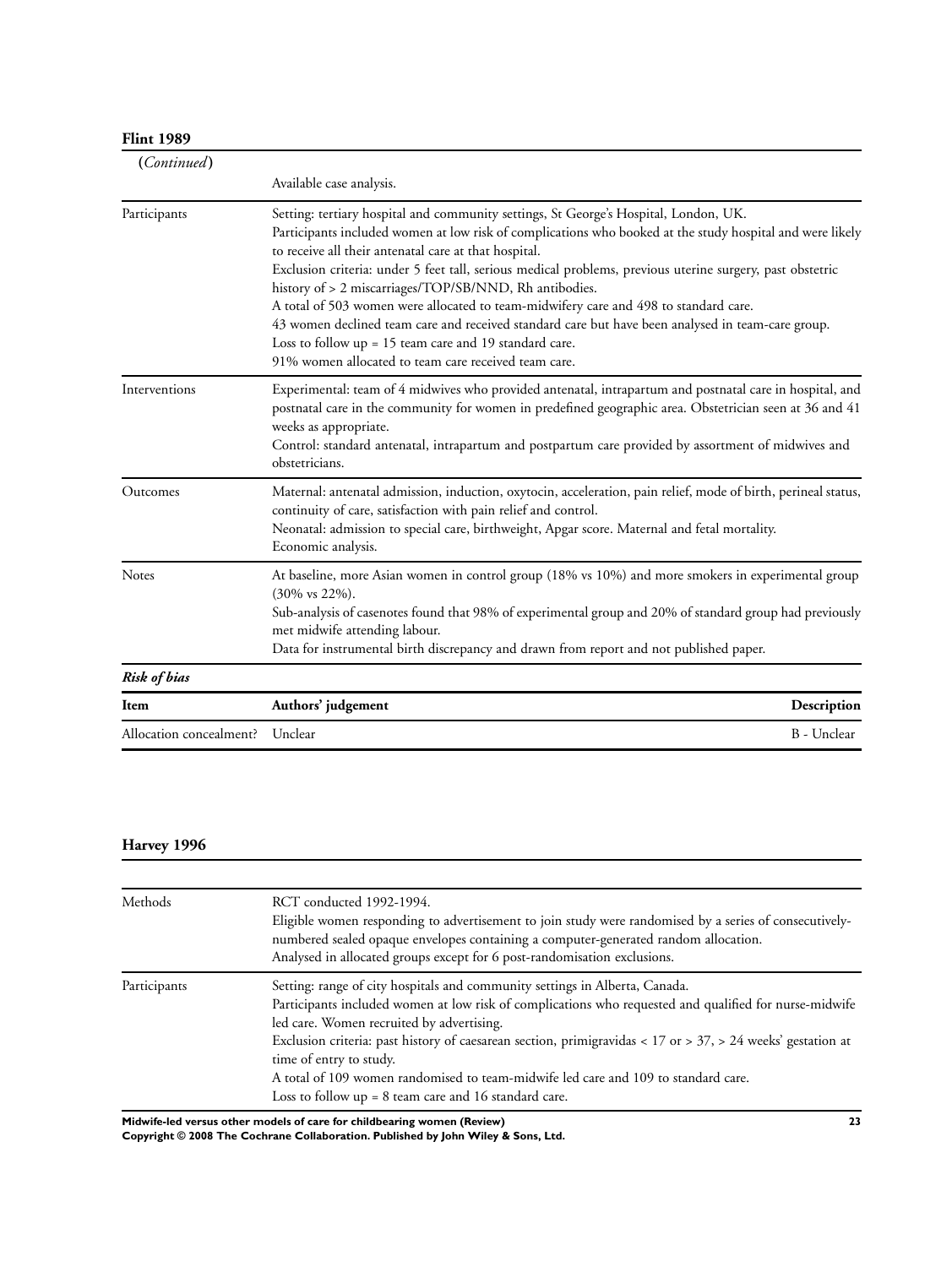## **Harvey 1996**

| (Continued)             |                                                                                                                                                                                                                                                                                                                                 |
|-------------------------|---------------------------------------------------------------------------------------------------------------------------------------------------------------------------------------------------------------------------------------------------------------------------------------------------------------------------------|
|                         | The number of women allocated to team care who received team care is unknown.                                                                                                                                                                                                                                                   |
| Interventions           | Experimental: team of 7 nurse-midwives who provided antenatal and intrapartum care in the hospital and<br>postnatal care in the community. Obstetrician seen at booking and 36 weeks.<br>Control: physician care (family practice or obstetrician) which women chose from a range of city hospitals<br>following usual process. |
| Outcomes                | Maternal: ultrasound use in pregnancy, antenatal complications, mode of birth, perineal status, pain relief,<br>acceleration, oxytocin, length of hospital stay and satisfaction.<br>Neonatal: admission to special care, birthweight, Apgar score. Maternal and fetal mortality.                                               |
| <b>Notes</b>            | At baseline, more women in experimental group had longer period in education (16 years vs 15.23 years).<br>Level of continuity not reported.                                                                                                                                                                                    |
| <b>Risk of bias</b>     |                                                                                                                                                                                                                                                                                                                                 |
| Item                    | Authors' judgement<br>Description                                                                                                                                                                                                                                                                                               |
| Allocation concealment? | A - Adequate<br><b>Yes</b>                                                                                                                                                                                                                                                                                                      |

## **Hicks 2003**

| Methods       | RCT conducted date unknown.<br>Eligible women booking for care were randomised by giving each woman a sealed envelope containing<br>one of two care options. The envelopes had been shuffled previously by an individual not involved in the<br>recruitment process, and then numbered consecutively.                                                                                                                                                                                                                                                                                                                                           |
|---------------|-------------------------------------------------------------------------------------------------------------------------------------------------------------------------------------------------------------------------------------------------------------------------------------------------------------------------------------------------------------------------------------------------------------------------------------------------------------------------------------------------------------------------------------------------------------------------------------------------------------------------------------------------|
| Participants  | Setting: tertiary hospital and community, UK. Participants included women at low risk of complications.<br>A total of 100 women randomised to team midwife-led care and 100 to standard care.<br>Loss to follow $up = 19$ team care and 8 standard.<br>Cause of loss to follow up due to non-response to questionnaires.<br>All women received their allocated intervention.                                                                                                                                                                                                                                                                    |
| Interventions | Experimental: team of 8 midwives who provided antenatal, intrapartum and postnatal care 24 hours a<br>day, 7 days a week in both hospital and community. The team was attached to a GP practice. Referral to<br>obstetrician as necessary.<br>Control: shared care between community and hospital midwives and GPs and obstetricians when necessary.<br>Women delivered by hospital midwife or community midwife if under domino scheme (1 midwife<br>provides care for a woman throughout pregnancy, accompanies her into hospital for birth and returns<br>home with her and baby a few hours after the birth, and care in postnatal period). |
| Outcomes      | Primary outcome = maternal satisfaction.<br>Maternal: continuity of care, mode of birth, perineal status, epidural.<br>Neonatal: none reported.                                                                                                                                                                                                                                                                                                                                                                                                                                                                                                 |
| <b>Notes</b>  | Two groups similar at baseline. 71% of experimental group and 14% of standard group had previously<br>met midwife attending labour.                                                                                                                                                                                                                                                                                                                                                                                                                                                                                                             |

## *Risk of bias*

**Midwife-led versus other models of care for childbearing women (Review) 24 Copyright © 2008 The Cochrane Collaboration. Published by John Wiley & Sons, Ltd.**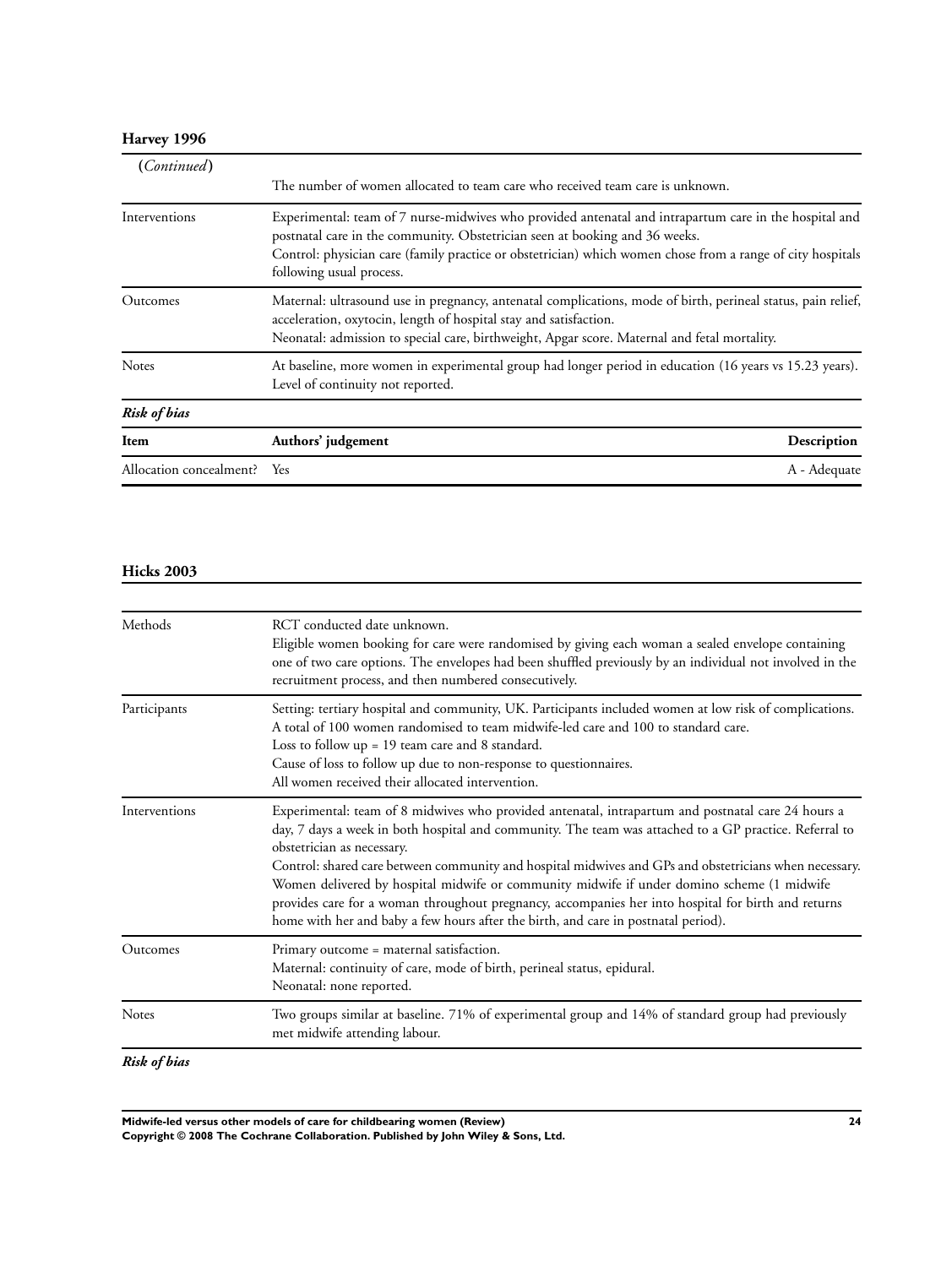## **Hicks 2003**

| (Continued) |                                                   |  |
|-------------|---------------------------------------------------|--|
|             | Description                                       |  |
|             | A - Adequate                                      |  |
|             | Authors' judgement<br>Allocation concealment? Yes |  |

## **Homer 2001**

| Methods                 | RCT conducted between 1997-1998.                                                                                                                                                                                                                                                                                                                                                                                                                                                                                                                                                                                                                                                                                                                                                              |
|-------------------------|-----------------------------------------------------------------------------------------------------------------------------------------------------------------------------------------------------------------------------------------------------------------------------------------------------------------------------------------------------------------------------------------------------------------------------------------------------------------------------------------------------------------------------------------------------------------------------------------------------------------------------------------------------------------------------------------------------------------------------------------------------------------------------------------------|
|                         | Zelen method of randomisation.                                                                                                                                                                                                                                                                                                                                                                                                                                                                                                                                                                                                                                                                                                                                                                |
|                         | Consent sought after randomisation for those allocated to team-midwife care.<br>Eligible women referred for hospital care by GPs were randomised remotely prior to first hospital visit<br>using computer-generated random numbers and stratified by parity. Women in both groups were aware<br>they were part of a study. Available case analysis.                                                                                                                                                                                                                                                                                                                                                                                                                                           |
| Participants            | Setting: public tertiary hospital and community, Sydney, Australia. Participants included women at low<br>and high risk of complications who lived in the catchment area and planned to have baby in the delivery<br>suite.                                                                                                                                                                                                                                                                                                                                                                                                                                                                                                                                                                   |
|                         | Exclusion criteria: women more than 24 weeks' gestation at their first visit to the hospital, women with an<br>obstetric history of 2 previous caesareans or a previous classical caesarean and medical history of significant<br>maternal disease.                                                                                                                                                                                                                                                                                                                                                                                                                                                                                                                                           |
|                         | A total of 640 women were allocated to team-midwife led care and 643 to standard care.                                                                                                                                                                                                                                                                                                                                                                                                                                                                                                                                                                                                                                                                                                        |
|                         | Loss to follow up: 46/42 moved away.<br>483/550 (88%) received team-midwifery model of care.                                                                                                                                                                                                                                                                                                                                                                                                                                                                                                                                                                                                                                                                                                  |
|                         | 537/539 (100%) received standard care.                                                                                                                                                                                                                                                                                                                                                                                                                                                                                                                                                                                                                                                                                                                                                        |
| Interventions           | Experimental: 2 teams of 6 midwives sharing a caseload of 300 women a year/team. Provided antenatal<br>care in outreach community-based clinics, intrapartum and postpartum hospital and community care.<br>The obstetrician or obstetric registrar did not see women routinely, but acted as a consultant and reviewed<br>women only as necessary. Women who developed complications during their pregnancy continued to<br>receive care from the same group of carers.<br>Control: standard care provided by hospital midwives and doctors in hospital-based antenatal clinic<br>delivery suite and postnatal ward. Woman at high risk of complications were seen by obstetrician or<br>registrar. Low-risk women were seen by midwives and shared care with GPs in a shared model of care. |
| Outcomes                | Primary outcome: caesarean section.<br>Maternal: antenatal complications, onset of labour, pain relief, fetal monitoring, augmentation,<br>acceleration, mode of delivery, PPH, retained placenta, satisfaction and sense of control in childbirth.<br>Neonatal: Apgar scores, admission to special care. Maternal and fetal mortality.<br>Cost analysis.                                                                                                                                                                                                                                                                                                                                                                                                                                     |
| Notes                   | 2 groups similar at baseline. 63% of experimental group and 21% of standard group had previously met<br>midwife attending labour.                                                                                                                                                                                                                                                                                                                                                                                                                                                                                                                                                                                                                                                             |
| <b>Risk of bias</b>     |                                                                                                                                                                                                                                                                                                                                                                                                                                                                                                                                                                                                                                                                                                                                                                                               |
| Item                    | Authors' judgement<br>Description                                                                                                                                                                                                                                                                                                                                                                                                                                                                                                                                                                                                                                                                                                                                                             |
| Allocation concealment? | Yes<br>A - Adequate                                                                                                                                                                                                                                                                                                                                                                                                                                                                                                                                                                                                                                                                                                                                                                           |
|                         |                                                                                                                                                                                                                                                                                                                                                                                                                                                                                                                                                                                                                                                                                                                                                                                               |

**Midwife-led versus other models of care for childbearing women (Review) 25 Copyright © 2008 The Cochrane Collaboration. Published by John Wiley & Sons, Ltd.**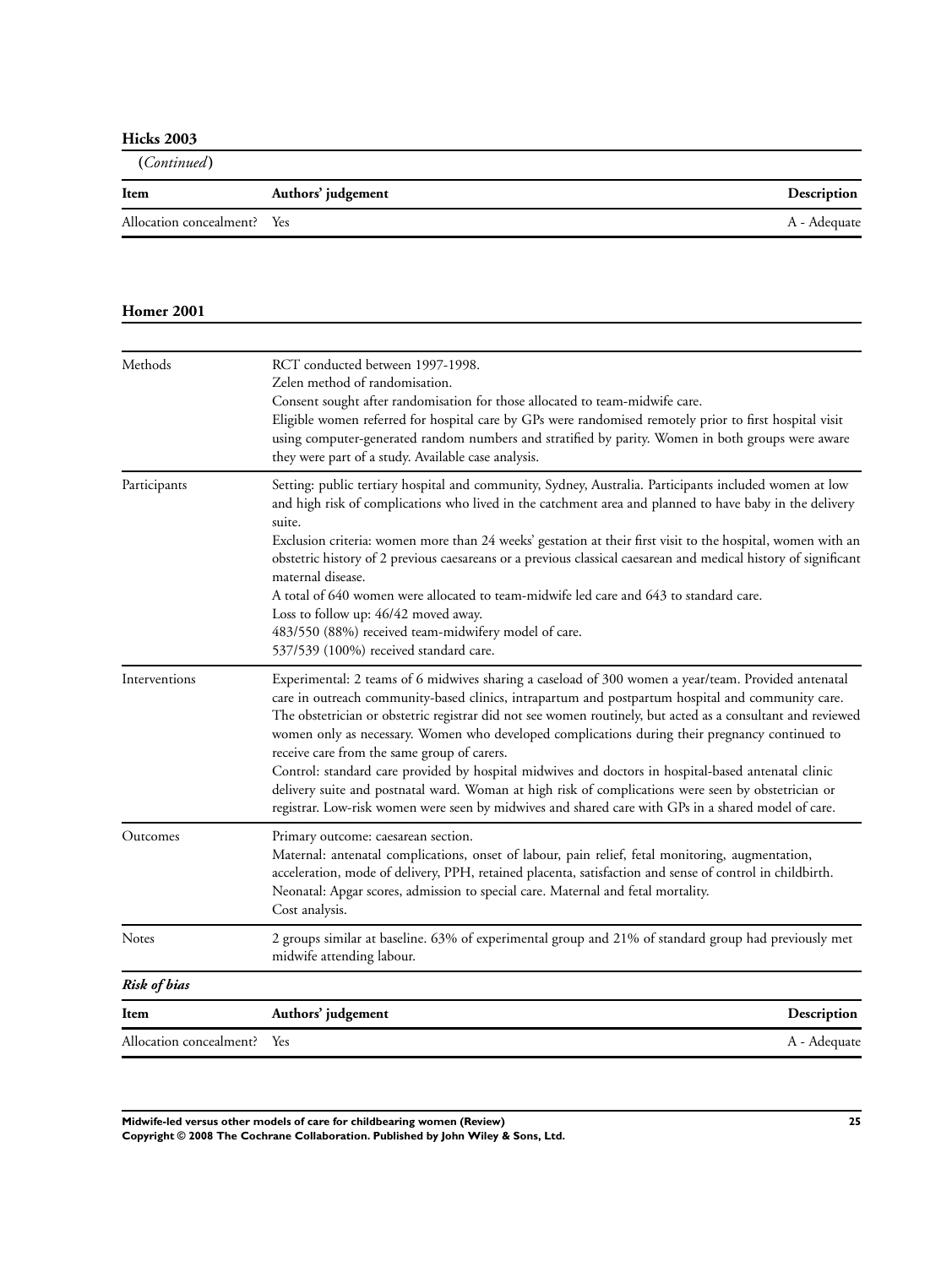| Methods                 | RCT conducted1992-1993.<br>Eligible women given information about the study at booking appointment and allocated a sealed<br>numbered randomisation envelope. The number was recorded. At next appointment, women who agreed<br>to participate were allocated group by program midwife who opened the envelope at this point.<br>Analysis by intention to treat.                                                                                                                                                                                                                                |
|-------------------------|-------------------------------------------------------------------------------------------------------------------------------------------------------------------------------------------------------------------------------------------------------------------------------------------------------------------------------------------------------------------------------------------------------------------------------------------------------------------------------------------------------------------------------------------------------------------------------------------------|
| Participants            | Setting: Westmead public hospital, NSW, Australia.<br>Participants included women at low and high risk of complications who lived in the catchment area and<br>planned to have a baby in the public hospital.<br>Exclusion criteria: Women requiring the drug use in pregnancy service, or booked after 16 weeks gestation.<br>A total of 213 women were allocated to team-midwifery care and 233 to standard care.<br>Loss to follow up = 19 team care and 22 standard who either moved or had a miscarriage.                                                                                  |
| Interventions           | Experimental: team of 6.8 WTE midwives sharing a caseload. Provided antenatal and intrapartum care in<br>hospital and postnatal care in hospital and community. The obstetrician saw all women at first visit and 32<br>weeks, and after 40 weeks, and as appropriate. Team midwife was on call for out of hours care.<br>Control: Low-risk women seen in midwives' hospital antenatal clinics, and all other women seen by<br>medical staff. Women received intrapartum care from delivery suite midwives, and postnatal care from<br>midwives on postnatal ward and community postnatal care. |
| Outcomes                | Maternal: number consultations, continuity, length of stay, number home visits, antenatal admissions,<br>Analagesia in labour, duration labour, induction, augmentation, mode of delivery, satisfaction.<br>Neonatal: feeding method, gestation, Apgar score, admission to NICU.                                                                                                                                                                                                                                                                                                                |
| Notes                   | 2 groups similar at baseline.<br>96% of experimental group and 13% of standard group had previously met midwife attending labour.                                                                                                                                                                                                                                                                                                                                                                                                                                                               |
| <b>Risk of bias</b>     |                                                                                                                                                                                                                                                                                                                                                                                                                                                                                                                                                                                                 |
| Item                    | Authors' judgement<br>Description                                                                                                                                                                                                                                                                                                                                                                                                                                                                                                                                                               |
| Allocation concealment? | Yes<br>A - Adequate                                                                                                                                                                                                                                                                                                                                                                                                                                                                                                                                                                             |

## **MacVicar 1993**

| Methods      | RCT conducted between 1989-1991.<br>Zelen method of randomisation conducted prior to assessment for eligibility at first clinic visit.<br>Antenatal clinic clerk attached consecutively numbered sealed opaque envelope to records of 7906 women<br>attending hospital antenatal clinic for the first time. Of these, 3510 (44%) were considered eligible for the<br>study, and the envelopes were opened.<br>Allocation by random sequence with 2:1 allocation in favour of team-midwife led care.<br>Women in the standard care group not informed about the trial.<br>No statement of losses or exclusions. |
|--------------|----------------------------------------------------------------------------------------------------------------------------------------------------------------------------------------------------------------------------------------------------------------------------------------------------------------------------------------------------------------------------------------------------------------------------------------------------------------------------------------------------------------------------------------------------------------------------------------------------------------|
| Participants | Setting: tertiary hospital and community in Leicester, UK.<br>Participants included women at low risk of complications.<br>Excluded from randomisation: mothers who had a previous caesarean section or difficult vaginal delivery, a<br>complicating general medical condition, a previous stillbirth or neonatal death, or a previous small-for-                                                                                                                                                                                                                                                             |

**Midwife-led versus other models of care for childbearing women (Review) 26**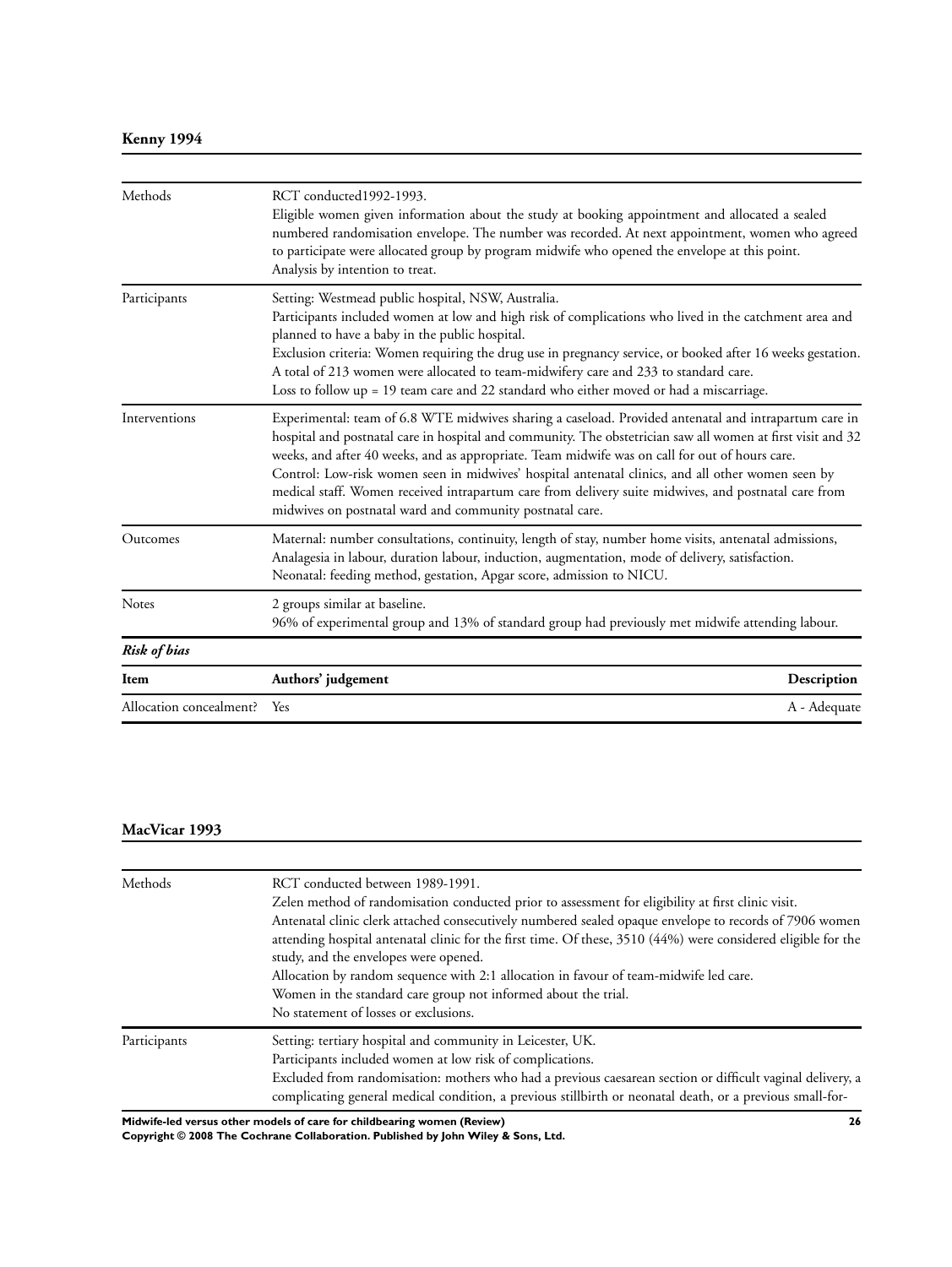| MacVicar 1993           |                                                                                                                                                                                                                                                                                                                                                                                                                                                                                                                                                                                                                                                                                                                                                                                                                                                                                          |              |
|-------------------------|------------------------------------------------------------------------------------------------------------------------------------------------------------------------------------------------------------------------------------------------------------------------------------------------------------------------------------------------------------------------------------------------------------------------------------------------------------------------------------------------------------------------------------------------------------------------------------------------------------------------------------------------------------------------------------------------------------------------------------------------------------------------------------------------------------------------------------------------------------------------------------------|--------------|
| (Continued)             | gestational-age baby, multiple pregnancy, Rhesus antibodies, and a raised level of serum alpha-feto protein.<br>A total of 2304 women were allocated to team midwifery and 1206 to standard care.<br>189/2304 (8%) women opted out of team-midwife care post-randomisation and were analysed by<br>intention-to-treat analysis. 1044 (45%) women transferred to medical-led care (537 antenatally and 507<br>intrapartum).                                                                                                                                                                                                                                                                                                                                                                                                                                                               |              |
| Interventions           | Experimental: team of 2 midwifery sisters assisted by 8 staff midwives provided hospital-based antenatal,<br>intrapartum (in hospital-based 3 room home-from-home unit (no EFM or epidural) and hospital postnatal<br>care only. All the staff were volunteers. Antenatal midwife-led hospital clinic with scheduled visits at 26,<br>36 and 41 weeks' gestation. Intervening care shared with GPs and community midwives. Referral to<br>obstetrician as appropriate. At 41 weeks mandatory referral to consultant. Other indications for transfer<br>were prolonged pregnancy, vaginal bleeding, failure to progress, rupture of membranes without signs of<br>labour longer than 12 hours.<br>Postnatal care in community provided by community midwife and GP.<br>Control group: received shared antenatal care with GP and midwife. Intrapartum care provided by hospital<br>staff. |              |
| Outcomes                | Maternal: antenatal hospital admission, fetal monitoring, induction, augmentation, intrapartum<br>complications, length of labour, pain relief, perineal status, transfer rates, satisfaction.<br>Neonatal: birthweight, Apgar score, paediatrician required. Maternal and fetal mortality.                                                                                                                                                                                                                                                                                                                                                                                                                                                                                                                                                                                              |              |
| Notes                   | At baseline more women in control group smoked.<br>Women in the team-midwifery group also had access to the home-from-home unit which women in the<br>standard-care group did not have, which could be a confounding factor.<br>189/2304 (8%) women refused to participate in team midwifery and had standard care.<br>There is also substantial crossover in this trial, 537 (23%) A/N and 99 (4%) intrapartum.<br>Level of continuity not reported.                                                                                                                                                                                                                                                                                                                                                                                                                                    |              |
| <b>Risk of bias</b>     |                                                                                                                                                                                                                                                                                                                                                                                                                                                                                                                                                                                                                                                                                                                                                                                                                                                                                          |              |
| Item                    | Authors' judgement                                                                                                                                                                                                                                                                                                                                                                                                                                                                                                                                                                                                                                                                                                                                                                                                                                                                       | Description  |
| Allocation concealment? | Yes                                                                                                                                                                                                                                                                                                                                                                                                                                                                                                                                                                                                                                                                                                                                                                                                                                                                                      | A - Adequate |

## **North Stafford 2000**

| Methods      | RCT conducted date unknown.<br>Cluster randomisation:<br>6 geographic areas chosen to represent urban/rural locations containing 3 pairs. 1 of each pair chosen at<br>random to be experimental site and standard care site.<br>Individual consent was not taken.                                                                                                          |
|--------------|----------------------------------------------------------------------------------------------------------------------------------------------------------------------------------------------------------------------------------------------------------------------------------------------------------------------------------------------------------------------------|
| Participants | Setting: tertiary hospital and community, UK.<br>Participants included women at low and high risk of complications booking for care in the study<br>geographical areas.<br>A total of 770 women were randomised to midwife-led caseload care and 735 to standard-care group.<br>Loss to follow up: not reported.<br>Data are only reported for those completing the study. |

**Midwife-led versus other models of care for childbearing women (Review) 27**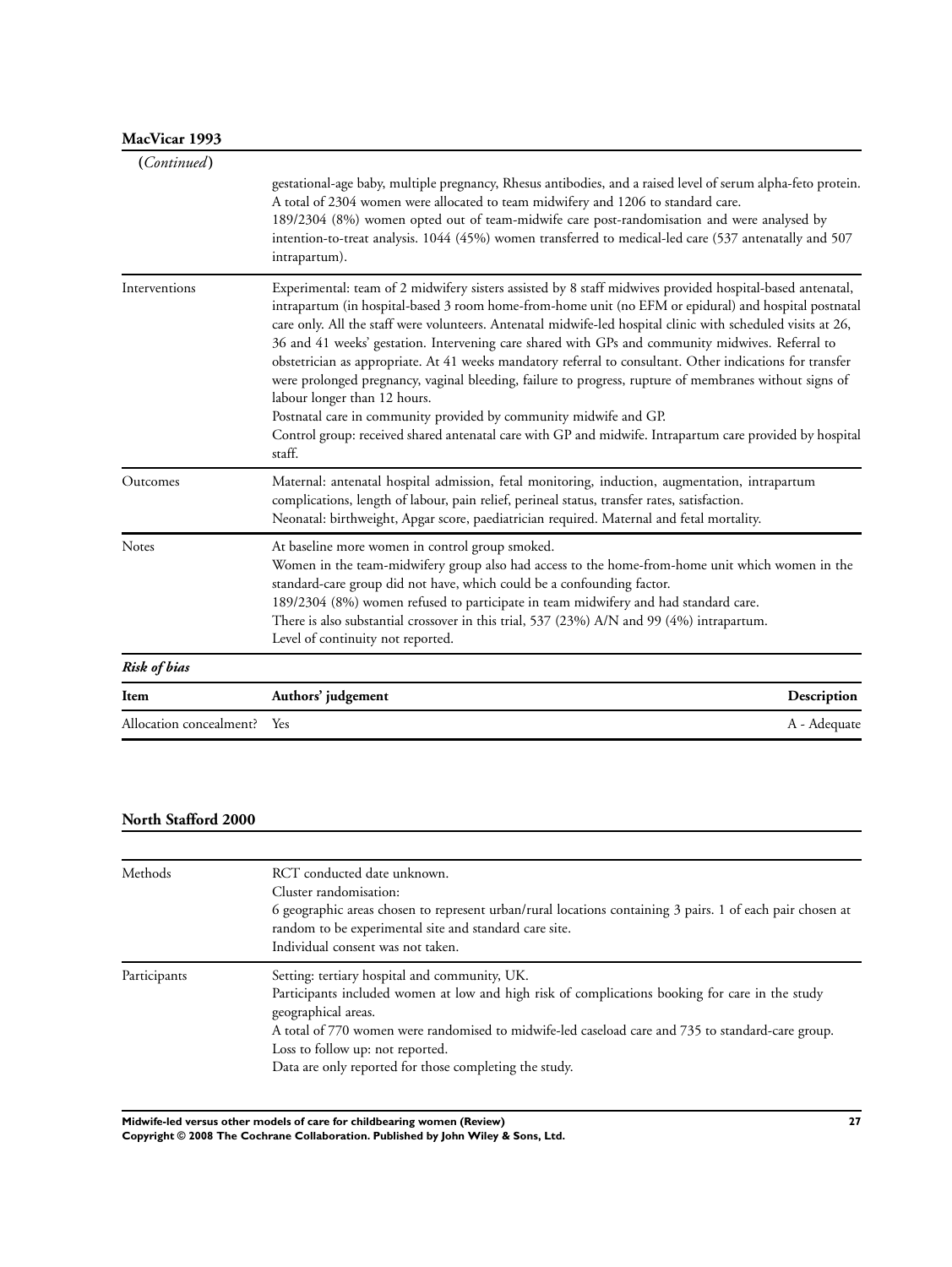## **North Stafford 2000**

| (Continued)             |                                                                                                                                                                                                                                                                                                                                                                                                                                                                                                                                                                                                                                                                                            |  |
|-------------------------|--------------------------------------------------------------------------------------------------------------------------------------------------------------------------------------------------------------------------------------------------------------------------------------------------------------------------------------------------------------------------------------------------------------------------------------------------------------------------------------------------------------------------------------------------------------------------------------------------------------------------------------------------------------------------------------------|--|
| Interventions           | Experimental: 3 geographic areas with 21 wte midwives working in 3 practices offering a caseload model<br>of care. Each midwife was attached to 2-3 GP practices and cared for 35-40 women. Midwives worked<br>in pairs/threesomes. Caseload midwives were existing community midwives, plus new midwives recruited<br>from community and hospital resulting in a mix of senior and junior staff. Monthly antenatal care in the<br>community, intrapartum and postnatal care in hospital and postnatal care in the community provided.<br>Control: shared care in the community between GPs, community midwives and obstetricians. Each<br>community midwife cared for 100/150 women each. |  |
| Outcomes                | Primary outcome: SVD.<br>Maternal: length of labour, mode of delivery, induction, acceleration, perineal status, epidural.<br>Neonatal: gestation, advanced resuscitation, admission to special care, birthweight.<br>Maternal and fetal mortality.                                                                                                                                                                                                                                                                                                                                                                                                                                        |  |
| <b>Notes</b>            | Two groups similar at baseline. 95% of experimental group and 7% of standard group had previously met<br>midwife attending labour.                                                                                                                                                                                                                                                                                                                                                                                                                                                                                                                                                         |  |
| <b>Risk of bias</b>     |                                                                                                                                                                                                                                                                                                                                                                                                                                                                                                                                                                                                                                                                                            |  |
| Item                    | Authors' judgement<br>Description                                                                                                                                                                                                                                                                                                                                                                                                                                                                                                                                                                                                                                                          |  |
| Allocation concealment? | C - Inadequate<br>$\rm No$                                                                                                                                                                                                                                                                                                                                                                                                                                                                                                                                                                                                                                                                 |  |
|                         |                                                                                                                                                                                                                                                                                                                                                                                                                                                                                                                                                                                                                                                                                            |  |

## **Rowley 1995**

| Methods       | RCT conducted between 1991-1992.<br>Women attending hospital antenatal clinic assessed for eligibility. Allocated by computer-generated random<br>assignment to team midwife-led care or standard care after stratification for risk category (high/low) and<br>parity (nulliparous or not).<br>Available case analysis.                                                                                                                                                                                                                                                                                                                                                                                                           |  |
|---------------|------------------------------------------------------------------------------------------------------------------------------------------------------------------------------------------------------------------------------------------------------------------------------------------------------------------------------------------------------------------------------------------------------------------------------------------------------------------------------------------------------------------------------------------------------------------------------------------------------------------------------------------------------------------------------------------------------------------------------------|--|
| Participants  | Setting: John Hunter hospital, Newcastle, NSW, Australia.<br>Participants included women booked for delivery at hospital of low and high risk.<br>Exclusion criteria: women who had chosen shared antenatal care with their GP or had a substance abuse<br>problem.<br>405 women were allocated to team care and 409 to standard care.<br>Loss to follow up: no data available on 12 team and 4 standard care.<br>80% women randomised to team care received it.                                                                                                                                                                                                                                                                   |  |
| Interventions | Experimental: team of 6 experienced and newly graduated midwives provided antenatal care, intrapartum<br>care, and postnatal care in hospital. Women at low risk had scheduled consultations with an obstetrician at<br>12-16, 36, 41 weeks and additional consultations as needed. Women at high risk had consultations with<br>an obstetrician at a frequency determined according to their needs.<br>Control: received antenatal care from hospital physicians and intrapartum and postnatal care from<br>midwives and doctors working in the delivery suite, and the postnatal ward. Women were usually seen by a<br>doctor at each visit. Control-group midwives were also a mix of experienced and newly qualified midwives. |  |
| Outcomes      | Maternal: antenatal admission, antenatal class attendance, induction, acceleration, pain relief, length of<br>labour, mode of delivery, perineal status, breastfeeding at discharge, satisfaction.                                                                                                                                                                                                                                                                                                                                                                                                                                                                                                                                 |  |

**Midwife-led versus other models of care for childbearing women (Review) 28**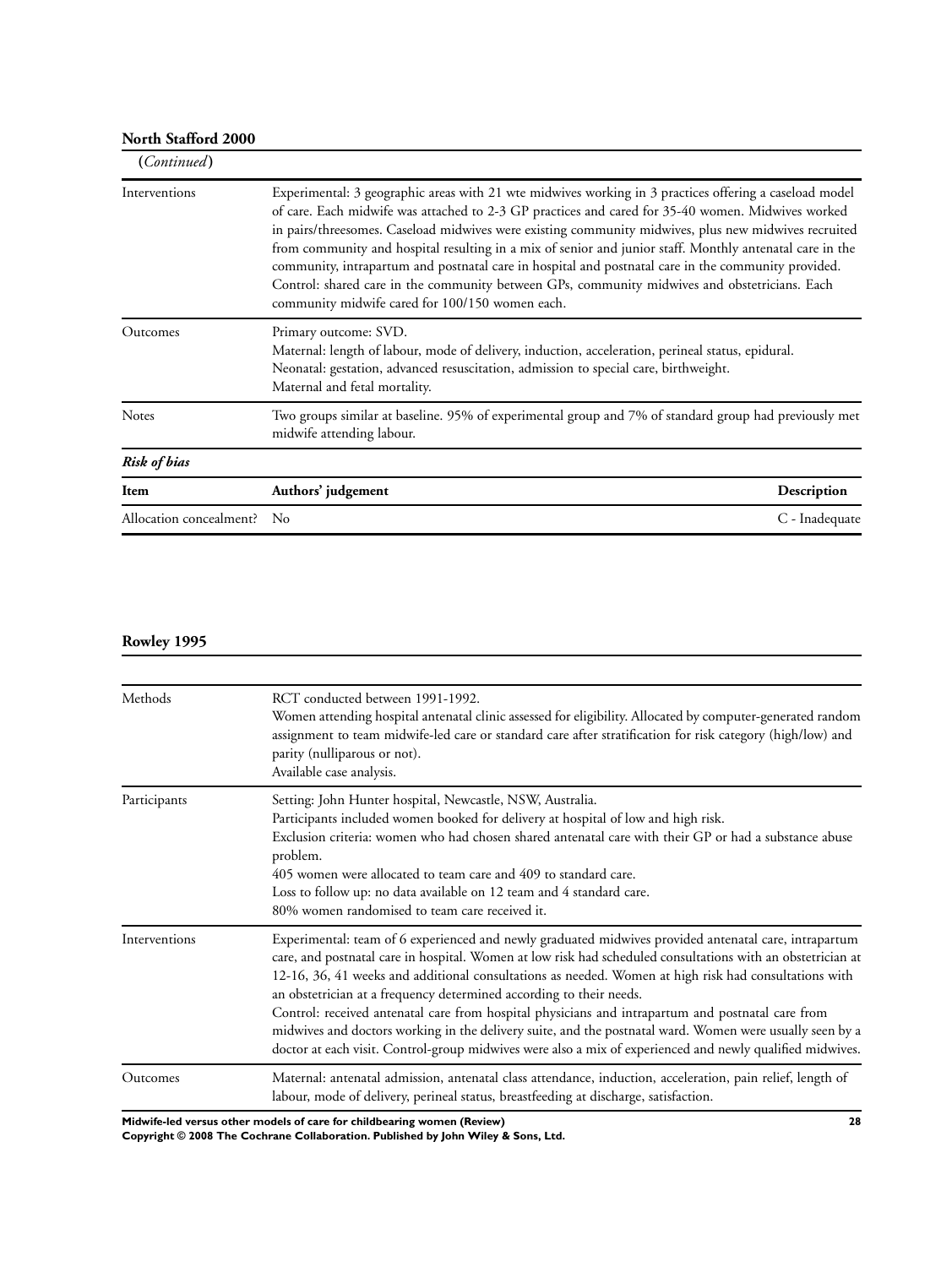| Rowley 1995             |                                                                                                                                   |             |
|-------------------------|-----------------------------------------------------------------------------------------------------------------------------------|-------------|
| <i>(Continued)</i>      |                                                                                                                                   |             |
|                         | Neonatal: gestation, Apgar score, admission to special care, birthweight.<br>Maternal and fetal mortality and cost effectiveness. |             |
| <b>Notes</b>            | 2 groups similar at baseline. Level of continuity not reported.                                                                   |             |
| <b>Risk of bias</b>     |                                                                                                                                   |             |
| Item                    | Authors' judgement                                                                                                                | Description |
| Allocation concealment? | - Unclear                                                                                                                         | B - Unclear |

# **Turnbull 1996**

| Methods       | RCT conducted between 1993-1994.<br>Following screening for eligibility, women randomly assigned without stratification to midwife-led caseload<br>care or standard care. Restricted randomisation scheme (random permutated blocks of 10) by random-<br>number tables prepared for each clinic by a clerk not involved in determining eligibility or involved in care.<br>The research team telephoned a clerical officer in a separate office for care allocation for each woman.<br>Available case analysis.                                                                                                                                                                                                                                                                                                                                                                                                                                                                                                |
|---------------|----------------------------------------------------------------------------------------------------------------------------------------------------------------------------------------------------------------------------------------------------------------------------------------------------------------------------------------------------------------------------------------------------------------------------------------------------------------------------------------------------------------------------------------------------------------------------------------------------------------------------------------------------------------------------------------------------------------------------------------------------------------------------------------------------------------------------------------------------------------------------------------------------------------------------------------------------------------------------------------------------------------|
| Participants  | Setting: Glasgow Royal Maternity Hospital, UK.<br>Participants included all women at low risk of complications who booked for antenatal care at the hospital.<br>Exclusion criteria included women booking after 16 weeks of pregnancy, not living in catchment area,<br>medical/obstetric complications.<br>A total of 648 women were allocated to caseload midwifery and 651 women to the standard group.<br>Loss to follow up: 5 team care and 16 shared care.                                                                                                                                                                                                                                                                                                                                                                                                                                                                                                                                              |
| Interventions | Experimental: care was provided by 20 midwives who volunteered to join the MDU. Each pregnant<br>woman had a named midwife whom she met at her first booking visit who aimed to provide the majority<br>of care. When the named midwife was not available, care was provided by up to 3 associate midwives.<br>Women not seen by medical staff at booking.<br>Antenatal care was provided at home, community-based clinics or hospital clinics.<br>Intrapartum care was in hospital (MDU - 3 rooms with fewer monitors and homely surroundings) or main<br>labour suite. Postnatal care was provided in designated 8-bed MDU ward and community. A medical visit<br>was scheduled where there was a deviation from normal.<br>Control: All women seen by medical staff at booking.<br>Shared antenatal care with from midwives, hospital doctors and GPs/family doctors.<br>Intrapartum care from labour ward midwife on labour suite. Postnatal care on postnatal ward and<br>community by community midwife. |
| Outcomes      | Maternal: mean number antenatal visits, induction, fetal monitoring, acceleration, pain relief, length of<br>labour, mode of delivery, perineal status, antenatal and intrapartum complications, satisfaction, depression,<br>breastfeeding at discharge, length of stay, transfer rates.<br>Neonatal: gestation, birthweight, Apgar score, admission to special care.<br>Maternal and fetal mortality and cost-effectiveness.                                                                                                                                                                                                                                                                                                                                                                                                                                                                                                                                                                                 |
| Notes         | 2 groups similar at baseline.<br>Women in the intervention group had access to the MDU unit which women in the standard-care group<br>did not have, and could be a confounding factor.                                                                                                                                                                                                                                                                                                                                                                                                                                                                                                                                                                                                                                                                                                                                                                                                                         |

**Midwife-led versus other models of care for childbearing women (Review) 29**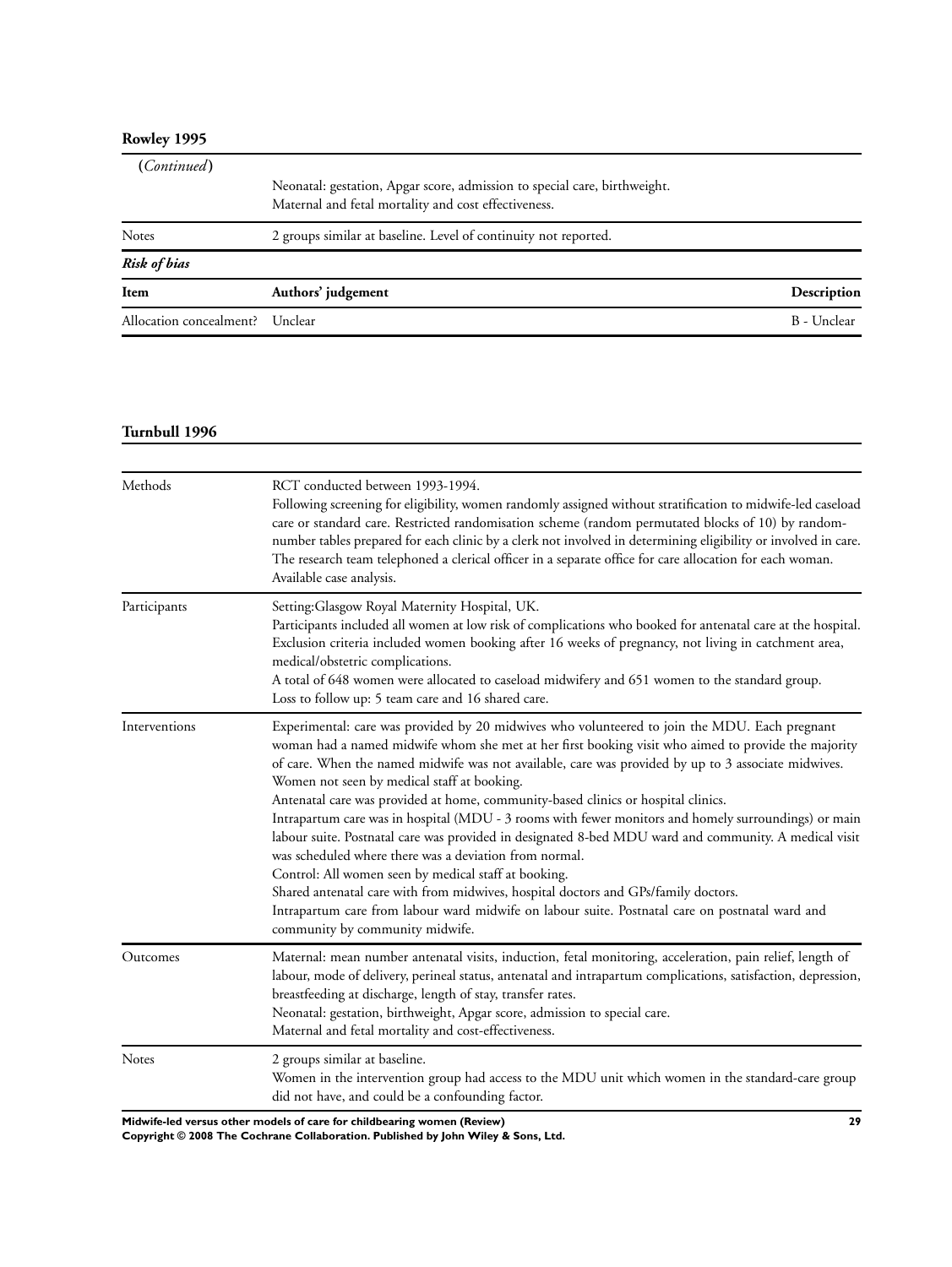## **Turnbull 1996**

**(***Continued* **)**

Overall, women in the intervention group saw 7 fewer care providers.

## *Risk of bias*

| Item                        | Authors' judgement | Description  |
|-----------------------------|--------------------|--------------|
| Allocation concealment? Yes |                    | A - Adequate |

## **Waldenstrom 2001**

| Methods       | RCT conducted between 1996-1997.<br>Women recruited in hospital antenatal clinic following assessment for eligibility. Research midwife in clinic<br>telephoned clerk who opened an opaque, sealed numbered envelope which contained information about<br>allocation to team midwife-led care or standard care.<br>Available case analysis.                                                                                                                                                                                                                                                                                                                                                                                                   |  |
|---------------|-----------------------------------------------------------------------------------------------------------------------------------------------------------------------------------------------------------------------------------------------------------------------------------------------------------------------------------------------------------------------------------------------------------------------------------------------------------------------------------------------------------------------------------------------------------------------------------------------------------------------------------------------------------------------------------------------------------------------------------------------|--|
| Participants  | Setting: public tertiary hospital.<br>Royal Women's Hospital, Melbourne, Australia.<br>Participants included women at low risk of complications booking for public care.<br>Exclusion criteria: non-English speaking women, those > 25 weeks; gestation at booking, women with<br>high-risk criteria including previous obstetric complications, preterm delivery, IUGR, PET, previous fetal<br>loss, significant medical disease, > 3 abortions, substance addiction, infertility > 5 years.<br>495 women were allocated to the team-midwife care and 505 to the standard care.<br>Lost to follow up: 11 team care and 9 standard-care group.<br>93% women allocated to team care received it.                                               |  |
| Interventions | Experimental: care was provided by team of 8 midwives who provided hospital-based antenatal,<br>intrapartum (delivery suite or family birth centre) and some postnatal care in collaboration with medical<br>staff.<br>Control: standard care included different options of care being provided mostly by doctors, care mainly by<br>midwives in collaboration with doctors (midwives clinics), birth centres and shared care between general<br>practitioners and hospital doctors.<br>Antenatally 64% women shared care between GP and hospital doctors, 20% shared care between hospital<br>midwives and hospital doctors, intrapartum care was provided by midwives and doctors or 10% women<br>had care in the birth centre by midwives. |  |
| Outcomes      | Primary outcome: satisfaction and epidural rates.<br>Maternal: antenatal admissions, ultrasounds, mean number antenatal visits, fetal monitoring, induction,<br>acceleration, pain relief, mode of birth, antenatal and intrapartum complications, length of labour, perineal<br>status, postnatal wellbeing and depression 2 months after birth, satisfaction.<br>Neonatal: admission to special care, gestation, length of stay, birthweight, Apgar score.<br>Maternal and fetal mortality.<br>Mortality/morbidity.                                                                                                                                                                                                                         |  |
| Notes         | 2 groups similar at baseline.<br>65% of experimental group and 8% of standard group had previously met midwife attending labour.                                                                                                                                                                                                                                                                                                                                                                                                                                                                                                                                                                                                              |  |

*Risk of bias*

**Midwife-led versus other models of care for childbearing women (Review) 30 Copyright © 2008 The Cochrane Collaboration. Published by John Wiley & Sons, Ltd.**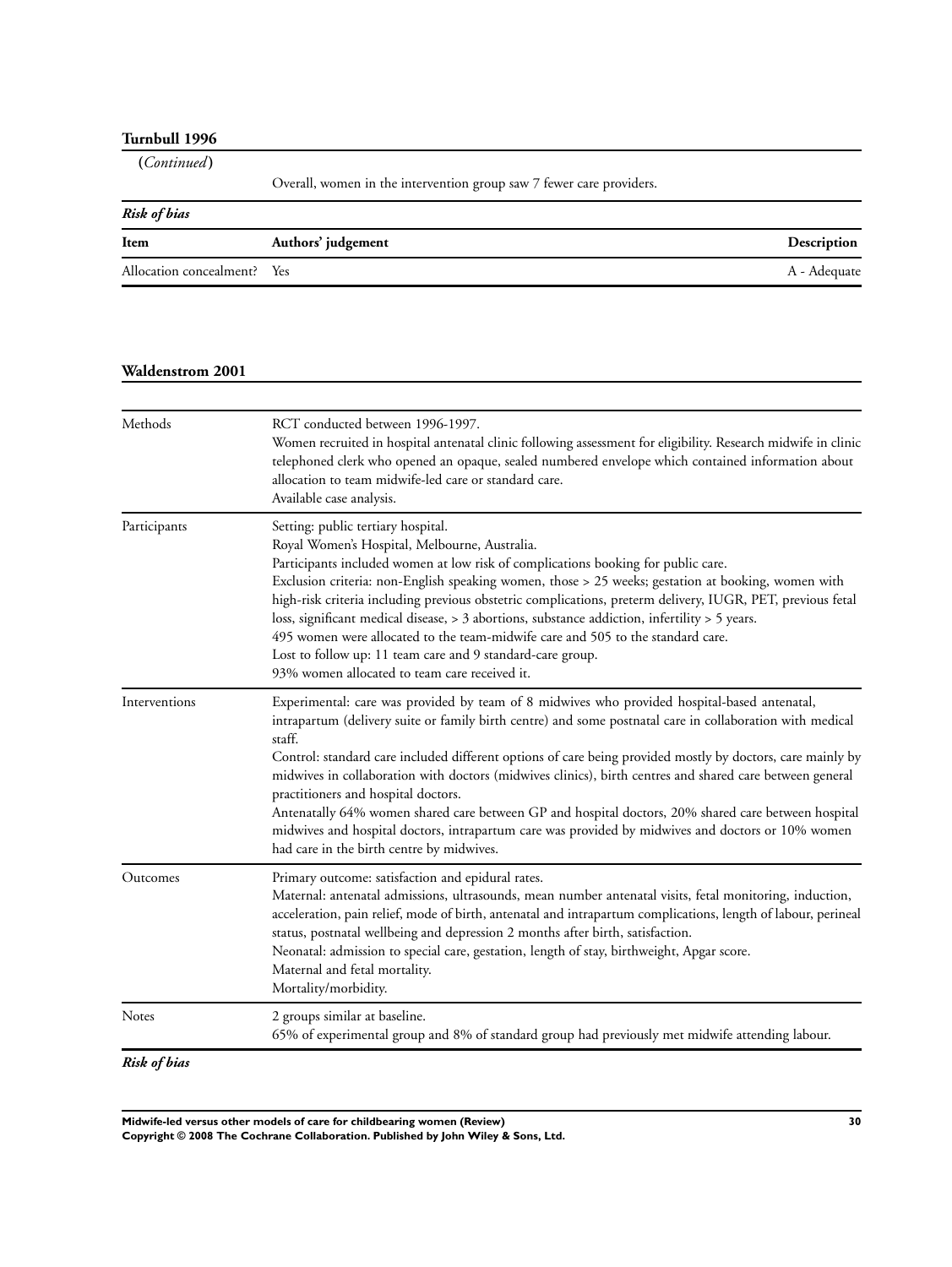## <span id="page-34-0"></span>**Waldenstrom 2001**

| (Continued)                      |                                                      |              |
|----------------------------------|------------------------------------------------------|--------------|
| Item                             | Authors' judgement                                   | Description  |
| Allocation concealment?          | Yes.                                                 | A - Adequate |
|                                  | <sup><i>a</i></sup> EFM: electronic fetal monitoring |              |
| GP: general practitioner         |                                                      |              |
|                                  | IUGR: intrauterine growth restriction                |              |
| MDU: Midwifery Development Unit  |                                                      |              |
|                                  | NICU: neonatal intensive care unit                   |              |
|                                  | PET: positron emissions tomography                   |              |
| PPH: postpartum haemorrhage      |                                                      |              |
|                                  | RCT: randomised controlled trial                     |              |
| SVD: spontaneous vertex delivery |                                                      |              |
| vs: versus                       |                                                      |              |
| wte: whole time equivalent       |                                                      |              |

## **Characteristics of excluded studies** *[ordered by study ID]*

| Study            | <b>Reason for exclusion</b>                                                                                                                                                                                                                                       |
|------------------|-------------------------------------------------------------------------------------------------------------------------------------------------------------------------------------------------------------------------------------------------------------------|
| Berglund 1998    | This study was a retrospective study comparing outcomes for 2 groups of women who gave birth in 1990 and<br>1992.                                                                                                                                                 |
| Berglund 2007    | This study compared risk assessment by physicians with midwives reporting new mothers to the doctor. It does<br>not compare midwife-led with other models of care.                                                                                                |
| Chambliss 1991   | Women admitted in labour were assigned to either midwife-led or a resident physician and antenatal care was<br>not part of the intervention.                                                                                                                      |
| Chapman 1986     | This study compares similar models of care occurring in 2 different birth environments rather than comparing 2<br>different models of care. The same group of community midwives cared for the women in both groups. Method<br>of randomisation is not stated.    |
| Giles 1992       | The study compares 2 models of antenatal care i.e. antenatal care by midwives and obstetricians or antenatal<br>care by midwives only. Intrapartum and postpartum care are not part of the intervention.                                                          |
| Heins 1990       | The study presents a randomised trial of nurse-midwifery prenatal care to reduce low birthweight: intrapartum<br>and postpartum care are not part of the intervention.                                                                                            |
| Hildingsson 2003 | The aim of the study was to determine women's interest in home birth and in-hospital birth centre care in<br>Sweden and to describe the characteristics of these women. It did not compare the models of care in these 2<br>settings.                             |
| Hundley 1994     | The main objective was to compare care and delivery of low-risk women in a midwife-managed delivery unit<br>with care and delivery in the consultant-led labour ward. It is not indicated if women in the birth centre group<br>had antenatal midwifery-led care. |
| James 1988       | This study compared a schematic approach to antenatal care only and conventional shared care. There are no                                                                                                                                                        |

**Midwife-led versus other models of care for childbearing women (Review) 31**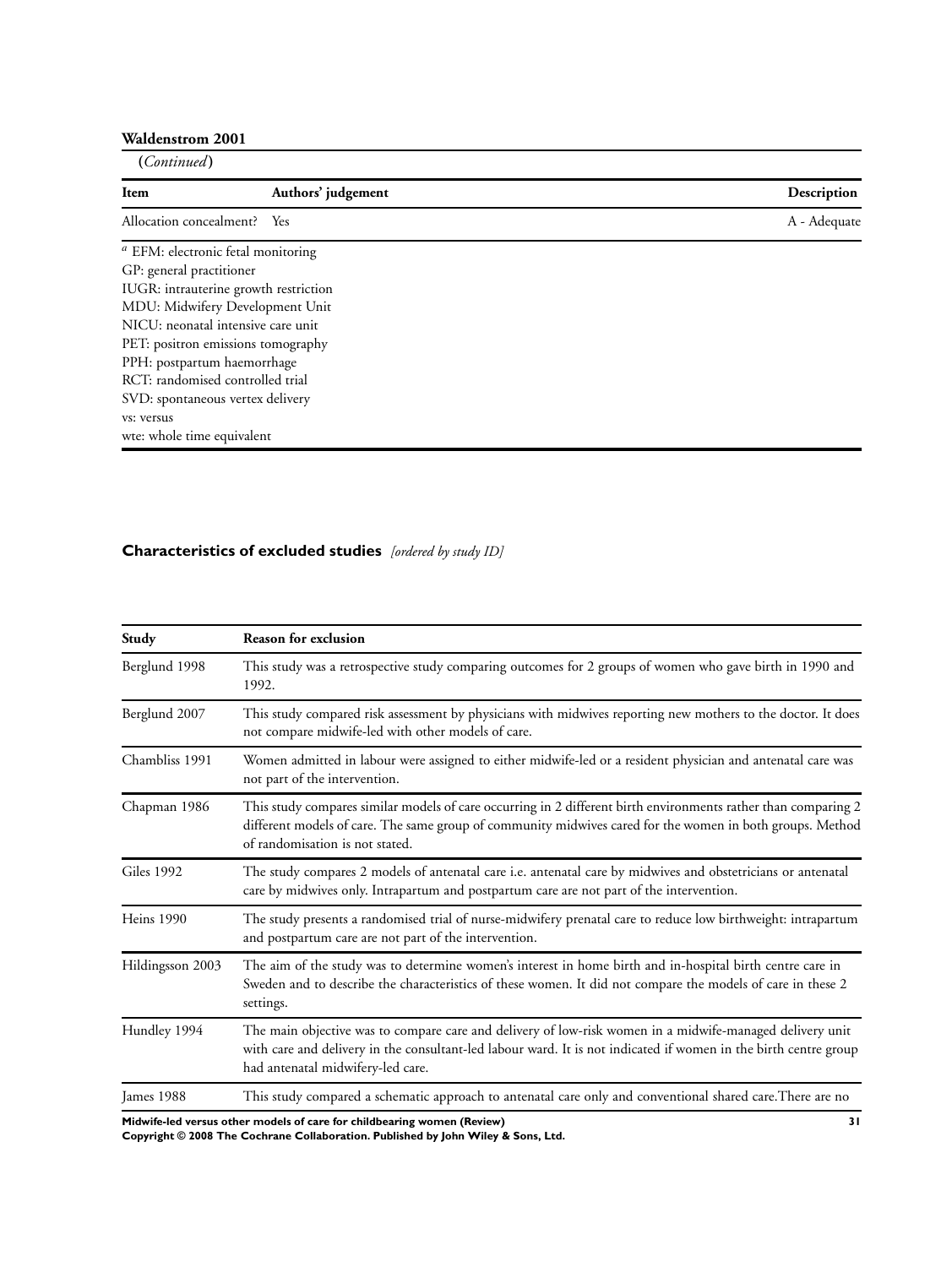| (Continued)                                   |                                                                                                                                                                                                                                                                                                                                                                                                                                                                                                                                                                                                                                                                                                                                                                     |
|-----------------------------------------------|---------------------------------------------------------------------------------------------------------------------------------------------------------------------------------------------------------------------------------------------------------------------------------------------------------------------------------------------------------------------------------------------------------------------------------------------------------------------------------------------------------------------------------------------------------------------------------------------------------------------------------------------------------------------------------------------------------------------------------------------------------------------|
| Study                                         | <b>Reason for exclusion</b>                                                                                                                                                                                                                                                                                                                                                                                                                                                                                                                                                                                                                                                                                                                                         |
|                                               | data available.                                                                                                                                                                                                                                                                                                                                                                                                                                                                                                                                                                                                                                                                                                                                                     |
| Kelly 1986                                    | Study protocol only, search strategy did not reveal any evidence that the trial was conducted and completed.                                                                                                                                                                                                                                                                                                                                                                                                                                                                                                                                                                                                                                                        |
| Klein 1984                                    | The intervention involved the comparison of 2 birthing environments.                                                                                                                                                                                                                                                                                                                                                                                                                                                                                                                                                                                                                                                                                                |
| Law 1999                                      | In this study, the randomisation took place on the admission to labour ward, thus the study compared<br>intrapartum care only.                                                                                                                                                                                                                                                                                                                                                                                                                                                                                                                                                                                                                                      |
| Marks 2003                                    | This study aimed to compare continuity of midwifery care with standard midwifery care in reducing postnatal<br>depression in women with a past history of depression. Thus midwife-led care is not being compared to another<br>model of care.                                                                                                                                                                                                                                                                                                                                                                                                                                                                                                                      |
| Runnerstrom 1969                              | The primary reason for exclusion is the fact that the study did not compare a midwifery model of care to another<br>model. The purpose of the investigation was to study the effectiveness or non-effectiveness of nurse-midwives<br>in a supervised hospital environment. The population of the study comprised student nurse-midwives and<br>compared their services to those of MD residents in the same unit. Moreover, there is not enough comparable<br>data.                                                                                                                                                                                                                                                                                                 |
| Slome 1976                                    | Large loss to follow up after randomisation. A total of 66.5% in the treatment group and 63.5% in the control<br>group were excluded or lost to the study.                                                                                                                                                                                                                                                                                                                                                                                                                                                                                                                                                                                                          |
| Stevens 1988                                  | The care was not midwifery-led. Both groups received shared care. One group received most of their care at a<br>satellite clinic in their neighbourhood, which was an inner-city, socioeconomically deprived area. The other<br>group received care at the hospital clinic. Women receiving satellite clinic care also had additional social support<br>from link workers during pregnancy. It was a comparison of the same model of care at different settings.                                                                                                                                                                                                                                                                                                    |
| Tucker 1996                                   | The study compares a shared care model vs a medical-led model. The primary analyses are not included.                                                                                                                                                                                                                                                                                                                                                                                                                                                                                                                                                                                                                                                               |
| Waldenstrom 1997                              | This study compared birth centre care - characterised by comprehensive antenatal, intrapartum and postpartum<br>care, on the same premises with a home-like environment and the same team of midwives - to the standard<br>obstetric care divided into antenatal care at neighbourhood antenatal clinics, intrapartum care in hospital<br>delivery wards, and postpartum care in hospital postpartum wards. In the standard obstetric care, a woman<br>usually meets with the same midwife, at the antenatal clinic, throughout pregnancy. In the delivery ward she<br>meets a new staff team, and in the hospital postpartum ward, yet another staff team. Thus, the study compares<br>continuous midwifery-led caseload model of care to team midwifery-led care. |
| <sup>a</sup> MD: medical doctor<br>vs: versus |                                                                                                                                                                                                                                                                                                                                                                                                                                                                                                                                                                                                                                                                                                                                                                     |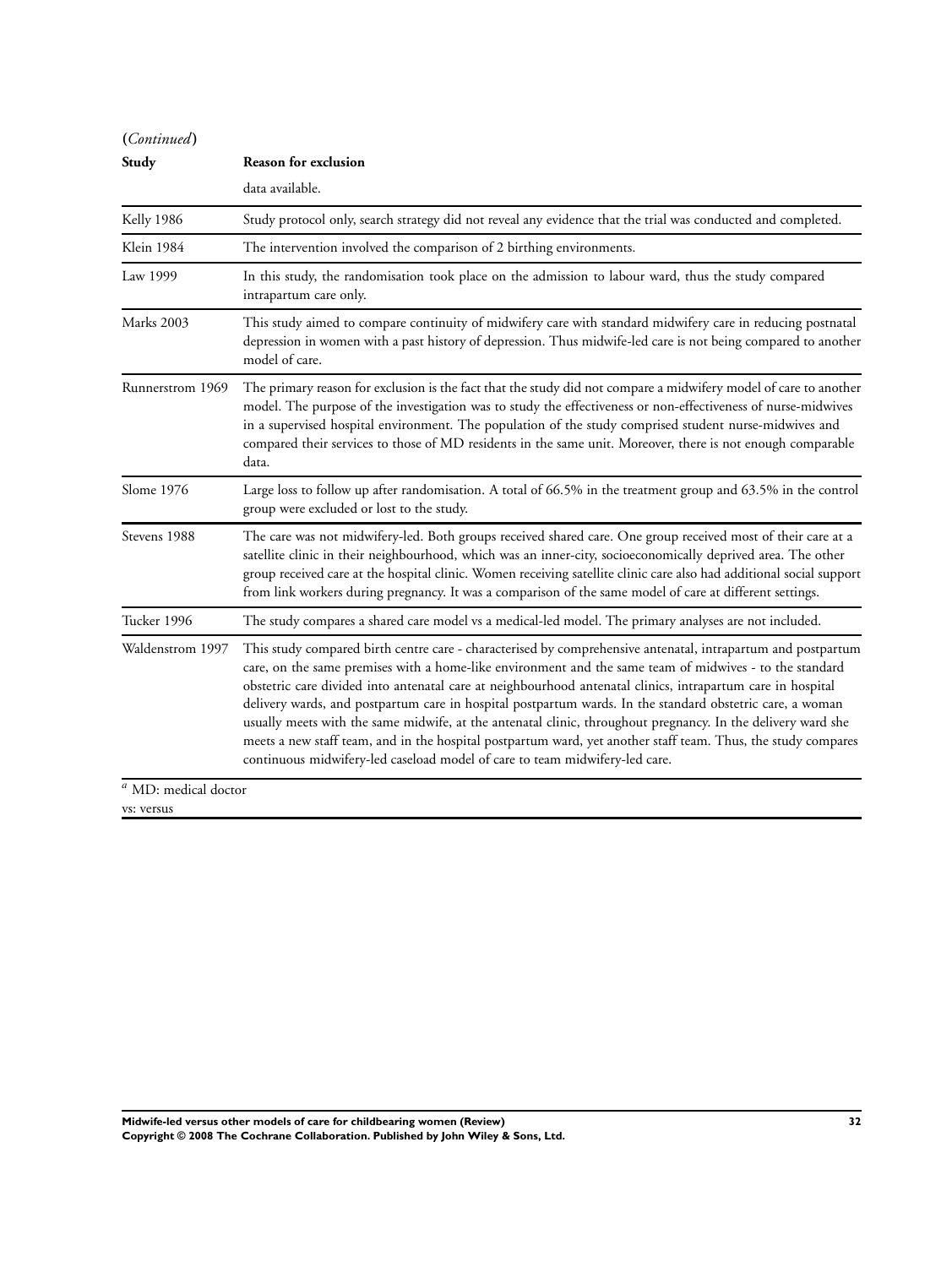# **Characteristics of ongoing studies** *[ordered by study ID]*

# **Begley 2007**

| Trial name or title | An evaluation of the effectiveness of midwifery-led services in the Health Service Executive-Dublin North<br>East: The MidU study.                                                                                                                                                                                     |
|---------------------|------------------------------------------------------------------------------------------------------------------------------------------------------------------------------------------------------------------------------------------------------------------------------------------------------------------------|
| Methods             |                                                                                                                                                                                                                                                                                                                        |
| Participants        | Women are eligible for trial entry if they are:<br>1. healthy with an absence of risk factors for complications for labour and delivery as identified in the<br>Midwifery-led Unit (Integrated) Guidelines for Practitioners;<br>2. aged between 16 and 40 years of age;<br>3. within 24 completed weeks of pregnancy. |
| Interventions       | The experimental group receive the experimental intervention of midwifery-led care in a midwifery-led unit<br>while the control group receive standard care in a consultant-led unit.                                                                                                                                  |
| Outcomes            | Primary outcome measures:<br>1. Rate of interventions<br>2. Maternal satisfaction<br>3. Neonatal and maternal morbidity outcomes                                                                                                                                                                                       |
| Starting date       | 01/02/2005                                                                                                                                                                                                                                                                                                             |
| Contact information | Prof. Cecily Begley<br>School of Nursing and Midwifery<br>Trinity College Dublin<br>24, D'Olier St<br>Dublin 2<br>Ireland                                                                                                                                                                                              |
| <b>Notes</b>        | www.controlled-trials.com                                                                                                                                                                                                                                                                                              |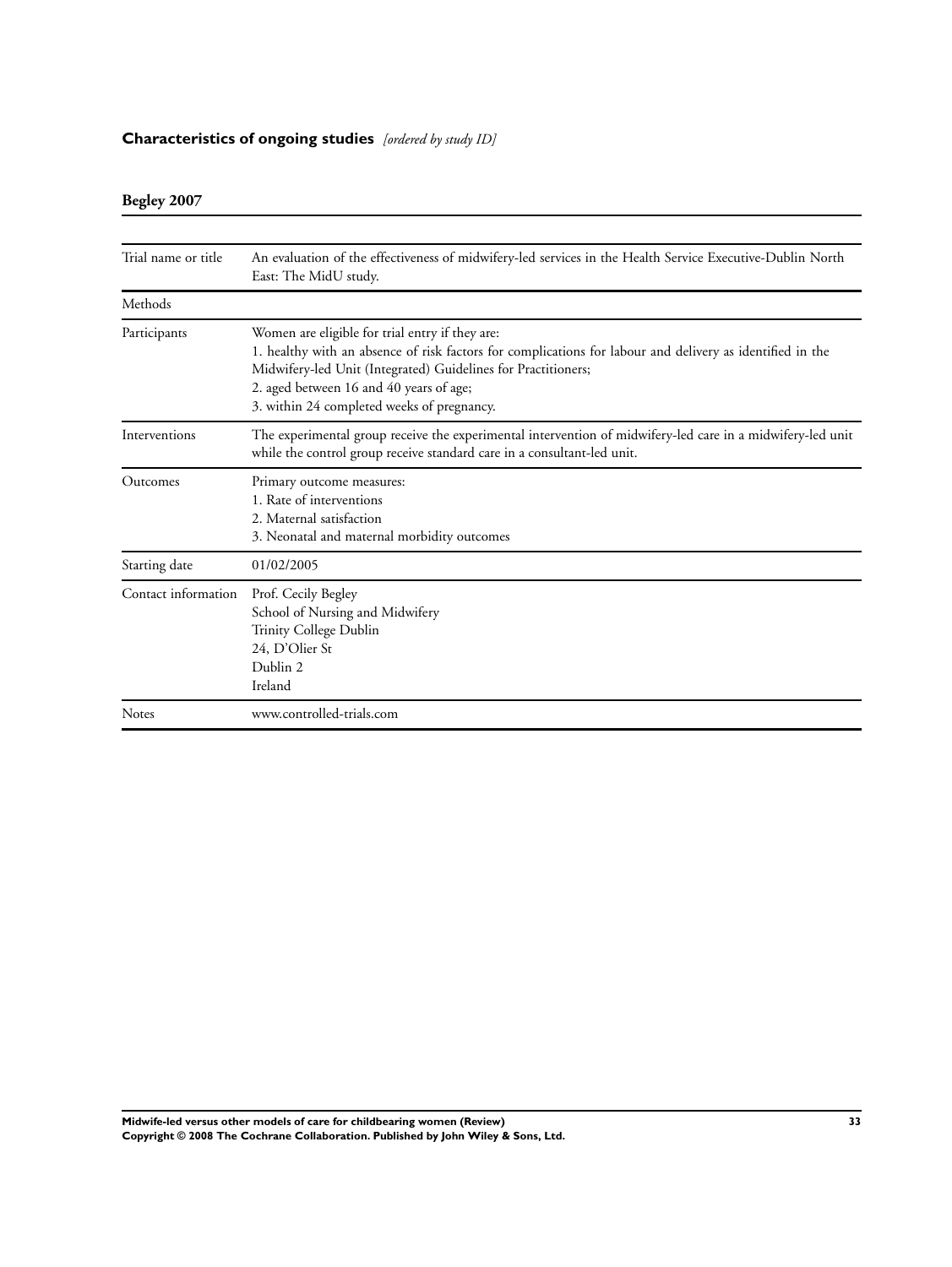# **D A T A A N D A N A L Y S E S**

# **Comparison 1. Midwife-led versus other models of care for childbearing women and their infants**

| Outcome or subgroup title                                               | No. of<br>No. of<br>participants<br>studies |                  | <b>Statistical method</b>            | <b>Effect</b> size           |  |
|-------------------------------------------------------------------------|---------------------------------------------|------------------|--------------------------------------|------------------------------|--|
| 1 Mean number of antenatal visits                                       | $\mathbf{1}$                                | 405              | Mean Difference (IV, Fixed, 95% CI)  | 1.06 [0.96, 2.04]            |  |
| 2 Antenatal hospitalisation                                             | 5                                           | 4337             | Risk Ratio (M-H, Fixed, 95% CI)      | 0.90 [0.81, 0.99]            |  |
| 3 Antepartum haemorrhage                                                | 4                                           | 3655             | Risk Ratio (M-H, Fixed, 95% CI)      | $0.86$ [0.63, 1.17]          |  |
| 4 Fetal loss/neonatal death before<br>24 weeks                          | 8                                           | 9890             | Risk Ratio (M-H, Fixed, 95% CI)      | $0.79$ [0.65, 0.97]          |  |
| 5 Fetal loss/neonatal death equal<br>to/after 24 weeks                  | 9                                           | 11604            | Risk Ratio (M-H, Fixed, 95% CI)      | $1.01$ [0.67, 1.53]          |  |
| 6 Overall fetal loss and neonatal<br>death                              | 10                                          | 11806            | Risk Ratio (M-H, Fixed, 95% CI)      | $0.83$ [0.70, 1.00]          |  |
| 7 Amniotomy                                                             | $\boldsymbol{\beta}$                        | 1543             | Risk Ratio (M-H, Random, 95% CI)     | $0.88$ [0.75, 1.04]          |  |
| 8 Augmentation/artificial oxytocin<br>during labour                     | 10                                          | 11709            | Risk Ratio (M-H, Random, 95% CI)     | $0.92$ [0.81, 1.05]          |  |
| 9 No intrapartum<br>analgesia/anaesthesia                               | 5                                           | 7039             | Risk Ratio (M-H, Fixed, 95% CI)      | 1.16 [1.05, 1.29]            |  |
| 10 Regional analgesia<br>(epidural/spinal)                              | 11                                          | 11892            | Risk Ratio (M-H, Random, 95% CI)     | $0.81$ [0.73, 0.91]          |  |
| 11 Opiate analgesia                                                     | 9                                           | 10197            | Risk Ratio (M-H, Random, 95% CI)     | $0.88$ [0.78, 1.00]          |  |
| 12 Mean labour length                                                   | $\sqrt{2}$                                  | 1614             | Mean Difference (IV, Random, 95% CI) | $0.27$ [-0.18, 0.72]         |  |
| 13 Induction of labour                                                  | 10                                          | 11711            | Risk Ratio (M-H, Random, 95% CI)     | $0.94$ [0.83, 1.06]          |  |
| 14 Caesarean birth                                                      | 11                                          | 11897            | Risk Ratio (M-H, Fixed, 95% CI)      | $0.96$ [0.87, 1.06]          |  |
| 15 Attendance at birth by known<br>midwife                              | 6                                           | 5225             | Risk Ratio (M-H, Random, 95% CI)     | 7.84 [4.15, 14.81]           |  |
| 16 Instrumental vaginal birth<br>(forceps/vacuum)                       | 10                                          | 11724            | Risk Ratio (M-H, Fixed, 95% CI)      | $0.86$ [0.78, 0.96]          |  |
| 17 Spontaneous vaginal birth (as<br>defined by trial authors)           | 9                                           | 10926            | Risk Ratio (M-H, Fixed, 95% CI)      | $1.04$ [1.02, 1.06]          |  |
| 18 Episiotomy                                                           | 11                                          | 11872            | Risk Ratio (M-H, Fixed, 95% CI)      | $0.82$ [0.77, 0.88]          |  |
| 19 Perineal laceration requiring<br>suturing                            | 7                                           | 9349             | Risk Ratio (M-H, Fixed, 95% CI)      | 0.99 [0.94, 1.03]            |  |
| 20 Intact perineum                                                      | 8                                           | 9706             | Risk Ratio (M-H, Random, 95% CI)     | $1.05$ [0.95, 1.16]          |  |
| 21 Postpartum haemorrhage (as<br>defined by trial authors)              | 7                                           | 8454             | Risk Ratio (M-H, Fixed, 95% CI)      | 1.02 [0.84, 1.23]            |  |
| 22 Maternal death                                                       | $\boldsymbol{0}$                            | $\boldsymbol{0}$ | Odds Ratio (M-H, Fixed, 95% CI)      | Not estimable                |  |
| 23 Duration of postnatal hospital<br>stay (days)                        | $\sqrt{2}$                                  | 1944             | Mean Difference (IV, Fixed, 95% CI)  | $-0.14$ [ $-0.33$ , $0.04$ ] |  |
| 24 Low birthweight (< 2500 g)                                           | 5                                           | 8009             | Risk Ratio (M-H, Fixed, 95% CI)      | 0.99 [0.83, 1.17]            |  |
| 25 Preterm birth (< 37 weeks)                                           | 5                                           | 7516             | Risk Ratio (M-H, Fixed, 95% CI)      | $0.87$ [0.73, 1.04]          |  |
| 26 5-minute Apgar score below or<br>equal to 7                          | 8                                           | 6780             | Risk Ratio (M-H, Fixed, 95% CI)      | $1.06$ [0.79, 1.41]          |  |
| 27 Admission to special care<br>nursery/neonatal intensive care<br>unit | 10                                          | 11782            | Risk Ratio (M-H, Fixed, 95% CI)      | $0.92$ [0.81, 1.05]          |  |

**Midwife-led versus other models of care for childbearing women (Review) 34**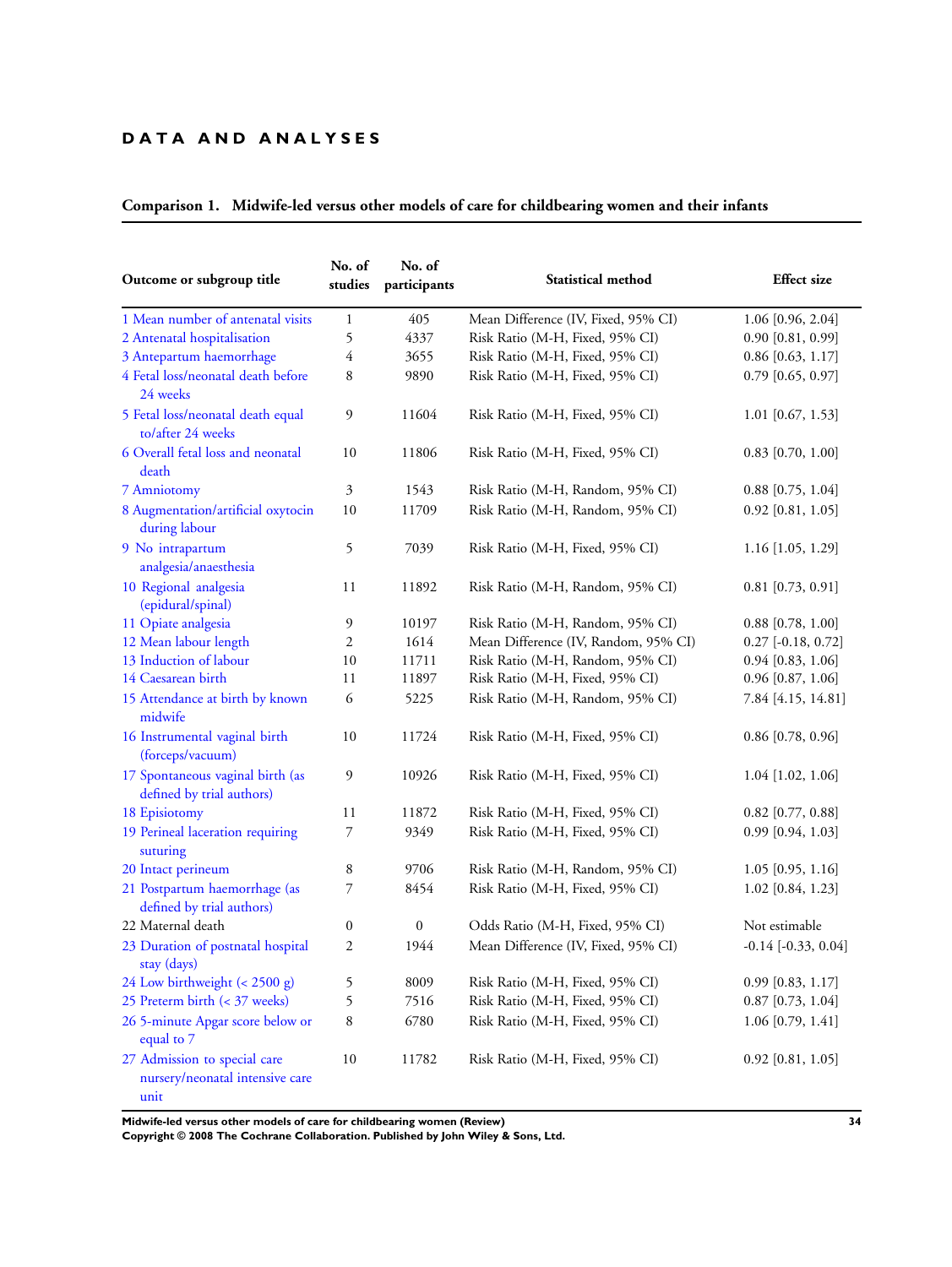| 28 Mean length of neonatal                          | 259  | Mean Difference (IV, Random, 95% CI) | $-2.00$ $[-2.15, -1.85]$ |
|-----------------------------------------------------|------|--------------------------------------|--------------------------|
| hospital stay (days)<br>29 Neonatal convulsions (as | 1216 | Risk Ratio (M-H, Fixed, 95% CI)      | $0.33$ [0.01, 8.03]      |
| defined by trial authors)                           |      |                                      |                          |
| 30 Postpartum depression                            | 1213 | Risk Ratio (M-H, Fixed, 95% CI)      | 1.94 [0.18, 21.32]       |
| 31 Breastfeeding initiation                         | 405  | Risk Ratio (M-H, Random, 95% CI)     | $1.35$ [1.03, 1.76]      |
| 32 High perceptions of control                      | 471  | Risk Ratio (M-H, Fixed, 95% CI)      | 1.74 [1.32, 2.30]        |
| during labour and childbirth                        |      |                                      |                          |

# **Comparison 2. Midwife-led versus other models of care: variation in midwifery models of care (caseload/one-toone or team)**

| Outcome or subgroup title                              | No. of<br>studies | No. of<br>participants | <b>Statistical method</b>                                          | <b>Effect</b> size                  |  |  |
|--------------------------------------------------------|-------------------|------------------------|--------------------------------------------------------------------|-------------------------------------|--|--|
| 1 Fetal loss/neonatal death before                     |                   |                        | Risk Ratio (M-H, Fixed, 95% CI)                                    | Subtotals only                      |  |  |
| 24 weeks                                               |                   |                        |                                                                    |                                     |  |  |
| 1.1 Caseload                                           | $\mathbf{1}$      | 1216                   | Risk Ratio (M-H, Fixed, 95% CI)                                    | $0.82$ [0.46, 1.47]                 |  |  |
| 1.2 Team models of midwifery<br>care                   | 7                 | 8674                   | Risk Ratio (M-H, Fixed, 95% CI)                                    | $0.79$ [0.64, 0.98]                 |  |  |
| 2 Fetal loss/neonatal death equal<br>to/after 24 weeks |                   |                        | Risk Ratio (M-H, Fixed, 95% CI)                                    | Subtotals only                      |  |  |
| 2.1 Caseload                                           | $\overline{2}$    | 2721                   | Risk Ratio (M-H, Fixed, 95% CI)                                    | $0.48$ [0.23, 1.03]                 |  |  |
| 2.2 Team models of midwifery<br>care                   | 7                 | 8883                   | Risk Ratio (M-H, Fixed, 95% CI)                                    | 1.44 [0.86, 2.42]                   |  |  |
| 3 Overall fetal loss and neonatal<br>death             |                   |                        | Risk Ratio (M-H, Fixed, 95% CI)                                    | Subtotals only                      |  |  |
| 3.1 Caseload                                           | $\mathfrak{2}$    | 2721                   | Risk Ratio (M-H, Fixed, 95% CI)                                    | $0.67$ [0.42, 1.05]                 |  |  |
| 3.2 Team                                               | 8                 | 9085                   | Risk Ratio (M-H, Fixed, 95% CI)                                    | $0.87$ [0.72, 1.06]                 |  |  |
| 4 No intrapartum<br>analgesia/anaesthesia              |                   |                        | Risk Ratio (M-H, Fixed, 95% CI)                                    | Subtotals only                      |  |  |
| 4.1 Caseload                                           | $\mathbf{1}$      | 1210                   | Risk Ratio (M-H, Fixed, 95% CI)                                    | 1.07 [0.79, 1.46]                   |  |  |
| 4.2 Team models of midwifery                           | 4                 | 5829                   | Risk Ratio (M-H, Fixed, 95% CI)                                    | 1.18 [1.06, 1.31]                   |  |  |
| care<br>5 Regional analgesia<br>(epidural/spinal)      |                   |                        | Risk Ratio (M-H, Random, 95% CI)                                   | Subtotals only                      |  |  |
| 5.1 Caseload                                           | 2                 | 2715                   | Risk Ratio (M-H, Random, 95% CI)                                   | $0.83$ [0.61, 1.13]                 |  |  |
| 5.2 Team models of midwifery<br>care                   | 9                 | 9177                   | Risk Ratio (M-H, Random, 95% CI)                                   | $0.81$ [0.71, 0.91]                 |  |  |
| 6 Opiate analgesia                                     |                   |                        | Risk Ratio (M-H, Random, 95% CI)                                   | Subtotals only                      |  |  |
| 6.1 Caseload                                           | 1                 | 1210                   | Risk Ratio (M-H, Random, 95% CI)                                   | $0.94$ [0.83, 1.07]                 |  |  |
| 6.2 Team models of midwifery                           | 8                 | 8987                   | Risk Ratio (M-H, Random, 95% CI)                                   | $0.87$ [0.75, 1.01]                 |  |  |
| care<br>7 Caesarean birth                              |                   |                        |                                                                    |                                     |  |  |
| 7.1 Caseload                                           | $\mathfrak{2}$    | 2714                   | Risk Ratio (M-H, Fixed, 95% CI)<br>Risk Ratio (M-H, Fixed, 95% CI) | Subtotals only<br>1.04 [0.88, 1.25] |  |  |
|                                                        |                   | 9183                   |                                                                    |                                     |  |  |
| 7.2 Team models of midwifery<br>care                   | 9                 |                        | Risk Ratio (M-H, Fixed, 95% CI)                                    | $0.93$ [0.82, 1.04]                 |  |  |
| 8 Instrumental vaginal birth<br>(forceps/vacuum)       |                   |                        | Risk Ratio (M-H, Fixed, 95% CI)                                    | Subtotals only                      |  |  |

**Midwife-led versus other models of care for childbearing women (Review) 35**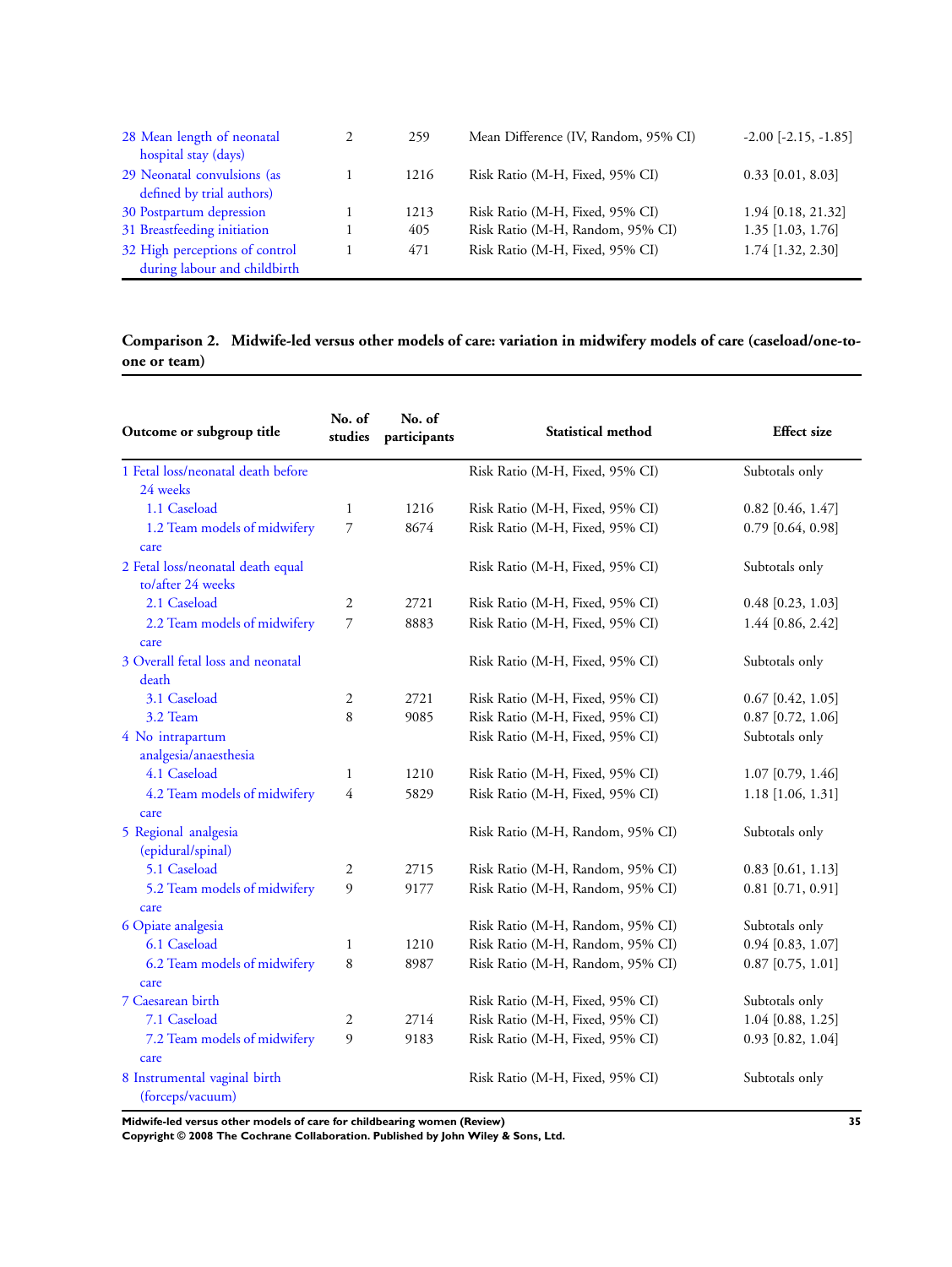| 8.1 Caseload                                                 | 2 | 2714 | Risk Ratio (M-H, Fixed, 95% CI) | $0.89$ [0.73, 1.09] |
|--------------------------------------------------------------|---|------|---------------------------------|---------------------|
| 8.2 Team models of midwifery                                 | 8 | 9010 | Risk Ratio (M-H, Fixed, 95% CI) | $0.85$ [0.76, 0.96] |
| care                                                         |   |      |                                 |                     |
| 9 Spontaneous vaginal birth (as<br>defined by trial authors) |   |      | Risk Ratio (M-H, Fixed, 95% CI) | Subtotals only      |
| 9.1 Caseload                                                 | 2 | 2714 | Risk Ratio (M-H, Fixed, 95% CI) | $1.01$ [0.96, 1.06] |
| 9.2 Team models of midwifery                                 | 7 | 8212 | Risk Ratio (M-H, Fixed, 95% CI) | $1.05$ [1.02, 1.08] |
| care                                                         |   |      |                                 |                     |
| 10 5-minute Apgar score below or                             |   |      | Risk Ratio (M-H, Fixed, 95% CI) | Subtotals only      |
| equal to 7                                                   |   |      |                                 |                     |
| 10.1 Caseload                                                | 1 | 1216 | Risk Ratio (M-H, Fixed, 95% CI) | $0.62$ [0.38, 1.02] |
| 10.2 Team models of                                          | 7 | 5564 | Risk Ratio (M-H, Fixed, 95% CI) | $1.40$ [0.97, 2.01] |
| midwifery care                                               |   |      |                                 |                     |
| 11 Postpartum depression                                     |   |      | Risk Ratio (M-H, Fixed, 95% CI) | Subtotals only      |
| 11.1 Caseload                                                |   | 1213 | Risk Ratio (M-H, Fixed, 95% CI) | 1.94 [0.18, 21.32]  |

# **Comparison 3. Midwife-led versus other models of care: variation in risk status (low versus mixed)**

| Outcome or subgroup title                              | No. of<br>studies | No. of<br>participants | Statistical method               | <b>Effect</b> size  |  |  |
|--------------------------------------------------------|-------------------|------------------------|----------------------------------|---------------------|--|--|
| 1 Fetal loss/neonatal death before                     |                   |                        | Risk Ratio (M-H, Fixed, 95% CI)  | Subtotals only      |  |  |
| 24 weeks                                               |                   |                        |                                  |                     |  |  |
| 1.1 Low risk                                           | 5                 | 6881                   | Risk Ratio (M-H, Fixed, 95% CI)  | $0.90$ [0.66, 1.22] |  |  |
| 1.2 Other risk status                                  | 3                 | 3009                   | Risk Ratio (M-H, Fixed, 95% CI)  | $0.72$ [0.55, 0.94] |  |  |
| 2 Fetal loss/neonatal death equal<br>to/after 24 weeks |                   |                        | Risk Ratio (M-H, Fixed, 95% CI)  | Subtotals only      |  |  |
| 2.1 Low risk                                           | $\overline{4}$    | 6679                   | Risk Ratio (M-H, Fixed, 95% CI)  | $1.03$ [0.59, 1.81] |  |  |
| 2.2 Other risk status                                  | 5                 | 4925                   | Risk Ratio (M-H, Fixed, 95% CI)  | $0.99$ [0.54, 1.82] |  |  |
| 3 Overall fetal loss and neonatal<br>death             |                   |                        | Risk Ratio (M-H, Fixed, 95% CI)  | Subtotals only      |  |  |
| 3.1 Low risk                                           | 5                 | 6881                   | Risk Ratio (M-H, Fixed, 95% CI)  | $0.93$ [0.71, 1.21] |  |  |
| 3.2 Other risk status                                  | 5                 | 4925                   | Risk Ratio (M-H, Fixed, 95% CI)  | $0.76$ [0.60, 0.97] |  |  |
| 4 No intrapartum<br>analgesia/anaesthesia              |                   |                        | Risk Ratio (M-H, Fixed, 95% CI)  | Subtotals only      |  |  |
| 4.1 Low risk                                           | 3                 | 5672                   | Risk Ratio (M-H, Fixed, 95% CI)  | $1.21$ [1.08, 1.35] |  |  |
| 4.2 Other risk status                                  | $\overline{2}$    | 1367                   | Risk Ratio (M-H, Fixed, 95% CI)  | $1.00$ [0.79, 1.25] |  |  |
| 5 Regional analgesia<br>(epidural/spinal)              |                   |                        | Risk Ratio (M-H, Random, 95% CI) | Subtotals only      |  |  |
| 5.1 Low risk                                           | 6                 | 7027                   | Risk Ratio (M-H, Random, 95% CI) | $0.77$ [0.65, 0.93] |  |  |
| 5.2 Other risk status                                  | 5                 | 4865                   | Risk Ratio (M-H, Random, 95% CI) | $0.84$ [0.75, 0.95] |  |  |
| 6 Opiate analgesia                                     |                   |                        | Risk Ratio (M-H, Random, 95% CI) | Subtotals only      |  |  |
| 6.1 Low risk                                           | 5                 | 6854                   | Risk Ratio (M-H, Random, 95% CI) | $0.90$ [0.85, 0.96] |  |  |
| 6.2 Other risk status                                  | 4                 | 3343                   | Risk Ratio (M-H, Random, 95% CI) | $0.84$ [0.57, 1.25] |  |  |
| 7 Caesarean birth                                      |                   |                        | Risk Ratio (M-H, Fixed, 95% CI)  | Subtotals only      |  |  |
| 7.1 Low risk                                           | 6                 | 7026                   | Risk Ratio (M-H, Fixed, 95% CI)  | $0.97$ [0.83, 1.13] |  |  |
| 7.2 Other risk status                                  | 5                 | 4871                   | Risk Ratio (M-H, Fixed, 95% CI)  | $0.96$ [0.84, 1.09] |  |  |
| 8 Instrumental vaginal birth<br>(forceps/vacuum)       |                   |                        | Risk Ratio (M-H, Fixed, 95% CI)  | Subtotals only      |  |  |

**Midwife-led versus other models of care for childbearing women (Review) 36**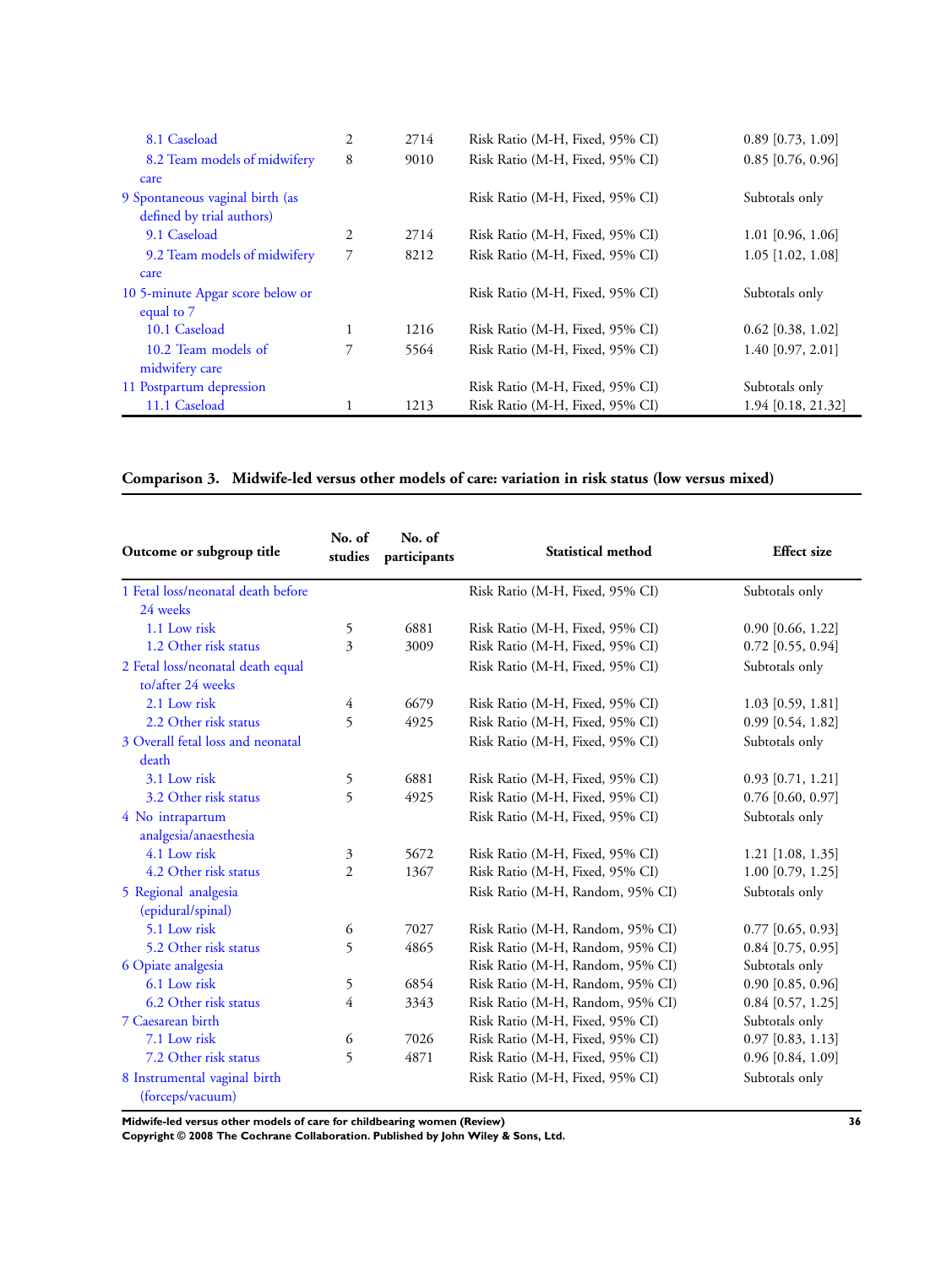| 8.1 Low risk<br>8.2 Other risk status                        |   | 6853<br>4871 | Risk Ratio (M-H, Fixed, 95% CI)<br>Risk Ratio (M-H, Fixed, 95% CI) | $0.88$ [0.77, 1.01]<br>$0.84$ [0.72, 0.99] |
|--------------------------------------------------------------|---|--------------|--------------------------------------------------------------------|--------------------------------------------|
| 9 Spontaneous vaginal birth (as<br>defined by trial authors) |   |              | Risk Ratio (M-H, Fixed, 95% CI)                                    | Subtotals only                             |
| 9.1 Low risk                                                 |   | 6853         | Risk Ratio (M-H, Fixed, 95% CI)                                    | $1.03$ [1.00, 1.06]                        |
| 9.2 Other risk status                                        | 4 | 4073         | Risk Ratio (M-H, Fixed, 95% CI)                                    | $1.06$ [1.01, 1.10]                        |
| 10 5-minute Apgar score below or<br>equal to 7               |   |              | Risk Ratio (M-H, Fixed, 95% CI)                                    | Subtotals only                             |
| $10.1$ Low risk                                              | 4 | 3360         | Risk Ratio (M-H, Fixed, 95% CI)                                    | $0.97$ [0.67, 1.40]                        |
| 10.2 Other risk status                                       | 4 | 3420         | Risk Ratio (M-H, Fixed, 95% CI)                                    | $1.21$ [0.76, 1.92]                        |
| 11 Postpartum depression                                     |   |              | Risk Ratio (M-H, Fixed, 95% CI)                                    | Subtotals only                             |
| 11.1 Low risk                                                |   | 1213         | Risk Ratio (M-H, Fixed, 95% CI)                                    | 1.94 [0.18, 21.32]                         |

# **Comparison 4. Midwife-led versus other models of care: variation in practice setting (antenatal care)**

| Outcome or subgroup title                              | No. of<br>studies | No. of<br>participants | Statistical method               | <b>Effect</b> size  |
|--------------------------------------------------------|-------------------|------------------------|----------------------------------|---------------------|
| 1 Fetal loss/neonatal death before                     |                   |                        | Risk Ratio (M-H, Fixed, 95% CI)  | Subtotals only      |
| 24 weeks                                               |                   |                        |                                  |                     |
| 1.1 Community based                                    | 2                 | 2421                   | Risk Ratio (M-H, Fixed, 95% CI)  | $0.73$ [0.54, 1.00] |
| 1.2 Hospital based                                     | 6                 | 7469                   | Risk Ratio (M-H, Fixed, 95% CI)  | $0.84$ [0.65, 1.10] |
| 2 Fetal loss/neonatal death equal<br>to/after 24 weeks |                   |                        | Risk Ratio (M-H, Fixed, 95% CI)  | Subtotals only      |
| 2.1 Community based                                    | $\mathfrak{Z}$    | 3926                   | Risk Ratio (M-H, Fixed, 95% CI)  | $0.62$ [0.32, 1.21] |
| 2.2 Hospital based                                     | 6                 | 7678                   | Risk Ratio (M-H, Fixed, 95% CI)  | 1.39 [0.81, 2.40]   |
| 3 Overall loss and neonatal death                      |                   |                        | Risk Ratio (M-H, Fixed, 95% CI)  | Subtotals only      |
| 3.1 Community based                                    | 6                 | 5506                   | Risk Ratio (M-H, Fixed, 95% CI)  | $0.81$ [0.63, 1.04] |
| 3.2 Hospital based                                     | 4                 | 6300                   | Risk Ratio (M-H, Fixed, 95% CI)  | $0.86$ [0.67, 1.12] |
| 4 No intrapartum                                       |                   |                        | Risk Ratio (M-H, Fixed, 95% CI)  | Subtotals only      |
| analgesia/anaesthesia                                  |                   |                        |                                  |                     |
| 4.1 Community based                                    | $\mathbf{1}$      | 1210                   | Risk Ratio (M-H, Fixed, 95% CI)  | $1.07$ [0.79, 1.46] |
| 4.2 Hospital based                                     | $\overline{4}$    | 5829                   | Risk Ratio (M-H, Fixed, 95% CI)  | 1.18 [1.06, 1.31]   |
| 5 Regional analgesia                                   |                   |                        | Risk Ratio (M-H, Random, 95% CI) | Subtotals only      |
| (epidural/spinal)                                      |                   |                        |                                  |                     |
| 5.1 Community based                                    | 4                 | 4083                   | Risk Ratio (M-H, Random, 95% CI) | $0.82$ [0.67, 1.02] |
| 5.2 Hospital based                                     | 6                 | 4299                   | Risk Ratio (M-H, Random, 95% CI) | 0.79 [0.67, 0.93]   |
| 6 Opiate analgesia                                     |                   |                        | Risk Ratio (M-H, Random, 95% CI) | Subtotals only      |
| 6.1 Community based                                    | $\overline{c}$    | 2405                   | Risk Ratio (M-H, Random, 95% CI) | 1.04 [0.83, 1.31]   |
| 6.2 Hospital based                                     | 7                 | 7792                   | Risk Ratio (M-H, Random, 95% CI) | $0.83$ [0.71, 0.96] |
| 7 Caesarean birth                                      |                   |                        | Risk Ratio (M-H, Fixed, 95% CI)  | Subtotals only      |
| 7.1 Community based                                    | 4                 | 4082                   | Risk Ratio (M-H, Fixed, 95% CI)  | $0.95$ [0.82, 1.10] |
| 7.2 Hospital based                                     | 7                 | 7815                   | Risk Ratio (M-H, Fixed, 95% CI)  | $0.97$ [0.85, 1.11] |
| 8 Instrumental vaginal birth                           |                   |                        | Risk Ratio (M-H, Fixed, 95% CI)  | Subtotals only      |
| (forceps/vacuum)                                       |                   |                        |                                  |                     |
| 8.1 Community based                                    | $\mathfrak{Z}$    | 3909                   | Risk Ratio (M-H, Fixed, 95% CI)  | $0.96$ [0.81, 1.14] |
| 8.2 Hospital based                                     | 7                 | 7815                   | Risk Ratio (M-H, Fixed, 95% CI)  | $0.82$ [0.72, 0.93] |
| 9 Spontaneous vaginal birth (as                        |                   |                        | Risk Ratio (M-H, Fixed, 95% CI)  | Subtotals only      |
| defined by trial authors)                              |                   |                        |                                  |                     |
| 9.1 Community based                                    | 3                 | 3909                   | Risk Ratio (M-H, Fixed, 95% CI)  | $1.03$ [0.99, 1.07] |

**Midwife-led versus other models of care for childbearing women (Review) 37**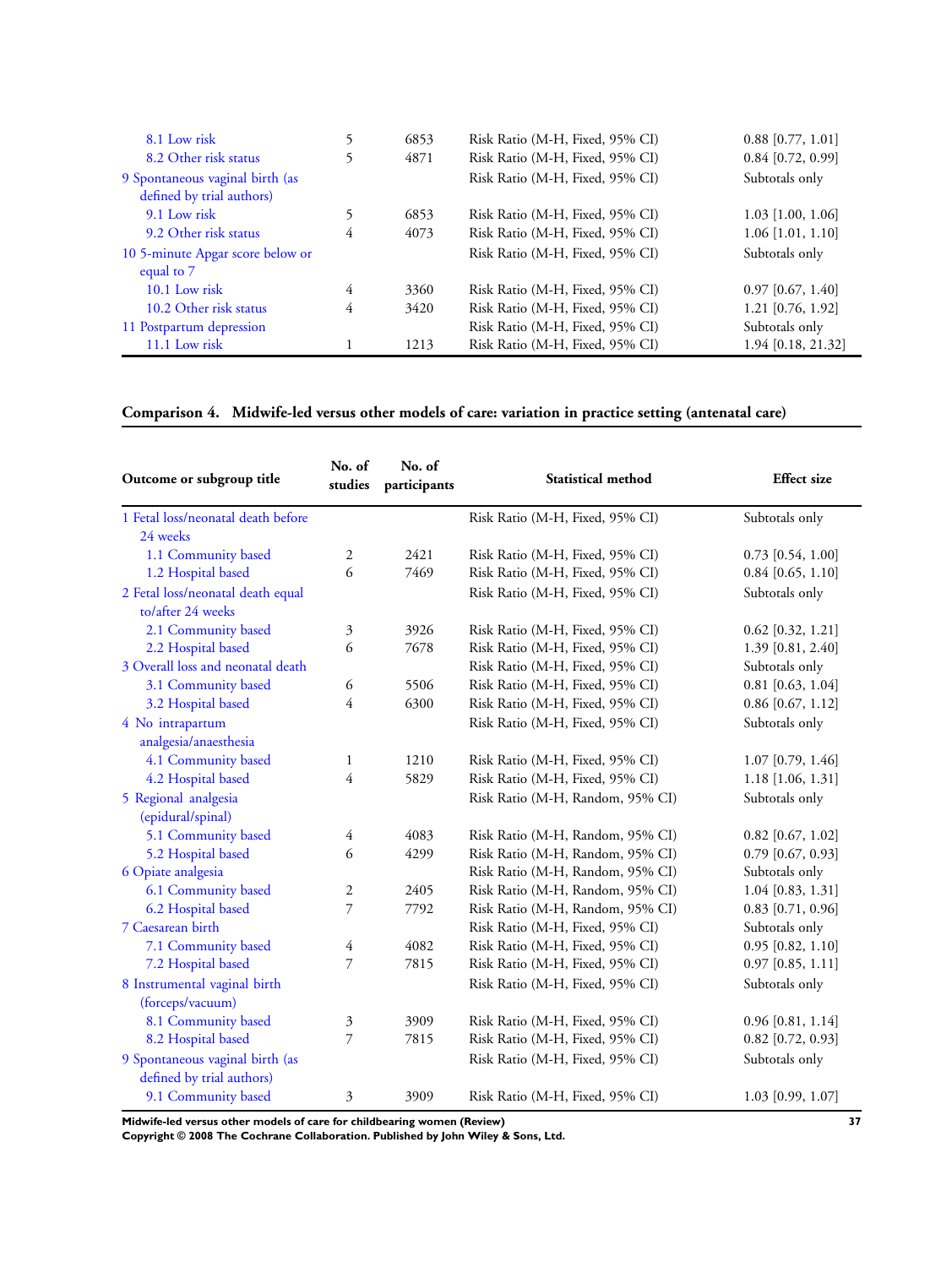<span id="page-41-0"></span>

| 9.2 Hospital based<br>10 5-minute Apgar score below or<br>equal to 7 | O        | 7017 | Risk Ratio (M-H, Fixed, 95% CI)<br>Risk Ratio (M-H, Fixed, 95% CI) | $1.05$ [1.02, 1.07]<br>Subtotals only |
|----------------------------------------------------------------------|----------|------|--------------------------------------------------------------------|---------------------------------------|
| 10.1 Community based                                                 | 2        | 2421 | Risk Ratio (M-H, Fixed, 95% CI)                                    | $0.70$ [0.46, 1.07]                   |
| 10.2 Hospital based                                                  | $\sigma$ | 4359 | Risk Ratio (M-H, Fixed, 95% CI)                                    | $1.56$ [1.03, 2.36]                   |
| 11 Postpartum depression                                             |          |      | Risk Ratio (M-H, Fixed, 95% CI)                                    | Subtotals only                        |
| 11.1 Community based                                                 |          | 1213 | Risk Ratio (M-H, Fixed, 95% CI)                                    | 1.94 [0.18, 21.32]                    |

# **Analysis 1.1. Comparison 1 Midwife-led versus other models of care for childbearing women and their infants, Outcome 1 Mean number of antenatal visits.**

Review: Midwife-led versus other models of care for childbearing women

Comparison: 1 Midwife-led versus other models of care for childbearing women and their infants

Outcome: 1 Mean number of antenatal visits

| Study or subgroup                                 | Midwife-led care |           | Other models of care |          |                   | Mean Difference   | Weight               | Mean Difference             |
|---------------------------------------------------|------------------|-----------|----------------------|----------|-------------------|-------------------|----------------------|-----------------------------|
|                                                   | Ν                | Mean(SD)  | N                    | Mean(SD) |                   | IV, Fixed, 95% CI |                      | IV, Fixed, 95% CI           |
| Kenny 1994                                        | 194              | 12.5(3.2) | 211                  | 11(2.2)  |                   |                   | 100.0%               | 1.50 [ 0.96, 2.04 ]         |
| <b>Total (95% CI)</b>                             | 194              |           | 211                  |          |                   | ٠                 |                      | $100.0\%$ 1.50 [0.96, 2.04] |
| Heterogeneity: not applicable                     |                  |           |                      |          |                   |                   |                      |                             |
| Test for overall effect: $Z = 5.45$ (P < 0.00001) |                  |           |                      |          |                   |                   |                      |                             |
|                                                   |                  |           |                      |          |                   |                   |                      |                             |
|                                                   |                  |           |                      |          | $-10$<br>$-5$     |                   | $\overline{0}$       |                             |
|                                                   |                  |           |                      |          | Favours midwifery |                   | Favours other models |                             |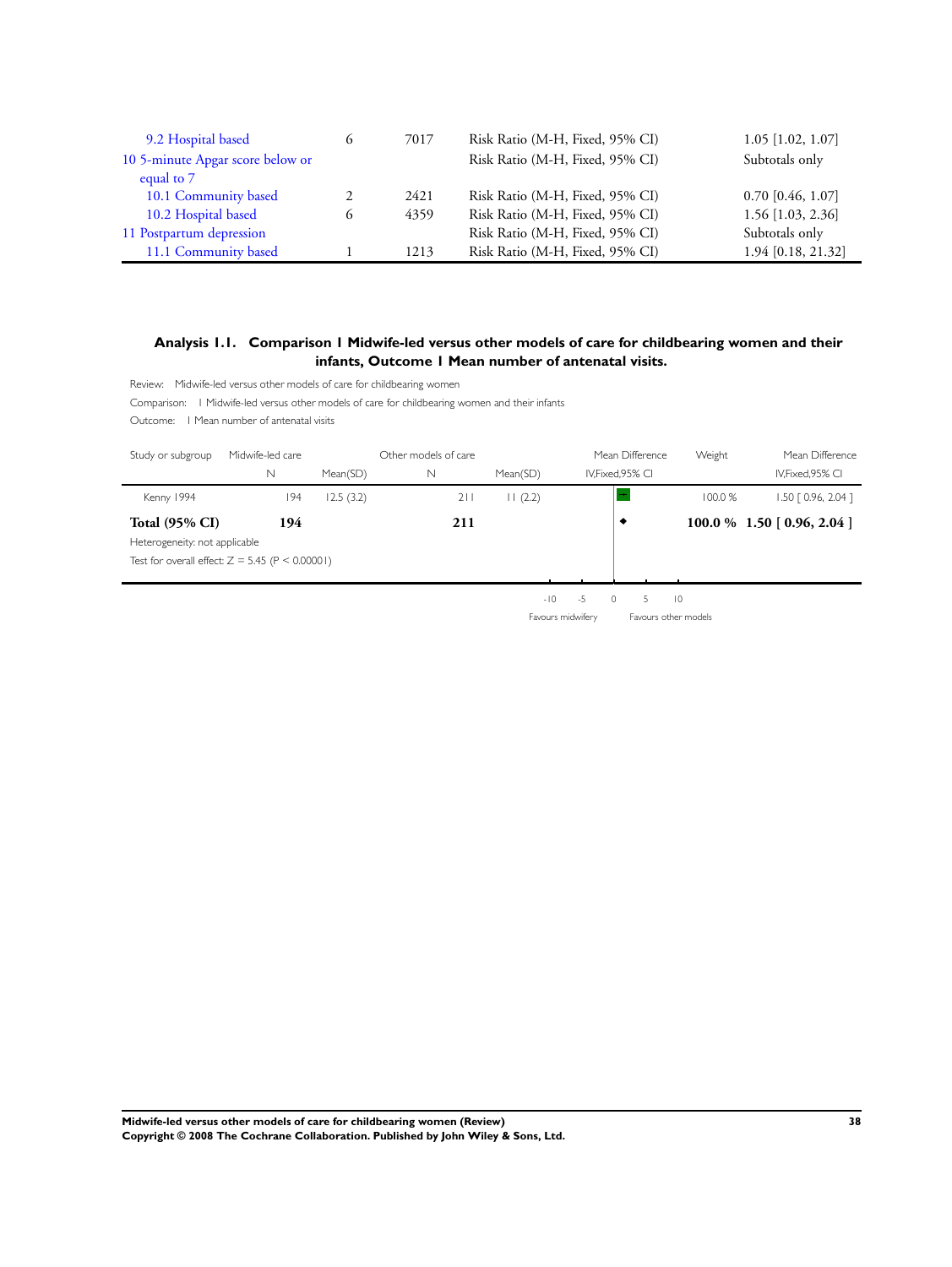# <span id="page-42-0"></span>**Analysis 1.2. Comparison 1 Midwife-led versus other models of care for childbearing women and their infants, Outcome 2 Antenatal hospitalisation.**

Review: Midwife-led versus other models of care for childbearing women

Comparison: 1 Midwife-led versus other models of care for childbearing women and their infants

Outcome: 2 Antenatal hospitalisation

| Study or subgroup                                                     | Midwife-led care | Other models of care | <b>Risk Ratio</b>  | Weight | <b>Risk Ratio</b>                 |
|-----------------------------------------------------------------------|------------------|----------------------|--------------------|--------|-----------------------------------|
|                                                                       | n/N              | n/N                  | M-H, Fixed, 95% CI |        | M-H, Fixed, 95% CI                |
| Flint 1989                                                            | 123/484          | 146/475              |                    | 25.8%  | $0.83$ $\lceil 0.67, 1.01 \rceil$ |
| Homer 2001                                                            | 53/594           | 72/601               |                    | 12.5%  | $0.74$ $[0.53, 1.04]$             |
| Kenny 1994                                                            | 29/194           | $38/2$               |                    | 6.4%   | $0.83$ $\lceil 0.53, 1.29 \rceil$ |
| Rowley 1995                                                           | 114/393          | 135/405              |                    | 23.3 % | $0.87$ [ 0.71, 1.07 ]             |
| Waldenstrom 2001                                                      | 190/484          | 185/496              |                    | 32.0 % | $1.05$ $[0.90, 1.23]$             |
| <b>Total (95% CI)</b>                                                 | 2149             | 2188                 |                    | 100.0% | $0.90$ [ $0.81, 0.99$ ]           |
| Total events: 509 (Midwife-led care), 576 (Other models of care)      |                  |                      |                    |        |                                   |
| Heterogeneity: Chi <sup>2</sup> = 5.84, df = 4 (P = 0.21); $1^2$ =32% |                  |                      |                    |        |                                   |
| Test for overall effect: $Z = 2.08$ (P = 0.037)                       |                  |                      |                    |        |                                   |
|                                                                       |                  |                      |                    |        |                                   |

0.2 0.5 1 2 5

Favours midwifery Favours other models

#### **Analysis 1.3. Comparison 1 Midwife-led versus other models of care for childbearing women and their infants, Outcome 3 Antepartum haemorrhage.**

Review: Midwife-led versus other models of care for childbearing women Comparison: 1 Midwife-led versus other models of care for childbearing women and their infants Outcome: 3 Antepartum haemorrhage

| Study or subgroup                                                       | Midwife-led care<br>n/N                                                                                                                          | Other models of care<br>n/N |                          |     | <b>Risk Ratio</b><br>M-H, Fixed, 95% CI |                           | Weight | <b>Risk Ratio</b><br>M-H, Fixed, 95% CI |
|-------------------------------------------------------------------------|--------------------------------------------------------------------------------------------------------------------------------------------------|-----------------------------|--------------------------|-----|-----------------------------------------|---------------------------|--------|-----------------------------------------|
| Harvey 1996                                                             | 4/105                                                                                                                                            | 5/97                        |                          |     |                                         |                           | 6.2%   | $0.74$ $[0.20, 2.67]$                   |
| Homer 2001                                                              | 9/594                                                                                                                                            | 14/601                      |                          |     |                                         |                           | 16.7%  | $0.65$ $[0.28, 1.49]$                   |
| Tumbull 1996                                                            | 45/643                                                                                                                                           | 57/635                      |                          |     |                                         |                           | 68.8%  | $0.78$ $[0.54, 1.13]$                   |
| Waldenstrom 2001                                                        | 14/484                                                                                                                                           | 7/496                       |                          |     |                                         |                           | 8.3 %  | $2.05$ $[0.83, 5.03]$                   |
| <b>Total (95% CI)</b><br>Test for overall effect: $Z = 0.96$ (P = 0.34) | 1826<br>Total events: 72 (Midwife-led care), 83 (Other models of care)<br>Heterogeneity: Chi <sup>2</sup> = 4.34, df = 3 (P = 0.23); $1^2$ = 31% | 1829                        |                          |     |                                         |                           | 100.0% | $0.86$ [ 0.63, 1.17 ]                   |
|                                                                         |                                                                                                                                                  |                             | 0.2<br>Favours midwifery | 0.5 | $\overline{2}$                          | 5<br>Favours other models |        |                                         |

**Midwife-led versus other models of care for childbearing women (Review) 39 Copyright © 2008 The Cochrane Collaboration. Published by John Wiley & Sons, Ltd.**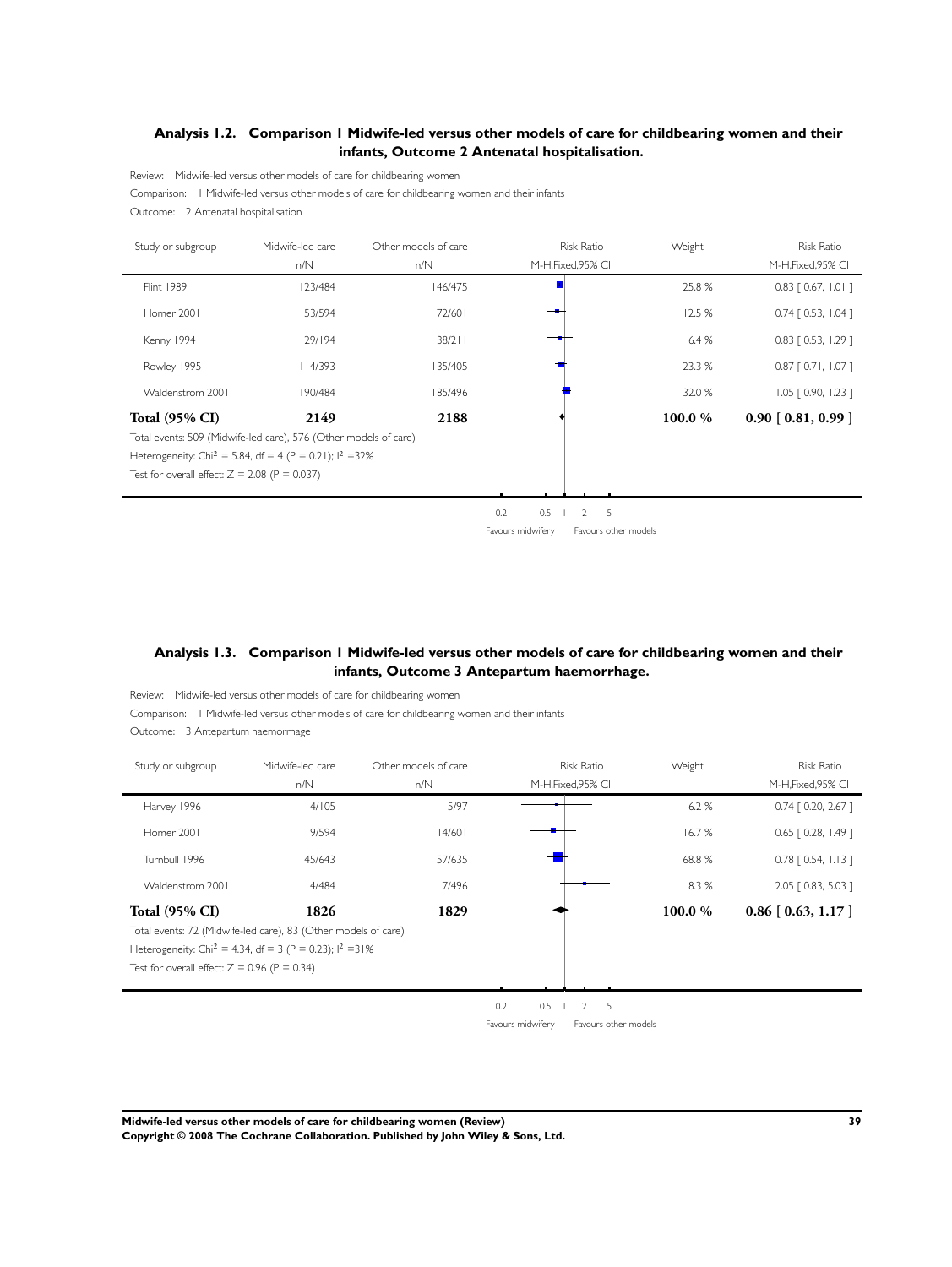# **Analysis 1.4. Comparison 1 Midwife-led versus other models of care for childbearing women and their infants, Outcome 4 Fetal loss/neonatal death before 24 weeks.**

Review: Midwife-led versus other models of care for childbearing women

Comparison: 1 Midwife-led versus other models of care for childbearing women and their infants

Outcome: 4 Fetal loss/neonatal death before 24 weeks

 $\overline{a}$ 

| Study or subgroup                                                       | Midwife-led care | Other models of care | <b>Risk Ratio</b>  | Weight | Risk Ratio            |
|-------------------------------------------------------------------------|------------------|----------------------|--------------------|--------|-----------------------|
|                                                                         | n/N              | n/N                  | M-H, Fixed, 95% CI |        | M-H, Fixed, 95% CI    |
| <b>Biro 2000</b>                                                        | 32/500           | 36/493               |                    | 18.0%  | $0.88$ $[0.55, 1.39]$ |
| Flint 1989                                                              | 1/488            | 8/479                |                    | 4.0 %  | $1.35$ $[0.55, 3.33]$ |
| Harvey 1996                                                             | 4/105            | 4/97                 |                    | 2.1%   | $0.92$ $[0.24, 3.59]$ |
| Homer 2001                                                              | 44/597           | 64/608               |                    | 31.5%  | $0.70$ $[0.49, 1.01]$ |
| MacVicar 1993                                                           | 24/2304          | 15/1206              |                    | 9.8%   | $0.84$ $[0.44, 1.59]$ |
| Rowley 1995                                                             | 9/398            | 19/413               |                    | 9.3%   | $0.49$ $[0.23, 1.07]$ |
| Turnbull 1996                                                           | 20/613           | 24/603               |                    | 12.0%  | $0.82$ [ 0.46, 1.47 ] |
| Waldenstrom 2001                                                        | 23/486           | 27/500               |                    | 13.2 % | $0.88$ $[0.51, 1.51]$ |
| <b>Total (95% CI)</b>                                                   | 5491             | 4399                 |                    | 100.0% | $0.79$ [ 0.65, 0.97 ] |
| Total events: 167 (Midwife-led care), 197 (Other models of care)        |                  |                      |                    |        |                       |
| Heterogeneity: Chi <sup>2</sup> = 3.62, df = 7 (P = 0.82); $1^2$ = 0.0% |                  |                      |                    |        |                       |
| Test for overall effect: $Z = 2.24$ (P = 0.025)                         |                  |                      |                    |        |                       |

0.2 0.5 1 2 5 Favours midwifery Favours other models

**Midwife-led versus other models of care for childbearing women (Review) 40 Copyright © 2008 The Cochrane Collaboration. Published by John Wiley & Sons, Ltd.**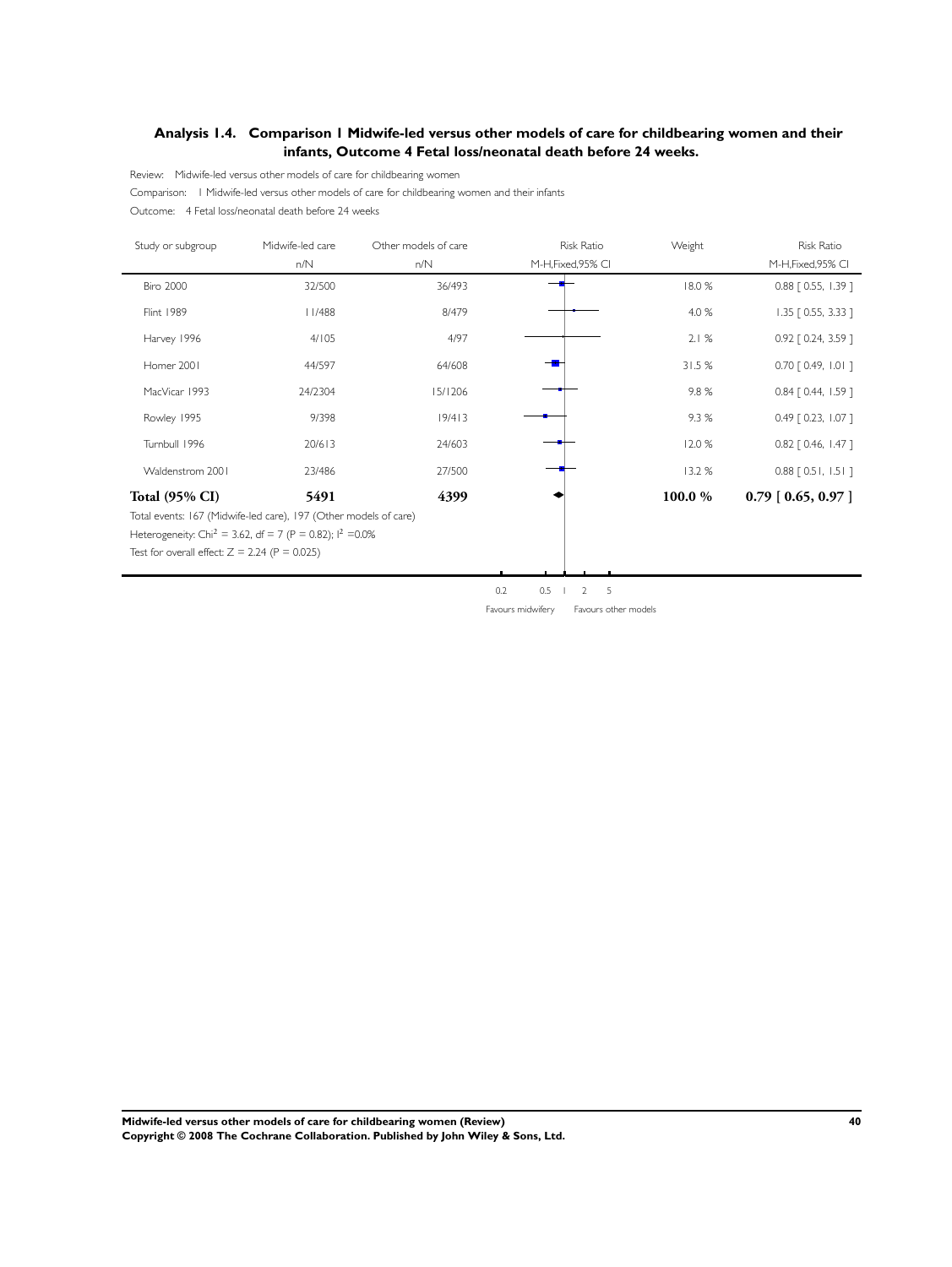# <span id="page-44-0"></span>**Analysis 1.5. Comparison 1 Midwife-led versus other models of care for childbearing women and their infants, Outcome 5 Fetal loss/neonatal death equal to/after 24 weeks.**

Review: Midwife-led versus other models of care for childbearing women

Comparison: 1 Midwife-led versus other models of care for childbearing women and their infants

Outcome: 5 Fetal loss/neonatal death equal to/after 24 weeks

| Study or subgroup                                                      | Midwife-led care | Other models of care | <b>Risk Ratio</b> | Weight | <b>Risk Ratio</b>     |
|------------------------------------------------------------------------|------------------|----------------------|-------------------|--------|-----------------------|
|                                                                        | n/N              | n/N                  | M-H,Fixed,95% Cl  |        | M-H,Fixed,95% Cl      |
| <b>Biro 2000</b>                                                       | 3/500            | 4/493                |                   | 8.9%   | $0.74$ $[0.17, 3.29]$ |
| Flint 1989                                                             | 7/488            | 4/479                |                   | 8.9%   | $1.72$ $[0.51, 5.83]$ |
| Homer 2001                                                             | 4/597            | 2/608                |                   | 4.4 %  | 2.04 [ 0.37, 11.08 ]  |
| Kenny 1994                                                             | 2/197            | 0/214                |                   | 1.1%   | 5.43 [ 0.26, 112.40 ] |
| MacVicar 1993                                                          | 18/2304          | 5/1206               |                   | 14.5 % | 1.88 [ 0.70, 5.06 ]   |
| North Stafford 2000                                                    | 6/770            | 11/735               |                   | 24.9%  | $0.52$ $[0.19, 1.40]$ |
| Rowley 1995                                                            | 5/398            | 3/413                |                   | 6.5 %  | $1.73$ $[0.42, 7.19]$ |
| Turnbull 1996                                                          | 4/613            | 9/603                |                   | 20.0 % | $0.44$ $[0.14, 1.41]$ |
| Waldenstrom 2001                                                       | 2/486            | 5/500                |                   | 10.9%  | $0.41$ $[0.08, 2.11]$ |
| <b>Total (95% CI)</b>                                                  | 6353             | 5251                 |                   | 100.0% | $1.01$ [ 0.67, 1.53 ] |
| Total events: 51 (Midwife-led care), 43 (Other models of care)         |                  |                      |                   |        |                       |
| Heterogeneity: Chi <sup>2</sup> = 9.65, df = 8 (P = 0.29); $1^2$ = 17% |                  |                      |                   |        |                       |
| Test for overall effect: $Z = 0.06$ (P = 0.95)                         |                  |                      |                   |        |                       |

0.1 10

Favours midwifery Favours other models

**Midwife-led versus other models of care for childbearing women (Review) 41 Copyright © 2008 The Cochrane Collaboration. Published by John Wiley & Sons, Ltd.**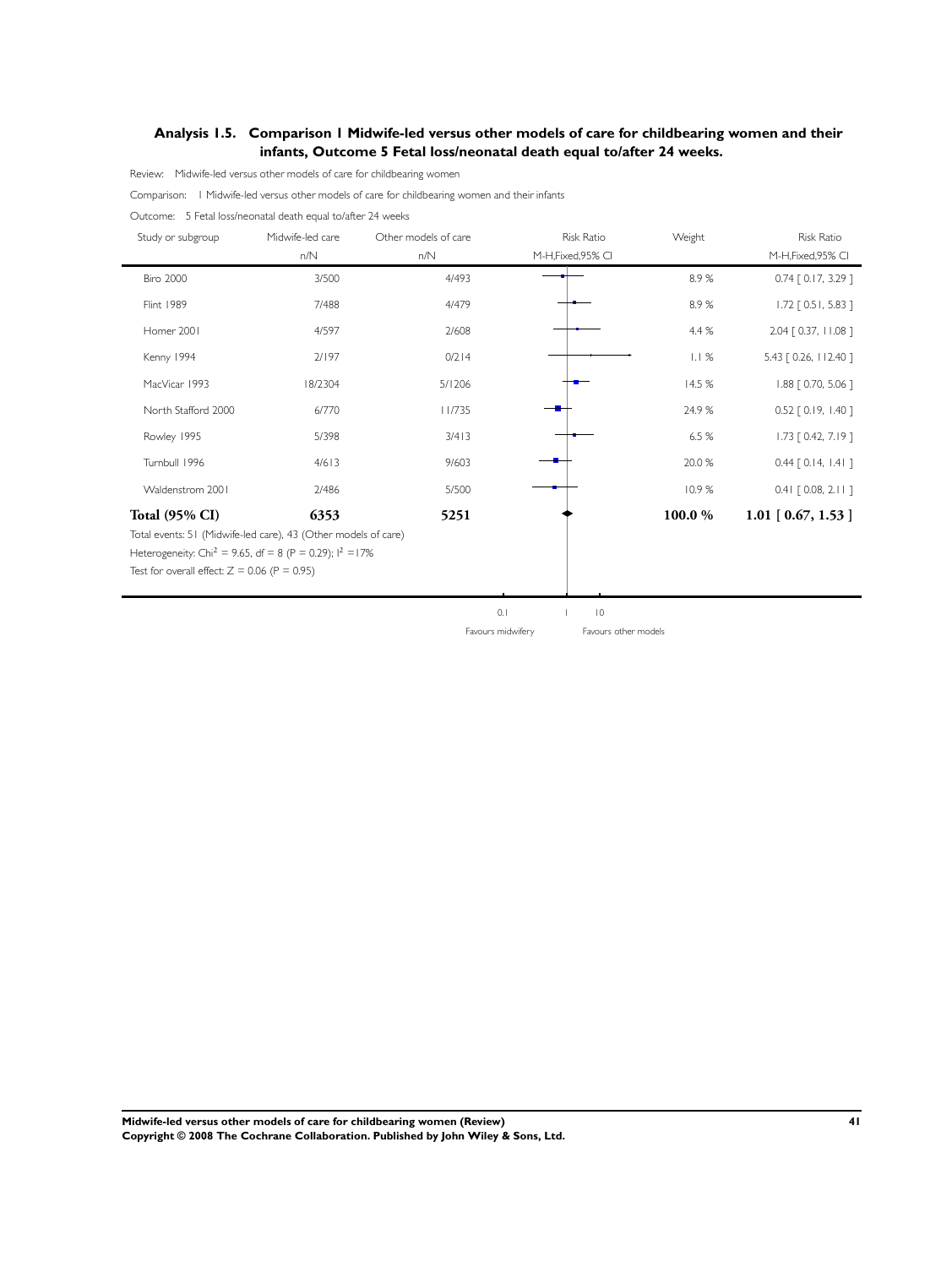# <span id="page-45-0"></span>**Analysis 1.6. Comparison 1 Midwife-led versus other models of care for childbearing women and their infants, Outcome 6 Overall fetal loss and neonatal death.**

Review: Midwife-led versus other models of care for childbearing women

Comparison: 1 Midwife-led versus other models of care for childbearing women and their infants

Outcome: 6 Overall fetal loss and neonatal death

 $\ddot{\phantom{a}}$ 

| Study or subgroup                                                      | Midwife-led care | Other models of care | <b>Risk Ratio</b>  | Weight | Risk Ratio            |
|------------------------------------------------------------------------|------------------|----------------------|--------------------|--------|-----------------------|
|                                                                        | n/N              | n/N                  | M-H, Fixed, 95% CI |        | M-H, Fixed, 95% CI    |
| Rowley 1995                                                            | 14/398           | 22/413               |                    | 8.8 %  | $0.66$ $[0.34, 1.27]$ |
| <b>Biro 2000</b>                                                       | 35/500           | 40/493               |                    | 16.4%  | $0.86$ $[0.56, 1.33]$ |
| Flint 1989                                                             | 18/488           | 12/479               |                    | 4.9%   | $1.47$ $[0.72, 3.02]$ |
| Harvey 1996                                                            | 4/105            | 4/97                 |                    | 1.7%   | 0.92 [ 0.24, 3.59 ]   |
| Homer 2001                                                             | 48/597           | 66/608               |                    | 26.5 % | $0.74$ $[0.52, 1.06]$ |
| Kenny 1994                                                             | 2/197            | $0/2$   4            |                    | 0.2 %  | 5.43 [ 0.26, 112.40 ] |
| MacVicar 1993                                                          | 42/2304          | 20/1206              |                    | 10.7%  | $1.10$ $[0.65, 1.86]$ |
| North Stafford 2000                                                    | 6/770            | 11/735               |                    | 4.6 %  | $0.52$ $[0.19, 1.40]$ |
| Turnbull 1996                                                          | 24/613           | 33/603               |                    | 13.5 % | $0.72$ $[0.43, 1.20]$ |
| Waldenstrom 2001                                                       | 25/486           | 32/500               |                    | 12.8%  | $0.80$ $[0.48, 1.34]$ |
| <b>Total (95% CI)</b>                                                  | 6458             | 5348                 |                    | 100.0% | $0.83$ [ 0.70, 1.00 ] |
| Total events: 218 (Midwife-led care), 240 (Other models of care)       |                  |                      |                    |        |                       |
| Heterogeneity: Chi <sup>2</sup> = 7.11, df = 9 (P = 0.63); $1^2$ =0.0% |                  |                      |                    |        |                       |
| Test for overall effect: $Z = 1.97$ (P = 0.049)                        |                  |                      |                    |        |                       |

0.2 0.5 1 2 5

Favours midwife-led Favours other models

**Midwife-led versus other models of care for childbearing women (Review) 42 Copyright © 2008 The Cochrane Collaboration. Published by John Wiley & Sons, Ltd.**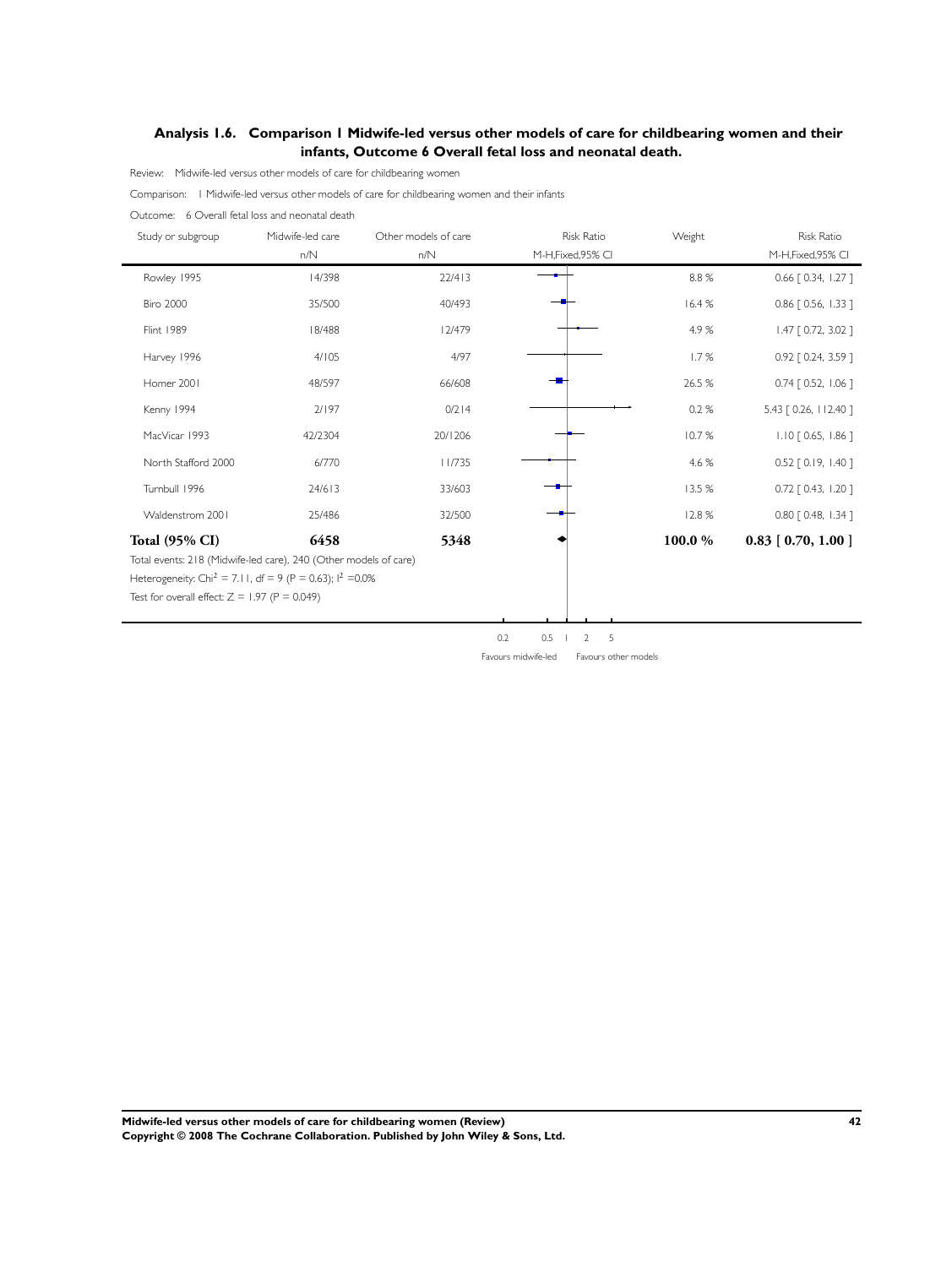# <span id="page-46-0"></span>**Analysis 1.7. Comparison 1 Midwife-led versus other models of care for childbearing women and their infants, Outcome 7 Amniotomy.**

Review: Midwife-led versus other models of care for childbearing women

Comparison: 1 Midwife-led versus other models of care for childbearing women and their infants

Outcome: 7 Amniotomy

| Study or subgroup                              | Midwife-led care                                                                               | Other models of care |     |                     | <b>Risk Ratio</b> | Weight | <b>Risk Ratio</b>     |
|------------------------------------------------|------------------------------------------------------------------------------------------------|----------------------|-----|---------------------|-------------------|--------|-----------------------|
|                                                | n/N                                                                                            | n/N                  |     | M-H, Random, 95% CI |                   |        | M-H, Random, 95% CI   |
| Flint 1989                                     | 247/474                                                                                        | 270/462              |     |                     |                   | 56.6 % | $0.89$ $[0.79, 1.00]$ |
| Harvey 1996                                    | 17/105                                                                                         | 28/97                |     |                     |                   | 8.3%   | $0.56$ $[0.33, 0.96]$ |
| Kenny 1994                                     | 90/194                                                                                         | 102/211              |     |                     |                   | 35.1%  | $0.96$ $[0.78, 1.18]$ |
| <b>Total (95% CI)</b>                          | 773                                                                                            | 770                  |     |                     |                   | 100.0% | $0.88$ [ 0.75, 1.04 ] |
|                                                | Total events: 354 (Midwife-led care), 400 (Other models of care)                               |                      |     |                     |                   |        |                       |
|                                                | Heterogeneity: Tau <sup>2</sup> = 0.01; Chi <sup>2</sup> = 3.40, df = 2 (P = 0.18); $1^2$ =41% |                      |     |                     |                   |        |                       |
| Test for overall effect: $Z = 1.53$ (P = 0.13) |                                                                                                |                      |     |                     |                   |        |                       |
|                                                |                                                                                                |                      |     |                     |                   |        |                       |
|                                                |                                                                                                |                      | 0.2 | 0.5                 | $\mathbf{2}$      |        |                       |

# **Analysis 1.8. Comparison 1 Midwife-led versus other models of care for childbearing women and their infants, Outcome 8 Augmentation/artificial oxytocin during labour.**

Favours midwifery Favours other models

Review: Midwife-led versus other models of care for childbearing women

Comparison: 1 Midwife-led versus other models of care for childbearing women and their infants

Outcome: 8 Augmentation/ar tificial oxytocin during labour

| Study or subgroup   | Midwife-led care | Other models of care | <b>Risk Ratio</b>                         | Weight | <b>Risk Ratio</b>          |
|---------------------|------------------|----------------------|-------------------------------------------|--------|----------------------------|
|                     | n/N              | n/N                  | M-H, Random, 95% CI                       |        | M-H, Random, 95% CI        |
| <b>Biro 2000</b>    | 109/487          | 139/479              |                                           | 10.5 % | $0.77$ $[0.62, 0.96]$      |
| Flint 1989          | 80/474           | 4/466                |                                           | 9.5 %  | $0.69$ $[0.53, 0.89]$      |
| Harvey 1996         | 14/105           | 19/97                |                                           | 3.3%   | $0.68$ $[0.36, 1.28]$      |
| Homer 2001          | 227/594          | 200/601              |                                           | 12.3%  | $1.15$ $[0.99, 1.34]$      |
| Kenny 1994          | 30/194           | 30/211               |                                           | 5.1%   | $1.09$ $[0.68, 1.73]$      |
| MacVicar 1993       | 270/2304         | 192/1206             |                                           | 11.8%  | $0.74$ $[0.62, 0.87]$      |
| North Stafford 2000 | 351/770          | 387/735              |                                           | 13.6 % | $0.87$ $[$ 0.78, 0.96 $]$  |
| Rowley 1995         | 18/393           | 104/405              |                                           | 10.3 % | $1.17$ $[0.93, 1.46]$      |
| Turnbull 1996       | 264/597          | 237/611              |                                           | 12.8%  | $1.14$ [ $1.00$ , $1.30$ ] |
| Waldenstrom 2001    | 122/484          | 130/496              |                                           | 10.6 % | $0.96$ $[0.78, 1.19]$      |
|                     |                  |                      | 0.2<br>0.5<br>$\overline{2}$<br>5         |        |                            |
|                     |                  |                      | Favours midwifery<br>Favours other models |        | $(Continued \dots)$        |

**Midwife-led versus other models of care for childbearing women (Review) 43**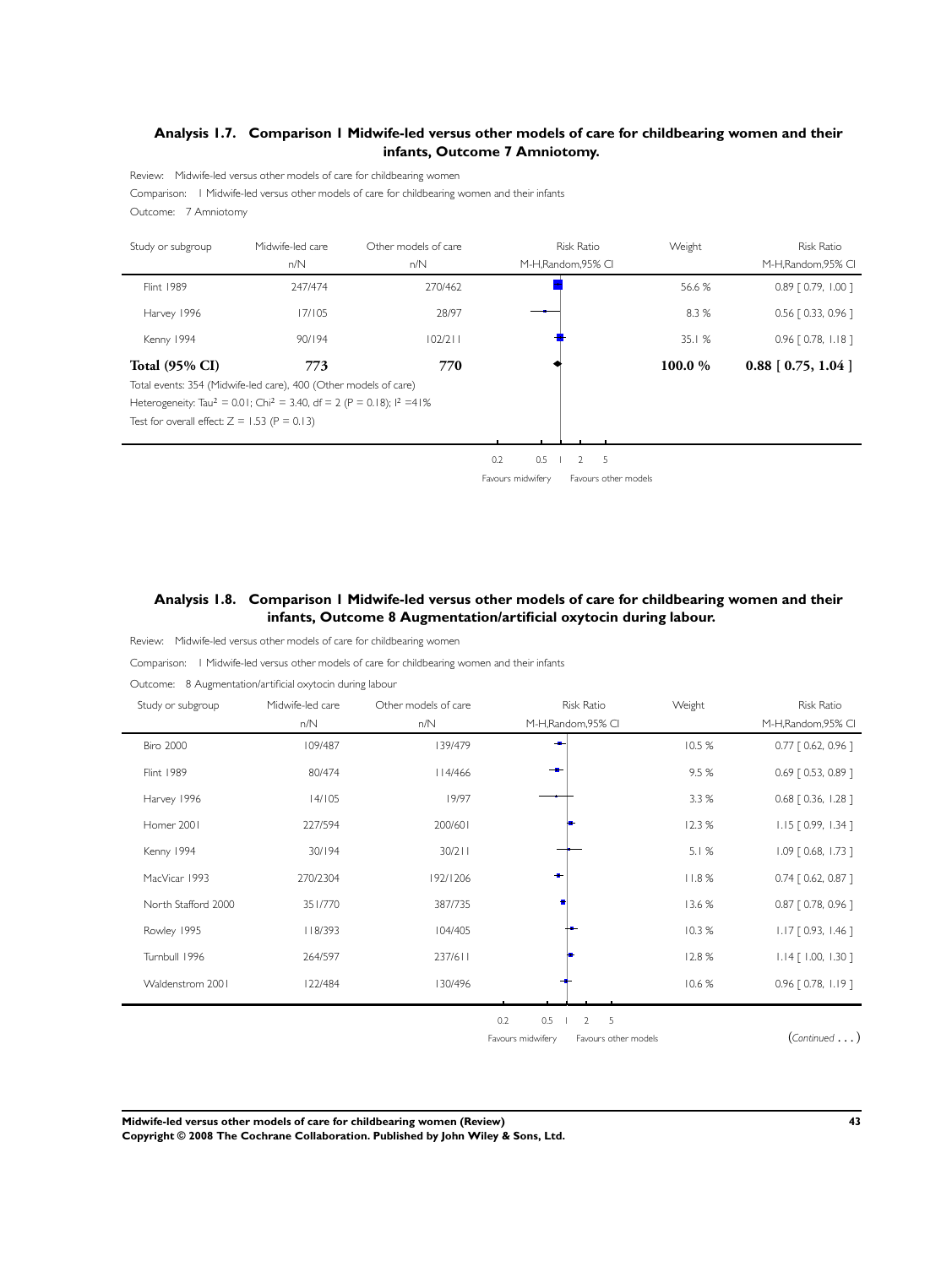# (... *Continued*)

<span id="page-47-0"></span>

| Study or subgroup                                                                                  | Midwife-led care<br>n/N | Other models of care<br>n/N |     | M-H.Random.95% CI | <b>Risk Ratio</b> |                      | Weight    | <b>Risk Ratio</b><br>M-H.Random.95% CI |
|----------------------------------------------------------------------------------------------------|-------------------------|-----------------------------|-----|-------------------|-------------------|----------------------|-----------|----------------------------------------|
| <b>Total (95% CI)</b>                                                                              | 6402                    | 5307                        |     |                   |                   |                      | 100.0 $%$ | $0.92$ [ 0.81, 1.05 ]                  |
| Total events: 1585 (Midwife-led care), 1552 (Other models of care)                                 |                         |                             |     |                   |                   |                      |           |                                        |
| Heterogeneity: Tau <sup>2</sup> = 0.03; Chi <sup>2</sup> = 38.79, df = 9 (P = 0.00001); $1^2$ =77% |                         |                             |     |                   |                   |                      |           |                                        |
| Test for overall effect: $Z = 1.21$ (P = 0.23)                                                     |                         |                             |     |                   |                   |                      |           |                                        |
|                                                                                                    |                         |                             |     |                   |                   |                      |           |                                        |
|                                                                                                    |                         |                             | 0.2 | 0.5               | $2^{\circ}$       | 5                    |           |                                        |
|                                                                                                    |                         |                             |     | Favours midwifery |                   | Favours other models |           |                                        |
|                                                                                                    |                         |                             |     |                   |                   |                      |           |                                        |

# **Analysis 1.9. Comparison 1 Midwife-led versus other models of care for childbearing women and their infants, Outcome 9 No intrapartum analgesia/anaesthesia.**

Review: Midwife-led versus other models of care for childbearing women

Comparison: 1 Midwife-led versus other models of care for childbearing women and their infants

Outcome: 9 No intrapartum analgesia/anaesthesia

 $\blacksquare$ 

÷.

| Study or subgroup                                | Midwife-led care<br>n/N                                               | Other models of care<br>n/N | <b>Risk Ratio</b><br>M-H,Fixed,95% Cl     | Weight | <b>Risk Ratio</b><br>M-H, Fixed, 95% CI |
|--------------------------------------------------|-----------------------------------------------------------------------|-----------------------------|-------------------------------------------|--------|-----------------------------------------|
| <b>Biro 2000</b>                                 | 62/486                                                                | 57/476                      |                                           | 10.8%  | $1.07$ $[0.76, 1.49]$                   |
| Flint 1989                                       | 246/479                                                               | 180/473                     |                                           | 33.9%  | $1.35$ [ $1.17$ , $1.56$ ]              |
| Kenny 1994                                       | 53/194                                                                | 62/211                      |                                           | 11.1%  | 0.93 [ 0.68, 1.27 ]                     |
| MacVicar 1993                                    | 270/2304                                                              | 127/1206                    |                                           | 31.2%  | $1.11$ $[0.91, 1.36]$                   |
| Turnbull 1996                                    | 76/613                                                                | 69/597                      |                                           | 13.1%  | $1.07$ $[0.79, 1.46]$                   |
| <b>Total (95% CI)</b>                            | 4076                                                                  | 2963                        |                                           | 100.0% | $1.16$ [ 1.05, 1.29 ]                   |
| Test for overall effect: $Z = 2.93$ (P = 0.0033) | Heterogeneity: Chi <sup>2</sup> = 6.81, df = 4 (P = 0.15); $1^2$ =41% |                             |                                           |        |                                         |
|                                                  |                                                                       |                             | 0.5<br>0.2<br>$\overline{2}$<br>5         |        |                                         |
|                                                  |                                                                       |                             | Favours other models<br>Favours midwifery |        |                                         |
|                                                  |                                                                       |                             |                                           |        |                                         |
|                                                  |                                                                       |                             |                                           |        |                                         |
|                                                  |                                                                       |                             |                                           |        |                                         |
|                                                  |                                                                       |                             |                                           |        |                                         |
|                                                  |                                                                       |                             |                                           |        |                                         |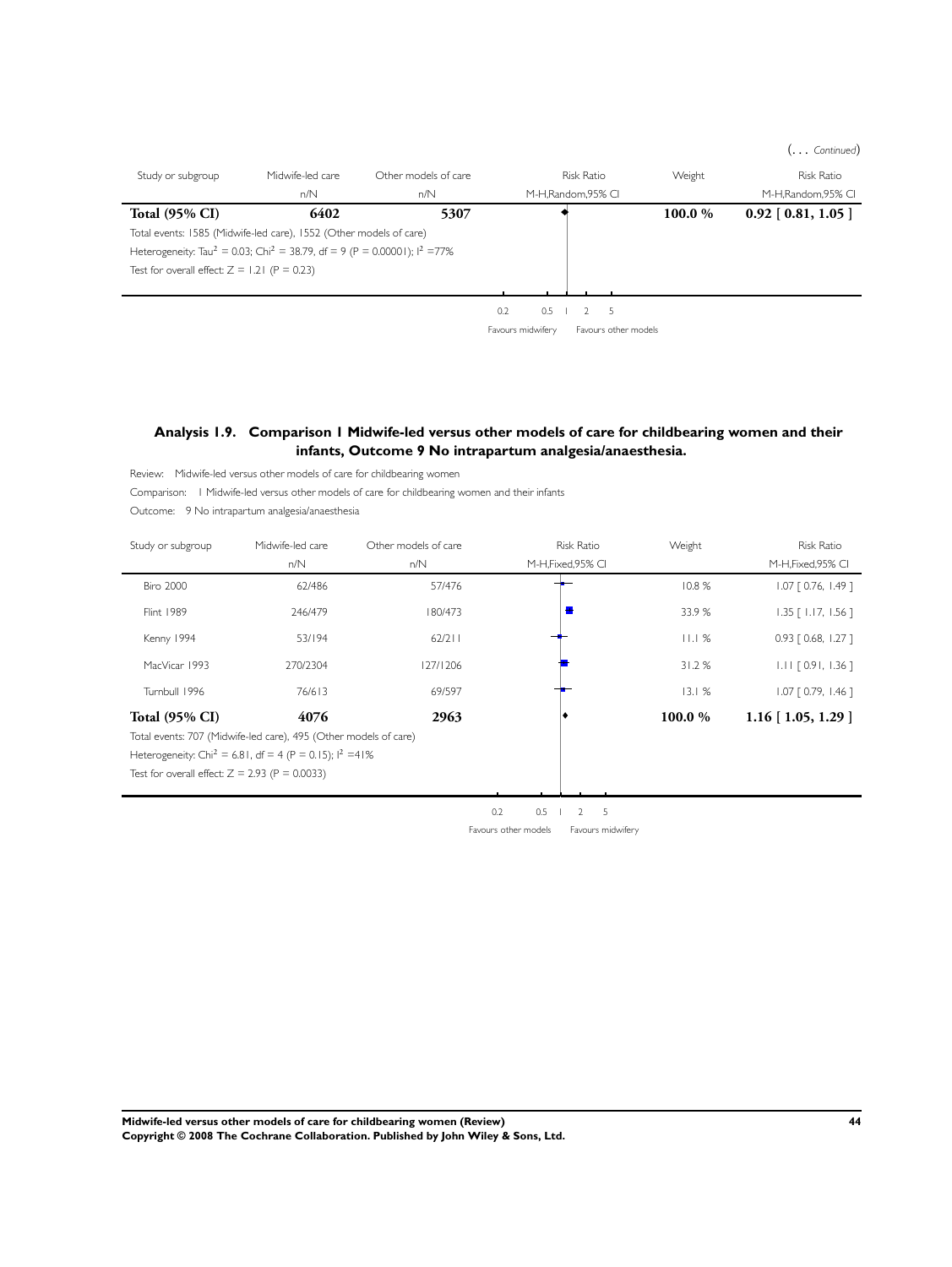# <span id="page-48-0"></span>**Analysis 1.10. Comparison 1 Midwife-led versus other models of care for childbearing women and their infants, Outcome 10 Regional analgesia (epidural/spinal).**

Review: Midwife-led versus other models of care for childbearing women

Comparison: 1 Midwife-led versus other models of care for childbearing women and their infants

Outcome: 10 Regional analgesia (epidural/spinal)

j.

| Study or subgroup                                                                                 | Midwife-led care | Other models of care | <b>Risk Ratio</b>   | Weight | <b>Risk Ratio</b>     |
|---------------------------------------------------------------------------------------------------|------------------|----------------------|---------------------|--------|-----------------------|
|                                                                                                   | n/N              | n/N                  | M-H, Random, 95% CI |        | M-H, Random, 95% CI   |
| <b>Biro 2000</b>                                                                                  | 100/486          | 129/476              |                     | 10.3 % | $0.76$ $[0.60, 0.95]$ |
| Flint 1989                                                                                        | 88/479           | 143/473              |                     | 10.1%  | $0.61$ $[0.48, 0.77]$ |
| Harvey 1996                                                                                       | 13/105           | 22/97                |                     | 2.5 %  | $0.55$ $[0.29, 1.02]$ |
| Hicks 2003                                                                                        | 6/8              | 19/92                |                     | 1.4%   | $0.36$ $[0.15, 0.85]$ |
| Homer 2001                                                                                        | 157/594          | 172/601              |                     | 12.3%  | $0.92$ $[0.77, 1.11]$ |
| Kenny 1994                                                                                        | 52/194           | $64/2$               |                     | 7.4 %  | $0.88$ $[0.65, 1.20]$ |
| MacVicar 1993                                                                                     | 326/2304         | 208/1206             |                     | 13.6 % | 0.82 [ 0.70, 0.96 ]   |
| North Stafford 2000                                                                               | 80/770           | 110/735              |                     | 8.7%   | $0.69$ $[0.53, 0.91]$ |
| Rowley 1995                                                                                       | 69/393           | 73/405               |                     | 7.7 %  | $0.97$ $[0.72, 1.31]$ |
| Turnbull 1996                                                                                     | 194/613          | 198/597              |                     | 13.4%  | $0.95$ $[0.81, 1.12]$ |
| Waldenstrom 2001                                                                                  | 158/484          | 178/496              |                     | 12.8%  | 0.91 [ 0.76, 1.08 ]   |
| <b>Total (95% CI)</b>                                                                             | 6503             | 5389                 |                     | 100.0% | $0.81$ [ 0.73, 0.91 ] |
| Total events: 1243 (Midwife-led care), 1316 (Other models of care)                                |                  |                      |                     |        |                       |
| Heterogeneity: Tau <sup>2</sup> = 0.02; Chi <sup>2</sup> = 20.97, df = 10 (P = 0.02); $1^2$ = 52% |                  |                      |                     |        |                       |
| Test for overall effect: $Z = 3.79$ (P = 0.00015)                                                 |                  |                      |                     |        |                       |

0.2 0.5 1 2 5 Favours midwifery Favours other models

**Midwife-led versus other models of care for childbearing women (Review) 45 Copyright © 2008 The Cochrane Collaboration. Published by John Wiley & Sons, Ltd.**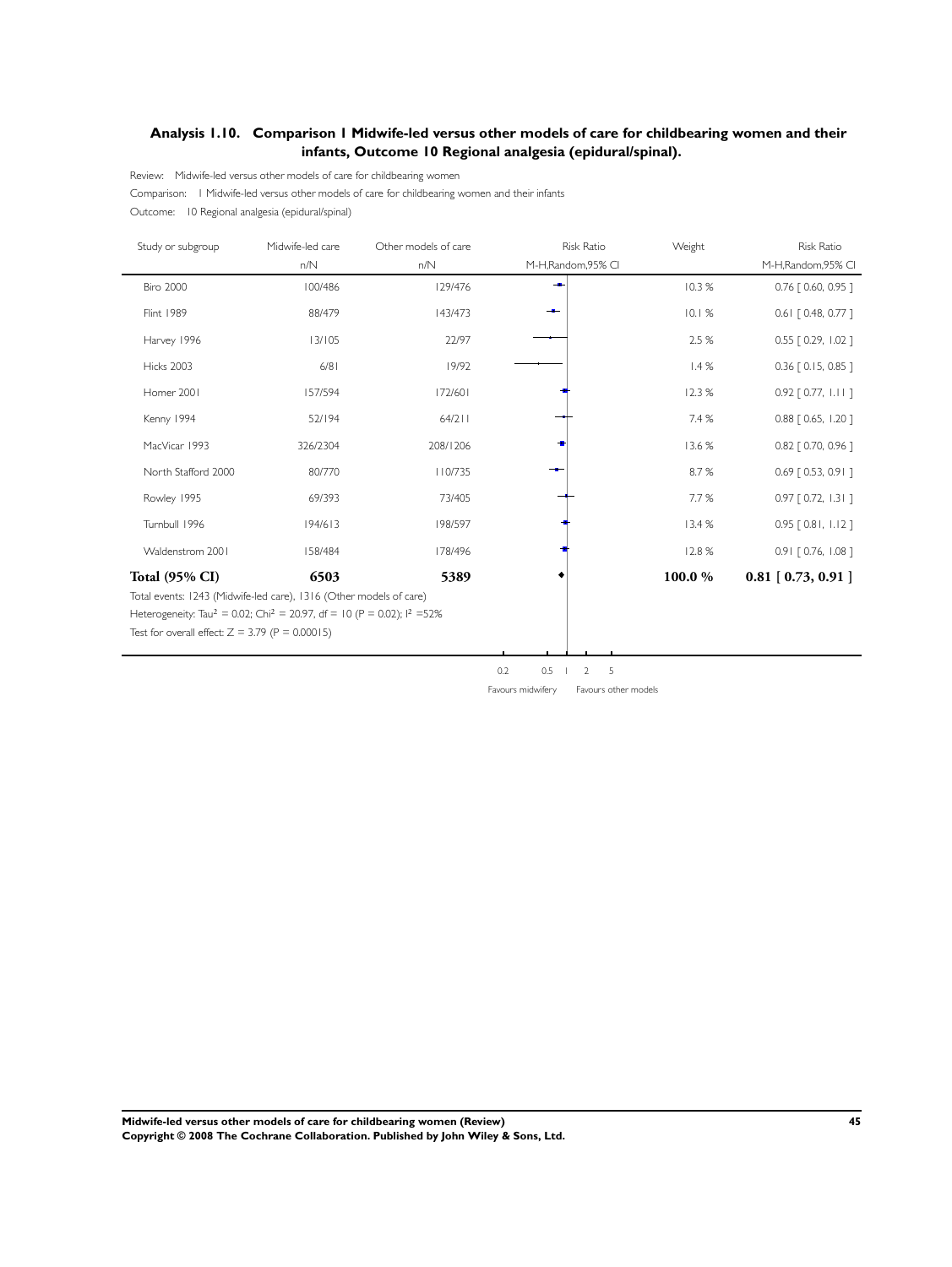# <span id="page-49-0"></span>**Analysis 1.11. Comparison 1 Midwife-led versus other models of care for childbearing women and their infants, Outcome 11 Opiate analgesia.**

Review: Midwife-led versus other models of care for childbearing women

Comparison: 1 Midwife-led versus other models of care for childbearing women and their infants

| Outcome: | II Opiate analgesia |
|----------|---------------------|
|----------|---------------------|

| Study or subgroup                                                                                  | Midwife-led care | Other models of care | <b>Risk Ratio</b>   | Weight | <b>Risk Ratio</b>     |
|----------------------------------------------------------------------------------------------------|------------------|----------------------|---------------------|--------|-----------------------|
|                                                                                                    | n/N              | n/N                  | M-H, Random, 95% CI |        | M-H, Random, 95% CI   |
| <b>Biro 2000</b>                                                                                   | 188/486          | 208/476              |                     | 13.6 % | $0.89$ $[0.76, 1.03]$ |
| Flint 1989                                                                                         | 4/479            | 128/473              |                     | 11.2%  | $0.88$ [ 0.71, 1.09 ] |
| Harvey 1996                                                                                        | 16/105           | 17/97                |                     | 3.3 %  | $0.87$ $[0.47, 1.62]$ |
| Homer 2001                                                                                         | 159/594          | 136/601              |                     | 11.9%  | $1.18$ $[0.97, 1.44]$ |
| Kenny 1994                                                                                         | 45/194           | 40/194               |                     | 6.8%   | $1.13$ $[0.77, 1.64]$ |
| MacVicar 1993                                                                                      | 812/2304         | 477/1206             |                     | 15.6 % | 0.89 [ 0.82, 0.97 ]   |
| Rowley 1995                                                                                        | 53/393           | 127/405              |                     | 9.0%   | $0.43$ $[0.32, 0.57]$ |
| Tumbull 1996                                                                                       | 253/613          | 262/597              |                     | 14.3 % | $0.94$ $[0.83, 1.07]$ |
| Waldenstrom 2001                                                                                   | 215/484          | 248/496              |                     | 14.3 % | $0.89$ $[0.78, 1.01]$ |
| <b>Total (95% CI)</b>                                                                              | 5652             | 4545                 |                     | 100.0% | $0.88$ [ 0.78, 1.00 ] |
| Total events: 1855 (Midwife-led care), 1643 (Other models of care)                                 |                  |                      |                     |        |                       |
| Heterogeneity: Tau <sup>2</sup> = 0.02; Chi <sup>2</sup> = 34.37, df = 8 (P = 0.00003); $1^2$ =77% |                  |                      |                     |        |                       |
| Test for overall effect: $Z = 1.97$ (P = 0.049)                                                    |                  |                      |                     |        |                       |

Favours midwifery Favours other models

0.2 0.5 1 2 5

#### **Analysis 1.12. Comparison 1 Midwife-led versus other models of care for childbearing women and their infants, Outcome 12 Mean labour length.**

Review: Midwife-led versus other models of care for childbearing women

Comparison: 1 Midwife-led versus other models of care for childbearing women and their infants

Outcome: 12 Mean labour length

| Study or subgroup                                                                                                                 | Midwife-led care |          | Other models of care |                   |      | Mean Difference      | Weight          | Mean Difference                    |
|-----------------------------------------------------------------------------------------------------------------------------------|------------------|----------|----------------------|-------------------|------|----------------------|-----------------|------------------------------------|
|                                                                                                                                   | $\mathbb N$      | Mean(SD) | $\mathbb N$          | Mean(SD)          |      | IV, Random, 95% CI   |                 | IV, Random, 95% CI                 |
| Kenny 1994                                                                                                                        | 194              | 6.1(3.9) | 211                  | 5.7 $(4)$         |      |                      | 34.5 %          | $0.40$ [ $-0.37$ , $1.17$ ]        |
| Turnbull 1996                                                                                                                     | 612              | 7.9(4.9) | 597                  | 7.7(5)            |      |                      | 65.5 %          | $0.20$ $\lceil -0.36, 0.76 \rceil$ |
| <b>Total (95% CI)</b><br>Heterogeneity: Tau <sup>2</sup> = 0.0; Chi <sup>2</sup> = 0.17, df = 1 (P = 0.68); l <sup>2</sup> = 0.0% | 806              |          | 808                  |                   |      |                      |                 | 100.0 % 0.27 [ -0.18, 0.72 ]       |
| Test for overall effect: $Z = 1.17$ (P = 0.24)                                                                                    |                  |          |                      |                   |      |                      |                 |                                    |
|                                                                                                                                   |                  |          |                      |                   |      |                      |                 |                                    |
|                                                                                                                                   |                  |          |                      | $-10$             | $-5$ | 5                    | $\overline{10}$ |                                    |
|                                                                                                                                   |                  |          |                      | Favours midwifery |      | Favours other models |                 |                                    |
|                                                                                                                                   |                  |          |                      |                   |      |                      |                 |                                    |
|                                                                                                                                   |                  |          |                      |                   |      |                      |                 |                                    |
|                                                                                                                                   |                  |          |                      |                   |      |                      |                 |                                    |

**Midwife-led versus other models of care for childbearing women (Review) 46 Copyright © 2008 The Cochrane Collaboration. Published by John Wiley & Sons, Ltd.**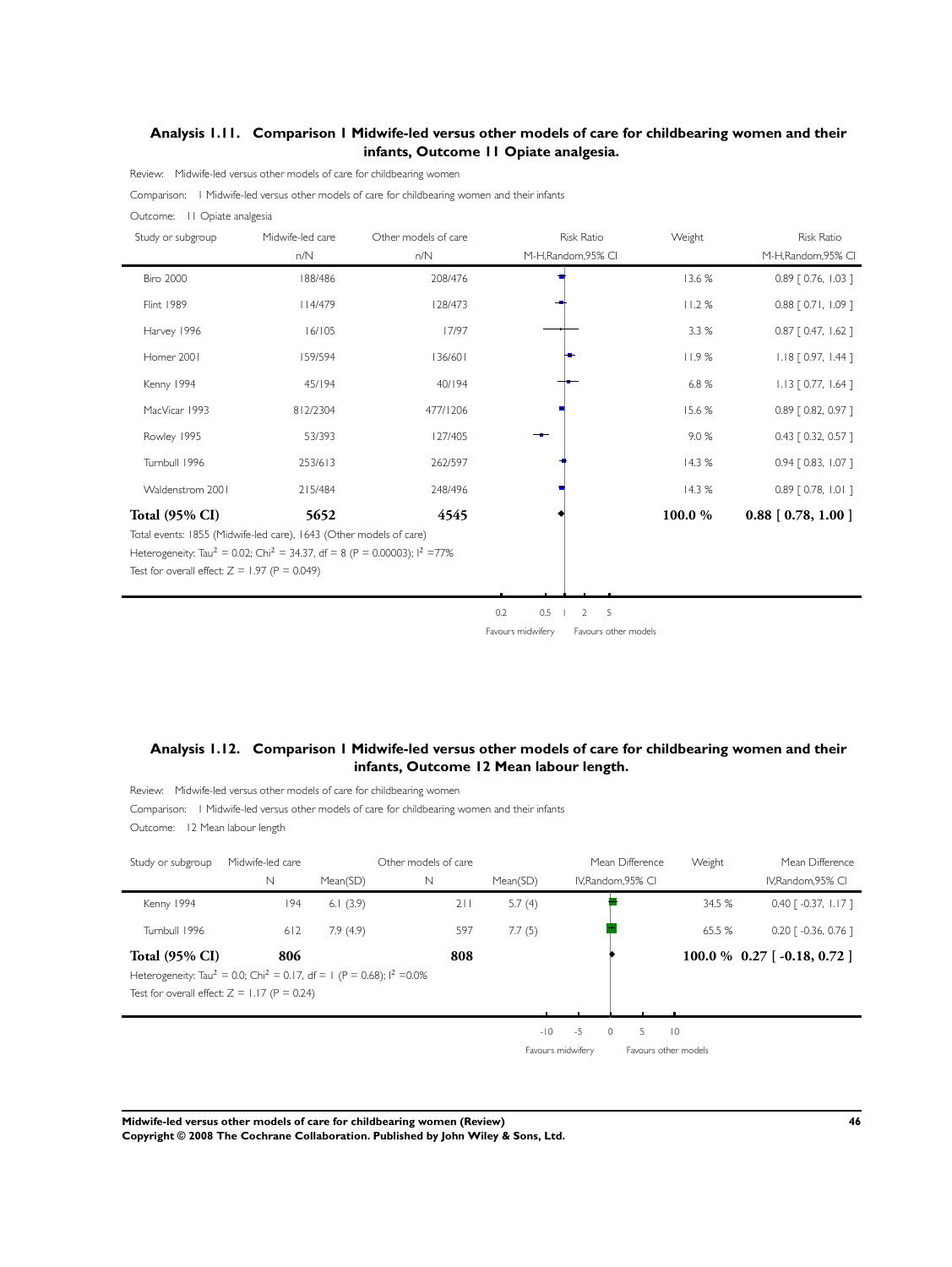# **Analysis 1.13. Comparison 1 Midwife-led versus other models of care for childbearing women and their infants, Outcome 13 Induction of labour.**

Review: Midwife-led versus other models of care for childbearing women

Comparison: 1 Midwife-led versus other models of care for childbearing women and their infants

Outcome: 13 Induction of labour

÷.

| Study or subgroup                                                                                | Midwife-led care | Other models of care | <b>Risk Ratio</b>   | Weight | Risk Ratio            |
|--------------------------------------------------------------------------------------------------|------------------|----------------------|---------------------|--------|-----------------------|
|                                                                                                  | n/N              | n/N                  | M-H, Random, 95% CI |        | M-H, Random, 95% CI   |
| <b>Biro 2000</b>                                                                                 | 136/488          | 115/480              |                     | 12.2 % | $1.16$ $[0.94, 1.44]$ |
| Flint 1989                                                                                       | 51/474           | 60/466               |                     | 7.4 %  | $0.84$ $[0.59, 1.19]$ |
| Harvey 1996                                                                                      | 8/105            | 14/97                |                     | 1.9%   | 0.53 [ 0.23, 1.20 ]   |
| Homer 2001                                                                                       | 125/594          | 109/601              |                     | 11.5%  | $1.16$ $[0.92, 1.46]$ |
| Kenny 1994                                                                                       | 40/194           | 41/211               |                     | 6.5 %  | $1.06$ $[0.72, 1.57]$ |
| MacVicar 1993                                                                                    | 218/2304         | 131/1206             |                     | 12.6%  | $0.87$ [ 0.71, 1.07 ] |
| North Stafford 2000                                                                              | 134/770          | 133/735              |                     | 12.1%  | 0.96 [ 0.77, 1.20 ]   |
| Rowley 1995                                                                                      | 58/393           | 68/405               |                     | 8.3 %  | $0.88$ $[0.64, 1.21]$ |
| Turnbull 1996                                                                                    | 146/611          | 199/597              |                     | 13.7 % | $0.72$ $[0.60, 0.86]$ |
| Waldenstrom 2001                                                                                 | 156/484          | 155/496              |                     | 13.6 % | $1.03$ $[0.86, 1.24]$ |
| <b>Total (95% CI)</b>                                                                            | 6417             | 5294                 |                     | 100.0% | $0.94$ [ 0.83, 1.06 ] |
| Total events: 1072 (Midwife-led care), 1025 (Other models of care)                               |                  |                      |                     |        |                       |
| Heterogeneity: Tau <sup>2</sup> = 0.02; Chi <sup>2</sup> = 20.01, df = 9 (P = 0.02); $1^2$ = 55% |                  |                      |                     |        |                       |
| Test for overall effect: $Z = 0.98$ (P = 0.33)                                                   |                  |                      |                     |        |                       |

0.2 0.5 1 2 5

Favours midwifery Favours other models

**Midwife-led versus other models of care for childbearing women (Review) 47 Copyright © 2008 The Cochrane Collaboration. Published by John Wiley & Sons, Ltd.**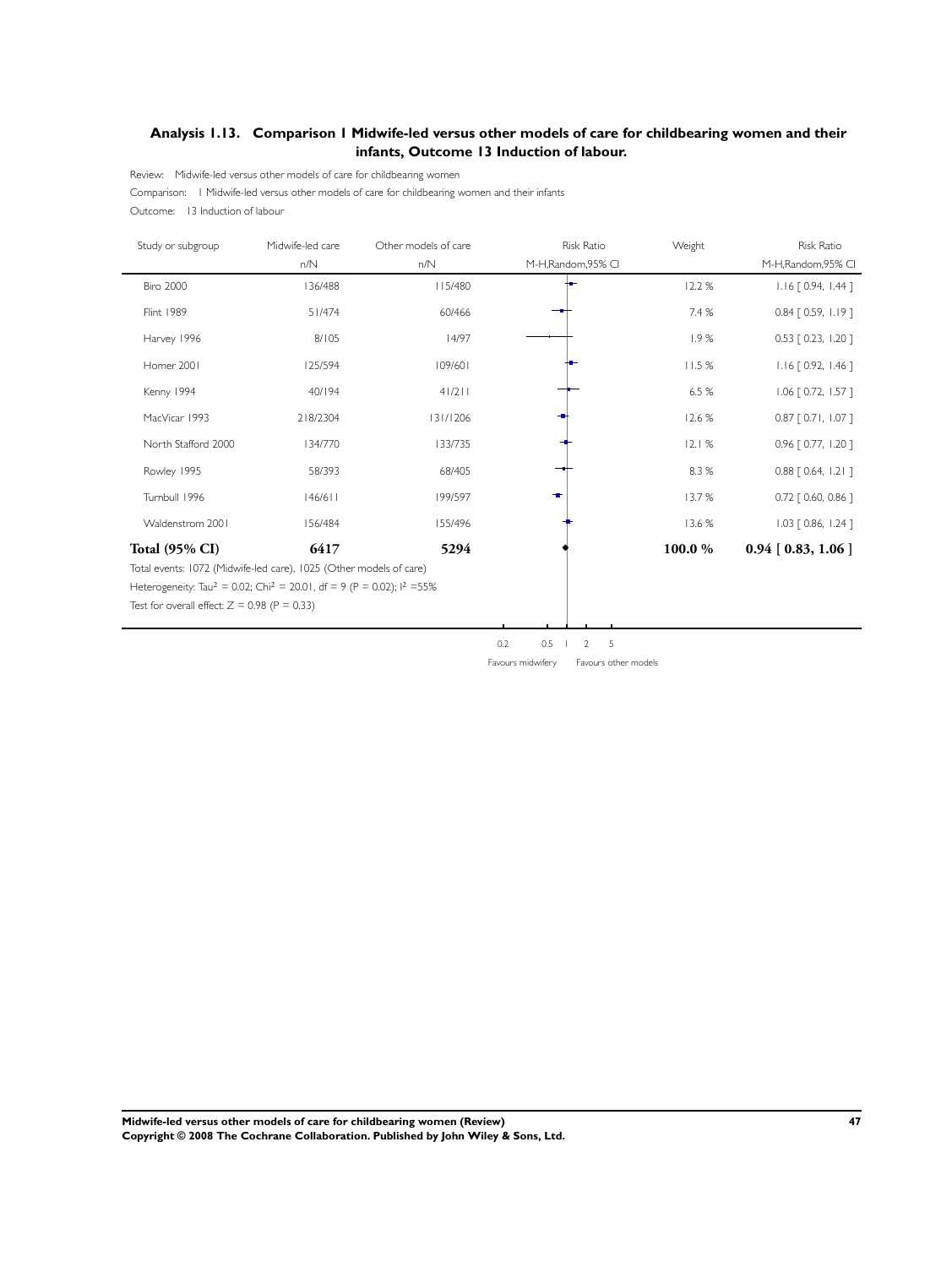# <span id="page-51-0"></span>**Analysis 1.14. Comparison 1 Midwife-led versus other models of care for childbearing women and their infants, Outcome 14 Caesarean birth.**

Review: Midwife-led versus other models of care for childbearing women

Comparison: 1 Midwife-led versus other models of care for childbearing women and their infants

Outcome: 14 Caesarean birth

| Study or subgroup                                                      | Midwife-led care | Other models of care | <b>Risk Ratio</b>  | Weight | <b>Risk Ratio</b>     |
|------------------------------------------------------------------------|------------------|----------------------|--------------------|--------|-----------------------|
|                                                                        | n/N              | n/N                  | M-H, Fixed, 95% CI |        | M-H, Fixed, 95% CI    |
| <b>Biro 2000</b>                                                       | 100/488          | 91/480               |                    | 13.2 % | $1.08$ $[0.84, 1.39]$ |
| Flint 1989                                                             | 37/479           | 35/473               |                    | 5.1%   | $1.04$ $[0.67, 1.63]$ |
| Harvey 1996                                                            | 4/105            | 14/97                |                    | 2.1%   | $0.26$ $[0.09, 0.77]$ |
| Hicks 2003                                                             | 9/81             | 14/92                |                    | 1.9%   | $0.73$ $[0.33, 1.60]$ |
| Homer 2001                                                             | 73/594           | 96/601               |                    | 13.7%  | $0.77$ $[0.58, 1.02]$ |
| Kenny 1994                                                             | 24/194           | 27/211               |                    | 3.7%   | $0.97$ $[0.58, 1.62]$ |
| MacVicar 1993                                                          | 144/2304         | 78/1206              |                    | 14.7%  | 0.97 [ 0.74, 1.26 ]   |
| North Stafford 2000                                                    | 137/770          | 128/735              |                    | 18.9%  | $1.02$ $[0.82, 1.27]$ |
| Rowley 1995                                                            | 52/393           | 59/405               |                    | 8.4 %  | 0.91   0.64, 1.28 ]   |
| Turnbull 1996                                                          | 79/612           | 71/597               |                    | 10.3 % | $1.09$ $[0.80, 1.47]$ |
| Waldenstrom 2001                                                       | 55/484           | 56/496               |                    | 8.0 %  | $1.01$ $[0.71, 1.43]$ |
| <b>Total (95% CI)</b>                                                  | 6504             | 5393                 |                    | 100.0% | $0.96$ [ 0.87, 1.06 ] |
| Total events: 714 (Midwife-led care), 669 (Other models of care)       |                  |                      |                    |        |                       |
| Heterogeneity: Chi <sup>2</sup> = 10.45, df = 10 (P = 0.40); $1^2$ =4% |                  |                      |                    |        |                       |
| Test for overall effect: $Z = 0.80$ (P = 0.42)                         |                  |                      |                    |        |                       |
|                                                                        |                  |                      |                    |        |                       |

0.1 1 10

Favours midwifery Favours other models

| Midwife-led versus other models of care for childbearing women (Review)           | 48 |
|-----------------------------------------------------------------------------------|----|
| Copyright © 2008 The Cochrane Collaboration. Published by John Wiley & Sons, Ltd. |    |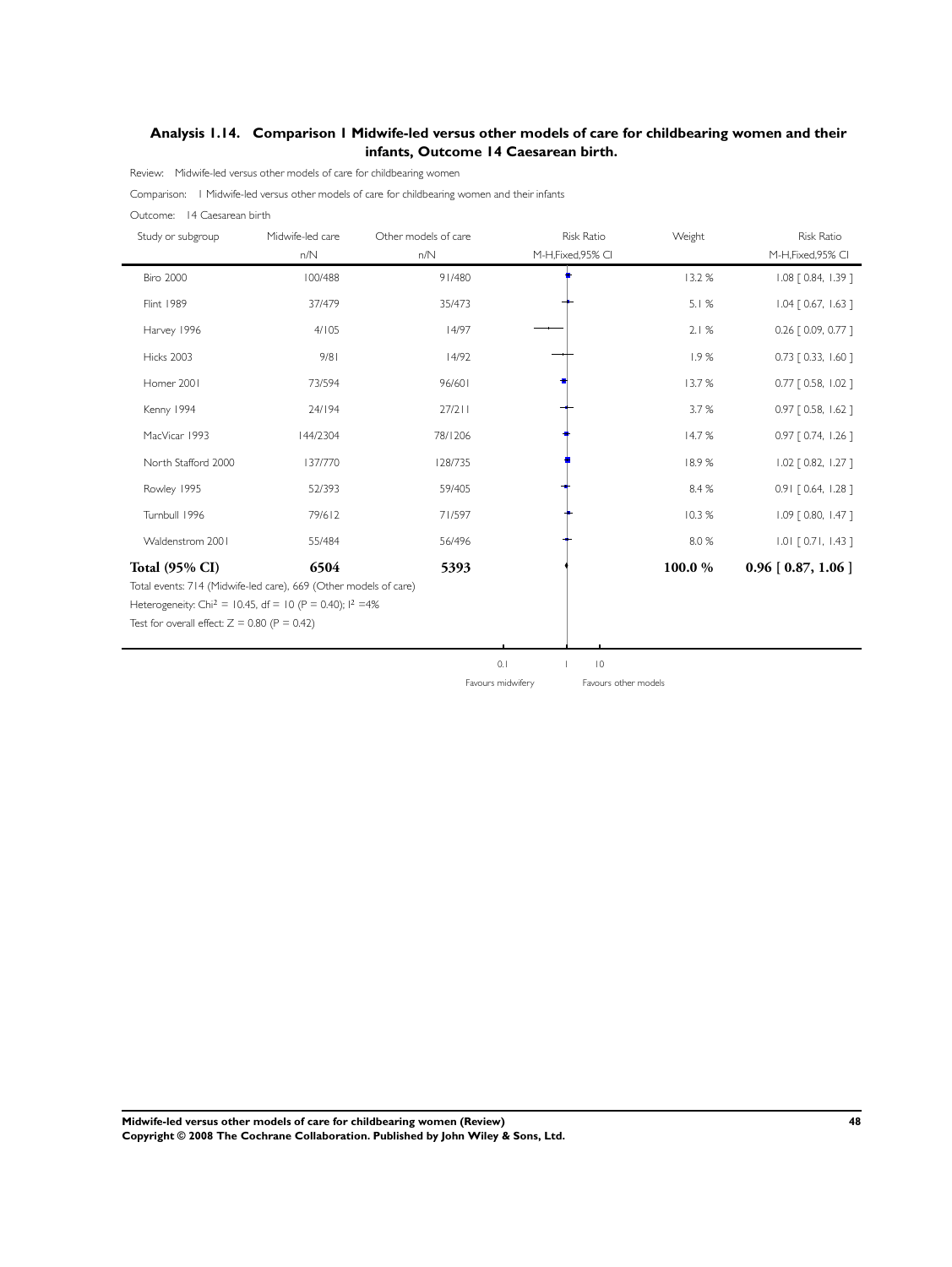# <span id="page-52-0"></span>**Analysis 1.15. Comparison 1 Midwife-led versus other models of care for childbearing women and their infants, Outcome 15 Attendance at birth by known midwife.**

Review: Midwife-led versus other models of care for childbearing women

Comparison: 1 Midwife-led versus other models of care for childbearing women and their infants

Outcome: 15 Attendance at birth by known midwife

| Study or subgroup                                                                                 | Midwife-led care | Other models of care | Risk Ratio          | Weight | <b>Risk Ratio</b>            |  |
|---------------------------------------------------------------------------------------------------|------------------|----------------------|---------------------|--------|------------------------------|--|
|                                                                                                   | n/N              | n/N                  | M-H, Random, 95% CI |        | M-H, Random, 95% CI          |  |
| <b>Biro 2000</b>                                                                                  | 329/487          | 1/480                |                     | 6.9%   | 324.27 [45.73, 2299.55 ]     |  |
| Hicks 2003                                                                                        | 57/81            | 13/92                |                     | 17.3%  | 4.98 [ 2.95, 8.40 ]          |  |
| Homer 2001                                                                                        | 204/594          | 68/601               |                     | 19.1%  | 3.04   2.36, 3.90 ]          |  |
| Kenny 1994                                                                                        | 186/194          | $27/2$               | ₩                   | 18.5 % | 7.49 [5.26, 10.67]           |  |
| North Stafford 2000                                                                               | 696/770          | 52/735               | Ŧ.                  | 19.0 % | 12.78 [ 9.82, 16.62 ]        |  |
| Waldenstrom 2001                                                                                  | 336/484          | 67/496               | $\overline{+}$      | 19.2%  | 5.14 [4.08, 6.47]            |  |
| <b>Total (95% CI)</b>                                                                             | 2610             | 2615                 |                     | 100.0% | $7.84 \mid 4.15, 14.81 \mid$ |  |
| Total events: 1808 (Midwife-led care), 228 (Other models of care)                                 |                  |                      |                     |        |                              |  |
| Heterogeneity: Tau <sup>2</sup> = 0.54; Chi <sup>2</sup> = 100.94, df = 5 (P<0.00001); $1^2$ =95% |                  |                      |                     |        |                              |  |
| Test for overall effect: $Z = 6.34$ (P < 0.00001)                                                 |                  |                      |                     |        |                              |  |

0.01 0.1 1 10 100

Favours other models Favours midwifery

**Midwife-led versus other models of care for childbearing women (Review) 49 Copyright © 2008 The Cochrane Collaboration. Published by John Wiley & Sons, Ltd.**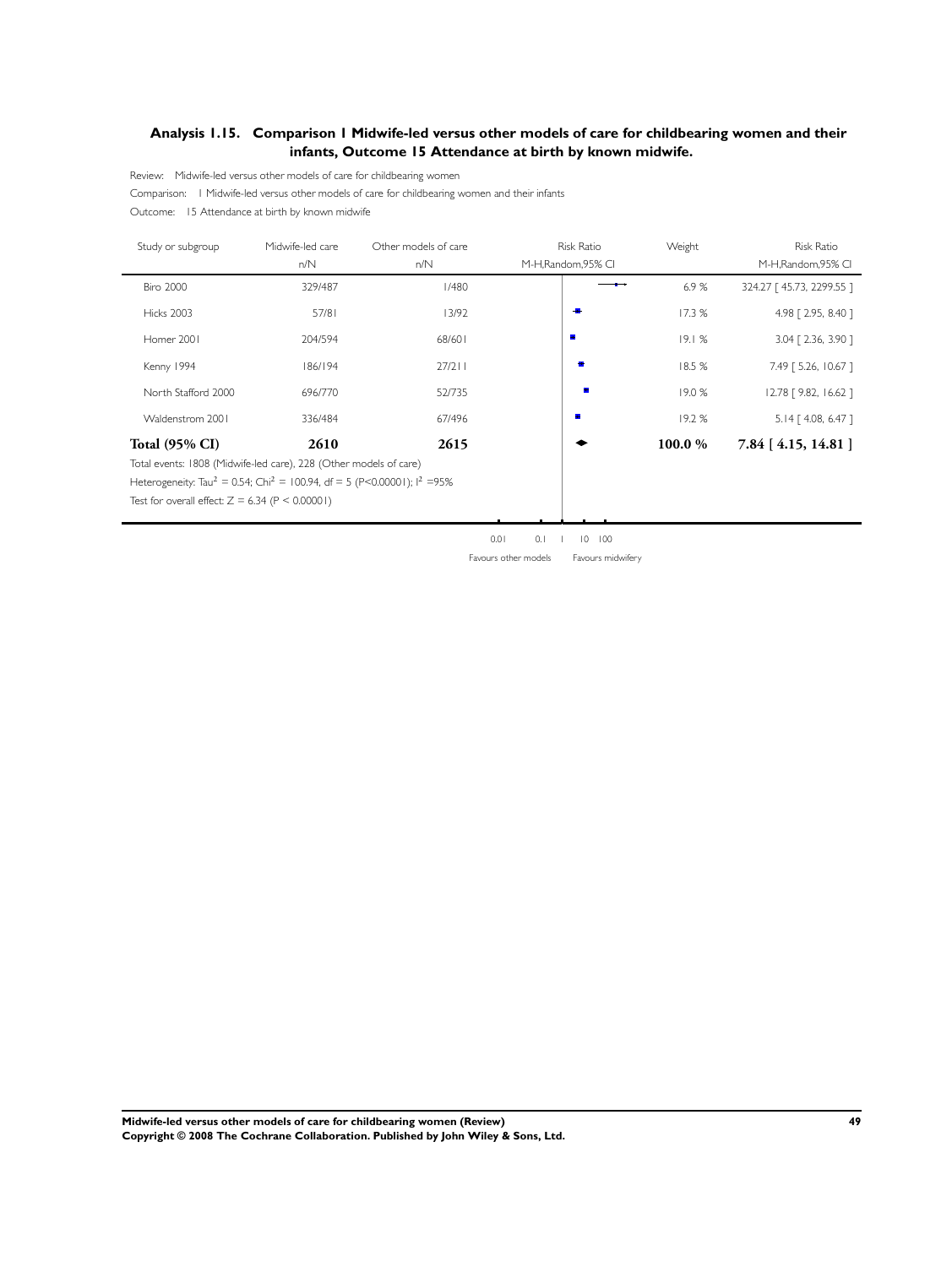# <span id="page-53-0"></span>**Analysis 1.16. Comparison 1 Midwife-led versus other models of care for childbearing women and their infants, Outcome 16 Instrumental vaginal birth (forceps/vacuum).**

Review: Midwife-led versus other models of care for childbearing women

Comparison: 1 Midwife-led versus other models of care for childbearing women and their infants

Outcome: 16 Instrumental vaginal birth (forceps/vacuum)

Ĭ.

| Study or subgroup                                                       | Midwife-led care | Other models of care | <b>Risk Ratio</b>  | Weight | <b>Risk Ratio</b>          |
|-------------------------------------------------------------------------|------------------|----------------------|--------------------|--------|----------------------------|
|                                                                         | n/N              | n/N                  | M-H, Fixed, 95% CI |        | M-H,Fixed,95% Cl           |
| <b>Biro 2000</b>                                                        | 67/488           | 86/480               |                    | 12.4%  | $0.77$ $[0.57, 1.03]$      |
| <b>Flint 1989</b>                                                       | 56/479           | 66/473               |                    | 9.5 %  | $0.84$ $[0.60, 1.17]$      |
| Harvey 1996                                                             | $6/105$          | 7/97                 |                    | 1.0%   | $0.79$ $[0.28, 2.27]$      |
| Homer 2001                                                              | 71/594           | 63/601               |                    | 9.0%   | $1.14$ [ 0.83, 1.57 ]      |
| Kenny 1994                                                              | 12/194           | 29/211               |                    | 4.0 %  | $0.45$ $[0.24, 0.86]$      |
| MacVicar 1993                                                           | 187/2304         | 4/   206             |                    | 21.4%  | $0.86$ $[0.69, 1.07]$      |
| North Stafford 2000                                                     | 74/770           | 84/735               |                    | 12.3%  | $0.84$ $[0.63, 1.13]$      |
| Rowley 1995                                                             | 29/393           | 37/405               |                    | 5.2 %  | $0.81$ $[0.51, 1.29]$      |
| Turnbull 1996                                                           | 83/612           | 86/597               |                    | 12.5 % | $0.94$ $[0.71, 1.25]$      |
| Waldenstrom 2001                                                        | 78/484           | 89/496               |                    | 12.6 % | $0.90$ $[0.68, 1.18]$      |
| <b>Total (95% CI)</b>                                                   | 6423             | 5301                 |                    | 100.0% | $0.86$ [ $0.78$ , $0.96$ ] |
| Total events: 663 (Midwife-led care), 661 (Other models of care)        |                  |                      |                    |        |                            |
| Heterogeneity: Chi <sup>2</sup> = 8.09, df = 9 (P = 0.53); $1^2$ = 0.0% |                  |                      |                    |        |                            |
| Test for overall effect: $Z = 2.81$ (P = 0.0049)                        |                  |                      |                    |        |                            |

0.2 0.5 1 2 5

Favours midwifery Favours other models

**Midwife-led versus other models of care for childbearing women (Review) 50 Copyright © 2008 The Cochrane Collaboration. Published by John Wiley & Sons, Ltd.**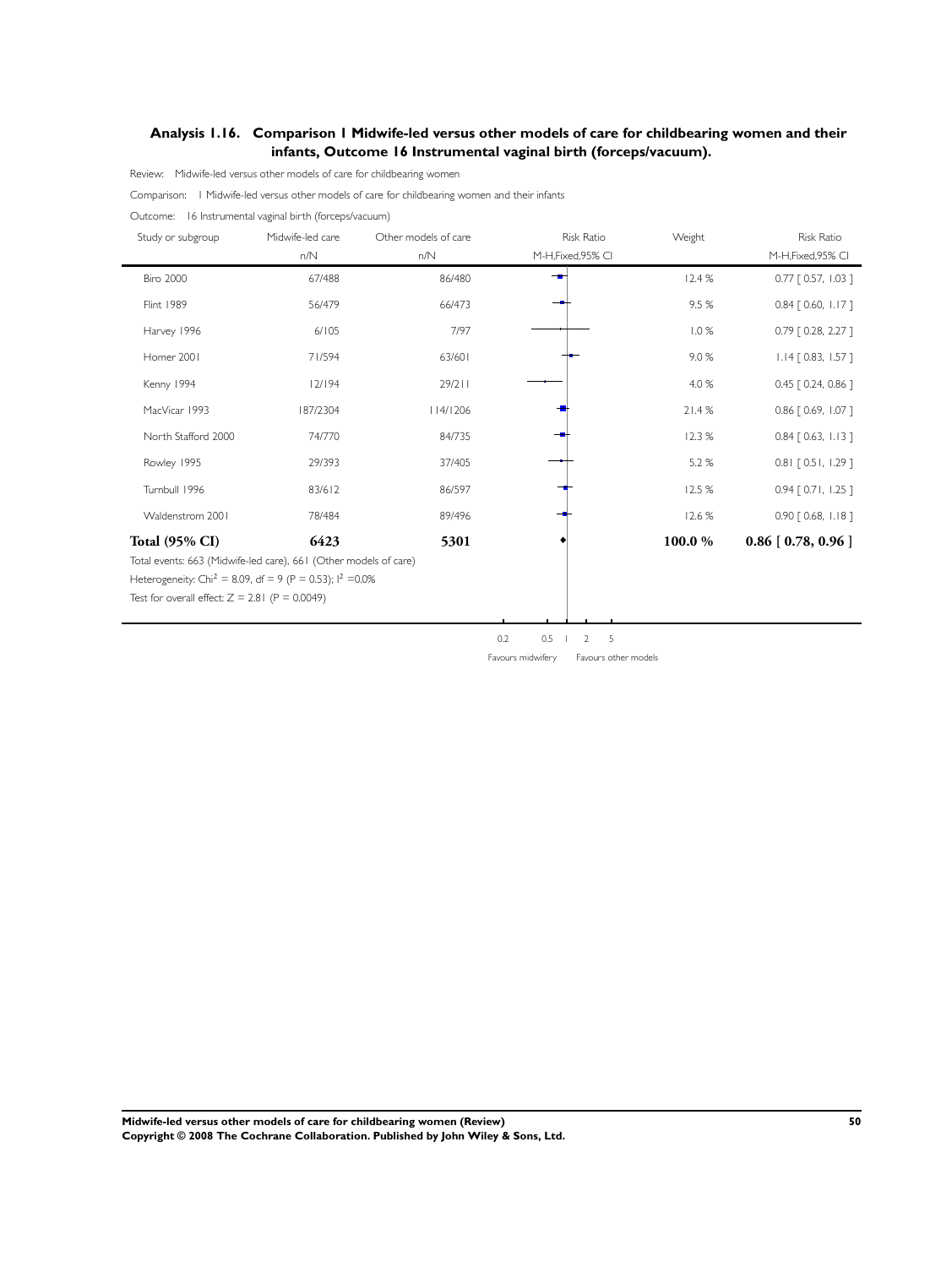# <span id="page-54-0"></span>**Analysis 1.17. Comparison 1 Midwife-led versus other models of care for childbearing women and their infants, Outcome 17 Spontaneous vaginal birth (as defined by trial authors).**

Review: Midwife-led versus other models of care for childbearing women

Comparison: 1 Midwife-led versus other models of care for childbearing women and their infants

Outcome: 17 Spontaneous vaginal birth (as defined by trial authors)

| Study or subgroup                                                                | Midwife-led care | Other models of care | <b>Risk Ratio</b>  | Weight | <b>Risk Ratio</b>              |
|----------------------------------------------------------------------------------|------------------|----------------------|--------------------|--------|--------------------------------|
|                                                                                  | n/N              | n/N                  | M-H, Fixed, 95% CI |        | M-H, Fixed, 95% CI             |
| <b>Biro 2000</b>                                                                 | 282/488          | 262/480              |                    | 7.0 %  | $1.06$ $[0.95, 1.18]$          |
| Flint 1989                                                                       | 386/479          | 372/473              |                    | 9.9%   | $1.02$ $[0.96, 1.09]$          |
| Harvey 1996                                                                      | 89/105           | 71/97                |                    | 2.0 %  | $1.16$ $[ 1.00, 1.34 ]$        |
| Homer 2001                                                                       | 402/594          | 374/601              |                    | 9.8%   | $1.09$ $[ 1.00, 1.18 ]$        |
| Kenny 1994                                                                       | 158/194          | 155/211              |                    | 3.9%   | $1.11$ $[1.00, 1.23]$          |
| MacVicar 1993                                                                    | 1847/2304        | 931/1206             |                    | 32.4 % | $1.04$ $[$ $1.00$ , $1.08$ $]$ |
| North Stafford 2000                                                              | 542/770          | 509/735              |                    | 13.8%  | $1.02$ $[0.95, 1.09]$          |
| Turnbull 1996                                                                    | 450/612          | 440/597              |                    | 11.8%  | $1.00$ $[0.93, 1.07]$          |
| Waldenstrom 2001                                                                 | 362/484          | 360/496              |                    | 9.4%   | $1.03$ $[0.96, 1.11]$          |
| <b>Total (95% CI)</b>                                                            | 6030             | 4896                 |                    | 100.0% | $1.04$ [ 1.02, 1.06 ]          |
| Total events: 4518 (Midwife-led care), 3474 (Other models of care)               |                  |                      |                    |        |                                |
| Heterogeneity: Chi <sup>2</sup> = 6.90, df = 8 (P = 0.55); l <sup>2</sup> = 0.0% |                  |                      |                    |        |                                |
| Test for overall effect: $Z = 3.31$ (P = 0.00092)                                |                  |                      |                    |        |                                |

0.2 0.5 1 2 5

Favours other models Favours midwifery

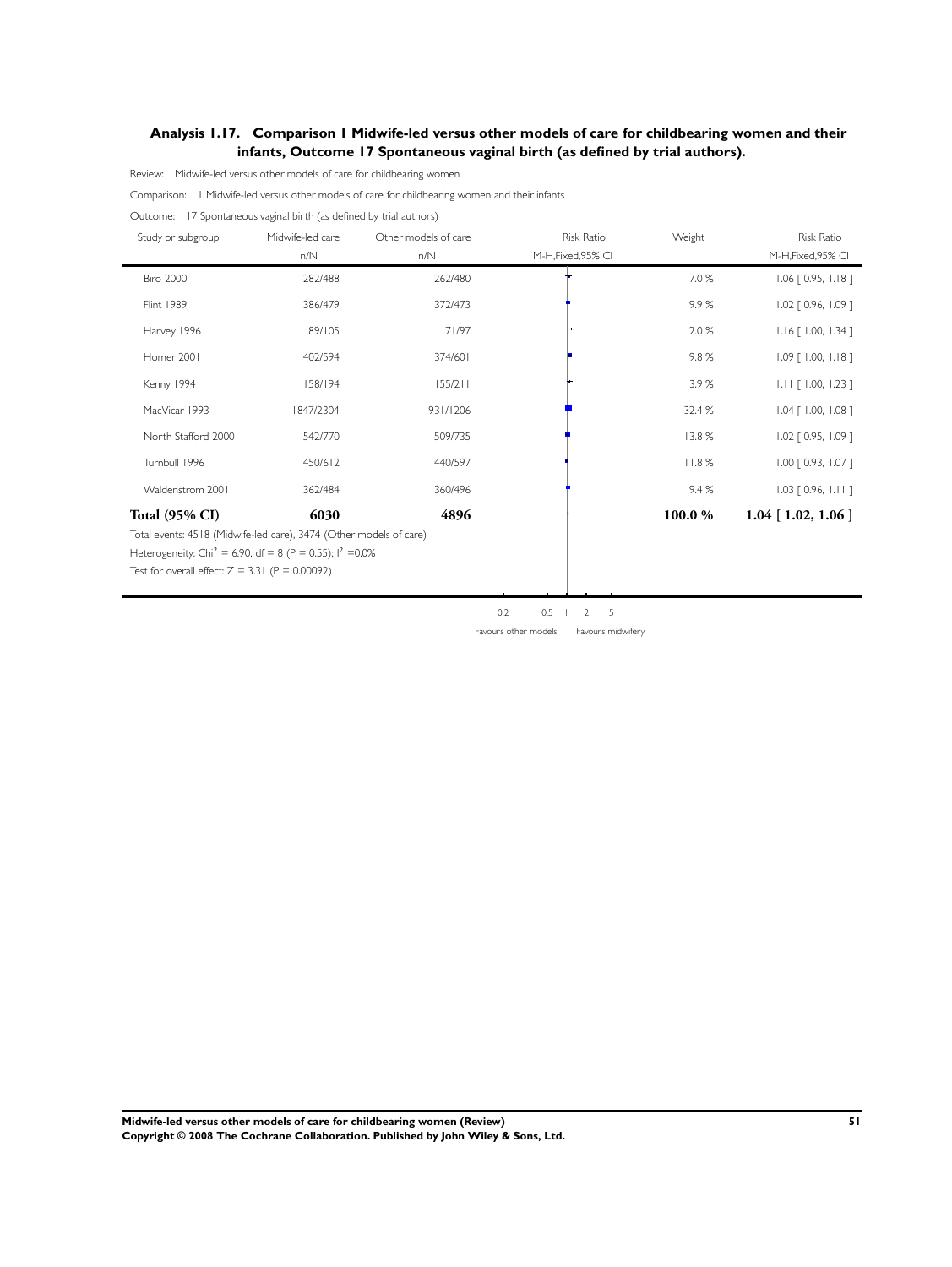# <span id="page-55-0"></span>**Analysis 1.18. Comparison 1 Midwife-led versus other models of care for childbearing women and their infants, Outcome 18 Episiotomy.**

Review: Midwife-led versus other models of care for childbearing women

Comparison: 1 Midwife-led versus other models of care for childbearing women and their infants

Outcome: 18 Episiotomy

j.

| Study or subgroup                                                       | Midwife-led care | Other models of care | <b>Risk Ratio</b> | Weight | <b>Risk Ratio</b>         |
|-------------------------------------------------------------------------|------------------|----------------------|-------------------|--------|---------------------------|
|                                                                         | n/N              | n/N                  | M-H,Fixed,95% CI  |        | M-H, Fixed, 95% CI        |
| <b>Biro 2000</b>                                                        | 89/488           | 121/479              |                   | 8.4 %  | $0.72$ $[0.57, 0.92]$     |
| <b>Flint 1989</b>                                                       | 152/480          | 185/473              |                   | 12.8 % | $0.81$ $[0.68, 0.96]$     |
| Harvey 1996                                                             | 15/105           | 26/97                |                   | 1.9%   | 0.53 [ 0.30, 0.94 ]       |
| Hicks 2003                                                              | 25/81            | 31/92                |                   | 2.0 %  | $0.92$ $[0.59, 1.41]$     |
| Homer 2001                                                              | 63/594           | 66/601               |                   | 4.5 %  | 0.97 [ 0.70, 1.34 ]       |
| Kenny 1994                                                              | 20/194           | $55/2$               |                   | 3.6%   | $0.40$ $[0.25, 0.63]$     |
| MacVicar 1993                                                           | 475/2304         | 326/1206             |                   | 29.4%  | $0.76$ $[0.67, 0.86]$     |
| North Stafford 2000                                                     | 181/770          | 175/735              |                   | 12.3%  | $0.99$ $[0.82, 1.18]$     |
| Rowley 1995                                                             | 46/393           | 56/405               |                   | 3.8 %  | $0.85$ $[0.59, 1.22]$     |
| Turnbull 1996                                                           | 147/604          | 173/580              |                   | 12.1%  | $0.82$ $[$ 0.68, 0.98 $]$ |
| Waldenstrom 2001                                                        | 134/484          | 136/496              |                   | 9.2%   | $1.01$ $[0.82, 1.24]$     |
| <b>Total (95% CI)</b>                                                   | 6497             | 5375                 |                   | 100.0% | $0.82$ [ $0.77, 0.88$ ]   |
| Total events: 1347 (Midwife-led care), 1350 (Other models of care)      |                  |                      |                   |        |                           |
| Heterogeneity: Chi <sup>2</sup> = 23.02, df = 10 (P = 0.01); $1^2$ =57% |                  |                      |                   |        |                           |
| Test for overall effect: $Z = 5.89$ (P < 0.00001)                       |                  |                      |                   |        |                           |
|                                                                         |                  |                      |                   |        |                           |

0.2 0.5 2 5

Favours midwifery Favours other models

**Midwife-led versus other models of care for childbearing women (Review) 52 Copyright © 2008 The Cochrane Collaboration. Published by John Wiley & Sons, Ltd.**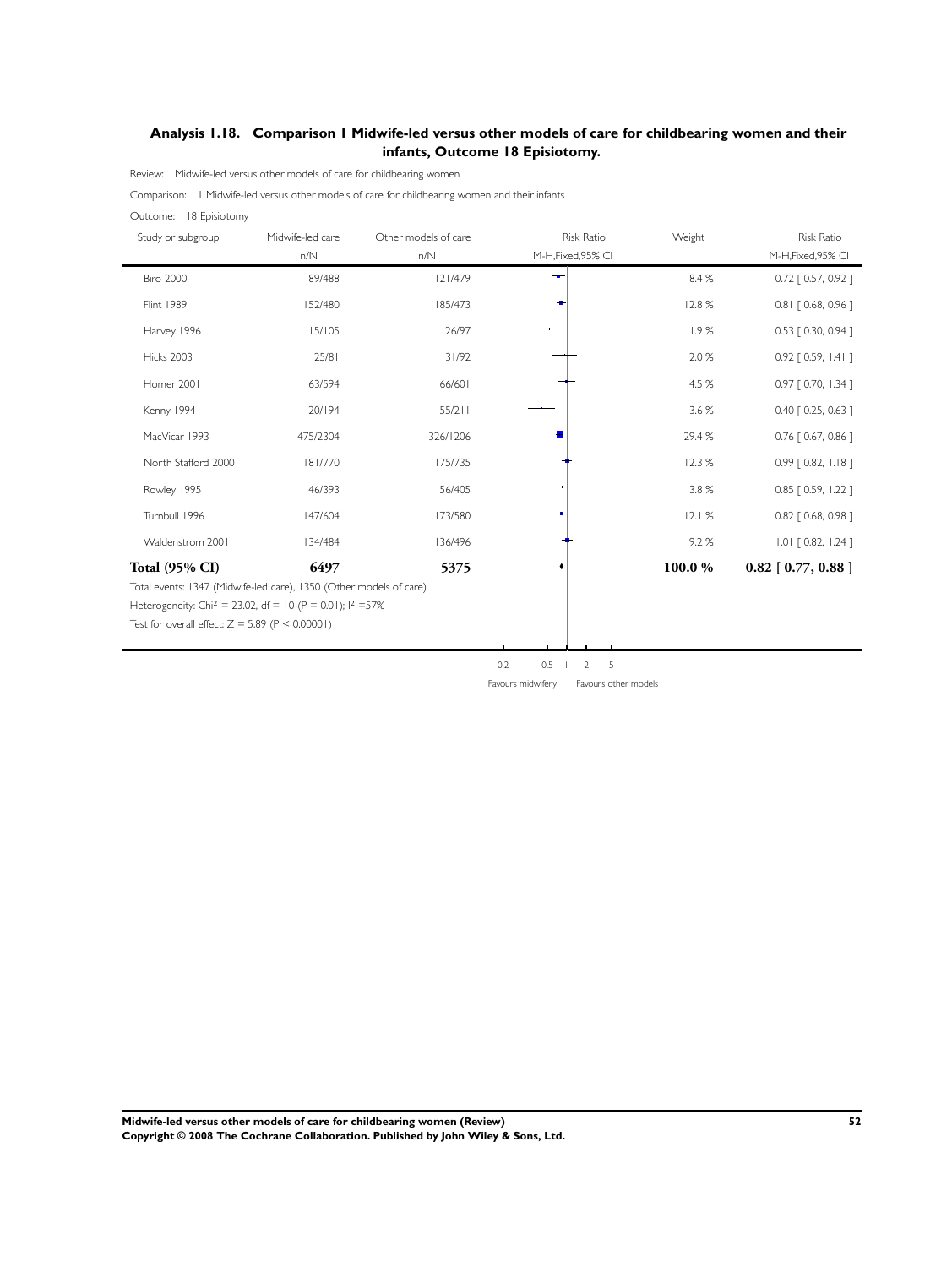# <span id="page-56-0"></span>**Analysis 1.19. Comparison 1 Midwife-led versus other models of care for childbearing women and their infants, Outcome 19 Perineal laceration requiring suturing.**

Review: Midwife-led versus other models of care for childbearing women

Comparison: 1 Midwife-led versus other models of care for childbearing women and their infants

Outcome: 19 Perineal laceration requiring suturing

| Study or subgroup                                                      | Midwife-led care | Other models of care | <b>Risk Ratio</b>    | Weight | <b>Risk Ratio</b>          |
|------------------------------------------------------------------------|------------------|----------------------|----------------------|--------|----------------------------|
|                                                                        | n/N              | n/N                  | M-H, Fixed, 95% CI   |        | M-H, Fixed, 95% CI         |
| <b>Biro 2000</b>                                                       | 143/488          | 133/479              |                      | 7.1%   | $1.06$ $[0.86, 1.29]$      |
| Kenny 1994                                                             | 107/194          | 115/211              |                      | 5.9%   | $1.01$ $[0.85, 1.21]$      |
| MacVicar 1993                                                          | 1389/2304        | 743/1206             |                      | 51.8%  | $0.98$ $[0.93, 1.03]$      |
| North Stafford 2000                                                    | 197/770          | 180/735              |                      | 9.8%   | $1.04$ $[0.88, 1.24]$      |
| Rowley 1995                                                            | 141/393          | 126/405              |                      | 6.6 %  | $1.15$ $[0.95, 1.40]$      |
| Turnbull 1996                                                          | 218/604          | 216/580              |                      | 11.7%  | $0.97$ $[0.83, 1.13]$      |
| Waldenstrom 2001                                                       | 100/484          | 135/496              |                      | 7.1%   | $0.76$ $[0.61, 0.95]$      |
| <b>Total (95% CI)</b>                                                  | 5237             | 4112                 |                      | 100.0% | $0.99$ [ $0.94$ , $1.03$ ] |
| Total events: 2295 (Midwife-led care), 1648 (Other models of care)     |                  |                      |                      |        |                            |
| Heterogeneity: Chi <sup>2</sup> = 8.66, df = 6 (P = 0.19); $1^2$ = 31% |                  |                      |                      |        |                            |
| Test for overall effect: $Z = 0.54$ (P = 0.59)                         |                  |                      |                      |        |                            |
|                                                                        |                  |                      |                      |        |                            |
|                                                                        |                  |                      | 0.2<br>0.5<br>5<br>2 |        |                            |

Favours midwifery Favours other models

**Midwife-led versus other models of care for childbearing women (Review) 53 Copyright © 2008 The Cochrane Collaboration. Published by John Wiley & Sons, Ltd.**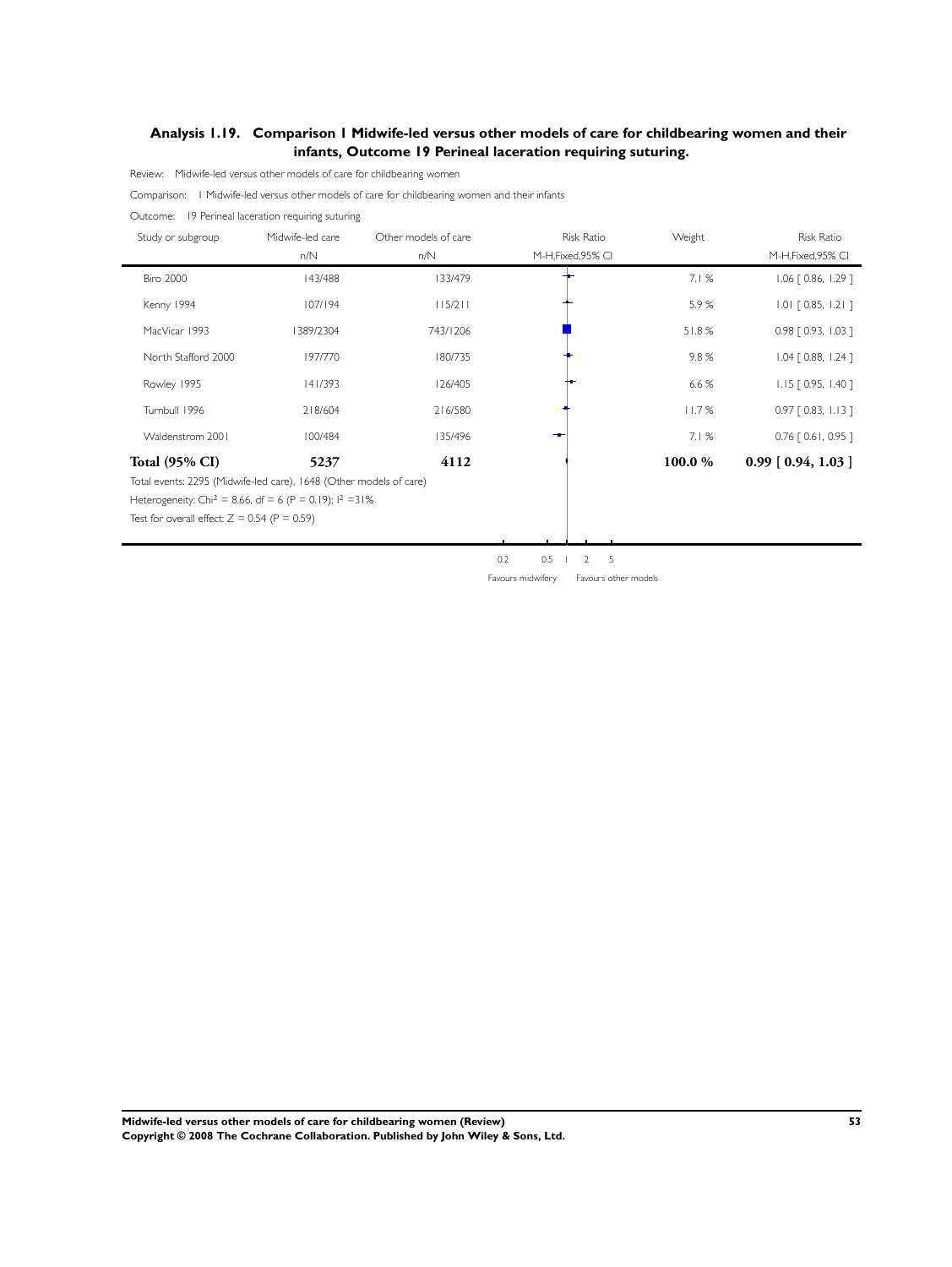# <span id="page-57-0"></span>**Analysis 1.20. Comparison 1 Midwife-led versus other models of care for childbearing women and their infants, Outcome 20 Intact perineum.**

Review: Midwife-led versus other models of care for childbearing women

Comparison: 1 Midwife-led versus other models of care for childbearing women and their infants

Outcome: 20 Intact perineum

| Study or subgroup                                                                                         | Midwife-led care | Other models of care | <b>Risk Ratio</b>   | Weight | <b>Risk Ratio</b>          |
|-----------------------------------------------------------------------------------------------------------|------------------|----------------------|---------------------|--------|----------------------------|
|                                                                                                           | n/N              | n/N                  | M-H, Random, 95% CI |        | M-H, Random, 95% CI        |
| <b>Biro 2000</b>                                                                                          | 66/488           | 77/479               |                     | 7.4 %  | $0.84$ $[0.62, 1.14]$      |
| Flint 1989                                                                                                | 107/480          | 104/473              |                     | 10.2%  | $1.01$ $[0.80, 1.29]$      |
| Harvey 1996                                                                                               | 50/105           | 58/97                |                     | 9.2%   | $0.80$ $[0.61, 1.03]$      |
| Kenny 1994                                                                                                | 98/194           | 100/211              |                     | 12.4%  | $1.07$ $[0.87, 1.30]$      |
| MacVicar 1993                                                                                             | 669/2304         | 308/1206             |                     | 18.5 % | $1.14$ [ $1.01$ , $1.28$ ] |
| North Stafford 2000                                                                                       | 370/770          | 361/735              |                     | 19.5 % | $0.98$ $[0.88, 1.09]$      |
| Tumbull 1996                                                                                              | 160/604          | 120/580              |                     | 11.9%  | $1.28$ $[$ 1.04, 1.58 ]    |
| Waldenstrom 2001                                                                                          | 128/484          | 107/496              |                     | 10.9%  | $1.23$ [ 0.98, 1.53 ]      |
| <b>Total (95% CI)</b>                                                                                     | 5429             | 4277                 |                     | 100.0% | $1.05$ [ 0.95, 1.16 ]      |
| Total events: 1648 (Midwife-led care), 1235 (Other models of care)                                        |                  |                      |                     |        |                            |
| Heterogeneity: Tau <sup>2</sup> = 0.01; Chi <sup>2</sup> = 15.69, df = 7 (P = 0.03); l <sup>2</sup> = 55% |                  |                      |                     |        |                            |
| Test for overall effect: $Z = 0.92$ (P = 0.36)                                                            |                  |                      |                     |        |                            |

 $0.2 \t 0.5 \t 2 \t 5$ 

Favours midwifery Favours other models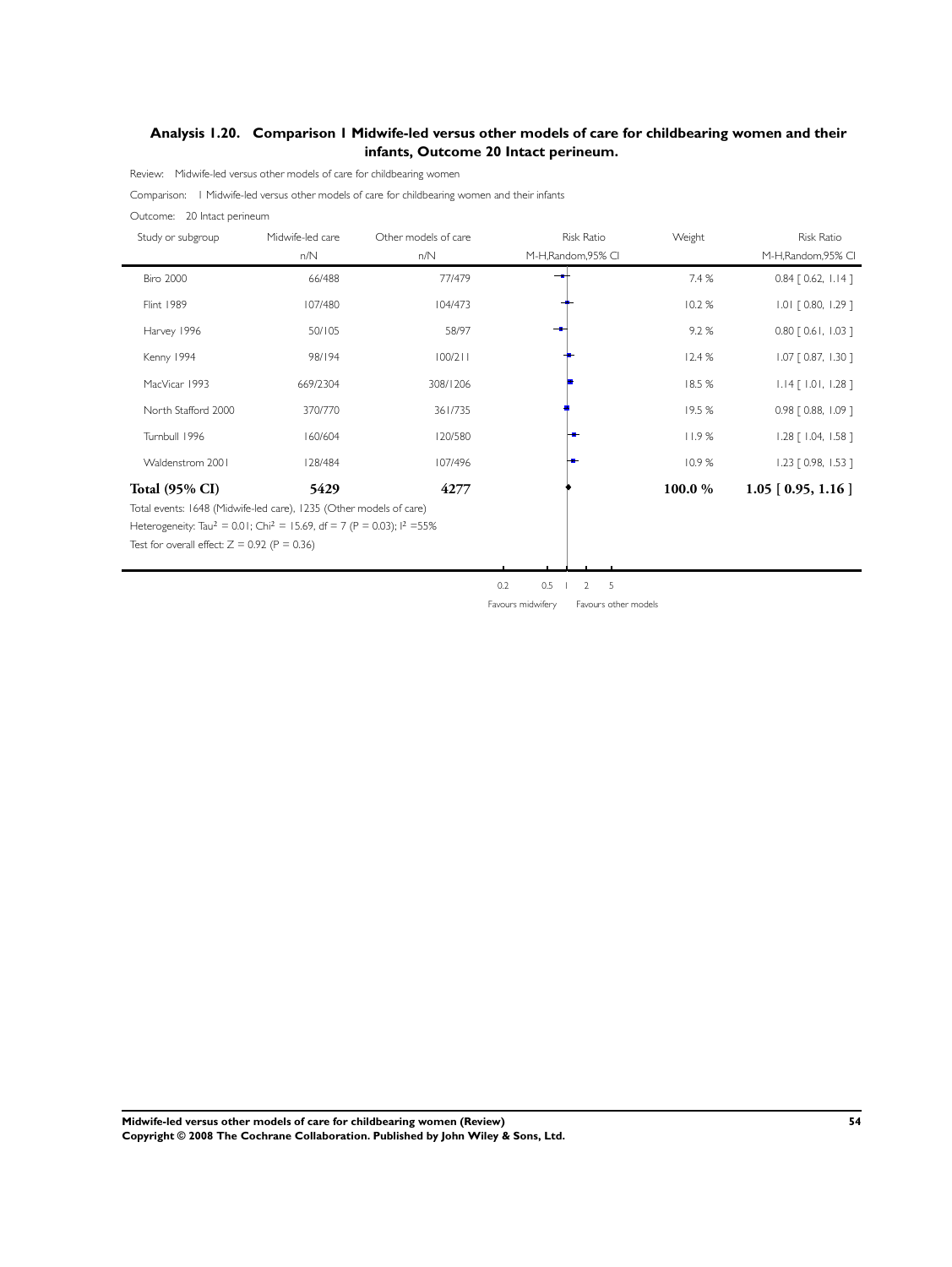# <span id="page-58-0"></span>**Analysis 1.21. Comparison 1 Midwife-led versus other models of care for childbearing women and their infants, Outcome 21 Postpartum haemorrhage (as defined by trial authors).**

Review: Midwife-led versus other models of care for childbearing women

Comparison: 1 Midwife-led versus other models of care for childbearing women and their infants

Outcome: 21 Postpartum haemorrhage (as defined by trial authors)

| Study or subgroup                                                       | Midwife-led care | Other models of care |            | <b>Risk Ratio</b>   | Weight | <b>Risk Ratio</b>     |
|-------------------------------------------------------------------------|------------------|----------------------|------------|---------------------|--------|-----------------------|
|                                                                         | n/N              | n/N                  |            | M-H, Fixed, 95% CI  |        | M-H, Fixed, 95% CI    |
| Flint 1989                                                              | 22/480           | 29/473               |            |                     | 14.4 % | $0.75$ $[0.44, 1.28]$ |
| Harvey 1996                                                             | 6/105            | 3/97                 |            |                     | 1.5%   | $1.85$ $[0.48, 7.19]$ |
| Homer 2001                                                              | 31/594           | 26/601               |            |                     | 12.8 % | $1.21$ $[0.73, 2.01]$ |
| Kenny 1994                                                              | 13/194           | 12/211               |            |                     | 5.7 %  | $1.18$ $[0.55, 2.52]$ |
| MacVicar 1993                                                           | 18/2304          | 63/1206              |            |                     | 40.8 % | $0.98$ $[0.73, 1.32]$ |
| Tumbull 1996                                                            | 36/612           | 34/597               |            |                     | 17.0 % | $1.03$ $[0.66, 1.63]$ |
| Waldenstrom 2001                                                        | 17/484           | 16/496               |            |                     | 7.8 %  | $1.09$ $[0.56, 2.13]$ |
| <b>Total (95% CI)</b>                                                   | 4773             | 3681                 |            |                     | 100.0% | $1.02$ [ 0.84, 1.23 ] |
| Total events: 243 (Midwife-led care), 183 (Other models of care)        |                  |                      |            |                     |        |                       |
| Heterogeneity: Chi <sup>2</sup> = 2.67, df = 6 (P = 0.85); $1^2$ = 0.0% |                  |                      |            |                     |        |                       |
| Test for overall effect: $Z = 0.18$ (P = 0.86)                          |                  |                      |            |                     |        |                       |
|                                                                         |                  |                      |            |                     |        |                       |
|                                                                         |                  |                      | 0.5<br>0.2 | 5<br>$\overline{2}$ |        |                       |

Favours midwifery Favours other models

#### **Analysis 1.23. Comparison 1 Midwife-led versus other models of care for childbearing women and their infants, Outcome 23 Duration of postnatal hospital stay (days).**

Review: Midwife-led versus other models of care for childbearing women

Comparison: 1 Midwife-led versus other models of care for childbearing women and their infants

Outcome: 23 Duration of postnatal hospital stay (days)

| Study or subgroup                                                                                                                                | Midwife-led care |          | Other models of care |                            |      | Mean Difference           | Weight         | Mean Difference                      |
|--------------------------------------------------------------------------------------------------------------------------------------------------|------------------|----------|----------------------|----------------------------|------|---------------------------|----------------|--------------------------------------|
|                                                                                                                                                  | $\mathbb N$      | Mean(SD) | $\mathbb N$          | Mean(SD)                   |      | IV, Fixed, 95% CI         |                | IV, Fixed, 95% CI                    |
| <b>Biro 2000</b>                                                                                                                                 | 487              | 4.3(1.8) | 477                  | 4.6 $(1.9)$                |      |                           | 60.8%          | $-0.30$ $\lceil -0.53, -0.07 \rceil$ |
| Waldenstrom 2001                                                                                                                                 | 484              | 3.8(2.6) | 496                  | 3.7(2)                     |      |                           | 39.2 %         | $0.10$ [ -0.19, 0.39 ]               |
| <b>Total (95% CI)</b><br>Heterogeneity: Chi <sup>2</sup> = 4.41, df = 1 (P = 0.04); $1^2$ =77%<br>Test for overall effect: $Z = 1.54$ (P = 0.12) | 971              |          | 973                  |                            |      |                           |                | $100.0 \% -0.14$ [ -0.33, 0.04 ]     |
|                                                                                                                                                  |                  |          |                      | $-10$<br>Favours midwifery | $-5$ | 5<br>Favours other models | $\overline{0}$ |                                      |

**Midwife-led versus other models of care for childbearing women (Review) 55 Copyright © 2008 The Cochrane Collaboration. Published by John Wiley & Sons, Ltd.**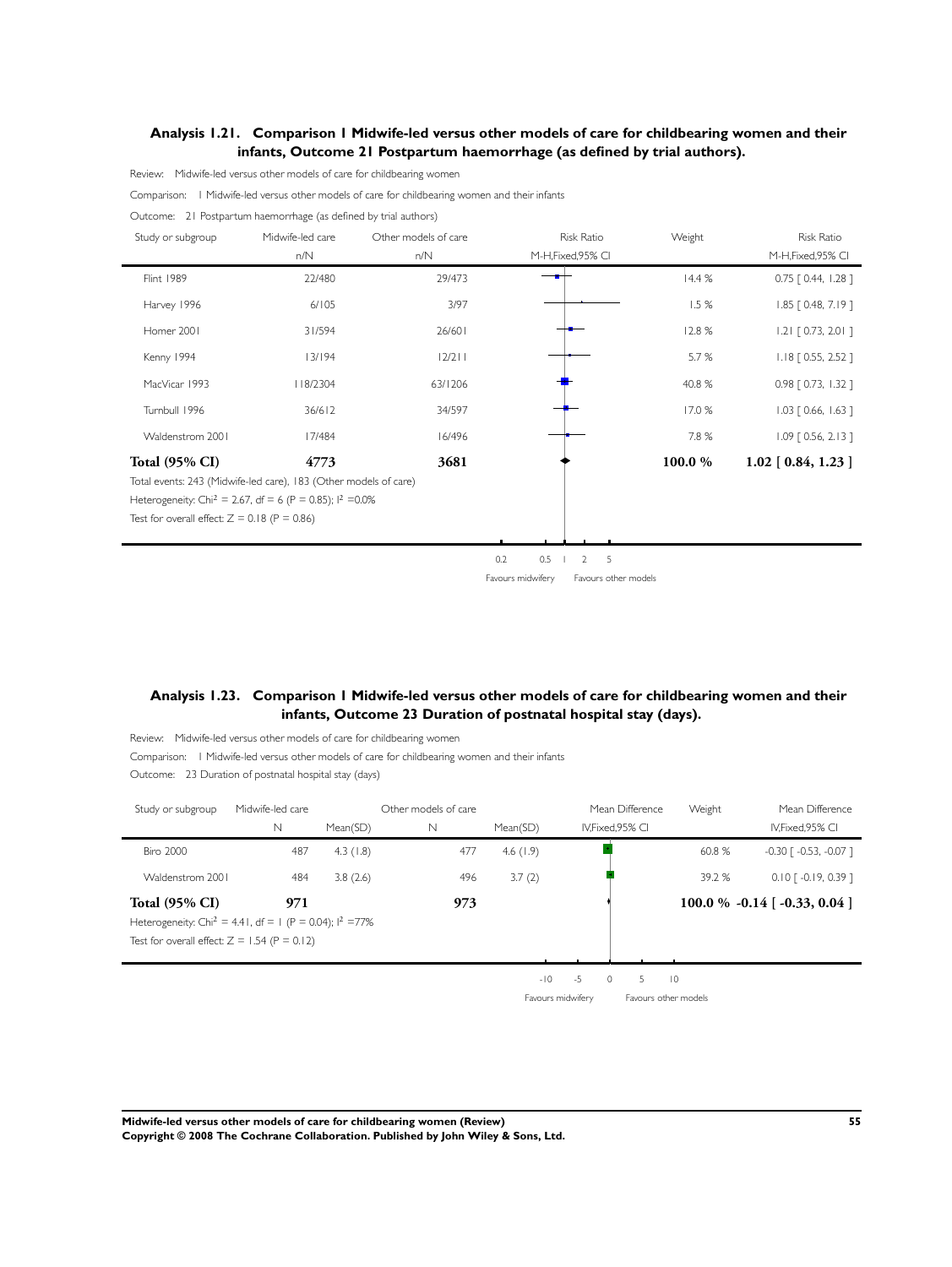# <span id="page-59-0"></span>**Analysis 1.24. Comparison 1 Midwife-led versus other models of care for childbearing women and their infants, Outcome 24 Low birthweight (< 2500 g).**

Review: Midwife-led versus other models of care for childbearing women

Comparison: 1 Midwife-led versus other models of care for childbearing women and their infants

Outcome: 24 Low birthweight (< 2500 g)

| Study or subgroup                                                       | Midwife-led care | Other models of care | <b>Risk Ratio</b>  | Weight | <b>Risk Ratio</b>     |
|-------------------------------------------------------------------------|------------------|----------------------|--------------------|--------|-----------------------|
|                                                                         | n/N              | n/N                  | M-H, Fixed, 95% CI |        | M-H, Fixed, 95% CI    |
| Flint 1989                                                              | 31/488           | 38/479               |                    | 16.3%  | $0.80$ $[0.51, 1.27]$ |
| MacVicar 1993                                                           | 12/2304          | 59/1206              |                    | 32.8 % | $0.99$ $[0.73, 1.35]$ |
| North Stafford 2000                                                     | 52/770           | 51/735               |                    | 22.1%  | $0.97$ $[0.67, 1.41]$ |
| Rowley 1995                                                             | 28/398           | 24/413               |                    | 10.0%  | $1.21$ $[0.71, 2.05]$ |
| Turnbull 1996                                                           | 46/613           | 44/603               |                    | 18.8%  | $1.03$ $[0.69, 1.53]$ |
| <b>Total (95% CI)</b>                                                   | 4573             | 3436                 |                    | 100.0% | $0.99$ [ 0.83, 1.17 ] |
| Total events: 269 (Midwife-led care), 216 (Other models of care)        |                  |                      |                    |        |                       |
| Heterogeneity: Chi <sup>2</sup> = 1.43, df = 4 (P = 0.84); $1^2$ = 0.0% |                  |                      |                    |        |                       |
| Test for overall effect: $Z = 0.16$ (P = 0.87)                          |                  |                      |                    |        |                       |
|                                                                         |                  |                      |                    |        |                       |

 $0.2$  0.5 2 5

Favours midwifery Favours other models

### **Analysis 1.25. Comparison 1 Midwife-led versus other models of care for childbearing women and their infants, Outcome 25 Preterm birth (< 37 weeks).**

Review: Midwife-led versus other models of care for childbearing women Comparison: 1 Midwife-led versus other models of care for childbearing women and their infants Outcome: 25 Preterm birth (< 37 weeks)

| Study or subgroup                                                       | Midwife-led care<br>n/N | Other models of care<br>n/N |            | <b>Risk Ratio</b><br>M-H, Fixed, 95% CI | Weight | <b>Risk Ratio</b><br>M-H, Fixed, 95% CI |
|-------------------------------------------------------------------------|-------------------------|-----------------------------|------------|-----------------------------------------|--------|-----------------------------------------|
| <b>Biro 2000</b>                                                        | 36/500                  | 42/493                      |            |                                         | 17.5 % | $0.85$ $\lceil 0.55, 1.30 \rceil$       |
| MacVicar 1993                                                           | 10/2304                 | 70/1206                     |            |                                         | 38.1 % | $0.82$ [ $0.61$ , $1.10$ ]              |
| Rowley 1995                                                             | 52/398                  | 54/413                      |            |                                         | 22.0 % | $1.00$ $[0.70, 1.43]$                   |
| Turnbull 1996                                                           | 30/613                  | 42/603                      |            |                                         | 17.5 % | $0.70$ $[0.45, 1.11]$                   |
| Waldenstrom 2001                                                        | 16/486                  | 12/500                      |            |                                         | 4.9 %  | $1.37$ $[0.66, 2.87]$                   |
| <b>Total (95% CI)</b>                                                   | 4301                    | 3215                        |            |                                         | 100.0% | $0.87$ [ 0.73, 1.04 ]                   |
| Total events: 244 (Midwife-led care), 220 (Other models of care)        |                         |                             |            |                                         |        |                                         |
| Heterogeneity: Chi <sup>2</sup> = 3.05, df = 4 (P = 0.55); $1^2$ = 0.0% |                         |                             |            |                                         |        |                                         |
| Test for overall effect: $Z = 1.53$ (P = 0.13)                          |                         |                             |            |                                         |        |                                         |
|                                                                         |                         |                             |            |                                         |        |                                         |
|                                                                         |                         |                             | 0.5<br>0.2 | 5<br>$\mathcal{D}$                      |        |                                         |
|                                                                         |                         |                             |            |                                         |        |                                         |

Favours midwifery Favours other models

**Midwife-led versus other models of care for childbearing women (Review) 56 Copyright © 2008 The Cochrane Collaboration. Published by John Wiley & Sons, Ltd.**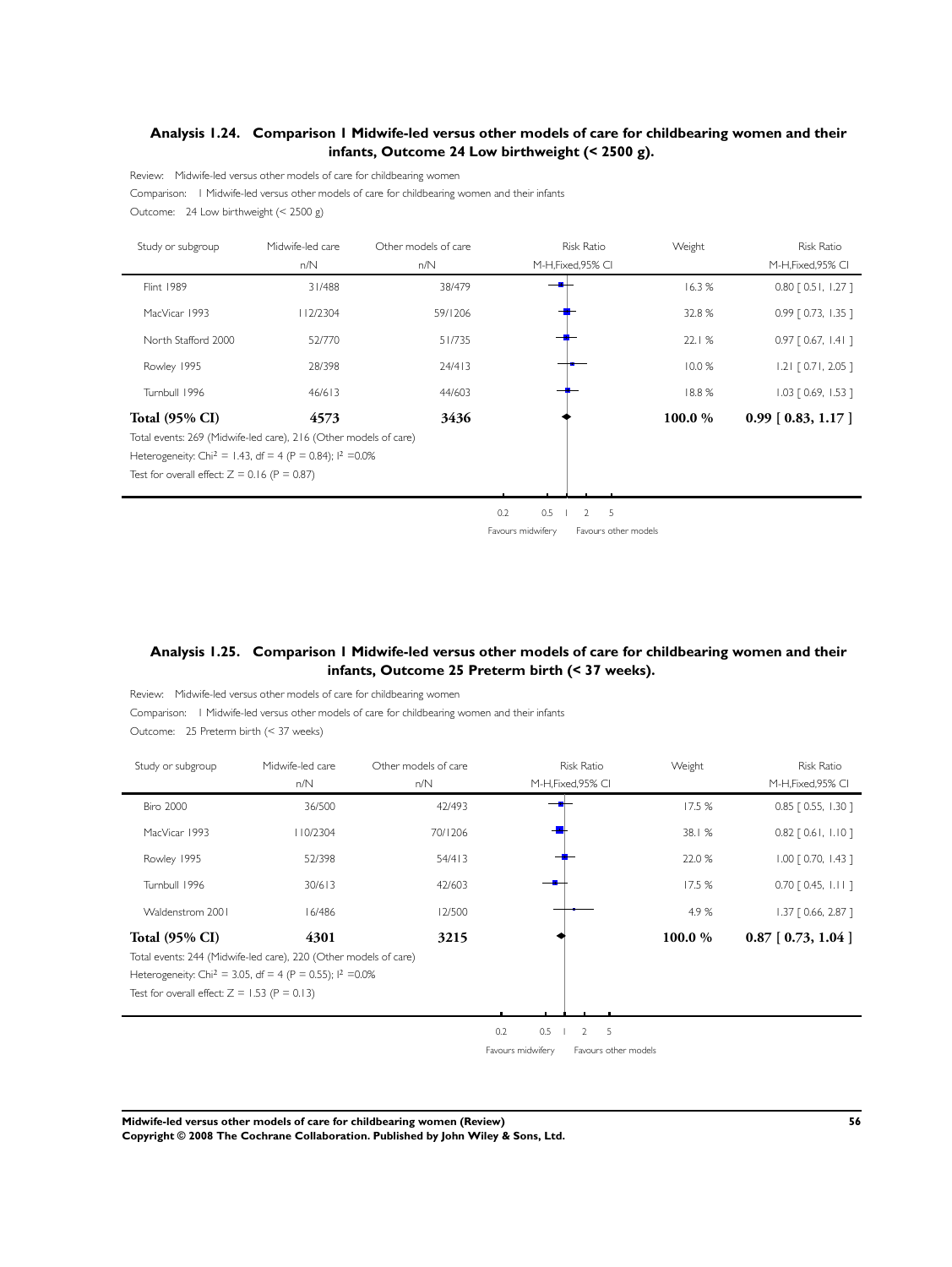# **Analysis 1.26. Comparison 1 Midwife-led versus other models of care for childbearing women and their infants, Outcome 26 5-minute Apgar score below or equal to 7.**

Review: Midwife-led versus other models of care for childbearing women

Comparison: 1 Midwife-led versus other models of care for childbearing women and their infants

Outcome: 26 5-minute Apgar score below or equal to 7

| Study or subgroup                                                      | Midwife-led care | Other models of care | <b>Risk Ratio</b>  | Weight | <b>Risk Ratio</b>       |
|------------------------------------------------------------------------|------------------|----------------------|--------------------|--------|-------------------------|
|                                                                        | n/N              | n/N                  | M-H, Fixed, 95% CI |        | M-H, Fixed, 95% CI      |
| <b>Biro 2000</b>                                                       | 13/500           | 1/493                |                    | 12.7 % | $1.17$ [ 0.53, 2.58 ]   |
| Flint 1989                                                             | 17/480           | 6/476                |                    | 6.9%   | 2.81 [1.12, 7.06]       |
| Harvey 1996                                                            | 4/105            | 4/97                 |                    | 4.8 %  | $0.92$ $[0.24, 3.59]$   |
| Homer 2001                                                             | 12/597           | 13/608               |                    | 14.8 % | $0.94$ $[0.43, 2.04]$   |
| Kenny 1994                                                             | 7/197            | $1/2$ $14$           |                    | 1.1%   | 7.60 [ 0.94, 61.25 ]    |
| Rowley 1995                                                            | 6/398            | 7/413                |                    | 7.9%   | $0.89$ $[0.30, 2.62]$   |
| Turnbull 1996                                                          | 24/613           | 38/603               |                    | 43.9%  | $0.62$ $[ 0.38, 1.02 ]$ |
| Waldenstrom 2001                                                       | 9/486            | 7/500                |                    | 7.9%   | $1.32$ $[0.50, 3.52]$   |
| <b>Total (95% CI)</b>                                                  | 3376             | 3404                 |                    | 100.0% | $1.06$ [ 0.79, 1.41 ]   |
| Total events: 92 (Midwife-led care), 87 (Other models of care)         |                  |                      |                    |        |                         |
| Heterogeneity: Chi <sup>2</sup> = 12.60, df = 7 (P = 0.08); $1^2$ =44% |                  |                      |                    |        |                         |
| Test for overall effect: $Z = 0.37$ (P = 0.71)                         |                  |                      |                    |        |                         |

0.2 0.5 1 2 5

Favours midwifery Favours other models

```
Midwife-led versus other models of care for childbearing women (Review) 57
Copyright © 2008 The Cochrane Collaboration. Published by John Wiley & Sons, Ltd.
```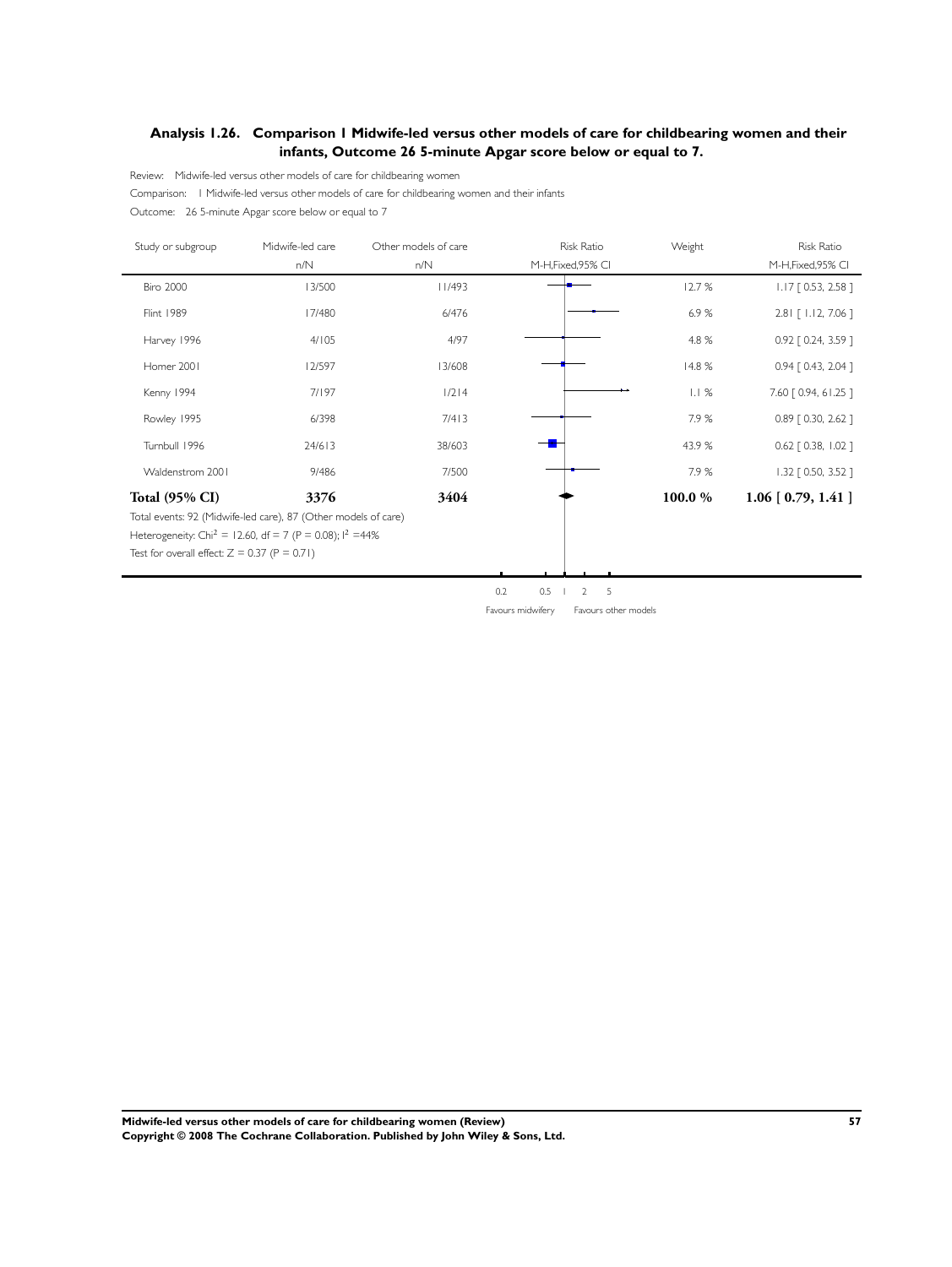# <span id="page-61-0"></span>**Analysis 1.27. Comparison 1 Midwife-led versus other models of care for childbearing women and their infants, Outcome 27 Admission to special care nursery/neonatal intensive care unit.**

Review: Midwife-led versus other models of care for childbearing women

Comparison: 1 Midwife-led versus other models of care for childbearing women and their infants

Outcome: 27 Admission to special care nursery/neonatal intensive care unit

| Study or subgroup                                                      | Midwife-led care | Other models of care | <b>Risk Ratio</b>  | Weight    | <b>Risk Ratio</b>       |
|------------------------------------------------------------------------|------------------|----------------------|--------------------|-----------|-------------------------|
|                                                                        | n/N              | n/N                  | M-H, Fixed, 95% CI |           | M-H, Fixed, 95% CI      |
| <b>Biro 2000</b>                                                       | 89/492           | 87/481               |                    | 20.2 %    | $1.00$ $[0.77, 1.31]$   |
| Flint 1989                                                             | 23/485           | 21/478               |                    | 4.9%      | $1.08$ $[0.61, 1.92]$   |
| Harvey 1996                                                            | 8/105            | 18/97                |                    | 4.3 %     | $0.41$ $[0.19, 0.90]$   |
| Homer 2001                                                             | 80/597           | 102/608              |                    | 23.2 %    | $0.80$ $[0.61, 1.05]$   |
| Kenny 1994                                                             | 15/197           | 33/214               |                    | 7.3 %     | 0.49 [ 0.28, 0.88 ]     |
| MacVicar 1993                                                          | 31/2304          | 20/1206              |                    | 6.0%      | $0.81$ $[0.46, 1.42]$   |
| North Stafford 2000                                                    | 45/770           | 34/735               |                    | 8.0%      | $1.26$ $[0.82, 1.95]$   |
| Rowley 1995                                                            | 17/398           | 20/413               |                    | 4.5 %     | $0.88$ $[0.47, 1.66]$   |
| Turnbull 1996                                                          | 56/613           | 58/603               |                    | 13.4 %    | $0.95$ $[0.67, 1.35]$   |
| Waldenstrom 2001                                                       | 48/486           | 36/500               |                    | 8.2 %     | $1.37$ $[0.91, 2.07]$   |
| <b>Total (95% CI)</b>                                                  | 6447             | 5335                 |                    | 100.0 $%$ | $0.92$ [ $0.81, 1.05$ ] |
| Total events: 412 (Midwife-led care), 429 (Other models of care)       |                  |                      |                    |           |                         |
| Heterogeneity: Chi <sup>2</sup> = 16.08, df = 9 (P = 0.07); $1^2$ =44% |                  |                      |                    |           |                         |
| Test for overall effect: $Z = 1.23$ (P = 0.22)                         |                  |                      |                    |           |                         |

 $0.2$   $0.5$   $1$   $2$   $5$ 

Favours midwifery Favours other models

# **Analysis 1.28. Comparison 1 Midwife-led versus other models of care for childbearing women and their infants, Outcome 28 Mean length of neonatal hospital stay (days).**

| Review: Midwife-led versus other models of care for childbearing women                         |
|------------------------------------------------------------------------------------------------|
| Comparison:   Midwife-led versus other models of care for childbearing women and their infants |
| Outcome: 28 Mean length of neonatal hospital stay (days)                                       |

| Study or subgroup                                                                                        | Midwife-led care |            | Other models of care |                   |       | Mean Difference  | Weight               | Mean Difference                      |
|----------------------------------------------------------------------------------------------------------|------------------|------------|----------------------|-------------------|-------|------------------|----------------------|--------------------------------------|
|                                                                                                          | N                | Mean(SD)   | N                    | Mean(SD)          |       | IV.Random.95% CI |                      | IV.Random.95% CI                     |
| <b>Biro 2000</b>                                                                                         | 89               | 6.8(0.5)   | 86                   | 8.8(0.5)          |       |                  | 100.0%               | $-2.00$ $\lceil -2.15, -1.85 \rceil$ |
| Waldenstrom 2001                                                                                         | 48               | 11.1(23.2) | 36                   | 17.2(34)          |       |                  | 0.0%                 | $-6.10$ [ $-19.00$ , 6.80 ]          |
| <b>Total (95% CI)</b>                                                                                    | 137              |            | 122                  |                   |       |                  |                      | $100.0 \% -2.00$ [ -2.15, -1.85 ]    |
| Heterogeneity: Tau <sup>2</sup> = 0.0; Chi <sup>2</sup> = 0.39, df = 1 (P = 0.53); l <sup>2</sup> = 0.0% |                  |            |                      |                   |       |                  |                      |                                      |
| Test for overall effect: $Z = 26.46$ (P < 0.00001)                                                       |                  |            |                      |                   |       |                  |                      |                                      |
|                                                                                                          |                  |            |                      |                   |       |                  |                      |                                      |
|                                                                                                          |                  |            |                      | $-100$            | $-50$ | 50               | 100                  |                                      |
|                                                                                                          |                  |            |                      | Favours midwifery |       |                  | Favours other models |                                      |
| Midwife-led versus other models of care for childbearing women (Review)                                  |                  |            |                      |                   |       |                  |                      | 58                                   |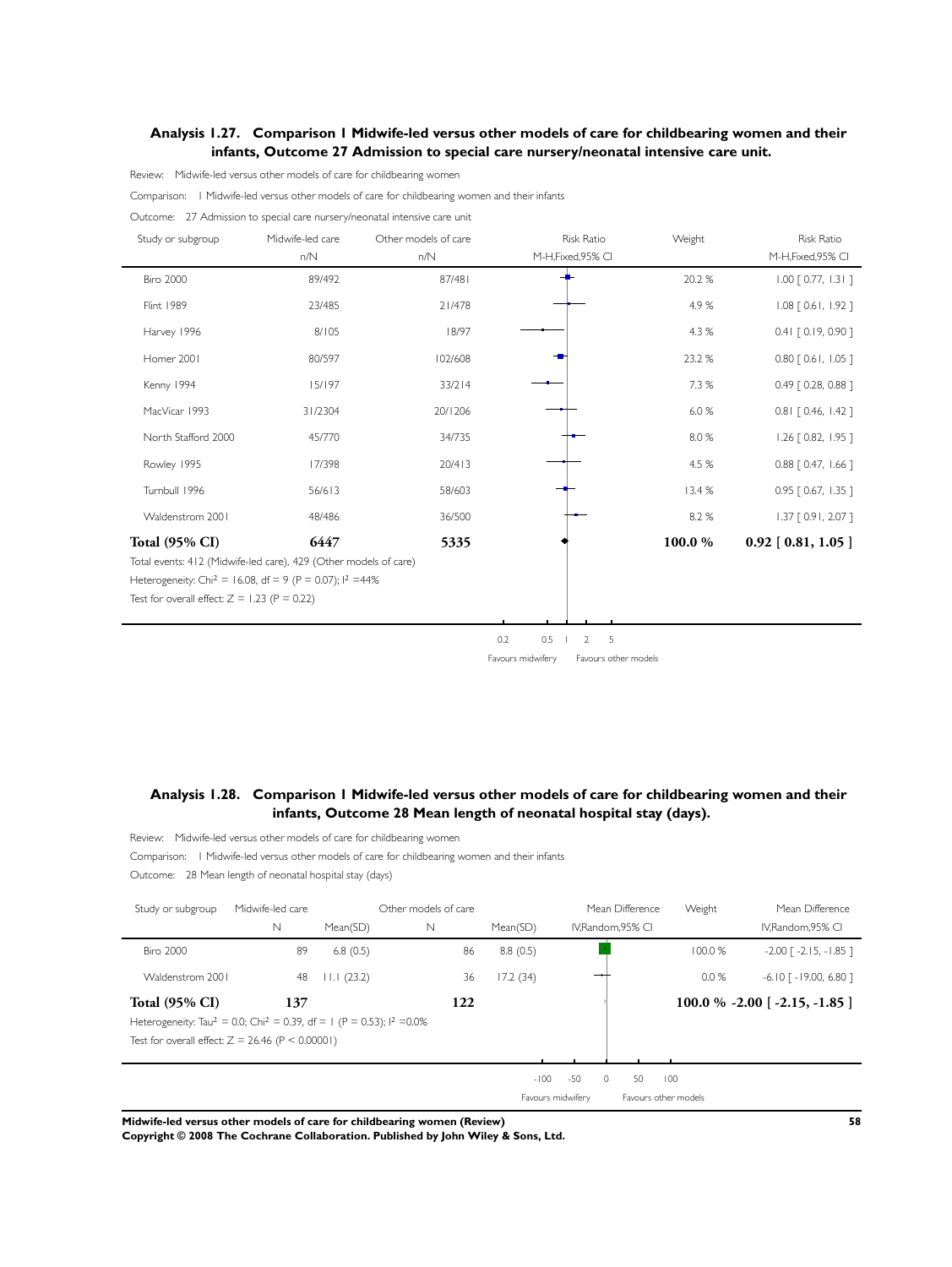#### <span id="page-62-0"></span>**Analysis 1.29. Comparison 1 Midwife-led versus other models of care for childbearing women and their infants, Outcome 29 Neonatal convulsions (as defined by trial authors).**

Review: Midwife-led versus other models of care for childbearing women

Comparison: 1 Midwife-led versus other models of care for childbearing women and their infants

Outcome: 29 Neonatal convulsions (as defined by trial authors)

l.

| Study or subgroup                              | Midwife-led care                                             | Other models of care | <b>Risk Ratio</b>     | Weight               | <b>Risk Ratio</b>     |
|------------------------------------------------|--------------------------------------------------------------|----------------------|-----------------------|----------------------|-----------------------|
|                                                | n/N                                                          | n/N                  | M-H, Fixed, 95% CI    |                      | M-H, Fixed, 95% CI    |
| Tumbull 1996                                   | 0/613                                                        | 1/603                |                       | 100.0%               | $0.33$ $[0.01, 8.03]$ |
| <b>Total (95% CI)</b>                          | 613                                                          | 603                  |                       | 100.0%               | $0.33$ [ 0.01, 8.03 ] |
|                                                | Total events: 0 (Midwife-led care), 1 (Other models of care) |                      |                       |                      |                       |
| Heterogeneity: not applicable                  |                                                              |                      |                       |                      |                       |
| Test for overall effect: $Z = 0.68$ (P = 0.49) |                                                              |                      |                       |                      |                       |
|                                                |                                                              |                      |                       |                      |                       |
|                                                |                                                              |                      | 0.1<br>$\overline{0}$ |                      |                       |
|                                                |                                                              |                      | Favours midwifery     | Favours other models |                       |
|                                                |                                                              |                      |                       |                      |                       |
|                                                |                                                              |                      |                       |                      |                       |

## **Analysis 1.30. Comparison 1 Midwife-led versus other models of care for childbearing women and their infants, Outcome 30 Postpartum depression.**

Review: Midwife-led versus other models of care for childbearing women Comparison: 1 Midwife-led versus other models of care for childbearing women and their infants Outcome: 30 Postpartum depression

| Study or subgroup                              | Midwife-led care<br>n/N                                      | Other models of care<br>n/N | <b>Risk Ratio</b><br>M-H, Fixed, 95% CI | Weight  | <b>Risk Ratio</b><br>M-H, Fixed, 95% CI |
|------------------------------------------------|--------------------------------------------------------------|-----------------------------|-----------------------------------------|---------|-----------------------------------------|
| Turnbull 1996                                  | 2/616                                                        | 1/597                       |                                         | 100.0 % | $1.94$ [ 0.18, 21.32 ]                  |
| <b>Total (95% CI)</b>                          | 616                                                          | 597                         |                                         | 100.0%  | 1.94 [0.18, 21.32]                      |
|                                                | Total events: 2 (Midwife-led care), 1 (Other models of care) |                             |                                         |         |                                         |
| Heterogeneity: not applicable                  |                                                              |                             |                                         |         |                                         |
| Test for overall effect: $Z = 0.54$ (P = 0.59) |                                                              |                             |                                         |         |                                         |
|                                                |                                                              |                             |                                         |         |                                         |
|                                                |                                                              | 0.1                         | $\overline{0}$                          |         |                                         |
|                                                |                                                              | Favours midwifery           | Favours other models                    |         |                                         |
|                                                |                                                              |                             |                                         |         |                                         |
|                                                |                                                              |                             |                                         |         |                                         |
|                                                |                                                              |                             |                                         |         |                                         |
|                                                |                                                              |                             |                                         |         |                                         |
|                                                |                                                              |                             |                                         |         |                                         |
|                                                |                                                              |                             |                                         |         |                                         |
|                                                |                                                              |                             |                                         |         |                                         |
|                                                |                                                              |                             |                                         |         |                                         |
|                                                |                                                              |                             |                                         |         |                                         |
|                                                |                                                              |                             |                                         |         |                                         |

**Midwife-led versus other models of care for childbearing women (Review) 59**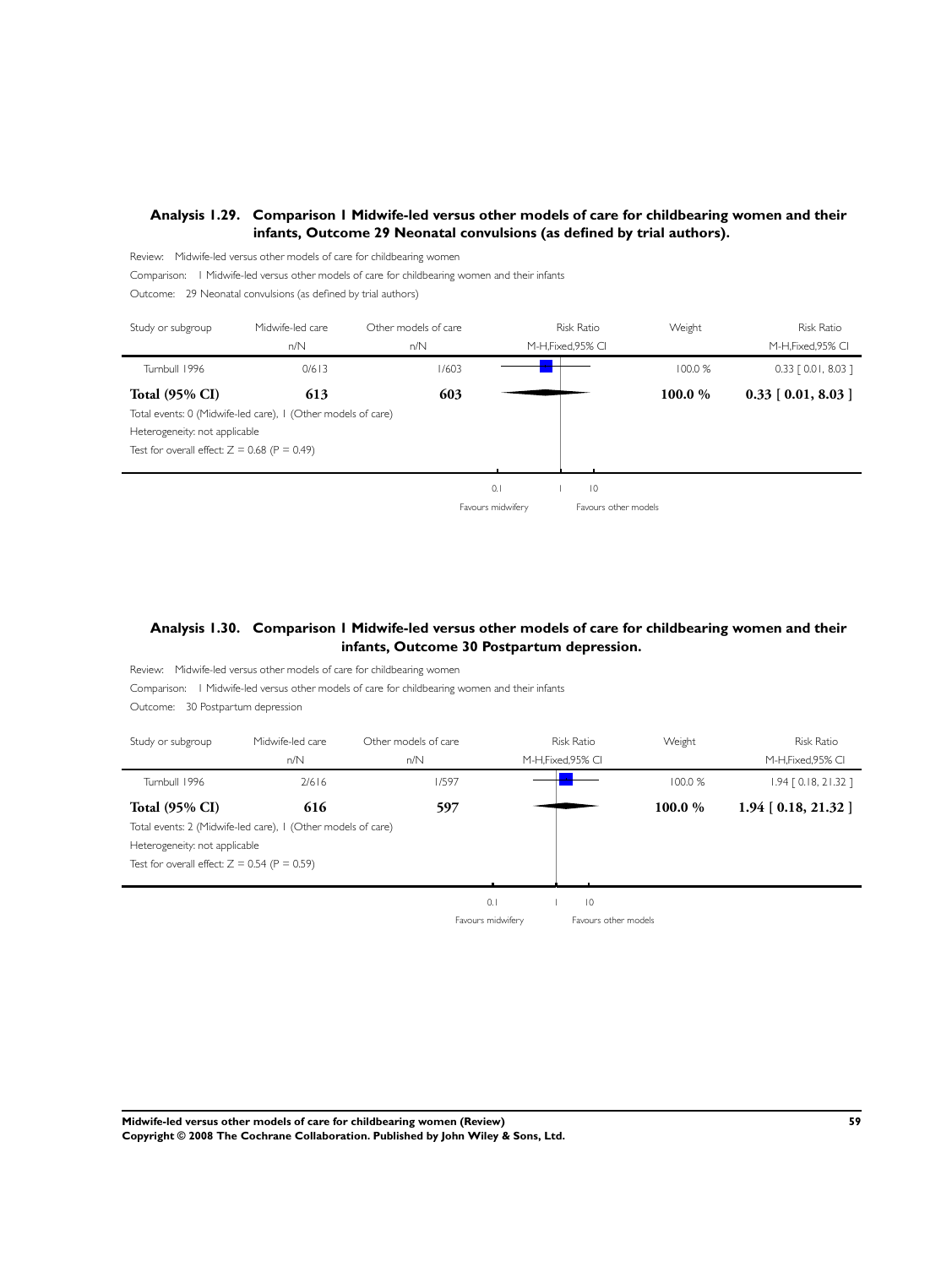#### <span id="page-63-0"></span>**Analysis 1.31. Comparison 1 Midwife-led versus other models of care for childbearing women and their infants, Outcome 31 Breastfeeding initiation.**

Review: Midwife-led versus other models of care for childbearing women

Comparison: 1 Midwife-led versus other models of care for childbearing women and their infants

Outcome: 31 Breastfeeding initiation

| Midwife-led care                                | Other models of care |                                                                |                                  | Weight                                   | <b>Risk Ratio</b>     |
|-------------------------------------------------|----------------------|----------------------------------------------------------------|----------------------------------|------------------------------------------|-----------------------|
| n/N                                             | n/N                  |                                                                |                                  |                                          | M-H, Random, 95% CI   |
| 78/194                                          | 63/211               |                                                                |                                  | 100.0%                                   | $1.35$ $[1.03, 1.76]$ |
| 194                                             | 211                  |                                                                |                                  | 100.0%                                   | $1.35$ [ 1.03, 1.76 ] |
|                                                 |                      |                                                                |                                  |                                          |                       |
| Heterogeneity: not applicable                   |                      |                                                                |                                  |                                          |                       |
| Test for overall effect: $Z = 2.17$ (P = 0.030) |                      |                                                                |                                  |                                          |                       |
|                                                 |                      |                                                                |                                  |                                          |                       |
|                                                 |                      | 0.5                                                            | $\overline{2}$<br>5 <sup>5</sup> |                                          |                       |
|                                                 |                      |                                                                | Favours midwifery                |                                          |                       |
|                                                 |                      |                                                                |                                  |                                          |                       |
|                                                 |                      |                                                                |                                  |                                          |                       |
|                                                 |                      | Total events: 78 (Midwife-led care), 63 (Other models of care) | 0.2<br>Favours other models      | <b>Risk Ratio</b><br>M-H, Random, 95% CI |                       |

#### **Analysis 1.32. Comparison 1 Midwife-led versus other models of care for childbearing women and their infants, Outcome 32 High perceptions of control during labour and childbirth.**

Review: Midwife-led versus other models of care for childbearing women Comparison: 1 Midwife-led versus other models of care for childbearing women and their infants Outcome: 32 High perceptions of control during labour and childbirth

| Study or subgroup                                  | Midwife-led<br>n/N | Other models<br>n/N |                   | Risk Ratio<br>M-H, Fixed, 95% CI | Weight  | Risk Ratio<br>M-H, Fixed, 95% CI |
|----------------------------------------------------|--------------------|---------------------|-------------------|----------------------------------|---------|----------------------------------|
| Flint 1989                                         | 103/246            | 54/225              |                   |                                  | 100.0 % | 1.74 [ 1.32, 2.30 ]              |
| Total (95% CI)                                     | 246                | 225                 |                   |                                  | 100.0%  | 1.74 [1.32, 2.30]                |
| Total events: 103 (Midwife-led), 54 (Other models) |                    |                     |                   |                                  |         |                                  |
| Heterogeneity: not applicable                      |                    |                     |                   |                                  |         |                                  |
| Test for overall effect: $Z = 3.96$ (P = 0.000074) |                    |                     |                   |                                  |         |                                  |
|                                                    |                    |                     |                   |                                  |         |                                  |
|                                                    |                    |                     | 0.5<br>0.2        | 5<br>$\overline{2}$              |         |                                  |
|                                                    |                    |                     | Favours midwifery | Favours other models             |         |                                  |
|                                                    |                    |                     |                   |                                  |         |                                  |
|                                                    |                    |                     |                   |                                  |         |                                  |
|                                                    |                    |                     |                   |                                  |         |                                  |
|                                                    |                    |                     |                   |                                  |         |                                  |
|                                                    |                    |                     |                   |                                  |         |                                  |
|                                                    |                    |                     |                   |                                  |         |                                  |
|                                                    |                    |                     |                   |                                  |         |                                  |
|                                                    |                    |                     |                   |                                  |         |                                  |
|                                                    |                    |                     |                   |                                  |         |                                  |
|                                                    |                    |                     |                   |                                  |         |                                  |
|                                                    |                    |                     |                   |                                  |         |                                  |
|                                                    |                    |                     |                   |                                  |         |                                  |
|                                                    |                    |                     |                   |                                  |         |                                  |
|                                                    |                    |                     |                   |                                  |         |                                  |

**Midwife-led versus other models of care for childbearing women (Review) 60 Copyright © 2008 The Cochrane Collaboration. Published by John Wiley & Sons, Ltd.**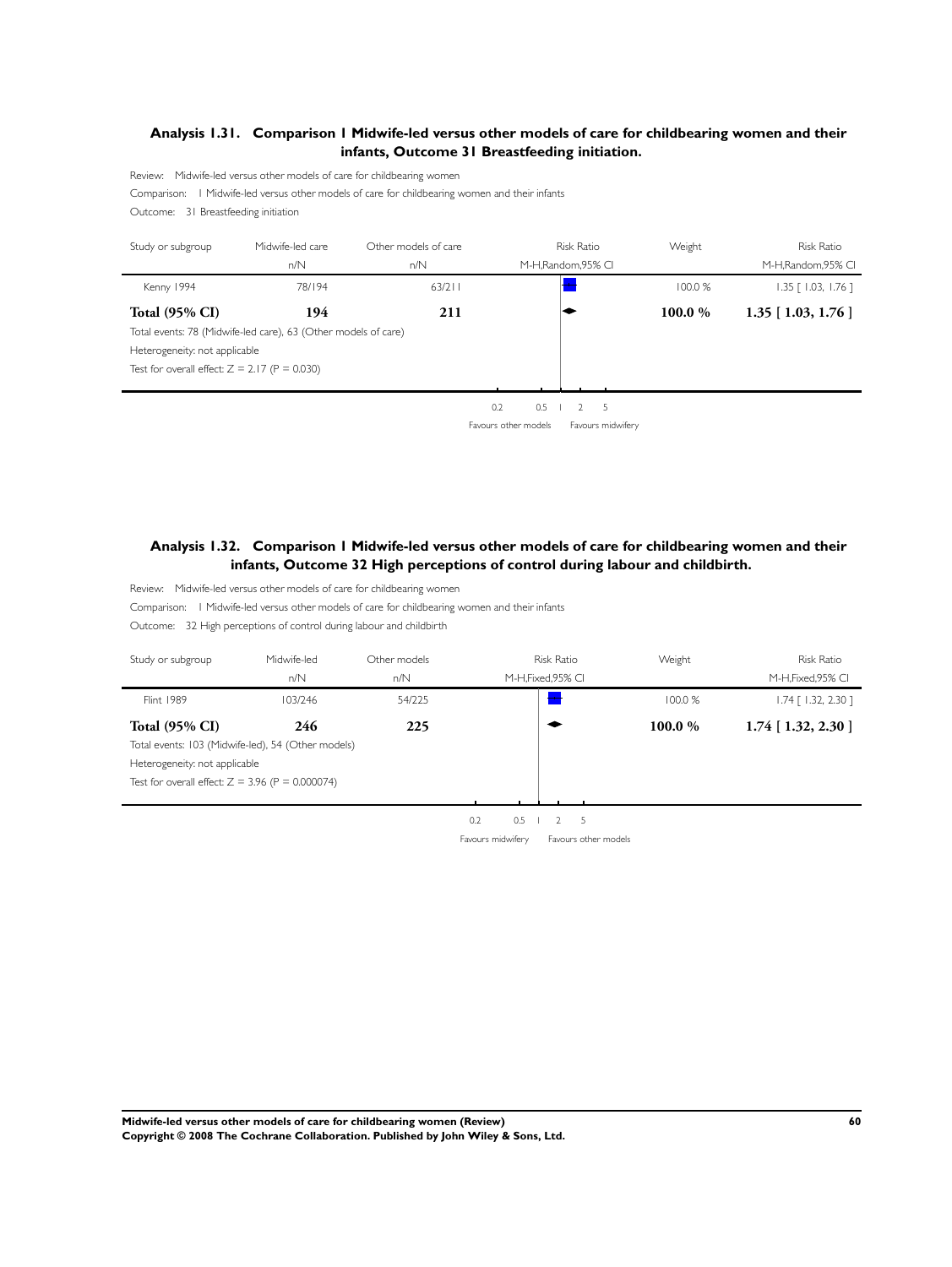# <span id="page-64-0"></span>**Analysis 2.1. Comparison 2 Midwife-led versus other models of care: variation in midwifery models of care (caseload/one-to-one or team), Outcome 1 Fetal loss/neonatal death before 24 weeks.**

Review: Midwife-led versus other models of care for childbearing women

Comparison: 2 Midwife-led versus other models of care: variation in midwifery models of care (caseload/one-to-one or team)

Outcome: 1 Fetal loss/neonatal death before 24 weeks

| Study or subgroup                                                      | Midwife-led care | Other models of care | <b>Risk Ratio</b>                                       | Weight  | <b>Risk Ratio</b>          |
|------------------------------------------------------------------------|------------------|----------------------|---------------------------------------------------------|---------|----------------------------|
|                                                                        | n/N              | n/N                  | M-H, Fixed, 95% CI                                      |         | M-H,Fixed,95% CI           |
| Caseload                                                               |                  |                      |                                                         |         |                            |
| Tumbull 1996                                                           | 20/613           | 24/603               |                                                         | 100.0 % | $0.82$ $[0.46, 1.47]$      |
| Subtotal (95% CI)                                                      | 613              | 603                  |                                                         | 100.0%  | $0.82$ [ 0.46, 1.47 ]      |
| Total events: 20 (Midwife-led care), 24 (Other models of care)         |                  |                      |                                                         |         |                            |
| Heterogeneity: not applicable                                          |                  |                      |                                                         |         |                            |
| Test for overall effect: $Z = 0.67$ (P = 0.50)                         |                  |                      |                                                         |         |                            |
| 2 Team models of midwifery care                                        |                  |                      |                                                         |         |                            |
| <b>Biro 2000</b>                                                       | 32/500           | 36/493               |                                                         | 20.5 %  | 0.88 [ 0.55, 1.39 ]        |
| Flint 1989                                                             | /488             | 8/479                |                                                         | 4.6 %   | $1.35$ $[0.55, 3.33]$      |
| Harvey 1996                                                            | 4/105            | 4/97                 |                                                         | 2.4 %   | 0.92 [ 0.24, 3.59 ]        |
| Homer 2001                                                             | 44/597           | 64/608               |                                                         | 35.9%   | 0.70 [ 0.49, 1.01 ]        |
| MacVicar 1993                                                          | 24/2304          | 15/1206              |                                                         | 11.1%   | $0.84$ $[0.44, 1.59]$      |
| Rowley 1995                                                            | 9/398            | 19/413               |                                                         | 10.5 %  | 0.49 [ 0.23, 1.07 ]        |
| Waldenstrom 2001                                                       | 23/486           | 27/500               |                                                         | 15.0%   | $0.88$ $[0.51, 1.51]$      |
| Subtotal (95% CI)                                                      | 4878             | 3796                 |                                                         | 100.0%  | $0.79$ [ $0.64$ , $0.98$ ] |
| Total events: 147 (Midwife-led care), 173 (Other models of care)       |                  |                      |                                                         |         |                            |
| Heterogeneity: Chi <sup>2</sup> = 3.61, df = 6 (P = 0.73); $1^2$ =0.0% |                  |                      |                                                         |         |                            |
| Test for overall effect: $Z = 2.14$ (P = 0.033)                        |                  |                      |                                                         |         |                            |
|                                                                        |                  |                      |                                                         |         |                            |
|                                                                        |                  |                      | $\cap$ $\supset$<br>ΩE<br>$\mathcal{D}$<br>$\mathbf{r}$ |         |                            |

0.2 0.5 1 2 5

Favours midwifery Favours other models

**Midwife-led versus other models of care for childbearing women (Review) 61 Copyright © 2008 The Cochrane Collaboration. Published by John Wiley & Sons, Ltd.**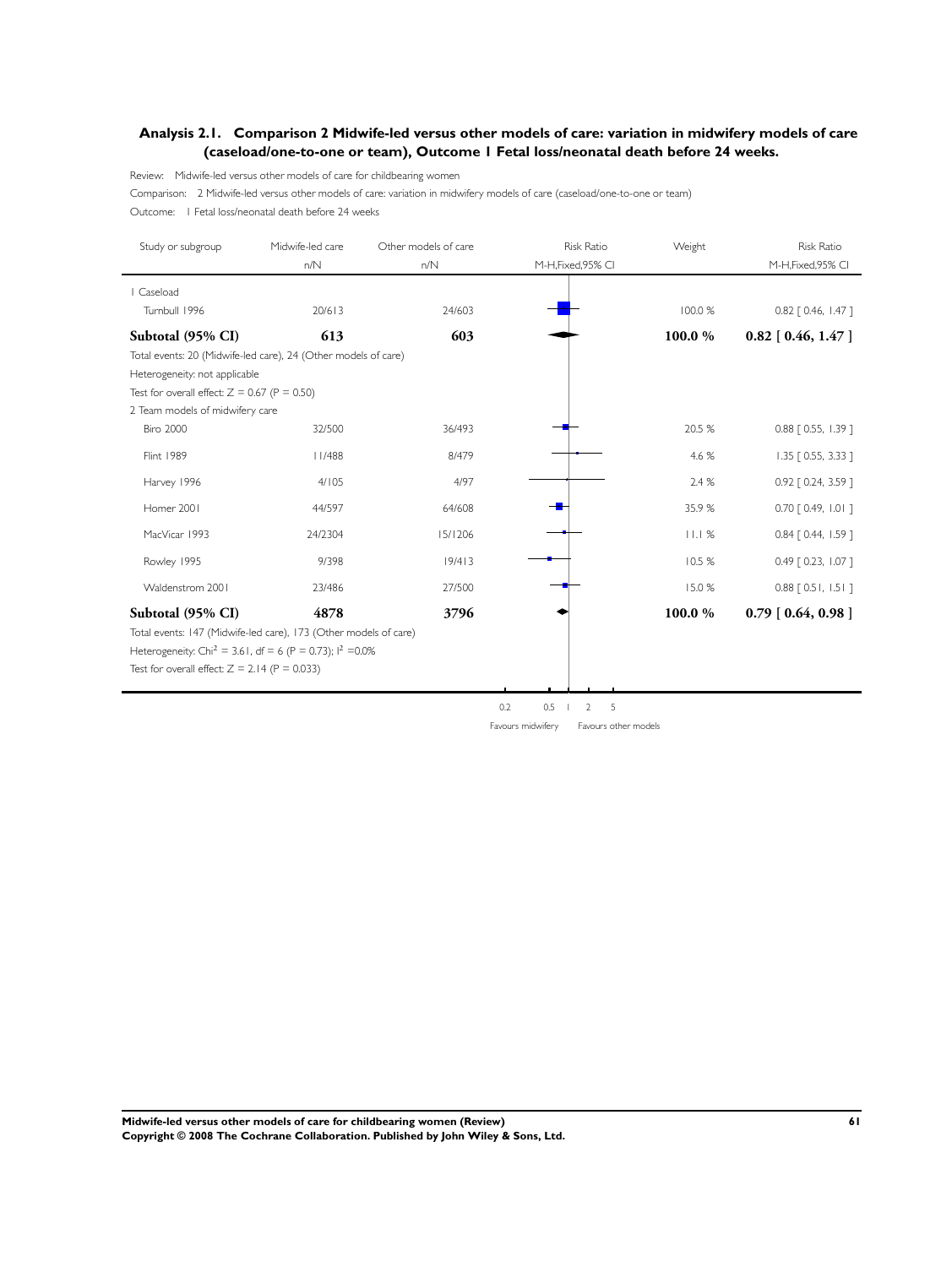#### <span id="page-65-0"></span>Review: Midwife-led versus other models of care for childbearing women

Comparison: 2 Midwife-led versus other models of care: variation in midwifery models of care (caseload/one-to-one or team) Outcome: 1 Fetal loss/neonatal death before 24 weeks

| Study or subgroup                                              | Midwife-led care | Other models of care | <b>Risk Ratio</b> |                        | <b>Risk Ratio</b>            |
|----------------------------------------------------------------|------------------|----------------------|-------------------|------------------------|------------------------------|
|                                                                | n/N              | n/N                  |                   | M-H, Fixed, 95% CI     | M-H, Fixed, 95% CI           |
| Caseload                                                       |                  |                      |                   |                        |                              |
| Tumbull 1996                                                   | 20/613           | 24/603               |                   |                        | $0.82$ $\lceil$ 0.46, 1.47 ] |
| Subtotal (95% CI)                                              | 613              | 603                  |                   |                        | $0.82$ [ 0.46, 1.47 ]        |
| Total events: 20 (Midwife-led care), 24 (Other models of care) |                  |                      |                   |                        |                              |
| Heterogeneity: not applicable                                  |                  |                      |                   |                        |                              |
| Test for overall effect: $Z = 0.67$ (P = 0.50)                 |                  |                      |                   |                        |                              |
|                                                                |                  |                      |                   |                        |                              |
|                                                                |                  |                      | 0.2<br>0.5        | $-5$<br>$\overline{2}$ |                              |
|                                                                |                  |                      | Favours midwifery | Favours other models   |                              |
|                                                                |                  |                      |                   |                        |                              |

Review: Midwife-led versus other models of care for childbearing women

Comparison: 2 Midwife-led versus other models of care: variation in midwifery models of care (caseload/one-to-one or team)

Outcome: 1 Fetal loss/neonatal death before 24 weeks

| Study or subgroup                                                       | Midwife-led care                                                 | Other models of care | <b>Risk Ratio</b>                         | <b>Risk Ratio</b>          |
|-------------------------------------------------------------------------|------------------------------------------------------------------|----------------------|-------------------------------------------|----------------------------|
|                                                                         | n/N                                                              | n/N                  | M-H, Fixed, 95% CI                        | M-H, Fixed, 95% CI         |
| 2 Team models of midwifery care                                         |                                                                  |                      |                                           |                            |
| <b>Biro 2000</b>                                                        | 32/500                                                           | 36/493               |                                           | $0.88$ $[0.55, 1.39]$      |
| Flint 1989                                                              | 11/488                                                           | 8/479                |                                           | $1.35$ $[0.55, 3.33]$      |
| Harvey 1996                                                             | 4/105                                                            | 4/97                 |                                           | $0.92$ [ 0.24, 3.59 ]      |
| Homer 2001                                                              | 44/597                                                           | 64/608               |                                           | $0.70$ $[0.49, 1.01]$      |
| MacVicar 1993                                                           | 24/2304                                                          | 15/1206              |                                           | $0.84$ $[0.44, 1.59]$      |
| Rowley 1995                                                             | 9/398                                                            | 19/413               |                                           | $0.49$ $[0.23, 1.07]$      |
| Waldenstrom 2001                                                        | 23/486                                                           | 27/500               |                                           | $0.88$ [ 0.51, 1.51 ]      |
| Subtotal (95% CI)                                                       | 4878                                                             | 3796                 |                                           | $0.79$ [ $0.64$ , $0.98$ ] |
|                                                                         | Total events: 147 (Midwife-led care), 173 (Other models of care) |                      |                                           |                            |
| Heterogeneity: Chi <sup>2</sup> = 3.61, df = 6 (P = 0.73); $1^2$ = 0.0% |                                                                  |                      |                                           |                            |
| Test for overall effect: $Z = 2.14$ (P = 0.033)                         |                                                                  |                      |                                           |                            |
|                                                                         |                                                                  |                      |                                           |                            |
|                                                                         |                                                                  |                      | 0.5<br>5<br>0.2<br>$\overline{2}$         |                            |
|                                                                         |                                                                  |                      | Favours midwifery<br>Favours other models |                            |
|                                                                         |                                                                  |                      |                                           |                            |

**Midwife-led versus other models of care for childbearing women (Review) 62 Copyright © 2008 The Cochrane Collaboration. Published by John Wiley & Sons, Ltd.**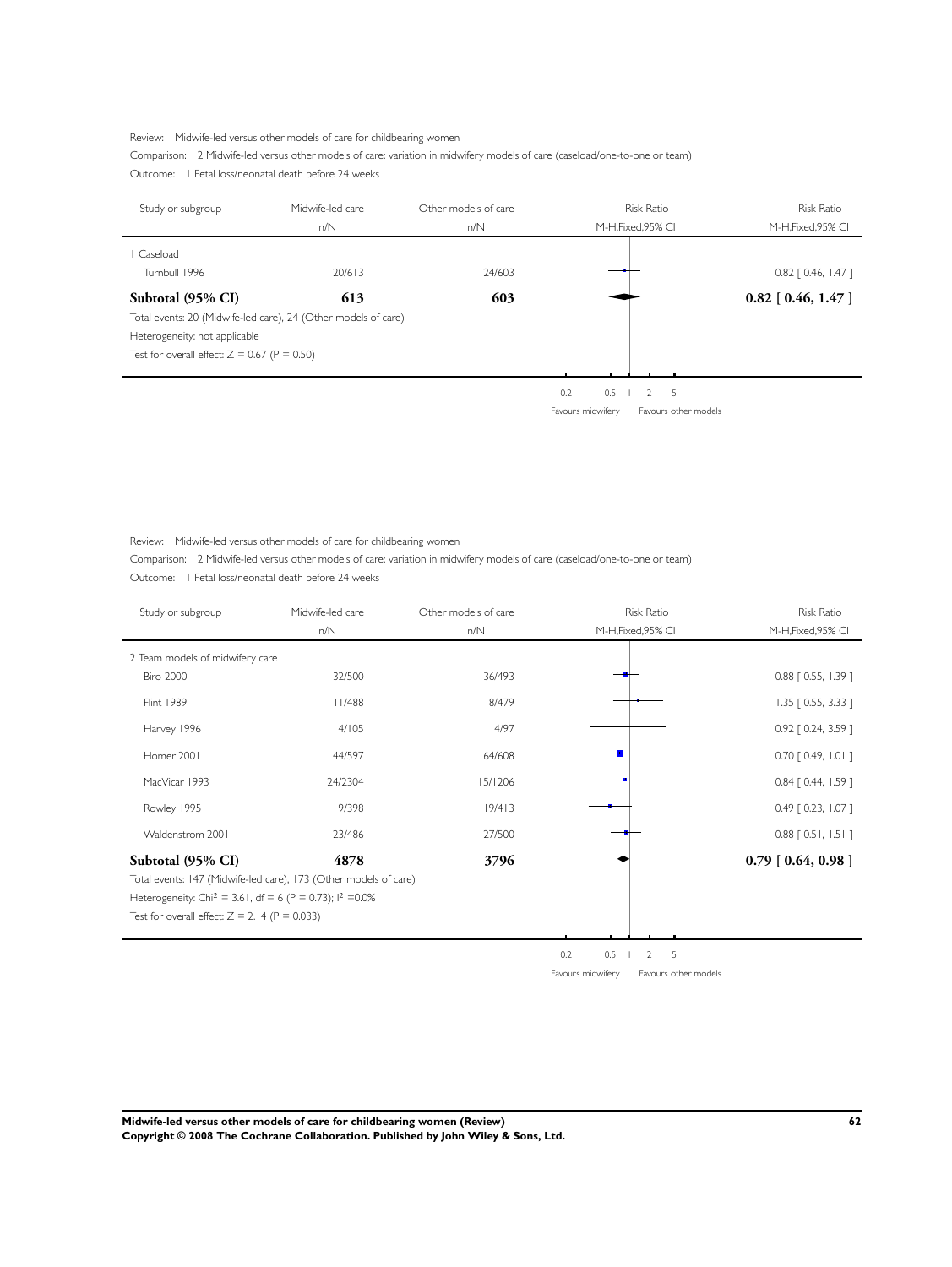# <span id="page-66-0"></span>**Analysis 2.2. Comparison 2 Midwife-led versus other models of care: variation in midwifery models of care (caseload/one-to-one or team), Outcome 2 Fetal loss/neonatal death equal to/after 24 weeks.**

Review: Midwife-led versus other models of care for childbearing women

Comparison: 2 Midwife-led versus other models of care: variation in midwifery models of care (caseload/one-to-one or team)

Outcome: 2 Fetal loss/neonatal death equal to/after 24 weeks

| Study or subgroup                                                       | Midwife-led care | Other models of care | <b>Risk Ratio</b>     | Weight | <b>Risk Ratio</b>     |
|-------------------------------------------------------------------------|------------------|----------------------|-----------------------|--------|-----------------------|
|                                                                         | n/N              | n/N                  | M-H, Fixed, 95% CI    |        | M-H, Fixed, 95% CI    |
| Caseload                                                                |                  |                      |                       |        |                       |
| North Stafford 2000                                                     | 6/770            | 11/735               |                       | 55.4%  | 0.52 [ 0.19, 1.40 ]   |
| Turnbull 1996                                                           | 4/613            | 9/603                |                       | 44.6 % | $0.44$ $[0.14, 1.41]$ |
| Subtotal (95% CI)                                                       | 1383             | 1338                 |                       | 100.0% | $0.48$ [ 0.23, 1.03 ] |
| Total events: 10 (Midwife-led care), 20 (Other models of care)          |                  |                      |                       |        |                       |
| Heterogeneity: Chi <sup>2</sup> = 0.05, df = 1 (P = 0.82); $1^2$ = 0.0% |                  |                      |                       |        |                       |
| Test for overall effect: $Z = 1.89$ (P = 0.059)                         |                  |                      |                       |        |                       |
| 2 Team models of midwifery care                                         |                  |                      |                       |        |                       |
| <b>Biro 2000</b>                                                        | 3/500            | 4/493                |                       | 16.1%  | $0.74$ $[0.17, 3.29]$ |
| Flint 1989                                                              | 7/488            | 4/479                |                       | 16.2%  | $1.72$ [ 0.51, 5.83 ] |
| Homer 2001                                                              | 4/597            | 2/608                |                       | 7.9%   | 2.04 [ 0.37, 11.08 ]  |
| Kenny 1994                                                              | 2/197            | 0/214                |                       | 1.9%   | 5.43 [ 0.26, 112.40 ] |
| MacVicar 1993                                                           | 18/2304          | 5/1206               |                       | 26.3 % | 1.88 [ 0.70, 5.06 ]   |
| Rowley 1995                                                             | 5/398            | 3/413                |                       | 11.8%  | $1.73$ $[0.42, 7.19]$ |
| Waldenstrom 2001                                                        | 2/486            | 5/500                |                       | 19.7%  | $0.41$ $[0.08, 2.11]$ |
| Subtotal (95% CI)                                                       | 4970             | 3913                 |                       | 100.0% | $1.44$ [ 0.86, 2.42 ] |
| Total events: 41 (Midwife-led care), 23 (Other models of care)          |                  |                      |                       |        |                       |
| Heterogeneity: Chi <sup>2</sup> = 4.35, df = 6 (P = 0.63); $1^2$ = 0.0% |                  |                      |                       |        |                       |
| Test for overall effect: $Z = 1.40$ (P = 0.16)                          |                  |                      |                       |        |                       |
|                                                                         |                  |                      |                       |        |                       |
|                                                                         |                  |                      | 0.1<br>$\overline{0}$ |        |                       |

Favours midwifery Favours other models

**Midwife-led versus other models of care for childbearing women (Review) 63 Copyright © 2008 The Cochrane Collaboration. Published by John Wiley & Sons, Ltd.**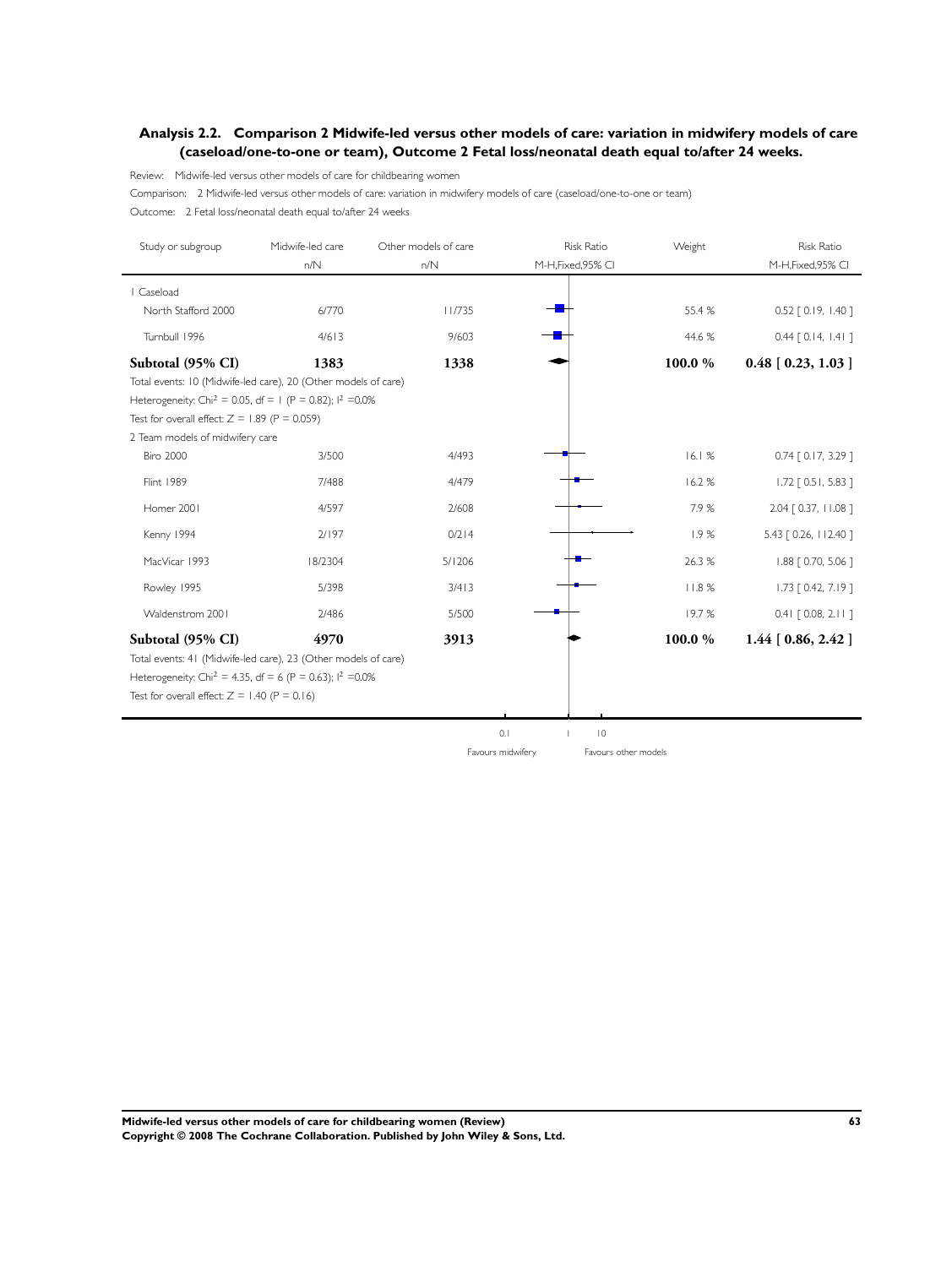#### <span id="page-67-0"></span>Review: Midwife-led versus other models of care for childbearing women

Comparison: 2 Midwife-led versus other models of care: variation in midwifery models of care (caseload/one-to-one or team) Outcome: 2 Fetal loss/neonatal death equal to/after 24 weeks

| Study or subgroup                                                      | Midwife-led care                                               | Other models of care |                   | <b>Risk Ratio</b>    | <b>Risk Ratio</b>     |
|------------------------------------------------------------------------|----------------------------------------------------------------|----------------------|-------------------|----------------------|-----------------------|
|                                                                        | n/N                                                            | n/N                  |                   | M-H, Fixed, 95% CI   | M-H, Fixed, 95% CI    |
| Caseload                                                               |                                                                |                      |                   |                      |                       |
| North Stafford 2000                                                    | 6/770                                                          | 11/735               |                   |                      | $0.52$ $[0.19, 1.40]$ |
| Turnbull 1996                                                          | 4/613                                                          | 9/603                |                   |                      | $0.44$ $[0.14, 1.41]$ |
| Subtotal (95% CI)                                                      | 1383                                                           | 1338                 |                   |                      | $0.48$ [ 0.23, 1.03 ] |
|                                                                        | Total events: 10 (Midwife-led care), 20 (Other models of care) |                      |                   |                      |                       |
| Heterogeneity: Chi <sup>2</sup> = 0.05, df = 1 (P = 0.82); $1^2$ =0.0% |                                                                |                      |                   |                      |                       |
| Test for overall effect: $Z = 1.89$ (P = 0.059)                        |                                                                |                      |                   |                      |                       |
|                                                                        |                                                                |                      |                   |                      |                       |
|                                                                        |                                                                |                      | 0.1               | $\overline{0}$       |                       |
|                                                                        |                                                                |                      | Favours midwifery | Favours other models |                       |

Review: Midwife-led versus other models of care for childbearing women

Comparison: 2 Midwife-led versus other models of care: variation in midwifery models of care (caseload/one-to-one or team) Outcome: 2 Fetal loss/neonatal death equal to/after 24 weeks

| Study or subgroup                                                       | Midwife-led care                                               | Other models of care |                   | <b>Risk Ratio</b>    | <b>Risk Ratio</b>     |
|-------------------------------------------------------------------------|----------------------------------------------------------------|----------------------|-------------------|----------------------|-----------------------|
|                                                                         | n/N                                                            | n/N                  |                   | M-H, Fixed, 95% CI   | M-H, Fixed, 95% CI    |
| 2 Team models of midwifery care                                         |                                                                |                      |                   |                      |                       |
| <b>Biro 2000</b>                                                        | 3/500                                                          | 4/493                |                   |                      | $0.74$ $[0.17, 3.29]$ |
| Flint 1989                                                              | 7/488                                                          | 4/479                |                   |                      | $1.72$ $[0.51, 5.83]$ |
| Homer 2001                                                              | 4/597                                                          | 2/608                |                   |                      | 2.04 [ 0.37, 11.08 ]  |
| Kenny 1994                                                              | 2/197                                                          | 0/214                |                   |                      | 5.43 [ 0.26, 112.40 ] |
| MacVicar 1993                                                           | 18/2304                                                        | 5/1206               |                   |                      | $1.88$ $[0.70, 5.06]$ |
| Rowley 1995                                                             | 5/398                                                          | 3/413                |                   |                      | $1.73$ $[0.42, 7.19]$ |
| Waldenstrom 2001                                                        | 2/486                                                          | 5/500                |                   |                      | $0.41$ $[0.08, 2.11]$ |
| Subtotal (95% CI)                                                       | 4970                                                           | 3913                 |                   |                      | $1.44$ [ 0.86, 2.42 ] |
|                                                                         | Total events: 41 (Midwife-led care), 23 (Other models of care) |                      |                   |                      |                       |
| Heterogeneity: Chi <sup>2</sup> = 4.35, df = 6 (P = 0.63); $1^2$ = 0.0% |                                                                |                      |                   |                      |                       |
| Test for overall effect: $Z = 1.40$ (P = 0.16)                          |                                                                |                      |                   |                      |                       |
|                                                                         |                                                                |                      |                   |                      |                       |
|                                                                         |                                                                |                      | 0.1               | $\overline{0}$       |                       |
|                                                                         |                                                                |                      | Favours midwifery | Favours other models |                       |

**Midwife-led versus other models of care for childbearing women (Review) 64 Copyright © 2008 The Cochrane Collaboration. Published by John Wiley & Sons, Ltd.**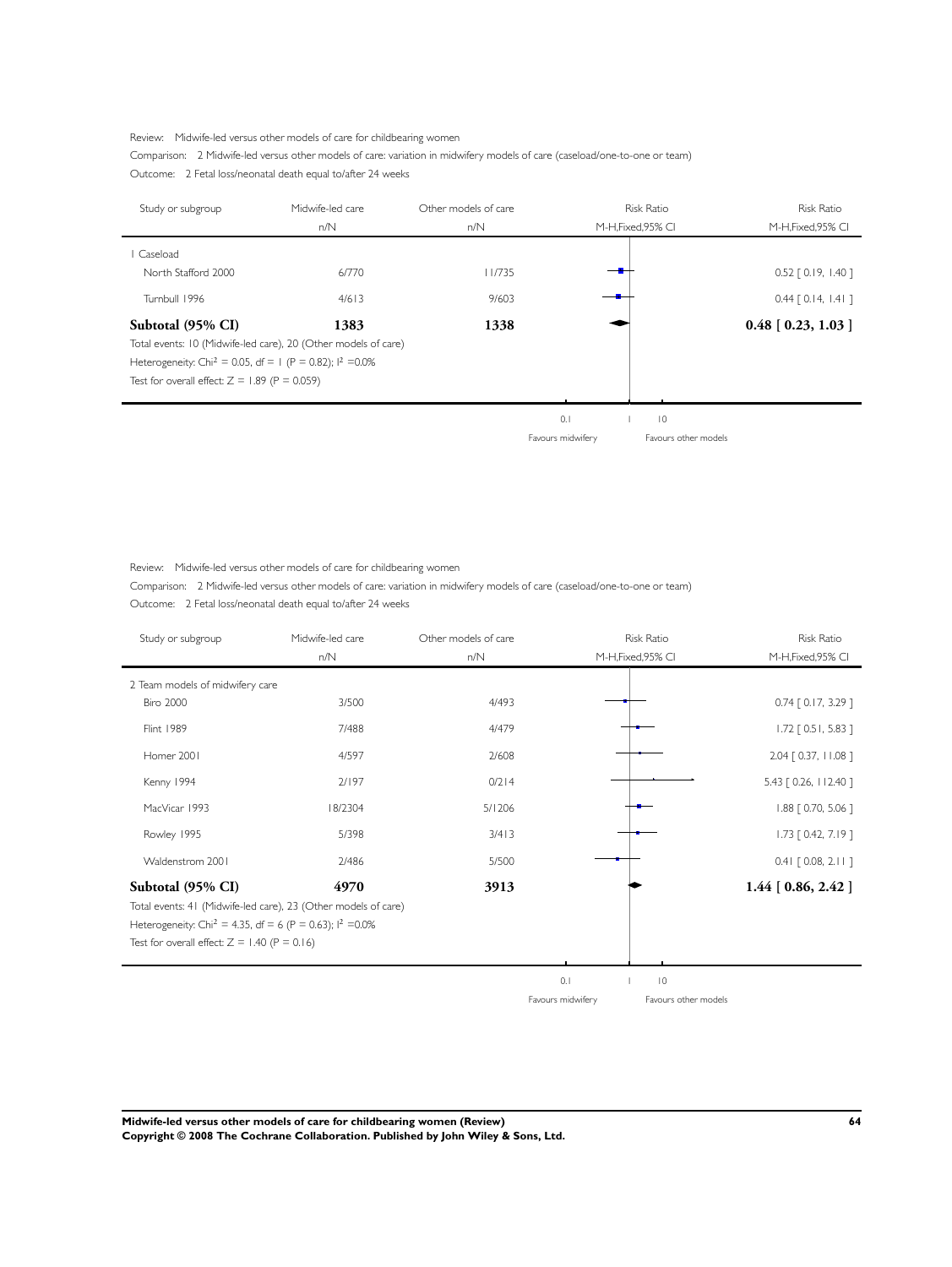# <span id="page-68-0"></span>**Analysis 2.3. Comparison 2 Midwife-led versus other models of care: variation in midwifery models of care (caseload/one-to-one or team), Outcome 3 Overall fetal loss and neonatal death.**

Review: Midwife-led versus other models of care for childbearing women

Comparison: 2 Midwife-led versus other models of care: variation in midwifery models of care (caseload/one-to-one or team)

Outcome: 3 Overall fetal loss and neonatal death

| Study or subgroup                                                      | Midwife-led | Other models | <b>Risk Ratio</b>                 | Weight | <b>Risk Ratio</b>        |
|------------------------------------------------------------------------|-------------|--------------|-----------------------------------|--------|--------------------------|
|                                                                        | n/N         | n/N          | M-H, Fixed, 95% CI                |        | M-H,Fixed,95% CI         |
| I Caseload                                                             |             |              |                                   |        |                          |
| North Stafford 2000                                                    | 6/770       | 11/735       |                                   | 25.3 % | $0.52$ $[0.19, 1.40]$    |
| Turnbull 1996                                                          | 24/613      | 33/603       |                                   | 74.7%  | 0.72 [ 0.43, 1.20 ]      |
| Subtotal (95% CI)                                                      | 1383        | 1338         |                                   | 100.0% | $0.67$ [ $0.42$ , 1.05 ] |
| Total events: 30 (Midwife-led), 44 (Other models)                      |             |              |                                   |        |                          |
| Heterogeneity: Chi <sup>2</sup> = 0.31, df = 1 (P = 0.58); $1^2$ =0.0% |             |              |                                   |        |                          |
| Test for overall effect: $Z = 1.75$ (P = 0.080)                        |             |              |                                   |        |                          |
| 2 Team                                                                 |             |              |                                   |        |                          |
| Rowley 1995                                                            | 14/398      | 22/413       |                                   | 10.7%  | $0.66$ $[0.34, 1.27]$    |
| <b>Biro 2000</b>                                                       | 35/500      | 40/493       |                                   | 20.0 % | $0.86$ $[0.56, 1.33]$    |
| <b>Flint 1989</b>                                                      | 18/488      | 12/479       |                                   | 6.0%   | 1.47 [ 0.72, 3.02 ]      |
| Harvey 1996                                                            | 4/105       | 4/97         |                                   | 2.1%   | 0.92 [ 0.24, 3.59 ]      |
| Homer 2001                                                             | 48/597      | 66/608       |                                   | 32.4 % | $0.74$ $[0.52, 1.06]$    |
| Kenny 1994                                                             | 2/197       | 0/214        |                                   | 0.2%   | 5.43 [ 0.26, 112.40 ]    |
| MacVicar 1993                                                          | 42/2304     | 20/1206      |                                   | 13.0%  | $1.10$ $[0.65, 1.86]$    |
| Waldenstrom 2001                                                       | 25/486      | 32/500       |                                   | 15.6%  | 0.80 [ 0.48, 1.34 ]      |
| Subtotal (95% CI)                                                      | 5075        | 4010         |                                   | 100.0% | $0.87$ [ 0.72, 1.06 ]    |
| Total events: 188 (Midwife-led), 196 (Other models)                    |             |              |                                   |        |                          |
| Heterogeneity: Chi <sup>2</sup> = 5.79, df = 7 (P = 0.56); $1^2$ =0.0% |             |              |                                   |        |                          |
| Test for overall effect: $Z = 1.37$ (P = 0.17)                         |             |              |                                   |        |                          |
|                                                                        |             |              |                                   |        |                          |
|                                                                        |             |              | 0.2<br>5<br>0.5<br>$\overline{2}$ |        |                          |

Favours midwife-led Favours other models

**Midwife-led versus other models of care for childbearing women (Review) 65 Copyright © 2008 The Cochrane Collaboration. Published by John Wiley & Sons, Ltd.**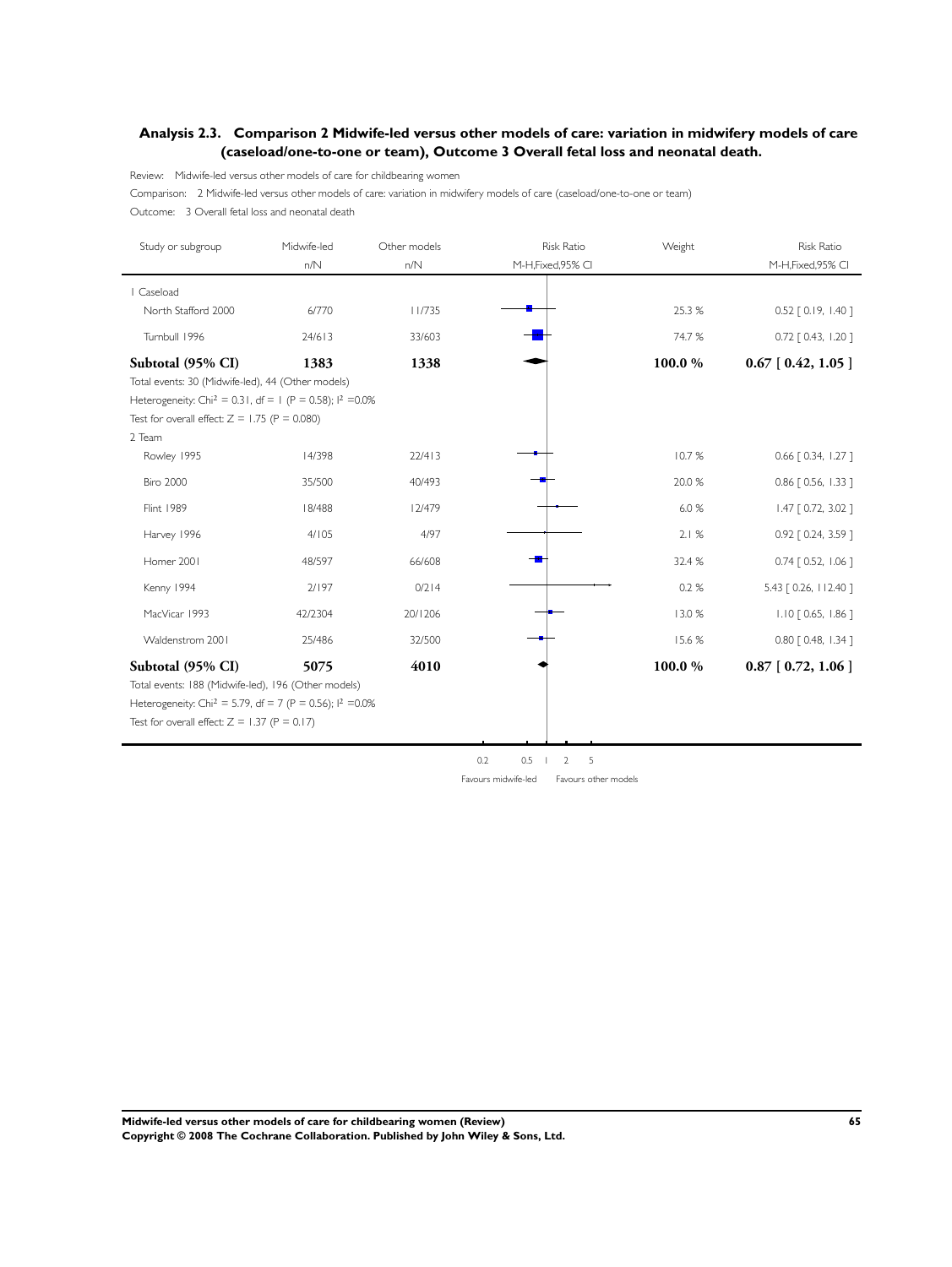<span id="page-69-0"></span>Review: Midwife-led versus other models of care for childbearing women Comparison: 2 Midwife-led versus other models of care: variation in midwifery models of care (caseload/one-to-one or team) Outcome: 3 Overall fetal loss and neonatal death

| Study or subgroup                                                      | Midwife-led | Other models |                     |     | <b>Risk Ratio</b>  |                      | <b>Risk Ratio</b>        |
|------------------------------------------------------------------------|-------------|--------------|---------------------|-----|--------------------|----------------------|--------------------------|
|                                                                        | n/N         | n/N          |                     |     | M-H, Fixed, 95% CI |                      | M-H, Fixed, 95% CI       |
| Caseload                                                               |             |              |                     |     |                    |                      |                          |
| North Stafford 2000                                                    | 6/770       | 11/735       |                     |     |                    |                      | $0.52$ $[0.19, 1.40]$    |
| Tumbull 1996                                                           | 24/613      | 33/603       |                     |     |                    |                      | $0.72$ $[0.43, 1.20]$    |
| Subtotal (95% CI)                                                      | 1383        | 1338         |                     |     |                    |                      | $0.67$ [ $0.42$ , 1.05 ] |
| Total events: 30 (Midwife-led), 44 (Other models)                      |             |              |                     |     |                    |                      |                          |
| Heterogeneity: Chi <sup>2</sup> = 0.31, df = 1 (P = 0.58); $1^2$ =0.0% |             |              |                     |     |                    |                      |                          |
| Test for overall effect: $Z = 1.75$ (P = 0.080)                        |             |              |                     |     |                    |                      |                          |
|                                                                        |             |              |                     |     |                    |                      |                          |
|                                                                        |             |              | 0.2                 | 0.5 | $\overline{2}$     | - 5                  |                          |
|                                                                        |             |              | Favours midwife-led |     |                    | Favours other models |                          |

Review: Midwife-led versus other models of care for childbearing women

Comparison: 2 Midwife-led versus other models of care: variation in midwifery models of care (caseload/one-to-one or team) Outcome: 3 Overall fetal loss and neonatal death

| Study or subgroup                                                       | Midwife-led | Other models | <b>Risk Ratio</b>                 | Risk Ratio            |
|-------------------------------------------------------------------------|-------------|--------------|-----------------------------------|-----------------------|
|                                                                         | n/N         | n/N          | M-H, Fixed, 95% CI                | M-H,Fixed,95% Cl      |
| 2 Team                                                                  |             |              |                                   |                       |
| Rowley 1995                                                             | 14/398      | 22/413       |                                   | $0.66$ $[0.34, 1.27]$ |
| <b>Biro 2000</b>                                                        | 35/500      | 40/493       |                                   | $0.86$ $[0.56, 1.33]$ |
| Flint 1989                                                              | 18/488      | 12/479       |                                   | $1.47$ [ 0.72, 3.02 ] |
| Harvey 1996                                                             | 4/105       | 4/97         |                                   | $0.92$ $[0.24, 3.59]$ |
| Homer 2001                                                              | 48/597      | 66/608       |                                   | $0.74$ $[0.52, 1.06]$ |
| Kenny 1994                                                              | 2/197       | 0/214        |                                   | 5.43 [ 0.26, 112.40 ] |
| MacVicar 1993                                                           | 42/2304     | 20/1206      |                                   | $1.10$ $[0.65, 1.86]$ |
| Waldenstrom 2001                                                        | 25/486      | 32/500       |                                   | $0.80$ $[0.48, 1.34]$ |
| Subtotal (95% CI)                                                       | 5075        | 4010         |                                   | $0.87$ [ 0.72, 1.06 ] |
| Total events: 188 (Midwife-led), 196 (Other models)                     |             |              |                                   |                       |
| Heterogeneity: Chi <sup>2</sup> = 5.79, df = 7 (P = 0.56); $1^2$ = 0.0% |             |              |                                   |                       |
| Test for overall effect: $Z = 1.37$ (P = 0.17)                          |             |              |                                   |                       |
|                                                                         |             |              |                                   |                       |
|                                                                         |             |              | 0.2<br>0.5<br>5<br>$\overline{2}$ |                       |

Favours midwife-led Favours other models

**Midwife-led versus other models of care for childbearing women (Review) 66 Copyright © 2008 The Cochrane Collaboration. Published by John Wiley & Sons, Ltd.**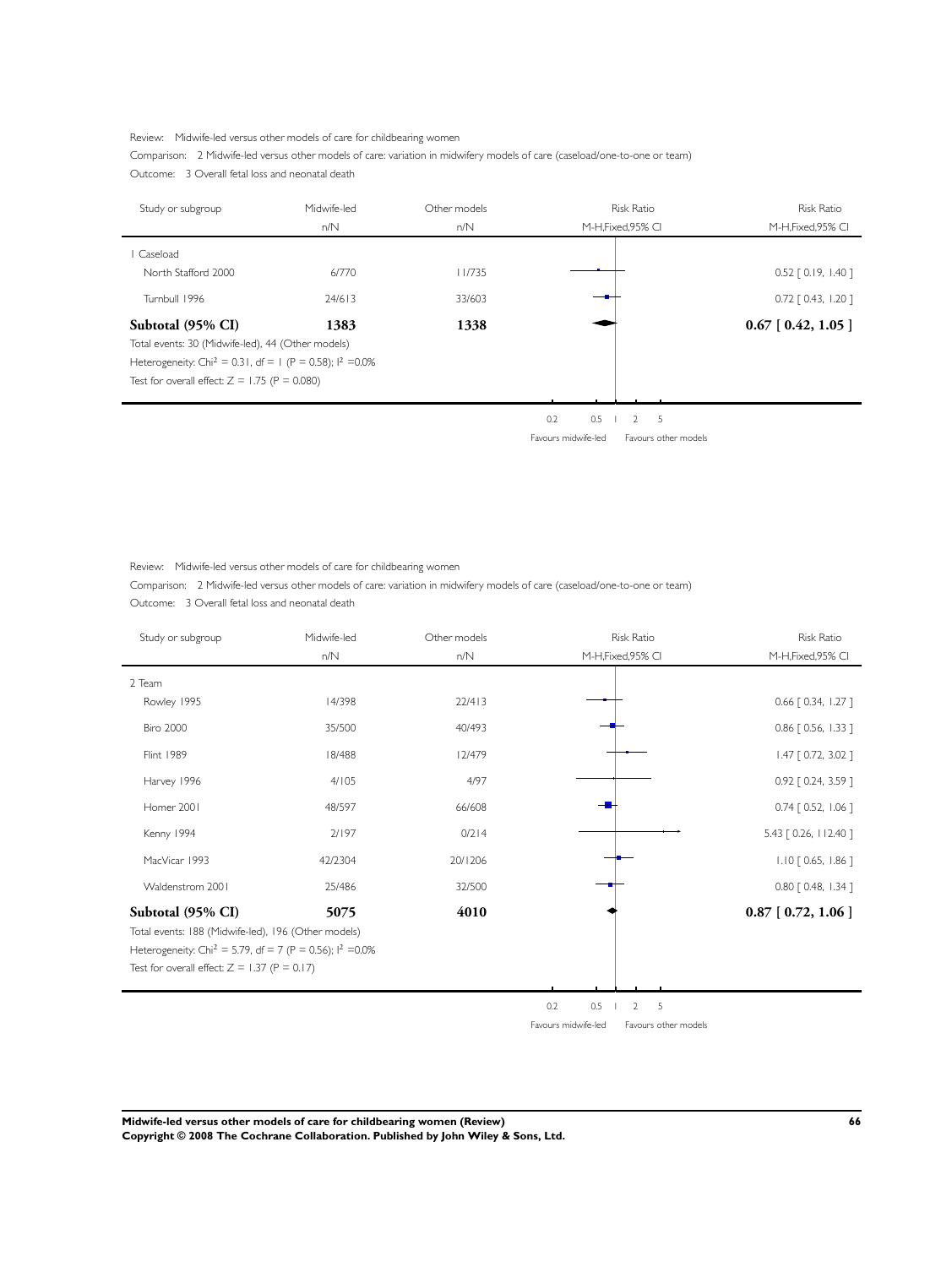# <span id="page-70-0"></span>**Analysis 2.4. Comparison 2 Midwife-led versus other models of care: variation in midwifery models of care (caseload/one-to-one or team), Outcome 4 No intrapartum analgesia/anaesthesia.**

Review: Midwife-led versus other models of care for childbearing women

Comparison: 2 Midwife-led versus other models of care: variation in midwifery models of care (caseload/one-to-one or team)

Outcome: 4 No intrapartum analgesia/anaesthesia

| Study or subgroup                                | Midwife-led care                                                      | Other models of care |                      | <b>Risk Ratio</b>   | Weight  | <b>Risk Ratio</b>          |
|--------------------------------------------------|-----------------------------------------------------------------------|----------------------|----------------------|---------------------|---------|----------------------------|
|                                                  | n/N                                                                   | n/N                  |                      | M-H,Fixed,95% Cl    |         | M-H, Fixed, 95% CI         |
| Caseload                                         |                                                                       |                      |                      |                     |         |                            |
| Turnbull 1996                                    | 76/613                                                                | 69/597               |                      |                     | 100.0 % | $1.07$ $[0.79, 1.46]$      |
| Subtotal (95% CI)                                | 613                                                                   | 597                  |                      |                     | 100.0%  | $1.07$ [ 0.79, 1.46 ]      |
|                                                  | Total events: 76 (Midwife-led care), 69 (Other models of care)        |                      |                      |                     |         |                            |
| Heterogeneity: not applicable                    |                                                                       |                      |                      |                     |         |                            |
| Test for overall effect: $Z = 0.45$ (P = 0.65)   |                                                                       |                      |                      |                     |         |                            |
| 2 Team models of midwifery care                  |                                                                       |                      |                      |                     |         |                            |
| <b>Biro 2000</b>                                 | 62/486                                                                | 57/476               |                      |                     | 12.4%   | $1.07$ $[0.76, 1.49]$      |
| Flint 1989                                       | 246/479                                                               | 180/473              |                      |                     | 39.0 %  | $1.35$ [ $1.17$ , $1.56$ ] |
| Kenny 1994                                       | 53/194                                                                | 62/211               |                      |                     | 12.8 %  | $0.93$ $[0.68, 1.27]$      |
| MacVicar 1993                                    | 270/2304                                                              | 127/1206             |                      |                     | 35.9%   | $1.11$ $[0.91, 1.36]$      |
| Subtotal (95% CI)                                | 3463                                                                  | 2366                 |                      |                     | 100.0%  | $1.18$ [ 1.06, 1.31 ]      |
|                                                  | Total events: 631 (Midwife-led care), 426 (Other models of care)      |                      |                      |                     |         |                            |
|                                                  | Heterogeneity: Chi <sup>2</sup> = 6.33, df = 3 (P = 0.10); $1^2$ =53% |                      |                      |                     |         |                            |
| Test for overall effect: $Z = 2.99$ (P = 0.0028) |                                                                       |                      |                      |                     |         |                            |
|                                                  |                                                                       |                      |                      |                     |         |                            |
|                                                  |                                                                       |                      | 0.2<br>0.5           | 5<br>$\overline{2}$ |         |                            |
|                                                  |                                                                       |                      | Favours other models | Favours midwifery   |         |                            |

Review: Midwife-led versus other models of care for childbearing women

Comparison: 2 Midwife-led versus other models of care: variation in midwifery models of care (caseload/one-to-one or team) Outcome: 4 No intrapartum analgesia/anaesthesia

| Study or subgroup                                                       | Midwife-led care                                               | Other models of care |                      | <b>Risk Ratio</b>    | <b>Risk Ratio</b>     |
|-------------------------------------------------------------------------|----------------------------------------------------------------|----------------------|----------------------|----------------------|-----------------------|
|                                                                         | n/N                                                            | n/N                  |                      | M-H, Fixed, 95% CI   | M-H, Fixed, 95% CI    |
| Caseload                                                                |                                                                |                      |                      |                      |                       |
| Turnbull 1996                                                           | 76/613                                                         | 69/597               |                      |                      | $1.07$ $[0.79, 1.46]$ |
| Subtotal (95% CI)                                                       | 613                                                            | 597                  |                      |                      | $1.07$ [ 0.79, 1.46 ] |
|                                                                         | Total events: 76 (Midwife-led care), 69 (Other models of care) |                      |                      |                      |                       |
| Heterogeneity: not applicable                                           |                                                                |                      |                      |                      |                       |
| Test for overall effect: $Z = 0.45$ (P = 0.65)                          |                                                                |                      |                      |                      |                       |
|                                                                         |                                                                |                      |                      |                      |                       |
|                                                                         |                                                                |                      | 0.5<br>0.2           | $\overline{2}$<br>-5 |                       |
|                                                                         |                                                                |                      | Favours other models | Favours midwifery    |                       |
|                                                                         |                                                                |                      |                      |                      |                       |
|                                                                         |                                                                |                      |                      |                      |                       |
|                                                                         |                                                                |                      |                      |                      |                       |
| Midwife-led versus other models of care for childbearing women (Review) |                                                                |                      |                      |                      | 67                    |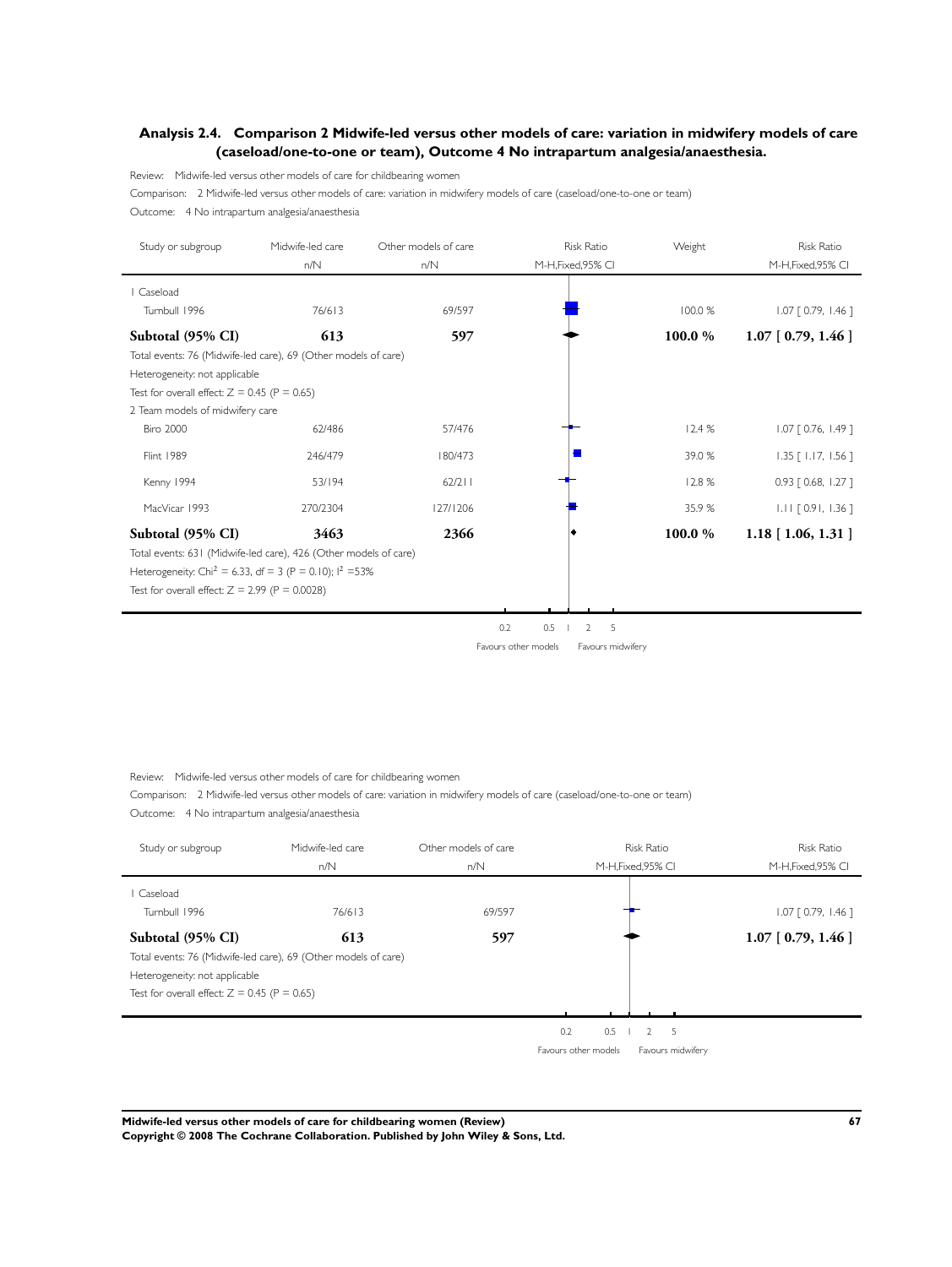Review: Midwife-led versus other models of care for childbearing women Comparison: 2 Midwife-led versus other models of care: variation in midwifery models of care (caseload/one-to-one or team) Outcome: 4 No intrapartum analgesia/anaesthesia

| Study or subgroup                                                     | Midwife-led care                                                 | Other models of care |            | <b>Risk Ratio</b>  | <b>Risk Ratio</b>          |
|-----------------------------------------------------------------------|------------------------------------------------------------------|----------------------|------------|--------------------|----------------------------|
|                                                                       | n/N                                                              | n/N                  |            | M-H, Fixed, 95% CI | M-H, Fixed, 95% CI         |
| 2 Team models of midwifery care                                       |                                                                  |                      |            |                    |                            |
| <b>Biro 2000</b>                                                      | 62/486                                                           | 57/476               |            |                    | $1.07$ $[0.76, 1.49]$      |
| Flint 1989                                                            | 246/479                                                          | 180/473              |            |                    | $1.35$ [ $1.17$ , $1.56$ ] |
| Kenny 1994                                                            | 53/194                                                           | 62/211               |            |                    | $0.93$ $[0.68, 1.27]$      |
| MacVicar 1993                                                         | 270/2304                                                         | 127/1206             |            |                    | $1.11$ $[0.91, 1.36]$      |
| Subtotal (95% CI)                                                     | 3463                                                             | 2366                 |            |                    | $1.18$ [ 1.06, 1.31 ]      |
|                                                                       | Total events: 631 (Midwife-led care), 426 (Other models of care) |                      |            |                    |                            |
| Heterogeneity: Chi <sup>2</sup> = 6.33, df = 3 (P = 0.10); $1^2$ =53% |                                                                  |                      |            |                    |                            |
| Test for overall effect: $Z = 2.99$ (P = 0.0028)                      |                                                                  |                      |            |                    |                            |
|                                                                       |                                                                  |                      |            |                    |                            |
|                                                                       |                                                                  |                      | 0.5<br>0.2 | 2<br>-5            |                            |

Favours other models Favours midwifery

#### **Analysis 2.5. Comparison 2 Midwife-led versus other models of care: variation in midwifery models of care (caseload/one-to-one or team), Outcome 5 Regional analgesia (epidural/spinal).**

Review: Midwife-led versus other models of care for childbearing women

Comparison: 2 Midwife-led versus other models of care: variation in midwifery models of care (caseload/one-to-one or team)

| Outcome: 5 Regional analgesia (epidural/spinal)                                                |                  |                      |                   |     |                      |        |                       |
|------------------------------------------------------------------------------------------------|------------------|----------------------|-------------------|-----|----------------------|--------|-----------------------|
| Study or subgroup                                                                              | Midwife-led care | Other models of care |                   |     | Risk Ratio           | Weight | <b>Risk Ratio</b>     |
|                                                                                                | n/N              | n/N                  |                   |     | M-H, Random, 95% CI  |        | M-H, Random, 95% CI   |
| Caseload                                                                                       |                  |                      |                   |     |                      |        |                       |
| North Stafford 2000                                                                            | 80/770           | 110/735              |                   |     |                      | 44.2 % | $0.69$ $[0.53, 0.91]$ |
| Tumbull 1996                                                                                   | 194/613          | 198/597              |                   |     |                      | 55.8 % | $0.95$ [ 0.81, 1.12 ] |
| Subtotal (95% CI)                                                                              | 1383             | 1332                 |                   |     |                      | 100.0% | $0.83$ [ 0.61, 1.13 ] |
| Total events: 274 (Midwife-led care), 308 (Other models of care)                               |                  |                      |                   |     |                      |        |                       |
| Heterogeneity: Tau <sup>2</sup> = 0.04; Chi <sup>2</sup> = 3.98, df = 1 (P = 0.05); $1^2$ =75% |                  |                      |                   |     |                      |        |                       |
| Test for overall effect: $Z = 1.18$ (P = 0.24)                                                 |                  |                      |                   |     |                      |        |                       |
| 2 Team models of midwifery care                                                                |                  |                      |                   |     |                      |        |                       |
| <b>Biro 2000</b>                                                                               | 100/486          | 129/476              |                   |     |                      | 13.2 % | $0.76$ $[0.60, 0.95]$ |
| Flint 1989                                                                                     | 88/479           | 143/473              |                   |     |                      | 12.9%  | $0.61$ $[0.48, 0.77]$ |
| Harvey 1996                                                                                    | 13/105           | 22/97                |                   |     |                      | 3.3%   | $0.55$ $[0.29, 1.02]$ |
|                                                                                                |                  |                      |                   |     |                      |        |                       |
|                                                                                                |                  |                      | 0.2               | 0.5 | 5<br>$\overline{2}$  |        |                       |
|                                                                                                |                  |                      | Favours midwifery |     | Favours other models |        | $(Continued \dots)$   |

**Midwife-led versus other models of care for childbearing women (Review) 68 Copyright © 2008 The Cochrane Collaboration. Published by John Wiley & Sons, Ltd.**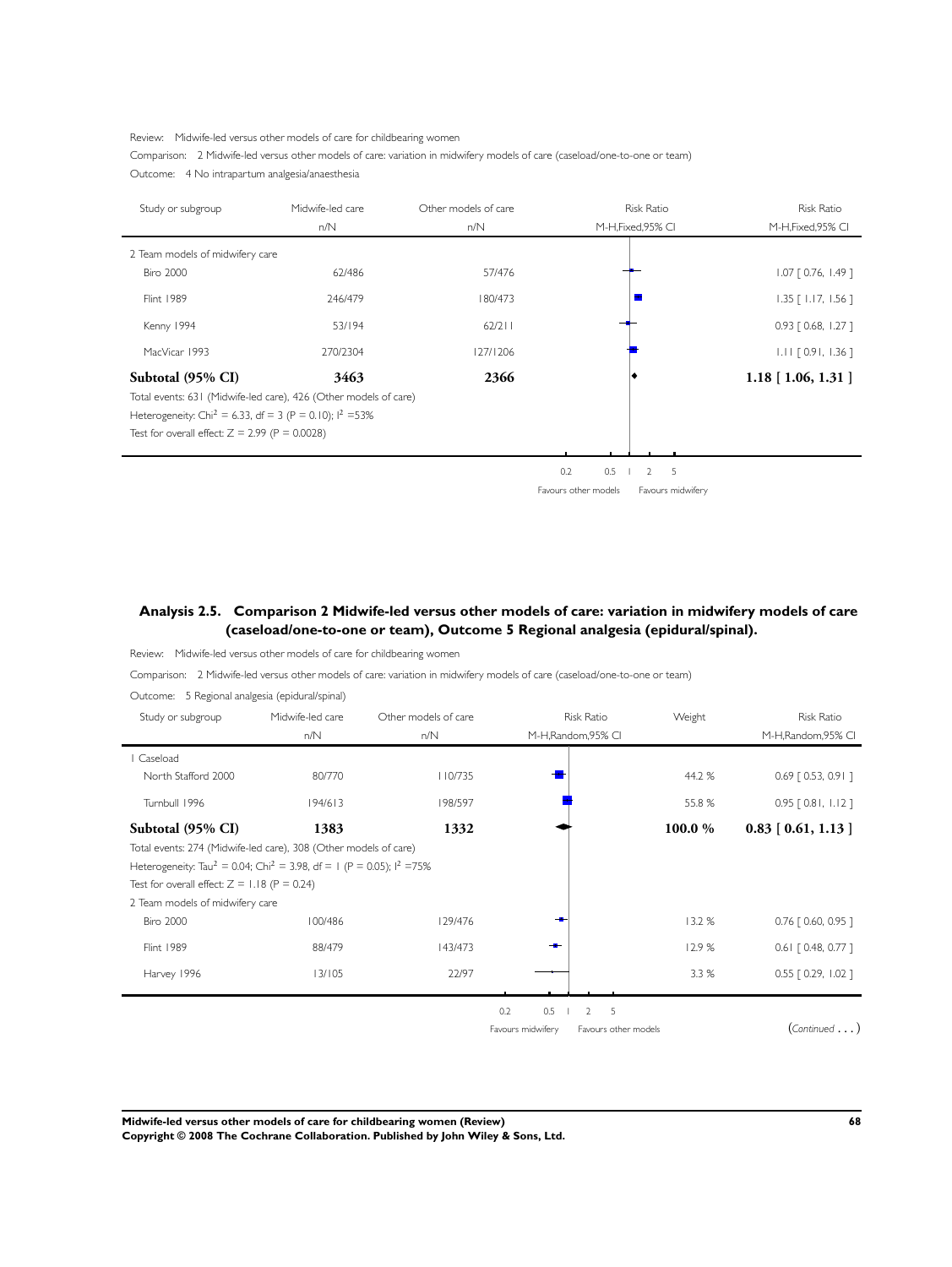|                                                                                                           |                  |                      |                     |        | $( \ldots$ Continued)   |
|-----------------------------------------------------------------------------------------------------------|------------------|----------------------|---------------------|--------|-------------------------|
| Study or subgroup                                                                                         | Midwife-led care | Other models of care | <b>Risk Ratio</b>   | Weight | <b>Risk Ratio</b>       |
|                                                                                                           | n/N              | n/N                  | M-H, Random, 95% CI |        | M-H, Random, 95% CI     |
| Hicks 2003                                                                                                | 6/8              | 19/92                |                     | 1.8%   | $0.36$ $[0.15, 0.85]$   |
| Homer 2001                                                                                                | 157/594          | 172/601              |                     | 15.7%  | $0.92$ [ 0.77, 1.11 ]   |
| Kenny 1994                                                                                                | 52/194           | 64/211               |                     | 9.5 %  | $0.88$ $[0.65, 1.20]$   |
| MacVicar 1993                                                                                             | 326/2304         | 208/1206             |                     | 17.3%  | $0.82$ $[ 0.70, 0.96 ]$ |
| Rowley 1995                                                                                               | 69/393           | 73/405               |                     | 9.9%   | $0.97$ $[0.72, 1.31]$   |
| Waldenstrom 2001                                                                                          | 158/484          | 178/496              |                     | 16.4 % | $0.91$ $[0.76, 1.08]$   |
| Subtotal (95% CI)                                                                                         | 5120             | 4057                 |                     | 100.0% | $0.81$ [ 0.71, 0.91 ]   |
| Total events: 969 (Midwife-led care), 1008 (Other models of care)                                         |                  |                      |                     |        |                         |
| Heterogeneity: Tau <sup>2</sup> = 0.02; Chi <sup>2</sup> = 16.39, df = 8 (P = 0.04); l <sup>2</sup> = 51% |                  |                      |                     |        |                         |
| Test for overall effect: $Z = 3.47$ (P = 0.00053)                                                         |                  |                      |                     |        |                         |

 $0.2$  0.5 2 5 Favours midwifery | Favours other models

Review: Midwife-led versus other models of care for childbearing women

Comparison: 2 Midwife-led versus other models of care: variation in midwifery models of care (caseload/one-to-one or team) Outcome: 5 Regional analgesia (epidural/spinal)

| Study or subgroup                                                                                                                                                                       | Midwife-led care | Other models of care | <b>Risk Ratio</b>                                                                           | <b>Risk Ratio</b>        |
|-----------------------------------------------------------------------------------------------------------------------------------------------------------------------------------------|------------------|----------------------|---------------------------------------------------------------------------------------------|--------------------------|
|                                                                                                                                                                                         | n/N              | n/N                  | M-H, Random, 95% CI                                                                         | M-H, Random, 95% CI      |
| Caseload                                                                                                                                                                                |                  |                      |                                                                                             |                          |
| North Stafford 2000                                                                                                                                                                     | 80/770           | 110/735              | ÷                                                                                           | $0.69$ $[0.53, 0.91]$    |
| Turnbull 1996                                                                                                                                                                           | 194/613          | 198/597              |                                                                                             | $0.95$ $[0.81, 1.12]$    |
| Subtotal (95% CI)<br>Total events: 274 (Midwife-led care), 308 (Other models of care)<br>Heterogeneity: Tau <sup>2</sup> = 0.04; Chi <sup>2</sup> = 3.98, df = 1 (P = 0.05); $1^2$ =75% | 1383             | 1332                 |                                                                                             | $0.83$ [ $0.61$ , 1.13 ] |
| Test for overall effect: $Z = 1.18$ (P = 0.24)                                                                                                                                          |                  |                      |                                                                                             |                          |
|                                                                                                                                                                                         |                  |                      | 0.5<br>$\overline{2}$<br>5 <sup>5</sup><br>0.2<br>Favours midwifery<br>Favours other models |                          |

**Midwife-led versus other models of care for childbearing women (Review) 69 Copyright © 2008 The Cochrane Collaboration. Published by John Wiley & Sons, Ltd.**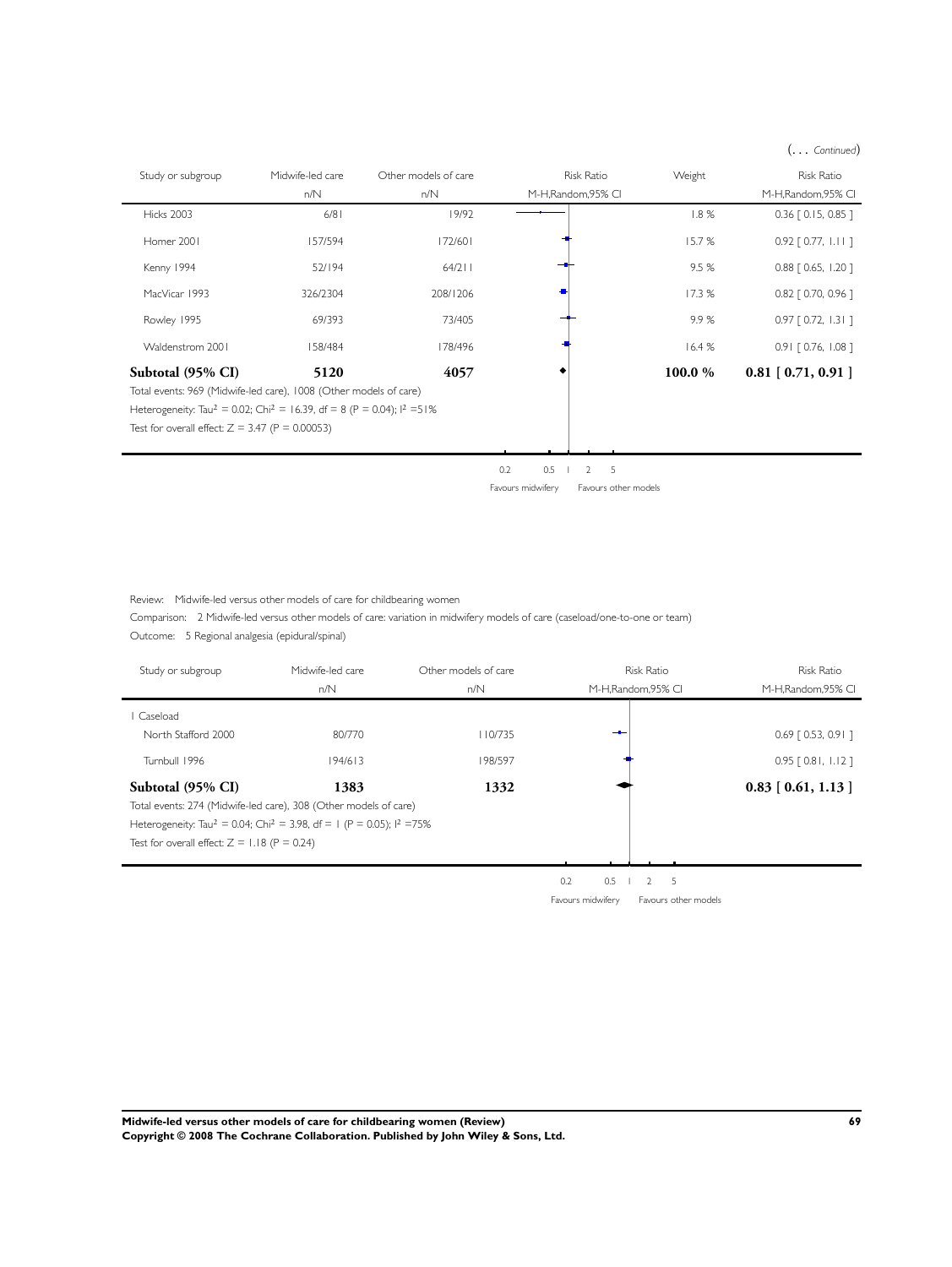### Review: Midwife-led versus other models of care for childbearing women Comparison: 2 Midwife-led versus other models of care: variation in midwifery models of care (caseload/one-to-one or team) Outcome: 5 Regional analgesia (epidural/spinal)

| Study or subgroup                                                                                | Midwife-led care | Other models of care | <b>Risk Ratio</b>            | <b>Risk Ratio</b>          |
|--------------------------------------------------------------------------------------------------|------------------|----------------------|------------------------------|----------------------------|
|                                                                                                  | n/N              | n/N                  | M-H,Random,95% CI            | M-H,Random,95% CI          |
| 2 Team models of midwifery care                                                                  |                  |                      |                              |                            |
| <b>Biro 2000</b>                                                                                 | 100/486          | 129/476              |                              | $0.76$ $[0.60, 0.95]$      |
| <b>Flint 1989</b>                                                                                | 88/479           | 143/473              |                              | $0.61$ $[0.48, 0.77]$      |
| Harvey 1996                                                                                      | 13/105           | 22/97                |                              | $0.55$ $[0.29, 1.02]$      |
| Hicks 2003                                                                                       | 6/81             | 19/92                |                              | $0.36$ $[0.15, 0.85]$      |
| Homer 2001                                                                                       | 157/594          | 172/601              |                              | $0.92$ [ 0.77, 1.11 ]      |
| Kenny 1994                                                                                       | 52/194           | 64/211               |                              | $0.88$ $[0.65, 1.20]$      |
| MacVicar 1993                                                                                    | 326/2304         | 208/1206             |                              | $0.82$ $[ 0.70, 0.96 ]$    |
| Rowley 1995                                                                                      | 69/393           | 73/405               |                              | $0.97$ $[0.72, 1.31]$      |
| Waldenstrom 2001                                                                                 | 158/484          | 178/496              |                              | $0.91$ $[0.76, 1.08]$      |
| Subtotal (95% CI)                                                                                | 5120             | 4057                 |                              | $0.81$ [ $0.71$ , $0.91$ ] |
| Total events: 969 (Midwife-led care), 1008 (Other models of care)                                |                  |                      |                              |                            |
| Heterogeneity: Tau <sup>2</sup> = 0.02; Chi <sup>2</sup> = 16.39, df = 8 (P = 0.04); $1^2$ = 51% |                  |                      |                              |                            |
| Test for overall effect: $Z = 3.47$ (P = 0.00053)                                                |                  |                      |                              |                            |
|                                                                                                  |                  |                      |                              |                            |
|                                                                                                  |                  |                      | 0.5<br>0.2<br>$\overline{2}$ | -5                         |
|                                                                                                  |                  |                      | Favours midwifery            | Favours other models       |

**Midwife-led versus other models of care for childbearing women (Review) 70 Copyright © 2008 The Cochrane Collaboration. Published by John Wiley & Sons, Ltd.**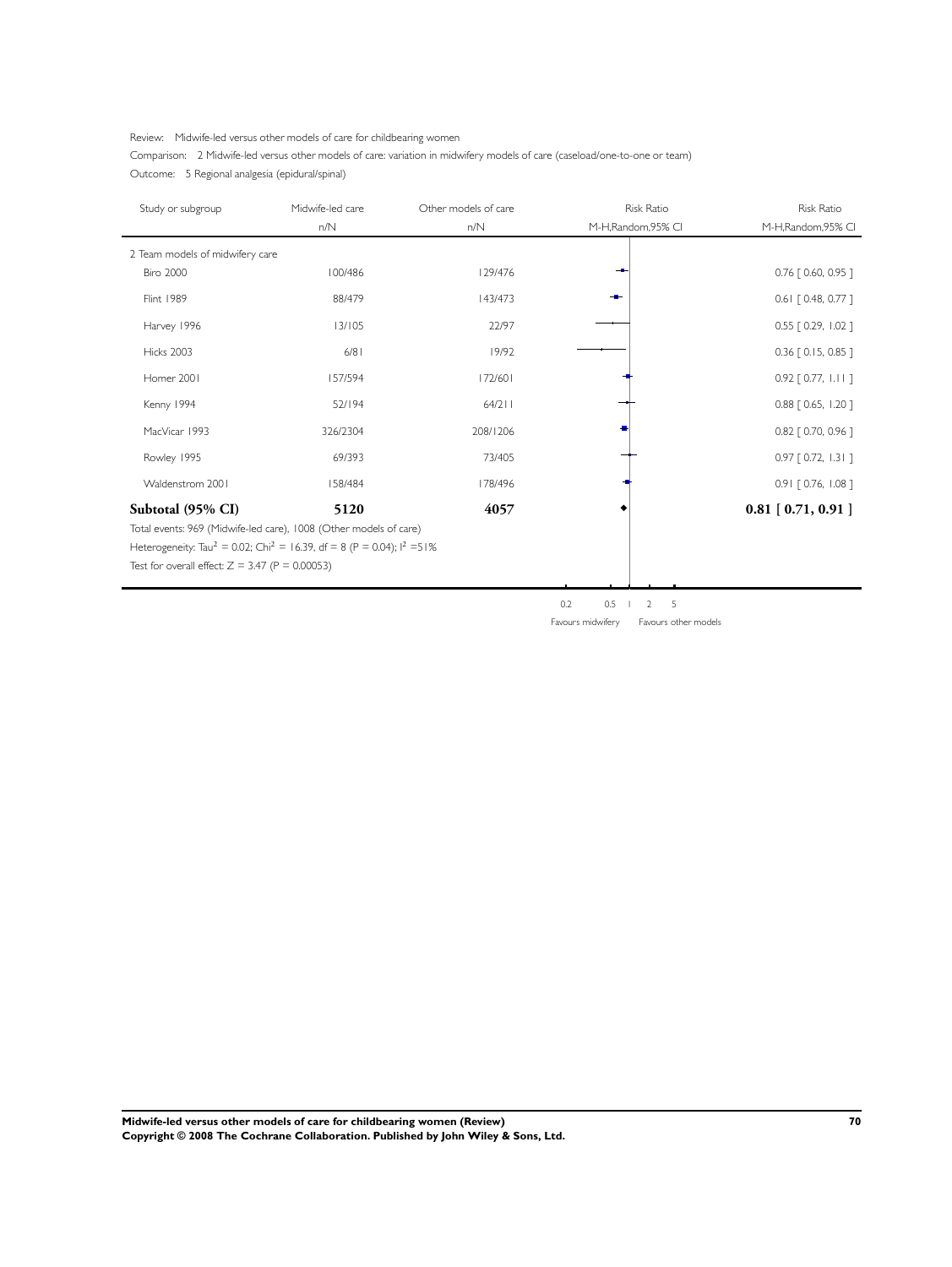### **Analysis 2.6. Comparison 2 Midwife-led versus other models of care: variation in midwifery models of care (caseload/one-to-one or team), Outcome 6 Opiate analgesia.**

Review: Midwife-led versus other models of care for childbearing women

Comparison: 2 Midwife-led versus other models of care: variation in midwifery models of care (caseload/one-to-one or team)

#### Outcome: 6 Opiate analgesia

| Study or subgroup                                                                                           | Midwife-led care | Other models of care | <b>Risk Ratio</b>   | Weight | <b>Risk Ratio</b>       |
|-------------------------------------------------------------------------------------------------------------|------------------|----------------------|---------------------|--------|-------------------------|
|                                                                                                             | n/N              | n/N                  | M-H, Random, 95% CI |        | M-H, Random, 95% CI     |
| Caseload                                                                                                    |                  |                      |                     |        |                         |
| Tumbull 1996                                                                                                | 253/613          | 262/597              |                     | 100.0% | $0.94$ $[0.83, 1.07]$   |
| Subtotal (95% CI)                                                                                           | 613              | 597                  |                     | 100.0% | $0.94$ [ 0.83, 1.07 ]   |
| Total events: 253 (Midwife-led care), 262 (Other models of care)                                            |                  |                      |                     |        |                         |
| Heterogeneity: not applicable                                                                               |                  |                      |                     |        |                         |
| Test for overall effect: $Z = 0.92$ (P = 0.36)                                                              |                  |                      |                     |        |                         |
| 2 Team models of midwifery care                                                                             |                  |                      |                     |        |                         |
| <b>Biro 2000</b>                                                                                            | 188/486          | 208/476              |                     | 15.5 % | $0.89$ $[ 0.76, 1.03 ]$ |
| <b>Flint 1989</b>                                                                                           | 114/479          | 128/473              |                     | 13.3 % | $0.88$ $[0.71, 1.09]$   |
| Harvey 1996                                                                                                 | 16/105           | 17/97                |                     | 4.4 %  | 0.87   0.47, 1.62 ]     |
| Homer 2001                                                                                                  | 159/594          | 136/601              |                     | 13.9%  | $1.18$ $[0.97, 1.44]$   |
| Kenny 1994                                                                                                  | 45/194           | 40/194               |                     | 8.5 %  | $1.13$ $[0.77, 1.64]$   |
| MacVicar 1993                                                                                               | 812/2304         | 477/1206             |                     | 17.3 % | 0.89 [ 0.82, 0.97 ]     |
| Rowley 1995                                                                                                 | 53/393           | 127/405              |                     | 11.0%  | $0.43$ $[0.32, 0.57]$   |
| Waldenstrom 2001                                                                                            | 215/484          | 248/496              |                     | 16.1%  | $0.89$ $[0.78, 1.01]$   |
| Subtotal (95% CI)                                                                                           | 5039             | 3948                 |                     | 100.0% | $0.87$ [ 0.75, 1.01 ]   |
| Total events: 1602 (Midwife-led care), 1381 (Other models of care)                                          |                  |                      |                     |        |                         |
| Heterogeneity: Tau <sup>2</sup> = 0.03; Chi <sup>2</sup> = 33.77, df = 7 (P = 0.00002); l <sup>2</sup> =79% |                  |                      |                     |        |                         |
| Test for overall effect: $Z = 1.83$ (P = 0.068)                                                             |                  |                      |                     |        |                         |
|                                                                                                             |                  |                      |                     |        |                         |

0.2 0.5 1 2 5

Favours midwifery | Favours other models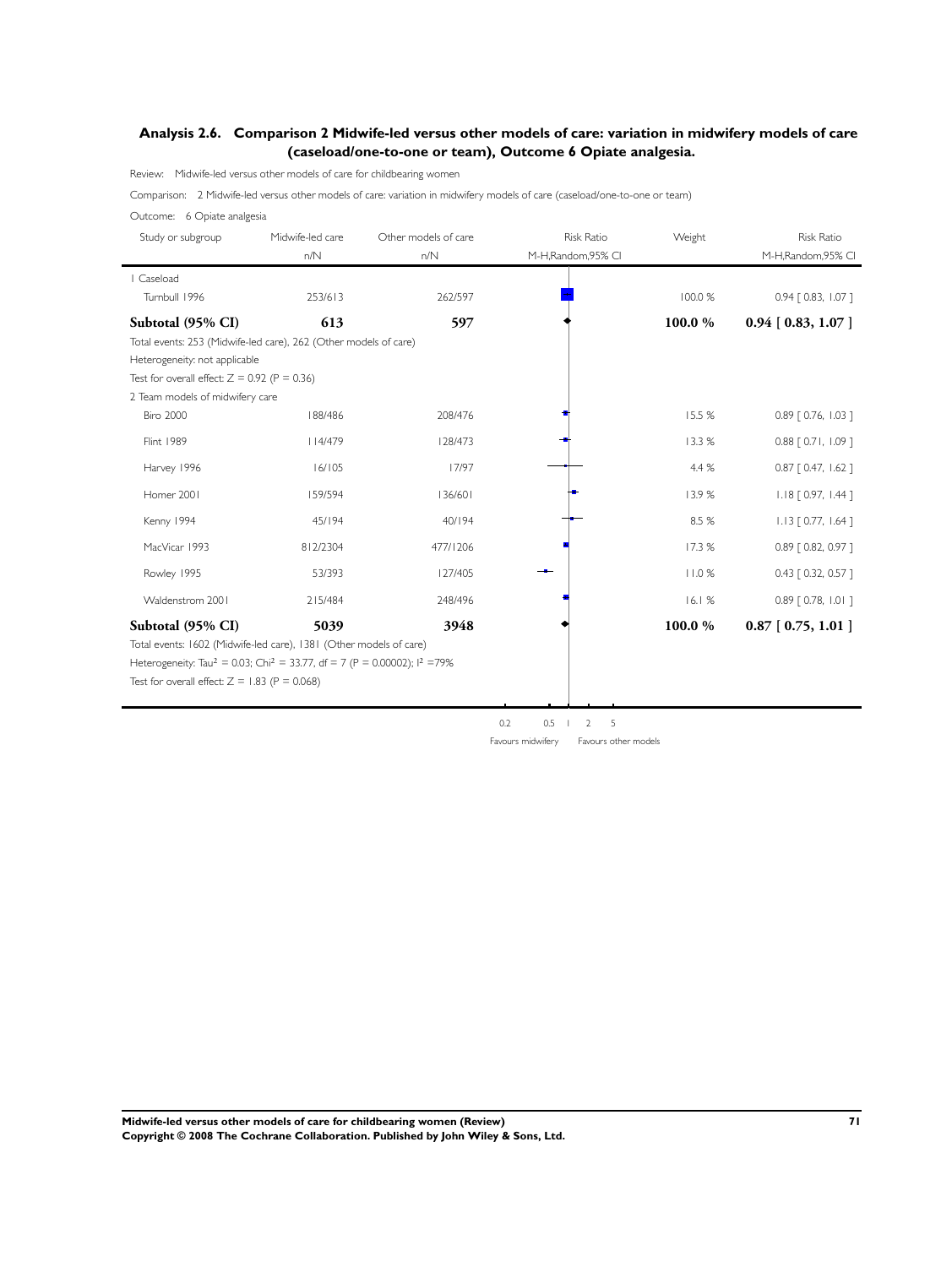## Review: Midwife-led versus other models of care for childbearing women Comparison: 2 Midwife-led versus other models of care: variation in midwifery models of care (caseload/one-to-one or team)

| Outcome: 6 Opiate analgesia |  |
|-----------------------------|--|
|                             |  |

| Study or subgroup                                                | Midwife-led care | Other models of care |                   | <b>Risk Ratio</b> |                     | <b>Risk Ratio</b>    |                       |
|------------------------------------------------------------------|------------------|----------------------|-------------------|-------------------|---------------------|----------------------|-----------------------|
|                                                                  | n/N              | n/N                  |                   |                   | M-H, Random, 95% CI |                      | M-H, Random, 95% CI   |
| Caseload                                                         |                  |                      |                   |                   |                     |                      |                       |
| Turnbull 1996                                                    | 253/613          | 262/597              |                   |                   |                     |                      | $0.94$ $[0.83, 1.07]$ |
| Subtotal (95% CI)                                                | 613              | 597                  |                   |                   |                     |                      | $0.94$ [ 0.83, 1.07 ] |
| Total events: 253 (Midwife-led care), 262 (Other models of care) |                  |                      |                   |                   |                     |                      |                       |
| Heterogeneity: not applicable                                    |                  |                      |                   |                   |                     |                      |                       |
| Test for overall effect: $Z = 0.92$ (P = 0.36)                   |                  |                      |                   |                   |                     |                      |                       |
|                                                                  |                  |                      |                   |                   |                     |                      |                       |
|                                                                  |                  |                      | 0.2               | 0.5               | $\mathbf{I}$        | $2 \quad 5$          |                       |
|                                                                  |                  |                      | Favours midwifery |                   |                     | Favours other models |                       |
|                                                                  |                  |                      |                   |                   |                     |                      |                       |
|                                                                  |                  |                      |                   |                   |                     |                      |                       |

Review: Midwife-led versus other models of care for childbearing women

Comparison: 2 Midwife-led versus other models of care: variation in midwifery models of care (caseload/one-to-one or team) Outcome: 6 Opiate analgesia

| Study or subgroup                               | Midwife-led care                                                                                            | Other models of care | <b>Risk Ratio</b>                         | <b>Risk Ratio</b>     |
|-------------------------------------------------|-------------------------------------------------------------------------------------------------------------|----------------------|-------------------------------------------|-----------------------|
|                                                 | n/N                                                                                                         | n/N                  | M-H, Random, 95% CI                       | M-H, Random, 95% CI   |
| 2 Team models of midwifery care                 |                                                                                                             |                      |                                           |                       |
| <b>Biro 2000</b>                                | 188/486                                                                                                     | 208/476              |                                           | $0.89$ $[0.76, 1.03]$ |
| Flint 1989                                      | 114/479                                                                                                     | 128/473              |                                           | $0.88$ $[0.71, 1.09]$ |
| Harvey 1996                                     | 16/105                                                                                                      | 17/97                |                                           | $0.87$ $[0.47, 1.62]$ |
| Homer 2001                                      | 159/594                                                                                                     | 136/601              |                                           | $1.18$ $[0.97, 1.44]$ |
| Kenny 1994                                      | 45/194                                                                                                      | 40/194               |                                           | $1.13$ $[0.77, 1.64]$ |
| MacVicar 1993                                   | 812/2304                                                                                                    | 477/1206             |                                           | $0.89$ $[0.82, 0.97]$ |
| Rowley 1995                                     | 53/393                                                                                                      | 127/405              |                                           | $0.43$ $[0.32, 0.57]$ |
| Waldenstrom 2001                                | 215/484                                                                                                     | 248/496              |                                           | $0.89$ $[0.78, 1.01]$ |
| Subtotal (95% CI)                               | 5039                                                                                                        | 3948                 |                                           | $0.87$ [ 0.75, 1.01 ] |
|                                                 | Total events: 1602 (Midwife-led care), 1381 (Other models of care)                                          |                      |                                           |                       |
|                                                 | Heterogeneity: Tau <sup>2</sup> = 0.03; Chi <sup>2</sup> = 33.77, df = 7 (P = 0.00002); l <sup>2</sup> =79% |                      |                                           |                       |
| Test for overall effect: $Z = 1.83$ (P = 0.068) |                                                                                                             |                      |                                           |                       |
|                                                 |                                                                                                             |                      |                                           |                       |
|                                                 |                                                                                                             |                      | 0.5<br>5<br>0.2<br>$\overline{2}$         |                       |
|                                                 |                                                                                                             |                      | Favours other models<br>Favours midwifery |                       |

**Midwife-led versus other models of care for childbearing women (Review) 72 Copyright © 2008 The Cochrane Collaboration. Published by John Wiley & Sons, Ltd.**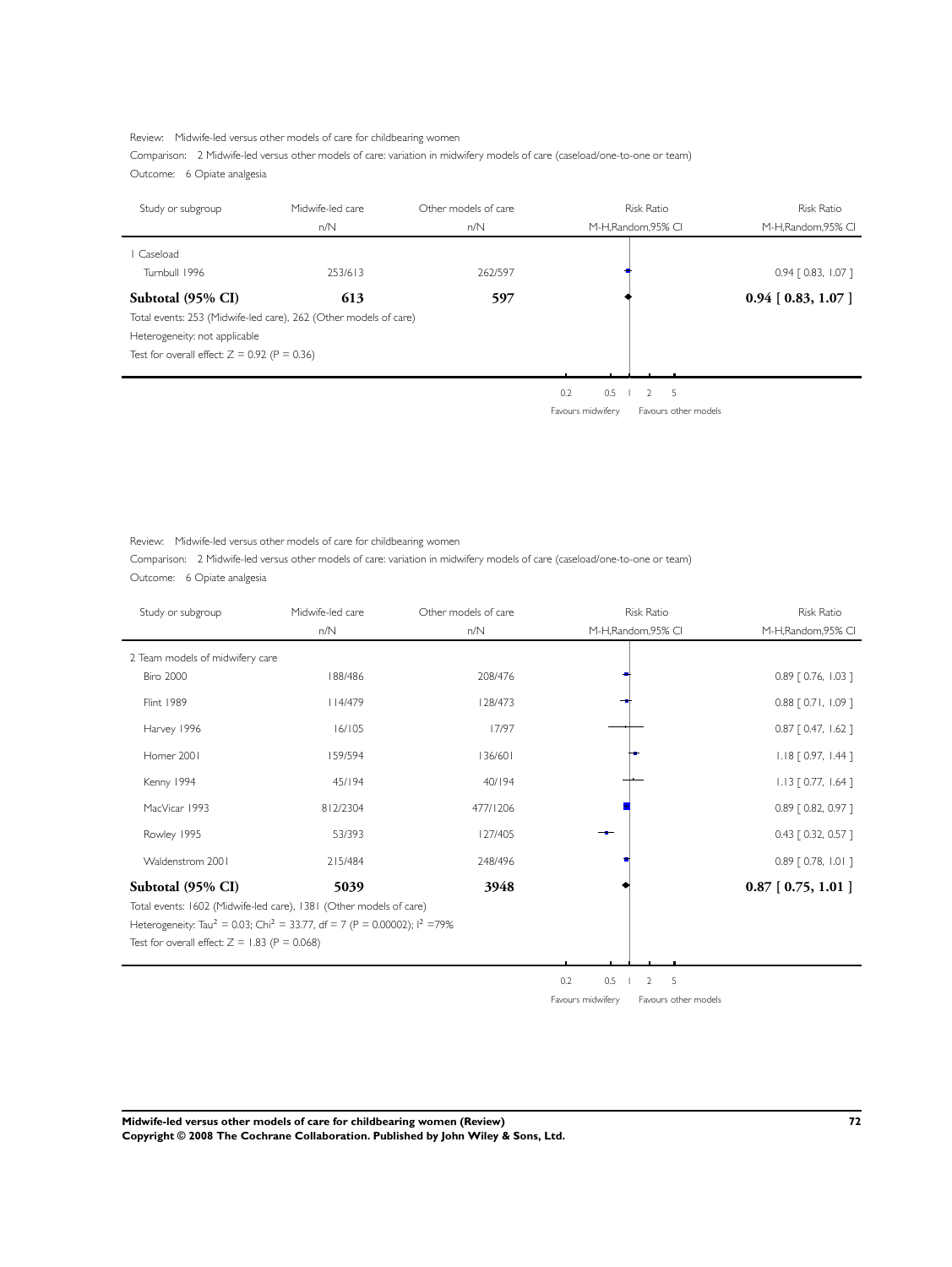### **Analysis 2.7. Comparison 2 Midwife-led versus other models of care: variation in midwifery models of care (caseload/one-to-one or team), Outcome 7 Caesarean birth.**

Review: Midwife-led versus other models of care for childbearing women

Comparison: 2 Midwife-led versus other models of care: variation in midwifery models of care (caseload/one-to-one or team) Outcome: 7 Caesarean birth

| Outcome: / Caesarean pirtr |  |  |
|----------------------------|--|--|
|                            |  |  |

| Study or subgroup                                                      | Midwife-led care | Other models of care | <b>Risk Ratio</b>  | Weight  | <b>Risk Ratio</b>          |
|------------------------------------------------------------------------|------------------|----------------------|--------------------|---------|----------------------------|
|                                                                        | n/N              | n/N                  | M-H, Fixed, 95% CI |         | M-H, Fixed, 95% CI         |
| I Caseload                                                             |                  |                      |                    |         |                            |
| North Stafford 2000                                                    | 137/770          | 128/735              |                    | 64.6 %  | $1.02$ $[0.82, 1.27]$      |
| Turnbull 1996                                                          | 79/612           | 71/597               |                    | 35.4%   | $1.09$ $[0.80, 1.47]$      |
| Subtotal (95% CI)                                                      | 1382             | 1332                 |                    | 100.0 % | $1.04$ [ 0.88, 1.25 ]      |
| Total events: 216 (Midwife-led care), 199 (Other models of care)       |                  |                      |                    |         |                            |
| Heterogeneity: Chi <sup>2</sup> = 0.10, df = 1 (P = 0.75); $1^2$ =0.0% |                  |                      |                    |         |                            |
| Test for overall effect: $Z = 0.48$ (P = 0.63)                         |                  |                      |                    |         |                            |
| 2 Team models of midwifery care                                        |                  |                      |                    |         |                            |
| <b>Biro 2000</b>                                                       | 100/488          | 91/480               |                    | 18.7%   | 1.08 [ 0.84, 1.39 ]        |
| Flint 1989                                                             | 37/479           | 35/473               |                    | 7.2 %   | $1.04$ $[0.67, 1.63]$      |
| Harvey 1996                                                            | 4/105            | 14/97                |                    | 3.0 %   | $0.26$ $[0.09, 0.77]$      |
| Hicks 2003                                                             | 9/81             | 14/92                |                    | 2.7 %   | $0.73$ $[0.33, 1.60]$      |
| Homer 2001                                                             | 73/594           | 96/601               |                    | 19.4 %  | $0.77$ $[0.58, 1.02]$      |
| Kenny 1994                                                             | 24/194           | 27/211               |                    | 5.3 %   | $0.97$ $[0.58, 1.62]$      |
| MacVicar 1993                                                          | 144/2304         | 78/1206              |                    | 20.8 %  | 0.97 [ 0.74, 1.26 ]        |
| Rowley 1995                                                            | 52/393           | 59/405               |                    | 11.8%   | 0.91   0.64, 1.28 ]        |
| Waldenstrom 2001                                                       | 55/484           | 56/496               |                    | 11.2%   | $1.01$ $[0.71, 1.43]$      |
| Subtotal (95% CI)                                                      | 5122             | 4061                 |                    | 100.0%  | $0.93$ [ $0.82$ , $1.04$ ] |
| Total events: 498 (Midwife-led care), 470 (Other models of care)       |                  |                      |                    |         |                            |
| Heterogeneity: Chi <sup>2</sup> = 9.29, df = 8 (P = 0.32); $1^2$ = 14% |                  |                      |                    |         |                            |
| Test for overall effect: $Z = 1.27$ (P = 0.20)                         |                  |                      |                    |         |                            |
|                                                                        |                  |                      |                    |         |                            |

0.1 10

Favours midwifery Favours other models

**Midwife-led versus other models of care for childbearing women (Review) 73 Copyright © 2008 The Cochrane Collaboration. Published by John Wiley & Sons, Ltd.**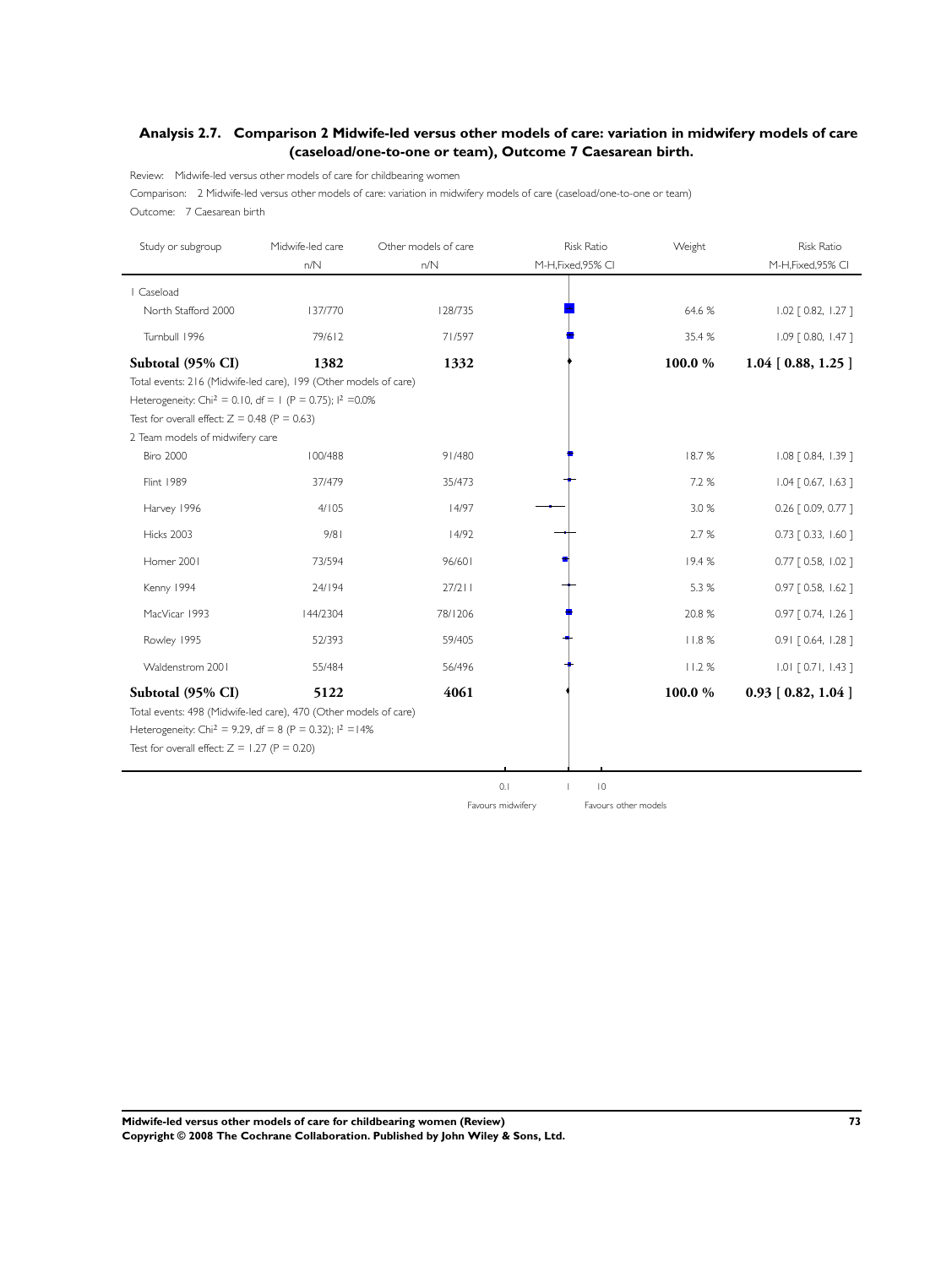#### Review: Midwife-led versus other models of care for childbearing women Comparison: 2 Midwife-led versus other models of care: variation in midwifery models of care (caseload/one-to-one or team) Outcome: 7 Caesarean birth

| Study or subgroup                                                      | Midwife-led care | Other models of care |                   | <b>Risk Ratio</b>    | <b>Risk Ratio</b>     |
|------------------------------------------------------------------------|------------------|----------------------|-------------------|----------------------|-----------------------|
|                                                                        | n/N              | n/N                  |                   | M-H, Fixed, 95% CI   | M-H, Fixed, 95% CI    |
| Caseload                                                               |                  |                      |                   |                      |                       |
| North Stafford 2000                                                    | 137/770          | 128/735              |                   |                      | $1.02$ $[0.82, 1.27]$ |
| Turnbull 1996                                                          | 79/612           | 71/597               |                   |                      | $1.09$ $[0.80, 1.47]$ |
| Subtotal (95% CI)                                                      | 1382             | 1332                 |                   |                      | $1.04$ [ 0.88, 1.25 ] |
| Total events: 216 (Midwife-led care), 199 (Other models of care)       |                  |                      |                   |                      |                       |
| Heterogeneity: Chi <sup>2</sup> = 0.10, df = 1 (P = 0.75); $1^2$ =0.0% |                  |                      |                   |                      |                       |
| Test for overall effect: $Z = 0.48$ (P = 0.63)                         |                  |                      |                   |                      |                       |
|                                                                        |                  |                      |                   |                      |                       |
|                                                                        |                  |                      | 0.1               | $\overline{0}$       |                       |
|                                                                        |                  |                      | Favours midwifery | Favours other models |                       |

Review: Midwife-led versus other models of care for childbearing women

l,

Comparison: 2 Midwife-led versus other models of care: variation in midwifery models of care (caseload/one-to-one or team) Outcome: 7 Caesarean birth

| Study or subgroup                                                      | Midwife-led care                                                 | Other models of care |                   | <b>Risk Ratio</b>    | <b>Risk Ratio</b>       |
|------------------------------------------------------------------------|------------------------------------------------------------------|----------------------|-------------------|----------------------|-------------------------|
|                                                                        | n/N                                                              | n/N                  |                   | M-H, Fixed, 95% CI   | M-H, Fixed, 95% CI      |
| 2 Team models of midwifery care                                        |                                                                  |                      |                   |                      |                         |
| <b>Biro 2000</b>                                                       | 100/488                                                          | 91/480               |                   |                      | $1.08$ $[0.84, 1.39]$   |
| Flint 1989                                                             | 37/479                                                           | 35/473               |                   |                      | $1.04$ $[0.67, 1.63]$   |
| Harvey 1996                                                            | 4/105                                                            | 14/97                |                   |                      | 0.26 [ 0.09, 0.77 ]     |
| Hicks 2003                                                             | 9/81                                                             | 14/92                |                   |                      | $0.73$ $[0.33, 1.60]$   |
| Homer 2001                                                             | 73/594                                                           | 96/601               |                   |                      | $0.77$ $[0.58, 1.02]$   |
| Kenny 1994                                                             | 24/194                                                           | 27/211               |                   |                      | 0.97 [ 0.58, 1.62 ]     |
| MacVicar 1993                                                          | 144/2304                                                         | 78/1206              |                   |                      | 0.97 [ 0.74, 1.26 ]     |
| Rowley 1995                                                            | 52/393                                                           | 59/405               |                   |                      | $0.91$ $[0.64, 1.28]$   |
| Waldenstrom 2001                                                       | 55/484                                                           | 56/496               |                   |                      | $1.01$ $[0.71, 1.43]$   |
| Subtotal (95% CI)                                                      | 5122                                                             | 4061                 |                   |                      | $0.93$ [ $0.82, 1.04$ ] |
|                                                                        | Total events: 498 (Midwife-led care), 470 (Other models of care) |                      |                   |                      |                         |
| Heterogeneity: Chi <sup>2</sup> = 9.29, df = 8 (P = 0.32); $1^2$ = 14% |                                                                  |                      |                   |                      |                         |
| Test for overall effect: $Z = 1.27$ (P = 0.20)                         |                                                                  |                      |                   |                      |                         |
|                                                                        |                                                                  |                      |                   |                      |                         |
|                                                                        |                                                                  |                      | 0.1               | $\overline{10}$      |                         |
|                                                                        |                                                                  |                      | Favours midwifery | Favours other models |                         |
|                                                                        |                                                                  |                      |                   |                      |                         |

**Midwife-led versus other models of care for childbearing women (Review) 74**

**Copyright © 2008 The Cochrane Collaboration. Published by John Wiley & Sons, Ltd.**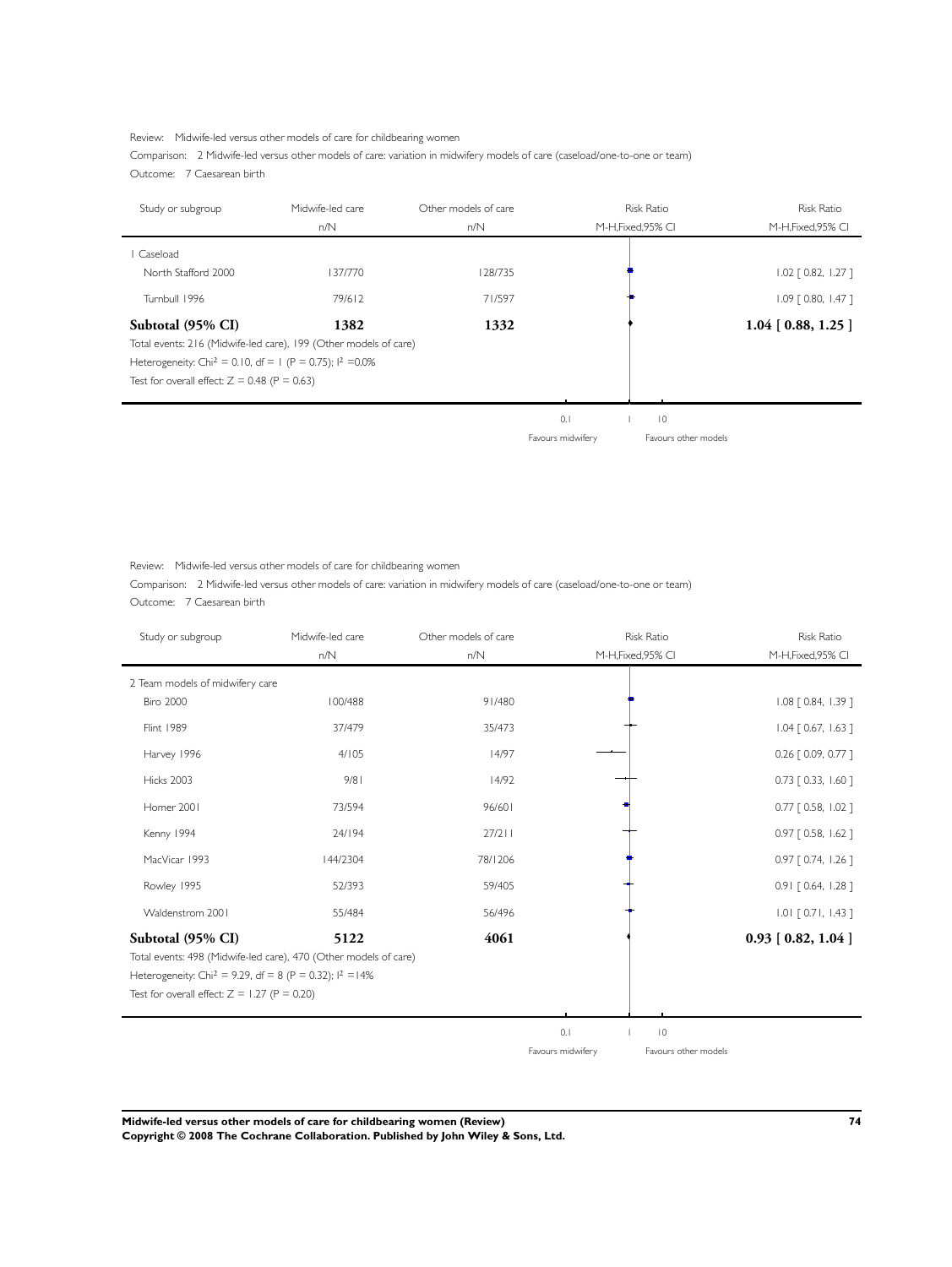### **Analysis 2.8. Comparison 2 Midwife-led versus other models of care: variation in midwifery models of care (caseload/one-to-one or team), Outcome 8 Instrumental vaginal birth (forceps/vacuum).**

Review: Midwife-led versus other models of care for childbearing women

Comparison: 2 Midwife-led versus other models of care: variation in midwifery models of care (caseload/one-to-one or team)

Outcome: 8 Instrumental vaginal birth (forceps/vacuum)

| Study or subgroup                                                      | Midwife-led care | Other models of care | <b>Risk Ratio</b>                 | Weight | Risk Ratio               |
|------------------------------------------------------------------------|------------------|----------------------|-----------------------------------|--------|--------------------------|
|                                                                        | n/N              | n/N                  | M-H,Fixed,95% CI                  |        | M-H, Fixed, 95% CI       |
| Caseload                                                               |                  |                      |                                   |        |                          |
| North Stafford 2000                                                    | 74/770           | 84/735               |                                   | 49.7%  | $0.84$ $[ 0.63, 1.13 ]$  |
| Turnbull 1996                                                          | 83/612           | 86/597               |                                   | 50.3 % | $0.94$ $[0.71, 1.25]$    |
| Subtotal (95% CI)                                                      | 1382             | 1332                 |                                   | 100.0% | $0.89$ [ $0.73$ , 1.09 ] |
| Total events: 157 (Midwife-led care), 170 (Other models of care)       |                  |                      |                                   |        |                          |
| Heterogeneity: Chi <sup>2</sup> = 0.30, df = 1 (P = 0.59); $1^2$ =0.0% |                  |                      |                                   |        |                          |
| Test for overall effect: $Z = 1.11$ (P = 0.27)                         |                  |                      |                                   |        |                          |
| 2 Team models of midwifery care                                        |                  |                      |                                   |        |                          |
| <b>Biro 2000</b>                                                       | 67/488           | 86/480               |                                   | 16.5%  | $0.77$ $[0.57, 1.03]$    |
| Flint 1989                                                             | 56/479           | 66/473               |                                   | 12.7%  | $0.84$ $[0.60, 1.17]$    |
| Harvey 1996                                                            | $6/105$          | 7/97                 |                                   | 1.4%   | 0.79 [ 0.28, 2.27 ]      |
| Homer 2001                                                             | 71/594           | 63/601               |                                   | 11.9%  | $1.14$ [ 0.83, 1.57 ]    |
| Kenny 1994                                                             | 12/194           | 29/211               |                                   | 5.3 %  | 0.45 [ 0.24, 0.86 ]      |
| MacVicar 1993                                                          | 187/2304         | 4/   206             |                                   | 28.5 % | $0.86$ $[0.69, 1.07]$    |
| Rowley 1995                                                            | 29/393           | 37/405               |                                   | 6.9%   | $0.81$ $[0.51, 1.29]$    |
| Waldenstrom 2001                                                       | 78/484           | 89/496               |                                   | 16.8%  | $0.90$ $[0.68, 1.18]$    |
| Subtotal (95% CI)                                                      | 5041             | 3969                 |                                   | 100.0% | $0.85$ [ 0.76, 0.96 ]    |
| Total events: 506 (Midwife-led care), 491 (Other models of care)       |                  |                      |                                   |        |                          |
| Heterogeneity: Chi <sup>2</sup> = 7.68, df = 7 (P = 0.36); $1^2$ = 9%  |                  |                      |                                   |        |                          |
| Test for overall effect: $Z = 2.61$ (P = 0.0091)                       |                  |                      |                                   |        |                          |
|                                                                        |                  |                      |                                   |        |                          |
|                                                                        |                  |                      | 5<br>0.2<br>0.5<br>$\overline{2}$ |        |                          |

Favours midwifery Favours other models

**Midwife-led versus other models of care for childbearing women (Review) 75 Copyright © 2008 The Cochrane Collaboration. Published by John Wiley & Sons, Ltd.**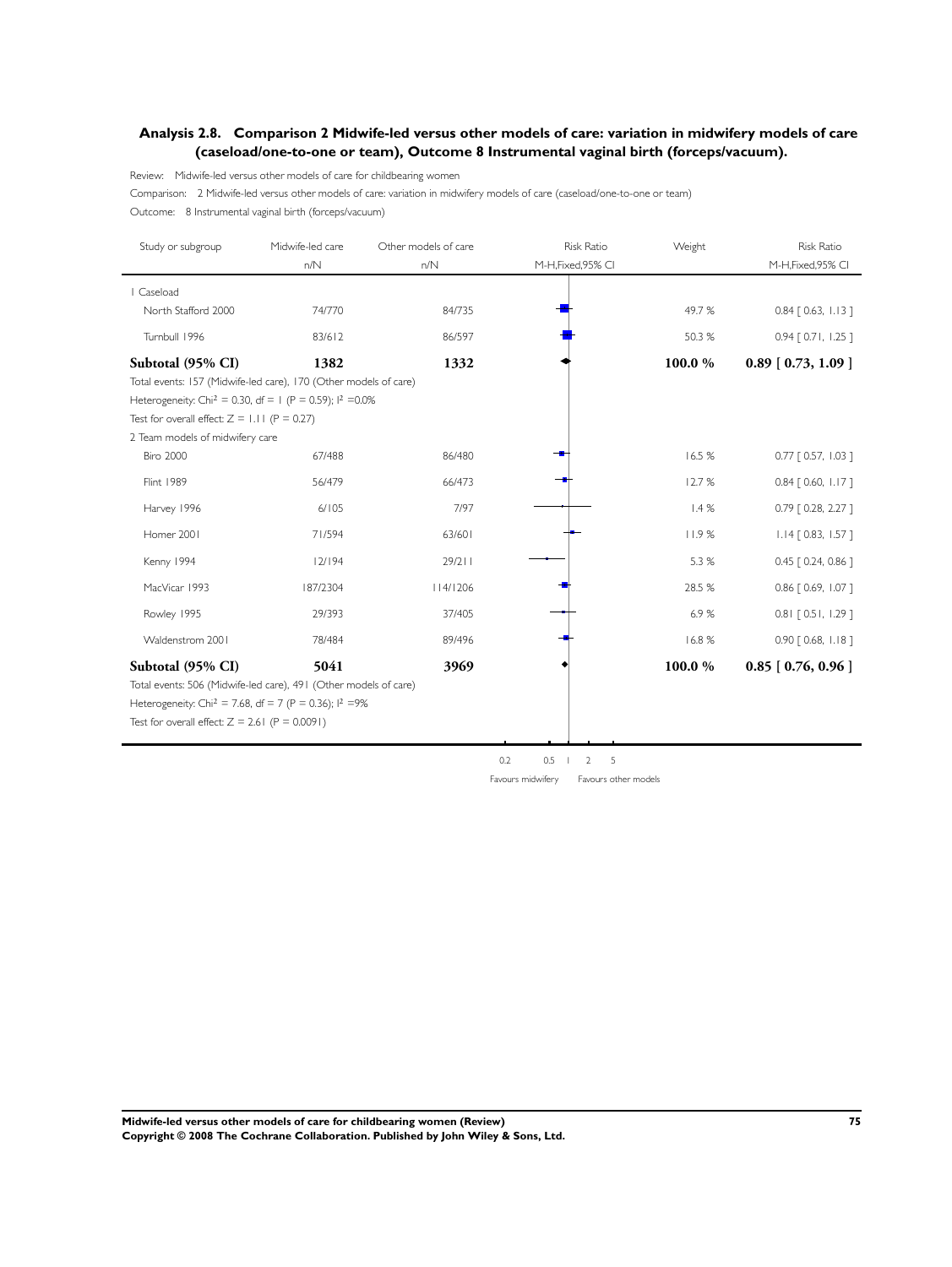#### Review: Midwife-led versus other models of care for childbearing women Comparison: 2 Midwife-led versus other models of care: variation in midwifery models of care (caseload/one-to-one or team) Outcome: 8 Instrumental vaginal birth (forceps/vacuum)

| Study or subgroup                                                      | Midwife-led care | Other models of care |                   | <b>Risk Ratio</b>      | <b>Risk Ratio</b>     |
|------------------------------------------------------------------------|------------------|----------------------|-------------------|------------------------|-----------------------|
|                                                                        | n/N              | n/N                  |                   | M-H, Fixed, 95% CI     | M-H, Fixed, 95% CI    |
| Caseload                                                               |                  |                      |                   |                        |                       |
| North Stafford 2000                                                    | 74/770           | 84/735               |                   |                        | $0.84$ $[0.63, 1.13]$ |
| Turnbull 1996                                                          | 83/612           | 86/597               |                   |                        | $0.94$ $[0.71, 1.25]$ |
| Subtotal (95% CI)                                                      | 1382             | 1332                 |                   |                        | $0.89$ [ 0.73, 1.09 ] |
| Total events: 157 (Midwife-led care), 170 (Other models of care)       |                  |                      |                   |                        |                       |
| Heterogeneity: Chi <sup>2</sup> = 0.30, df = 1 (P = 0.59); $1^2$ =0.0% |                  |                      |                   |                        |                       |
| Test for overall effect: $Z = 1.11$ (P = 0.27)                         |                  |                      |                   |                        |                       |
|                                                                        |                  |                      |                   |                        |                       |
|                                                                        |                  |                      | 0.2<br>0.5        | $\overline{2}$<br>$-5$ |                       |
|                                                                        |                  |                      | Favours midwifery | Favours other models   |                       |

Review: Midwife-led versus other models of care for childbearing women

Comparison: 2 Midwife-led versus other models of care: variation in midwifery models of care (caseload/one-to-one or team) Outcome: 8 Instrumental vaginal birth (forceps/vacuum)

| Study or subgroup                                                    | Midwife-led care | Other models of care | <b>Risk Ratio</b>  | <b>Risk Ratio</b>          |
|----------------------------------------------------------------------|------------------|----------------------|--------------------|----------------------------|
|                                                                      | n/N              | n/N                  | M-H, Fixed, 95% CI | M-H, Fixed, 95% CI         |
| 2 Team models of midwifery care                                      |                  |                      |                    |                            |
| <b>Biro 2000</b>                                                     | 67/488           | 86/480               |                    | $0.77$ [ 0.57, 1.03 ]      |
| Flint 1989                                                           | 56/479           | 66/473               |                    | $0.84$ $[0.60, 1.17]$      |
| Harvey 1996                                                          | 6/105            | 7/97                 |                    | $0.79$ $[0.28, 2.27]$      |
| Homer 2001                                                           | 71/594           | 63/601               |                    | $1.14$ [ 0.83, 1.57 ]      |
| Kenny 1994                                                           | 12/194           | 29/211               |                    | $0.45$ $[0.24, 0.86]$      |
| MacVicar 1993                                                        | 187/2304         | 4/   206             |                    | $0.86$ $[0.69, 1.07]$      |
| Rowley 1995                                                          | 29/393           | 37/405               |                    | $0.81$ $[0.51, 1.29]$      |
| Waldenstrom 2001                                                     | 78/484           | 89/496               |                    | $0.90$ $[0.68, 1.18]$      |
| Subtotal (95% CI)                                                    | 5041             | 3969                 |                    | $0.85$ [ $0.76$ , $0.96$ ] |
| Total events: 506 (Midwife-led care), 491 (Other models of care)     |                  |                      |                    |                            |
| Heterogeneity: Chi <sup>2</sup> = 7.68, df = 7 (P = 0.36); $1^2$ =9% |                  |                      |                    |                            |
| Test for overall effect: $Z = 2.61$ (P = 0.0091)                     |                  |                      |                    |                            |
|                                                                      |                  |                      |                    |                            |

0.2 0.5 1 2 5

Favours midwifery Favours other models

**Midwife-led versus other models of care for childbearing women (Review) 76 Copyright © 2008 The Cochrane Collaboration. Published by John Wiley & Sons, Ltd.**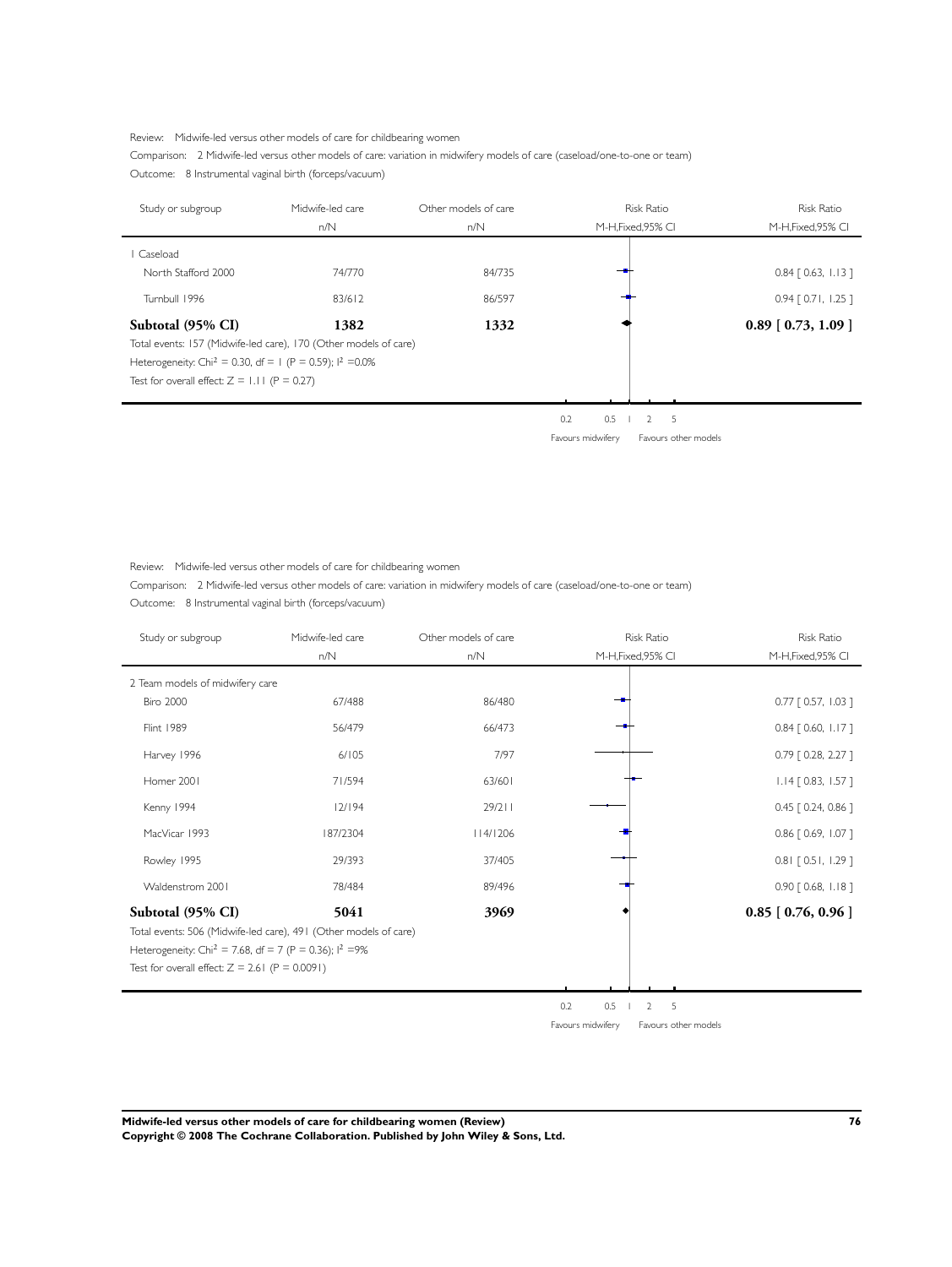### **Analysis 2.9. Comparison 2 Midwife-led versus other models of care: variation in midwifery models of care (caseload/one-to-one or team), Outcome 9 Spontaneous vaginal birth (as defined by trial authors).**

Review: Midwife-led versus other models of care for childbearing women

Comparison: 2 Midwife-led versus other models of care: variation in midwifery models of care (caseload/one-to-one or team)

Outcome: 9 Spontaneous vaginal birth (as defined by trial authors)

| Study or subgroup                                                       | Mideife-led care | Other models of care | <b>Risk Ratio</b>                 | Weight | <b>Risk Ratio</b>              |
|-------------------------------------------------------------------------|------------------|----------------------|-----------------------------------|--------|--------------------------------|
|                                                                         | n/N              | n/N                  | M-H, Fixed, 95% CI                |        | M-H, Fixed, 95% CI             |
| I Caseload                                                              |                  |                      |                                   |        |                                |
| North Stafford 2000                                                     | 542/770          | 509/735              |                                   | 53.9%  | $1.02$ $[0.95, 1.09]$          |
| Turnbull 1996                                                           | 450/612          | 440/597              |                                   | 46.1%  | $1.00$ $[0.93, 1.07]$          |
| Subtotal (95% CI)                                                       | 1382             | 1332                 |                                   | 100.0% | $1.01$ [ 0.96, 1.06 ]          |
| Total events: 992 (Mideife-led care), 949 (Other models of care)        |                  |                      |                                   |        |                                |
| Heterogeneity: Chi <sup>2</sup> = 0.15, df = 1 (P = 0.70); $1^2$ =0.0%  |                  |                      |                                   |        |                                |
| Test for overall effect: $Z = 0.32$ (P = 0.75)                          |                  |                      |                                   |        |                                |
| 2 Team models of midwifery care                                         |                  |                      |                                   |        |                                |
| <b>Biro 2000</b>                                                        | 282/488          | 262/480              |                                   | 9.4%   | $1.06$ $[0.95, 1.18]$          |
| Flint 1989                                                              | 386/479          | 372/473              |                                   | 13.3 % | $1.02$ $[0.96, 1.09]$          |
| Harvey 1996                                                             | 89/105           | 71/97                |                                   | 2.6 %  | $1.16$ $[ 1.00, 1.34 ]$        |
| Homer 2001                                                              | 402/594          | 374/601              |                                   | 13.2 % | $1.09$ $[ 1.00, 1.18 ]$        |
| Kenny 1994                                                              | 158/194          | 155/211              |                                   | 5.3%   | $1.11$ $[1.00, 1.23]$          |
| MacVicar 1993                                                           | 1847/2304        | 931/1206             |                                   | 43.5 % | $1.04$ $[$ $1.00$ , $1.08$ $]$ |
| Waldenstrom 2001                                                        | 362/484          | 360/496              |                                   | 12.7%  | $1.03$ $[0.96, 1.11]$          |
| Subtotal (95% CI)                                                       | 4648             | 3564                 |                                   | 100.0% | $1.05$ [ 1.02, 1.08 ]          |
| Total events: 3526 (Mideife-led care), 2525 (Other models of care)      |                  |                      |                                   |        |                                |
| Heterogeneity: Chi <sup>2</sup> = 4.63, df = 6 (P = 0.59); $1^2$ = 0.0% |                  |                      |                                   |        |                                |
| Test for overall effect: $Z = 3.68$ (P = 0.00023)                       |                  |                      |                                   |        |                                |
|                                                                         |                  |                      |                                   |        |                                |
|                                                                         |                  |                      | 0.2<br>5<br>0.5<br>$\overline{2}$ |        |                                |

Favours other models Favours midwifery

**Midwife-led versus other models of care for childbearing women (Review) 77 Copyright © 2008 The Cochrane Collaboration. Published by John Wiley & Sons, Ltd.**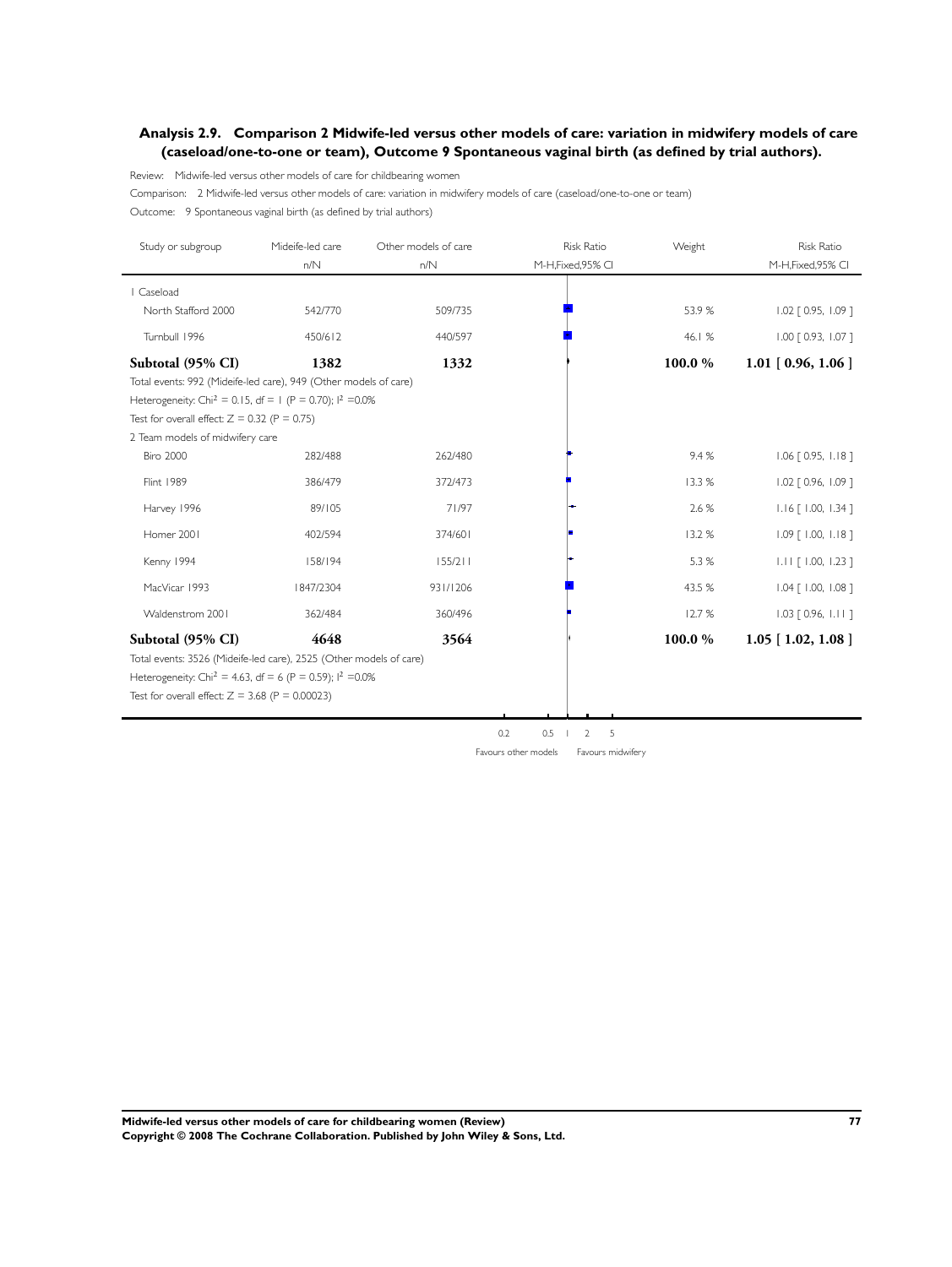#### Review: Midwife-led versus other models of care for childbearing women

Comparison: 2 Midwife-led versus other models of care: variation in midwifery models of care (caseload/one-to-one or team) Outcome: 9 Spontaneous vaginal birth (as defined by trial authors)

| Study or subgroup                                                      | Mideife-led care | Other models of care |                      | <b>Risk Ratio</b>                    | <b>Risk Ratio</b>     |
|------------------------------------------------------------------------|------------------|----------------------|----------------------|--------------------------------------|-----------------------|
|                                                                        | n/N              | n/N                  |                      | M-H, Fixed, 95% CI                   | M-H, Fixed, 95% CI    |
| Caseload                                                               |                  |                      |                      |                                      |                       |
| North Stafford 2000                                                    | 542/770          | 509/735              |                      |                                      | $1.02$ $[0.95, 1.09]$ |
| Turnbull 1996                                                          | 450/612          | 440/597              |                      |                                      | $1.00$ $[0.93, 1.07]$ |
| Subtotal (95% CI)                                                      | 1382             | 1332                 |                      |                                      | $1.01$ [ 0.96, 1.06 ] |
| Total events: 992 (Mideife-led care), 949 (Other models of care)       |                  |                      |                      |                                      |                       |
| Heterogeneity: Chi <sup>2</sup> = 0.15, df = 1 (P = 0.70); $1^2$ =0.0% |                  |                      |                      |                                      |                       |
| Test for overall effect: $Z = 0.32$ (P = 0.75)                         |                  |                      |                      |                                      |                       |
|                                                                        |                  |                      |                      |                                      |                       |
|                                                                        |                  |                      | 0.2                  | 0.5<br>$\overline{2}$<br>$5^{\circ}$ |                       |
|                                                                        |                  |                      | Favours other models | Favours midwifery                    |                       |

Review: Midwife-led versus other models of care for childbearing women

Comparison: 2 Midwife-led versus other models of care: variation in midwifery models of care (caseload/one-to-one or team) Outcome: 9 Spontaneous vaginal birth (as defined by trial authors)

| Study or subgroup                                                      | Mideife-led care | Other models of care | <b>Risk Ratio</b>                         | <b>Risk Ratio</b>       |
|------------------------------------------------------------------------|------------------|----------------------|-------------------------------------------|-------------------------|
|                                                                        | n/N              | n/N                  | M-H, Fixed, 95% CI                        | M-H, Fixed, 95% CI      |
| 2 Team models of midwifery care                                        |                  |                      |                                           |                         |
| <b>Biro 2000</b>                                                       | 282/488          | 262/480              |                                           | $1.06$ $[0.95, 1.18]$   |
| Flint 1989                                                             | 386/479          | 372/473              |                                           | $1.02$ $[0.96, 1.09]$   |
| Harvey 1996                                                            | 89/105           | 71/97                |                                           | $1.16$ $[ 1.00, 1.34 ]$ |
| Homer 2001                                                             | 402/594          | 374/601              |                                           | $1.09$ $[ 1.00, 1.18 ]$ |
| Kenny 1994                                                             | 158/194          | 155/211              |                                           | $1.11$ $[1.00, 1.23]$   |
| MacVicar 1993                                                          | 1847/2304        | 931/1206             |                                           | $1.04$ $[ 1.00, 1.08 ]$ |
| Waldenstrom 2001                                                       | 362/484          | 360/496              |                                           | $1.03$ $[0.96, 1.11]$   |
| Subtotal (95% CI)                                                      | 4648             | 3564                 |                                           | $1.05$ [ 1.02, 1.08 ]   |
| Total events: 3526 (Mideife-led care), 2525 (Other models of care)     |                  |                      |                                           |                         |
| Heterogeneity: Chi <sup>2</sup> = 4.63, df = 6 (P = 0.59); $1^2$ =0.0% |                  |                      |                                           |                         |
| Test for overall effect: $Z = 3.68$ (P = 0.00023)                      |                  |                      |                                           |                         |
|                                                                        |                  |                      |                                           |                         |
|                                                                        |                  |                      | 0.2<br>0.5<br>$\overline{2}$<br>-5        |                         |
|                                                                        |                  |                      | Favours other models<br>Favours midwifery |                         |

**Midwife-led versus other models of care for childbearing women (Review) 78 Copyright © 2008 The Cochrane Collaboration. Published by John Wiley & Sons, Ltd.**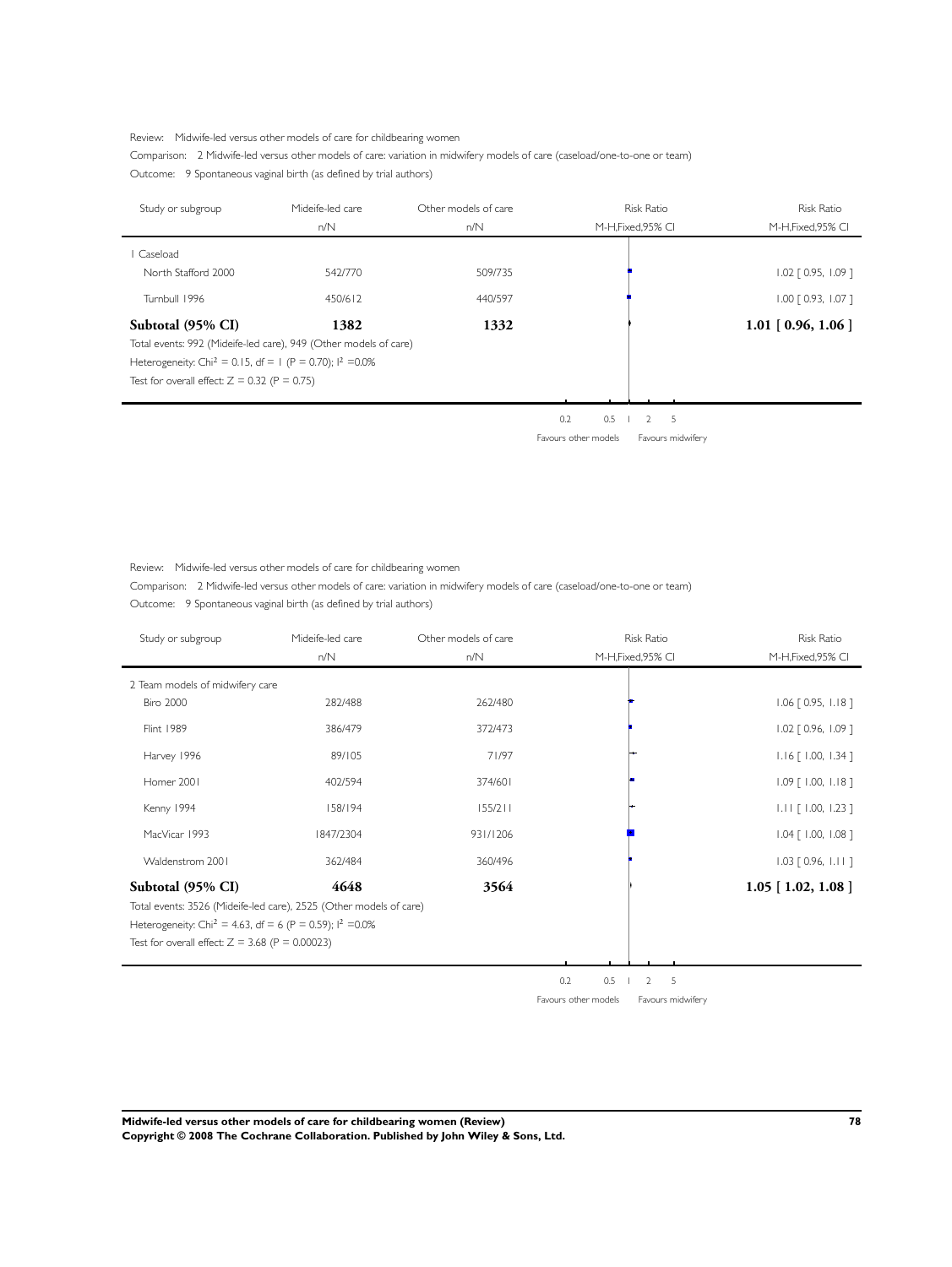### **Analysis 2.10. Comparison 2 Midwife-led versus other models of care: variation in midwifery models of care (caseload/one-to-one or team), Outcome 10 5-minute Apgar score below or equal to 7.**

Review: Midwife-led versus other models of care for childbearing women

Comparison: 2 Midwife-led versus other models of care: variation in midwifery models of care (caseload/one-to-one or team)

Outcome: 10 5-minute Apgar score below or equal to 7

| Study or subgroup                                                      | Midwife-led care | Other models of care | <b>Risk Ratio</b>     | Weight | <b>Risk Ratio</b>     |
|------------------------------------------------------------------------|------------------|----------------------|-----------------------|--------|-----------------------|
|                                                                        | n/N              | n/N                  | M-H, Fixed, 95% CI    |        | M-H, Fixed, 95% CI    |
| Caseload                                                               |                  |                      |                       |        |                       |
| Turnbull 1996                                                          | 24/613           | 38/603               |                       | 100.0% | 0.62 [ 0.38, 1.02 ]   |
| Subtotal (95% CI)                                                      | 613              | 603                  |                       | 100.0% | $0.62$ [ 0.38, 1.02 ] |
| Total events: 24 (Midwife-led care), 38 (Other models of care)         |                  |                      |                       |        |                       |
| Heterogeneity: not applicable                                          |                  |                      |                       |        |                       |
| Test for overall effect: $Z = 1.87$ (P = 0.061)                        |                  |                      |                       |        |                       |
| 2 Team models of midwifery care                                        |                  |                      |                       |        |                       |
| <b>Biro 2000</b>                                                       | 13/500           | 11/493               |                       | 22.7%  | $1.17$ $[0.53, 2.58]$ |
| Flint 1989                                                             | 17/480           | 6/476                |                       | 12.3%  | 2.81 [ 1.12, 7.06 ]   |
| Harvey 1996                                                            | 4/105            | 4/97                 |                       | 8.5 %  | 0.92 [ 0.24, 3.59 ]   |
| Homer 2001                                                             | 12/597           | 13/608               |                       | 26.4 % | 0.94 [ 0.43, 2.04 ]   |
| Kenny 1994                                                             | 7/197            | $1/2$   4            |                       | 2.0 %  | 7.60 [ 0.94, 61.25 ]  |
| Rowley 1995                                                            | 6/398            | 7/413                |                       | 14.1%  | 0.89 [ 0.30, 2.62 ]   |
| Waldenstrom 2001                                                       | 9/486            | 7/500                |                       | 14.1%  | $1.32$ $[0.50, 3.52]$ |
| Subtotal (95% CI)                                                      | 2763             | 2801                 |                       | 100.0% | $1.40$ [ 0.97, 2.01 ] |
| Total events: 68 (Midwife-led care), 49 (Other models of care)         |                  |                      |                       |        |                       |
| Heterogeneity: Chi <sup>2</sup> = 6.98, df = 6 (P = 0.32); $1^2$ = 14% |                  |                      |                       |        |                       |
| Test for overall effect: $Z = 1.81$ (P = 0.071)                        |                  |                      |                       |        |                       |
|                                                                        |                  |                      |                       |        |                       |
|                                                                        |                  |                      | 0.1<br>$\overline{0}$ |        |                       |

Favours midwifery Favours other models

**Midwife-led versus other models of care for childbearing women (Review) 79 Copyright © 2008 The Cochrane Collaboration. Published by John Wiley & Sons, Ltd.**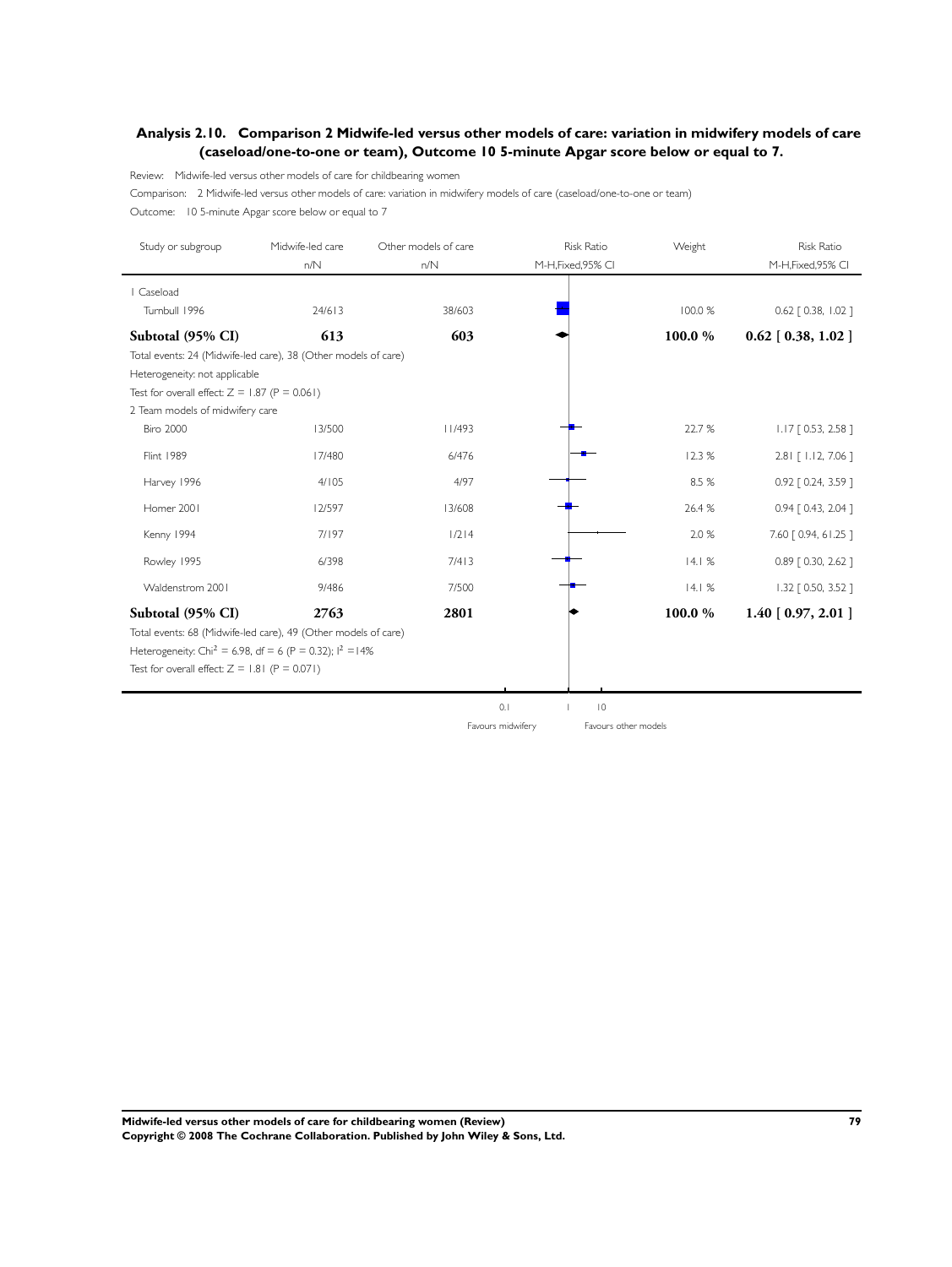#### Review: Midwife-led versus other models of care for childbearing women

Comparison: 2 Midwife-led versus other models of care: variation in midwifery models of care (caseload/one-to-one or team) Outcome: 10 5-minute Apgar score below or equal to 7

| Study or subgroup                               | Midwife-led care                                               | Other models of care |                   | <b>Risk Ratio</b>    | <b>Risk Ratio</b>     |
|-------------------------------------------------|----------------------------------------------------------------|----------------------|-------------------|----------------------|-----------------------|
|                                                 | n/N                                                            | n/N                  |                   | M-H, Fixed, 95% CI   | M-H, Fixed, 95% CI    |
| Caseload                                        |                                                                |                      |                   |                      |                       |
| Turnbull 1996                                   | 24/613                                                         | 38/603               |                   |                      | $0.62$ $[0.38, 1.02]$ |
| Subtotal (95% CI)                               | 613                                                            | 603                  |                   |                      | $0.62$ [ 0.38, 1.02 ] |
|                                                 | Total events: 24 (Midwife-led care), 38 (Other models of care) |                      |                   |                      |                       |
| Heterogeneity: not applicable                   |                                                                |                      |                   |                      |                       |
| Test for overall effect: $Z = 1.87$ (P = 0.061) |                                                                |                      |                   |                      |                       |
|                                                 |                                                                |                      |                   |                      |                       |
|                                                 |                                                                |                      | 0.1               | $\overline{0}$       |                       |
|                                                 |                                                                |                      | Favours midwifery | Favours other models |                       |
|                                                 |                                                                |                      |                   |                      |                       |
|                                                 |                                                                |                      |                   |                      |                       |

Review: Midwife-led versus other models of care for childbearing women

Comparison: 2 Midwife-led versus other models of care: variation in midwifery models of care (caseload/one-to-one or team)

Outcome: 10 5-minute Apgar score below or equal to 7

| Study or subgroup                                                                                                         | Midwife-led care<br>n/N                                        | Other models of care<br>n/N |                   | <b>Risk Ratio</b><br>M-H,Fixed,95% Cl | Risk Ratio<br>M-H, Fixed, 95% CI |
|---------------------------------------------------------------------------------------------------------------------------|----------------------------------------------------------------|-----------------------------|-------------------|---------------------------------------|----------------------------------|
| 2 Team models of midwifery care                                                                                           |                                                                |                             |                   |                                       |                                  |
| <b>Biro 2000</b>                                                                                                          | 13/500                                                         | 11/493                      |                   |                                       | $1.17$ [ 0.53, 2.58 ]            |
| Flint 1989                                                                                                                | 17/480                                                         | 6/476                       |                   |                                       | 2.81 [1.12, 7.06]                |
| Harvey 1996                                                                                                               | 4/105                                                          | 4/97                        |                   |                                       | $0.92$ $[0.24, 3.59]$            |
| Homer 2001                                                                                                                | 12/597                                                         | 13/608                      |                   |                                       | $0.94$ $[0.43, 2.04]$            |
| Kenny 1994                                                                                                                | 7/197                                                          | $1/2$   4                   |                   |                                       | 7.60 [ 0.94, 61.25 ]             |
| Rowley 1995                                                                                                               | 6/398                                                          | 7/413                       |                   |                                       | 0.89 [0.30, 2.62 ]               |
| Waldenstrom 2001                                                                                                          | 9/486                                                          | 7/500                       |                   |                                       | $1.32$ $[0.50, 3.52]$            |
| Subtotal (95% CI)                                                                                                         | 2763                                                           | 2801                        |                   |                                       | $1.40$ [ 0.97, 2.01 ]            |
| Heterogeneity: Chi <sup>2</sup> = 6.98, df = 6 (P = 0.32); $1^2$ = 14%<br>Test for overall effect: $Z = 1.81$ (P = 0.071) | Total events: 68 (Midwife-led care), 49 (Other models of care) |                             |                   |                                       |                                  |
|                                                                                                                           |                                                                |                             | 0.1               | $ 0\rangle$                           |                                  |
|                                                                                                                           |                                                                |                             | Favours midwifery | Favours other models                  |                                  |

**Midwife-led versus other models of care for childbearing women (Review) 80 Copyright © 2008 The Cochrane Collaboration. Published by John Wiley & Sons, Ltd.**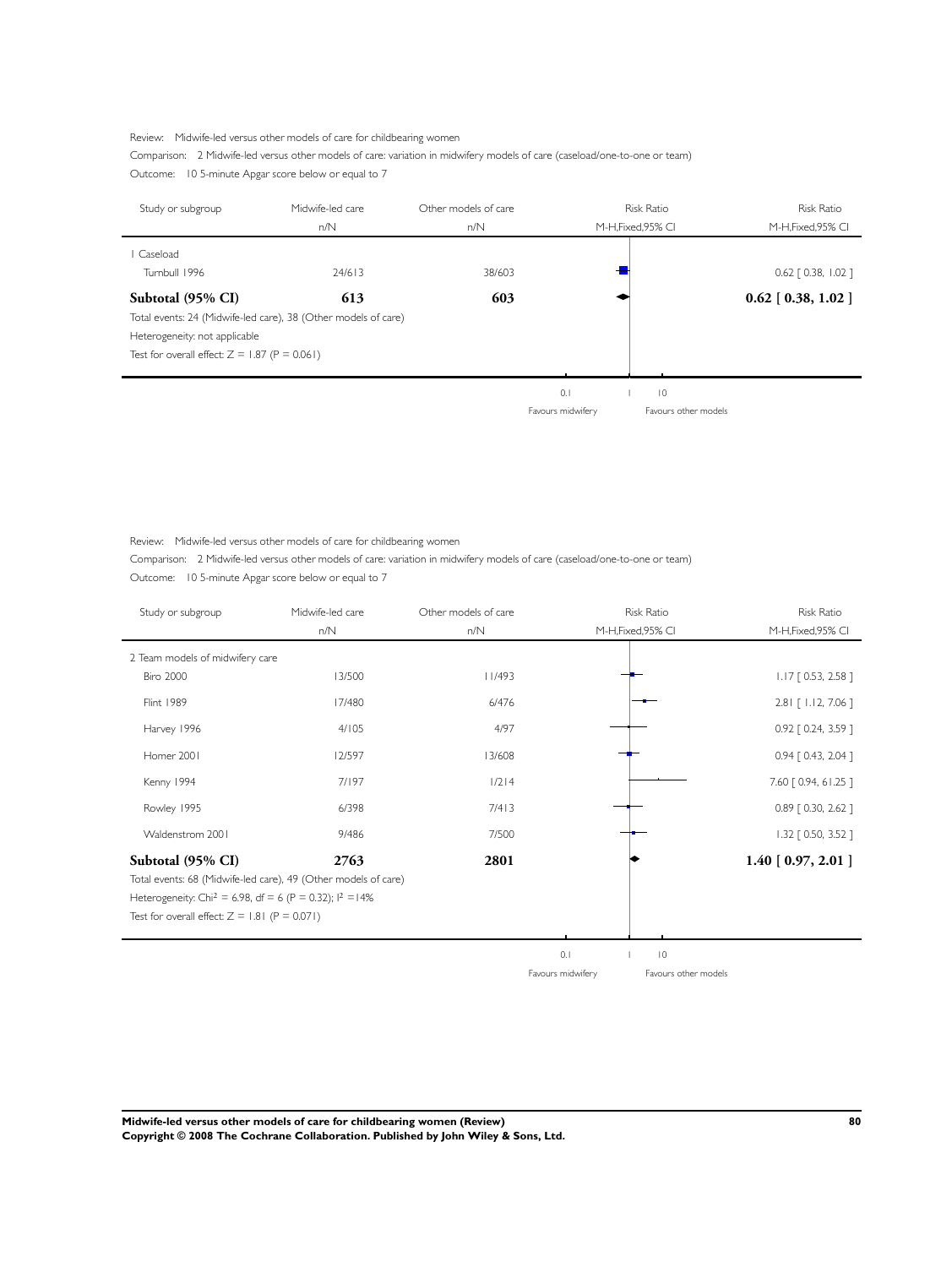### **Analysis 2.11. Comparison 2 Midwife-led versus other models of care: variation in midwifery models of care (caseload/one-to-one or team), Outcome 11 Postpartum depression.**

Review: Midwife-led versus other models of care for childbearing women

Comparison: 2 Midwife-led versus other models of care: variation in midwifery models of care (caseload/one-to-one or team)

Outcome: II Postpartum depression

| Study or subgroup                                            | Midwife-led care | Other models of care | <b>Risk Ratio</b>  | Weight               | <b>Risk Ratio</b>      |
|--------------------------------------------------------------|------------------|----------------------|--------------------|----------------------|------------------------|
|                                                              | n/N              | n/N                  | M-H, Fixed, 95% CI |                      | M-H, Fixed, 95% CI     |
| Caseload                                                     |                  |                      |                    |                      |                        |
| Turnbull 1996                                                | 2/616            | 1/597                |                    | 100.0 %              | $1.94$ $[0.18, 21.32]$ |
| Subtotal (95% CI)                                            | 616              | 597                  |                    | 100.0%               | $1.94$ [ 0.18, 21.32 ] |
| Total events: 2 (Midwife-led care), 1 (Other models of care) |                  |                      |                    |                      |                        |
| Heterogeneity: not applicable                                |                  |                      |                    |                      |                        |
| Test for overall effect: $Z = 0.54$ (P = 0.59)               |                  |                      |                    |                      |                        |
| 2 Team models of midwifery care                              |                  |                      |                    |                      |                        |
| Subtotal (95% CI)                                            | $\bf{0}$         | $\bf{0}$             |                    | $0.0\%$              | Not estimable          |
| Total events: 0 (Midwife-led care), 0 (Other models of care) |                  |                      |                    |                      |                        |
| Heterogeneity: not applicable                                |                  |                      |                    |                      |                        |
| Test for overall effect: not applicable                      |                  |                      |                    |                      |                        |
|                                                              |                  |                      |                    |                      |                        |
|                                                              |                  |                      | 0.1<br>$ 0\rangle$ |                      |                        |
|                                                              |                  |                      | Favours midwifery  | Favours other models |                        |

Review: Midwife-led versus other models of care for childbearing women

Comparison: 2 Midwife-led versus other models of care: variation in midwifery models of care (caseload/one-to-one or team) Outcome: II Postpartum depression

| Study or subgroup                                            | Midwife-led care<br>n/N | Other models of care<br>n/N | M-H, Fixed, 95% CI | <b>Risk Ratio</b>    | <b>Risk Ratio</b><br>M-H, Fixed, 95% CI |
|--------------------------------------------------------------|-------------------------|-----------------------------|--------------------|----------------------|-----------------------------------------|
| L Caseload<br>Tumbull 1996                                   | $2/6$ 16                | 1/597                       |                    |                      | $1.94$ $[0.18, 21.32]$                  |
| Subtotal (95% CI)                                            | 616                     | 597                         |                    |                      | $1.94$ [ 0.18, 21.32 ]                  |
| Total events: 2 (Midwife-led care), 1 (Other models of care) |                         |                             |                    |                      |                                         |
| Heterogeneity: not applicable                                |                         |                             |                    |                      |                                         |
| Test for overall effect: $Z = 0.54$ (P = 0.59)               |                         |                             |                    |                      |                                         |
|                                                              |                         |                             |                    |                      |                                         |
|                                                              |                         | 0.1                         |                    | $\overline{0}$       |                                         |
|                                                              |                         | Favours midwifery           |                    | Favours other models |                                         |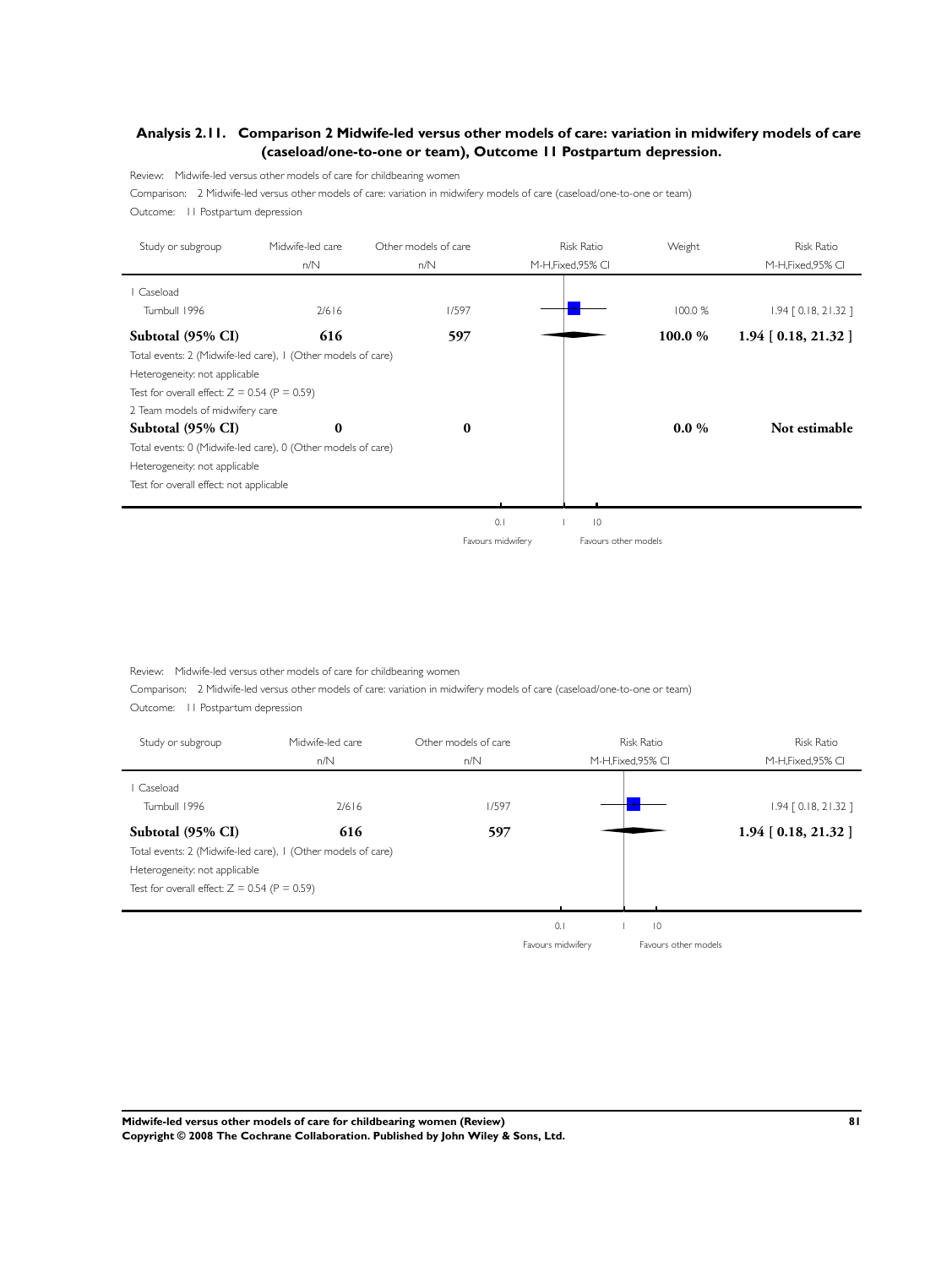### **Analysis 3.1. Comparison 3 Midwife-led versus other models of care: variation in risk status (low versus mixed), Outcome 1 Fetal loss/neonatal death before 24 weeks.**

Review: Midwife-led versus other models of care for childbearing women

Comparison: 3 Midwife-led versus other models of care: variation in risk status (low versus mixed)

Outcome: 1 Fetal loss/neonatal death before 24 weeks

| n/N<br>n/N<br>    /488<br>4/105<br>24/2304<br>20/613<br>23/486                                                                                                                               | 8/479<br>4/97<br>15/1206<br>24/603 | M-H, Fixed, 95% CI | 9.8%<br>5.0%<br>23.8% | M-H, Fixed, 95% CI<br>$1.35$ $[0.55, 3.33]$<br>$0.92$ $[0.24, 3.59]$<br>$0.84$ $[0.44, 1.59]$ |
|----------------------------------------------------------------------------------------------------------------------------------------------------------------------------------------------|------------------------------------|--------------------|-----------------------|-----------------------------------------------------------------------------------------------|
|                                                                                                                                                                                              |                                    |                    |                       |                                                                                               |
|                                                                                                                                                                                              |                                    |                    |                       |                                                                                               |
|                                                                                                                                                                                              |                                    |                    |                       |                                                                                               |
|                                                                                                                                                                                              |                                    |                    |                       |                                                                                               |
|                                                                                                                                                                                              |                                    |                    |                       |                                                                                               |
|                                                                                                                                                                                              |                                    |                    | 29.2 %                | $0.82$ $[0.46, 1.47]$                                                                         |
|                                                                                                                                                                                              | 27/500                             |                    | 32.2 %                | $0.88$ $[0.51, 1.51]$                                                                         |
| 3996<br>Total events: 82 (Midwife-led care), 78 (Other models of care)<br>Heterogeneity: Chi <sup>2</sup> = 0.93, df = 4 (P = 0.92); $1^2$ = 0.0%                                            | 2885                               | 100.0%             |                       | $0.90$ [ $0.66$ , 1.22 ]                                                                      |
| Test for overall effect: $Z = 0.68$ (P = 0.50)                                                                                                                                               |                                    |                    |                       |                                                                                               |
| 32/500                                                                                                                                                                                       | 36/493                             |                    | 30.6 %                | $0.88$ $[0.55, 1.39]$                                                                         |
| 44/597                                                                                                                                                                                       | 64/608                             |                    |                       | $0.70$ $[0.49, 1.01]$                                                                         |
| 9/398                                                                                                                                                                                        | 19/413                             |                    |                       | $0.49$ $[0.23, 1.07]$                                                                         |
| 1495                                                                                                                                                                                         | 1514                               |                    |                       | $0.72$ [ 0.55, 0.94 ]                                                                         |
| Total events: 85 (Midwife-led care), 119 (Other models of care)<br>Heterogeneity: Chi <sup>2</sup> = 1.64, df = 2 (P = 0.44); $1^2$ =0.0%<br>Test for overall effect: $Z = 2.39$ (P = 0.017) |                                    |                    |                       |                                                                                               |
|                                                                                                                                                                                              |                                    |                    |                       | 53.6 %<br>15.8%<br>100.0 %<br>0.2<br>0.5<br>$\overline{2}$<br>5                               |

Favours midwifery | Favours other models

**Midwife-led versus other models of care for childbearing women (Review) 82 Copyright © 2008 The Cochrane Collaboration. Published by John Wiley & Sons, Ltd.**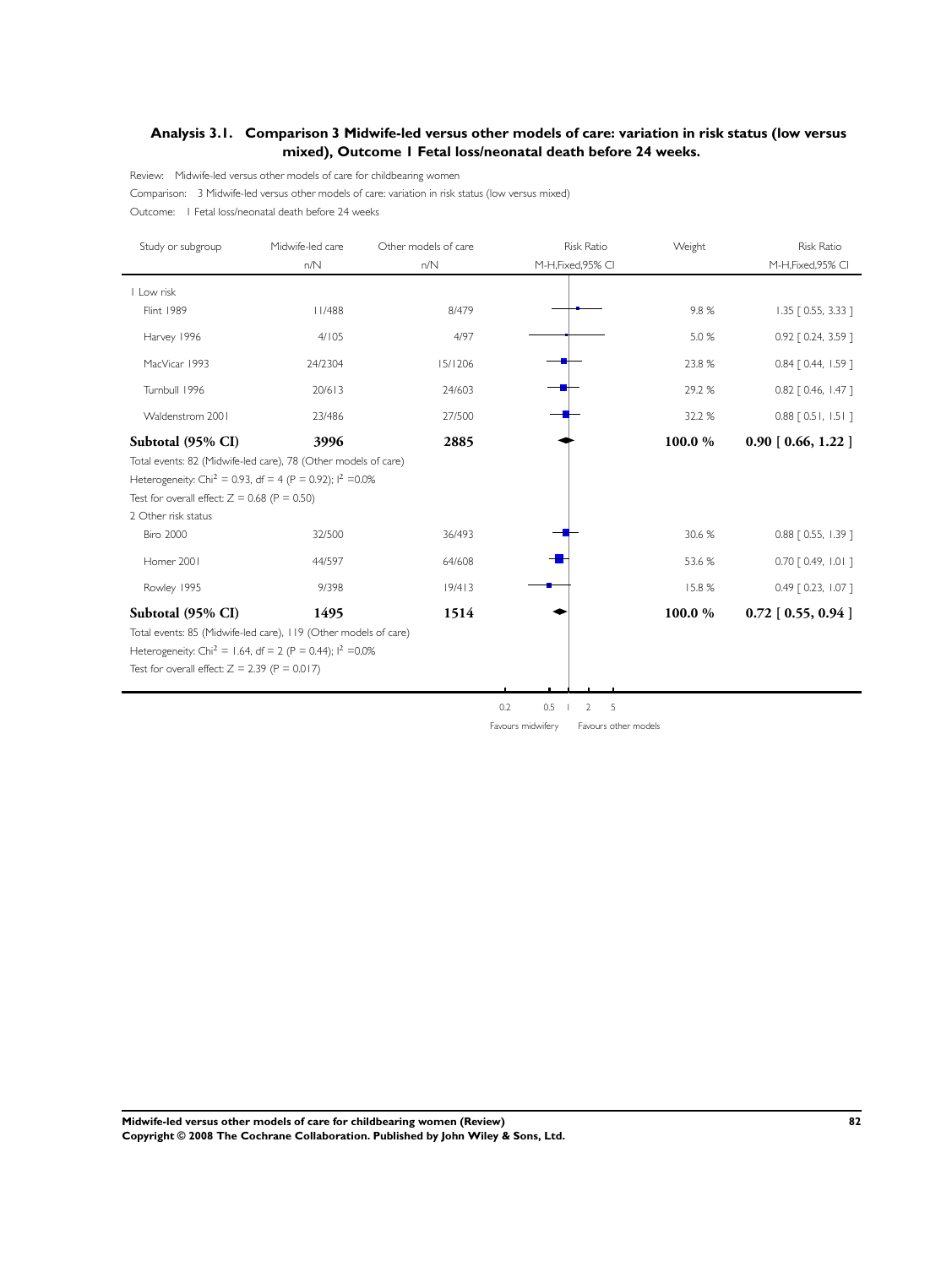#### Review: Midwife-led versus other models of care for childbearing women Comparison: 3 Midwife-led versus other models of care: variation in risk status (low versus mixed) Outcome: 1 Fetal loss/neonatal death before 24 weeks

| I Low risk<br>Flint 1989<br>Harvey 1996<br>MacVicar 1993<br>Turnbull 1996                                                                       | n/N<br>11/488                                                                                                                                                                | n/N                  |                                                                                                  |                            |
|-------------------------------------------------------------------------------------------------------------------------------------------------|------------------------------------------------------------------------------------------------------------------------------------------------------------------------------|----------------------|--------------------------------------------------------------------------------------------------|----------------------------|
|                                                                                                                                                 |                                                                                                                                                                              |                      | M-H,Fixed,95% CI                                                                                 | M-H,Fixed,95% CI           |
|                                                                                                                                                 |                                                                                                                                                                              |                      |                                                                                                  |                            |
|                                                                                                                                                 |                                                                                                                                                                              | 8/479                |                                                                                                  | $1.35$ $[0.55, 3.33]$      |
|                                                                                                                                                 | 4/105                                                                                                                                                                        | 4/97                 |                                                                                                  | $0.92$ [ 0.24, 3.59 ]      |
|                                                                                                                                                 | 24/2304                                                                                                                                                                      | 15/1206              |                                                                                                  | 0.84   0.44, 1.59 ]        |
|                                                                                                                                                 | 20/613                                                                                                                                                                       | 24/603               |                                                                                                  | $0.82$ [ 0.46, 1.47 ]      |
| Waldenstrom 2001                                                                                                                                | 23/486                                                                                                                                                                       | 27/500               |                                                                                                  | $0.88$ [ $0.51$ , $1.51$ ] |
| Subtotal (95% CI)                                                                                                                               | 3996                                                                                                                                                                         | 2885                 |                                                                                                  | $0.90$ [ $0.66$ , 1.22 ]   |
| Heterogeneity: Chi <sup>2</sup> = 0.93, df = 4 (P = 0.92); l <sup>2</sup> = 0.0%<br>Test for overall effect: $Z = 0.68$ (P = 0.50)              | Total events: 82 (Midwife-led care), 78 (Other models of care)                                                                                                               |                      |                                                                                                  |                            |
|                                                                                                                                                 |                                                                                                                                                                              |                      |                                                                                                  |                            |
|                                                                                                                                                 |                                                                                                                                                                              |                      | 0.2<br>0.5<br>5<br>$\overline{2}$<br>$\blacksquare$<br>Favours midwifery<br>Favours other models |                            |
| Outcome: I Fetal loss/neonatal death before 24 weeks                                                                                            | Review: Midwife-led versus other models of care for childbearing women<br>Comparison: 3 Midwife-led versus other models of care: variation in risk status (low versus mixed) |                      |                                                                                                  |                            |
| Study or subgroup                                                                                                                               | Midwife-led care                                                                                                                                                             | Other models of care | <b>Risk Ratio</b>                                                                                | <b>Risk Ratio</b>          |
|                                                                                                                                                 | n/N                                                                                                                                                                          | n/N                  | M-H,Fixed,95% CI                                                                                 | M-H,Fixed,95% CI           |
| 2 Other risk status                                                                                                                             |                                                                                                                                                                              |                      |                                                                                                  |                            |
| <b>Biro 2000</b>                                                                                                                                | 32/500                                                                                                                                                                       | 36/493               |                                                                                                  | $0.88$ [ 0.55, 1.39 ]      |
| Homer 2001                                                                                                                                      | 44/597                                                                                                                                                                       | 64/608               |                                                                                                  | $0.70$ $[0.49, 1.01]$      |
|                                                                                                                                                 | 9/398                                                                                                                                                                        | 19/413               |                                                                                                  | 0.49 [ 0.23, 1.07 ]        |
| Rowley 1995                                                                                                                                     |                                                                                                                                                                              | 1514                 |                                                                                                  |                            |
| Subtotal (95% CI)<br>Heterogeneity: Chi <sup>2</sup> = 1.64, df = 2 (P = 0.44); $1^2$ = 0.0%<br>Test for overall effect: $Z = 2.39$ (P = 0.017) | 1495<br>Total events: 85 (Midwife-led care), 119 (Other models of care)                                                                                                      |                      |                                                                                                  | $0.72$ [ 0.55, 0.94 ]      |

**Midwife-led versus other models of care for childbearing women (Review) 83 Copyright © 2008 The Cochrane Collaboration. Published by John Wiley & Sons, Ltd.**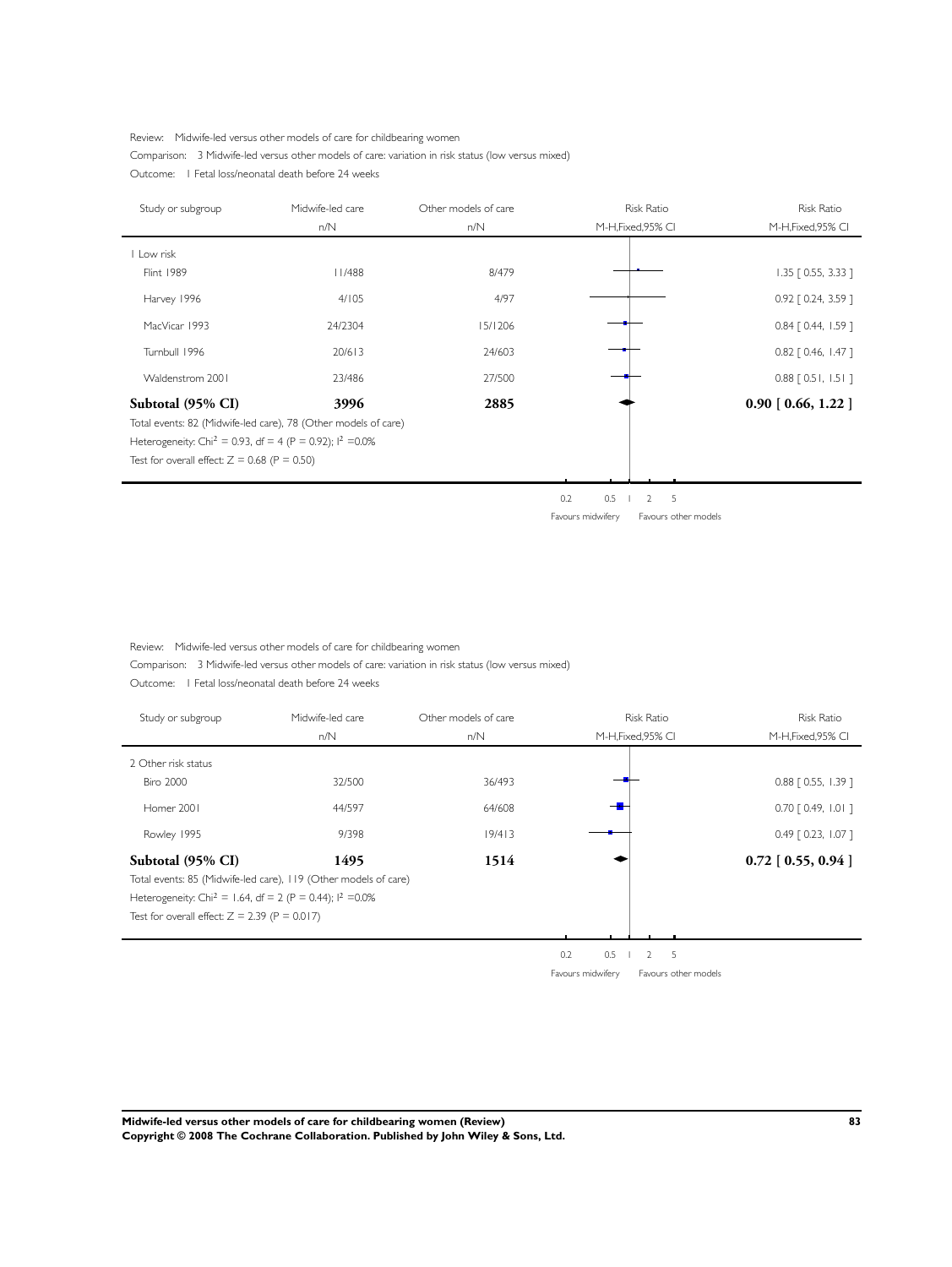### **Analysis 3.2. Comparison 3 Midwife-led versus other models of care: variation in risk status (low versus mixed), Outcome 2 Fetal loss/neonatal death equal to/after 24 weeks.**

Review: Midwife-led versus other models of care for childbearing women

Comparison: 3 Midwife-led versus other models of care: variation in risk status (low versus mixed)

Outcome: 2 Fetal loss/neonatal death equal to/after 24 weeks

| Study or subgroup                                                     | Midwife-led care | Other models of care | <b>Risk Ratio</b>     | Weight | <b>Risk Ratio</b>        |
|-----------------------------------------------------------------------|------------------|----------------------|-----------------------|--------|--------------------------|
|                                                                       | n/N              | n/N                  | M-H,Fixed,95% CI      |        | M-H,Fixed,95% CI         |
| I Low risk                                                            |                  |                      |                       |        |                          |
| Flint 1989                                                            | 7/488            | 4/479                |                       | 16.4%  | $1.72$ $[0.51, 5.83]$    |
| MacVicar 1993                                                         | 18/2304          | 5/1206               |                       | 26.7%  | 1.88 [ 0.70, 5.06 ]      |
| Turnbull 1996                                                         | 4/613            | 9/603                |                       | 36.9%  | $0.44$ $[0.14, 1.41]$    |
| Waldenstrom 2001                                                      | 2/486            | 5/500                |                       | 20.0 % | $0.41$ $[0.08, 2.11]$    |
| Subtotal (95% CI)                                                     | 3891             | 2788                 |                       | 100.0% | $1.03$ [ 0.59, 1.81 ]    |
| Total events: 31 (Midwife-led care), 23 (Other models of care)        |                  |                      |                       |        |                          |
| Heterogeneity: Chi <sup>2</sup> = 5.37, df = 3 (P = 0.15); $1^2$ =44% |                  |                      |                       |        |                          |
| Test for overall effect: $Z = 0.10$ (P = 0.92)                        |                  |                      |                       |        |                          |
| 2 Other risk status                                                   |                  |                      |                       |        |                          |
| <b>Biro 2000</b>                                                      | 3/500            | 4/493                |                       | 19.5 % | $0.74$ $[0.17, 3.29]$    |
| Homer 2001                                                            | 4/597            | 2/608                |                       | 9.6%   | 2.04 [ 0.37, 11.08 ]     |
| Kenny 1994                                                            | 2/197            | 0/214                |                       | 2.3 %  | 5.43 [ 0.26, 112.40 ]    |
| North Stafford 2000                                                   | 6/770            | 11/735               |                       | 54.4 % | $0.52$ $[0.19, 1.40]$    |
| Rowley 1995                                                           | 5/398            | 3/413                |                       | 14.2 % | $1.73$ $[0.42, 7.19]$    |
| Subtotal (95% CI)                                                     | 2462             | 2463                 |                       | 100.0% | $0.99$ [ $0.54$ , 1.82 ] |
| Total events: 20 (Midwife-led care), 20 (Other models of care)        |                  |                      |                       |        |                          |
| Heterogeneity: Chi <sup>2</sup> = 4.27, df = 4 (P = 0.37); $1^2$ =6%  |                  |                      |                       |        |                          |
| Test for overall effect: $Z = 0.02$ (P = 0.99)                        |                  |                      |                       |        |                          |
|                                                                       |                  |                      |                       |        |                          |
|                                                                       |                  |                      | 0.1<br>$\overline{0}$ |        |                          |

Favours midwifery Favours other models

**Midwife-led versus other models of care for childbearing women (Review) 84 Copyright © 2008 The Cochrane Collaboration. Published by John Wiley & Sons, Ltd.**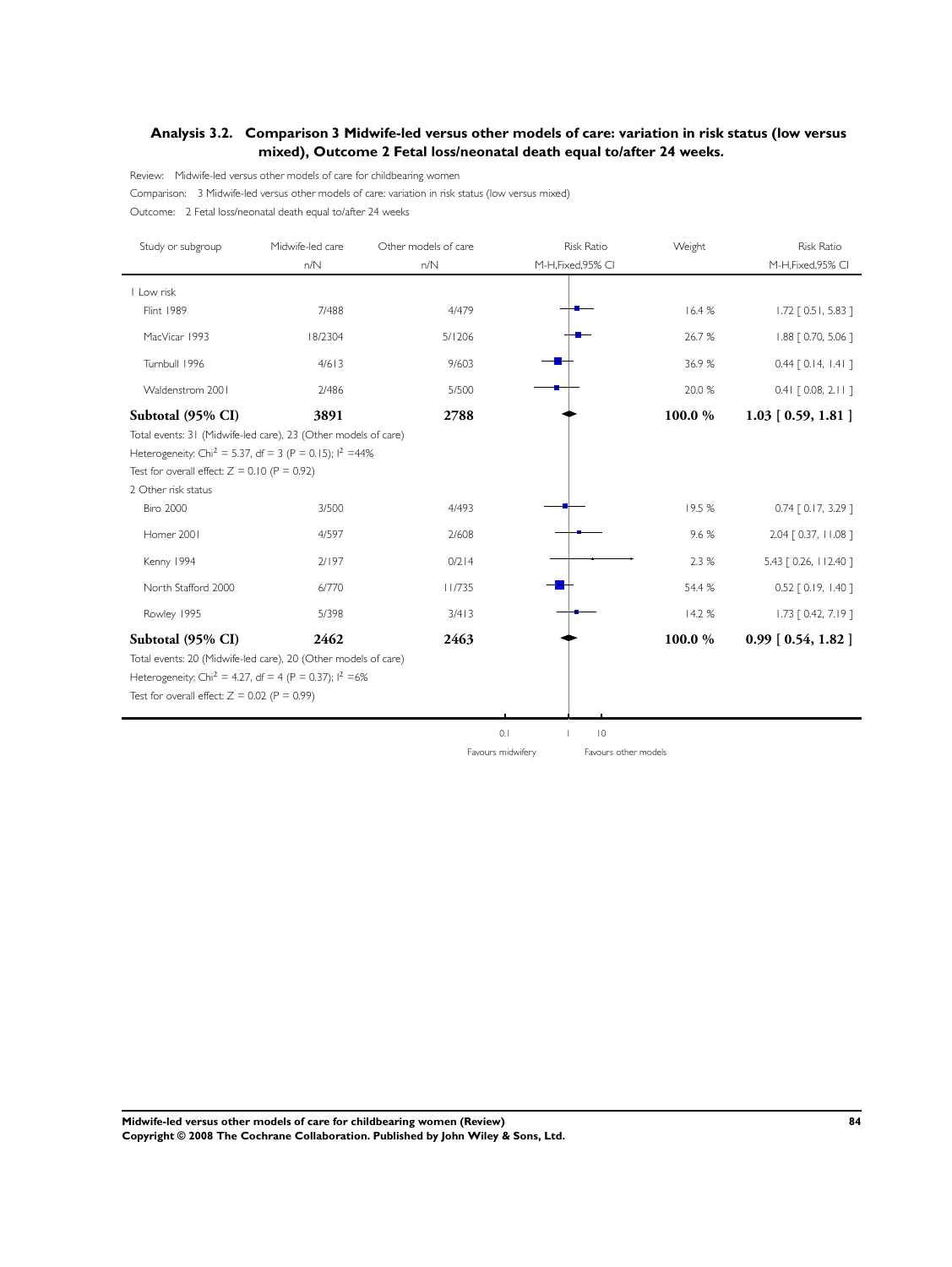#### Review: Midwife-led versus other models of care for childbearing women Comparison: 3 Midwife-led versus other models of care: variation in risk status (low versus mixed) Outcome: 2 Fetal loss/neonatal death equal to/after 24 weeks

| Study or subgroup                                                                                                                                                                                                       | Midwife-led care | Other models of care                                                                               | <b>Risk Ratio</b>                         | <b>Risk Ratio</b>                             |
|-------------------------------------------------------------------------------------------------------------------------------------------------------------------------------------------------------------------------|------------------|----------------------------------------------------------------------------------------------------|-------------------------------------------|-----------------------------------------------|
|                                                                                                                                                                                                                         | n/N              | n/N                                                                                                | M-H,Fixed,95% CI                          | M-H.Fixed.95% CI                              |
| I Low risk                                                                                                                                                                                                              |                  |                                                                                                    |                                           |                                               |
| Flint 1989                                                                                                                                                                                                              | 7/488            | 4/479                                                                                              |                                           | $1.72$ [ 0.51, 5.83 ]                         |
| MacVicar 1993                                                                                                                                                                                                           | 18/2304          | 5/1206                                                                                             |                                           | 1.88 [ 0.70, 5.06 ]                           |
| Turnbull 1996                                                                                                                                                                                                           | 4/613            | 9/603                                                                                              |                                           | $0.44$ $[0.14, 1.41]$                         |
| Waldenstrom 2001                                                                                                                                                                                                        | 2/486            | 5/500                                                                                              |                                           | $0.41$ [ 0.08, 2.11 ]                         |
| Subtotal (95% CI)                                                                                                                                                                                                       | 3891             | 2788                                                                                               |                                           | $1.03$ [ 0.59, 1.81 ]                         |
| Total events: 31 (Midwife-led care), 23 (Other models of care)<br>Heterogeneity: Chi <sup>2</sup> = 5.37, df = 3 (P = 0.15); $1^2$ =44%<br>Test for overall effect: $Z = 0.10$ (P = 0.92)                               |                  |                                                                                                    |                                           |                                               |
|                                                                                                                                                                                                                         |                  |                                                                                                    | 0.1<br>$\overline{0}$<br>$\overline{1}$   |                                               |
|                                                                                                                                                                                                                         |                  |                                                                                                    | Favours other models<br>Favours midwifery |                                               |
| Review: Midwife-led versus other models of care for childbearing women                                                                                                                                                  |                  | Comparison: 3 Midwife-led versus other models of care: variation in risk status (low versus mixed) |                                           |                                               |
| Outcome: 2 Fetal loss/neonatal death equal to/after 24 weeks<br>Study or subgroup                                                                                                                                       | Midwife-led care | Other models of care                                                                               | Risk Ratio                                | <b>Risk Ratio</b>                             |
|                                                                                                                                                                                                                         | n/N              | n/N                                                                                                | M-H,Fixed,95% CI                          | M-H,Fixed,95% CI                              |
| 2 Other risk status                                                                                                                                                                                                     |                  |                                                                                                    |                                           |                                               |
| <b>Biro 2000</b><br>Homer 2001                                                                                                                                                                                          | 3/500<br>4/597   | 4/493<br>2/608                                                                                     |                                           | $0.74$ $[0.17, 3.29]$<br>2.04 [ 0.37, 11.08 ] |
| Kenny 1994                                                                                                                                                                                                              | 2/197            | $0/2$   4                                                                                          |                                           | 5.43 [0.26, 112.40]                           |
| North Stafford 2000                                                                                                                                                                                                     | 6/770            | 11/735                                                                                             |                                           | $0.52$ [ 0.19, 1.40 ]                         |
| Rowley 1995                                                                                                                                                                                                             | 5/398            | 3/413                                                                                              |                                           | $1.73$ [ 0.42, 7.19 ]                         |
|                                                                                                                                                                                                                         | 2462             | 2463                                                                                               |                                           |                                               |
| Subtotal (95% CI)<br>Total events: 20 (Midwife-led care), 20 (Other models of care)<br>Heterogeneity: Chi <sup>2</sup> = 4.27, df = 4 (P = 0.37); l <sup>2</sup> = 6%<br>Test for overall effect: $Z = 0.02$ (P = 0.99) |                  |                                                                                                    |                                           | $0.99$ [ $0.54$ , $1.82$ ]                    |
|                                                                                                                                                                                                                         |                  |                                                                                                    | 0.1<br>$\overline{0}$                     |                                               |

**Midwife-led versus other models of care for childbearing women (Review) 85 Copyright © 2008 The Cochrane Collaboration. Published by John Wiley & Sons, Ltd.**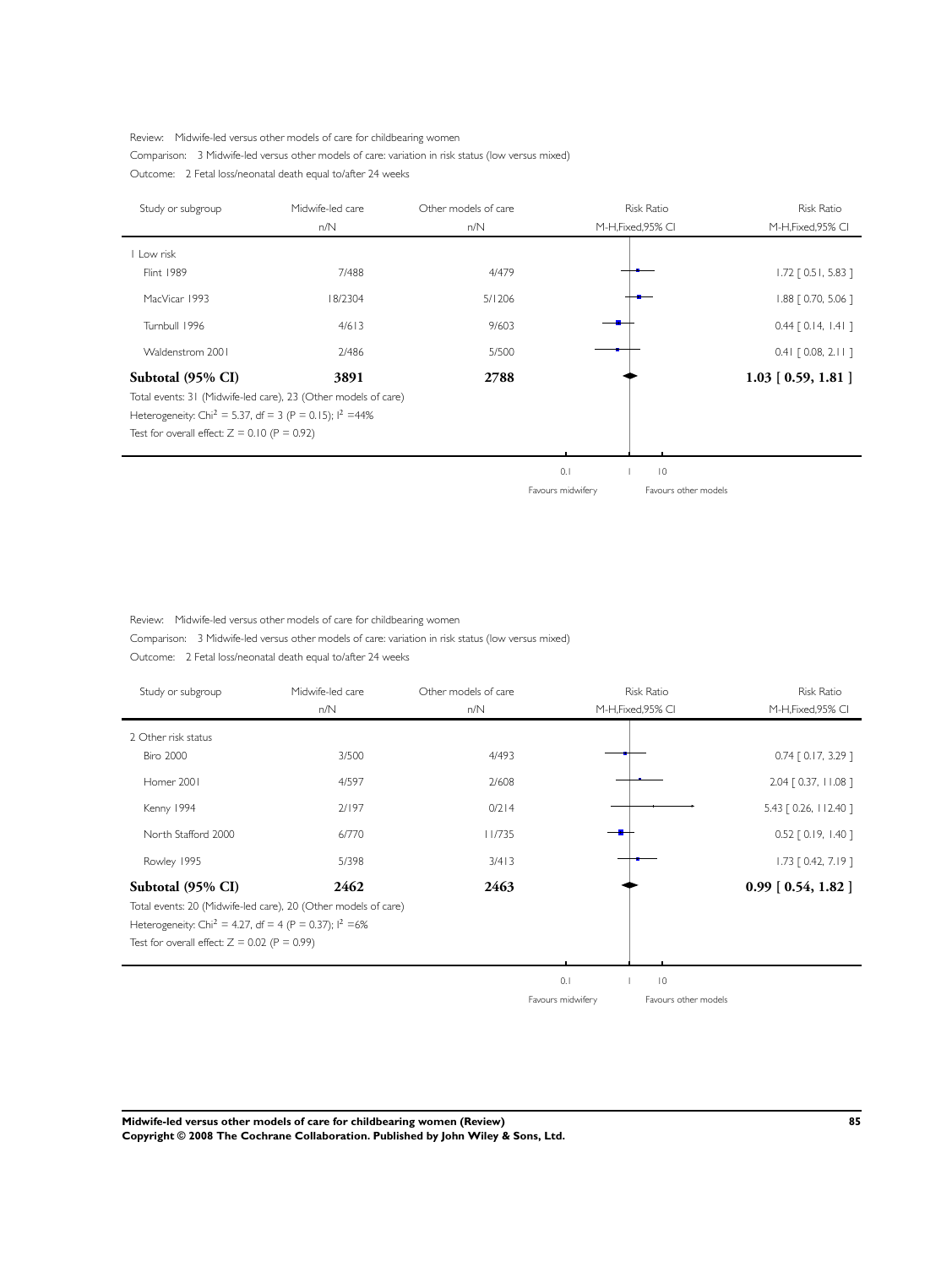### **Analysis 3.3. Comparison 3 Midwife-led versus other models of care: variation in risk status (low versus mixed), Outcome 3 Overall fetal loss and neonatal death.**

Review: Midwife-led versus other models of care for childbearing women

Comparison: 3 Midwife-led versus other models of care: variation in risk status (low versus mixed)

Outcome: 3 Overall fetal loss and neonatal death

| Study or subgroup                                                                                                                                                                                    | Midwife-led | Other models | <b>Risk Ratio</b>                 | Weight | <b>Risk Ratio</b>        |
|------------------------------------------------------------------------------------------------------------------------------------------------------------------------------------------------------|-------------|--------------|-----------------------------------|--------|--------------------------|
|                                                                                                                                                                                                      | n/N         | n/N          | M-H,Fixed,95% Cl                  |        | M-H, Fixed, 95% CI       |
| I Low risk                                                                                                                                                                                           |             |              |                                   |        |                          |
| Flint 1989                                                                                                                                                                                           | 18/488      | 12/479       |                                   | 11.3%  | 1.47 [ 0.72, 3.02 ]      |
| Harvey 1996                                                                                                                                                                                          | 4/105       | 4/97         |                                   | 3.9%   | 0.92 [ 0.24, 3.59 ]      |
| MacVicar 1993                                                                                                                                                                                        | 42/2304     | 20/1206      |                                   | 24.5 % | $1.10$ $[0.65, 1.86]$    |
| Turnbull 1996                                                                                                                                                                                        | 24/613      | 33/603       |                                   | 31.0%  | 0.72 [ 0.43, 1.20 ]      |
| Waldenstrom 2001                                                                                                                                                                                     | 25/486      | 32/500       |                                   | 29.4 % | 0.80 [ 0.48, 1.34 ]      |
| Subtotal (95% CI)<br>Total events: 113 (Midwife-led), 101 (Other models)<br>Heterogeneity: Chi <sup>2</sup> = 3.27, df = 4 (P = 0.51); $1^2$ =0.0%<br>Test for overall effect: $Z = 0.54$ (P = 0.59) | 3996        | 2885         |                                   | 100.0% | $0.93$ [ $0.71$ , 1.21 ] |
| 2 Other risk status                                                                                                                                                                                  |             |              |                                   |        |                          |
| Rowley 1995                                                                                                                                                                                          | 14/398      | 22/413       |                                   | 15.5 % | 0.66 [ 0.34, 1.27 ]      |
| <b>Biro 2000</b>                                                                                                                                                                                     | 35/500      | 40/493       |                                   | 29.0 % | 0.86 [ 0.56, 1.33 ]      |
| Homer 2001                                                                                                                                                                                           | 48/597      | 66/608       |                                   | 47.0%  | $0.74$ $[0.52, 1.06]$    |
| Kenny 1994                                                                                                                                                                                           | 2/197       | $0/2$  4     |                                   | 0.3 %  | 5.43 [ 0.26, 112.40 ]    |
| North Stafford 2000                                                                                                                                                                                  | 6/770       | 11/735       |                                   | 8.1%   | $0.52$ $[0.19, 1.40]$    |
| Subtotal (95% CI)                                                                                                                                                                                    | 2462        | 2463         |                                   | 100.0% | $0.76$ [ 0.60, 0.97 ]    |
| Total events: 105 (Midwife-led), 139 (Other models)<br>Heterogeneity: Chi <sup>2</sup> = 2.70, df = 4 (P = 0.61); $1^2$ =0.0%<br>Test for overall effect: $Z = 2.19$ (P = 0.029)                     |             |              |                                   |        |                          |
|                                                                                                                                                                                                      |             |              | 0.2<br>0.5<br>$\overline{2}$<br>5 |        |                          |

Favours midwife-led Favours other models

**Midwife-led versus other models of care for childbearing women (Review) 86 Copyright © 2008 The Cochrane Collaboration. Published by John Wiley & Sons, Ltd.**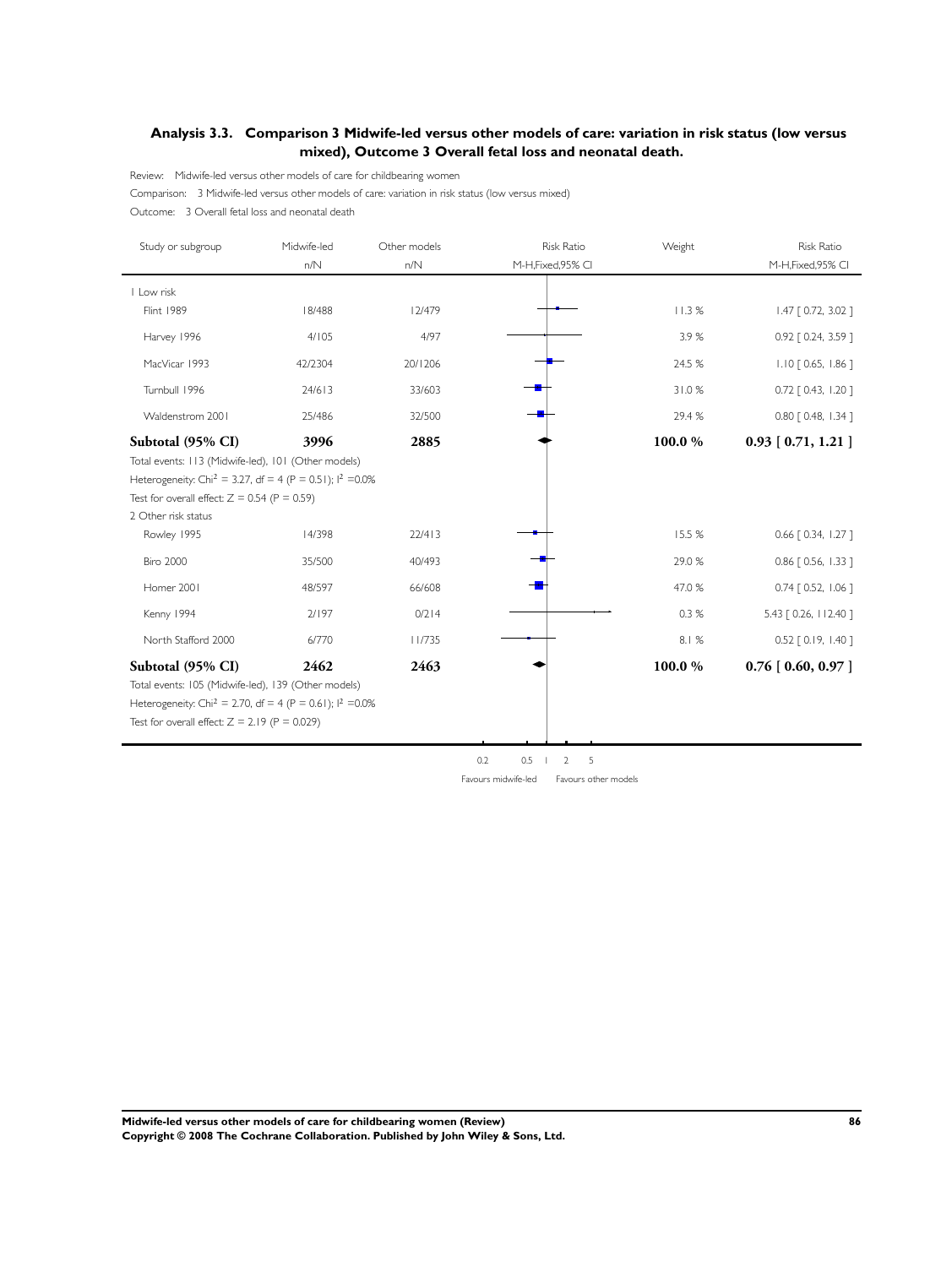#### Review: Midwife-led versus other models of care for childbearing women Comparison: 3 Midwife-led versus other models of care: variation in risk status (low versus mixed) Outcome: 3 Overall fetal loss and neonatal death

| Study or subgroup                                                                                                                                   | Midwife-led | Other models | <b>Risk Ratio</b>  | <b>Risk Ratio</b>       |
|-----------------------------------------------------------------------------------------------------------------------------------------------------|-------------|--------------|--------------------|-------------------------|
|                                                                                                                                                     | n/N         | n/N          | M-H, Fixed, 95% CI | M-H, Fixed, 95% CI      |
| Low risk                                                                                                                                            |             |              |                    |                         |
| Flint 1989                                                                                                                                          | 18/488      | 12/479       |                    | $1.47$ $[0.72, 3.02]$   |
| Harvey 1996                                                                                                                                         | 4/105       | 4/97         |                    | $0.92$ $[0.24, 3.59]$   |
| MacVicar 1993                                                                                                                                       | 42/2304     | 20/1206      |                    | $1.10$ $[0.65, 1.86]$   |
| Turnbull 1996                                                                                                                                       | 24/613      | 33/603       |                    | $0.72$ $[0.43, 1.20]$   |
| Waldenstrom 2001                                                                                                                                    | 25/486      | 32/500       |                    | $0.80$ $[0.48, 1.34]$   |
| Subtotal (95% CI)<br>Total events: 113 (Midwife-led), 101 (Other models)<br>Heterogeneity: Chi <sup>2</sup> = 3.27, df = 4 (P = 0.51); $1^2$ = 0.0% | 3996        | 2885         |                    | $0.93$ [ $0.71, 1.21$ ] |
| Test for overall effect: $Z = 0.54$ (P = 0.59)                                                                                                      |             |              |                    |                         |

0.2 0.5 1 2 5 Favours midwife-led Favours other models

Review: Midwife-led versus other models of care for childbearing women

Comparison: 3 Midwife-led versus other models of care: variation in risk status (low versus mixed)

Outcome: 3 Overall fetal loss and neonatal death

| Study or subgroup                                                       | Midwife-led | Other models | <b>Risk Ratio</b>  |        | <b>Risk Ratio</b>       |
|-------------------------------------------------------------------------|-------------|--------------|--------------------|--------|-------------------------|
|                                                                         | n/N         | n/N          | M-H, Fixed, 95% CI |        | M-H, Fixed, 95% CI      |
| 2 Other risk status                                                     |             |              |                    |        |                         |
| Rowley 1995                                                             | 14/398      | 22/413       |                    |        | $0.66$ $[0.34, 1.27]$   |
| <b>Biro 2000</b>                                                        | 35/500      | 40/493       |                    |        | $0.86$ $[0.56, 1.33]$   |
| Homer 2001                                                              | 48/597      | 66/608       |                    |        | $0.74$ $[0.52, 1.06]$   |
| Kenny 1994                                                              | 2/197       | 0/214        |                    |        | 5.43 [0.26, 112.40]     |
| North Stafford 2000                                                     | 6/770       | 11/735       |                    |        | $0.52$ $[0.19, 1.40]$   |
| Subtotal (95% CI)                                                       | 2462        | 2463         |                    |        | $0.76$ [ $0.60, 0.97$ ] |
| Total events: 105 (Midwife-led), 139 (Other models)                     |             |              |                    |        |                         |
| Heterogeneity: Chi <sup>2</sup> = 2.70, df = 4 (P = 0.61); $1^2$ = 0.0% |             |              |                    |        |                         |
| Test for overall effect: $Z = 2.19$ (P = 0.029)                         |             |              |                    |        |                         |
|                                                                         |             |              |                    |        |                         |
|                                                                         |             |              | 0.2<br>0.5         | 5<br>2 |                         |

Favours midwife-led Favours other models

**Midwife-led versus other models of care for childbearing women (Review) 87 Copyright © 2008 The Cochrane Collaboration. Published by John Wiley & Sons, Ltd.**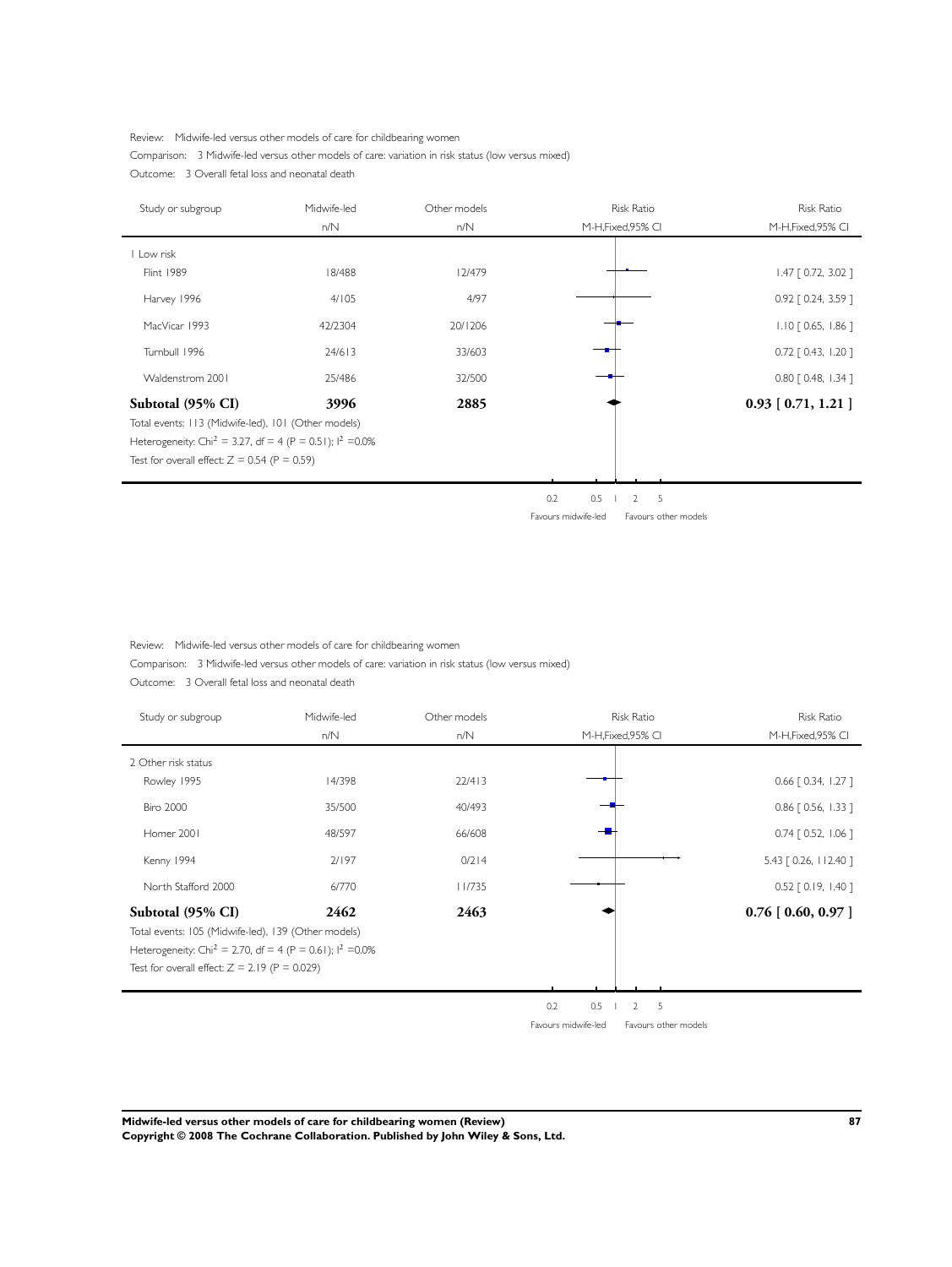### **Analysis 3.4. Comparison 3 Midwife-led versus other models of care: variation in risk status (low versus mixed), Outcome 4 No intrapartum analgesia/anaesthesia.**

Review: Midwife-led versus other models of care for childbearing women

Comparison: 3 Midwife-led versus other models of care: variation in risk status (low versus mixed)

Outcome: 4 No intrapartum analgesia/anaesthesia

| Study or subgroup                                                      | Midwife-led care | Other models of care |                      | <b>Risk Ratio</b>  | Weight  | <b>Risk Ratio</b>       |
|------------------------------------------------------------------------|------------------|----------------------|----------------------|--------------------|---------|-------------------------|
|                                                                        | n/N              | n/N                  |                      | M-H, Fixed, 95% CI |         | M-H,Fixed,95% Cl        |
| Low risk                                                               |                  |                      |                      |                    |         |                         |
| Flint 1989                                                             | 246/479          | 180/473              |                      |                    | 43.4 %  | $1.35$ $[$ 1.17, 1.56 ] |
| MacVicar 1993                                                          | 270/2304         | 127/1206             |                      |                    | 39.9%   | $1.11$ $[0.91, 1.36]$   |
| Tumbull 1996                                                           | 76/613           | 69/597               |                      |                    | 16.7%   | $1.07$ $[0.79, 1.46]$   |
| Subtotal (95% CI)                                                      | 3396             | 2276                 |                      |                    | 100.0 % | $1.21$ [ 1.08, 1.35 ]   |
| Total events: 592 (Midwife-led care), 376 (Other models of care)       |                  |                      |                      |                    |         |                         |
| Heterogeneity: Chi <sup>2</sup> = 3.49, df = 2 (P = 0.17); $1^2$ =43%  |                  |                      |                      |                    |         |                         |
| Test for overall effect: $Z = 3.32$ (P = 0.00089)                      |                  |                      |                      |                    |         |                         |
| 2 Other risk status                                                    |                  |                      |                      |                    |         |                         |
| <b>Biro 2000</b>                                                       | 62/486           | 57/476               |                      |                    | 49.2 %  | $1.07$ $[0.76, 1.49]$   |
| Kenny 1994                                                             | 53/194           | 62/211               |                      |                    | 50.8%   | $0.93$ $[0.68, 1.27]$   |
| Subtotal (95% CI)                                                      | 680              | 687                  |                      |                    | 100.0%  | $1.00$ [ 0.79, 1.25 ]   |
| Total events: 115 (Midwife-led care), 119 (Other models of care)       |                  |                      |                      |                    |         |                         |
| Heterogeneity: Chi <sup>2</sup> = 0.34, df = 1 (P = 0.56); $1^2$ =0.0% |                  |                      |                      |                    |         |                         |
| Test for overall effect: $Z = 0.03$ (P = 0.98)                         |                  |                      |                      |                    |         |                         |
|                                                                        |                  |                      |                      |                    |         |                         |
|                                                                        |                  |                      | 0.2<br>0.5           | 5<br>$\mathbf{2}$  |         |                         |
|                                                                        |                  |                      | Favours other models | Favours midwifery  |         |                         |

**Midwife-led versus other models of care for childbearing women (Review) 88 Copyright © 2008 The Cochrane Collaboration. Published by John Wiley & Sons, Ltd.**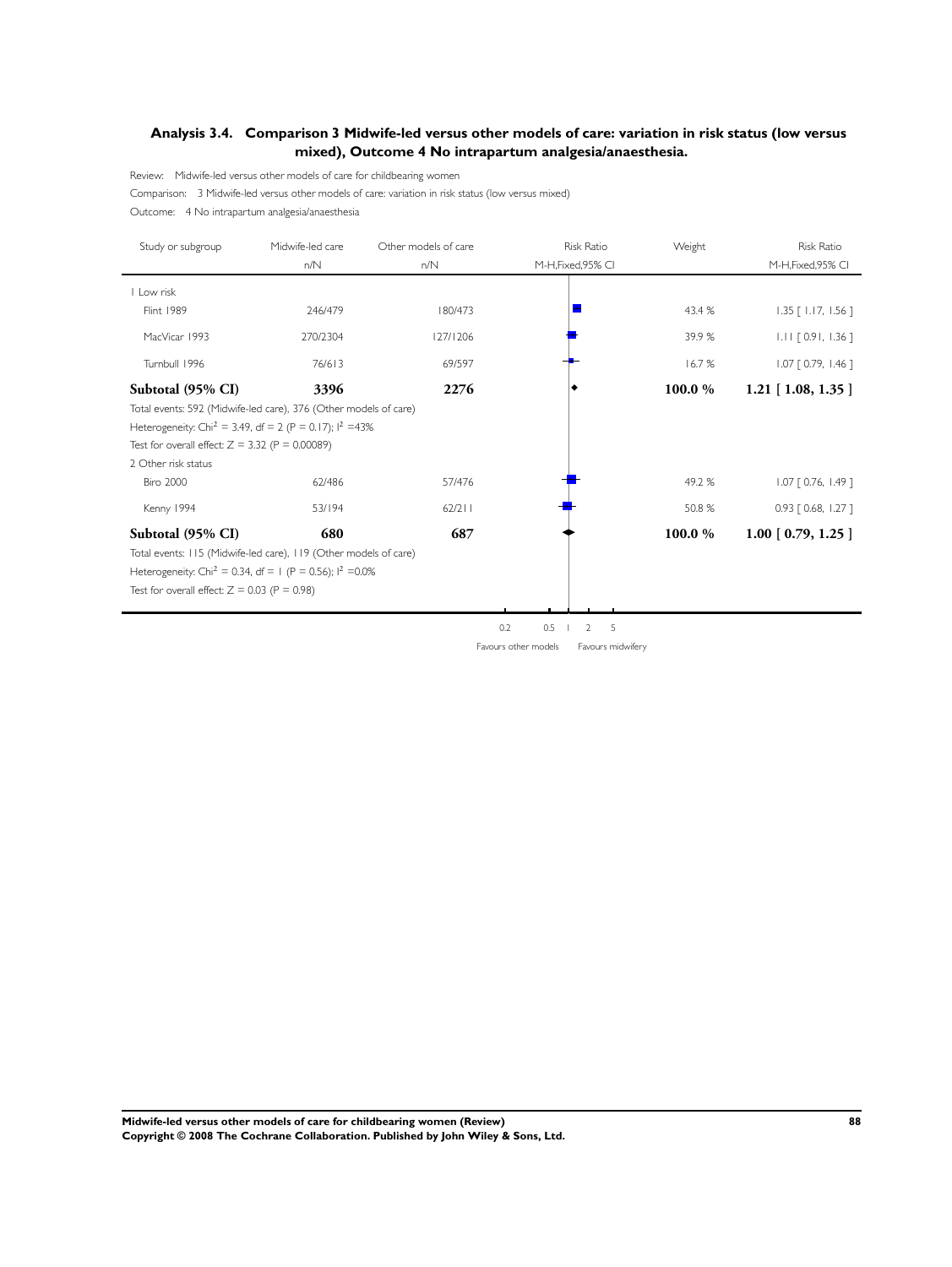Review: Midwife-led versus other models of care for childbearing women Comparison: 3 Midwife-led versus other models of care: variation in risk status (low versus mixed) Outcome: 4 No intrapartum analgesia/anaesthesia

| Study or subgroup                                                                                                          | Midwife-led care                                                                                   | Other models of care |                      | <b>Risk Ratio</b>             | <b>Risk Ratio</b>          |
|----------------------------------------------------------------------------------------------------------------------------|----------------------------------------------------------------------------------------------------|----------------------|----------------------|-------------------------------|----------------------------|
|                                                                                                                            | n/N                                                                                                | n/N                  |                      | M-H,Fixed,95% Cl              | M-H,Fixed,95% CI           |
| I Low risk                                                                                                                 |                                                                                                    |                      |                      |                               |                            |
| Flint 1989                                                                                                                 | 246/479                                                                                            | 180/473              |                      | 물                             | $1.35$ [ $1.17$ , $1.56$ ] |
| MacVicar 1993                                                                                                              | 270/2304                                                                                           | 127/1206             |                      |                               | $1.11$ $[0.91, 1.36]$      |
| Turnbull 1996                                                                                                              | 76/613                                                                                             | 69/597               |                      |                               | $1.07$ [ 0.79, 1.46 ]      |
| Subtotal (95% CI)                                                                                                          | 3396                                                                                               | 2276                 |                      |                               | $1.21$ [ 1.08, 1.35 ]      |
|                                                                                                                            | Total events: 592 (Midwife-led care), 376 (Other models of care)                                   |                      |                      |                               |                            |
| Heterogeneity: Chi <sup>2</sup> = 3.49, df = 2 (P = 0.17); $1^2$ =43%<br>Test for overall effect: $Z = 3.32$ (P = 0.00089) |                                                                                                    |                      |                      |                               |                            |
|                                                                                                                            |                                                                                                    |                      |                      |                               |                            |
|                                                                                                                            |                                                                                                    |                      | 0.2<br>0.5<br>$\Box$ | $\mathbf{2}$<br>5             |                            |
|                                                                                                                            |                                                                                                    |                      | Favours other models | Favours midwifery             |                            |
|                                                                                                                            |                                                                                                    |                      |                      |                               |                            |
|                                                                                                                            |                                                                                                    |                      |                      |                               |                            |
|                                                                                                                            |                                                                                                    |                      |                      |                               |                            |
|                                                                                                                            |                                                                                                    |                      |                      |                               |                            |
|                                                                                                                            |                                                                                                    |                      |                      |                               |                            |
|                                                                                                                            | Review: Midwife-led versus other models of care for childbearing women                             |                      |                      |                               |                            |
|                                                                                                                            | Comparison: 3 Midwife-led versus other models of care: variation in risk status (low versus mixed) |                      |                      |                               |                            |
| Outcome: 4 No intrapartum analgesia/anaesthesia                                                                            |                                                                                                    |                      |                      |                               |                            |
| Study or subgroup                                                                                                          | Midwife-led care                                                                                   | Other models of care |                      | <b>Risk Ratio</b>             | <b>Risk Ratio</b>          |
|                                                                                                                            | n/N                                                                                                | n/N                  |                      | M-H,Fixed,95% Cl              | M-H,Fixed,95% CI           |
| 2 Other risk status                                                                                                        |                                                                                                    |                      |                      |                               |                            |
| <b>Biro 2000</b>                                                                                                           | 62/486                                                                                             | 57/476               |                      |                               | $1.07$ [ 0.76, 1.49 ]      |
| Kenny 1994                                                                                                                 | 53/194                                                                                             | 62/211               |                      |                               | 0.93 [ 0.68, 1.27 ]        |
| Subtotal (95% CI)                                                                                                          | 680                                                                                                | 687                  |                      |                               | $1.00$ [ 0.79, 1.25 ]      |
|                                                                                                                            | Total events: 115 (Midwife-led care), 119 (Other models of care)                                   |                      |                      |                               |                            |
| Heterogeneity: Chi <sup>2</sup> = 0.34, df = 1 (P = 0.56); $1^2$ =0.0%                                                     |                                                                                                    |                      |                      |                               |                            |
| Test for overall effect: $Z = 0.03$ (P = 0.98)                                                                             |                                                                                                    |                      |                      |                               |                            |
|                                                                                                                            |                                                                                                    |                      | 0.2<br>0.5           | $\overline{2}$<br>$\mathsf S$ |                            |
|                                                                                                                            |                                                                                                    |                      | Favours other models | Favours midwifery             |                            |
|                                                                                                                            |                                                                                                    |                      |                      |                               |                            |
|                                                                                                                            |                                                                                                    |                      |                      |                               |                            |
|                                                                                                                            |                                                                                                    |                      |                      |                               |                            |
|                                                                                                                            |                                                                                                    |                      |                      |                               |                            |
|                                                                                                                            |                                                                                                    |                      |                      |                               |                            |
|                                                                                                                            |                                                                                                    |                      |                      |                               |                            |
|                                                                                                                            |                                                                                                    |                      |                      |                               |                            |
|                                                                                                                            |                                                                                                    |                      |                      |                               |                            |
|                                                                                                                            |                                                                                                    |                      |                      |                               |                            |
|                                                                                                                            |                                                                                                    |                      |                      |                               |                            |
|                                                                                                                            |                                                                                                    |                      |                      |                               |                            |

**Midwife-led versus other models of care for childbearing women (Review) 89 Copyright © 2008 The Cochrane Collaboration. Published by John Wiley & Sons, Ltd.**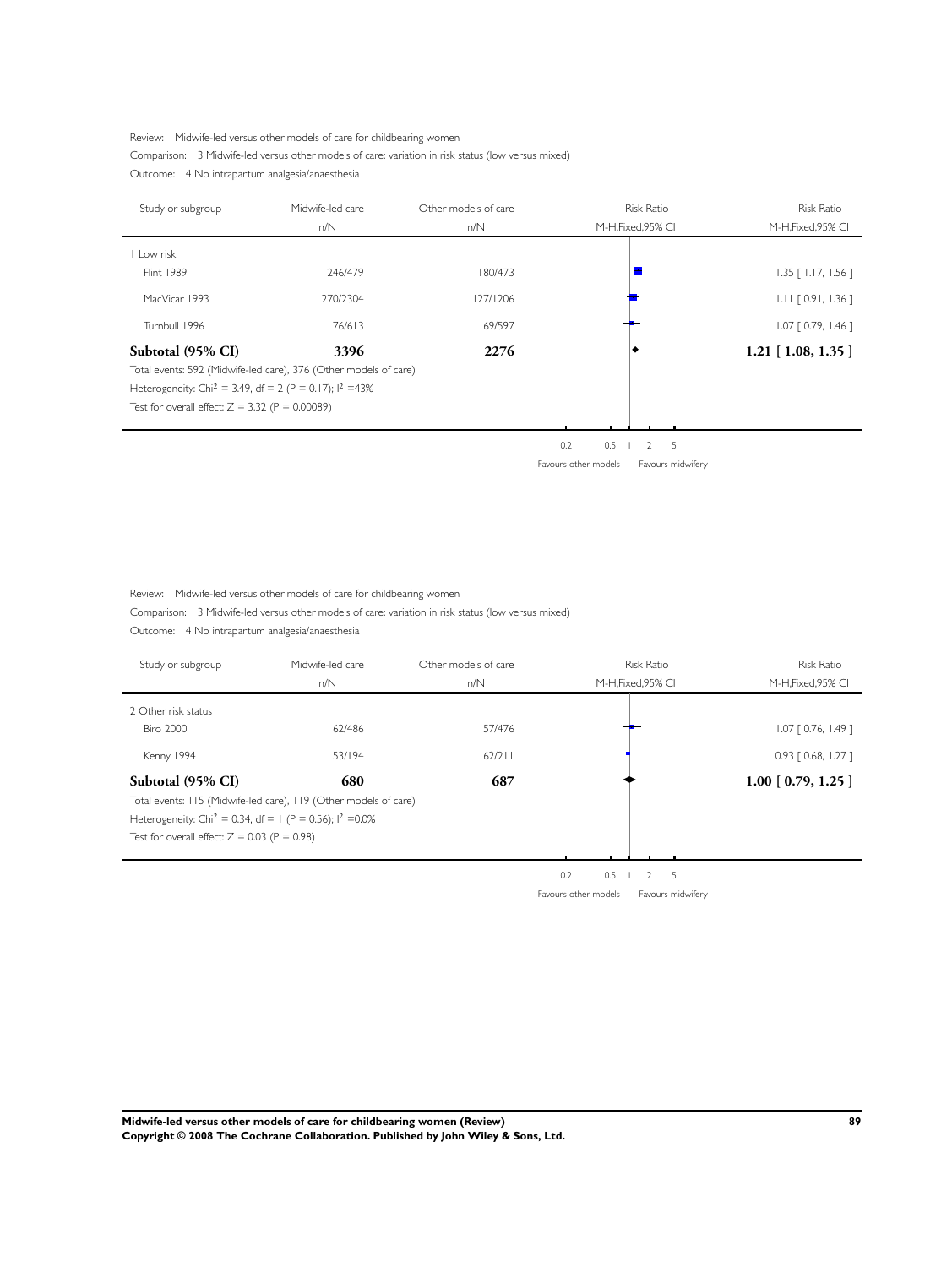### **Analysis 3.5. Comparison 3 Midwife-led versus other models of care: variation in risk status (low versus mixed), Outcome 5 Regional analgesia (epidural/spinal).**

Review: Midwife-led versus other models of care for childbearing women

Comparison: 3 Midwife-led versus other models of care: variation in risk status (low versus mixed)

Outcome: 5 Regional analgesia (epidural/spinal)

| Study or subgroup                                                                               | Midwife-led care | Other models of care | <b>Risk Ratio</b> | Weight  | <b>Risk Ratio</b>          |
|-------------------------------------------------------------------------------------------------|------------------|----------------------|-------------------|---------|----------------------------|
|                                                                                                 | n/N              | n/N                  | M-H,Random,95% CI |         | M-H,Random,95% CI          |
| I Low risk                                                                                      |                  |                      |                   |         |                            |
| Flint 1989                                                                                      | 88/479           | 143/473              |                   | 19.6%   | $0.61$ $[0.48, 0.77]$      |
| Harvey 1996                                                                                     | 13/105           | 22/97                |                   | 6.5 %   | $0.55$ $[0.29, 1.02]$      |
| Hicks 2003                                                                                      | 6/81             | 19/92                |                   | 3.8%    | $0.36$ $[0.15, 0.85]$      |
| MacVicar 1993                                                                                   | 326/2304         | 208/1206             |                   | 23.7 %  | 0.82 [ 0.70, 0.96 ]        |
| Turnbull 1996                                                                                   | 194/613          | 198/597              |                   | 23.5 %  | $0.95$ $[0.81, 1.12]$      |
| Waldenstrom 2001                                                                                | 158/484          | 178/496              |                   | 22.9%   | $0.91$ $[0.76, 1.08]$      |
| Subtotal (95% CI)                                                                               | 4066             | 2961                 |                   | 100.0%  | $0.77$ [ $0.65$ , $0.93$ ] |
| Total events: 785 (Midwife-led care), 768 (Other models of care)                                |                  |                      |                   |         |                            |
| Heterogeneity: Tau <sup>2</sup> = 0.03; Chi <sup>2</sup> = 16.19, df = 5 (P = 0.01); $1^2$ =69% |                  |                      |                   |         |                            |
| Test for overall effect: $Z = 2.76$ (P = 0.0057)                                                |                  |                      |                   |         |                            |
| 2 Other risk status                                                                             |                  |                      |                   |         |                            |
| <b>Biro 2000</b>                                                                                | 100/486          | 129/476              |                   | 22.8 %  | $0.76$ $[0.60, 0.95]$      |
| Homer 2001                                                                                      | 157/594          | 172/601              |                   | 32.0 %  | $0.92$ $[0.77, 1.11]$      |
| Kenny 1994                                                                                      | 52/194           | 64/211               |                   | 13.5 %  | $0.88$ $[0.65, 1.20]$      |
| North Stafford 2000                                                                             | 80/770           | 110/735              | ₩.                | 17.3 %  | $0.69$ $[0.53, 0.91]$      |
| Rowley 1995                                                                                     | 69/393           | 73/405               |                   | 14.5 %  | $0.97$ $[0.72, 1.31]$      |
| Subtotal (95% CI)                                                                               | 2437             | 2428                 |                   | 100.0 % | $0.84$ [ 0.75, 0.95 ]      |
| Total events: 458 (Midwife-led care), 548 (Other models of care)                                |                  |                      |                   |         |                            |
| Heterogeneity: Tau <sup>2</sup> = 0.00; Chi <sup>2</sup> = 4.74, df = 4 (P = 0.32); $1^2$ = 16% |                  |                      |                   |         |                            |
| Test for overall effect: $Z = 2.79$ (P = 0.0052)                                                |                  |                      |                   |         |                            |
|                                                                                                 |                  |                      |                   |         |                            |

 $0.2$  0.5 2 5

Favours midwifery Favours other models

**Midwife-led versus other models of care for childbearing women (Review) 90 Copyright © 2008 The Cochrane Collaboration. Published by John Wiley & Sons, Ltd.**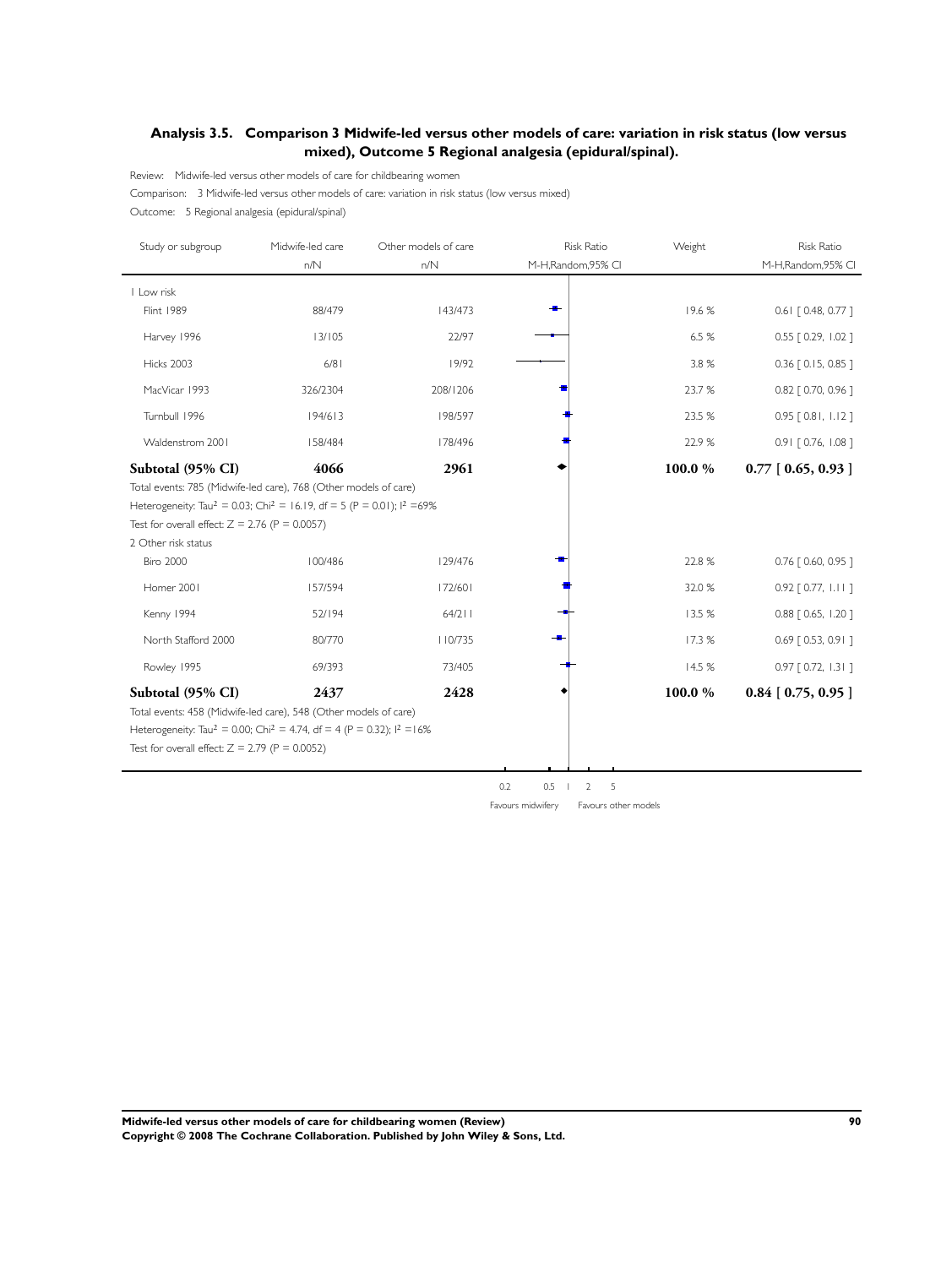Review: Midwife-led versus other models of care for childbearing women Comparison: 3 Midwife-led versus other models of care: variation in risk status (low versus mixed) Outcome: 5 Regional analgesia (epidural/spinal)

| Study or subgroup                                                                                                                                                                                                                            | Midwife-led care | Other models of care                                                                                                       | <b>Risk Ratio</b>                                                       | Risk Ratio                 |
|----------------------------------------------------------------------------------------------------------------------------------------------------------------------------------------------------------------------------------------------|------------------|----------------------------------------------------------------------------------------------------------------------------|-------------------------------------------------------------------------|----------------------------|
|                                                                                                                                                                                                                                              | n/N              | n/N                                                                                                                        | M-H, Random, 95% CI                                                     | M-H, Random, 95% CI        |
| I Low risk                                                                                                                                                                                                                                   |                  |                                                                                                                            |                                                                         |                            |
| Flint 1989                                                                                                                                                                                                                                   | 88/479           | 143/473                                                                                                                    |                                                                         | $0.61$ $[0.48, 0.77]$      |
| Harvey 1996                                                                                                                                                                                                                                  | 13/105           | 22/97                                                                                                                      |                                                                         | $0.55$ $[0.29, 1.02]$      |
| Hicks 2003                                                                                                                                                                                                                                   | 6/81             | 19/92                                                                                                                      |                                                                         | $0.36$ $[0.15, 0.85]$      |
| MacVicar 1993                                                                                                                                                                                                                                | 326/2304         | 208/1206                                                                                                                   |                                                                         | $0.82$ [ 0.70, 0.96 ]      |
| Turnbull 1996                                                                                                                                                                                                                                | 194/613          | 198/597                                                                                                                    |                                                                         | $0.95$ $[0.81, 1.12]$      |
| Waldenstrom 2001                                                                                                                                                                                                                             | 158/484          | 178/496                                                                                                                    |                                                                         | $0.91$ [ 0.76, 1.08 ]      |
| Subtotal (95% CI)                                                                                                                                                                                                                            | 4066             | 2961                                                                                                                       |                                                                         | $0.77$ [ $0.65$ , $0.93$ ] |
| Total events: 785 (Midwife-led care), 768 (Other models of care)<br>Heterogeneity: Tau <sup>2</sup> = 0.03; Chi <sup>2</sup> = 16.19, df = 5 (P = 0.01); $1^2$ =69%<br>Test for overall effect: $Z = 2.76$ (P = 0.0057)                      |                  |                                                                                                                            |                                                                         |                            |
|                                                                                                                                                                                                                                              |                  |                                                                                                                            | 0.2<br>0.5<br>5<br>$\overline{2}$<br>$\overline{1}$                     |                            |
|                                                                                                                                                                                                                                              |                  |                                                                                                                            | Favours midwifery<br>Favours other models                               |                            |
| Review: Midwife-led versus other models of care for childbearing women<br>Outcome: 5 Regional analgesia (epidural/spinal)<br>Study or subgroup                                                                                               | Midwife-led care | Comparison: 3 Midwife-led versus other models of care: variation in risk status (low versus mixed)<br>Other models of care | <b>Risk Ratio</b>                                                       | <b>Risk Ratio</b>          |
|                                                                                                                                                                                                                                              | n/N              | n/N                                                                                                                        | M-H, Random, 95% CI                                                     | M-H, Random, 95% CI        |
| 2 Other risk status<br><b>Biro 2000</b>                                                                                                                                                                                                      | 100/486          | 129/476                                                                                                                    |                                                                         | $0.76$ $[0.60, 0.95]$      |
| Homer 2001                                                                                                                                                                                                                                   | 157/594          | 172/601                                                                                                                    |                                                                         | $0.92$ [ 0.77, 1.11 ]      |
| Kenny 1994                                                                                                                                                                                                                                   | 52/194           | 64/211                                                                                                                     |                                                                         | $0.88$ [ 0.65, 1.20 ]      |
| North Stafford 2000                                                                                                                                                                                                                          | 80/770           | 110/735                                                                                                                    |                                                                         | $0.69$ $[0.53, 0.91]$      |
| Rowley 1995                                                                                                                                                                                                                                  | 69/393           | 73/405                                                                                                                     |                                                                         | 0.97 [ 0.72, 1.31 ]        |
| Subtotal (95% CI)<br>Total events: 458 (Midwife-led care), 548 (Other models of care)<br>Heterogeneity: Tau <sup>2</sup> = 0.00; Chi <sup>2</sup> = 4.74, df = 4 (P = 0.32); $1^2$ = 16%<br>Test for overall effect: $Z = 2.79$ (P = 0.0052) | 2437             | 2428                                                                                                                       |                                                                         | $0.84$ [ 0.75, 0.95 ]      |
|                                                                                                                                                                                                                                              |                  |                                                                                                                            | 0.2<br>0.5<br>2<br>5<br>-1<br>Favours midwifery<br>Favours other models |                            |

**Midwife-led versus other models of care for childbearing women (Review) 91**

**Copyright © 2008 The Cochrane Collaboration. Published by John Wiley & Sons, Ltd.**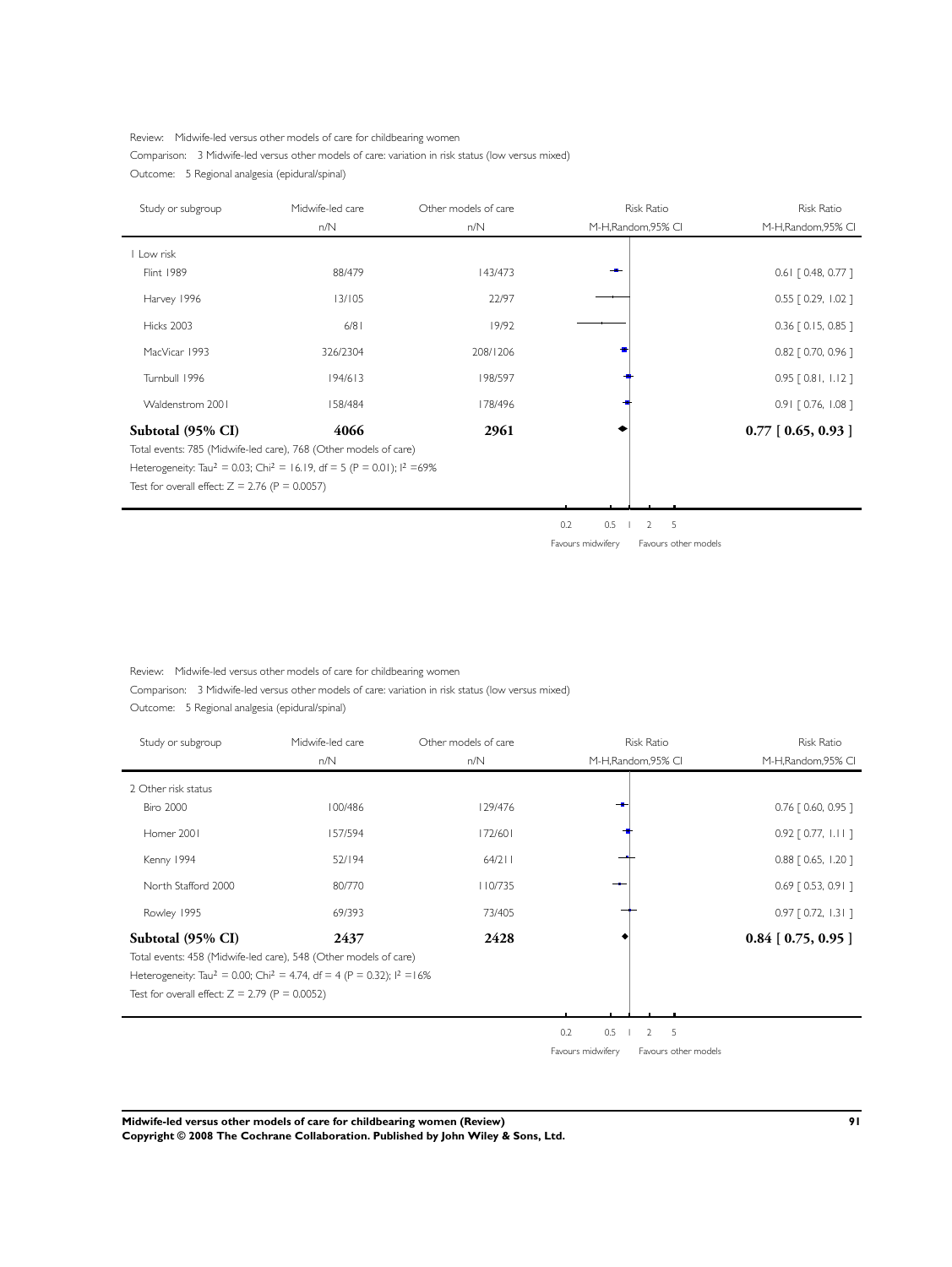### **Analysis 3.6. Comparison 3 Midwife-led versus other models of care: variation in risk status (low versus mixed), Outcome 6 Opiate analgesia.**

Review: Midwife-led versus other models of care for childbearing women

Comparison: 3 Midwife-led versus other models of care: variation in risk status (low versus mixed)

Outcome: 6 Opiate analgesia

| Study or subgroup                                                                                                                                                                                                                                        | Midwife-led care | Other models of care | <b>Risk Ratio</b> | Weight | <b>Risk Ratio</b>       |
|----------------------------------------------------------------------------------------------------------------------------------------------------------------------------------------------------------------------------------------------------------|------------------|----------------------|-------------------|--------|-------------------------|
|                                                                                                                                                                                                                                                          | n/N              | n/N                  | M-H,Random,95% CI |        | M-H, Random, 95% CI     |
| I Low risk                                                                                                                                                                                                                                               |                  |                      |                   |        |                         |
| Flint 1989                                                                                                                                                                                                                                               | 114/479          | 128/473              |                   | 7.9%   | $0.88$ $[0.71, 1.09]$   |
| Harvey 1996                                                                                                                                                                                                                                              | 16/105           | 17/97                |                   | 1.0%   | $0.87$ $[0.47, 1.62]$   |
| MacVicar 1993                                                                                                                                                                                                                                            | 812/2304         | 477/1206             |                   | 47.7%  | 0.89 [ 0.82, 0.97 ]     |
| Tumbull 1996                                                                                                                                                                                                                                             | 253/613          | 262/597              |                   | 22.0 % | 0.94 [ 0.83, 1.07 ]     |
| Waldenstrom 2001                                                                                                                                                                                                                                         | 215/484          | 248/496              |                   | 21.4%  | $0.89$ $[0.78, 1.01]$   |
| Subtotal (95% CI)<br>Total events: 1410 (Midwife-led care), 1132 (Other models of care)<br>Heterogeneity: Tau <sup>2</sup> = 0.0; Chi <sup>2</sup> = 0.57, df = 4 (P = 0.97); l <sup>2</sup> = 0.0%<br>Test for overall effect: $Z = 3.36$ (P = 0.00078) | 3985             | 2869                 |                   | 100.0% | $0.90$ [ 0.85, 0.96 ]   |
| 2 Other risk status<br><b>Biro 2000</b>                                                                                                                                                                                                                  | 188/486          | 208/476              |                   | 27.0%  | $0.89$ $[ 0.76, 1.03 ]$ |
| Homer 2001                                                                                                                                                                                                                                               | 159/594          | 136/601              |                   | 26.2 % | $1.18$ $[0.97, 1.44]$   |
| Kenny 1994                                                                                                                                                                                                                                               | 45/194           | 40/194               |                   | 22.3 % | $1.13$ $[0.77, 1.64]$   |
| Rowley 1995                                                                                                                                                                                                                                              | 53/393           | 127/405              |                   | 24.4 % | $0.43$ $[0.32, 0.57]$   |
| Subtotal (95% CI)<br>Total events: 445 (Midwife-led care), 511 (Other models of care)<br>Heterogeneity: Tau <sup>2</sup> = 0.14; Chi <sup>2</sup> = 33.83, df = 3 (P<0.00001); $1^2$ = 91%<br>Test for overall effect: $Z = 0.84$ (P = 0.40)             | 1667             | 1676                 |                   | 100.0% | $0.84$ [ 0.57, 1.25 ]   |

0.2 0.5  $\begin{array}{|c|c|c|c|c|} \hline \end{array}$  2 5 Favours midwifery Favours other models

**Midwife-led versus other models of care for childbearing women (Review) 92 Copyright © 2008 The Cochrane Collaboration. Published by John Wiley & Sons, Ltd.**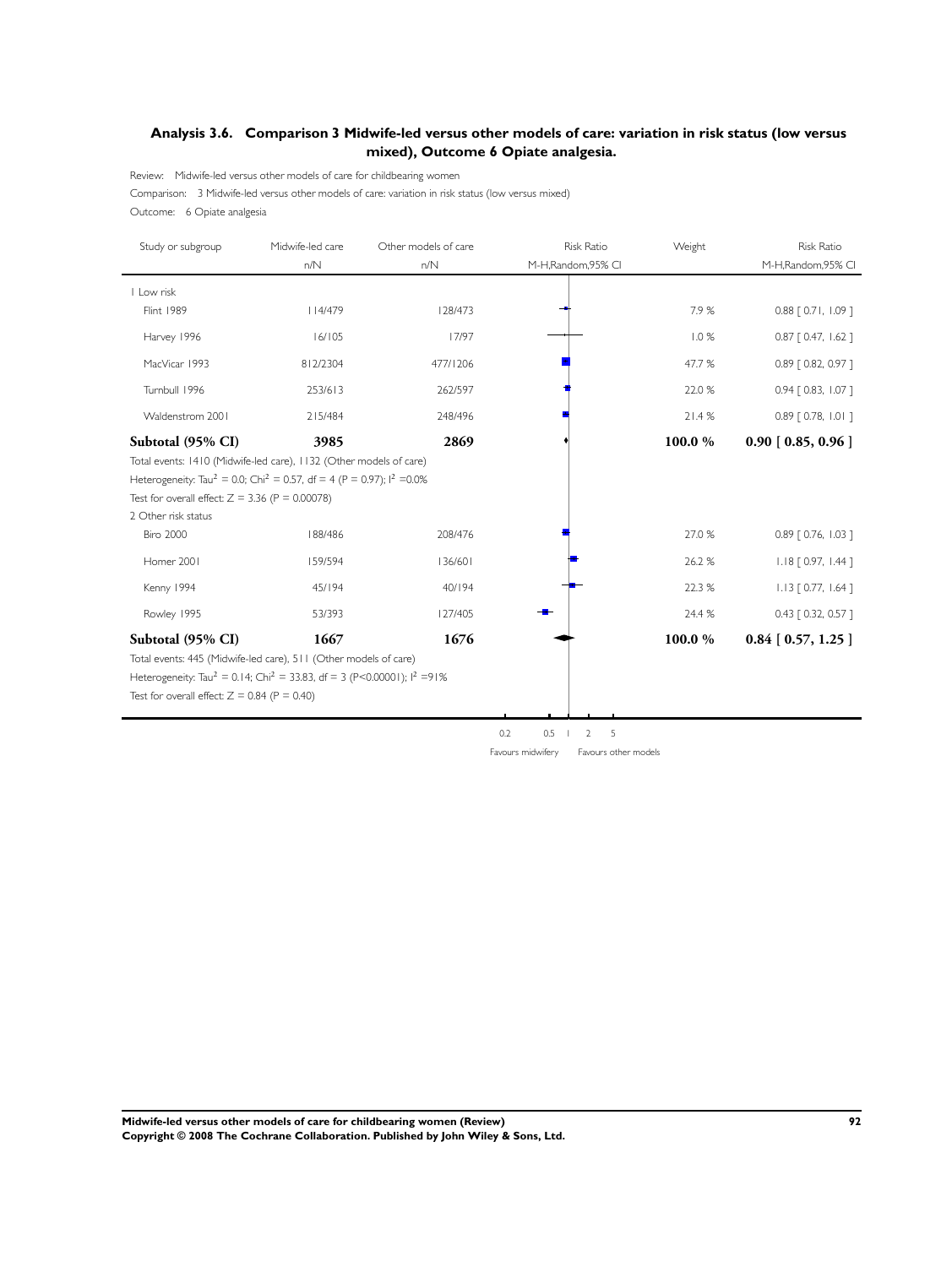Review: Midwife-led versus other models of care for childbearing women Comparison: 3 Midwife-led versus other models of care: variation in risk status (low versus mixed) Outcome: 6 Opiate analgesia

|                                                                                                                                                                                                                                                       | Midwife-led care        | Other models of care                                                                               | <b>Risk Ratio</b>                                                              | <b>Risk Ratio</b>                        |
|-------------------------------------------------------------------------------------------------------------------------------------------------------------------------------------------------------------------------------------------------------|-------------------------|----------------------------------------------------------------------------------------------------|--------------------------------------------------------------------------------|------------------------------------------|
|                                                                                                                                                                                                                                                       | n/N                     | n/N                                                                                                | M-H, Random, 95% CI                                                            | M-H, Random, 95% CI                      |
| I Low risk                                                                                                                                                                                                                                            |                         |                                                                                                    |                                                                                |                                          |
| Flint 1989                                                                                                                                                                                                                                            | 114/479                 | 128/473                                                                                            |                                                                                | $0.88$ $[0.71, 1.09]$                    |
| Harvey 1996                                                                                                                                                                                                                                           | 16/105                  | 17/97                                                                                              |                                                                                | $0.87$ $[$ 0.47, 1.62 $]$                |
| MacVicar 1993                                                                                                                                                                                                                                         | 812/2304                | 477/1206                                                                                           |                                                                                | 0.89 [ 0.82, 0.97 ]                      |
| Turnbull 1996                                                                                                                                                                                                                                         | 253/613                 | 262/597                                                                                            |                                                                                | 0.94 [ 0.83, 1.07 ]                      |
| Waldenstrom 2001                                                                                                                                                                                                                                      | 215/484                 | 248/496                                                                                            |                                                                                | 0.89 [ 0.78, 1.01 ]                      |
| Subtotal (95% CI)                                                                                                                                                                                                                                     | 3985                    | 2869                                                                                               |                                                                                | $0.90$ [ $0.85, 0.96$ ]                  |
| Total events: 1410 (Midwife-led care), 1132 (Other models of care)<br>Heterogeneity: Tau <sup>2</sup> = 0.0; Chi <sup>2</sup> = 0.57, df = 4 (P = 0.97); l <sup>2</sup> = 0.0%<br>Test for overall effect: $Z = 3.36$ (P = 0.00078)                   |                         |                                                                                                    |                                                                                |                                          |
|                                                                                                                                                                                                                                                       |                         |                                                                                                    | 0.2<br>0.5<br>5<br>$\overline{2}$<br>Favours midwifery<br>Favours other models |                                          |
| Review: Midwife-led versus other models of care for childbearing women<br>Outcome: 6 Opiate analgesia                                                                                                                                                 |                         | Comparison: 3 Midwife-led versus other models of care: variation in risk status (low versus mixed) |                                                                                |                                          |
| Study or subgroup                                                                                                                                                                                                                                     | Midwife-led care<br>n/N | Other models of care<br>n/N                                                                        | <b>Risk Ratio</b>                                                              | <b>Risk Ratio</b><br>M-H, Random, 95% CI |
|                                                                                                                                                                                                                                                       |                         |                                                                                                    | M-H,Random,95% CI                                                              |                                          |
| 2 Other risk status<br><b>Biro 2000</b>                                                                                                                                                                                                               | 188/486                 | 208/476                                                                                            |                                                                                | $0.89$ $[ 0.76, 1.03 ]$                  |
| Homer 2001                                                                                                                                                                                                                                            | 159/594                 | 136/601                                                                                            |                                                                                | $1.18$ [ 0.97, 1.44 ]                    |
| Kenny 1994                                                                                                                                                                                                                                            | 45/194                  | 40/194                                                                                             |                                                                                | $1.13$ [ 0.77, 1.64 ]                    |
| Rowley 1995                                                                                                                                                                                                                                           | 53/393                  | 127/405                                                                                            |                                                                                | 0.43 [ 0.32, 0.57 ]                      |
| Subtotal (95% CI)<br>Total events: 445 (Midwife-led care), 511 (Other models of care)<br>Heterogeneity: Tau <sup>2</sup> = 0.14; Chi <sup>2</sup> = 33.83, df = 3 (P<0.00001); l <sup>2</sup> = 91%<br>Test for overall effect: $Z = 0.84$ (P = 0.40) | 1667                    | 1676                                                                                               |                                                                                | $0.84$ [ $0.57$ , 1.25 ]                 |

**Midwife-led versus other models of care for childbearing women (Review) 93 Copyright © 2008 The Cochrane Collaboration. Published by John Wiley & Sons, Ltd.**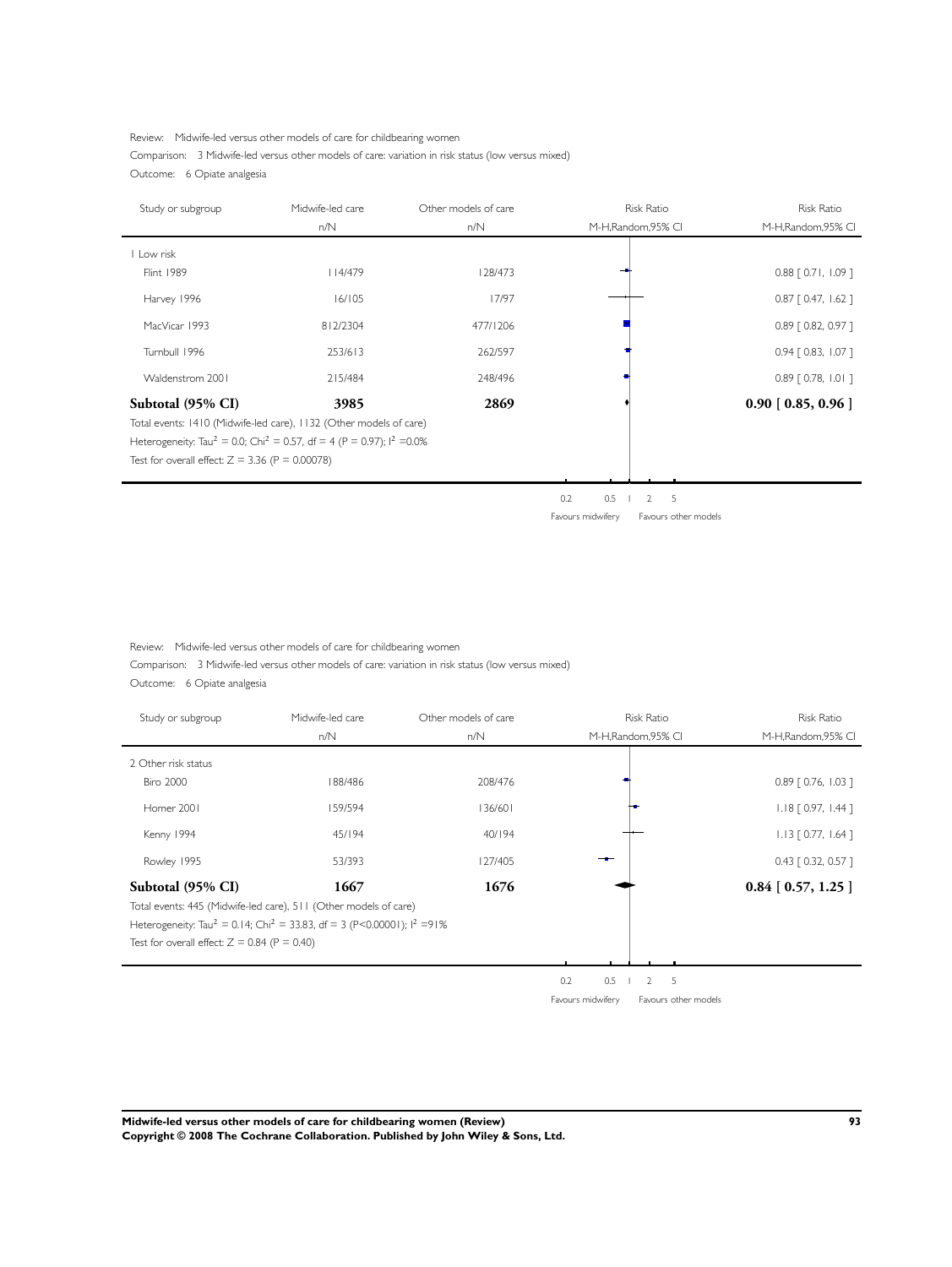### **Analysis 3.7. Comparison 3 Midwife-led versus other models of care: variation in risk status (low versus mixed), Outcome 7 Caesarean birth.**

Review: Midwife-led versus other models of care for childbearing women

Comparison: 3 Midwife-led versus other models of care: variation in risk status (low versus mixed)

Outcome: 7 Caesarean birth

| Study or subgroup                                                       | Midwife-led care | Other models of care | <b>Risk Ratio</b>     | Weight  | <b>Risk Ratio</b>        |
|-------------------------------------------------------------------------|------------------|----------------------|-----------------------|---------|--------------------------|
|                                                                         | n/N              | n/N                  | M-H,Fixed,95% CI      |         | M-H,Fixed,95% CI         |
| I Low risk                                                              |                  |                      |                       |         |                          |
| Flint 1989                                                              | 37/479           | 35/473               |                       | 12.0 %  | 1.04 [ 0.67, 1.63 ]      |
| Harvey 1996                                                             | 4/105            | 14/97                |                       | 5.0%    | $0.26$ $[0.09, 0.77]$    |
| Hicks 2003                                                              | 9/81             | 14/92                |                       | 4.5 %   | $0.73$ $[0.33, 1.60]$    |
| MacVicar 1993                                                           | 144/2304         | 78/1206              |                       | 35.0%   | 0.97 [ 0.74, 1.26 ]      |
| Turnbull 1996                                                           | 79/612           | 71/597               |                       | 24.6 %  | $1.09$ $[0.80, 1.47]$    |
| Waldenstrom 2001                                                        | 55/484           | 56/496               |                       | 18.9%   | $1.01$ $[0.71, 1.43]$    |
| Subtotal (95% CI)                                                       | 4065             | 2961                 |                       | 100.0 % | $0.97$ [ $0.83$ , 1.13 ] |
| Total events: 328 (Midwife-led care), 268 (Other models of care)        |                  |                      |                       |         |                          |
| Heterogeneity: Chi <sup>2</sup> = 6.82, df = 5 (P = 0.23); $1^2$ = 27%  |                  |                      |                       |         |                          |
| Test for overall effect: $Z = 0.42$ (P = 0.67)                          |                  |                      |                       |         |                          |
| 2 Other risk status                                                     |                  |                      |                       |         |                          |
| <b>Biro 2000</b>                                                        | 100/488          | 91/480               |                       | 22.8%   | 1.08 [ 0.84, 1.39 ]      |
| Homer 2001                                                              | 73/594           | 96/601               |                       | 23.7 %  | $0.77$ $[0.58, 1.02]$    |
| Kenny 1994                                                              | 24/194           | 27/211               |                       | 6.4 %   | $0.97$ $[0.58, 1.62]$    |
| North Stafford 2000                                                     | 137/770          | 128/735              |                       | 32.6 %  | $1.02$ $[0.82, 1.27]$    |
| Rowley 1995                                                             | 52/393           | 59/405               |                       | 14.5 %  | $0.91$ $[0.64, 1.28]$    |
| Subtotal (95% CI)                                                       | 2439             | 2432                 |                       | 100.0 % | $0.96$ [ $0.84$ , 1.09 ] |
| Total events: 386 (Midwife-led care), 401 (Other models of care)        |                  |                      |                       |         |                          |
| Heterogeneity: Chi <sup>2</sup> = 3.61, df = 4 (P = 0.46); $1^2$ = 0.0% |                  |                      |                       |         |                          |
| Test for overall effect: $Z = 0.70$ (P = 0.48)                          |                  |                      |                       |         |                          |
|                                                                         |                  |                      |                       |         |                          |
|                                                                         |                  |                      | $\overline{0}$<br>0.1 |         |                          |

Favours midwifery Favours other models

**Midwife-led versus other models of care for childbearing women (Review) 94 Copyright © 2008 The Cochrane Collaboration. Published by John Wiley & Sons, Ltd.**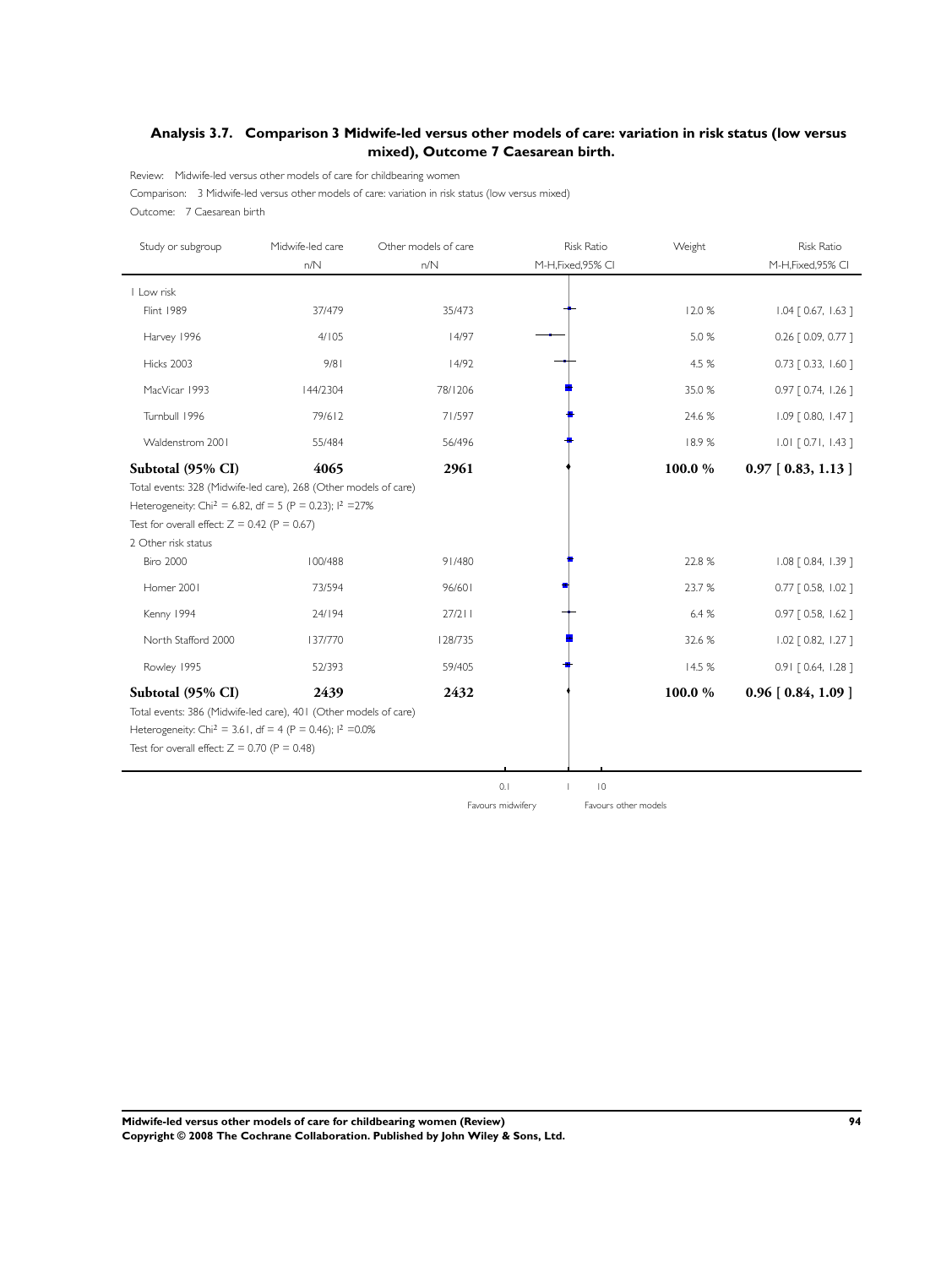### Review: Midwife-led versus other models of care for childbearing women Comparison: 3 Midwife-led versus other models of care: variation in risk status (low versus mixed) Outcome: 7 Caesarean birth

| Study or subgroup                                                                                                                                                                                                  | Midwife-led care | Other models of care                                                                               | <b>Risk Ratio</b>                                                       | <b>Risk Ratio</b>          |
|--------------------------------------------------------------------------------------------------------------------------------------------------------------------------------------------------------------------|------------------|----------------------------------------------------------------------------------------------------|-------------------------------------------------------------------------|----------------------------|
|                                                                                                                                                                                                                    | n/N              | n/N                                                                                                | M-H, Fixed, 95% CI                                                      | M-H, Fixed, 95% CI         |
| I Low risk                                                                                                                                                                                                         |                  |                                                                                                    |                                                                         |                            |
| <b>Flint 1989</b>                                                                                                                                                                                                  | 37/479           | 35/473                                                                                             |                                                                         | $1.04$ [ 0.67, 1.63 ]      |
| Harvey 1996                                                                                                                                                                                                        | 4/105            | 14/97                                                                                              |                                                                         | $0.26$ $[0.09, 0.77]$      |
| Hicks 2003                                                                                                                                                                                                         | 9/81             | 14/92                                                                                              |                                                                         | 0.73 [ 0.33, 1.60 ]        |
| MacVicar 1993                                                                                                                                                                                                      | 144/2304         | 78/1206                                                                                            |                                                                         | $0.97$ $[0.74, 1.26]$      |
| Turnbull 1996                                                                                                                                                                                                      | 79/612           | 71/597                                                                                             |                                                                         | $1.09$ $[0.80, 1.47]$      |
| Waldenstrom 2001                                                                                                                                                                                                   | 55/484           | 56/496                                                                                             |                                                                         | $1.01$ $[0.71, 1.43]$      |
| Subtotal (95% CI)                                                                                                                                                                                                  | 4065             | 2961                                                                                               |                                                                         | $0.97$ [ $0.83$ , 1.13 ]   |
|                                                                                                                                                                                                                    |                  |                                                                                                    | 0.1<br>$\overline{0}$<br>Ï<br>Favours midwifery<br>Favours other models |                            |
| Review: Midwife-led versus other models of care for childbearing women                                                                                                                                             |                  | Comparison: 3 Midwife-led versus other models of care: variation in risk status (low versus mixed) |                                                                         |                            |
| Outcome: 7 Caesarean birth                                                                                                                                                                                         |                  |                                                                                                    |                                                                         |                            |
| Study or subgroup                                                                                                                                                                                                  | Midwife-led care | Other models of care                                                                               | <b>Risk Ratio</b>                                                       | <b>Risk Ratio</b>          |
|                                                                                                                                                                                                                    | n/N              | n/N                                                                                                | M-H,Fixed,95% CI                                                        |                            |
| 2 Other risk status                                                                                                                                                                                                |                  |                                                                                                    |                                                                         | M-H,Fixed,95% CI           |
| <b>Biro 2000</b>                                                                                                                                                                                                   |                  |                                                                                                    |                                                                         |                            |
|                                                                                                                                                                                                                    | 100/488          | 91/480                                                                                             |                                                                         | $1.08$ $[0.84, 1.39]$      |
| Homer 2001                                                                                                                                                                                                         | 73/594           | 96/601                                                                                             |                                                                         | $0.77$ [ 0.58, 1.02 ]      |
| Kenny 1994                                                                                                                                                                                                         | 24/194           | 27/211                                                                                             |                                                                         | $0.97$ $[0.58, 1.62]$      |
| North Stafford 2000                                                                                                                                                                                                | 137/770          | 128/735                                                                                            |                                                                         | $1.02$ $[0.82, 1.27]$      |
| Rowley 1995                                                                                                                                                                                                        | 52/393           | 59/405                                                                                             |                                                                         |                            |
|                                                                                                                                                                                                                    | 2439             | 2432                                                                                               |                                                                         | $0.96$ [ $0.84$ , $1.09$ ] |
| Subtotal (95% CI)<br>Total events: 386 (Midwife-led care), 401 (Other models of care)<br>Heterogeneity: Chi <sup>2</sup> = 3.61, df = 4 (P = 0.46); $1^2$ = 0.0%<br>Test for overall effect: $Z = 0.70$ (P = 0.48) |                  |                                                                                                    |                                                                         | $0.91$ $[0.64, 1.28]$      |

Favours midwifery Favours other models

**Midwife-led versus other models of care for childbearing women (Review) 95**

**Copyright © 2008 The Cochrane Collaboration. Published by John Wiley & Sons, Ltd.**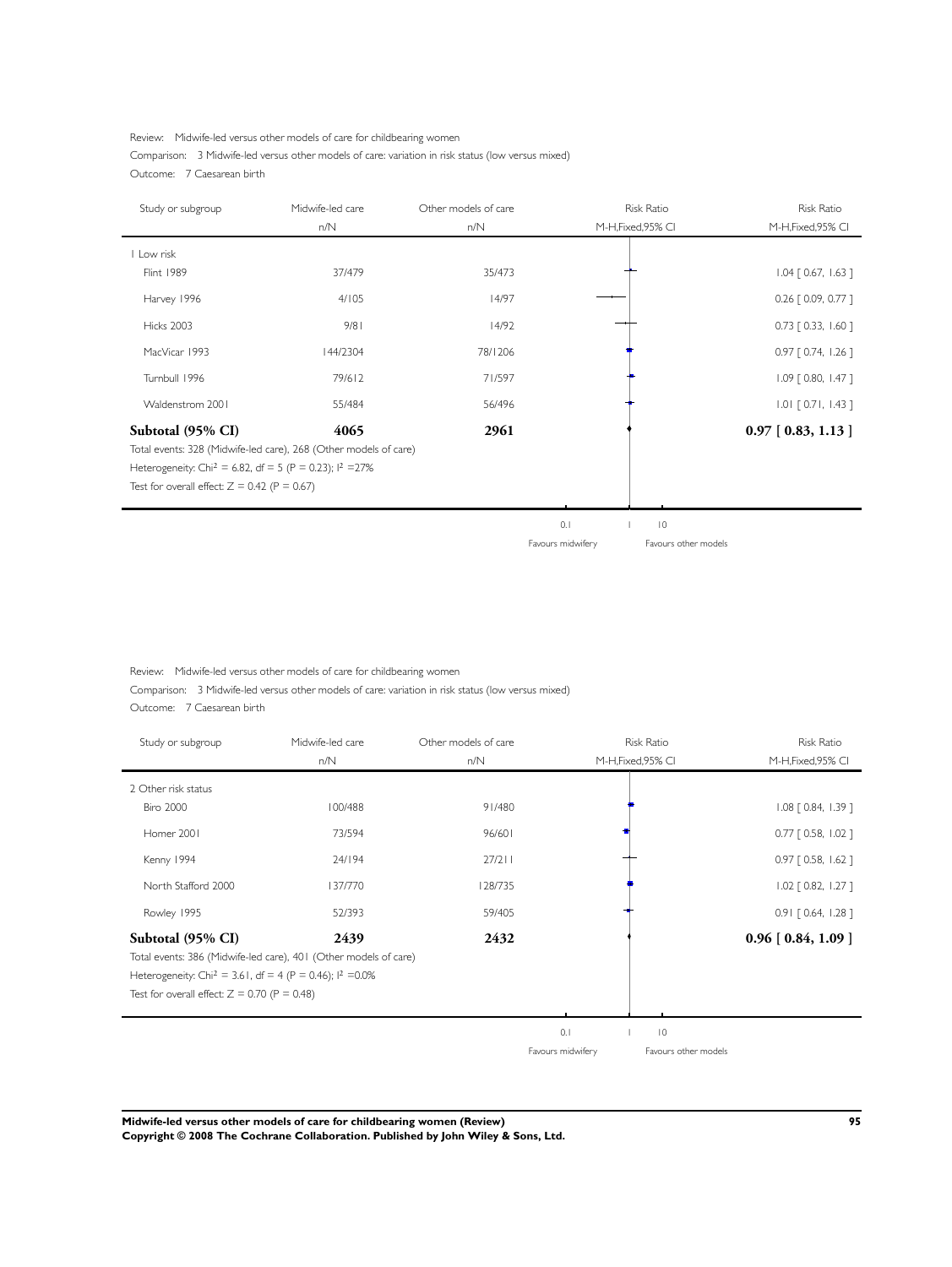### **Analysis 3.8. Comparison 3 Midwife-led versus other models of care: variation in risk status (low versus mixed), Outcome 8 Instrumental vaginal birth (forceps/vacuum).**

Review: Midwife-led versus other models of care for childbearing women

Comparison: 3 Midwife-led versus other models of care: variation in risk status (low versus mixed)

Outcome: 8 Instrumental vaginal birth (forceps/vacuum)

| Study or subgroup                                                      | Midwife-led care | Other models of care | Risk Ratio                        | Weight  | <b>Risk Ratio</b>       |
|------------------------------------------------------------------------|------------------|----------------------|-----------------------------------|---------|-------------------------|
|                                                                        | n/N              | n/N                  | M-H,Fixed,95% CI                  |         | M-H,Fixed,95% CI        |
| I Low risk                                                             |                  |                      |                                   |         |                         |
| Flint 1989                                                             | 56/479           | 66/473               |                                   | 16.7%   | $0.84$ $[0.60, 1.17]$   |
| Harvey 1996                                                            | $6/105$          | 7/97                 |                                   | 1.8%    | 0.79 [ 0.28, 2.27 ]     |
| MacVicar 1993                                                          | 187/2304         | 114/1206             |                                   | 37.6 %  | $0.86$ $[0.69, 1.07]$   |
| Turnbull 1996                                                          | 83/612           | 86/597               |                                   | 21.9%   | $0.94$ $[0.71, 1.25]$   |
| Waldenstrom 2001                                                       | 78/484           | 89/496               |                                   | 22.1%   | $0.90$ $[0.68, 1.18]$   |
| Subtotal (95% CI)                                                      | 3984             | 2869                 |                                   | 100.0%  | $0.88$ [ $0.77, 1.01$ ] |
| Total events: 410 (Midwife-led care), 362 (Other models of care)       |                  |                      |                                   |         |                         |
| Heterogeneity: Chi <sup>2</sup> = 0.41, df = 4 (P = 0.98); $1^2$ =0.0% |                  |                      |                                   |         |                         |
| Test for overall effect: $Z = 1.86$ (P = 0.063)                        |                  |                      |                                   |         |                         |
| 2 Other risk status                                                    |                  |                      |                                   |         |                         |
| <b>Biro 2000</b>                                                       | 67/488           | 86/480               |                                   | 28.9%   | 0.77 [ 0.57, 1.03 ]     |
| Homer 2001                                                             | 71/594           | 63/601               |                                   | 20.9%   | $1.14$ [ 0.83, 1.57 ]   |
| Kenny 1994                                                             | 12/194           | 29/211               |                                   | 9.3%    | $0.45$ $[0.24, 0.86]$   |
| North Stafford 2000                                                    | 74/770           | 84/735               |                                   | 28.7%   | $0.84$ $[0.63, 1.13]$   |
| Rowley 1995                                                            | 29/393           | 37/405               |                                   | 12.2 %  | $0.81$ $[0.51, 1.29]$   |
| Subtotal (95% CI)                                                      | 2439             | 2432                 |                                   | 100.0 % | $0.84$ [ 0.72, 0.99 ]   |
| Total events: 253 (Midwife-led care), 299 (Other models of care)       |                  |                      |                                   |         |                         |
| Heterogeneity: Chi <sup>2</sup> = 7.52, df = 4 (P = 0.11); $1^2$ = 47% |                  |                      |                                   |         |                         |
| Test for overall effect: $Z = 2.15$ (P = 0.032)                        |                  |                      |                                   |         |                         |
|                                                                        |                  |                      |                                   |         |                         |
|                                                                        |                  |                      | $\overline{2}$<br>0.2<br>0.5<br>5 |         |                         |

Favours midwifery Favours other models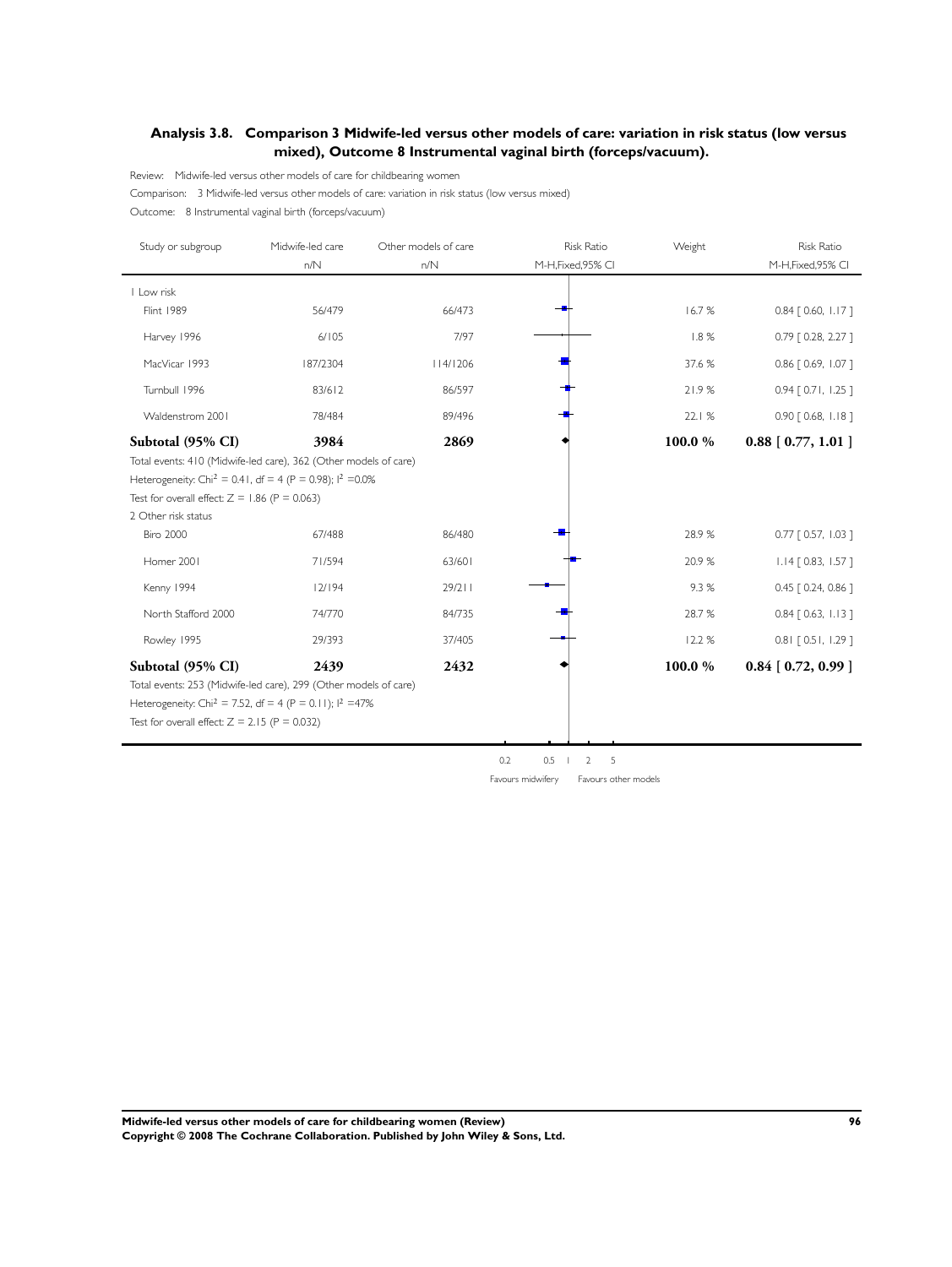#### Review: Midwife-led versus other models of care for childbearing women Comparison: 3 Midwife-led versus other models of care: variation in risk status (low versus mixed) Outcome: 8 Instrumental vaginal birth (forceps/vacuum)

| Study or subgroup                                                       | Midwife-led care | Other models of care | <b>Risk Ratio</b>                         | <b>Risk Ratio</b>       |
|-------------------------------------------------------------------------|------------------|----------------------|-------------------------------------------|-------------------------|
|                                                                         | n/N<br>n/N       |                      | M-H, Fixed, 95% CI                        | M-H, Fixed, 95% CI      |
| Low risk                                                                |                  |                      |                                           |                         |
| Flint 1989                                                              | 56/479           | 66/473               |                                           | $0.84$ [ 0.60, 1.17 ]   |
| Harvey 1996                                                             | 6/105            | 7/97                 |                                           | $0.79$ $[0.28, 2.27]$   |
| MacVicar 1993                                                           | 187/2304         | 114/1206             |                                           | $0.86$ $[0.69, 1.07]$   |
| Turnbull 1996                                                           | 83/612           | 86/597               |                                           | $0.94$ $[0.71, 1.25]$   |
| Waldenstrom 2001                                                        | 78/484           | 89/496               |                                           | $0.90$ $[0.68, 1.18]$   |
| Subtotal (95% CI)                                                       | 3984             | 2869                 |                                           | $0.88$ [ $0.77, 1.01$ ] |
| Total events: 410 (Midwife-led care), 362 (Other models of care)        |                  |                      |                                           |                         |
| Heterogeneity: Chi <sup>2</sup> = 0.41, df = 4 (P = 0.98); $1^2$ = 0.0% |                  |                      |                                           |                         |
| Test for overall effect: $Z = 1.86$ (P = 0.063)                         |                  |                      |                                           |                         |
|                                                                         |                  |                      |                                           |                         |
|                                                                         |                  |                      | 0.2<br>0.5<br>5<br>$\overline{2}$         |                         |
|                                                                         |                  |                      | Favours midwifery<br>Favours other models |                         |

Review: Midwife-led versus other models of care for childbearing women

Comparison: 3 Midwife-led versus other models of care: variation in risk status (low versus mixed) Outcome: 8 Instrumental vaginal birth (forceps/vacuum)

| Study or subgroup                                                     | Midwife-led care | Other models of care | <b>Risk Ratio</b>    | Risk Ratio            |
|-----------------------------------------------------------------------|------------------|----------------------|----------------------|-----------------------|
|                                                                       | n/N              | n/N                  | M-H, Fixed, 95% CI   | M-H, Fixed, 95% CI    |
| 2 Other risk status                                                   |                  |                      |                      |                       |
| <b>Biro 2000</b>                                                      | 67/488           | 86/480               |                      | $0.77$ [ 0.57, 1.03 ] |
| Homer 2001                                                            | 71/594           | 63/601               |                      | $1.14$ [ 0.83, 1.57 ] |
| Kenny 1994                                                            | 12/194           | 29/211               |                      | $0.45$ $[0.24, 0.86]$ |
| North Stafford 2000                                                   | 74/770           | 84/735               |                      | $0.84$ [ 0.63, 1.13 ] |
| Rowley 1995                                                           | 29/393           | 37/405               |                      | $0.81$ $[0.51, 1.29]$ |
| Subtotal (95% CI)                                                     | 2439             | 2432                 |                      | $0.84$ [ 0.72, 0.99 ] |
| Total events: 253 (Midwife-led care), 299 (Other models of care)      |                  |                      |                      |                       |
| Heterogeneity: Chi <sup>2</sup> = 7.52, df = 4 (P = 0.11); $1^2$ =47% |                  |                      |                      |                       |
| Test for overall effect: $Z = 2.15$ (P = 0.032)                       |                  |                      |                      |                       |
|                                                                       |                  |                      |                      |                       |
|                                                                       |                  |                      | 0.5<br>0.2<br>2<br>5 |                       |

Favours midwifery Favours other models

**Midwife-led versus other models of care for childbearing women (Review) 97 Copyright © 2008 The Cochrane Collaboration. Published by John Wiley & Sons, Ltd.**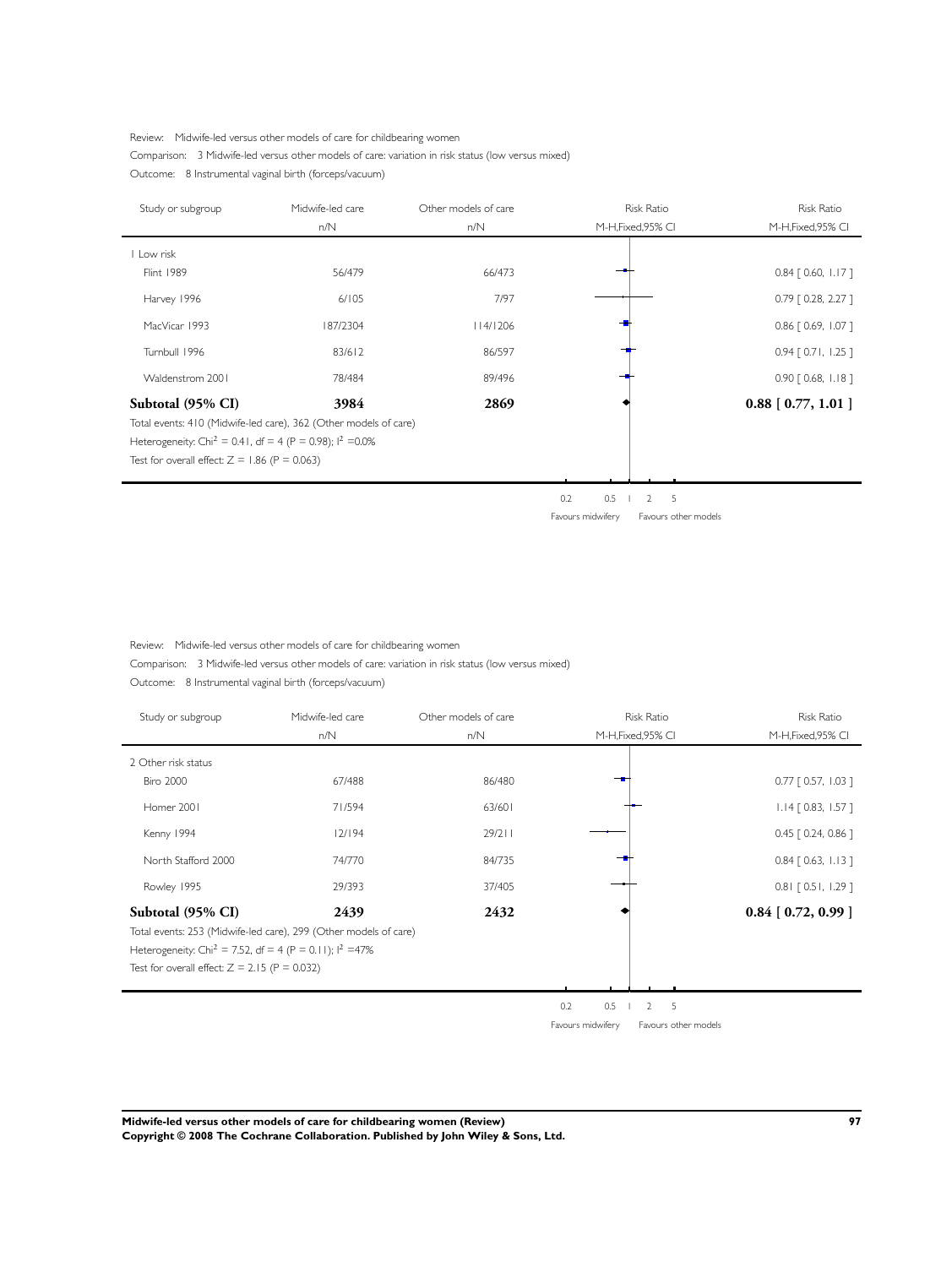### **Analysis 3.9. Comparison 3 Midwife-led versus other models of care: variation in risk status (low versus mixed), Outcome 9 Spontaneous vaginal birth (as defined by trial authors).**

Review: Midwife-led versus other models of care for childbearing women

Comparison: 3 Midwife-led versus other models of care: variation in risk status (low versus mixed)

Outcome: 9 Spontaneous vaginal birth (as defined by trial authors)

| Study or subgroup                                                                                                                                                                                | Midwife-led care | Other models of care | <b>Risk Ratio</b>                 | Weight | <b>Risk Ratio</b>       |
|--------------------------------------------------------------------------------------------------------------------------------------------------------------------------------------------------|------------------|----------------------|-----------------------------------|--------|-------------------------|
|                                                                                                                                                                                                  | n/N              | n/N                  | M-H, Fixed, 95% CI                |        | M-H, Fixed, 95% CI      |
| I Low risk                                                                                                                                                                                       |                  |                      |                                   |        |                         |
| Flint 1989                                                                                                                                                                                       | 386/479          | 372/473              |                                   | 15.1%  | $1.02$ $[0.96, 1.09]$   |
| Harvey 1996                                                                                                                                                                                      | 89/105           | 71/97                |                                   | 3.0%   | $1.16$ $[ 1.00, 1.34 ]$ |
| MacVicar 1993                                                                                                                                                                                    | 1847/2304        | 931/1206             |                                   | 49.5 % | $1.04$ $[ 1.00, 1.08 ]$ |
| Turnbull 1996                                                                                                                                                                                    | 450/612          | 440/597              |                                   | 18.0%  | $1.00$ $[0.93, 1.07]$   |
| Waldenstrom 2001                                                                                                                                                                                 | 362/484          | 360/496              |                                   | 14.4 % | $1.03$ $[0.96, 1.11]$   |
| Subtotal (95% CI)<br>Total events: 3134 (Midwife-led care), 2174 (Other models of care)<br>Heterogeneity: Chi <sup>2</sup> = 3.55, df = 4 (P = 0.47); $1^2$ = 0.0%                               | 3984             | 2869                 |                                   | 100.0% | $1.03$ [ 1.00, 1.06 ]   |
| Test for overall effect: $Z = 2.28$ (P = 0.023)                                                                                                                                                  |                  |                      |                                   |        |                         |
| 2 Other risk status                                                                                                                                                                              |                  |                      |                                   |        |                         |
| <b>Biro 2000</b>                                                                                                                                                                                 | 282/488          | 262/480              |                                   | 20.2 % | $1.06$ $[0.95, 1.18]$   |
| Homer 2001                                                                                                                                                                                       | 402/594          | 374/601              |                                   | 28.5 % | 1.09 [ 1.00, 1.18 ]     |
| Kenny 1994                                                                                                                                                                                       | 158/194          | 155/211              |                                   | 11.4%  | $1.11$ $[1.00, 1.23]$   |
| North Stafford 2000                                                                                                                                                                              | 542/770          | 509/735              |                                   | 39.9%  | $1.02$ $[0.95, 1.09]$   |
| Subtotal (95% CI)                                                                                                                                                                                | 2046             | 2027                 |                                   | 100.0% | $1.06$ [ 1.01, 1.10 ]   |
| Total events: 1384 (Midwife-led care), 1300 (Other models of care)<br>Heterogeneity: Chi <sup>2</sup> = 2.57, df = 3 (P = 0.46); $1^2$ = 0.0%<br>Test for overall effect: $Z = 2.43$ (P = 0.015) |                  |                      |                                   |        |                         |
|                                                                                                                                                                                                  |                  |                      | 0.2<br>0.5<br>5<br>$\overline{2}$ |        |                         |

Favours other models Favours midwifery

**Midwife-led versus other models of care for childbearing women (Review) 98 Copyright © 2008 The Cochrane Collaboration. Published by John Wiley & Sons, Ltd.**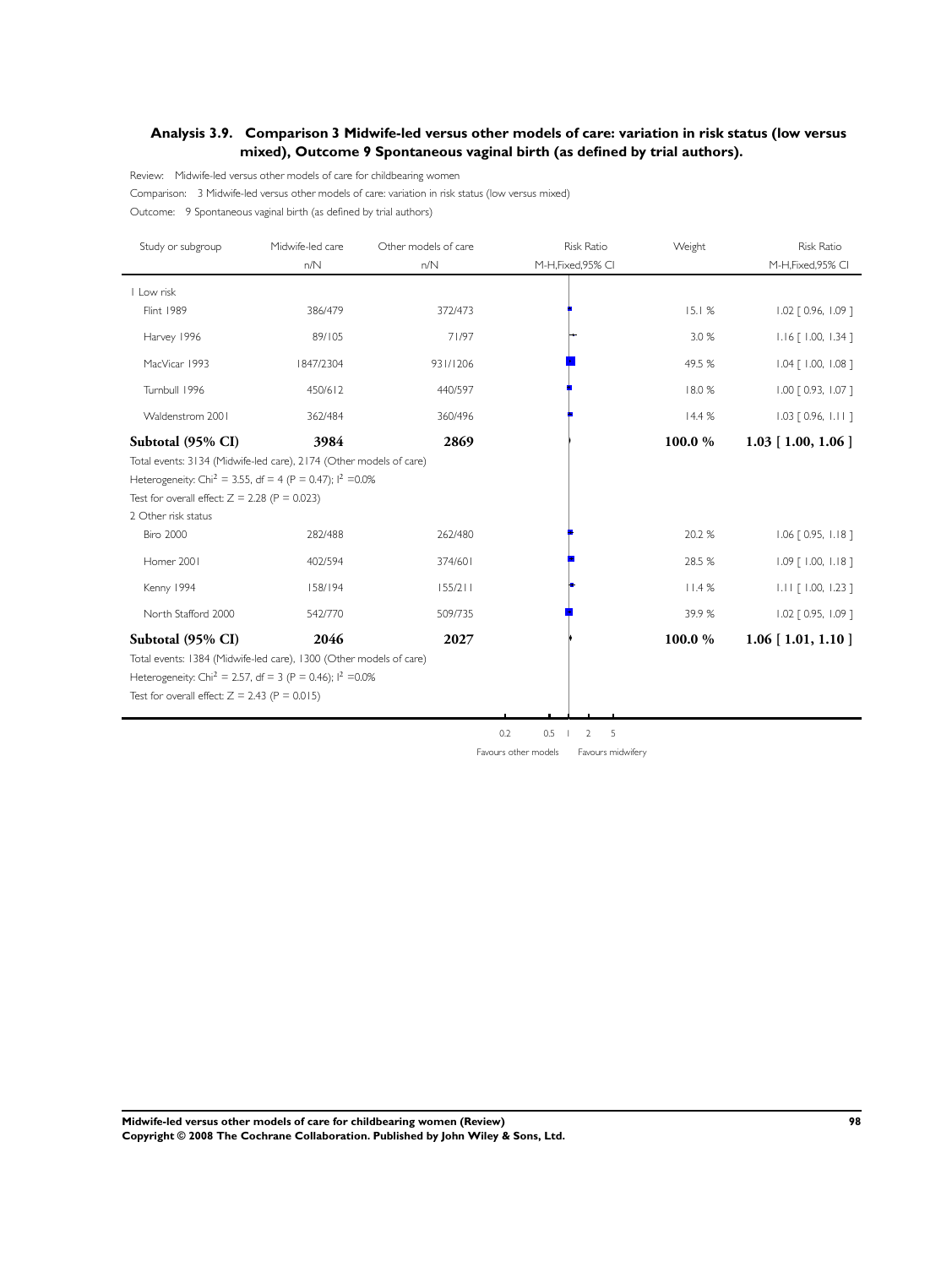# Review: Midwife-led versus other models of care for childbearing women

Comparison: 3 Midwife-led versus other models of care: variation in risk status (low versus mixed) Outcome: 9 Spontaneous vaginal birth (as defined by trial authors)

| Study or subgroup                                                                                                                                        | Midwife-led care<br>n/N                                                                                                                                                                                                                            | Other models of care<br>n/N | Risk Ratio<br>M-H,Fixed,95% CI                                                       | Risk Ratio<br>M-H, Fixed, 95% CI        |
|----------------------------------------------------------------------------------------------------------------------------------------------------------|----------------------------------------------------------------------------------------------------------------------------------------------------------------------------------------------------------------------------------------------------|-----------------------------|--------------------------------------------------------------------------------------|-----------------------------------------|
| I Low risk                                                                                                                                               |                                                                                                                                                                                                                                                    |                             |                                                                                      |                                         |
| Flint 1989                                                                                                                                               | 386/479                                                                                                                                                                                                                                            | 372/473                     |                                                                                      | $1.02$ $[0.96, 1.09]$                   |
| Harvey 1996                                                                                                                                              | 89/105                                                                                                                                                                                                                                             | 71/97                       |                                                                                      | $1.16$ [ $1.00$ , $1.34$ ]              |
| MacVicar 1993                                                                                                                                            | 1847/2304                                                                                                                                                                                                                                          | 931/1206                    |                                                                                      | $1.04$ [ 1.00, 1.08 ]                   |
| Tumbull 1996                                                                                                                                             | 450/612                                                                                                                                                                                                                                            | 440/597                     |                                                                                      | $1.00$ [ 0.93, 1.07 ]                   |
| Waldenstrom 2001                                                                                                                                         | 362/484                                                                                                                                                                                                                                            | 360/496                     |                                                                                      | $1.03$ [ 0.96, 1.11 ]                   |
| Subtotal (95% CI)<br>Heterogeneity: Chi <sup>2</sup> = 3.55, df = 4 (P = 0.47); l <sup>2</sup> = 0.0%<br>Test for overall effect: $Z = 2.28$ (P = 0.023) | 3984<br>Total events: 3134 (Midwife-led care), 2174 (Other models of care)                                                                                                                                                                         | 2869                        |                                                                                      | $1.03$ [ $1.00, 1.06$ ]                 |
|                                                                                                                                                          |                                                                                                                                                                                                                                                    |                             | 0.2<br>0.5<br>$\overline{2}$<br>5<br>-1<br>Favours other models<br>Favours midwifery |                                         |
|                                                                                                                                                          | Review: Midwife-led versus other models of care for childbearing women<br>Comparison: 3 Midwife-led versus other models of care: variation in risk status (low versus mixed)<br>Outcome: 9 Spontaneous vaginal birth (as defined by trial authors) |                             |                                                                                      |                                         |
| Study or subgroup                                                                                                                                        | Midwife-led care<br>n/N                                                                                                                                                                                                                            | Other models of care<br>n/N | <b>Risk Ratio</b><br>M-H,Fixed,95% CI                                                | <b>Risk Ratio</b><br>M-H, Fixed, 95% CI |
| 2 Other risk status                                                                                                                                      |                                                                                                                                                                                                                                                    |                             |                                                                                      |                                         |
| <b>Biro 2000</b>                                                                                                                                         | 282/488                                                                                                                                                                                                                                            | 262/480                     |                                                                                      | $1.06$ [ 0.95, 1.18 ]                   |
| Homer 2001                                                                                                                                               | 402/594                                                                                                                                                                                                                                            | 374/601                     |                                                                                      | $1.09$ [ $1.00$ , $1.18$ ]              |
| Kenny 1994                                                                                                                                               | 158/194                                                                                                                                                                                                                                            | 155/211                     |                                                                                      | $1.11$ [ $1.00, 1.23$ ]                 |
| North Stafford 2000                                                                                                                                      | 542/770                                                                                                                                                                                                                                            | 509/735                     |                                                                                      | $1.02$ $[0.95, 1.09]$                   |
| Subtotal (95% CI)<br>Heterogeneity: Chi <sup>2</sup> = 2.57, df = 3 (P = 0.46); l <sup>2</sup> = 0.0%<br>Test for overall effect: $Z = 2.43$ (P = 0.015) | 2046<br>Total events: 1384 (Midwife-led care), 1300 (Other models of care)                                                                                                                                                                         | 2027                        |                                                                                      | $1.06$ [ 1.01, 1.10 ]                   |
|                                                                                                                                                          |                                                                                                                                                                                                                                                    |                             | 0.2<br>$0.5\,$<br>5<br>2<br>- 1<br>Favours other models<br>Favours midwifery         |                                         |

**Midwife-led versus other models of care for childbearing women (Review) 99 Copyright © 2008 The Cochrane Collaboration. Published by John Wiley & Sons, Ltd.**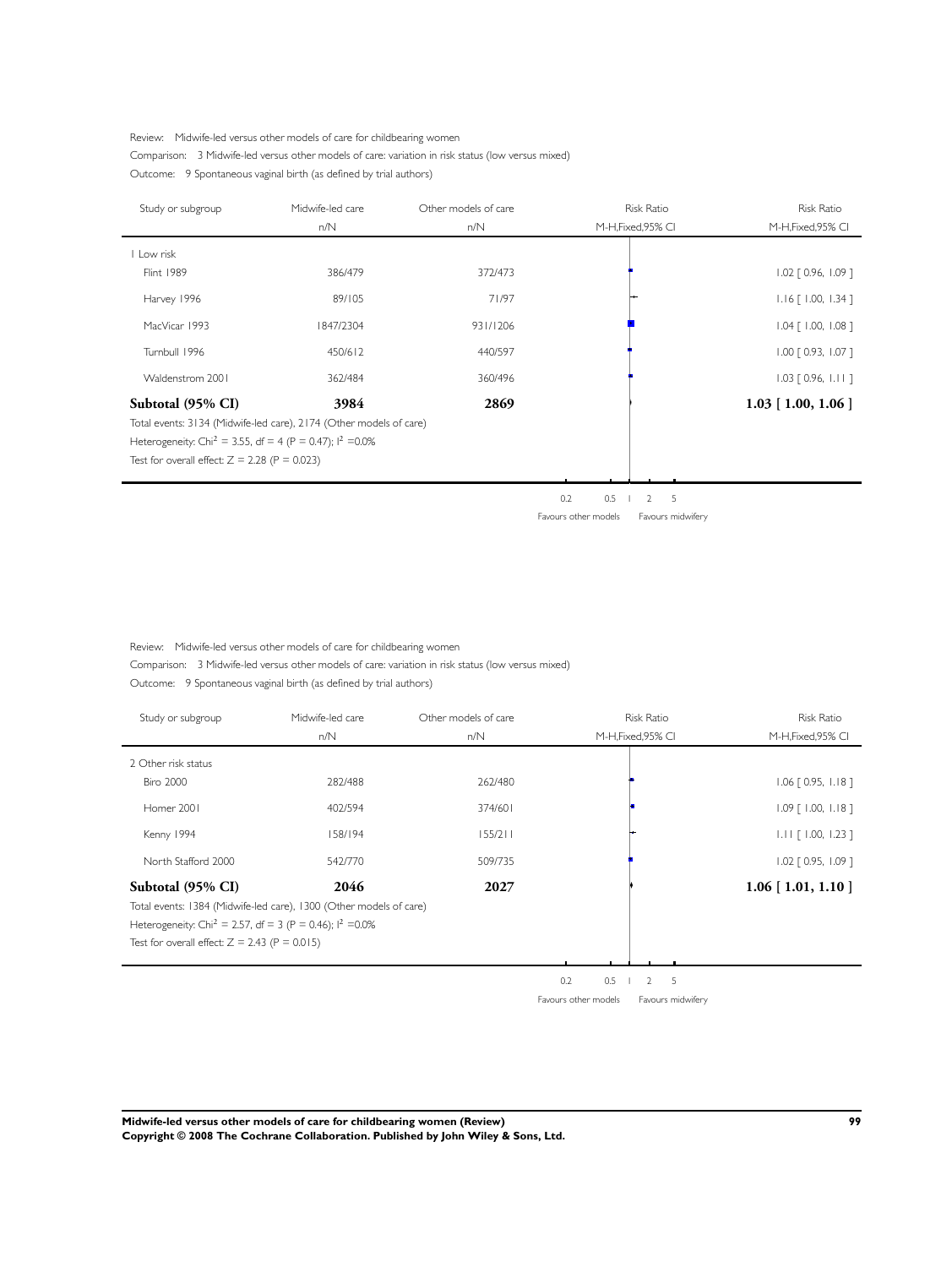### **Analysis 3.10. Comparison 3 Midwife-led versus other models of care: variation in risk status (low versus mixed), Outcome 10 5-minute Apgar score below or equal to 7.**

Review: Midwife-led versus other models of care for childbearing women

Comparison: 3 Midwife-led versus other models of care: variation in risk status (low versus mixed)

Outcome: 10 5-minute Apgar score below or equal to 7

| Study or subgroup                                                      | Midwife-led care | Other models of care | <b>Risk Ratio</b>                 | Weight | <b>Risk Ratio</b>        |
|------------------------------------------------------------------------|------------------|----------------------|-----------------------------------|--------|--------------------------|
|                                                                        | n/N              | n/N                  | M-H, Fixed, 95% CI                |        | M-H, Fixed, 95% CI       |
| I Low risk                                                             |                  |                      |                                   |        |                          |
| Flint 1989                                                             | 17/480           | 6/476                |                                   | 10.9%  | 2.81 [ 1.12, 7.06 ]      |
| Harvey 1996                                                            | 4/105            | 4/97                 |                                   | 7.5 %  | 0.92 [ 0.24, 3.59 ]      |
| Tumbull 1996                                                           | 24/613           | 38/603               |                                   | 69.2%  | $0.62$ $[0.38, 1.02]$    |
| Waldenstrom 2001                                                       | 9/486            | 7/500                |                                   | 12.5 % | 1.32 [ 0.50, 3.52 ]      |
| Subtotal (95% CI)                                                      | 1684             | 1676                 |                                   | 100.0% | $0.97$ [ $0.67$ , 1.40 ] |
| Total events: 54 (Midwife-led care), 55 (Other models of care)         |                  |                      |                                   |        |                          |
| Heterogeneity: Chi <sup>2</sup> = 8.57, df = 3 (P = 0.04); $1^2$ =65%  |                  |                      |                                   |        |                          |
| Test for overall effect: $Z = 0.17$ (P = 0.87)                         |                  |                      |                                   |        |                          |
| 2 Other risk status                                                    |                  |                      |                                   |        |                          |
| <b>Biro 2000</b>                                                       | 13/500           | 11/493               |                                   | 34.8%  | $1.17$ $[0.53, 2.58]$    |
| Homer 2001                                                             | 12/597           | 13/608               |                                   | 40.5 % | 0.94 [ 0.43, 2.04 ]      |
| Kenny 1994                                                             | 7/197            | $1/2$   4            |                                   | 3.0 %  | 7.60 [ 0.94, 61.25 ]     |
| Rowley 1995                                                            | 6/398            | 7/413                |                                   | 21.6%  | 0.89 [ 0.30, 2.62 ]      |
| Subtotal (95% CI)                                                      | 1692             | 1728                 |                                   | 100.0% | $1.21$ [ 0.76, 1.92 ]    |
| Total events: 38 (Midwife-led care), 32 (Other models of care)         |                  |                      |                                   |        |                          |
| Heterogeneity: Chi <sup>2</sup> = 3.70, df = 3 (P = 0.30); $1^2$ = 19% |                  |                      |                                   |        |                          |
| Test for overall effect: $Z = 0.80$ (P = 0.42)                         |                  |                      |                                   |        |                          |
|                                                                        |                  |                      |                                   |        |                          |
|                                                                        |                  |                      | 0.2<br>0.5<br>$\overline{2}$<br>5 |        |                          |

Favours midwifery | Favours other models

**Midwife-led versus other models of care for childbearing women (Review) 100 Copyright © 2008 The Cochrane Collaboration. Published by John Wiley & Sons, Ltd.**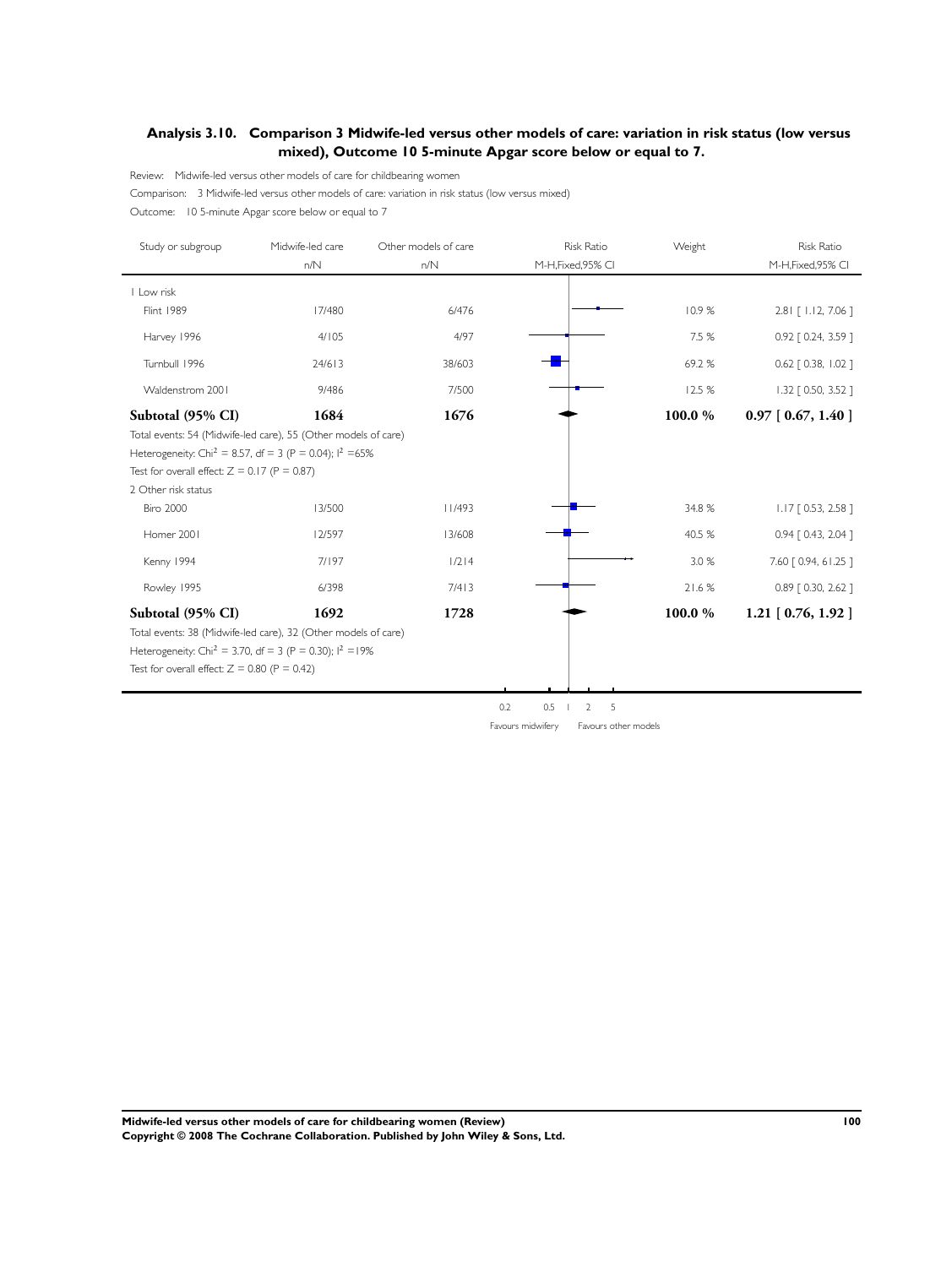#### Review: Midwife-led versus other models of care for childbearing women Comparison: 3 Midwife-led versus other models of care: variation in risk status (low versus mixed) Outcome: 10 5-minute Apgar score below or equal to 7

**Midwife-led versus other models of care for childbearing women (Review) 101 Copyright © 2008 The Cochrane Collaboration. Published by John Wiley & Sons, Ltd.**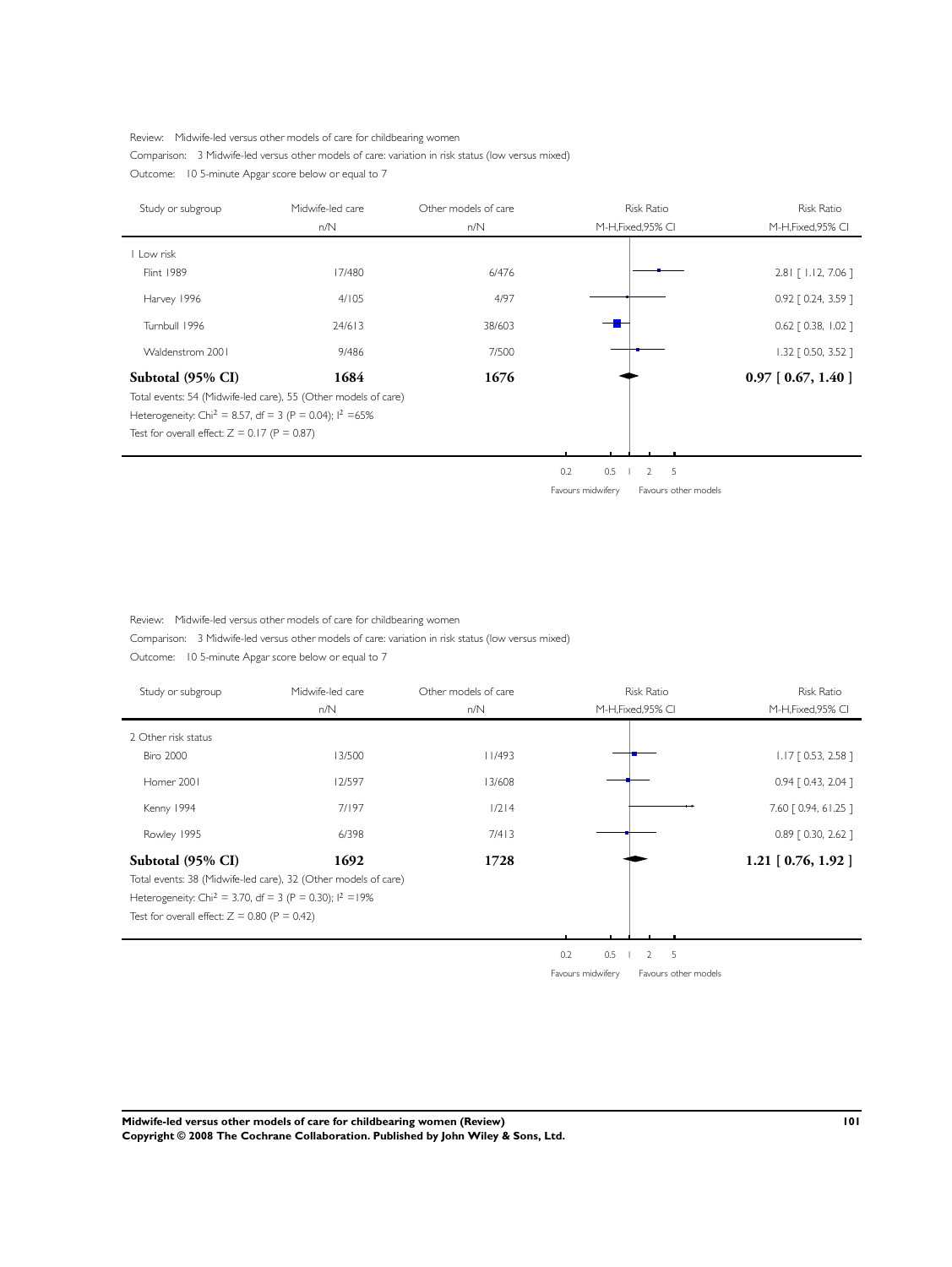### **Analysis 3.11. Comparison 3 Midwife-led versus other models of care: variation in risk status (low versus mixed), Outcome 11 Postpartum depression.**

Review: Midwife-led versus other models of care for childbearing women

Comparison: 3 Midwife-led versus other models of care: variation in risk status (low versus mixed)

Outcome: II Postpartum depression

| Study or subgroup                                            | Midwife-led care<br>n/N | Other models of care<br>n/N |                   | <b>Risk Ratio</b><br>M-H, Fixed, 95% CI | Weight  | <b>Risk Ratio</b><br>M-H, Fixed, 95% CI |
|--------------------------------------------------------------|-------------------------|-----------------------------|-------------------|-----------------------------------------|---------|-----------------------------------------|
|                                                              |                         |                             |                   |                                         |         |                                         |
| I Low risk                                                   |                         |                             |                   |                                         |         |                                         |
| Turnbull 1996                                                | 2/616                   | 1/597                       |                   |                                         | 100.0%  | $1.94$ $[0.18, 21.32]$                  |
| Subtotal (95% CI)                                            | 616                     | 597                         |                   |                                         | 100.0%  | $1.94$ [ 0.18, 21.32 ]                  |
| Total events: 2 (Midwife-led care), 1 (Other models of care) |                         |                             |                   |                                         |         |                                         |
| Heterogeneity: not applicable                                |                         |                             |                   |                                         |         |                                         |
| Test for overall effect: $Z = 0.54$ (P = 0.59)               |                         |                             |                   |                                         |         |                                         |
| 2 Other risk status                                          |                         |                             |                   |                                         |         |                                         |
| Subtotal (95% CI)                                            | 0                       | $\bf{0}$                    |                   |                                         | $0.0\%$ | Not estimable                           |
| Total events: 0 (Midwife-led care), 0 (Other models of care) |                         |                             |                   |                                         |         |                                         |
| Heterogeneity: not applicable                                |                         |                             |                   |                                         |         |                                         |
| Test for overall effect: not applicable                      |                         |                             |                   |                                         |         |                                         |
|                                                              |                         |                             |                   |                                         |         |                                         |
|                                                              |                         |                             | 0.1               | 0                                       |         |                                         |
|                                                              |                         |                             | Favours midwifery | Favours other models                    |         |                                         |

Review: Midwife-led versus other models of care for childbearing women

Comparison: 3 Midwife-led versus other models of care: variation in risk status (low versus mixed) Outcome: II Postpartum depression

| Study or subgroup                                            | Midwife-led care<br>n/N | Other models of care<br>n/N | <b>Risk Ratio</b><br>M-H, Fixed, 95% CI | <b>Risk Ratio</b><br>M-H, Fixed, 95% CI |
|--------------------------------------------------------------|-------------------------|-----------------------------|-----------------------------------------|-----------------------------------------|
| I I ow risk                                                  |                         |                             |                                         |                                         |
| Tumbull 1996                                                 | $2/6$ 16                | 1/597                       |                                         | $1.94$ $[0.18, 21.32]$                  |
| Subtotal (95% CI)                                            | 616                     | 597                         |                                         | $1.94$ [ 0.18, 21.32 ]                  |
| Total events: 2 (Midwife-led care), 1 (Other models of care) |                         |                             |                                         |                                         |
| Heterogeneity: not applicable                                |                         |                             |                                         |                                         |
| Test for overall effect: $Z = 0.54$ (P = 0.59)               |                         |                             |                                         |                                         |
|                                                              |                         |                             |                                         |                                         |
|                                                              |                         | 0.1                         | $\overline{0}$                          |                                         |
|                                                              |                         | Favours midwifery           | Favours other models                    |                                         |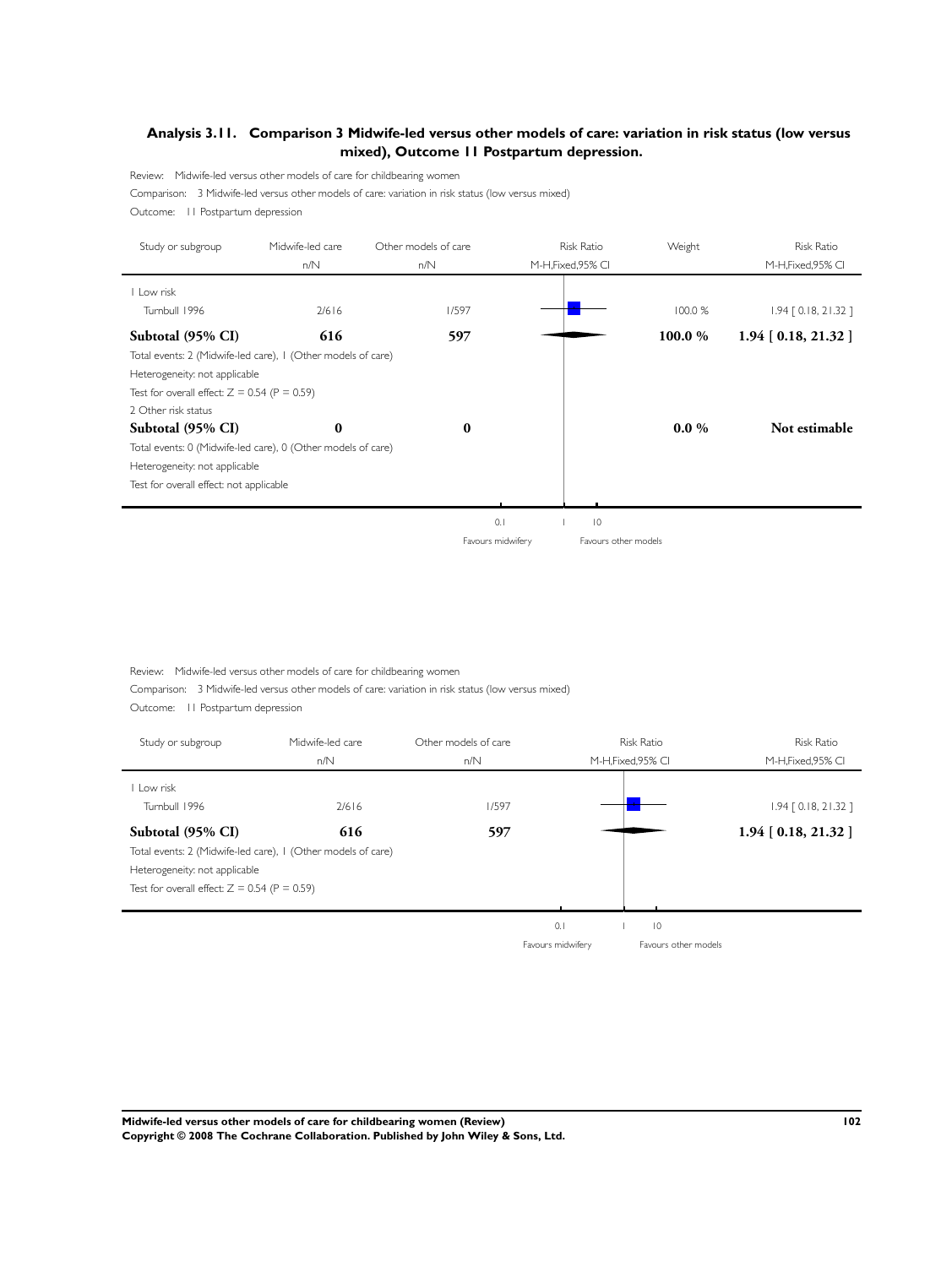### **Analysis 4.1. Comparison 4 Midwife-led versus other models of care: variation in practice setting (antenatal care), Outcome 1 Fetal loss/neonatal death before 24 weeks.**

Review: Midwife-led versus other models of care for childbearing women

Comparison: 4 Midwife-led versus other models of care: variation in practice setting (antenatal care)

Outcome: 1 Fetal loss/neonatal death before 24 weeks

| Study or subgroup                                                                | Midwife-led care | Other models of care | <b>Risk Ratio</b>                       | Weight | <b>Risk Ratio</b>     |
|----------------------------------------------------------------------------------|------------------|----------------------|-----------------------------------------|--------|-----------------------|
|                                                                                  | n/N              | n/N                  | M-H, Fixed, 95% CI                      |        | M-H, Fixed, 95% CI    |
| Community based                                                                  |                  |                      |                                         |        |                       |
| Homer 2001                                                                       | 44/597           | 64/608               |                                         | 72.4 % | $0.70$ $[0.49, 1.01]$ |
| Tumbull 1996                                                                     | 20/613           | 24/603               |                                         | 27.6 % | $0.82$ $[0.46, 1.47]$ |
| Subtotal (95% CI)                                                                | 1210             | 1211                 |                                         | 100.0% | $0.73$ [ 0.54, 1.00 ] |
| Total events: 64 (Midwife-led care), 88 (Other models of care)                   |                  |                      |                                         |        |                       |
| Heterogeneity: Chi <sup>2</sup> = 0.20, df = 1 (P = 0.65); l <sup>2</sup> = 0.0% |                  |                      |                                         |        |                       |
| Test for overall effect: $Z = 1.96$ (P = 0.050)                                  |                  |                      |                                         |        |                       |
| 2 Hospital based                                                                 |                  |                      |                                         |        |                       |
| <b>Biro 2000</b>                                                                 | 32/500           | 36/493               |                                         | 32.0 % | $0.88$ $[0.55, 1.39]$ |
| Flint 1989                                                                       | 11/488           | 8/479                |                                         | 7.1%   | $1.35$ $[0.55, 3.33]$ |
| Harvey 1996                                                                      | 4/105            | 4/97                 |                                         | 3.7%   | 0.92 [ 0.24, 3.59 ]   |
| MacVicar 1993                                                                    | 24/2304          | 15/1206              |                                         | 17.4 % | 0.84   0.44, 1.59 ]   |
| Rowley 1995                                                                      | 9/398            | 19/413               |                                         | 16.4%  | 0.49 [ 0.23, 1.07 ]   |
| Waldenstrom 2001                                                                 | 23/486           | 27/500               |                                         | 23.5 % | $0.88$ [ 0.51, 1.51 ] |
| Subtotal (95% CI)                                                                | 4281             | 3188                 |                                         | 100.0% | $0.84$ [ 0.65, 1.10 ] |
| Total events: 103 (Midwife-led care), 109 (Other models of care)                 |                  |                      |                                         |        |                       |
| Heterogeneity: Chi <sup>2</sup> = 2.94, df = 5 (P = 0.71); $1^2$ =0.0%           |                  |                      |                                         |        |                       |
| Test for overall effect: $Z = 1.27$ (P = 0.20)                                   |                  |                      |                                         |        |                       |
|                                                                                  |                  |                      |                                         |        |                       |
|                                                                                  |                  |                      | 0.J<br><b>O.5</b><br>$\mathcal{D}$<br>5 |        |                       |

0.2 0.5 1 2 5

Favours midwifery Favours other models

**Midwife-led versus other models of care for childbearing women (Review) 103 Copyright © 2008 The Cochrane Collaboration. Published by John Wiley & Sons, Ltd.**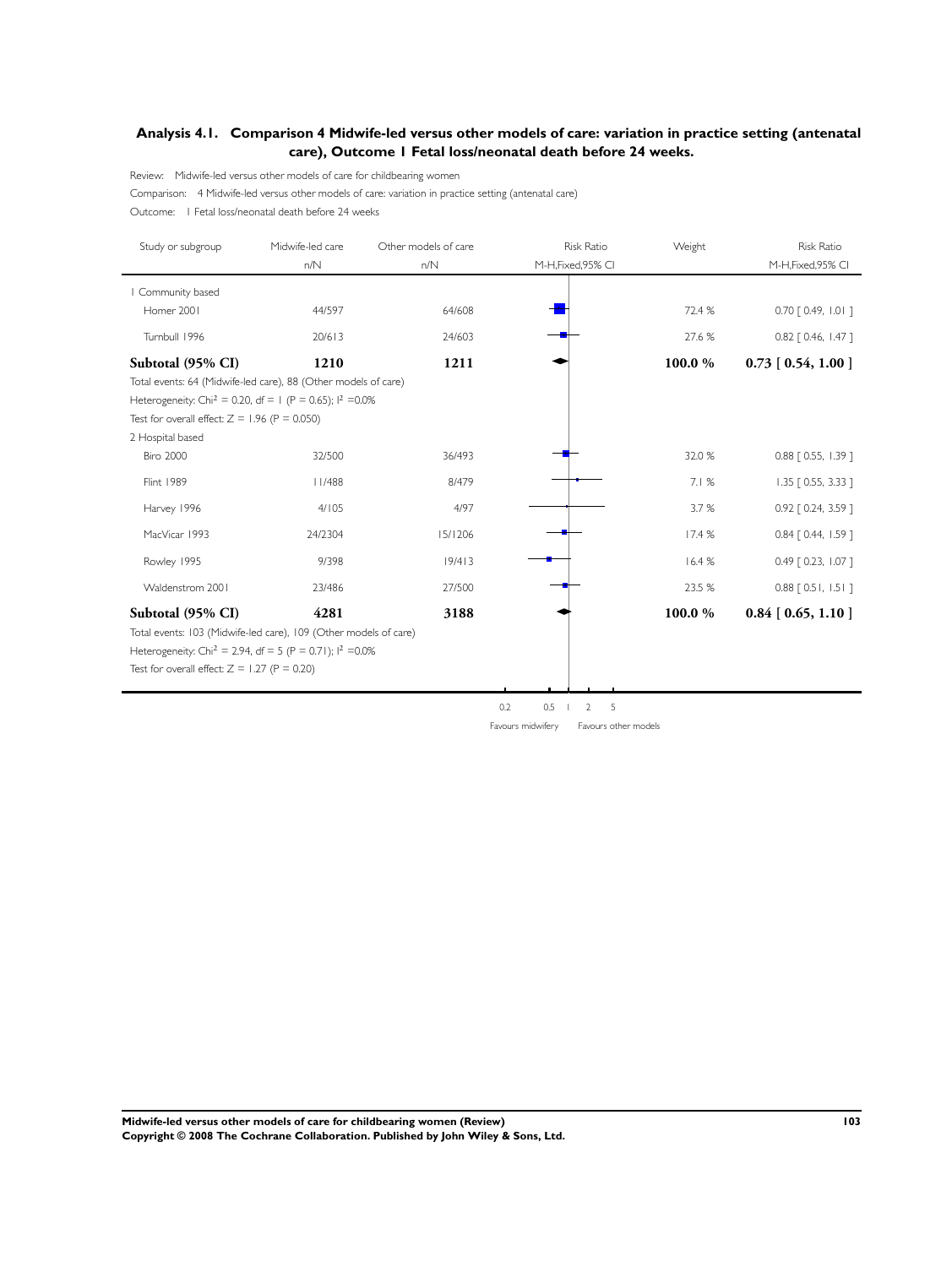#### Review: Midwife-led versus other models of care for childbearing women Comparison: 4 Midwife-led versus other models of care: variation in practice setting (antenatal care) Outcome: 1 Fetal loss/neonatal death before 24 weeks

| Study or subgroup                                                      | Midwife-led care                                               | Other models of care | <b>Risk Ratio</b> |                      | <b>Risk Ratio</b>       |
|------------------------------------------------------------------------|----------------------------------------------------------------|----------------------|-------------------|----------------------|-------------------------|
|                                                                        | n/N                                                            | n/N                  |                   | M-H, Fixed, 95% CI   | M-H, Fixed, 95% CI      |
| Community based                                                        |                                                                |                      |                   |                      |                         |
| Homer 2001                                                             | 44/597                                                         | 64/608               |                   |                      | $0.70$ $[0.49, 1.01]$   |
| Turnbull 1996                                                          | 20/613                                                         | 24/603               |                   |                      | $0.82$ $[$ 0.46, 1.47 ] |
| Subtotal (95% CI)                                                      | 1210                                                           | 1211                 |                   |                      | $0.73$ [ 0.54, 1.00 ]   |
|                                                                        | Total events: 64 (Midwife-led care), 88 (Other models of care) |                      |                   |                      |                         |
| Heterogeneity: Chi <sup>2</sup> = 0.20, df = 1 (P = 0.65); $1^2$ =0.0% |                                                                |                      |                   |                      |                         |
| Test for overall effect: $Z = 1.96$ (P = 0.050)                        |                                                                |                      |                   |                      |                         |
|                                                                        |                                                                |                      |                   |                      |                         |
|                                                                        |                                                                |                      | 0.2<br>0.5        | 5<br>$\mathcal{L}$   |                         |
|                                                                        |                                                                |                      | Favours midwifery | Favours other models |                         |
|                                                                        |                                                                |                      |                   |                      |                         |

Review: Midwife-led versus other models of care for childbearing women

Comparison: 4 Midwife-led versus other models of care: variation in practice setting (antenatal care) Outcome: 1 Fetal loss/neonatal death before 24 weeks

| Study or subgroup                                                      | Midwife-led care                                                 | Other models of care |                    | <b>Risk Ratio</b>    | <b>Risk Ratio</b>                 |
|------------------------------------------------------------------------|------------------------------------------------------------------|----------------------|--------------------|----------------------|-----------------------------------|
|                                                                        | n/N                                                              | n/N                  | M-H, Fixed, 95% CI |                      | M-H, Fixed, 95% CI                |
| 2 Hospital based                                                       |                                                                  |                      |                    |                      |                                   |
| <b>Biro 2000</b>                                                       | 32/500                                                           | 36/493               |                    |                      | $0.88$ $\lceil 0.55, 1.39 \rceil$ |
| Flint 1989                                                             | 11/488                                                           | 8/479                |                    |                      | $1.35$ $[0.55, 3.33]$             |
| Harvey 1996                                                            | 4/105                                                            | 4/97                 |                    |                      | $0.92$ $[0.24, 3.59]$             |
| MacVicar 1993                                                          | 24/2304                                                          | 15/1206              |                    |                      | $0.84$ $[0.44, 1.59]$             |
| Rowley 1995                                                            | 9/398                                                            | 19/413               |                    |                      | $0.49$ $[0.23, 1.07]$             |
| Waldenstrom 2001                                                       | 23/486                                                           | 27/500               |                    |                      | $0.88$ $[0.51, 1.51]$             |
| Subtotal (95% CI)                                                      | 4281                                                             | 3188                 |                    |                      | $0.84$ [ 0.65, 1.10 ]             |
|                                                                        | Total events: 103 (Midwife-led care), 109 (Other models of care) |                      |                    |                      |                                   |
| Heterogeneity: Chi <sup>2</sup> = 2.94, df = 5 (P = 0.71); $1^2$ =0.0% |                                                                  |                      |                    |                      |                                   |
| Test for overall effect: $Z = 1.27$ (P = 0.20)                         |                                                                  |                      |                    |                      |                                   |
|                                                                        |                                                                  |                      |                    |                      |                                   |
|                                                                        |                                                                  |                      | 0.2<br>0.5         | 5<br>2               |                                   |
|                                                                        |                                                                  |                      | Favours midwifery  | Favours other models |                                   |

**Midwife-led versus other models of care for childbearing women (Review) 104 Copyright © 2008 The Cochrane Collaboration. Published by John Wiley & Sons, Ltd.**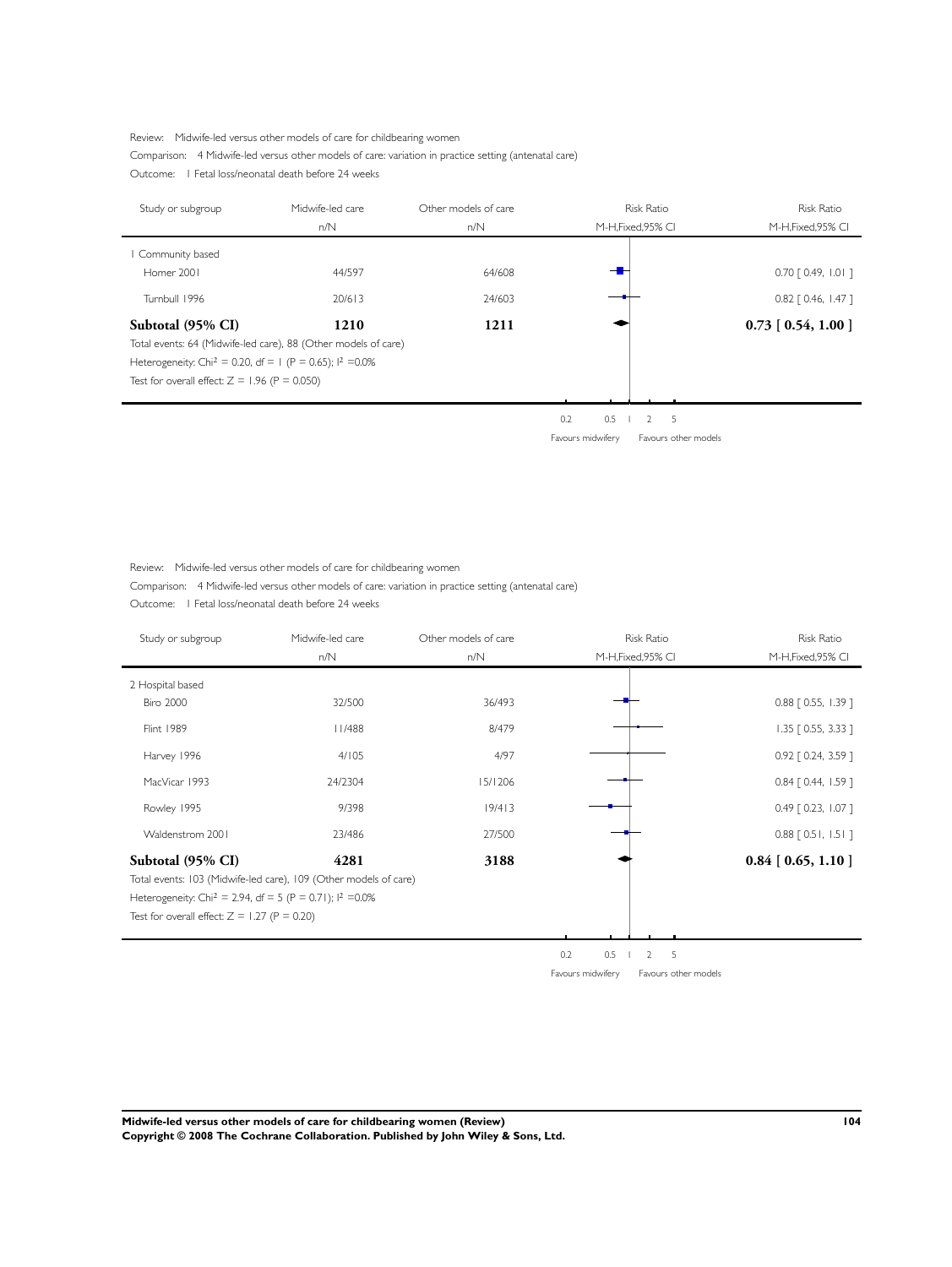## **Analysis 4.2. Comparison 4 Midwife-led versus other models of care: variation in practice setting (antenatal care), Outcome 2 Fetal loss/neonatal death equal to/after 24 weeks.**

Review: Midwife-led versus other models of care for childbearing women

Comparison: 4 Midwife-led versus other models of care: variation in practice setting (antenatal care)

Outcome: 2 Fetal loss/neonatal death equal to/after 24 weeks

| Study or subgroup                                                       | Midwife-led care | Other models of care | <b>Risk Ratio</b>     | Weight | <b>Risk Ratio</b>        |
|-------------------------------------------------------------------------|------------------|----------------------|-----------------------|--------|--------------------------|
|                                                                         | n/N              | n/N                  | M-H, Fixed, 95% CI    |        | M-H, Fixed, 95% CI       |
| I Community based                                                       |                  |                      |                       |        |                          |
| Homer 2001                                                              | 4/597            | 2/608                |                       | 8.9%   | 2.04 [ 0.37, 11.08 ]     |
| North Stafford 2000                                                     | 6/770            | 11/735               |                       | 50.4 % | 0.52 [ 0.19, 1.40 ]      |
| Tumbull 1996                                                            | 4/613            | 9/603                |                       | 40.7%  | $0.44$ $[0.14, 1.41]$    |
| Subtotal (95% CI)                                                       | 1980             | 1946                 |                       | 100.0% | $0.62$ [ $0.32$ , 1.21 ] |
| Total events: 14 (Midwife-led care), 22 (Other models of care)          |                  |                      |                       |        |                          |
| Heterogeneity: Chi <sup>2</sup> = 2.36, df = 2 (P = 0.31); $1^2$ = 15%  |                  |                      |                       |        |                          |
| Test for overall effect: $Z = 1.40$ (P = 0.16)                          |                  |                      |                       |        |                          |
| 2 Hospital based                                                        |                  |                      |                       |        |                          |
| <b>Biro 2000</b>                                                        | 3/500            | 4/493                |                       | 17.5 % | $0.74$ $[0.17, 3.29]$    |
| Flint 1989                                                              | 7/488            | 4/479                |                       | 17.6 % | $1.72$ $[0.51, 5.83]$    |
| Kenny 1994                                                              | 2/197            | 0/214                |                       | 2.1%   | 5.43 [ 0.26, 112.40 ]    |
| MacVicar 1993                                                           | 18/2304          | 5/1206               |                       | 28.6 % | 1.88 [ 0.70, 5.06 ]      |
| Rowley 1995                                                             | 5/398            | 3/413                |                       | 12.8%  | $1.73$ $[0.42, 7.19]$    |
| Waldenstrom 2001                                                        | 2/486            | 5/500                |                       | 21.4%  | $0.41$ $[0.08, 2.11]$    |
| Subtotal (95% CI)                                                       | 4373             | 3305                 |                       | 100.0% | $1.39$ [ $0.81, 2.40$ ]  |
| Total events: 37 (Midwife-led care), 21 (Other models of care)          |                  |                      |                       |        |                          |
| Heterogeneity: Chi <sup>2</sup> = 4.16, df = 5 (P = 0.53); $1^2$ = 0.0% |                  |                      |                       |        |                          |
| Test for overall effect: $Z = 1.20$ (P = 0.23)                          |                  |                      |                       |        |                          |
|                                                                         |                  |                      |                       |        |                          |
|                                                                         |                  |                      | 0.1<br>$\overline{0}$ |        |                          |

Favours midwifery Favours other models

**Midwife-led versus other models of care for childbearing women (Review) 105 Copyright © 2008 The Cochrane Collaboration. Published by John Wiley & Sons, Ltd.**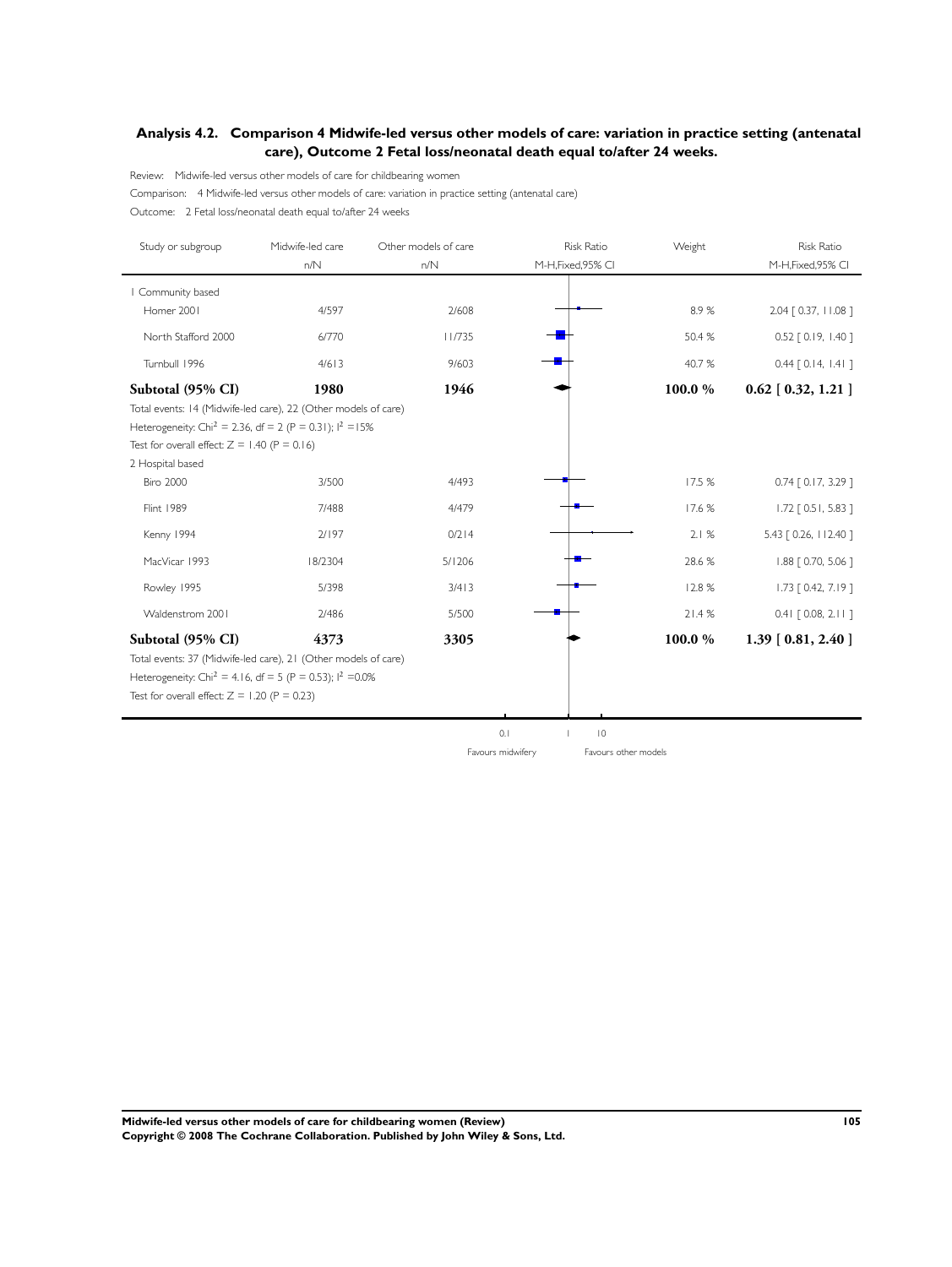# Review: Midwife-led versus other models of care for childbearing women Comparison: 4 Midwife-led versus other models of care: variation in practice setting (antenatal care)

Outcome: 2 Fetal loss/neonatal death equal to/after 24 weeks

| Study or subgroup                                                      | Midwife-led care                                               | Other models of care |                   | <b>Risk Ratio</b>    | <b>Risk Ratio</b>        |
|------------------------------------------------------------------------|----------------------------------------------------------------|----------------------|-------------------|----------------------|--------------------------|
|                                                                        | n/N                                                            | n/N                  |                   | M-H, Fixed, 95% CI   | M-H, Fixed, 95% CI       |
| Community based                                                        |                                                                |                      |                   |                      |                          |
| Homer 2001                                                             | 4/597                                                          | 2/608                |                   |                      | 2.04 [ 0.37, 11.08 ]     |
| North Stafford 2000                                                    | 6/770                                                          | 11/735               |                   |                      | $0.52$ $[0.19, 1.40]$    |
| Turnbull 1996                                                          | 4/613                                                          | 9/603                |                   |                      | $0.44$ $[0.14, 1.41]$    |
| Subtotal (95% CI)                                                      | 1980                                                           | 1946                 |                   |                      | $0.62$ [ $0.32$ , 1.21 ] |
|                                                                        | Total events: 14 (Midwife-led care), 22 (Other models of care) |                      |                   |                      |                          |
| Heterogeneity: Chi <sup>2</sup> = 2.36, df = 2 (P = 0.31); $1^2$ = 15% |                                                                |                      |                   |                      |                          |
| Test for overall effect: $Z = 1.40$ (P = 0.16)                         |                                                                |                      |                   |                      |                          |
|                                                                        |                                                                |                      |                   |                      |                          |
|                                                                        |                                                                |                      | 0.1               | 10                   |                          |
|                                                                        |                                                                |                      | Favours midwifery | Favours other models |                          |

Review: Midwife-led versus other models of care for childbearing women

Comparison: 4 Midwife-led versus other models of care: variation in practice setting (antenatal care)

Outcome: 2 Fetal loss/neonatal death equal to/after 24 weeks

| Study or subgroup                                                      | Midwife-led care                                               | Other models of care | <b>Risk Ratio</b>     | <b>Risk Ratio</b>     |
|------------------------------------------------------------------------|----------------------------------------------------------------|----------------------|-----------------------|-----------------------|
|                                                                        | n/N                                                            | n/N                  | M-H, Fixed, 95% CI    | M-H, Fixed, 95% CI    |
| 2 Hospital based                                                       |                                                                |                      |                       |                       |
| <b>Biro 2000</b>                                                       | 3/500                                                          | 4/493                |                       | $0.74$ [ 0.17, 3.29 ] |
| Flint 1989                                                             | 7/488                                                          | 4/479                |                       | $1.72$ $[0.51, 5.83]$ |
| Kenny 1994                                                             | 2/197                                                          | $0/2$   4            |                       | 5.43 [0.26, 112.40]   |
| MacVicar 1993                                                          | 18/2304                                                        | 5/1206               |                       | $1.88$ $[0.70, 5.06]$ |
| Rowley 1995                                                            | 5/398                                                          | 3/413                |                       | $1.73$ $[0.42, 7.19]$ |
| Waldenstrom 2001                                                       | 2/486                                                          | 5/500                |                       | $0.41$ $[0.08, 2.11]$ |
| Subtotal (95% CI)                                                      | 4373                                                           | 3305                 |                       | $1.39$ [ 0.81, 2.40 ] |
|                                                                        | Total events: 37 (Midwife-led care), 21 (Other models of care) |                      |                       |                       |
| Heterogeneity: Chi <sup>2</sup> = 4.16, df = 5 (P = 0.53); $1^2$ =0.0% |                                                                |                      |                       |                       |
| Test for overall effect: $Z = 1.20$ (P = 0.23)                         |                                                                |                      |                       |                       |
|                                                                        |                                                                |                      |                       |                       |
|                                                                        |                                                                |                      | 0.1<br>$\overline{0}$ |                       |

Favours midwifery Favours other models

**Midwife-led versus other models of care for childbearing women (Review) 106 Copyright © 2008 The Cochrane Collaboration. Published by John Wiley & Sons, Ltd.**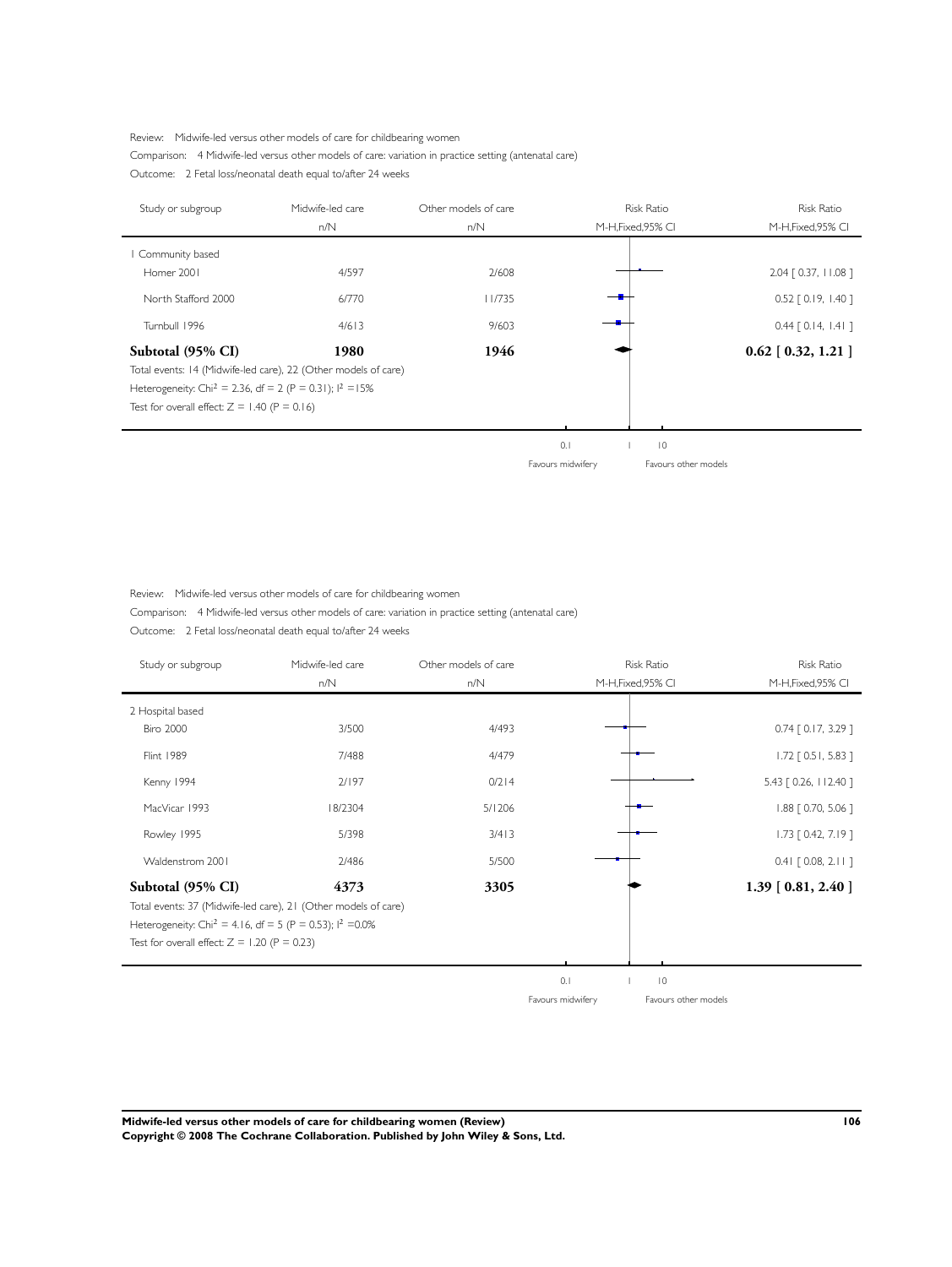## **Analysis 4.3. Comparison 4 Midwife-led versus other models of care: variation in practice setting (antenatal care), Outcome 3 Overall loss and neonatal death.**

Review: Midwife-led versus other models of care for childbearing women

Comparison: 4 Midwife-led versus other models of care: variation in practice setting (antenatal care)

Outcome: 3 Overall loss and neonatal death

| Study or subgroup                                                       | Midwife-led | Other models |                     | <b>Risk Ratio</b>    | Weight | <b>Risk Ratio</b>          |
|-------------------------------------------------------------------------|-------------|--------------|---------------------|----------------------|--------|----------------------------|
|                                                                         | n/N         | n/N          |                     | M-H, Fixed, 95% CI   |        | M-H,Fixed,95% CI           |
| Community based                                                         |             |              |                     |                      |        |                            |
| Flint 1989                                                              | 18/488      | 12/479       |                     |                      | 9.6%   | $1.47$ $[0.72, 3.02]$      |
| Harvey 1996                                                             | 4/105       | 4/97         |                     |                      | 3.3 %  | 0.92 [ 0.24, 3.59 ]        |
| Homer 2001                                                              | 48/597      | 66/608       |                     |                      | 51.6%  | $0.74$ $[0.52, 1.06]$      |
| Kenny 1994                                                              | 2/197       | $0/2$  4     |                     |                      | 0.4 %  | 5.43 [ 0.26, 112.40 ]      |
| North Stafford 2000                                                     | 6/770       | 11/735       |                     |                      | 8.9%   | 0.52 [ 0.19, 1.40 ]        |
| Turnbull 1996                                                           | 24/613      | 33/603       |                     |                      | 26.3%  | $0.72$ $[0.43, 1.20]$      |
| Subtotal (95% CI)                                                       | 2770        | 2736         |                     |                      | 100.0% | $0.81$ [ $0.63$ , $1.04$ ] |
| Total events: 102 (Midwife-led), 126 (Other models)                     |             |              |                     |                      |        |                            |
| Heterogeneity: Chi <sup>2</sup> = 5.43, df = 5 (P = 0.37); $1^2$ =8%    |             |              |                     |                      |        |                            |
| Test for overall effect: $Z = 1.66$ (P = 0.098)                         |             |              |                     |                      |        |                            |
| 2 Hospital based                                                        |             |              |                     |                      |        |                            |
| Rowley 1995                                                             | 14/398      | 22/413       |                     |                      | 18.0%  | 0.66 [ 0.34, 1.27 ]        |
| <b>Biro 2000</b>                                                        | 35/500      | 40/493       |                     |                      | 33.7%  | 0.86 [ 0.56, 1.33 ]        |
| MacVicar 1993                                                           | 42/2304     | 20/1206      |                     |                      | 21.9%  | $1.10$ $[0.65, 1.86]$      |
| Waldenstrom 2001                                                        | 25/486      | 32/500       |                     |                      | 26.4 % | 0.80 [ 0.48, 1.34 ]        |
| Subtotal (95% CI)                                                       | 3688        | 2612         |                     |                      | 100.0% | $0.86$ [ $0.67$ , 1.12 ]   |
| Total events: 116 (Midwife-led), 114 (Other models)                     |             |              |                     |                      |        |                            |
| Heterogeneity: Chi <sup>2</sup> = 1.52, df = 3 (P = 0.68); $1^2$ = 0.0% |             |              |                     |                      |        |                            |
| Test for overall effect: $Z = 1.13$ (P = 0.26)                          |             |              |                     |                      |        |                            |
|                                                                         |             |              |                     |                      |        |                            |
|                                                                         |             |              | 0.2<br>0.5          | 5<br>$\overline{2}$  |        |                            |
|                                                                         |             |              | Favours midwife-led | Favours other models |        |                            |

**Midwife-led versus other models of care for childbearing women (Review) 107 Copyright © 2008 The Cochrane Collaboration. Published by John Wiley & Sons, Ltd.**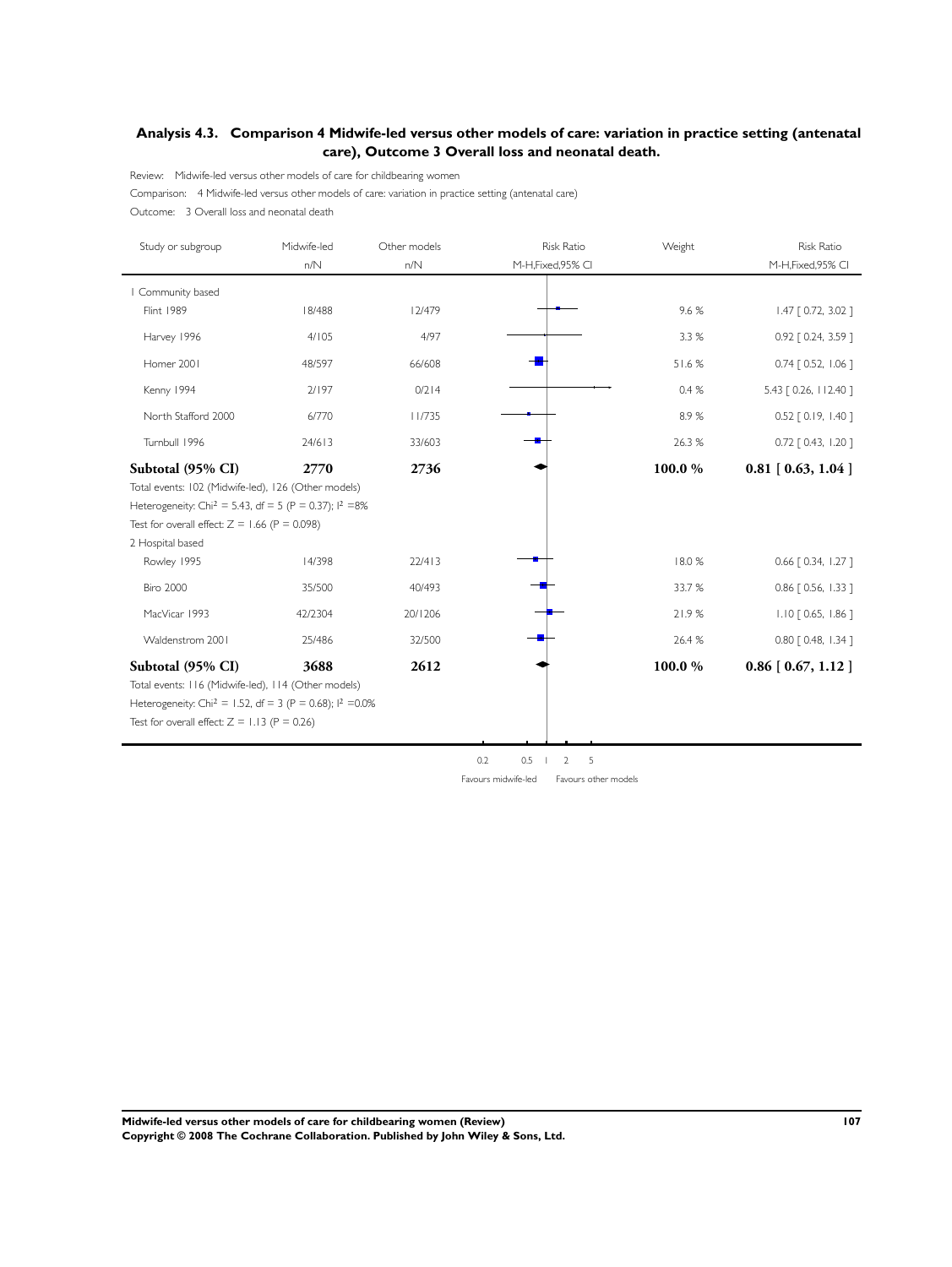### Review: Midwife-led versus other models of care for childbearing women Comparison: 4 Midwife-led versus other models of care: variation in practice setting (antenatal care) Outcome: 3 Overall loss and neonatal death

| Study or subgroup                                                    | Midwife-led | Other models | <b>Risk Ratio</b>  | <b>Risk Ratio</b>          |
|----------------------------------------------------------------------|-------------|--------------|--------------------|----------------------------|
|                                                                      | n/N         | n/N          | M-H, Fixed, 95% CI | M-H, Fixed, 95% CI         |
| I Community based                                                    |             |              |                    |                            |
| Flint 1989                                                           | 18/488      | 12/479       |                    | $1.47$ $[0.72, 3.02]$      |
| Harvey 1996                                                          | 4/105       | 4/97         |                    | $0.92$ $[0.24, 3.59]$      |
| Homer 2001                                                           | 48/597      | 66/608       |                    | $0.74$ $[0.52, 1.06]$      |
| Kenny 1994                                                           | 2/197       | 0/214        |                    | 5.43 [ 0.26, 112.40 ]      |
| North Stafford 2000                                                  | 6/770       | 11/735       |                    | $0.52$ [ 0.19, 1.40 ]      |
| Tumbull 1996                                                         | 24/613      | 33/603       |                    | $0.72$ $[0.43, 1.20]$      |
| Subtotal (95% CI)                                                    | 2770        | 2736         |                    | $0.81$ [ $0.63$ , $1.04$ ] |
| Total events: 102 (Midwife-led), 126 (Other models)                  |             |              |                    |                            |
| Heterogeneity: Chi <sup>2</sup> = 5.43, df = 5 (P = 0.37); $1^2$ =8% |             |              |                    |                            |
| Test for overall effect: $Z = 1.66$ (P = 0.098)                      |             |              |                    |                            |
|                                                                      |             |              |                    |                            |

0.2 0.5 1 2 5

Favours midwife-led Favours other models

Review: Midwife-led versus other models of care for childbearing women

Comparison: 4 Midwife-led versus other models of care: variation in practice setting (antenatal care)

Outcome: 3 Overall loss and neonatal death

| Study or subgroup                                                       | Midwife-led | Other models |     | <b>Risk Ratio</b>          | <b>Risk Ratio</b>     |
|-------------------------------------------------------------------------|-------------|--------------|-----|----------------------------|-----------------------|
|                                                                         | n/N         | n/N          |     | M-H, Fixed, 95% CI         | M-H, Fixed, 95% CI    |
| 2 Hospital based                                                        |             |              |     |                            |                       |
| Rowley 1995                                                             | 14/398      | 22/413       |     |                            | $0.66$ $[0.34, 1.27]$ |
| <b>Biro 2000</b>                                                        | 35/500      | 40/493       |     |                            | $0.86$ $[0.56, 1.33]$ |
| MacVicar 1993                                                           | 42/2304     | 20/1206      |     |                            | $1.10$ $[0.65, 1.86]$ |
| Waldenstrom 2001                                                        | 25/486      | 32/500       |     |                            | $0.80$ $[0.48, 1.34]$ |
| Subtotal (95% CI)                                                       | 3688        | 2612         |     |                            | $0.86$ [ 0.67, 1.12 ] |
| Total events: 116 (Midwife-led), 114 (Other models)                     |             |              |     |                            |                       |
| Heterogeneity: Chi <sup>2</sup> = 1.52, df = 3 (P = 0.68); $1^2$ = 0.0% |             |              |     |                            |                       |
| Test for overall effect: $Z = 1.13$ (P = 0.26)                          |             |              |     |                            |                       |
|                                                                         |             |              |     |                            |                       |
|                                                                         |             |              | 0.2 | 5<br>0.5<br>$\overline{2}$ |                       |

Favours midwife-led Favours other models

**Midwife-led versus other models of care for childbearing women (Review) 108 Copyright © 2008 The Cochrane Collaboration. Published by John Wiley & Sons, Ltd.**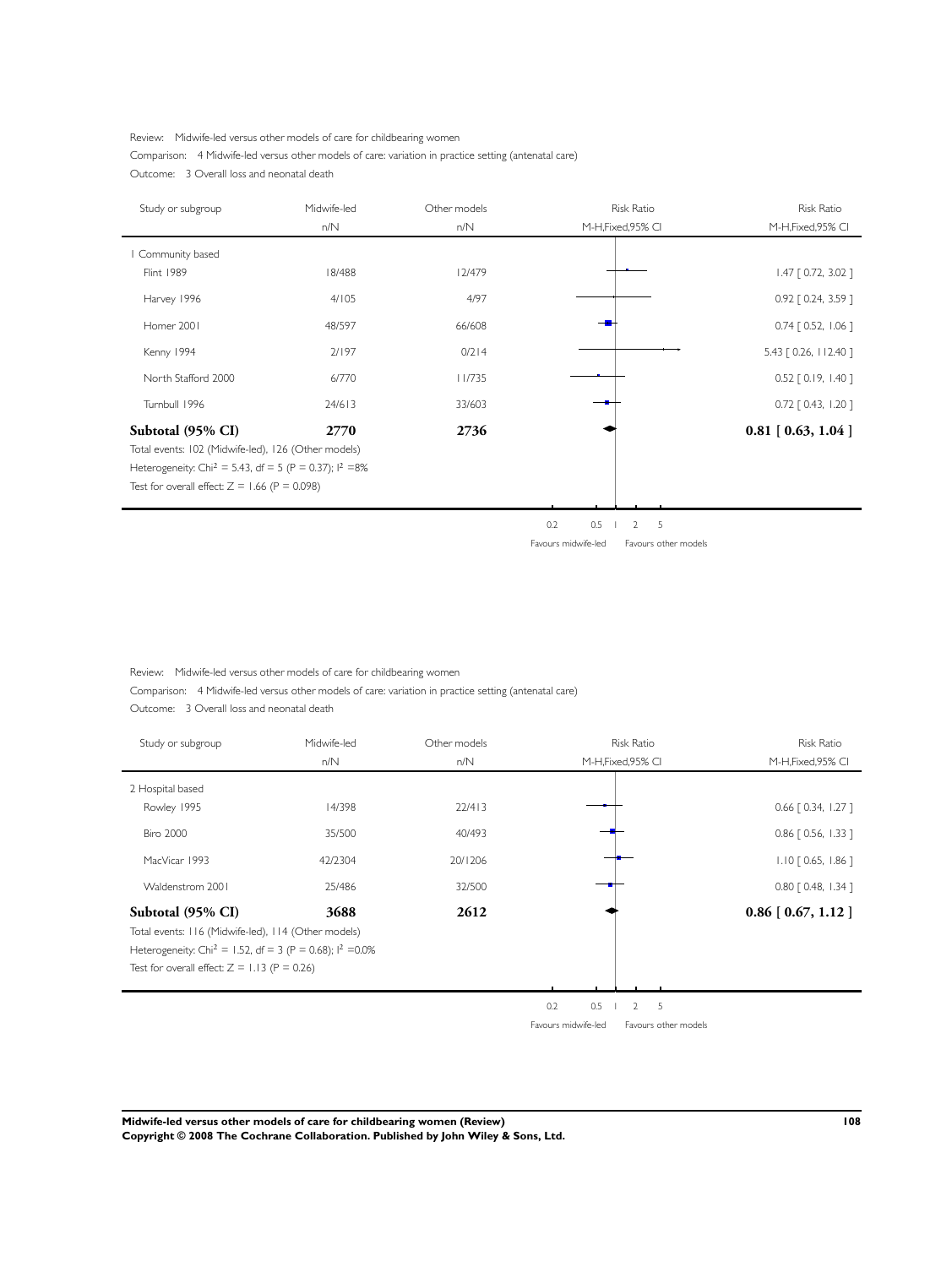## **Analysis 4.4. Comparison 4 Midwife-led versus other models of care: variation in practice setting (antenatal care), Outcome 4 No intrapartum analgesia/anaesthesia.**

Review: Midwife-led versus other models of care for childbearing women

Comparison: 4 Midwife-led versus other models of care: variation in practice setting (antenatal care)

Outcome: 4 No intrapartum analgesia/anaesthesia

| Study or subgroup                                                     | Midwife-led care                                                 | Other models of care |                      | <b>Risk Ratio</b>   | Weight  | <b>Risk Ratio</b>          |
|-----------------------------------------------------------------------|------------------------------------------------------------------|----------------------|----------------------|---------------------|---------|----------------------------|
|                                                                       | n/N                                                              | n/N                  |                      | M-H, Fixed, 95% CI  |         | M-H, Fixed, 95% CI         |
| I Community based                                                     |                                                                  |                      |                      |                     |         |                            |
| Turnbull 1996                                                         | 76/613                                                           | 69/597               |                      |                     | 100.0 % | $1.07$ $[0.79, 1.46]$      |
| Subtotal (95% CI)                                                     | 613                                                              | 597                  |                      |                     | 100.0%  | $1.07$ [ 0.79, 1.46 ]      |
|                                                                       | Total events: 76 (Midwife-led care), 69 (Other models of care)   |                      |                      |                     |         |                            |
| Heterogeneity: not applicable                                         |                                                                  |                      |                      |                     |         |                            |
| Test for overall effect: $Z = 0.45$ (P = 0.65)                        |                                                                  |                      |                      |                     |         |                            |
| 2 Hospital based                                                      |                                                                  |                      |                      |                     |         |                            |
| <b>Biro 2000</b>                                                      | 62/486                                                           | 57/476               |                      |                     | 12.4%   | $1.07$ $[0.76, 1.49]$      |
| Flint 1989                                                            | 246/479                                                          | 180/473              |                      |                     | 39.0 %  | $1.35$ [ $1.17$ , $1.56$ ] |
| Kenny 1994                                                            | 53/194                                                           | 62/211               |                      |                     | 12.8%   | 0.93 [ 0.68, 1.27 ]        |
| MacVicar 1993                                                         | 270/2304                                                         | 127/1206             |                      |                     | 35.9%   | $1.11$ $[0.91, 1.36]$      |
| Subtotal (95% CI)                                                     | 3463                                                             | 2366                 |                      |                     | 100.0 % | $1.18$ [ 1.06, 1.31 ]      |
|                                                                       | Total events: 631 (Midwife-led care), 426 (Other models of care) |                      |                      |                     |         |                            |
| Heterogeneity: Chi <sup>2</sup> = 6.33, df = 3 (P = 0.10); $1^2$ =53% |                                                                  |                      |                      |                     |         |                            |
| Test for overall effect: $Z = 2.99$ (P = 0.0028)                      |                                                                  |                      |                      |                     |         |                            |
|                                                                       |                                                                  |                      |                      |                     |         |                            |
|                                                                       |                                                                  |                      | 0.2<br>0.5           | 5<br>$\overline{2}$ |         |                            |
|                                                                       |                                                                  |                      | Favours other models | Favours midwifery   |         |                            |

Review: Midwife-led versus other models of care for childbearing women

Comparison: 4 Midwife-led versus other models of care: variation in practice setting (antenatal care)

Outcome: 4 No intrapartum analgesia/anaesthesia

| Study or subgroup                              | Midwife-led care<br>n/N                                        | Other models of care<br>n/N | <b>Risk Ratio</b><br>M-H, Fixed, 95% CI   | <b>Risk Ratio</b><br>M-H, Fixed, 95% CI |  |
|------------------------------------------------|----------------------------------------------------------------|-----------------------------|-------------------------------------------|-----------------------------------------|--|
| Community based                                |                                                                |                             |                                           |                                         |  |
| Turnbull 1996                                  | 76/613                                                         | 69/597                      |                                           | $1.07$ $[0.79, 1.46]$                   |  |
| Subtotal (95% CI)                              | 613                                                            | 597                         |                                           | $1.07$ [ 0.79, 1.46 ]                   |  |
|                                                | Total events: 76 (Midwife-led care), 69 (Other models of care) |                             |                                           |                                         |  |
| Heterogeneity: not applicable                  |                                                                |                             |                                           |                                         |  |
| Test for overall effect: $Z = 0.45$ (P = 0.65) |                                                                |                             |                                           |                                         |  |
|                                                |                                                                |                             |                                           |                                         |  |
|                                                |                                                                |                             | $-5$<br>0.2<br>0.5<br>$\mathcal{L}$       |                                         |  |
|                                                |                                                                |                             | Favours other models<br>Favours midwifery |                                         |  |
|                                                |                                                                |                             |                                           |                                         |  |
|                                                |                                                                |                             |                                           |                                         |  |
|                                                |                                                                |                             |                                           |                                         |  |

**Midwife-led versus other models of care for childbearing women (Review) 109**

**Copyright © 2008 The Cochrane Collaboration. Published by John Wiley & Sons, Ltd.**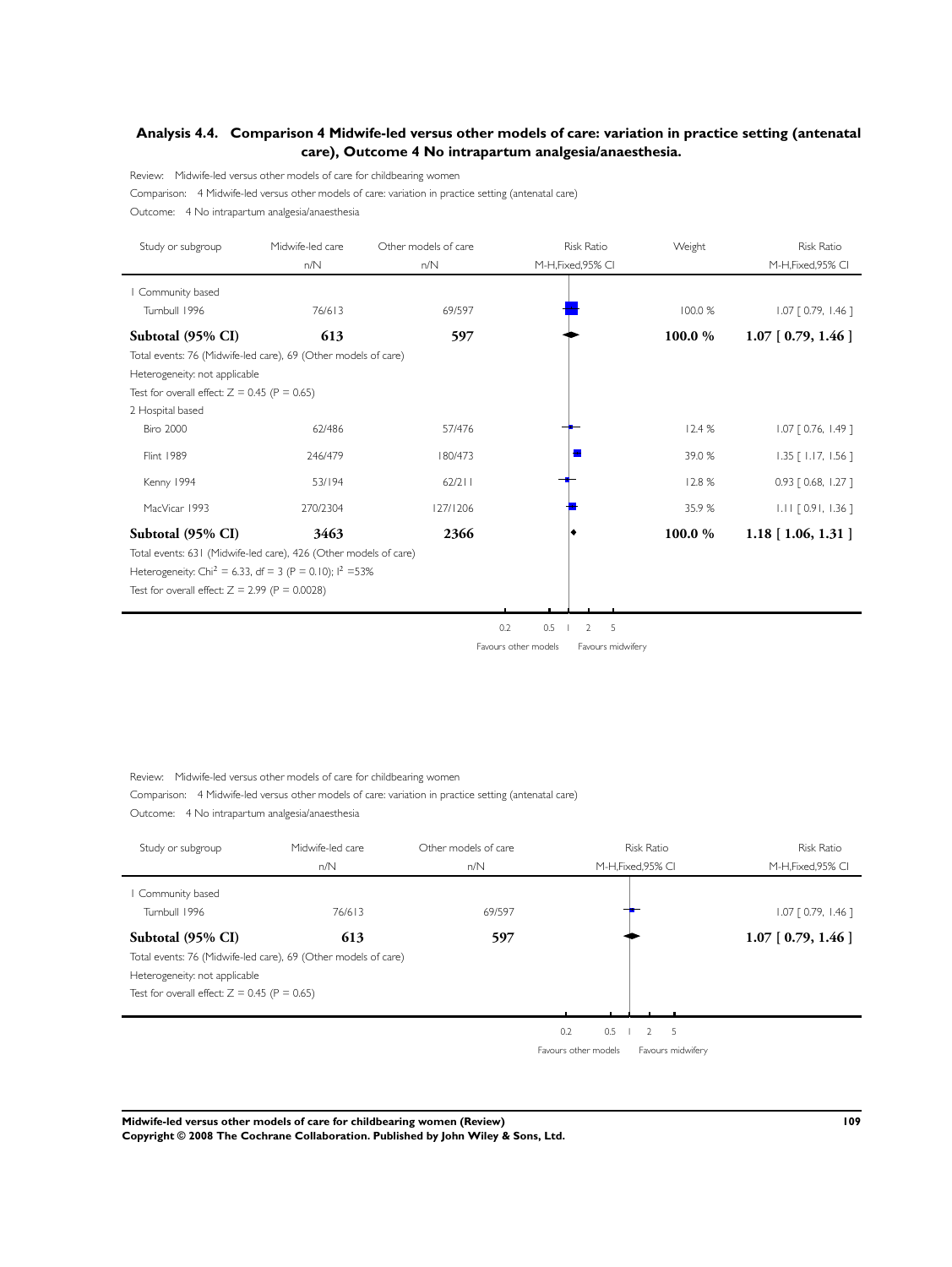Review: Midwife-led versus other models of care for childbearing women Comparison: 4 Midwife-led versus other models of care: variation in practice setting (antenatal care) Outcome: 4 No intrapartum analgesia/anaesthesia

| Study or subgroup                                                     | Midwife-led care                                                 | Other models of care |     | <b>Risk Ratio</b>  | <b>Risk Ratio</b>          |
|-----------------------------------------------------------------------|------------------------------------------------------------------|----------------------|-----|--------------------|----------------------------|
|                                                                       | n/N                                                              | n/N                  |     | M-H, Fixed, 95% CI | M-H, Fixed, 95% CI         |
| 2 Hospital based                                                      |                                                                  |                      |     |                    |                            |
| <b>Biro 2000</b>                                                      | 62/486                                                           | 57/476               |     |                    | $1.07$ $[0.76, 1.49]$      |
| Flint 1989                                                            | 246/479                                                          | 180/473              |     |                    | $1.35$ [ $1.17$ , $1.56$ ] |
| Kenny 1994                                                            | 53/194                                                           | 62/211               |     |                    | $0.93$ $[0.68, 1.27]$      |
| MacVicar 1993                                                         | 270/2304                                                         | 127/1206             |     |                    | $1.11$ $[0.91, 1.36]$      |
| Subtotal (95% CI)                                                     | 3463                                                             | 2366                 |     |                    | $1.18$ [ 1.06, 1.31 ]      |
|                                                                       | Total events: 631 (Midwife-led care), 426 (Other models of care) |                      |     |                    |                            |
| Heterogeneity: Chi <sup>2</sup> = 6.33, df = 3 (P = 0.10); $1^2$ =53% |                                                                  |                      |     |                    |                            |
| Test for overall effect: $Z = 2.99$ (P = 0.0028)                      |                                                                  |                      |     |                    |                            |
|                                                                       |                                                                  |                      |     |                    |                            |
|                                                                       |                                                                  |                      | 0.2 | 0.5<br>2<br>-5     |                            |

Favours other models Favours midwifery

### **Analysis 4.5. Comparison 4 Midwife-led versus other models of care: variation in practice setting (antenatal care), Outcome 5 Regional analgesia (epidural/spinal).**

Review: Midwife-led versus other models of care for childbearing women

Comparison: 4 Midwife-led versus other models of care: variation in practice setting (antenatal care)

| Outcome: 5 Regional analgesia (epidural/spinal)                                                |                  |                      |                   |                      |        |                       |
|------------------------------------------------------------------------------------------------|------------------|----------------------|-------------------|----------------------|--------|-----------------------|
| Study or subgroup                                                                              | Midwife-led care | Other models of care |                   | <b>Risk Ratio</b>    | Weight | <b>Risk Ratio</b>     |
|                                                                                                | n/N              | n/N                  |                   | M-H, Random, 95% CI  |        | M-H, Random, 95% CI   |
| I Community based                                                                              |                  |                      |                   |                      |        |                       |
| Hicks 2003                                                                                     | 6/8              | 19/92                |                   |                      | 5.4 %  | $0.36$ $[0.15, 0.85]$ |
| Homer 2001                                                                                     | 157/594          | 172/601              |                   |                      | 33.4 % | $0.92$ [ 0.77, 1.11 ] |
| North Stafford 2000                                                                            | 80/770           | 110/735              |                   |                      | 26.0 % | $0.69$ $[0.53, 0.91]$ |
| Tumbull 1996                                                                                   | 194/613          | 198/597              |                   |                      | 35.3 % | $0.95$ $[0.81, 1.12]$ |
| Subtotal (95% CI)                                                                              | 2058             | 2025                 |                   |                      | 100.0% | $0.82$ [ 0.67, 1.02 ] |
| Total events: 437 (Midwife-led care), 499 (Other models of care)                               |                  |                      |                   |                      |        |                       |
| Heterogeneity: Tau <sup>2</sup> = 0.03; Chi <sup>2</sup> = 8.40, df = 3 (P = 0.04); $1^2$ =64% |                  |                      |                   |                      |        |                       |
| Test for overall effect: $Z = 1.77$ (P = 0.078)                                                |                  |                      |                   |                      |        |                       |
| 2 Hospital based                                                                               |                  |                      |                   |                      |        |                       |
| <b>Biro 2000</b>                                                                               | 100/486          | 129/476              |                   |                      | 20.0 % | $0.76$ $[0.60, 0.95]$ |
|                                                                                                |                  |                      |                   |                      |        |                       |
|                                                                                                |                  |                      | 0.2<br>0.5        | 5<br>$\mathcal{D}$   |        |                       |
|                                                                                                |                  |                      | Favours midwifery | Favours other models |        | $(Continued \dots)$   |

**Midwife-led versus other models of care for childbearing women (Review) 110 Copyright © 2008 The Cochrane Collaboration. Published by John Wiley & Sons, Ltd.**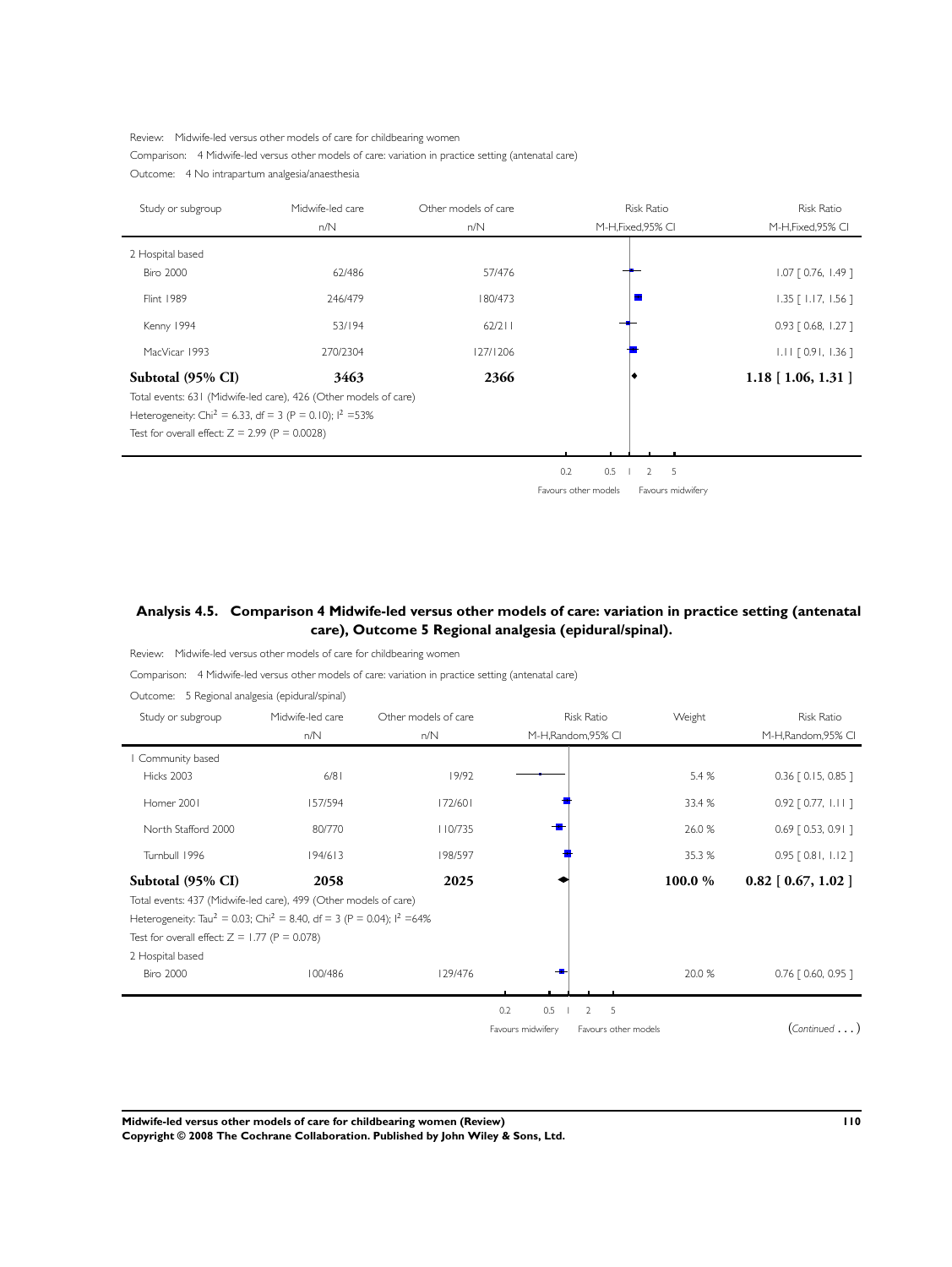|                                                                                                          |                  |                      |                      |        | $(\ldots$ Continued)  |
|----------------------------------------------------------------------------------------------------------|------------------|----------------------|----------------------|--------|-----------------------|
| Study or subgroup                                                                                        | Midwife-led care | Other models of care | <b>Risk Ratio</b>    | Weight | <b>Risk Ratio</b>     |
|                                                                                                          | n/N              | n/N                  | M-H, Random, 95% CI  |        | M-H, Random, 95% CI   |
| Flint 1989                                                                                               | 88/479           | 143/473              | <b>H</b>             | 19.7%  | $0.61$ $[0.48, 0.77]$ |
| Harvey 1996                                                                                              | 13/105           | 22/97                |                      | 5.7 %  | $0.55$ $[0.29, 1.02]$ |
| Kenny 1994                                                                                               | 52/194           | 64/211               |                      | 15.1%  | $0.88$ $[0.65, 1.20]$ |
| Rowley 1995                                                                                              | 69/393           | 73/405               |                      | 15.7%  | $0.97$ [ 0.72, 1.31 ] |
| Waldenstrom 2001                                                                                         | 158/484          | 178/496              |                      | 23.8 % | $0.91$ $[0.76, 1.08]$ |
| Subtotal (95% CI)                                                                                        | 2141             | 2158                 |                      | 100.0% | $0.79$ [ 0.67, 0.93 ] |
| Total events: 480 (Midwife-led care), 609 (Other models of care)                                         |                  |                      |                      |        |                       |
| Heterogeneity: Tau <sup>2</sup> = 0.02; Chi <sup>2</sup> = 11.15, df = 5 (P = 0.05); l <sup>2</sup> =55% |                  |                      |                      |        |                       |
| Test for overall effect: $Z = 2.77$ (P = 0.0057)                                                         |                  |                      |                      |        |                       |
|                                                                                                          |                  |                      |                      |        |                       |
|                                                                                                          |                  |                      | 0.5<br>0.2<br>2<br>5 |        |                       |

Favours midwifery Favours other models

Review: Midwife-led versus other models of care for childbearing women

Comparison: 4 Midwife-led versus other models of care: variation in practice setting (antenatal care)

Outcome: 5 Regional analgesia (epidural/spinal)

| Study or subgroup                                                    | Midwife-led care                                                                                                                                                           | Other models of care | <b>Risk Ratio</b>                                                             | <b>Risk Ratio</b>                 |
|----------------------------------------------------------------------|----------------------------------------------------------------------------------------------------------------------------------------------------------------------------|----------------------|-------------------------------------------------------------------------------|-----------------------------------|
|                                                                      | n/N                                                                                                                                                                        | n/N                  | M-H, Random, 95% CI                                                           | M-H, Random, 95% CI               |
| Community based                                                      |                                                                                                                                                                            |                      |                                                                               |                                   |
| Hicks 2003                                                           | 6/81                                                                                                                                                                       | 19/92                |                                                                               | $0.36$ $\lceil 0.15, 0.85 \rceil$ |
| Homer 2001                                                           | 157/594                                                                                                                                                                    | 172/601              |                                                                               | $0.92$ $[0.77, 1.11]$             |
| North Stafford 2000                                                  | 80/770                                                                                                                                                                     | 110/735              |                                                                               | $0.69$ $[0.53, 0.91]$             |
| Turnbull 1996                                                        | 194/613                                                                                                                                                                    | 198/597              |                                                                               | $0.95$ $[0.81, 1.12]$             |
| Subtotal (95% CI)<br>Test for overall effect: $Z = 1.77$ (P = 0.078) | 2058<br>Total events: 437 (Midwife-led care), 499 (Other models of care)<br>Heterogeneity: Tau <sup>2</sup> = 0.03; Chi <sup>2</sup> = 8.40, df = 3 (P = 0.04); $1^2$ =64% |                      | $0.82$ [ $0.67, 1.02$ ]                                                       |                                   |
|                                                                      |                                                                                                                                                                            |                      | 0.5<br>5<br>0.2<br>$\mathcal{D}$<br>Favours midwifery<br>Favours other models |                                   |

**Midwife-led versus other models of care for childbearing women (Review) 111 Copyright © 2008 The Cochrane Collaboration. Published by John Wiley & Sons, Ltd.**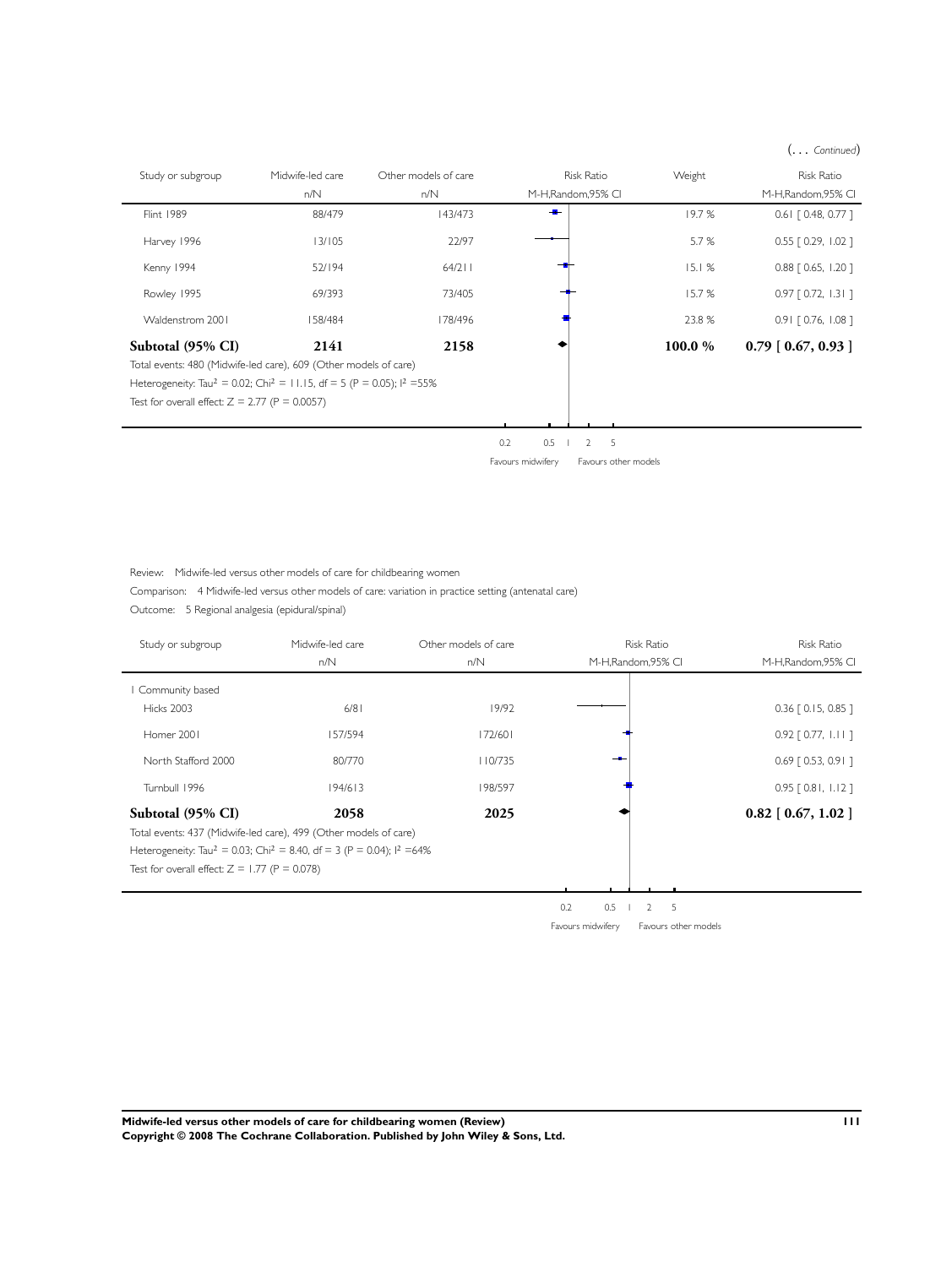Review: Midwife-led versus other models of care for childbearing women Comparison: 4 Midwife-led versus other models of care: variation in practice setting (antenatal care) Outcome: 5 Regional analgesia (epidural/spinal)

| Study or subgroup                                | Midwife-led care                                                                                | Other models of care | <b>Risk Ratio</b>                         | <b>Risk Ratio</b>       |
|--------------------------------------------------|-------------------------------------------------------------------------------------------------|----------------------|-------------------------------------------|-------------------------|
|                                                  | n/N                                                                                             | n/N                  | M-H, Random, 95% CI                       | M-H, Random, 95% CI     |
| 2 Hospital based                                 |                                                                                                 |                      |                                           |                         |
| <b>Biro 2000</b>                                 | 100/486                                                                                         | 129/476              |                                           | $0.76$ $[0.60, 0.95]$   |
| Flint 1989                                       | 88/479                                                                                          | 143/473              |                                           | $0.61$ $[0.48, 0.77]$   |
| Harvey 1996                                      | 13/105                                                                                          | 22/97                |                                           | $0.55$ $[0.29, 1.02]$   |
| Kenny 1994                                       | 52/194                                                                                          | $64/2$               |                                           | $0.88$ $[0.65, 1.20]$   |
| Rowley 1995                                      | 69/393                                                                                          | 73/405               |                                           | $0.97$ [ 0.72, 1.31 ]   |
| Waldenstrom 2001                                 | 158/484                                                                                         | 178/496              |                                           | $0.91$ $[0.76, 1.08]$   |
| Subtotal (95% CI)                                | 2141                                                                                            | 2158                 |                                           | $0.79$ [ $0.67, 0.93$ ] |
|                                                  | Total events: 480 (Midwife-led care), 609 (Other models of care)                                |                      |                                           |                         |
|                                                  | Heterogeneity: Tau <sup>2</sup> = 0.02; Chi <sup>2</sup> = 11.15, df = 5 (P = 0.05); $1^2$ =55% |                      |                                           |                         |
| Test for overall effect: $Z = 2.77$ (P = 0.0057) |                                                                                                 |                      |                                           |                         |
|                                                  |                                                                                                 |                      |                                           |                         |
|                                                  |                                                                                                 |                      | 0.5<br>0.2<br>$\overline{2}$<br>5         |                         |
|                                                  |                                                                                                 |                      | Favours midwifery<br>Favours other models |                         |

## **Analysis 4.6. Comparison 4 Midwife-led versus other models of care: variation in practice setting (antenatal care), Outcome 6 Opiate analgesia.**

| Outcome: 6 Opiate analgesia                    |                      |                                                                                                                                                                                                                                              |                                                                                                       |                                             |
|------------------------------------------------|----------------------|----------------------------------------------------------------------------------------------------------------------------------------------------------------------------------------------------------------------------------------------|-------------------------------------------------------------------------------------------------------|---------------------------------------------|
| Midwife-led care                               | Other models of care | <b>Risk Ratio</b>                                                                                                                                                                                                                            | Weight                                                                                                | <b>Risk Ratio</b>                           |
| n/N                                            | n/N                  |                                                                                                                                                                                                                                              |                                                                                                       | M-H, Random, 95% CI                         |
|                                                |                      |                                                                                                                                                                                                                                              |                                                                                                       |                                             |
| 159/594                                        | 136/601              |                                                                                                                                                                                                                                              | 44.6 %                                                                                                | $1.18$ $[0.97, 1.44]$                       |
| 253/613                                        | 262/597              |                                                                                                                                                                                                                                              | 55.4 %                                                                                                | $0.94$ $[0.83, 1.07]$                       |
| 1207                                           | 1198                 |                                                                                                                                                                                                                                              | 100.0 %                                                                                               | $1.04$ [ 0.83, 1.31 ]                       |
|                                                |                      |                                                                                                                                                                                                                                              |                                                                                                       |                                             |
|                                                |                      |                                                                                                                                                                                                                                              |                                                                                                       |                                             |
| Test for overall effect: $Z = 0.35$ (P = 0.72) |                      |                                                                                                                                                                                                                                              |                                                                                                       |                                             |
|                                                |                      |                                                                                                                                                                                                                                              |                                                                                                       |                                             |
| 188/486                                        | 208/476              |                                                                                                                                                                                                                                              | 18.3 %                                                                                                | $0.89$ $[0.76, 1.03]$                       |
|                                                |                      |                                                                                                                                                                                                                                              |                                                                                                       |                                             |
|                                                |                      | 0.5<br>5<br>0.2<br>$\overline{2}$<br>Favours midwifery                                                                                                                                                                                       |                                                                                                       | $(Continued \dots)$                         |
|                                                |                      | Review: Midwife-led versus other models of care for childbearing women<br>Total events: 412 (Midwife-led care), 398 (Other models of care)<br>Heterogeneity: Tau <sup>2</sup> = 0.02; Chi <sup>2</sup> = 3.63, df = 1 (P = 0.06); $l^2$ =72% | Comparison: 4 Midwife-led versus other models of care: variation in practice setting (antenatal care) | M-H, Random, 95% CI<br>Favours other models |

**Midwife-led versus other models of care for childbearing women (Review) 112 Copyright © 2008 The Cochrane Collaboration. Published by John Wiley & Sons, Ltd.**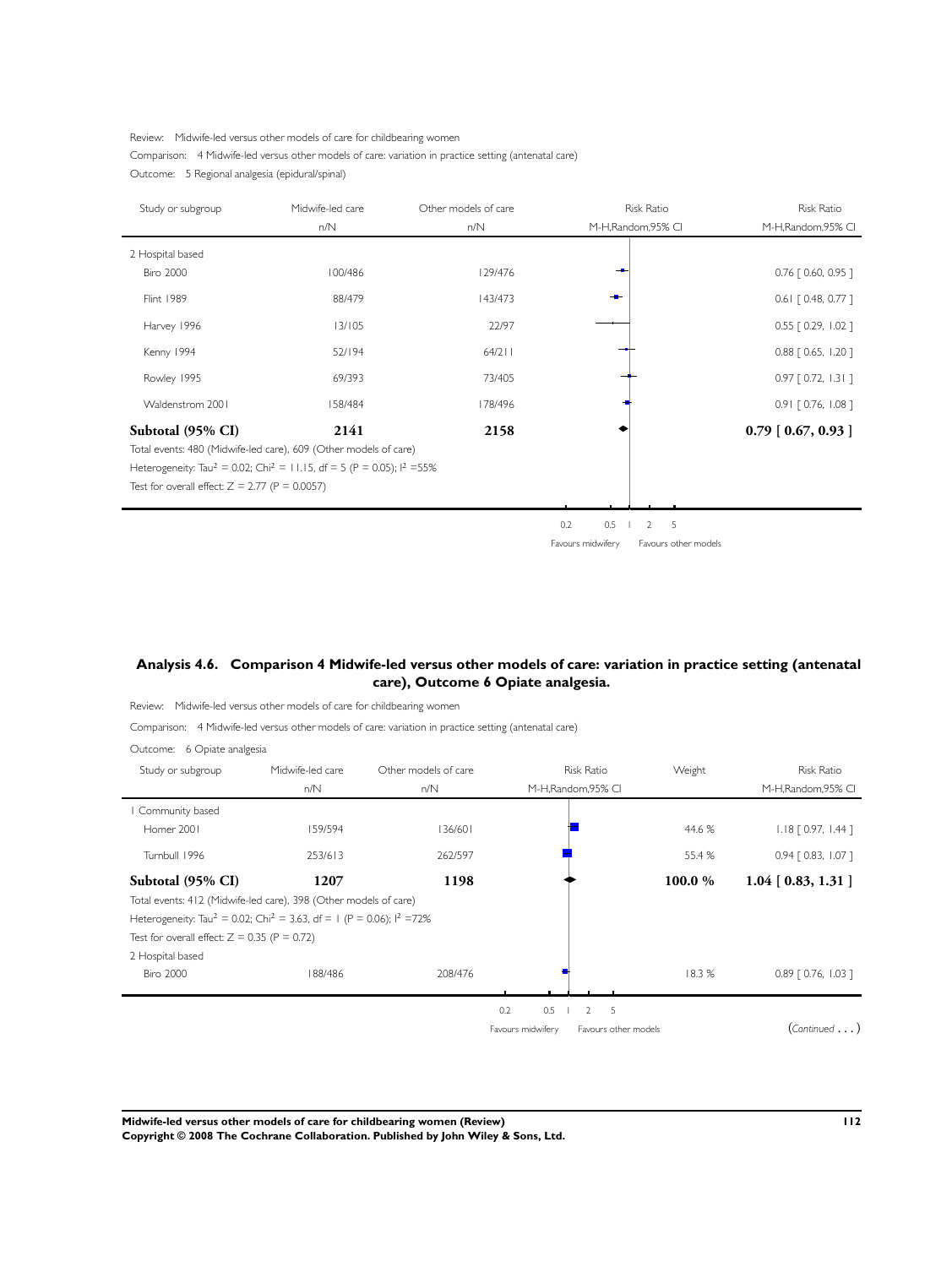|                                                                                                    |                  |                      |                      |         | $( \ldots$ Continued) |
|----------------------------------------------------------------------------------------------------|------------------|----------------------|----------------------|---------|-----------------------|
| Study or subgroup                                                                                  | Midwife-led care | Other models of care | <b>Risk Ratio</b>    | Weight  | <b>Risk Ratio</b>     |
|                                                                                                    | n/N              | n/N                  | M-H, Random, 95% CI  |         | M-H, Random, 95% CI   |
| Flint 1989                                                                                         | 114/479          | 128/473              |                      | 15.3%   | $0.88$ $[0.71, 1.09]$ |
| Harvey 1996                                                                                        | 16/105           | 17/97                |                      | 4.7 %   | $0.87$ $[0.47, 1.62]$ |
| Kenny 1994                                                                                         | 45/194           | 40/194               |                      | 9.4%    | $1.13$ $[0.77, 1.64]$ |
| MacVicar 1993                                                                                      | 812/2304         | 477/1206             |                      | 20.8 %  | $0.89$ $[0.82, 0.97]$ |
| Rowley 1995                                                                                        | 53/393           | 127/405              |                      | 12.3%   | $0.43$ $[0.32, 0.57]$ |
| Waldenstrom 2001                                                                                   | 215/484          | 248/496              |                      | 19.1%   | $0.89$ $[0.78, 1.01]$ |
| Subtotal (95% CI)                                                                                  | 4445             | 3347                 |                      | 100.0 % | $0.83$ [ 0.71, 0.96 ] |
| Total events: 1443 (Midwife-led care), 1245 (Other models of care)                                 |                  |                      |                      |         |                       |
| Heterogeneity: Tau <sup>2</sup> = 0.03; Chi <sup>2</sup> = 25.23, df = 6 (P = 0.00031); $1^2$ =76% |                  |                      |                      |         |                       |
| Test for overall effect: $Z = 2.44$ (P = 0.015)                                                    |                  |                      |                      |         |                       |
|                                                                                                    |                  |                      |                      |         |                       |
|                                                                                                    |                  |                      | 0.2<br>0.5<br>5<br>2 |         |                       |

Favours midwifery Favours other models

Review: Midwife-led versus other models of care for childbearing women Comparison: 4 Midwife-led versus other models of care: variation in practice setting (antenatal care) Outcome: 6 Opiate analgesia

l,

| Study or subgroup                              | Midwife-led care                                                                               | Other models of care |                   | <b>Risk Ratio</b>    | <b>Risk Ratio</b>              |
|------------------------------------------------|------------------------------------------------------------------------------------------------|----------------------|-------------------|----------------------|--------------------------------|
|                                                | n/N                                                                                            | n/N                  |                   | M-H, Random, 95% CI  | M-H, Random, 95% CI            |
| I Community based                              |                                                                                                |                      |                   |                      |                                |
| Homer 2001                                     | 159/594                                                                                        | 136/601              |                   |                      | $1.18$ $[0.97, 1.44]$          |
| Tumbull 1996                                   | 253/613                                                                                        | 262/597              |                   |                      | $0.94$ $[0.83, 1.07]$          |
| Subtotal (95% CI)                              | 1207                                                                                           | 1198                 |                   |                      | $1.04 \; [ \; 0.83, 1.31 \; ]$ |
|                                                | Total events: 412 (Midwife-led care), 398 (Other models of care)                               |                      |                   |                      |                                |
|                                                | Heterogeneity: Tau <sup>2</sup> = 0.02; Chi <sup>2</sup> = 3.63, df = 1 (P = 0.06); $1^2$ =72% |                      |                   |                      |                                |
| Test for overall effect: $Z = 0.35$ (P = 0.72) |                                                                                                |                      |                   |                      |                                |
|                                                |                                                                                                |                      |                   |                      |                                |
|                                                |                                                                                                |                      | 0.2<br>0.5        | $\mathcal{L}$<br>- 5 |                                |
|                                                |                                                                                                |                      | Favours midwifery | Favours other models |                                |
|                                                |                                                                                                |                      |                   |                      |                                |
|                                                |                                                                                                |                      |                   |                      |                                |

**Midwife-led versus other models of care for childbearing women (Review) 113 Copyright © 2008 The Cochrane Collaboration. Published by John Wiley & Sons, Ltd.**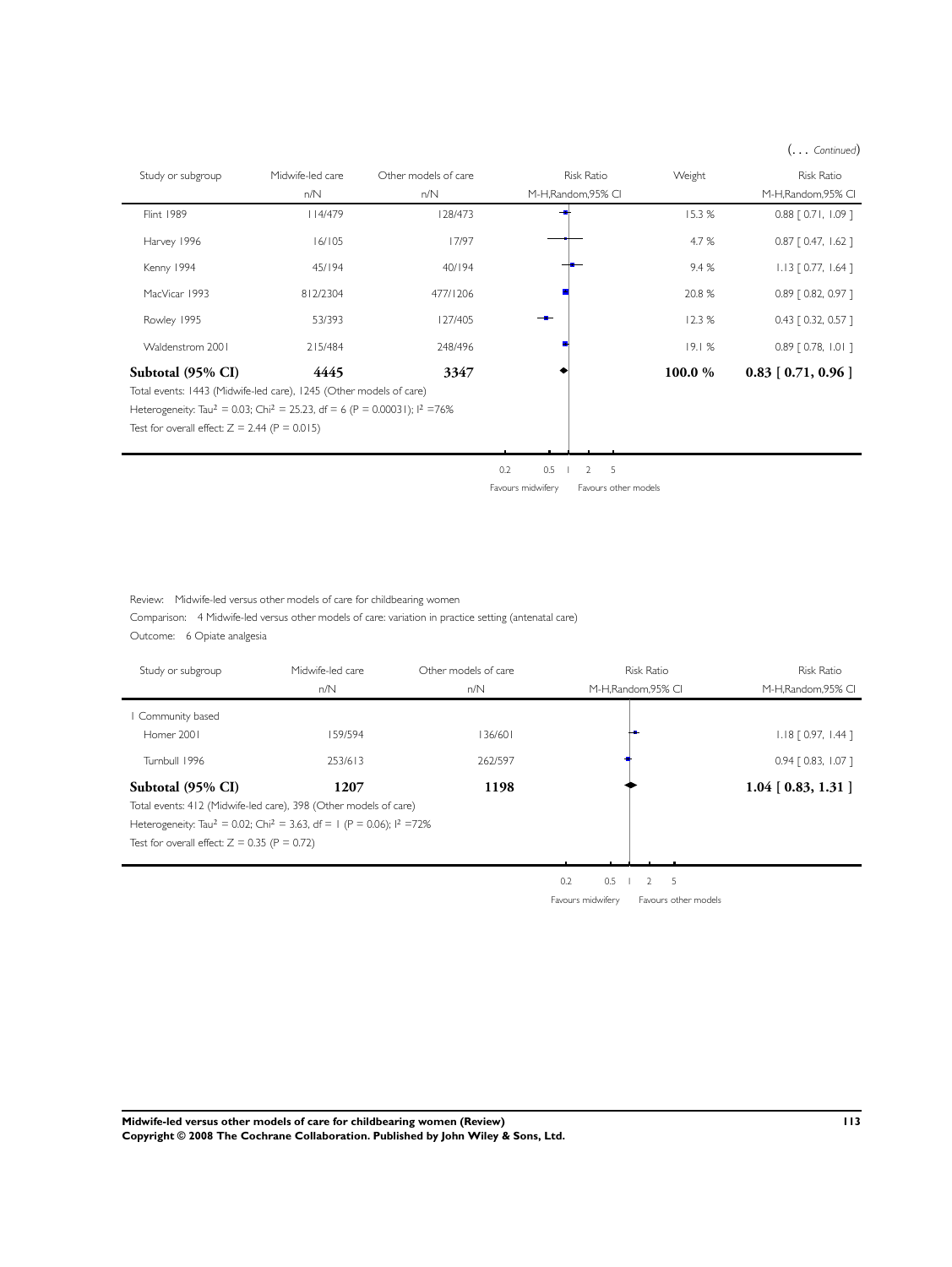### Review: Midwife-led versus other models of care for childbearing women Comparison: 4 Midwife-led versus other models of care: variation in practice setting (antenatal care) Outcome: 6 Opiate analgesia

| Study or subgroup                               | Midwife-led care                                                                                   | Other models of care |     |                     | <b>Risk Ratio</b>    | <b>Risk Ratio</b>       |
|-------------------------------------------------|----------------------------------------------------------------------------------------------------|----------------------|-----|---------------------|----------------------|-------------------------|
|                                                 | n/N                                                                                                | n/N                  |     | M-H, Random, 95% CI |                      | M-H, Random, 95% CI     |
| 2 Hospital based                                |                                                                                                    |                      |     |                     |                      |                         |
| <b>Biro 2000</b>                                | 188/486                                                                                            | 208/476              |     |                     |                      | $0.89$ $[ 0.76, 1.03 ]$ |
| Flint 1989                                      | 4/479                                                                                              | 128/473              |     |                     |                      | $0.88$ $[0.71, 1.09]$   |
| Harvey 1996                                     | 16/105                                                                                             | 17/97                |     |                     |                      | $0.87$ $[0.47, 1.62]$   |
| Kenny 1994                                      | 45/194                                                                                             | 40/194               |     |                     |                      | $1.13$ $[0.77, 1.64]$   |
| MacVicar 1993                                   | 812/2304                                                                                           | 477/1206             |     |                     |                      | $0.89$ $[0.82, 0.97]$   |
| Rowley 1995                                     | 53/393                                                                                             | 127/405              |     |                     |                      | $0.43$ $[0.32, 0.57]$   |
| Waldenstrom 2001                                | 215/484                                                                                            | 248/496              |     |                     |                      | $0.89$ $[0.78, 1.01]$   |
| Subtotal (95% CI)                               | 4445                                                                                               | 3347                 |     |                     |                      | $0.83$ [ 0.71, 0.96 ]   |
|                                                 | Total events: 1443 (Midwife-led care), 1245 (Other models of care)                                 |                      |     |                     |                      |                         |
|                                                 | Heterogeneity: Tau <sup>2</sup> = 0.03; Chi <sup>2</sup> = 25.23, df = 6 (P = 0.00031); $1^2$ =76% |                      |     |                     |                      |                         |
| Test for overall effect: $Z = 2.44$ (P = 0.015) |                                                                                                    |                      |     |                     |                      |                         |
|                                                 |                                                                                                    |                      |     |                     |                      |                         |
|                                                 |                                                                                                    |                      | 0.2 | 0.5                 | $\overline{2}$<br>-5 |                         |
|                                                 |                                                                                                    |                      |     | Favours midwifery   | Favours other models |                         |

**Midwife-led versus other models of care for childbearing women (Review) 114 Copyright © 2008 The Cochrane Collaboration. Published by John Wiley & Sons, Ltd.**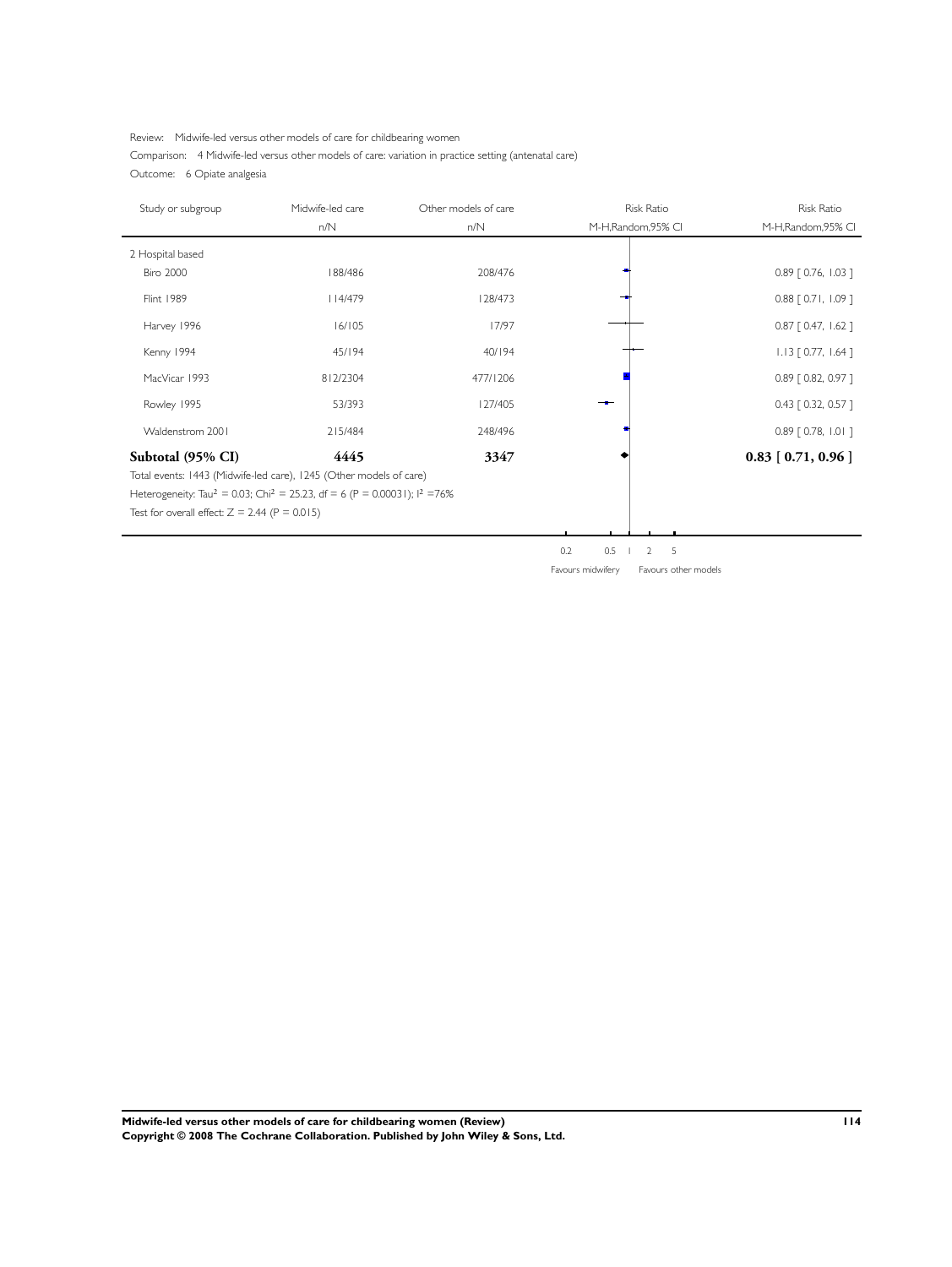## **Analysis 4.7. Comparison 4 Midwife-led versus other models of care: variation in practice setting (antenatal care), Outcome 7 Caesarean birth.**

Review: Midwife-led versus other models of care for childbearing women

Comparison: 4 Midwife-led versus other models of care: variation in practice setting (antenatal care)

Outcome: 7 Caesarean birth

| Study or subgroup                                                      | Midwife-led care | Other models of care | <b>Risk Ratio</b> | Weight | <b>Risk Ratio</b>     |
|------------------------------------------------------------------------|------------------|----------------------|-------------------|--------|-----------------------|
|                                                                        | n/N              | n/N                  | M-H,Fixed,95% Cl  |        | M-H,Fixed,95% CI      |
| Community based                                                        |                  |                      |                   |        |                       |
| Hicks 2003                                                             | 9/81             | 14/92                |                   | 4.2 %  | 0.73 [ 0.33, 1.60 ]   |
| Homer 2001                                                             | 73/594           | 96/601               |                   | 30.6 % | 0.77 [ 0.58, 1.02 ]   |
| North Stafford 2000                                                    | 137/770          | 128/735              |                   | 42.1%  | $1.02$ $[0.82, 1.27]$ |
| Turnbull 1996                                                          | 79/612           | 71/597               |                   | 23.1 % | $1.09$ $[0.80, 1.47]$ |
| Subtotal (95% CI)                                                      | 2057             | 2025                 |                   | 100.0% | $0.95$ [ 0.82, 1.10 ] |
| Total events: 298 (Midwife-led care), 309 (Other models of care)       |                  |                      |                   |        |                       |
| Heterogeneity: Chi <sup>2</sup> = 3.76, df = 3 (P = 0.29); $1^2$ = 20% |                  |                      |                   |        |                       |
| Test for overall effect: $Z = 0.73$ (P = 0.47)                         |                  |                      |                   |        |                       |
| 2 Hospital based                                                       |                  |                      |                   |        |                       |
| <b>Biro 2000</b>                                                       | 100/488          | 91/480               |                   | 23.9%  | 1.08 [ 0.84, 1.39 ]   |
| <b>Flint 1989</b>                                                      | 37/479           | 35/473               |                   | 9.2%   | $1.04$ $[0.67, 1.63]$ |
| Harvey 1996                                                            | 4/105            | 14/97                |                   | 3.8 %  | $0.26$ $[0.09, 0.77]$ |
| Kenny 1994                                                             | 24/194           | 27/211               |                   | 6.7%   | 0.97 [ 0.58, 1.62 ]   |
| MacVicar 1993                                                          | 144/2304         | 78/1206              |                   | 26.7%  | 0.97 [ 0.74, 1.26 ]   |
| Rowley 1995                                                            | 52/393           | 59/405               |                   | 15.2%  | 0.91   0.64, 1.28 ]   |
| Waldenstrom 2001                                                       | 55/484           | 56/496               |                   | 14.4 % | $1.01$ $[0.71, 1.43]$ |
| Subtotal (95% CI)                                                      | 4447             | 3368                 |                   | 100.0% | $0.97$ [ 0.85, 1.11 ] |
| Total events: 416 (Midwife-led care), 360 (Other models of care)       |                  |                      |                   |        |                       |
| Heterogeneity: Chi <sup>2</sup> = 6.59, df = 6 (P = 0.36); $1^2$ =9%   |                  |                      |                   |        |                       |
| Test for overall effect: $Z = 0.43$ (P = 0.67)                         |                  |                      |                   |        |                       |
|                                                                        |                  |                      |                   |        |                       |

 $0.1$  10

Favours midwifery Favours other models

**Midwife-led versus other models of care for childbearing women (Review) 115 Copyright © 2008 The Cochrane Collaboration. Published by John Wiley & Sons, Ltd.**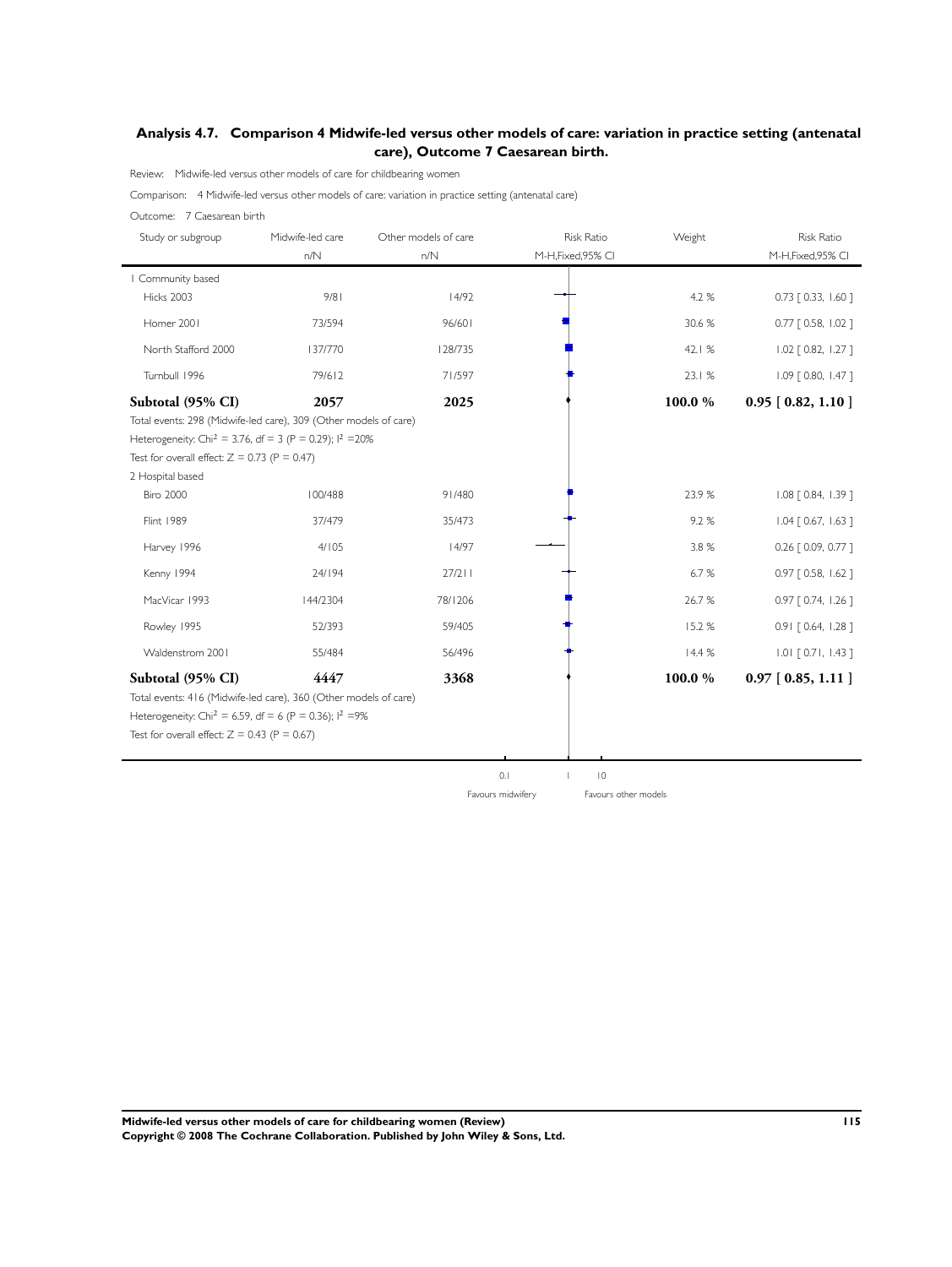Review: Midwife-led versus other models of care for childbearing women Comparison: 4 Midwife-led versus other models of care: variation in practice setting (antenatal care) Outcome: 7 Caesarean birth

| Study or subgroup                              | Midwife-led care                                                       | Other models of care |                   | <b>Risk Ratio</b>    | <b>Risk Ratio</b>       |
|------------------------------------------------|------------------------------------------------------------------------|----------------------|-------------------|----------------------|-------------------------|
|                                                | n/N                                                                    | n/N                  |                   | M-H,Fixed,95% CI     | M-H, Fixed, 95% CI      |
| Community based                                |                                                                        |                      |                   |                      |                         |
| Hicks 2003                                     | 9/8                                                                    | 14/92                |                   |                      | $0.73$ [ 0.33, 1.60 ]   |
| Homer 2001                                     | 73/594                                                                 | 96/601               |                   |                      | $0.77$ $[0.58, 1.02]$   |
| North Stafford 2000                            | 137/770                                                                | 128/735              |                   |                      | $1.02$ $[0.82, 1.27]$   |
| Turnbull 1996                                  | 79/612                                                                 | 71/597               |                   |                      | $1.09$ [ 0.80, 1.47 ]   |
| Subtotal (95% CI)                              | 2057                                                                   | 2025                 |                   |                      | $0.95$ [ $0.82, 1.10$ ] |
|                                                |                                                                        |                      | 0.1               | $ 0\rangle$          |                         |
| Test for overall effect: $Z = 0.73$ (P = 0.47) |                                                                        |                      |                   |                      |                         |
|                                                |                                                                        |                      | Favours midwifery | Favours other models |                         |
|                                                |                                                                        |                      |                   |                      |                         |
|                                                |                                                                        |                      |                   |                      |                         |
|                                                |                                                                        |                      |                   |                      |                         |
|                                                |                                                                        |                      |                   |                      |                         |
|                                                | Review: Midwife-led versus other models of care for childbearing women |                      |                   |                      |                         |

Comparison: 4 Midwife-led versus other models of care: variation in practice setting (antenatal care) Outcome: 7 Caesarean birth

| Study or subgroup                                                    | Midwife-led care                                                 | Other models of care |                   | <b>Risk Ratio</b>    | Risk Ratio            |
|----------------------------------------------------------------------|------------------------------------------------------------------|----------------------|-------------------|----------------------|-----------------------|
|                                                                      | n/N                                                              | n/N                  |                   | M-H,Fixed,95% Cl     | M-H, Fixed, 95% CI    |
| 2 Hospital based                                                     |                                                                  |                      |                   |                      |                       |
| <b>Biro 2000</b>                                                     | 100/488                                                          | 91/480               |                   |                      | $1.08$ $[0.84, 1.39]$ |
| Flint 1989                                                           | 37/479                                                           | 35/473               |                   |                      | $1.04$ $[0.67, 1.63]$ |
| Harvey 1996                                                          | 4/105                                                            | 14/97                |                   |                      | $0.26$ $[0.09, 0.77]$ |
| Kenny 1994                                                           | 24/194                                                           | 27/211               |                   |                      | $0.97$ $[0.58, 1.62]$ |
| MacVicar 1993                                                        | 144/2304                                                         | 78/1206              |                   |                      | $0.97$ $[0.74, 1.26]$ |
| Rowley 1995                                                          | 52/393                                                           | 59/405               |                   |                      | $0.91$ $[0.64, 1.28]$ |
| Waldenstrom 2001                                                     | 55/484                                                           | 56/496               |                   |                      | $1.01$ $[0.71, 1.43]$ |
| Subtotal (95% CI)                                                    | 4447                                                             | 3368                 |                   |                      | $0.97$ [ 0.85, 1.11 ] |
|                                                                      | Total events: 416 (Midwife-led care), 360 (Other models of care) |                      |                   |                      |                       |
| Heterogeneity: Chi <sup>2</sup> = 6.59, df = 6 (P = 0.36); $1^2$ =9% |                                                                  |                      |                   |                      |                       |
| Test for overall effect: $Z = 0.43$ (P = 0.67)                       |                                                                  |                      |                   |                      |                       |
|                                                                      |                                                                  |                      |                   |                      |                       |
|                                                                      |                                                                  |                      | 0.1               | $\overline{0}$       |                       |
|                                                                      |                                                                  |                      | Favours midwifery | Favours other models |                       |

**Midwife-led versus other models of care for childbearing women (Review) 116**

**Copyright © 2008 The Cochrane Collaboration. Published by John Wiley & Sons, Ltd.**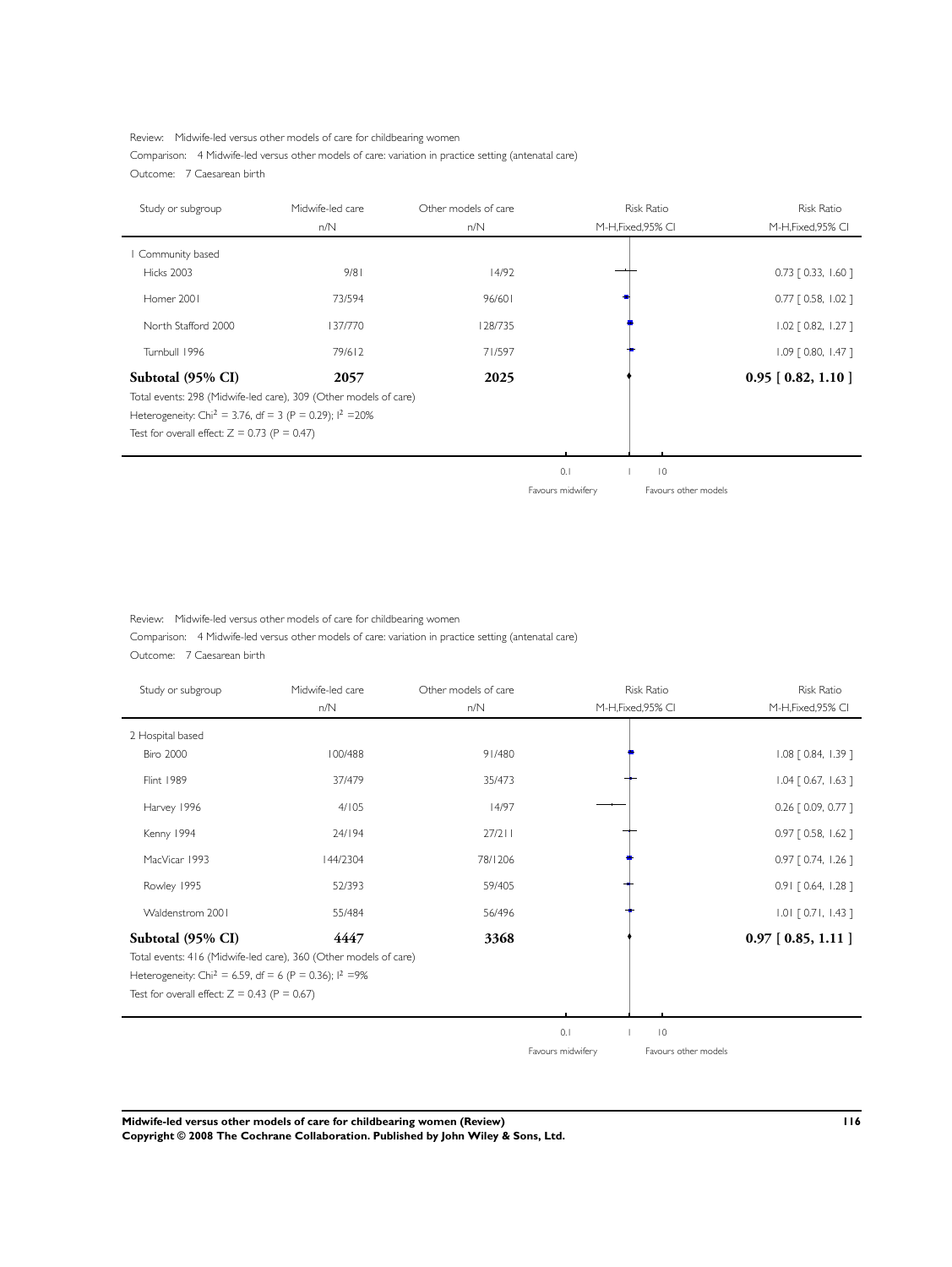## **Analysis 4.8. Comparison 4 Midwife-led versus other models of care: variation in practice setting (antenatal care), Outcome 8 Instrumental vaginal birth (forceps/vacuum).**

Review: Midwife-led versus other models of care for childbearing women

Comparison: 4 Midwife-led versus other models of care: variation in practice setting (antenatal care)

Outcome: 8 Instrumental vaginal birth (forceps/vacuum)

| Study or subgroup                                                       | Midwife-led care | Other models of care | <b>Risk Ratio</b>                 | Weight | <b>Risk Ratio</b>          |
|-------------------------------------------------------------------------|------------------|----------------------|-----------------------------------|--------|----------------------------|
|                                                                         | n/N              | n/N                  | M-H,Fixed,95% CI                  |        | M-H,Fixed,95% Cl           |
| Community based                                                         |                  |                      |                                   |        |                            |
| Homer 2001                                                              | 71/594           | 63/601               |                                   | 26.6 % | $1.14$ [ 0.83, 1.57 ]      |
| North Stafford 2000                                                     | 74/770           | 84/735               |                                   | 36.5 % | $0.84$ $[0.63, 1.13]$      |
| Turnbull 1996                                                           | 83/612           | 86/597               |                                   | 36.9%  | $0.94$ $[0.71, 1.25]$      |
| Subtotal (95% CI)                                                       | 1976             | 1933                 |                                   | 100.0% | $0.96$ [ $0.81$ , $1.14$ ] |
| Total events: 228 (Midwife-led care), 233 (Other models of care)        |                  |                      |                                   |        |                            |
| Heterogeneity: Chi <sup>2</sup> = 1.90, df = 2 (P = 0.39); $1^2$ =0.0%  |                  |                      |                                   |        |                            |
| Test for overall effect: $Z = 0.50$ (P = 0.62)                          |                  |                      |                                   |        |                            |
| 2 Hospital based                                                        |                  |                      |                                   |        |                            |
| <b>Biro 2000</b>                                                        | 67/488           | 86/480               |                                   | 18.8%  | $0.77$ $[0.57, 1.03]$      |
| Flint 1989                                                              | 56/479           | 66/473               |                                   | 14.4 % | $0.84$ $[0.60, 1.17]$      |
| Harvey 1996                                                             | 6/105            | 7/97                 |                                   | 1.6%   | $0.79$ $[0.28, 2.27]$      |
| Kenny 1994                                                              | 12/194           | 29/211               |                                   | 6.0%   | $0.45$ $[0.24, 0.86]$      |
| MacVicar 1993                                                           | 187/2304         | 4/   206             |                                   | 32.4 % | $0.86$ $[0.69, 1.07]$      |
| Rowley 1995                                                             | 29/393           | 37/405               |                                   | 7.9%   | $0.81$ [ $0.51$ , 1.29 ]   |
| Waldenstrom 2001                                                        | 78/484           | 89/496               |                                   | 19.0%  | $0.90$ $[0.68, 1.18]$      |
| Subtotal (95% CI)                                                       | 4447             | 3368                 |                                   | 100.0% | $0.82$ [ 0.72, 0.93 ]      |
| Total events: 435 (Midwife-led care), 428 (Other models of care)        |                  |                      |                                   |        |                            |
| Heterogeneity: Chi <sup>2</sup> = 4.15, df = 6 (P = 0.66); $1^2$ = 0.0% |                  |                      |                                   |        |                            |
| Test for overall effect: $Z = 3.13$ (P = 0.0017)                        |                  |                      |                                   |        |                            |
|                                                                         |                  |                      |                                   |        |                            |
|                                                                         |                  |                      | $\overline{2}$<br>0.2<br>0.5<br>5 |        |                            |

Favours midwifery Favours other models

**Midwife-led versus other models of care for childbearing women (Review) 117 Copyright © 2008 The Cochrane Collaboration. Published by John Wiley & Sons, Ltd.**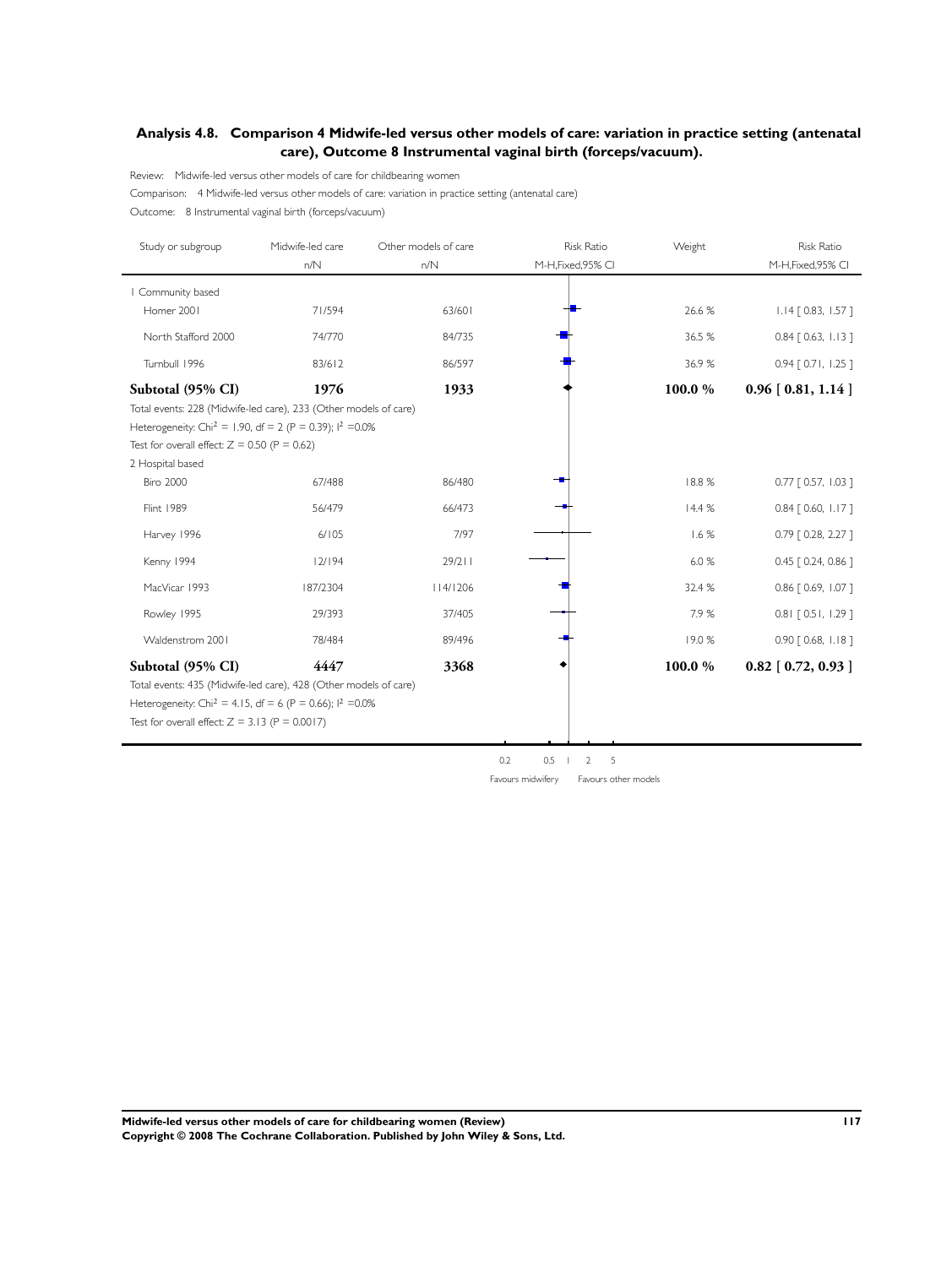### Review: Midwife-led versus other models of care for childbearing women Comparison: 4 Midwife-led versus other models of care: variation in practice setting (antenatal care) Outcome: 8 Instrumental vaginal birth (forceps/vacuum)

| Study or subgroup                                                                   | Midwife-led care                                                 | Other models of care | <b>Risk Ratio</b>  | <b>Risk Ratio</b>     |
|-------------------------------------------------------------------------------------|------------------------------------------------------------------|----------------------|--------------------|-----------------------|
|                                                                                     | n/N                                                              | n/N                  | M-H, Fixed, 95% CI | M-H, Fixed, 95% CI    |
| Community based                                                                     |                                                                  |                      |                    |                       |
| Homer 2001                                                                          | 71/594                                                           | 63/601               |                    | $1.14$ [ 0.83, 1.57 ] |
| North Stafford 2000                                                                 | 74/770                                                           | 84/735               |                    | $0.84$ $[0.63, 1.13]$ |
| Turnbull 1996                                                                       | 83/612                                                           | 86/597               |                    | $0.94$ [ 0.71, 1.25 ] |
| Subtotal (95% CI)                                                                   | 1976                                                             | 1933                 |                    | $0.96$ [ 0.81, 1.14 ] |
|                                                                                     | Total events: 228 (Midwife-led care), 233 (Other models of care) |                      |                    |                       |
| Heterogeneity: Chi <sup>2</sup> = 1.90, df = 2 (P = 0.39); $\frac{1^2}{1^2}$ = 0.0% |                                                                  |                      |                    |                       |
| Test for overall effect: $Z = 0.50$ (P = 0.62)                                      |                                                                  |                      |                    |                       |
|                                                                                     |                                                                  |                      |                    |                       |
|                                                                                     |                                                                  |                      | 0.5<br>0.2<br>5    |                       |

Favours midwifery Favours other models

Review: Midwife-led versus other models of care for childbearing women

Comparison: 4 Midwife-led versus other models of care: variation in practice setting (antenatal care)

Outcome: 8 Instrumental vaginal birth (forceps/vacuum)

| Study or subgroup                                                                | Midwife-led care | Other models of care | <b>Risk Ratio</b>  | <b>Risk Ratio</b>          |
|----------------------------------------------------------------------------------|------------------|----------------------|--------------------|----------------------------|
|                                                                                  | n/N              | n/N                  | M-H, Fixed, 95% CI | M-H, Fixed, 95% CI         |
| 2 Hospital based                                                                 |                  |                      |                    |                            |
| <b>Biro 2000</b>                                                                 | 67/488           | 86/480               | - 7                | $0.77$ [ 0.57, 1.03 ]      |
| Flint 1989                                                                       | 56/479           | 66/473               |                    | $0.84$ $[0.60, 1.17]$      |
| Harvey 1996                                                                      | 6/105            | 7/97                 |                    | $0.79$ $[0.28, 2.27]$      |
| Kenny 1994                                                                       | 12/194           | 29/211               |                    | $0.45$ $[0.24, 0.86]$      |
| MacVicar 1993                                                                    | 187/2304         | 4/   206             |                    | $0.86$ $[0.69, 1.07]$      |
| Rowley 1995                                                                      | 29/393           | 37/405               |                    | $0.81$ $[0.51, 1.29]$      |
| Waldenstrom 2001                                                                 | 78/484           | 89/496               |                    | $0.90$ $[0.68, 1.18]$      |
| Subtotal (95% CI)                                                                | 4447             | 3368                 |                    | $0.82$ [ $0.72$ , $0.93$ ] |
| Total events: 435 (Midwife-led care), 428 (Other models of care)                 |                  |                      |                    |                            |
| Heterogeneity: Chi <sup>2</sup> = 4.15, df = 6 (P = 0.66); l <sup>2</sup> = 0.0% |                  |                      |                    |                            |
| Test for overall effect: $Z = 3.13$ (P = 0.0017)                                 |                  |                      |                    |                            |
|                                                                                  |                  |                      |                    |                            |

0.2 0.5 1 2 5

Favours midwifery Favours other models

**Midwife-led versus other models of care for childbearing women (Review) 118 Copyright © 2008 The Cochrane Collaboration. Published by John Wiley & Sons, Ltd.**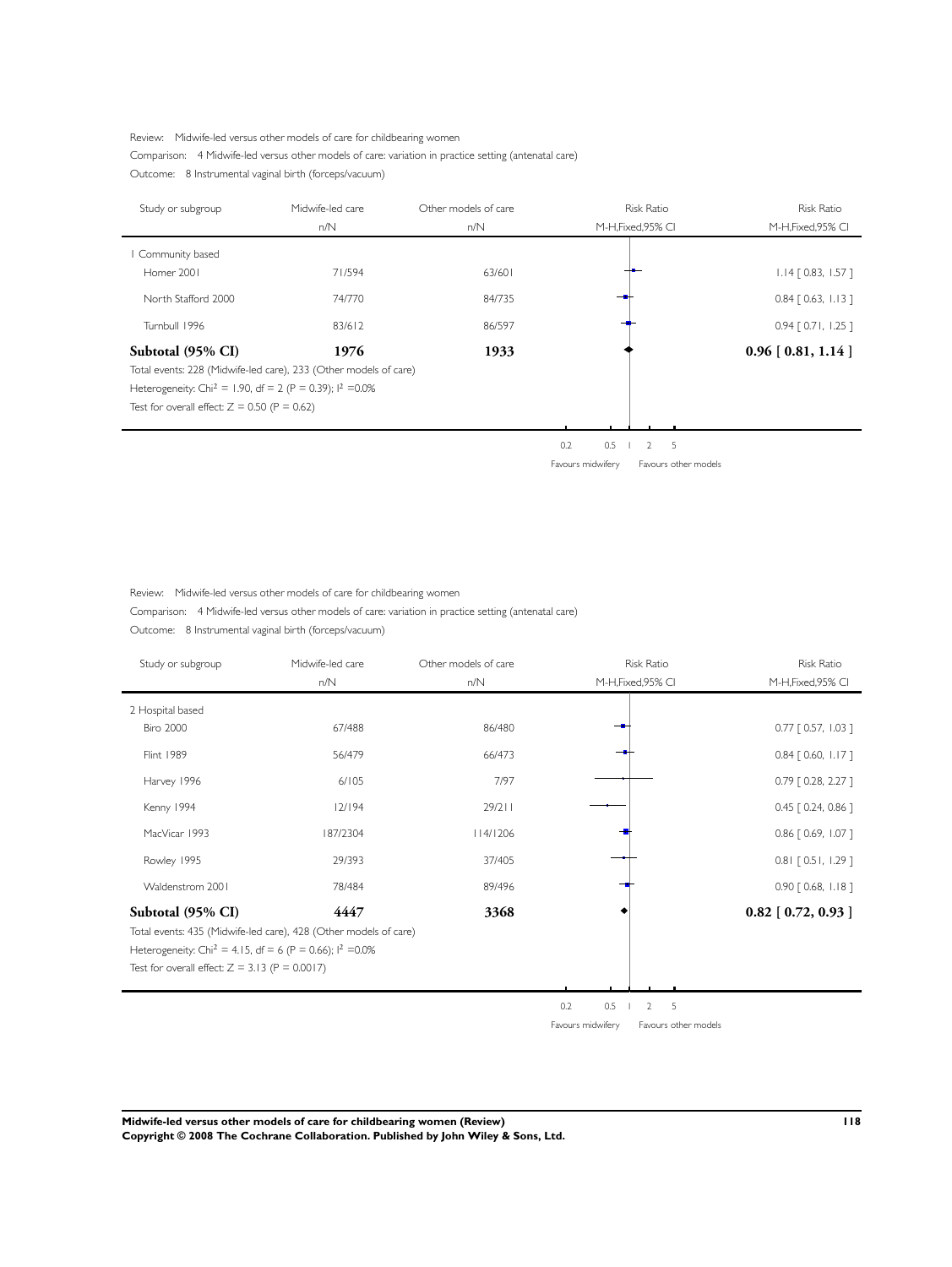## **Analysis 4.9. Comparison 4 Midwife-led versus other models of care: variation in practice setting (antenatal care), Outcome 9 Spontaneous vaginal birth (as defined by trial authors).**

Review: Midwife-led versus other models of care for childbearing women

Comparison: 4 Midwife-led versus other models of care: variation in practice setting (antenatal care)

Outcome: 9 Spontaneous vaginal birth (as defined by trial authors)

| Study or subgroup                                                       | Midwife-led care | Other models of care | <b>Risk Ratio</b>                         | Weight | Risk Ratio              |
|-------------------------------------------------------------------------|------------------|----------------------|-------------------------------------------|--------|-------------------------|
|                                                                         | n/N              | n/N                  | M-H, Fixed, 95% CI                        |        | M-H,Fixed,95% Cl        |
| I Community based                                                       |                  |                      |                                           |        |                         |
| Homer 2001                                                              | 402/594          | 374/601              |                                           | 27.8%  | $1.09$ $[ 1.00, 1.18]$  |
| North Stafford 2000                                                     | 542/770          | 509/735              |                                           | 38.9%  | $1.02$ $[0.95, 1.09]$   |
| Tumbull 1996                                                            | 450/612          | 440/597              |                                           | 33.3 % | $1.00$ $[0.93, 1.07]$   |
| Subtotal (95% CI)                                                       | 1976             | 1933                 |                                           | 100.0% | $1.03$ [ 0.99, 1.07 ]   |
| Total events: 1394 (Midwife-led care), 1323 (Other models of care)      |                  |                      |                                           |        |                         |
| Heterogeneity: Chi <sup>2</sup> = 2.64, df = 2 (P = 0.27); $1^2$ = 24%  |                  |                      |                                           |        |                         |
| Test for overall effect: $Z = 1.39$ (P = 0.16)                          |                  |                      |                                           |        |                         |
| 2 Hospital based                                                        |                  |                      |                                           |        |                         |
| <b>Biro 2000</b>                                                        | 282/488          | 262/480              |                                           | 10.8%  | $1.06$ $[0.95, 1.18]$   |
| Flint 1989                                                              | 386/479          | 372/473              |                                           | 15.4%  | $1.02$ $[0.96, 1.09]$   |
| Harvey 1996                                                             | 89/105           | 71/97                |                                           | 3.0%   | $1.16$ $[ 1.00, 1.34 ]$ |
| Kenny 1994                                                              | 158/194          | 155/211              |                                           | 6.1%   | $1.11$ $[1.00, 1.23]$   |
| MacVicar 1993                                                           | 1847/2304        | 931/1206             |                                           | 50.1%  | $1.04$ $[ 1.00, 1.08 ]$ |
| Waldenstrom 2001                                                        | 362/484          | 360/496              |                                           | 14.6 % | $1.03$ $[0.96, 1.11]$   |
| Subtotal (95% CI)                                                       | 4054             | 2963                 |                                           | 100.0% | $1.05$ [ 1.02, 1.07 ]   |
| Total events: 3124 (Midwife-led care), 2151 (Other models of care)      |                  |                      |                                           |        |                         |
| Heterogeneity: Chi <sup>2</sup> = 3.79, df = 5 (P = 0.58); $1^2$ = 0.0% |                  |                      |                                           |        |                         |
| Test for overall effect: $Z = 3.14$ (P = 0.0017)                        |                  |                      |                                           |        |                         |
|                                                                         |                  |                      |                                           |        |                         |
|                                                                         |                  |                      | 0.2<br>0.5<br>5<br>$\overline{2}$         |        |                         |
|                                                                         |                  |                      | Favours other models<br>Favours midwifery |        |                         |

**Midwife-led versus other models of care for childbearing women (Review) 119 Copyright © 2008 The Cochrane Collaboration. Published by John Wiley & Sons, Ltd.**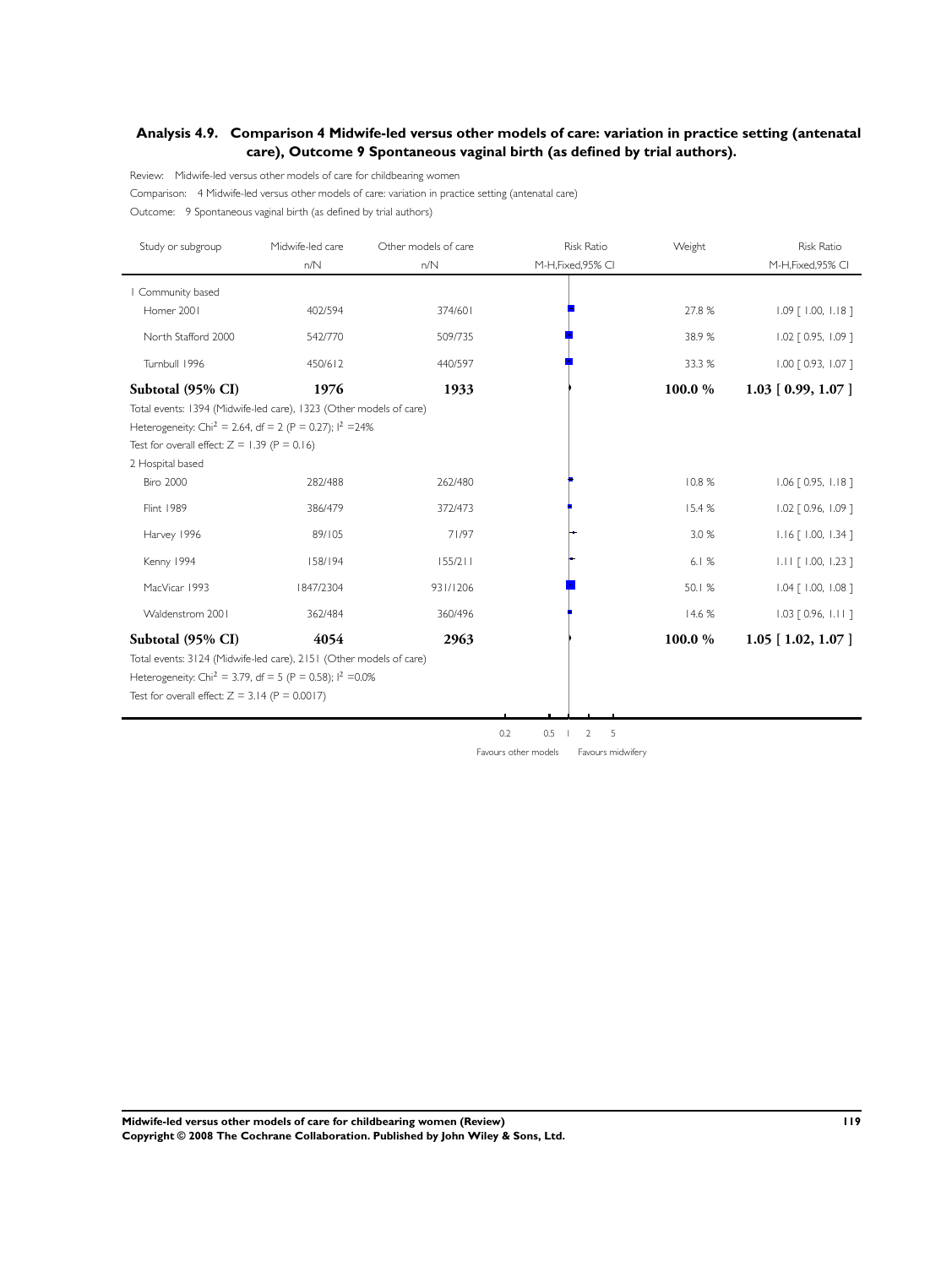### Review: Midwife-led versus other models of care for childbearing women Comparison: 4 Midwife-led versus other models of care: variation in practice setting (antenatal care)

Outcome: 9 Spontaneous vaginal birth (as defined by trial authors)

| Study or subgroup                                                      | Midwife-led care | Other models of care |                      | <b>Risk Ratio</b>     | <b>Risk Ratio</b>       |
|------------------------------------------------------------------------|------------------|----------------------|----------------------|-----------------------|-------------------------|
|                                                                        | n/N              | n/N                  |                      | M-H, Fixed, 95% CI    | M-H, Fixed, 95% CI      |
| Community based                                                        |                  |                      |                      |                       |                         |
| Homer 2001                                                             | 402/594          | 374/601              |                      |                       | $1.09$ $[ 1.00, 1.18 ]$ |
| North Stafford 2000                                                    | 542/770          | 509/735              |                      |                       | $1.02$ $[0.95, 1.09]$   |
| Turnbull 1996                                                          | 450/612          | 440/597              |                      |                       | $1.00$ $[0.93, 1.07]$   |
| Subtotal (95% CI)                                                      | 1976             | 1933                 |                      |                       | $1.03$ [ 0.99, 1.07 ]   |
| Total events: 1394 (Midwife-led care), 1323 (Other models of care)     |                  |                      |                      |                       |                         |
| Heterogeneity: Chi <sup>2</sup> = 2.64, df = 2 (P = 0.27); $1^2$ = 24% |                  |                      |                      |                       |                         |
| Test for overall effect: $Z = 1.39$ (P = 0.16)                         |                  |                      |                      |                       |                         |
|                                                                        |                  |                      |                      |                       |                         |
|                                                                        |                  |                      | 0.5<br>0.2           | $-5$<br>$\mathcal{L}$ |                         |
|                                                                        |                  |                      | Favours other models | Favours midwifery     |                         |

Review: Midwife-led versus other models of care for childbearing women Comparison: 4 Midwife-led versus other models of care: variation in practice setting (antenatal care)

Outcome: 9 Spontaneous vaginal birth (as defined by trial authors)

| Study or subgroup                                                      | Midwife-led care                                                   | Other models of care |     | <b>Risk Ratio</b>  | <b>Risk Ratio</b>          |
|------------------------------------------------------------------------|--------------------------------------------------------------------|----------------------|-----|--------------------|----------------------------|
|                                                                        | n/N                                                                | n/N                  |     | M-H, Fixed, 95% CI | M-H, Fixed, 95% CI         |
| 2 Hospital based                                                       |                                                                    |                      |     |                    |                            |
| <b>Biro 2000</b>                                                       | 282/488                                                            | 262/480              |     |                    | $1.06$ $[0.95, 1.18]$      |
| Flint 1989                                                             | 386/479                                                            | 372/473              |     |                    | $1.02$ $[0.96, 1.09]$      |
| Harvey 1996                                                            | 89/105                                                             | 71/97                |     |                    | $1.16$ [ $1.00$ , $1.34$ ] |
| Kenny 1994                                                             | 158/194                                                            | 155/211              |     |                    | $1.11$ $[1.00, 1.23]$      |
| MacVicar 1993                                                          | 1847/2304                                                          | 931/1206             |     |                    | $1.04$ $[ 1.00, 1.08 ]$    |
| Waldenstrom 2001                                                       | 362/484                                                            | 360/496              |     |                    | $1.03$ $[0.96, 1.11]$      |
| Subtotal (95% CI)                                                      | 4054                                                               | 2963                 |     |                    | $1.05$ [ 1.02, 1.07 ]      |
|                                                                        | Total events: 3124 (Midwife-led care), 2151 (Other models of care) |                      |     |                    |                            |
| Heterogeneity: Chi <sup>2</sup> = 3.79, df = 5 (P = 0.58); $1^2$ =0.0% |                                                                    |                      |     |                    |                            |
| Test for overall effect: $Z = 3.14$ (P = 0.0017)                       |                                                                    |                      |     |                    |                            |
|                                                                        |                                                                    |                      |     |                    |                            |
|                                                                        |                                                                    |                      | 0.2 | 0.5<br>2<br>-5     |                            |

Favours other models Favours midwifery

**Midwife-led versus other models of care for childbearing women (Review) 120 Copyright © 2008 The Cochrane Collaboration. Published by John Wiley & Sons, Ltd.**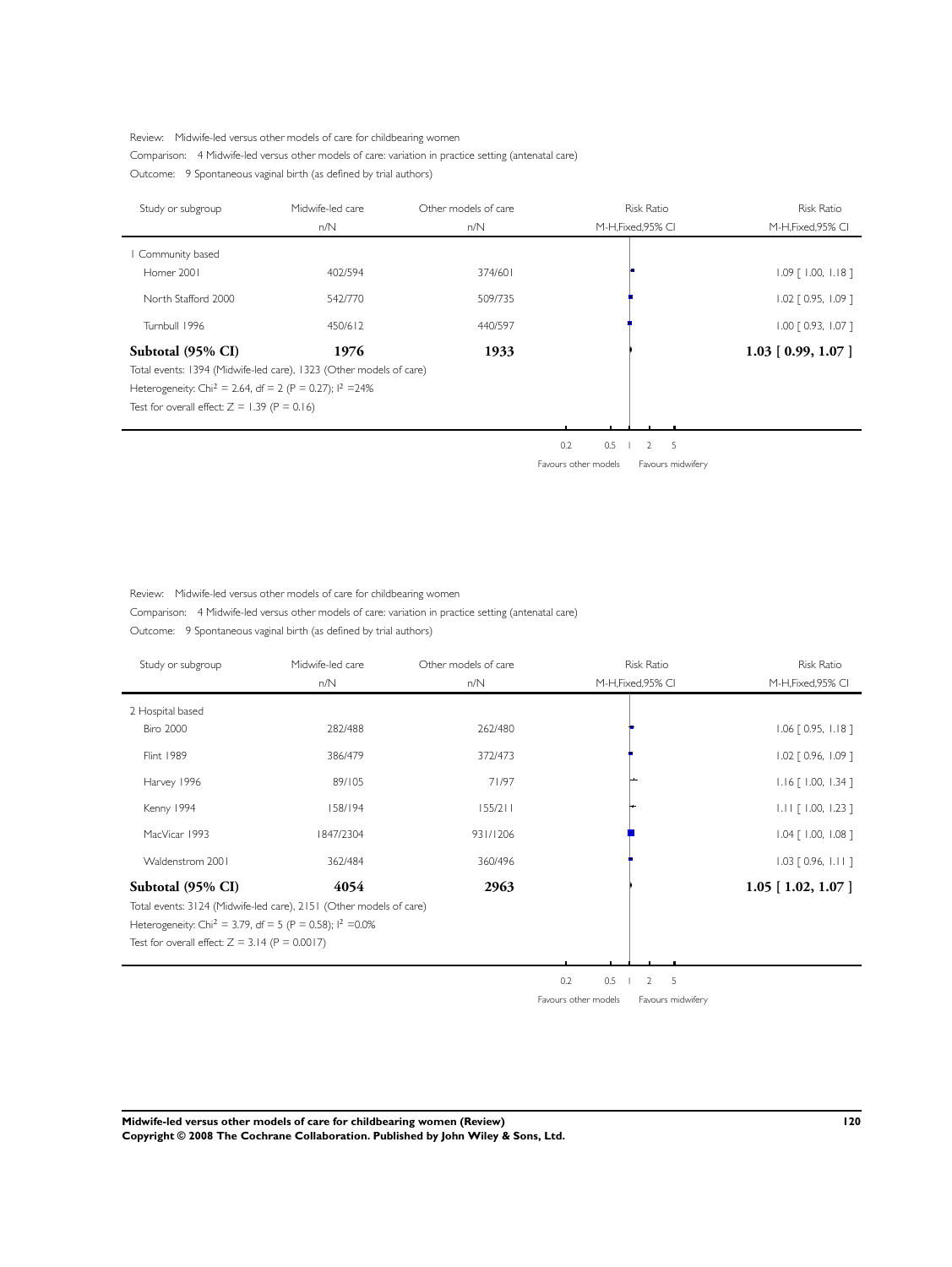## **Analysis 4.10. Comparison 4 Midwife-led versus other models of care: variation in practice setting (antenatal care), Outcome 10 5-minute Apgar score below or equal to 7.**

Review: Midwife-led versus other models of care for childbearing women

Comparison: 4 Midwife-led versus other models of care: variation in practice setting (antenatal care)

Outcome: 10 5-minute Apgar score below or equal to 7

| Study or subgroup                                                       | Midwife-led care | Other models of care | <b>Risk Ratio</b>                 | Weight | <b>Risk Ratio</b>          |
|-------------------------------------------------------------------------|------------------|----------------------|-----------------------------------|--------|----------------------------|
|                                                                         | n/N              | n/N                  | M-H,Fixed,95% Cl                  |        | M-H, Fixed, 95% CI         |
| Community based                                                         |                  |                      |                                   |        |                            |
| Homer 2001                                                              | 12/597           | 13/608               |                                   | 25.2 % | $0.94$ $[0.43, 2.04]$      |
| Tumbull 1996                                                            | 24/613           | 38/603               |                                   | 74.8%  | $0.62$ $[0.38, 1.02]$      |
| Subtotal (95% CI)                                                       | 1210             | 1211                 |                                   | 100.0% | $0.70$ [ $0.46$ , $1.07$ ] |
| Total events: 36 (Midwife-led care), 51 (Other models of care)          |                  |                      |                                   |        |                            |
| Heterogeneity: Chi <sup>2</sup> = 0.77, df = 1 (P = 0.38); $1^2$ = 0.0% |                  |                      |                                   |        |                            |
| Test for overall effect: $Z = 1.66$ (P = 0.096)                         |                  |                      |                                   |        |                            |
| 2 Hospital based                                                        |                  |                      |                                   |        |                            |
| <b>Biro 2000</b>                                                        | 13/500           | 11/493               |                                   | 30.8%  | $1.17$ $[0.53, 2.58]$      |
| Flint 1989                                                              | 17/480           | 6/476                |                                   | 16.7%  | 2.81 [ 1.12, 7.06 ]        |
| Harvey 1996                                                             | 4/105            | 4/97                 |                                   | 11.6%  | 0.92 [ 0.24, 3.59 ]        |
| Kenny 1994                                                              | 7/197            | $1/2$  4             |                                   | 2.7%   | 7.60 [ 0.94, 61.25 ]       |
| Rowley 1995                                                             | 6/398            | 7/413                |                                   | 19.1%  | 0.89 [ 0.30, 2.62 ]        |
| Waldenstrom 2001                                                        | 9/486            | 7/500                |                                   | 19.2%  | $1.32$ $[0.50, 3.52]$      |
| Subtotal (95% CI)                                                       | 2166             | 2193                 |                                   | 100.0% | $1.56$ [ $1.03$ , $2.36$ ] |
| Total events: 56 (Midwife-led care), 36 (Other models of care)          |                  |                      |                                   |        |                            |
| Heterogeneity: Chi <sup>2</sup> = 6.02, df = 5 (P = 0.30); $1^2$ = 17%  |                  |                      |                                   |        |                            |
| Test for overall effect: $Z = 2.11$ (P = 0.035)                         |                  |                      |                                   |        |                            |
|                                                                         |                  |                      |                                   |        |                            |
|                                                                         |                  |                      | 0.2<br>0.5<br>$\overline{2}$<br>5 |        |                            |

Favours midwifery | Favours other models

**Midwife-led versus other models of care for childbearing women (Review) 121 Copyright © 2008 The Cochrane Collaboration. Published by John Wiley & Sons, Ltd.**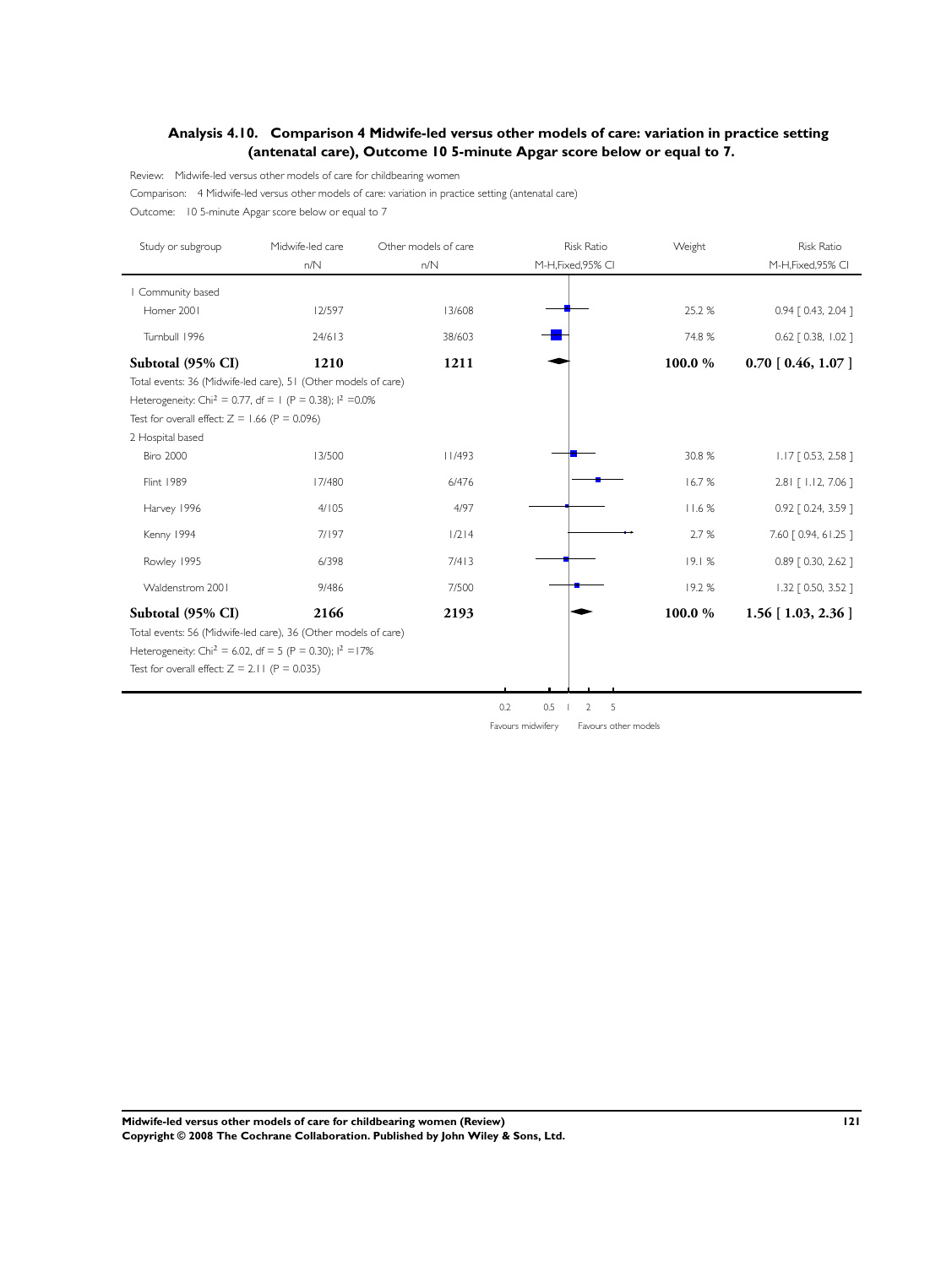Review: Midwife-led versus other models of care for childbearing women Comparison: 4 Midwife-led versus other models of care: variation in practice setting (antenatal care) Outcome: 10 5-minute Apgar score below or equal to 7

| Study or subgroup                                                      | Midwife-led care                                               | Other models of care | <b>Risk Ratio</b>  | <b>Risk Ratio</b>     |
|------------------------------------------------------------------------|----------------------------------------------------------------|----------------------|--------------------|-----------------------|
|                                                                        | n/N                                                            | n/N                  | M-H, Fixed, 95% CI | M-H, Fixed, 95% CI    |
| Community based                                                        |                                                                |                      |                    |                       |
| Homer 2001                                                             | 12/597                                                         | 13/608               |                    | 0.94 [ 0.43, 2.04 ]   |
| Tumbull 1996                                                           | 24/613                                                         | 38/603               |                    | $0.62$ $[0.38, 1.02]$ |
| Subtotal (95% CI)                                                      | 1210                                                           | 1211                 |                    | $0.70$ [ 0.46, 1.07 ] |
|                                                                        | Total events: 36 (Midwife-led care), 51 (Other models of care) |                      |                    |                       |
| Heterogeneity: Chi <sup>2</sup> = 0.77, df = 1 (P = 0.38); $1^2$ =0.0% |                                                                |                      |                    |                       |
| Test for overall effect: $Z = 1.66$ (P = 0.096)                        |                                                                |                      |                    |                       |
|                                                                        |                                                                |                      |                    |                       |
|                                                                        |                                                                |                      | 0.2<br>0.5<br>2    | $-5$                  |
|                                                                        |                                                                |                      | Favours midwifery  | Favours other models  |
|                                                                        |                                                                |                      |                    |                       |

Review: Midwife-led versus other models of care for childbearing women

Comparison: 4 Midwife-led versus other models of care: variation in practice setting (antenatal care) Outcome: 10 5-minute Apgar score below or equal to 7

| Study or subgroup                                                      | Midwife-led care<br>n/N                                        | Other models of care<br>n/N | <b>Risk Ratio</b><br>M-H, Fixed, 95% CI | Risk Ratio<br>M-H, Fixed, 95% CI |
|------------------------------------------------------------------------|----------------------------------------------------------------|-----------------------------|-----------------------------------------|----------------------------------|
| 2 Hospital based                                                       |                                                                |                             |                                         |                                  |
| <b>Biro 2000</b>                                                       | 13/500                                                         | 11/493                      |                                         | $1.17$ $[0.53, 2.58]$            |
| Flint 1989                                                             | 17/480                                                         | 6/476                       |                                         | $2.81$ $[$ 1.12, 7.06 ]          |
| Harvey 1996                                                            | 4/105                                                          | 4/97                        |                                         | $0.92$ $[0.24, 3.59]$            |
| Kenny 1994                                                             | 7/197                                                          | $1/2$   4                   |                                         | 7.60 [ 0.94, 61.25 ]             |
| Rowley 1995                                                            | 6/398                                                          | 7/413                       |                                         | $0.89$ $[0.30, 2.62]$            |
| Waldenstrom 2001                                                       | 9/486                                                          | 7/500                       |                                         | $1.32$ [ 0.50, 3.52 ]            |
| Subtotal (95% CI)                                                      | 2166                                                           | 2193                        |                                         | $1.56$ [ $1.03$ , $2.36$ ]       |
|                                                                        | Total events: 56 (Midwife-led care), 36 (Other models of care) |                             |                                         |                                  |
| Heterogeneity: Chi <sup>2</sup> = 6.02, df = 5 (P = 0.30); $1^2$ = 17% |                                                                |                             |                                         |                                  |
| Test for overall effect: $Z = 2.11$ (P = 0.035)                        |                                                                |                             |                                         |                                  |
|                                                                        |                                                                |                             |                                         |                                  |
|                                                                        |                                                                |                             | 0.2<br>0.5<br>$\overline{2}$<br>5       |                                  |

Favours midwifery Favours other models

**Midwife-led versus other models of care for childbearing women (Review) 122 Copyright © 2008 The Cochrane Collaboration. Published by John Wiley & Sons, Ltd.**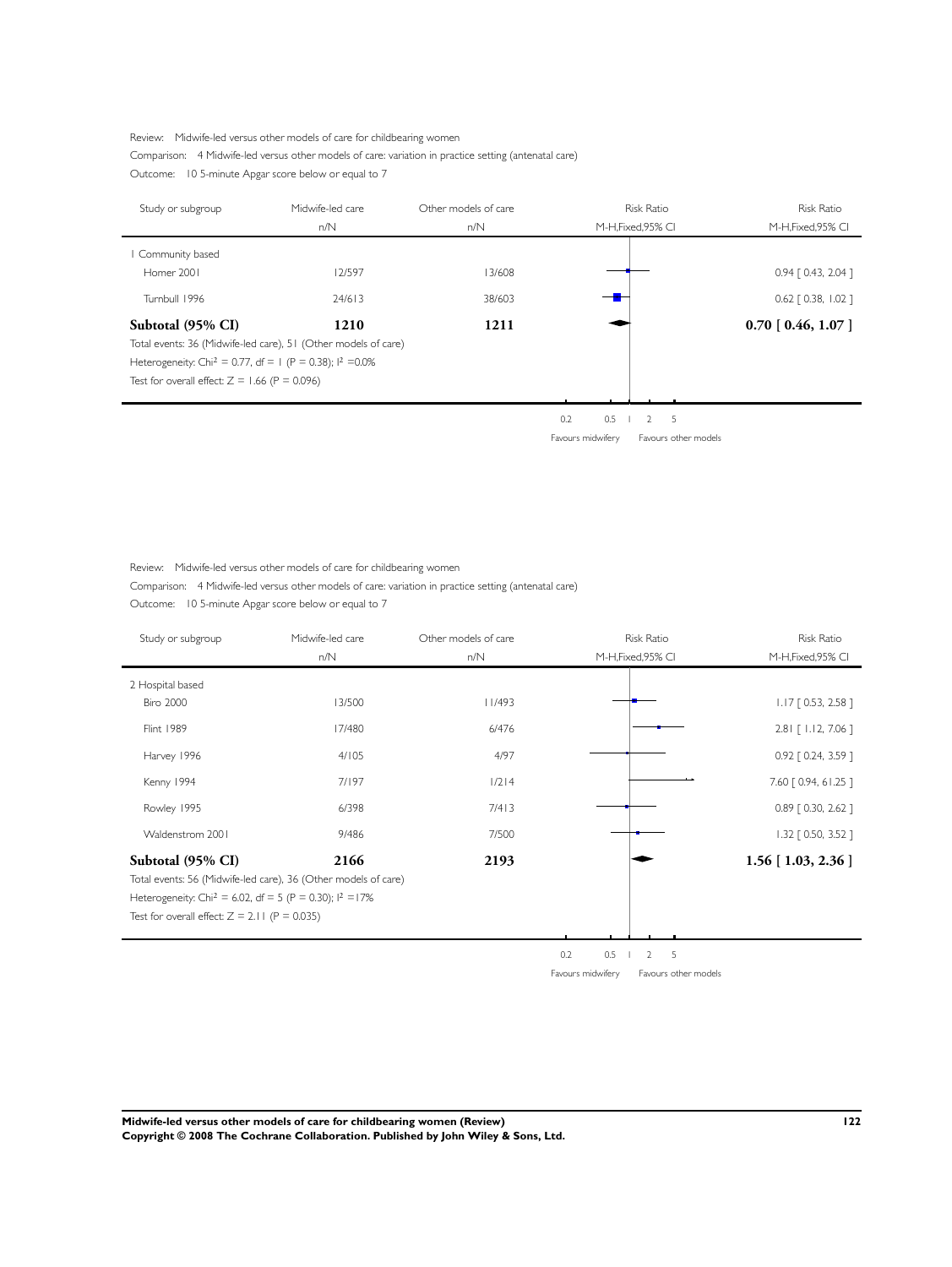## **Analysis 4.11. Comparison 4 Midwife-led versus other models of care: variation in practice setting (antenatal care), Outcome 11 Postpartum depression.**

Review: Midwife-led versus other models of care for childbearing women

Comparison: 4 Midwife-led versus other models of care: variation in practice setting (antenatal care)

Outcome: II Postpartum depression

| Study or subgroup                                            | Midwife-led care<br>n/N | Other models of care<br>n/N |                   | <b>Risk Ratio</b><br>M-H, Fixed, 95% CI | Weight  | <b>Risk Ratio</b><br>M-H, Fixed, 95% CI |
|--------------------------------------------------------------|-------------------------|-----------------------------|-------------------|-----------------------------------------|---------|-----------------------------------------|
| I Community based                                            |                         |                             |                   |                                         |         |                                         |
| Turnbull 1996                                                | 2/616                   | 1/597                       |                   |                                         | 100.0%  | 1.94 [ 0.18, 21.32 ]                    |
| Subtotal (95% CI)                                            | 616                     | 597                         |                   |                                         | 100.0%  | $1.94$ [ 0.18, 21.32 ]                  |
| Total events: 2 (Midwife-led care), 1 (Other models of care) |                         |                             |                   |                                         |         |                                         |
| Heterogeneity: not applicable                                |                         |                             |                   |                                         |         |                                         |
| Test for overall effect: $Z = 0.54$ (P = 0.59)               |                         |                             |                   |                                         |         |                                         |
| 2 Hospital based                                             |                         |                             |                   |                                         |         |                                         |
| Subtotal (95% CI)                                            | 0                       | $\bf{0}$                    |                   |                                         | $0.0\%$ | Not estimable                           |
| Total events: 0 (Midwife-led care), 0 (Other models of care) |                         |                             |                   |                                         |         |                                         |
| Heterogeneity: not applicable                                |                         |                             |                   |                                         |         |                                         |
| Test for overall effect: not applicable                      |                         |                             |                   |                                         |         |                                         |
|                                                              |                         |                             |                   |                                         |         |                                         |
|                                                              |                         |                             | 0.1               | $ 0\rangle$                             |         |                                         |
|                                                              |                         |                             | Favours midwifery | Favours other models                    |         |                                         |

Review: Midwife-led versus other models of care for childbearing women

Comparison: 4 Midwife-led versus other models of care: variation in practice setting (antenatal care)

Outcome: II Postpartum depression

| Study or subgroup                                            | Midwife-led care<br>n/N | Other models of care<br>n/N | <b>Risk Ratio</b><br>M-H, Fixed, 95% CI | <b>Risk Ratio</b><br>M-H, Fixed, 95% CI |
|--------------------------------------------------------------|-------------------------|-----------------------------|-----------------------------------------|-----------------------------------------|
| I Community based<br>Tumbull 1996                            | $2/6$   6               | 1/597                       |                                         | 1.94 [ 0.18, 21.32 ]                    |
|                                                              |                         |                             |                                         |                                         |
| Subtotal (95% CI)                                            | 616                     | 597                         |                                         | $1.94$ [ 0.18, 21.32 ]                  |
| Total events: 2 (Midwife-led care), 1 (Other models of care) |                         |                             |                                         |                                         |
| Heterogeneity: not applicable                                |                         |                             |                                         |                                         |
| Test for overall effect: $Z = 0.54$ (P = 0.59)               |                         |                             |                                         |                                         |
|                                                              |                         |                             |                                         |                                         |
|                                                              |                         | 0.                          | $\overline{0}$                          |                                         |
|                                                              |                         | Favours midwifery           | Favours other models                    |                                         |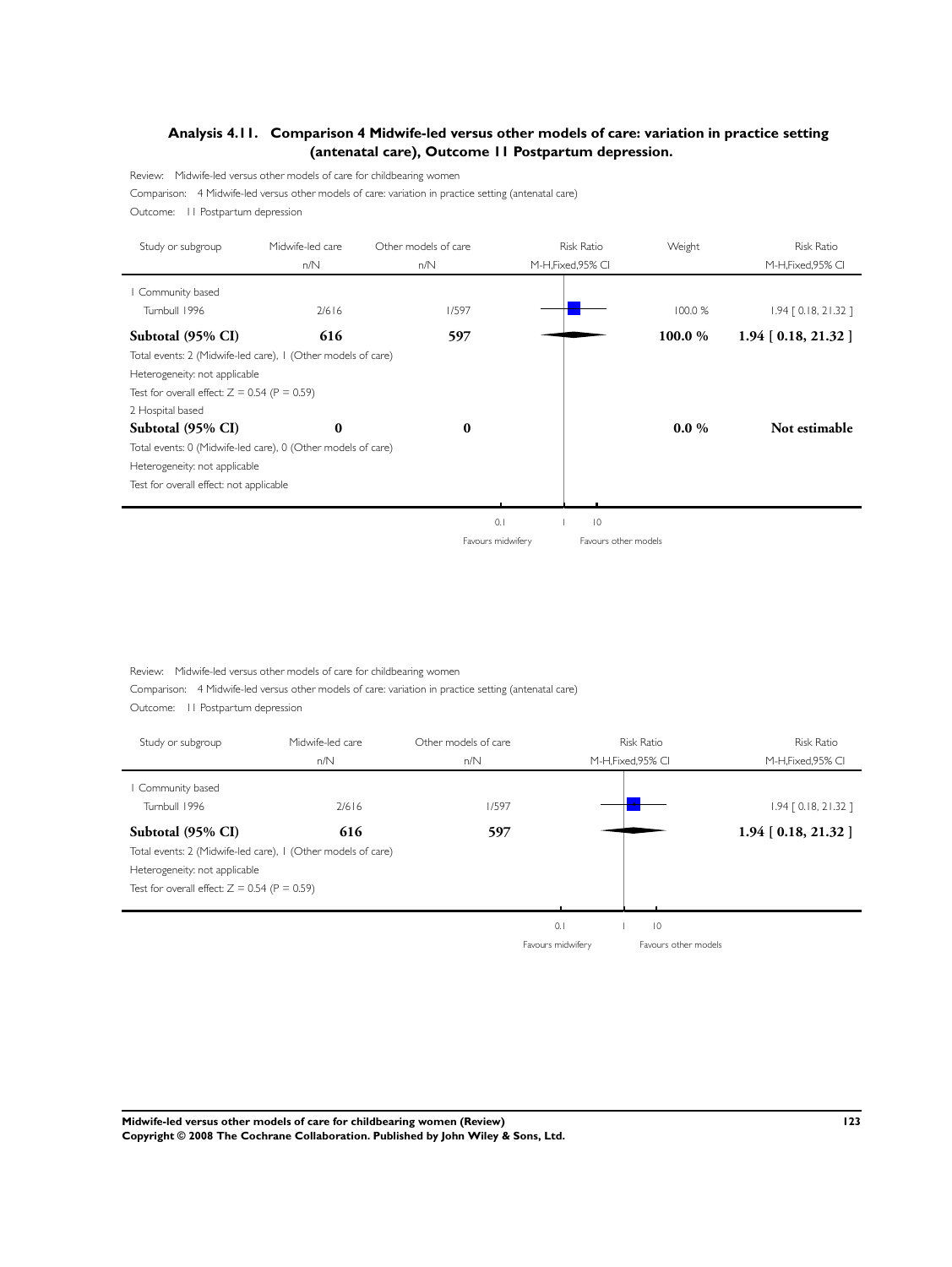## **A P P E N D I C E S**

### **Appendix 1. Search strategy**

Two review authors (MH, JS) performed the additional searches as per the following search strategy. 1 exp Pregnancy/ 2 exp Prenatal Care/ 3 exp Intrapartum Care/ 4 exp Obstetric Care/ 5 exp Postnatal Care/ 6 exp Midwifery/ 7 exp Midwifery Service/ 8 exp Obstetric Service/ 9 exp Home Childbirth/ 10 exp Alternative Birth Centers/ 11 or/1-10 12 exp Continuity of Patient Care/ 13 exp Nursing Care Delivery Systems/ 14 (midwif\$ adj2 team\$).tw. 15 (midwif\$ adj model\$).tw. 16 (multidisciplinary adj team\$).tw. 17 (share\$ adj care).tw. 18 (midwif\$ adj led).tw. 19 (midwif\$ adj manag\$).tw. 20 (medical\$ adj led).tw. 21 (medical adj manag\$).tw. 22 or/12-21

23 exp Clinical Trials/ 24 11 and 22 and 23

## **F E E D B A C K**

## **Bacon, May 2004**

#### **Summary**

Are you planning to include intrapartum foetal death rates for women delivering in different types of unit, and with different levels of risk, as one of your outcome measures? We have been unable to find comparative data for a local review. (Summary of comment from Sallie Bacon, May 2004)

### **Reply**

We have not looked at intrapartum deaths specifically, but have addressed this issue in the 'Discussion'. (Summary of response from Jane Sandall, November 2007)

#### **Contributors**

Sallie Bacon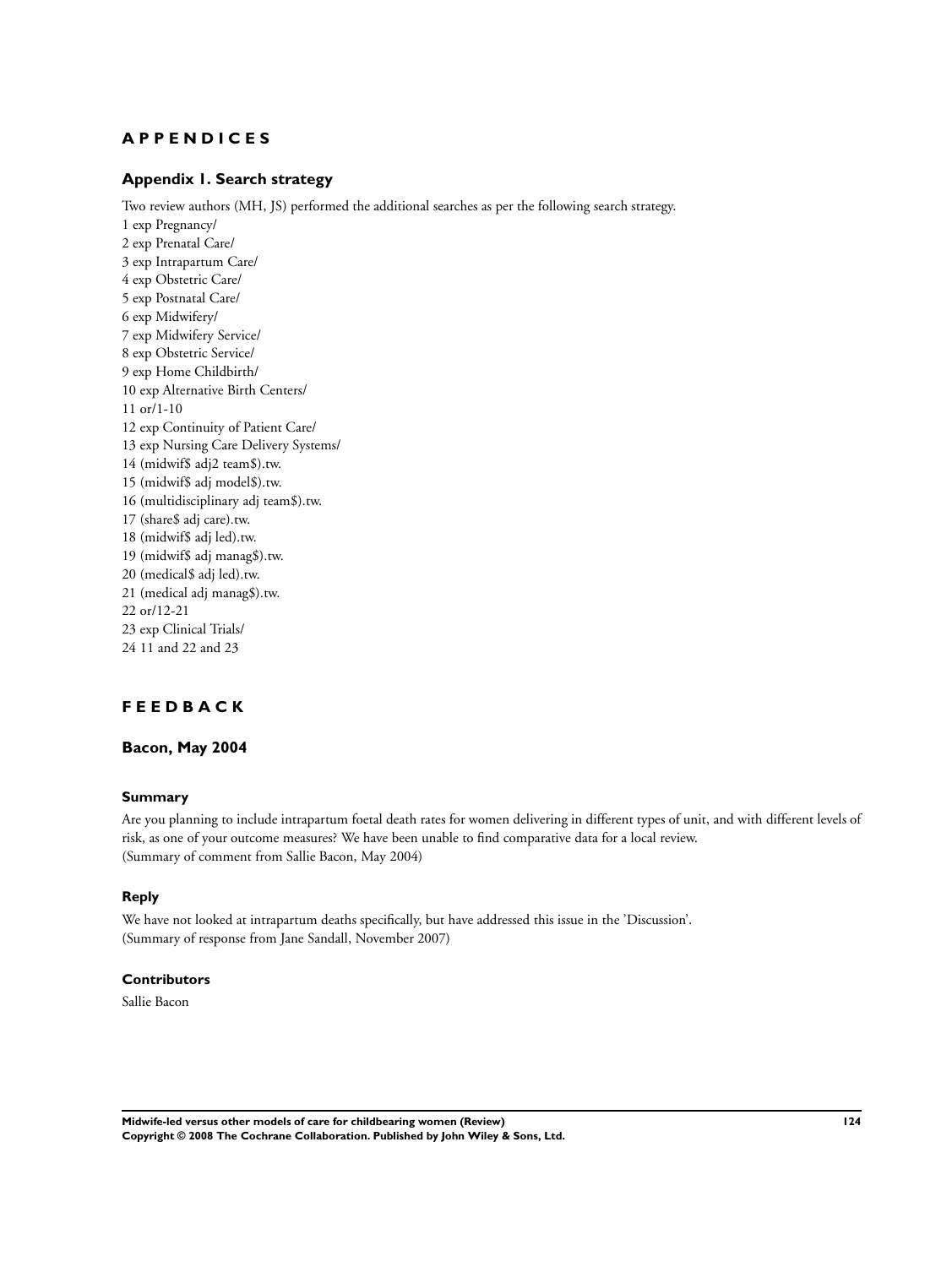### **W H A T ' S N E W**

Last assessed as up-to-date: 2 May 2008

| Date        | Event   | Description                     |
|-------------|---------|---------------------------------|
| 15 May 2008 | Amended | Converted to new review format. |

## **H I S T O R Y**

Protocol first published: Issue 1, 2004 Review first published: Issue 4, 2008

## **C O N T R I B U T I O N S O F A U T H O R S**

#### **Declan Devane (DD)**

DD contributed to the protocol by contributing to the design and writing.

DD contributed to the review by contributing to the design of the review, appraising the quality of and extracting data from selected papers, contributing to the interpretation of data, writing the review and providing a methodological and clinical perspective.

#### **Simon Gates (SG)**

SG provided methodological and statistical expertise in the development of the review, and assisted with analysis of data and interpretation of results.

#### **Marie Hatem (MH)**

MH registered the title and took the lead in the development of the protocol as the contact author. MH wrote the first version of the protocol, received all comments and suggestions from co-authors and referees and revised the protocol for publication.

MH is joint first author of the review. She was the contact author between 2004 and 2006. She received the list of the eligible papers from the Group. She organised the retrieval of the papers from different libraries (e.g. university; hospital, research centre) and contacted a few authors of papers that could not be found. She screened retrieved papers against the inclusion criteria, ensured that all authors had access to all of the listed papers (e.g. sent them copies of the papers) and shared these papers among the authors for checking of quality assessment. She prepared an electronic checklist for the appraisal of the quality of papers and for the extraction of the data. She did the initial appraisal of the quality of all the listed papers and the extraction of the data. She wrote to authors of papers for additional information. She entered the details of the studies for inclusion and exclusion into Review Manager. She wrote the draft of the description of the characteristics of the included papers. She entered the data into Review Manager and did the data management, adapting the comparisons, the subgroups, the outcomes, the analysis, etc., in response to discussions among all authors. She wrote the first draft of the Results and Discussion sections as well as the Plain Language Summary and the Abstract.

#### **Jane Sandall**

JS contributed to the protocol by contributing to the design and writing. JS contributed to the design, screened retrieved papers against inclusion criteria and appraised quality of papers.

JS has been the contact author for the review since July 2006 and is joint first author of the review. Since 2006, she has co-ordinated the review process, written to authors for additional information, managed data for the review, re-extracted data from papers, re-entered data into Review Manager, re-entered data for the included studies section, analysed and interpreted data, and provided a clinical and policy perspective. She has rewritten the Plain Language Summary, Abstract, Background, Methods, Description of studies, Methodological quality, Results, Analysis, Discussion and wrote the final draft of the review.